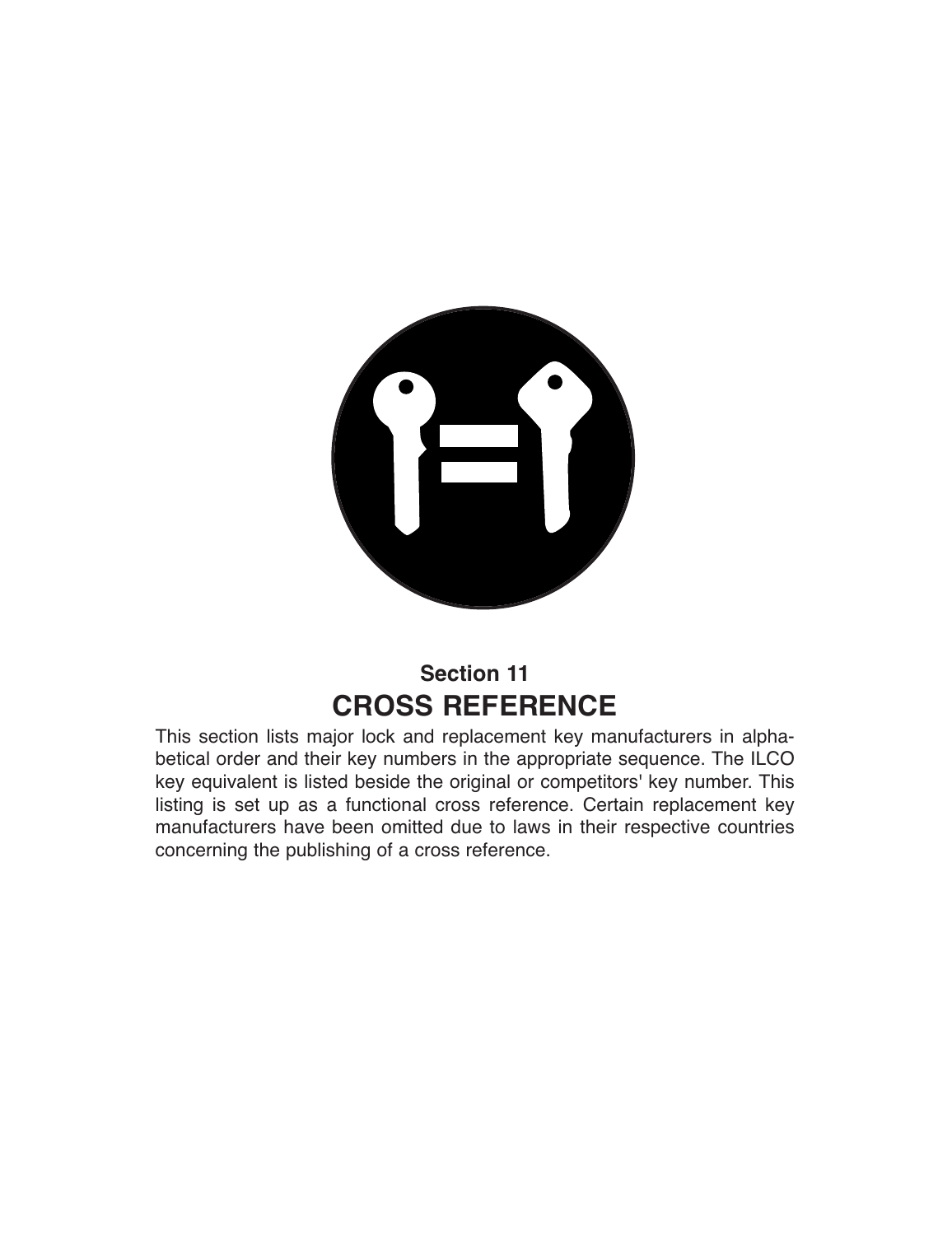| ALBA - BEST     |                                |                                     |                    |                                       |                            |                                |                          |                                | 7   1   1   1                  |
|-----------------|--------------------------------|-------------------------------------|--------------------|---------------------------------------|----------------------------|--------------------------------|--------------------------|--------------------------------|--------------------------------|
| <b>ALBA</b>     |                                | <b>ALBA</b>                         | <b>ILCO</b>        | <b>ALBA</b>                           | <b>ILCO</b>                | <b>ALBA</b>                    | <b>ILCO</b>              | <b>ALBA</b>                    | <b>ILCO</b>                    |
| ALBA            | <b>ILCO</b>                    | A82                                 | P1099              | <b>EX21C</b>                          | MZ13R                      | FC <sub>3</sub>                | R1286E                   | S <sub>9</sub>                 | A1145E                         |
| A1              | <b>H1098LA</b>                 | A82A                                | P1101              | <b>EX21L</b>                          | X188                       | FC4                            | N1286                    | <b>SC22</b>                    | 1307W                          |
| A12/A15         | X1199AR                        | A82P                                | <b>B68-P</b>       | EX21P                                 | <b>MZ13-P</b>              | FC <sub>5</sub>                | 1286B                    | T <sub>11</sub>                | O1122BE                        |
| A21/A22         | H1098NR                        | A83P                                | <b>DA30-P</b>      | EX22                                  | X174                       | H <sub>51</sub>                | 1167FD                   | <b>T11D</b>                    | O1122BR                        |
| A23             | H1098DB                        | A84P/F41LP                          | <b>MB18-P</b>      | EX23A/MZ19                            | X201                       | <b>HD99</b>                    | X204                     | T <sub>28</sub>                | T60                            |
| A24/A28D        | H1098M                         | A86                                 | X168               | <b>EX24A</b>                          | X217                       | <b>IN20/R26A</b>               | X1054K                   | T <sub>3</sub>                 | O1122A                         |
| A24N/A24R       | 1098M                          | A88<br>A89                          | X180<br>P1106      | EX26<br>EX27                          | X160<br>X187               | M1<br>M12                      | 1092<br>170S             | T32<br>T37                     | <b>PH32</b>                    |
| A24RN/A23R      | 1098DB                         | A89P                                | <b>B86-P</b>       | <b>EX28</b>                           | X216                       | M15/M1L                        | 1092N                    | T3NR                           | TA16<br>1550                   |
| A29X            | D1759L                         | A89S                                | P1107              | <b>EX29</b>                           | X196                       | <b>M15A</b>                    | 1092H                    | T <sub>4</sub>                 | O1122R                         |
| A38             | F91C                           | A89SP                               | <b>B89-P</b>       | EX30                                  | X198                       | M16/M6L                        | 1092J                    | T40                            | 1043B                          |
| A4<br>A43       | H199A<br>1767CH                | C3                                  | 687Y               | EX31                                  | X154                       | M18                            | 1092D                    | T43                            | SC1098X                        |
| A43N            | 1704K                          | CG <sub>16</sub>                    | 1041T              | <b>EX33</b>                           | X214                       | M19                            | PZ1                      | T44                            | X132                           |
| A44/A68         | P1770U                         | CO26/T25                            | 1000V              | EX34/HD92                             | X183                       | M <sub>1</sub> C               | 1092R                    | T48                            | HG <sub>3</sub>                |
| A44N            | <b>S1767CH</b>                 | CO6E/E120                           | X999               | <b>EX36</b>                           | X224                       | M2/M2C                         | 1092VR                   | T49                            | SW <sub>3</sub>                |
| A45             | 63JA                           | CY10                                | 1N                 | <b>EX39</b>                           | X144                       | M6                             | <b>VR91</b>              | <b>T50</b>                     | SW <sub>2</sub>                |
| A46C            | <b>NE11</b>                    | CY4                                 | 1                  | <b>EX40</b>                           | X140                       | M <sub>6</sub> C               | VR91R                    | T <sub>51</sub>                | SW <sub>1</sub>                |
| A46R            | <b>NE39</b>                    | E <sub>1</sub>                      | 1001EN             | EX7                                   | X54                        | M <sub>9</sub>                 | L67A                     | T <sub>52</sub>                | 1180S                          |
| A47C            | <b>VR61S</b>                   | E10/E24<br>E105                     | 1041GB<br>1096C    | EX <sub>8</sub><br>EX8A               | <b>MB16</b><br><b>MB15</b> | MZ20<br>P <sub>109</sub>       | X199<br>1233M            | <b>T55</b><br><b>T55A</b>      | 101AM<br>102AM                 |
| A48             | MR63E                          | E106                                | R1001EM            | EX8B                                  | <b>MB18</b>                | P110                           | 633MH                    | T <sub>6</sub>                 | L1054B                         |
| A48A            | HF1                            | E107/E1LL/E2LL 1001EL               |                    | EX <sub>9</sub>                       | FT38                       | P <sub>2</sub>                 | 1210A                    | T6B                            | 1069                           |
| A48B            | A62VN                          | E108N                               | 1175N              | EX92                                  | X193                       | P45                            | 1569                     | X14                            | 1176D                          |
| A5              | 1199DR                         | E109                                | 1176               | EX9A                                  | FT37                       | P <sub>5</sub>                 | 1215B                    | <b>X16C</b>                    | <b>T61B</b>                    |
| A50<br>A50C     | R62PF<br>62PF                  | E110                                | D1098X             | EYA1C                                 | <b>H999R</b>               | <b>R12L</b>                    | 998                      | X <sub>18</sub> P              | S48HF-P                        |
| A50D            | R62PD                          | E119/HL1                            | 1003M              | EYA3/Y3/Y5                            | <b>H997E</b>               | R1I/Y5E/Y6                     | H999                     | X <sub>5</sub>                 | 1137B                          |
| <b>A50M</b>     | YM <sub>6</sub>                | E119C/HL2                           | R1003M             | EYA3C/Y4                              | <b>H997ER</b>              | <b>R20A</b>                    | 1553                     | X7                             | XPA <sub>2</sub>               |
| <b>A50N</b>     | R62PG                          | E12L                                | 1000F              | F <sub>1</sub>                        | 1125D                      | R20C/E10L                      | 1041G                    | Y1                             | 997EB                          |
| A51             | <b>V61A</b>                    | E <sub>12</sub> LD                  | 1000FR             | F16                                   | 62DG                       | <b>R20N</b>                    | 1585                     | Y10                            | O1122AR                        |
| A58A            | 63TV                           | E14                                 | 1013               | F16C                                  | 62DC                       | R <sub>24</sub>                | LP21W                    | Y <sub>15</sub>                | 997GX                          |
| A59             | 63TW                           | E16L                                | L1014D             | <b>F16N</b>                           | 62DP                       | R <sub>25</sub>                | S54F-PC                  | Υ2                             | <b>R997EB</b>                  |
| A6/A7           | H1098A                         | E <sub>19</sub><br>E <sub>1</sub> L | C1041DN<br>1001EG  | F <sub>17</sub><br><b>F17C</b>        | <b>HF35</b><br><b>HF17</b> | R <sub>26</sub><br><b>R30</b>  | 1054K<br>1016            | Y30<br><b>Y30D</b>             | <b>YH20</b><br>YH <sub>6</sub> |
| A60             | BR <sub>6</sub>                | E21L                                | 1001A              | F <sub>19</sub>                       | 61 VW                      | <b>R38</b>                     | 1033D                    | Y35/Y35P/Y40                   | <b>HD57</b>                    |
| A61A            | DT15                           | E22                                 | 1000               | F <sub>1</sub> M                      | M1127A                     | R4                             | 1079B                    | <b>Y35C</b>                    | <b>HD56</b>                    |
| A61C<br>A61N    | DT16<br>X <sub>6</sub>         | E22LL                               | 1000A              | F <sub>2</sub>                        | 1125F                      | R42                            | <b>R61T</b>              | Y36                            | X84                            |
| A61NC           | X7                             | E23                                 | 1041FG             | F <sub>22</sub>                       | LR62VJ                     | R42A/R62                       | 61T                      | <b>Y36C</b>                    | HD63                           |
| A61NP           | DAT6P                          | E27                                 | 1041GR             | <b>F22N</b>                           | 62PE                       | R46                            | D1098B                   | Y37                            | X <sub>103</sub>               |
| A63             | YM8                            | E28                                 | 1041GA             | <b>F23N</b>                           | L62VJ                      | R47                            | A1054KD                  | Y38                            | <b>KA12</b>                    |
| A63A            | UR62VP                         | E <sub>2L</sub>                     | 1001EA             | F <sub>24</sub>                       | 61G                        | <b>R47L</b>                    | D1054KA                  | Y39                            | X87                            |
| A64             | P1098A                         | E <sub>3</sub>                      | 1009               | <b>F24A</b>                           | <b>R61G</b>                | <b>R47N</b>                    | D1054K                   | <b>Y40C</b>                    | X120                           |
| A64A            | 1970AM                         | E38<br><b>E38A</b>                  | <b>SX1000F</b>     | F24D                                  | <b>R61D</b>                | R <sub>5</sub>                 | 1079                     | <b>Y41C</b><br><b>AMERICAN</b> | X118                           |
| A64P            | <b>B48-P</b>                   | E3L                                 | XO1000FR<br>1009A  | F <sub>24</sub> DC<br>F <sub>28</sub> | 61D<br>VW63A               | R <sub>52</sub><br><b>R52L</b> | PHA1<br>PHA <sub>2</sub> | <b>AMERICAN</b>                | <b>ILCO</b>                    |
| A65             | S1098B                         | E40                                 | 1016N              | F <sub>29</sub>                       | <b>VW63</b>                | <b>R53</b>                     | 1054WB                   | <b>BKB</b>                     | 1041C                          |
| A65P/FC36       | <b>B49-P</b>                   | E41/Y41                             | X117               | F2A/H50                               | S1167FD                    | <b>R53L</b>                    | A1054WB                  | BKB-A                          | 1041CK                         |
| A66<br>A66NP    | P1098C<br><b>B64-P</b>         | E42A                                | 1549               | F <sub>2</sub> E                      | 1193FD                     | <b>R53N</b>                    | 1054WC                   | BKB-C                          | 1041CE                         |
| A66P/X25        | <b>B50-P</b>                   | E42AN                               | 9MX                | F <sub>2</sub> EP                     | <b>H67-P</b>               | <b>R55</b>                     | R63                      | HTKB-7                         | 1137B                          |
| A67             | S1098D                         | E42DN                               | 1548               | F <sub>2</sub> H                      | 1196FD                     | <b>R57</b>                     | R64                      | LPKB-4                         | 1041B                          |
| A67P            | <b>B51-P</b>                   | E45/E45A                            | 1041W              | F2L/H54                               | 1184FD                     | <b>R60</b>                     | CB <sub>10</sub>         | PT747-1                        | A1041U                         |
| A68P            | Y153-P                         | E4A                                 | 1010U              | F <sub>2LL</sub>                      | 1190LN                     | R61                            | 1045                     | PTKB-1                         | 1046                           |
| A69             | S1770U                         | E <sub>5</sub>                      | 1022               | F2LL-P                                | 1185T-P                    | <b>R61L</b>                    | A1045                    | PTKB-2                         | 1046A                          |
| A70             | P1098E                         | E7<br>E79                           | 1011<br>1014       | F <sub>2</sub> X<br>F30               | 1127DU<br>R62DH            | R63<br>R63L                    | 1179<br>1179A            | <b>ARROW</b><br><b>ARROW</b>   | <b>ILCO</b>                    |
| A70P            | <b>B44-P</b>                   | E80                                 | 1014F              | <b>F30C</b>                           | 62DK                       | R65                            | R1064E                   | K <sub>2</sub>                 | 1179                           |
| A71             | S1970AM                        | E84                                 | 1007LF             | F33                                   | B62DR                      | <b>R66</b>                     | 1069LB                   | K <sub>3</sub>                 | N1179                          |
| A72             | P1098J<br>S1098H               | E84A                                | 1007LB             | F35/F35P                              | <b>VW71</b>                | R67                            | 1011D1                   | K4                             | 755U                           |
| A73<br>A73P     | <b>B45-P</b>                   | E84D                                | 1007LG             | F37                                   | X1                         | <b>R67L</b>                    | A1011D1                  | K7                             | 1179A                          |
| A74             | <b>T61D</b>                    | E88                                 | A1114A             | F39                                   | <b>VC29</b>                | R69                            | PR91C                    | 91E                            | A1179E                         |
| A74L            | X <sub>137</sub>               | E97AN                               | R1001EN            | F40                                   | BU <sub>4</sub>            | R6L                            | 1054DL                   | 91F                            | A1179F                         |
| A74LC           | X121                           | EAZ3/R8L                            | 999A               | F41/F50                               | X <sub>9</sub>             | <b>RGA</b>                     | 998GA                    | 91G                            | A1179G                         |
| A75             | <b>U1770CH</b>                 | ETE <sub>1</sub> C                  | TE <sub>1</sub>    | F41P/F50P                             | 73VB-P                     | <b>RGD</b>                     | 998GD                    | 91H                            | A1179H                         |
| A76             | <b>RT19</b>                    | ETE8C/R59                           | TE4                | F42/F47                               | X92                        | <b>RGE</b>                     | 998GE                    | 91J                            | A1179J                         |
| A77             | LM1                            | EV35/R1<br>EV35C/P36/R2             | 999<br>999R        | F43<br>F44                            | <b>NE14</b><br><b>NE15</b> | <b>RGH</b><br><b>RGK</b>       | 998GH<br>998GK           | 91K                            | A1179K                         |
| A78             | S1098K                         | EX10                                | P1098V             | F45                                   | X61                        | S <sub>1</sub>                 | 1307A                    | 91L<br>91N                     | A1179L<br>A1179N               |
| A79C            | X123                           | EX11/F36C/F36CP                     |                    | F46                                   | X53                        | S <sub>10</sub>                | 1145E                    | 91P                            | A1179P                         |
| A79CAP<br>A79CP | <b>DA31-P</b><br><b>DA25-P</b> | VW71A                               |                    | F48                                   | X85                        | S <sub>14</sub>                | A1145CE                  | 91 <sub>R</sub>                | A1179R                         |
| A8/A10          | X1199B                         | EX <sub>11</sub> A                  | V27                | F51                                   | X139                       | S <sub>15</sub>                | A1145L                   | 91S                            | A1179S                         |
| A80             | X124                           | EX12A                               | X51                | F <sub>52</sub>                       | <b>NE34</b>                | S <sub>16</sub>                | 1145CE                   | 91T                            | A1179T                         |
| A81             | P1789                          | EX <sub>12</sub> C                  | X138               | F <sub>53</sub>                       | X116                       | S17                            | A1145EF                  | 91U                            | A1179U                         |
| A81A            | P1793                          | EX13                                | X46                | F <sub>5</sub> 3P                     | <b>RN24-P</b>              | S <sub>1</sub> A               | R1307A                   | 91 V                           | A1179V                         |
| A81AP           | Y155-P                         | <b>EX14</b>                         | X27                | F54                                   | X221                       | S1B/S20                        | L1307A                   | <b>BEST</b>                    |                                |
| A81D            | P1794                          | EX14A<br>EX17                       | X26<br><b>BR16</b> | F <sub>8</sub><br>FC <sub>15</sub>    | 1132<br>1286BR             | S5<br>S6/SC1                   | 1145A<br>1145            | <b>BEST</b><br>1A1A1           | <b>ILCO</b><br>A1114A          |
| A81DP           | Y157-P                         | EX20                                | X71                | <b>FC25</b>                           | SLA <sub>13</sub>          | S7                             | A1145F                   | 1A1B1                          | A1114B                         |
| A81P            | Y154-P                         |                                     |                    |                                       |                            |                                |                          |                                |                                |

FC26 SLA11

S8 1145F

1A1C1 A1114C



 $\mathbf{c}$ **R O** <u>ທ</u> <u>ທ</u> **R E F E**

**R E N C E**

**page 1**

EX21/MZ13 X131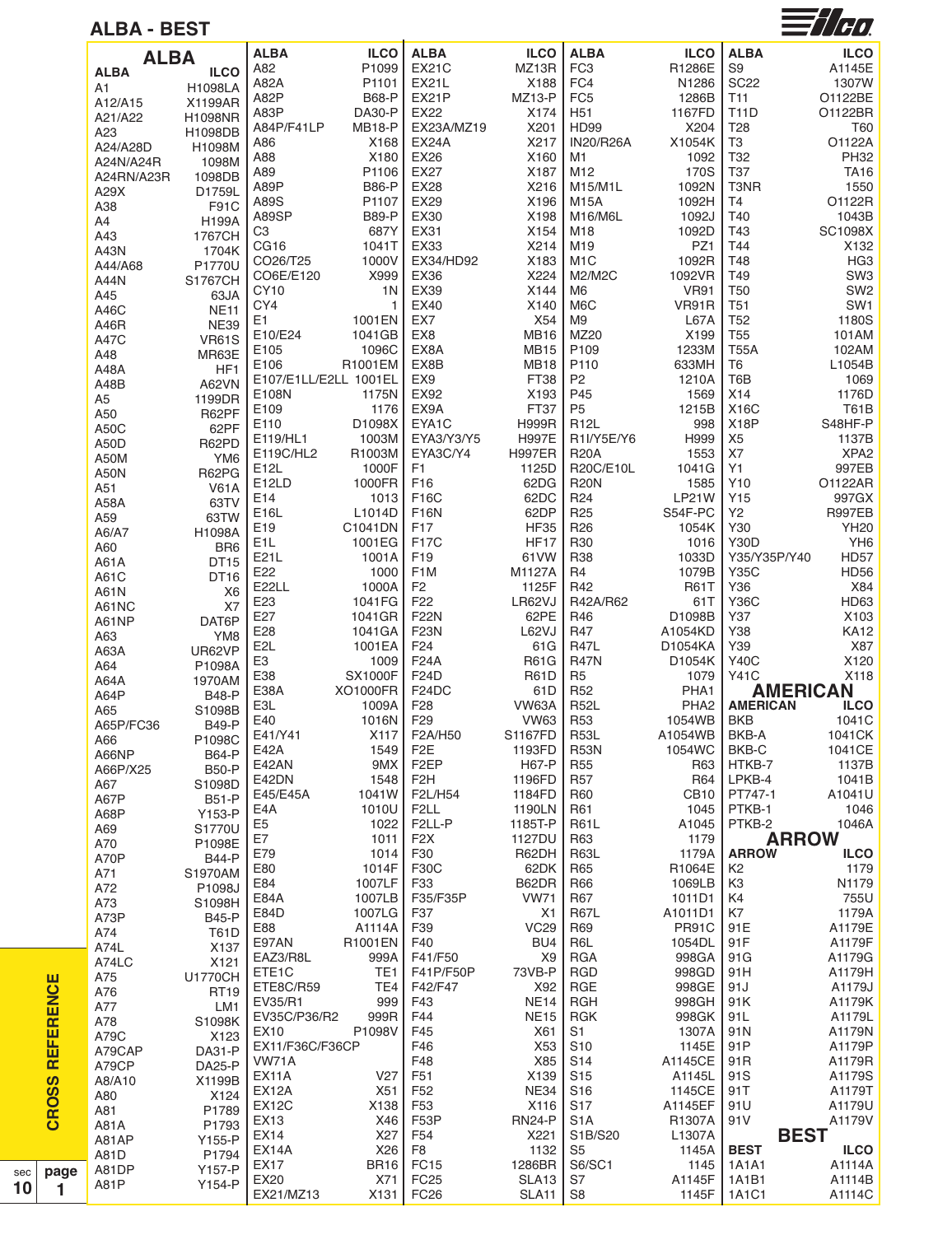| $\equiv$ $\frac{1}{1}$ $\left $ $\sigma$ $\right $ |                          |                  |                               |                       |                                 |                                    |                                    |                                  | <b>BEST - COLE</b> |
|----------------------------------------------------|--------------------------|------------------|-------------------------------|-----------------------|---------------------------------|------------------------------------|------------------------------------|----------------------------------|--------------------|
| <b>BEST</b>                                        | <b>ILCO</b>              | <b>B&amp;S</b>   | <b>ILCO</b>                   | <b>B&amp;S</b>        | <b>ILCO</b>                     | <b>CHICAGO</b>                     | <b>ILCO</b>                        | <b>CHICAGO</b>                   | <b>ILCO</b>        |
| 1A1D1                                              | A1114D                   | 322050           | P1098WE                       | 690556                | B103-PT                         | K102                               | 102AM                              | <b>B50</b>                       | P1098C             |
| 1A1E1                                              | A1114E                   | 322177           | <b>B85G</b>                   | 690556                | B103-PT5                        | K <sub>103</sub>                   | 103AM                              | <b>B51</b>                       | S1098D             |
| 1A1F1<br>1A1G1                                     | A1114F<br>A1114G         | 322465<br>322727 | B92GV<br>1098M                | 690898<br>690898      | <b>B99-PT</b><br><b>B99-PT5</b> | K104<br>K10-5                      | 104AM<br>C1041B                    | <b>B53</b><br><b>B54</b>         | X143<br>X154       |
| 1A1H1                                              | A1114H                   | 323789           | Y158VCHY                      |                       | <b>CCL</b>                      | K137                               | 1137B                              | <b>B55</b>                       | X145               |
| 1A1J1                                              | A1114J                   | 593196           | <b>B48-P</b>                  | <b>CCL</b>            | <b>ILCO</b>                     | K16                                | 1041DC                             | <b>B56</b>                       | X146               |
| <b>1A1K1</b>                                       | A1114K                   | 593196           | <b>B48-PC</b>                 | 4193C-AR              | 1000DA                          | K <sub>19</sub>                    | 1041DH                             | <b>B61</b>                       | X168               |
| 1A1L1                                              | A1114L                   | 593196           | B48GP                         | 4193C-BL              | R1001D                          | K2                                 | 1041D                              | <b>B63</b>                       | P1098CV            |
| 1A1M1                                              | A1114M<br>A1114Q         | 593197<br>593197 | <b>B49-P</b><br><b>B49-PC</b> | 4193C-BR<br>4193C-WL  | 1001D<br>1001WL                 | K <sub>20</sub><br>K <sub>21</sub> | H1041T<br>CC21                     | <b>B64</b><br><b>B65</b>         | P1098WC<br>X184    |
| 1A1Q1<br>1A1R1                                     | A1114R                   | 593197           | B49GP                         | 4195C-BR              | 1001DA                          | K23                                | C1041C                             | <b>B67</b>                       | S1098WD            |
| 1A1TB1                                             | A1114TB                  | 593578           | Y153-P                        | 4197 1/4-YB           | 1001K                           | K <sub>29</sub>                    | CC <sub>29</sub>                   | <b>B68</b>                       | P1099              |
|                                                    | <b>BRIGGS&amp;</b>       | 593578           | P1786                         | 5860-KM               | S1000XK                         | K <sub>2</sub> W                   | 1041N                              | <b>B69</b>                       | X180               |
|                                                    | <b>STRATTON</b>          | 593578           | Y153PCHY                      | 5860-KS               | S1000X                          | K30                                | CC30                               | <b>B74</b>                       | X198               |
| <b>B&amp;S</b>                                     | <b>ILCO</b>              | 593719           | <b>B51-P</b>                  | 5861-KM               | 1000XK                          | K35/K46                            | 1041E                              | <b>B77</b>                       | P1098EV            |
| 320083                                             | 1759P                    | 593719<br>593719 | <b>B51-PC</b><br>B51GP        | 5861-KS<br>5862C-R34  | 1000X<br>S1003CD                | K35M<br>K37                        | C1041J<br>C1041L                   | <b>B78</b><br><b>B79</b>         | P1098WE<br>S1098WH |
| 320083                                             | D1759L                   | 593746           | <b>B64-P</b>                  | 5864-JL               | <b>SR1000T</b>                  | K38                                | C1041N                             | <b>B86</b>                       | P1106              |
| 320083                                             | 1764S                    | 593746           | <b>B64-PC</b>                 | 5865-JL               | 1001JL                          | K39                                | C1041P                             | <b>B88</b>                       | P1108              |
| 320315                                             | X1199G                   | 593746           | B64GP                         | 5865-JR               | S1000T                          | K4                                 | 1041G                              | BA <sub>2</sub>                  | 1021BA             |
| 320315<br>320315                                   | XO1199G<br>1701G         | 593942           | <b>B63-P</b>                  | 5865-JS               | S1001JB                         | K40                                | 1041DE                             | BE <sub>2</sub>                  | A1114A             |
| 320315                                             | 1766S                    | 593942           | <b>B63-PC</b>                 | 5865-JVL              | <b>SR1000V</b>                  | K43                                | 1041DV                             | BM <sub>2</sub>                  | X59                |
| 320321                                             | <b>S1170LN</b>           | 593942<br>594032 | B63GP<br><b>B50-P</b>         | 5865-JVR<br>8618C-CL  | S1000V<br>X1000GR               | K44<br>K4L                         | R1041DV<br>1041GA                  | BM3<br>BN <sub>1</sub>           | X144<br>K1122D     |
| 320321                                             | S1127FD                  | 594032           | <b>B50-PC</b>                 | 8618C-CR              | 1000G                           | K4R                                | 1041GR                             | BN <sub>3</sub>                  | L1098M             |
| 320321                                             | <b>S1127ME</b>           | 594032           | B50GP                         | 8618C-CR              | X1000G                          | K4W                                | C1041DN                            | BN <sub>3</sub>                  | L1054M             |
| 320404                                             | P1098E                   | 594145           | Y154PCHY                      | 8618C-R1              | 1003A                           | K4XV                               | 1041GB                             | BN7                              | K1122N             |
| 320405<br>320470                                   | S1098H<br>P1098J         | 595198           | <b>B45-P</b>                  | 8618C-R12             | 1003AB                          | K5                                 | 1041T                              | BO <sub>1</sub>                  | R1003M             |
| 320471                                             | S1098K                   | 595198           | <b>B45-PC</b>                 | 8618C-R14             | 1003M                           | K <sub>5</sub> K                   | S1041T                             | C <sub>2</sub>                   | 1040               |
| 320514                                             | 1768CH                   | 595293<br>595311 | Y154PJP<br><b>B44-P</b>       | 8618C-R2              | 1003B<br>1003C                  | K <sub>5</sub> M                   | C1041A                             | C <sub>3</sub><br>C <sub>5</sub> | 1040A<br>1040C     |
| 320514                                             | 1769CH                   | 595311           | <b>B44-PC</b>                 | 8618C-R3<br>8618C-R34 | 1003CD                          | K6<br>K7                           | 1041M<br>1041K                     | C6                               | R1040C             |
| 320514                                             | 1770CH                   | 595312           | <b>B78-P</b>                  | 8618C-R4              | 1003D                           | K9                                 | 1041TR                             | C7                               | CH <sub>4</sub>    |
| 320514                                             | P1770U                   | 595312           | <b>B78-PC</b>                 | 8618C-VR              | O1000GX                         | KP <sub>1</sub>                    | 1041Y                              | C8                               | 1040E              |
| 320515<br>320516                                   | S1770U                   | 595312           | B78GP                         | 8632C-CR              | 1000H                           | <b>KP12</b>                        | C1041R                             | CG1                              | 1041G              |
| 320516                                             | 1170LN<br>1766LN         | 595313           | <b>B77-P</b>                  | 8632C-CR              | 1001CR                          | <b>KP13</b>                        | C1041T                             | CG14                             | 1041Y              |
| 320516                                             | 1127FD                   | 595313<br>595313 | B77-PC<br>B77GP               | 8632C-R1<br>8632C-R12 | S1003A<br>S1003AB               | <b>KP14</b><br><b>KP16</b>         | C1041JB<br>C1041YR                 | CG15<br>CG16                     | 1041T<br>1041E     |
| 320516                                             | 1127ME                   | 596504           | P1794                         | 8632C-R14             | S1003M                          | <b>KP17</b>                        | C1041TR                            | CG <sub>2</sub>                  | 1041GA             |
| 320516                                             | 1127TB                   | 596508           | Y157PJP                       | 8632C-R2              | S1003B                          | <b>KP18</b>                        | C1041SR                            | CG4                              | 1041GR             |
| 320560                                             | 1970AM                   | 596756           | <b>H65F</b>                   | 8632C-R3              | S1003C                          | KP <sub>2</sub>                    | <b>SC1041R</b>                     | CG <sub>6</sub>                  | 1041N              |
| 320561<br>320588                                   | S1970AM<br>H1098A        | 596757           | <b>H66M</b>                   | 8632C-R4              | S1003D                          | KP3                                | SC1041S                            | CH <sub>6</sub>                  | A1015M             |
| 320588                                             | P1098A                   | 596758           | 1193FD                        | 8632C-VL              | O1000GR                         | KP4                                | SC1041T                            | CL <sub>1</sub>                  | 1023               |
| 320589                                             | O1098B                   | 596758<br>596807 | H67F<br>K1994                 | 8632C-VL<br>8632C-VR  | XO1000GR<br>O1000H              | KP <sub>6</sub><br>KP7             | <b>SC1041YR</b><br><b>SC1041TR</b> | CLB1<br>CLB <sub>2</sub>         | 1573A<br>1573B     |
| 320589                                             | S1098B                   | 596862           | DA37-P                        | 8658-JL               | R1000T                          | KP8                                | <b>SC1041SR</b>                    | CLB <sub>3</sub>                 | 1573C              |
| 320652                                             | H1098C                   | 596862           | X242                          | 8658-JR               | 1000JR                          | KP <sub>9</sub>                    | S1041JA                            | CLB4                             | 1573D              |
| 320652                                             | P1098C                   | 597158           | Y157PNEONY                    | 8658-JR               | 1000T                           |                                    | <b>COLE</b>                        | CLB5                             | 1573E              |
| 320653<br>320653                                   | O1098D<br>S1098D         | 597253           | B92GP                         | 8658-JS               | 1000P                           | <b>COLE</b>                        | <b>ILCO</b>                        | CLB6                             | 1573F              |
| 320734                                             | 1098DB                   | 597500           | <b>B89-P</b>                  | 8658-JVL<br>8658-JVR  | R1000V                          | AB <sub>1</sub>                    | AB62C                              | CLB7                             | 1581G              |
| 320842                                             | 1098GX                   | 597500<br>597638 | B89GP<br>H75F                 | 8673C-CL              | 1000V<br>R1000HL                | AM1<br>AM <sub>3</sub>             | 1041C<br>1045                      | CLB8<br>CO <sub>1</sub>          | 1581H<br>1000      |
| 320885                                             | X1199J                   | 597791           | B91BCP                        | 8673C-CR              | 1000HL                          | AM4                                | 1046                               | CO10                             | 1000G              |
| 320885                                             | 1702K                    | 597796           | B93GOP                        | 8687C-CL              | 1000FR                          | AM6                                | A1045                              | CO10                             | X1000G             |
| 320885<br>320885                                   | 1703K<br>1704K           | 597798           | B93GP                         | 8687C-CL              | <b>SX1000FR</b>                 | AP <sub>1</sub>                    | 101AM                              | CO105                            | L1003M             |
| 320885                                             | 1705K                    | 597800           | <b>B93-P</b>                  | 8687C-CR              | 1000F                           | AP <sub>2</sub>                    | 102AM                              | CO106                            | 1003M              |
| 320885                                             | 1706K                    | 598007<br>598009 | B102GCP<br><b>B102GP</b>      | 8687C-CR<br>8687C-R1  | <b>SX1000F</b><br>L1003A        | AP3<br>AP4                         | 103AM<br>104AM                     | CO107<br>CO12                    | 1000X<br>1000T     |
| 320885                                             | D1707K                   | 598152           | MIT6-P                        | 8687C-R12             | L1003AB                         | AP <sub>5</sub>                    | 100AM                              | CO17                             | 1000F              |
| 320885                                             | 1764P                    | 598152           | X263                          | 8687C-R14             | L1003M                          | AR <sub>1</sub>                    | 1179                               | CO19                             | X1000F             |
| 320885                                             | 1767CH                   | 598333           | H72-PT                        | 8687C-R2              | L1003B                          | AR <sub>2</sub>                    | 755                                | CO <sub>2</sub>                  | 1000AB             |
| 320885<br>320944                                   | 1767DT<br><b>H1098NR</b> | 598333           | H72-PT-CLEAR                  | 8687C-R3              | L1003C                          | AR <sub>3</sub>                    | 760                                | CO <sub>26</sub>                 | 1000V              |
| 321106                                             | 1098XL                   | 599045           | <b>MZ30-P</b>                 | 8687C-R34             | L1003CD                         | AR <sub>3</sub>                    | 765                                | CO <sub>3</sub>                  | 1001EB             |
| 321202                                             | S1167FD                  | 599045<br>599114 | X247<br>H74-PT                | 8687C-R4<br>8687C-VL  | L1003D<br>XO1000FR              | AR4<br>AU6                         | 1179A<br>PA <sub>6</sub>           | CO33<br>CO35                     | 1001E<br>R1001EE   |
| 321207                                             | 1167FD                   | 599312           | Y157PRAM                      | 8687C-VR              | XO1000F                         | AU8                                | X139                               | CO37                             | 1001EL             |
| 321212                                             | S1181FD                  | 690222           | Y160-PT                       | 8688C-CL              | X1000FR                         | <b>B1</b>                          | 1098GM                             | CO <sub>5</sub>                  | 1001               |
| 321219                                             | 1181FD                   | 690230           | Y159-P                        | 8688C-CR              | X1000F                          | <b>B1</b>                          | 1098M                              | CO54                             | 1000FR             |
| 321233<br>321256                                   | X92<br>X150              | 690230           | Y159PCHY                      | 8688C-VR              | 1000FX                          | <b>B10</b>                         | <b>H1098LA</b>                     | CO <sub>54</sub>                 | X1000FR            |
| 321622                                             | S1098WD                  | 690230           | Y159CHY                       | $S1 - 26 - 5$         | X1001KC                         | <b>B11</b>                         | O1098LA                            | CO60                             | R1000T             |
| 321645                                             | 1190LN                   | 690231<br>690231 | Y157PNEONG<br>Y157-PC-YEL-    | S1-96-5               | 1000K<br><b>CHICAGO</b>         | <b>B44</b><br><b>B45</b>           | P1098E<br>S1098H                   | CO61<br>CO63                     | 1000P<br>R1001EG   |
| 321645                                             | 1184FD                   | 690503           | Y161PJP                       | <b>CHICAGO</b>        | <b>ILCO</b>                     | <b>B46</b>                         | P1098J                             | CO64                             | X1001KC            |
| 321648                                             | 1185FD                   | 690552           | <b>B97-PT</b>                 | HTKB-7                | 1137B                           | <b>B47</b>                         | S1098K                             | CO65                             | 1001EH             |
| 321750                                             | P1098WC                  | 690552           | <b>B97-PT5</b>                | K <sub>10</sub>       | 1041X                           | <b>B48</b>                         | P1098A                             | CO66                             | A1001EH            |
| 321951<br>322000                                   | S1098WH<br>P1789         | 690554           | <b>B104-PT</b>                | K100M                 | 100AM                           | <b>B49</b>                         | S1098B                             | CO67                             | 1011GH             |
|                                                    |                          | 690554           | B104-PT5                      | K <sub>101</sub>      | 101AM                           | B <sub>5</sub>                     | 1098DB                             | CO67                             | 1001GH             |

**10 page 2**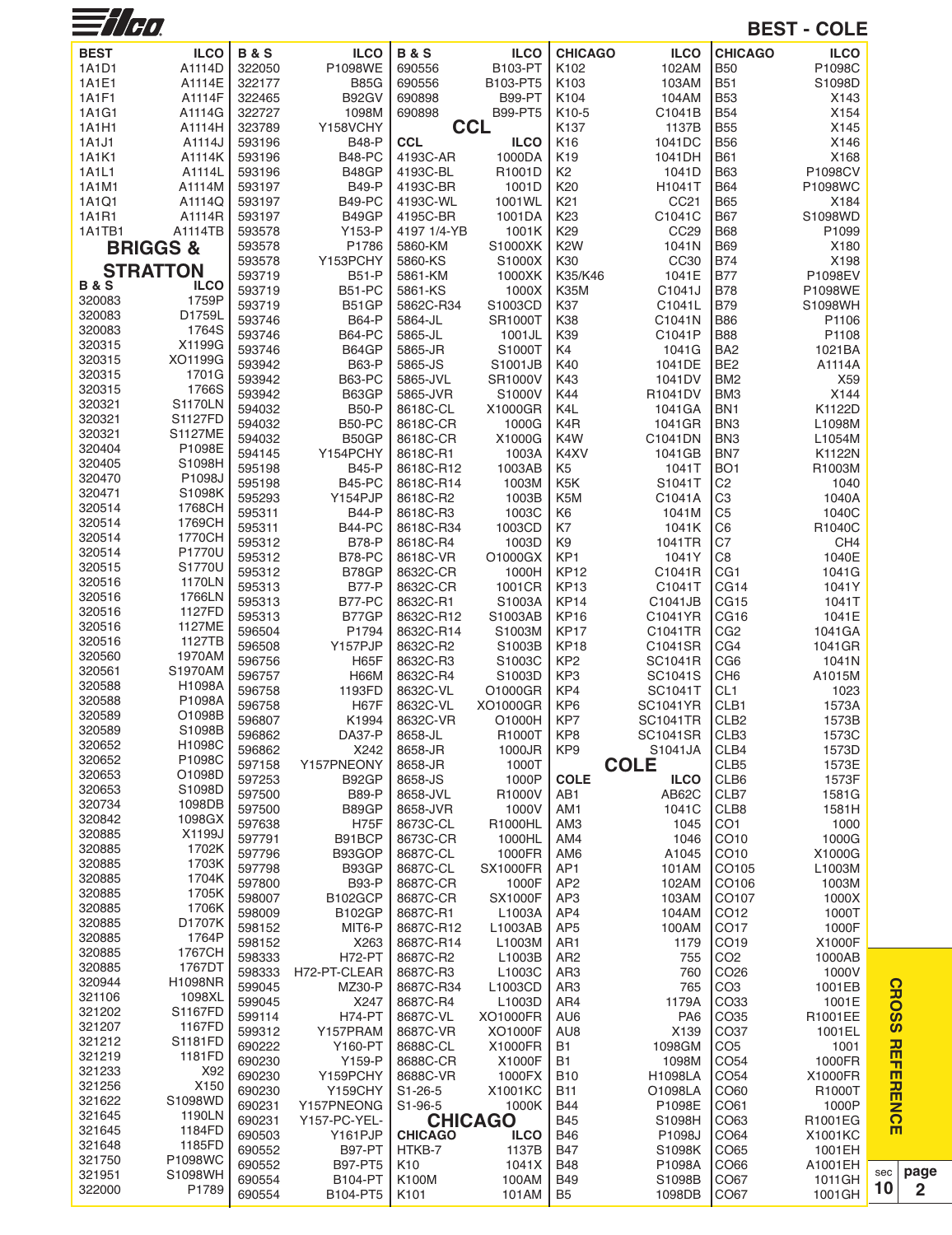### **COLE - CORBIN/RUSSWIN**



|                       | <b>COLE</b>                        | <b>ILCO</b>       | <b>COLE</b>                    | <b>ILCO</b>                | <b>COLE</b>            | <b>ILCO</b>             | <b>COLE</b>           | <b>ILCO</b>       | <b>CORBIN</b>            | <b>ILCO</b>          |
|-----------------------|------------------------------------|-------------------|--------------------------------|----------------------------|------------------------|-------------------------|-----------------------|-------------------|--------------------------|----------------------|
|                       | CO <sub>7</sub>                    | 1001EN            | IN <sub>1</sub>                | X1054F                     | <b>RT15</b>            | X12                     | VL <sub>6</sub>       | X80               | 990.25                   | CB <sub>2</sub>      |
|                       | CO <sub>8</sub>                    | 1000K             | IN <sub>1</sub>                | 1054F                      | <b>RT22</b>            | X116                    | VR <sub>1</sub>       | VR91R             | 993.25                   | CB <sub>3</sub>      |
|                       | CO89                               | A1001ABM          | <b>IN10</b>                    | S1096B                     | <b>RT30</b>            | X147                    | VR <sub>2</sub>       | <b>VR91</b>       | 6901                     | CB <sub>12</sub>     |
|                       | CO <sub>9</sub>                    | 1000KC            | <b>IN10</b>                    | 1054FN                     | RU1                    | 1011                    | VR <sub>3</sub>       | VR91B             | 6903                     | CB1                  |
|                       | CO90                               | L1001ABM          | IN <sub>2</sub>                | 1054X                      | <b>RU13</b>            | N1011S                  | VR4                   | VR91A             | 6906                     | CB7                  |
|                       | <b>DA21</b>                        | X7                | IN <sub>2</sub>                | 1054                       | <b>RU13</b>            | 1011S                   | VR <sub>5</sub>       | VR91CR            | K1-80-5                  | 1001GH               |
|                       | <b>DA22</b>                        | X <sub>6</sub>    | <b>IN24</b>                    | X1054JA                    | <b>RU16</b>            | A1011P                  | VR <sub>6</sub>       | <b>L67A</b>       | L12-5PIN-10              | 1011-L12             |
|                       | <b>DA23</b>                        | <b>DA23</b>       | <b>IN29</b>                    | 1054UN                     | <b>RU18</b>            | A1011PZ                 | VR7                   | VR91AR            | L12-6PIN-10              | A1011-L12            |
|                       | <b>DA24</b>                        | X114              | IN <sub>3</sub>                | X1054K                     | <b>RU20</b>            | 1011D1                  | <b>VW10</b>           | <b>V61VW</b>      | L12-7PIN-10              | L1011-L12            |
|                       | <b>DA25</b>                        | X123              | IN <sub>3</sub>                | 1054K                      | <b>RU21</b>            | A1011D1                 | <b>VW23</b>           | X <sub>9</sub>    | L1-5PIN-10               | 1011-L1              |
|                       | <b>DA26</b>                        | X124              | IN <sub>33</sub>               | 1054MT                     | <b>RU22</b>            | 1011GJ                  | <b>VW24</b>           | <b>VW71</b>       | L1-6PIN-10               | A1011-L1             |
|                       | <b>DA31</b>                        | X210              | <b>IN34</b>                    | 1054TW                     | RU4                    | 1011P                   | <b>VW25</b>           | VW71A             | L1-7PIN-10               | L1011-L1             |
|                       | DE1                                | 1054KD            | <b>IN35</b>                    | 1054DL                     | RU <sub>5</sub>        | 1011A                   | <b>VW32</b>           | X53               | L2-5PIN-10               | 1011-L2              |
|                       | DE3                                | D1098X            | IN <sub>8</sub>                | L1054B                     | S <sub>1</sub>         | 1009                    | <b>VW32</b>           | X21               | L2-6PIN-10               | A1011-L2             |
|                       | DE7                                | D1054K            | <b>JA64</b>                    | X10                        | S <sub>16</sub>        | N1007KMB                | <b>VW37</b>           | X203              | L2-7PIN-10               | L1011-L2             |
|                       | DE8                                | D1054KA           | <b>JA74</b>                    | X36                        | S22                    | O1007LA                 | <b>VW42</b>           | X110              | L34-5PIN-10              | 1011-L34             |
|                       | EA1                                | 1014              | <b>JA77</b>                    | X44                        | S <sub>23</sub>        | O1007LB                 | VW9                   | <b>U61VW</b>      | L34-6PIN-10              | A1011-L34            |
|                       | <b>EA27</b>                        | 1014F             | <b>JA80</b>                    | <b>HD71</b>                | S24                    | O1007LC<br>O1007LE      | W <sub>1</sub>        | 1071              | L34-7PIN-10              | L1011-L34            |
|                       | <b>EA27</b><br>EA <sub>3</sub>     | X1014F<br>1013F   | K1<br>K <sub>2</sub>           | 1079<br>1079B              | S <sub>25</sub><br>S26 | O1007LF                 | WE1<br>WK1            | 1123<br>1175N     | L3-5PIN-10<br>L3-6PIN-10 | 1011-L3<br>A1011-L3  |
|                       | <b>EL10</b>                        | C1096CN           | KW1                            | S1176                      | S <sub>27</sub>        | O1007LG                 | WK1                   | 1175              | L3-7PIN-10               | L1011-L3             |
|                       | <b>EL10</b>                        | 1096C             | KW1                            | 1176                       | <b>S28</b>             | O1007LJ                 | WR1                   | X1054WA           | L41-5PIN-10              | 1011-L41             |
|                       | <b>EL11</b>                        | C1096LN           | <b>KW10</b>                    | A1176ST                    | S29                    | O1007LK                 | WR <sub>2</sub>       | 1054WB            | L41-6PIN-10              | A1011-L41            |
|                       | EL <sub>11</sub>                   | 1096L             | L1                             | 1004                       | S <sub>3</sub>         | 1010                    | WR5                   | A1054WB           | L41-7PIN-10              | L1011-L41            |
|                       | EL <sub>15</sub>                   | L1096CN           | L4                             | 1004A                      | S30                    | O1007LL                 | XL7                   | 1180S             | L4-5PIN-10               | 1011-L4              |
|                       | <b>EL16</b>                        | S1096FL           | L <sub>5</sub>                 | 1004AL                     | S31                    | N1007RMA                | Y1                    | 999               | L4-6PIN-10               | A1011-L4             |
|                       | <b>EL16</b>                        | 1096FL            | M1                             | 1092                       | S32                    | N1007RMB                | Y101                  | L1122A            | L4-7PIN-10               | L1011-L4             |
|                       | EL <sub>17</sub>                   | S1096FM           | M10                            | 1092N                      | S4                     | 1010U                   | Y103                  | O1122B            | SY4-L2-6                 | CB <sub>11</sub>     |
|                       | EL17                               | 1096FM            | M11                            | 1092H                      | S4                     | O1010                   | Y104                  | O1122BR           | W-L2-6                   | CB9                  |
|                       | EL8                                | S1096JN           | M12                            | 1092D                      | S43                    | 1010N                   | Y105                  | O1122C            | X1-057-6                 | R1001EM              |
|                       | <b>EN13</b>                        | X22               | M13                            | 1092J                      | S44                    | L1010N                  | Y106                  | X16               | X1-067-5                 | 1001ES               |
|                       | <b>EN13</b>                        | 62FT              | M <sub>2</sub>                 | 1092B                      | S45                    | O1007RA                 | Y107                  | X121              | X1-077-5                 | R1001ES              |
|                       | <b>EN15</b>                        | MG1               | M <sub>3</sub>                 | 1092VM                     | S46                    | O1007RB                 | Y109                  | 1132              | X1-077-6                 | R1001ET              |
|                       | EN <sub>2</sub>                    | 62FS              | M60                            | 1092-6000                  | S47                    | O1007RC                 | Y11                   | O1122             | X1-27-5                  | 1001EB               |
|                       | ES9                                | 1503              | M70                            | 1092-7000                  | S48                    | O1007RE                 | Y111                  | 998GST            | X1-27-6                  | 1001EA               |
|                       | F <sub>5</sub>                     | FT38              | M <sub>9</sub>                 | 1092-900                   | S49                    | <b>N1007KMC</b>         | Y12                   | O1122A            | X1-27D2-6                | R1001EP              |
|                       | F51<br>F77                         | FT37              | MD17<br><b>ME62</b>            | <b>MD1054K</b>             | S7<br><b>SB12</b>      | 1007                    | Y13                   | O1122R            | X1-57A1-5                | R1001EF              |
|                       | FA <sub>3</sub>                    | FT6R<br>A1054WD   | <b>ME63</b>                    | <b>MB15</b><br><b>MB16</b> | SC <sub>1</sub>        | X <sub>31</sub><br>1145 | Y131<br>Y133          | X1199G<br>X1199AR | X1-57A1-6<br>X1-57A1-7   | R1001EE<br>A1001MF   |
|                       | FO153                              | 61VW              | <b>ME66</b>                    | <b>MB18</b>                | <b>SC10</b>            | A1145J                  | Y14                   | <b>H1122FR</b>    | X1-57A2-6                | 1001MB               |
|                       | FO417                              | <b>VW67S</b>      | MIT <sub>1</sub>               | X176                       | <b>SC11</b>            | 1145E                   | Y14                   | O1122AR           | X1-57A2-7                | A1001MB              |
|                       | FO453                              | <b>DA20</b>       | MZ10                           | X27                        | <b>SC20</b>            | A1145L                  | Y141                  | 1764S             | X1-57B1-6                | 1001MA               |
|                       | FR <sub>2</sub>                    | F44               | MZ12                           | X <sub>1</sub>             | <b>SC22</b>            | 1307W                   | Y144                  | O1122BE           | X1-57B1-7                | A1001MA              |
|                       | GE <sub>1</sub>                    | <b>VW67</b>       | MZ15                           | X131                       | SC <sub>4</sub>        | 1145A                   | Y145                  | 999B              | X1-57B2-6                | R1001ED              |
|                       | GE <sub>2</sub>                    | FT <sub>5</sub> R | MZ19                           | X201                       | SC <sub>6</sub>        | 1307A                   | Y149                  | S1770U            | X1-67-5                  | 1001EN               |
|                       | GE <sub>26</sub>                   | PO <sub>5</sub>   | MZ27                           | X222                       | SC7                    | A1145F                  | Y152                  | P1770U            | X1-67-6                  | 1001EG               |
|                       | H <sub>12</sub>                    | 1125H             | MZ4                            | X4                         | SC <sub>8</sub>        | A1145H                  | Y153                  | P1786             | X1-67-7                  | 1001EL               |
|                       | H <sub>26</sub>                    | 1127ES            | MZ <sub>5</sub>                | X <sub>5</sub>             | SC <sub>9</sub>        | A1145E                  | Y154                  | P1789             | X1-67A1-6                | A1001MJ              |
|                       | H <sub>27</sub>                    | 1127DP            | MZ9                            | X26                        | SE <sub>1</sub>        | 1022                    | Y155                  | P1793             | X1-67A1-7                | B1001EJ              |
|                       | H32                                | S1167FD           | <b>NA10</b>                    | 1064D                      | SE <sub>2</sub>        | O1022                   | Y157                  | P1794             | X1-67B2-6                | A1001HP              |
|                       | H33                                | 1167FD            | <b>NA12</b>                    | 1069LB                     | SE8                    | 1022AB<br>1049E         | Y159                  | P1795             | X1-77-5                  | R1001EN              |
|                       | H <sub>54</sub><br>H <sub>56</sub> | 1184FD<br>1186TS  | <b>NA14</b><br>NA <sub>5</sub> | 1069L<br>R1064D            | SF7<br>SK <sub>1</sub> | R1001EN                 | Y1E<br>Y <sub>2</sub> | 999N<br>999A      | X1-77-6<br>X1-77-7       | R1001EG<br>R1001EL   |
|                       | H <sub>6</sub>                     | 1125D             | NA6                            | R1064E                     | SL <sub>1</sub>        | 1120D                   | Y3                    | C999              | X1-77A1-5                | R1001MJ              |
|                       | H60                                | 1190LN            | NC <sub>2</sub>                | 1083H                      | <b>SL15</b>            | 1120F                   | Y34                   | 997DA             | X1-97-5                  | 1001                 |
|                       | H67                                | 1193FD            | NH <sub>1</sub>                | 1177N                      | SL <sub>17</sub>       | 1074B                   | Y4                    | 998               | X1-97-6                  | 1001AB               |
|                       | H7                                 | X20               | OL <sub>1</sub>                | 1171                       | <b>SL18</b>            | 1120H                   | Y52                   | 997E              | X1-97-7                  | 1001A                |
|                       | H70                                | X231              | P1                             | 1016                       | <b>SL20</b>            | 1120S                   | Y54                   | <b>O997E</b>      | X1-99-5                  | 1000                 |
|                       | H75                                | 1196FD            | P <sub>2</sub>                 | 1016N                      | <b>SL24</b>            | 1120J                   | Y57                   | <b>J997M</b>      | X1-99-6                  | 1000AB               |
|                       | H76                                | X244              | PA <sub>1</sub>                | 1528                       | SQ <sub>1</sub>        | 192                     | Y7                    | 996M              | X1-99-7                  | 1000A                |
|                       | H78                                | 1196CM            | PA <sub>2</sub>                | 1528R                      | T1                     | 1141                    | Y78                   | 998GA             | Z1-059A-5                | 1001AM               |
|                       | HD103                              | X214              | PH <sub>1</sub>                | A1                         | T <sub>2</sub>         | H1122M                  | Y79                   | 998GB             | Z1-059A-6                | A1001AM              |
|                       | <b>HD70</b>                        | X71               | PR <sub>6</sub>                | X32                        | T4                     | 1141E                   | Y80                   | 998GC             | Z1-059A-7                | L1001AM              |
|                       | <b>HD82</b>                        | X129              | PR7                            | PO <sub>7</sub>            | T4                     | 1141GE                  | Y81                   | 998GD             | Z1-059AB-5               | 1001ABM              |
|                       | <b>HD90</b><br><b>HD91</b>         | X181<br>X182      | PZ1<br>RA3                     | PZ1<br>S1970AM             | T7<br><b>TO20</b>      | 1141F<br><b>T61C</b>    | Y82<br>Y83            | 998GE<br>998GF    | Z1-059AB-6<br>Z1-059AB-7 | A1001ABM<br>L1001ABM |
|                       | HO <sub>3</sub>                    | 1170B             | RA4                            | 1970AM                     | <b>TO22</b>            | <b>T61F</b>             | Y84                   | 998GG             | Z1-059AD-5               | 1001GRM              |
| <b>REFERENCE</b>      | HR1                                | 1014C             | RO <sub>1</sub>                | 1069                       | <b>TO25</b>            | <b>TR25</b>             | Y85                   | 998GH             | Z1-059AD-6 A1001GRM      |                      |
|                       | <b>HY12</b>                        | X232              | <b>RO10</b>                    | 1069-5X                    | <b>TO33</b>            | X137                    | Y87                   | 998R              | Z1-059AD-7               | L1001GRM             |
| $\boldsymbol{\omega}$ | <b>HY13</b>                        | X235              | <b>RO14</b>                    | 1069YM                     | <b>TO37</b>            | X159                    | Y89                   | 998VC             | Z1-059B2-6               | A1001DH              |
| <b>CROS</b>           | HY14                               | X236              | RO <sub>3</sub>                | 1069B                      | TO39                   | X151                    |                       | <b>CORBIN/</b>    | Z1-059B-5                | 1001BM               |
|                       | HY4                                | X187              | RO <sub>3</sub>                | N1069B                     | TO40                   | X174                    |                       |                   | Z1-059B-6                | A1001BM              |
|                       | HY <sub>5</sub>                    | X196              | RO <sub>4</sub>                | 1069FL                     | <b>TO47</b>            | X217                    |                       | <b>RUSSWIN</b>    | Z1-059B-7                | L1001BM              |
|                       | HY <sub>6</sub>                    | X216              | RO <sub>5</sub>                | 1069E                      | <b>TO53</b>            | X223                    | <b>CORBIN</b>         | <b>ILCO</b>       | Z1-059C-5                | 1001CM               |
|                       | IL1                                | 1041H             | RO <sub>6</sub>                | 1069-5Y                    | <b>VL12</b>            | <b>VO62</b>             | 98                    | 1002B             | Z1-059C-6                | A1001CM              |
| page                  | IL8                                | 1043B             | RO <sub>7</sub>                | 1069G                      | VL <sub>4</sub>        | X30                     | 98.25                 | 1002A<br>1002     | Z1-059C-7                | L1001CM              |
| 3                     | IL <sub>9</sub>                    | 1043D             | RO <sub>9</sub>                | 1069W                      | VL <sub>5</sub>        | X29                     | 98.5                  |                   | Z1-059CD-5               | 1001CDM              |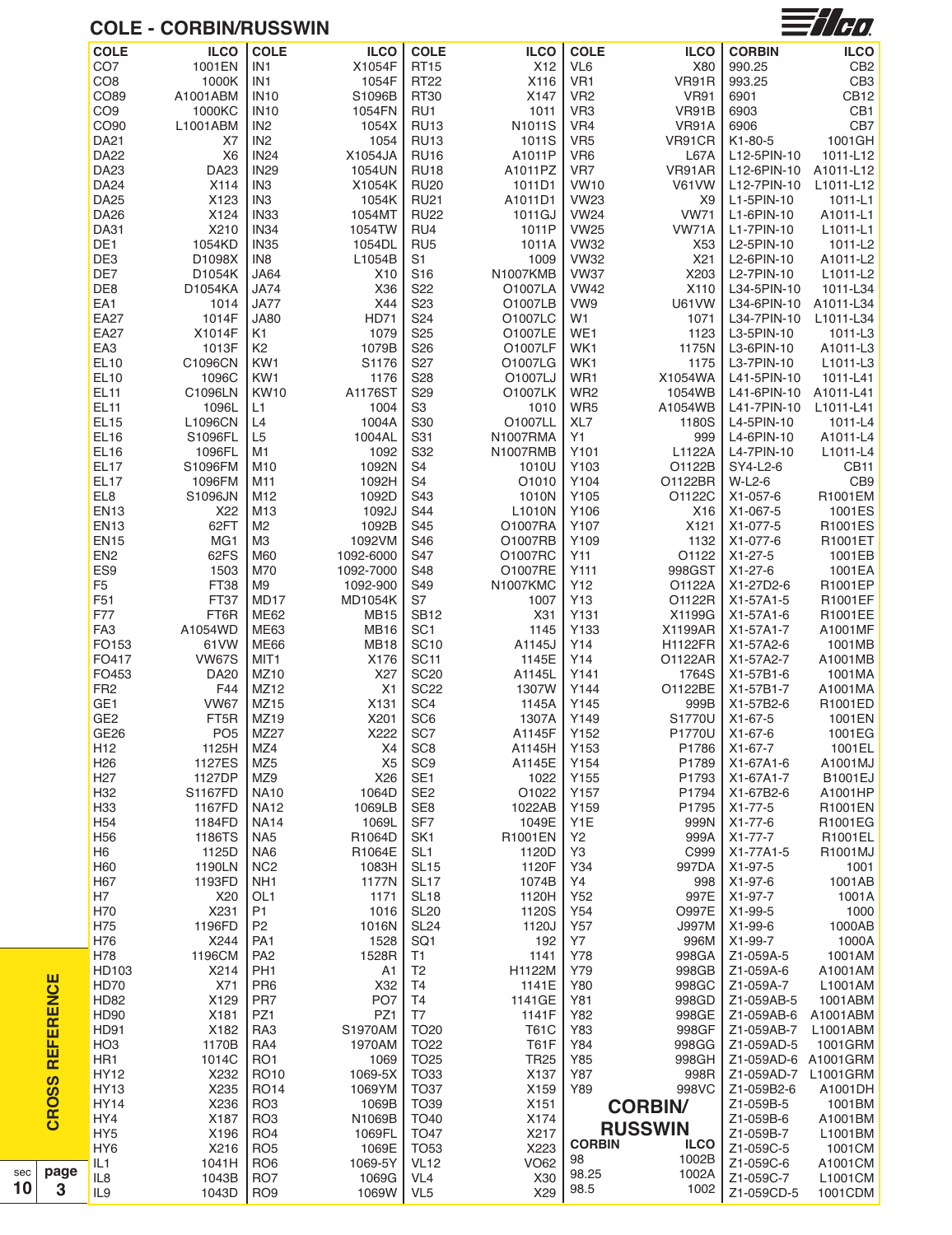| <b>CORBIN/RUSSWIN - CURTIS</b> |  |
|--------------------------------|--|
|--------------------------------|--|

| $\equiv$ /H $\eta$     |                                             |                        |                 |                                    |                           |                                      | <b>CORBIN/RUSSWIN - CURTIS</b> |                                      |                   |
|------------------------|---------------------------------------------|------------------------|-----------------|------------------------------------|---------------------------|--------------------------------------|--------------------------------|--------------------------------------|-------------------|
| <b>CORBIN</b>          | <b>ILCO</b>                                 | <b>CURTIS</b>          | <b>ILCO</b>     | <b>CURTIS</b>                      | <b>ILCO</b>               | <b>CURTIS</b>                        | <b>ILCO</b>                    | <b>CURTIS</b>                        | <b>ILCO</b>       |
| Z1-059CD-6 A1001CDM    |                                             | 223                    | 1225A           | AR4                                | 1179A                     | BM <sub>1</sub>                      | WT3                            | CM <sub>4</sub>                      | 1040C             |
| Z1-059CD-7             | L1001CDM                                    | 226                    | 1217            | <b>B1</b>                          | 1098GM                    | BM <sub>3</sub>                      | X144                           | CM <sub>5</sub>                      | R1040C            |
| Z1-059D-5              | 1001DM                                      | 233                    | O1225N          | <b>B1</b>                          | 1098M                     | BN <sub>1</sub>                      | K1122D                         | CM <sub>6</sub>                      | 1040E             |
| Z1-059D-6<br>Z1-059D-7 | A1001DM<br>L1001DM                          | 233 1/2<br>239         | 1427<br>1370    | <b>B10</b><br><b>B10</b>           | L1098LA<br><b>H1098LA</b> | BN7<br>BO <sub>1</sub>               | K1122N<br>R1003M               | CM <sub>7</sub><br>CO <sub>1</sub>   | R1040E<br>1000    |
| Z1-59A1-5              | 1001AH                                      | 242                    | 1332            | B102                               | P1113                     | BV4                                  | 1036S                          | CO <sub>10</sub>                     | X1000G            |
| Z1-59A1-6              | A1001AH                                     | 242                    | 1332S           | B102-R                             | B102-P                    | BV <sub>5</sub>                      | 1036U                          | CO10                                 | 1000G             |
| Z1-59A1-7              | L1001AH                                     | 242 1/2                | 1213AH          | <b>B11</b>                         | O1098LA                   | BX <sub>2</sub>                      | 1558                           | CO <sub>101</sub>                    | 1001MK            |
| Z1-59A2-5              | 1001FH                                      | 243                    | 1224L           | <b>B2</b>                          | H1098M                    | BX3                                  | 1594                           | CO102                                | A1001C2           |
| Z1-59A2-6              | A1001FH                                     | 243 1/2                | 1225G           | <b>B24</b>                         | H1098X                    | <b>CA10</b>                          | A1170D                         | CO103                                | 1003A             |
| Z1-59A2-7<br>Z1-59B1-5 | L1001FH<br>1001BH                           | 244<br>245             | 1270<br>1095A   | B <sub>3</sub><br><b>B31</b>       | 1098L<br>1764S            | CA <sub>9</sub><br>CB <sub>2</sub>   | A1170C<br>CH <sub>4</sub>      | CO105<br>CO106                       | L1003M<br>1003M   |
| Z1-59B1-6              | A1001BH                                     | 245                    | 1270A           | <b>B31</b>                         | 1759P                     | CB <sub>3</sub>                      | CH <sub>5</sub>                | CO107                                | A1001D1           |
| Z1-59B1-7              | L1001BH                                     | 249                    | 1213A           | <b>B31</b>                         | D1759L                    | CB4                                  | CH <sub>6</sub>                | CO108                                | A1001D2           |
| Z1-59B2-5              | 1001DH                                      | 251                    | 1033A           | <b>B4</b>                          | 1098X                     | CB <sub>5</sub>                      | CH <sub>7</sub>                | CO110                                | R1001EK           |
| Z1-59B2-7              | L1001DH                                     | 251                    | 1242L           | <b>B44</b>                         | P1098E                    | CB <sub>6</sub>                      | CH <sub>8</sub>                | CO12                                 | 1000T             |
| Z1-59C1-5<br>Z1-59C1-6 | 1001C1<br>A1001C1                           | 252<br>254             | 1426<br>1303    | <b>B45</b><br><b>B46</b>           | S1098H<br>P1098J          | CG <sub>1</sub><br>CG <sub>1</sub>   | H1041T<br>1041G                | CO13<br>CO17                         | 1000A<br>1000F    |
| Z1-59C1-7              | L <sub>1001</sub> C <sub>1</sub>            | 254                    | 1303S           | <b>B47</b>                         | S1098K                    | CG <sub>13</sub>                     | 1041FE                         | CO18                                 | XO1000F           |
| Z1-59C2-5              | 1001C2                                      | 257                    | 1225E           | <b>B48</b>                         | H1098A                    | CG <sub>16</sub>                     | C1041C                         | CO <sub>18</sub> 1                   | O1000GX           |
| Z1-59C2-6              | A1001C2                                     | 258                    | 1321            | <b>B48</b>                         | P1098A                    | CG16                                 | C1041B                         | CO <sub>19</sub>                     | X1000F            |
| Z1-59C2-7              | L1001C2                                     | 259                    | 1214            | <b>B49</b>                         | O1098B                    | CG16                                 | 1041T                          | CO <sub>2</sub>                      | 1000AB            |
| Z1-59D1-5              | 1001D1                                      | 261                    | 1221AL          | <b>B49</b>                         | S1098B                    | CG17                                 | 1041Y                          | CO21                                 | 1000H             |
| Z1-59D1-6<br>Z1-59D1-7 | A1001D1<br>L <sub>1001</sub> D <sub>1</sub> | 262<br>264             | 1270C<br>O1213  | B <sub>5</sub><br><b>B50</b>       | 1098DB<br>H1098C          | CG171<br>CG18                        | <b>SC1041YR</b><br>C1041R      | CO <sub>22</sub><br>CO <sub>23</sub> | 1000HL<br>R1000HL |
| Z1-59D2-6              | A1001D2                                     | 265                    | 1213AS          | <b>B50</b>                         | L1098C                    | CG181                                | SC1041R                        | CO <sub>26</sub>                     | 1000V             |
| Z1-59D2-7              | L1001D2                                     | 268 1/2                | 1222L           | <b>B50</b>                         | P1098C                    | CG183                                | <b>SC1041TR</b>                | CO <sub>27</sub>                     | R1000V            |
| $Z1 - 60 - 5$          | 1001EH                                      | 270                    | 1217A           | <b>B51</b>                         | O1098D                    | CG19                                 | 1041DC                         | CO <sub>28</sub>                     | 1001A             |
| Z1-60-6                | A1001EH                                     | 279                    | O1221L          | <b>B51</b>                         | S1098D                    | CG <sub>2</sub>                      | 1041GA                         | CO <sub>3</sub>                      | 1001EB            |
| Z1-60-7                | L1001EH                                     | 280                    | O1223L          | <b>B52</b>                         | X154                      | <b>CG20</b><br><b>CG22</b>           | C1041DN                        | CO30<br>CO33                         | 1001C             |
| Z1-62A1-6<br>Z1-62A2-6 | 1001A1<br>1001A2                            | 290<br>302             | 1210A<br>1206A  | <b>B53</b><br><b>B55</b>           | X143<br>X145              | CG <sub>23</sub>                     | 1041E<br>C1041J                | CO34                                 | 1001E<br>R1001ED  |
| Z1-70-6                | A1001EHR                                    | 304                    | 1028D           | <b>B56</b>                         | X146                      | CG243                                | <b>SC1041SR</b>                | CO <sub>35</sub>                     | R1001EE           |
|                        | <b>CURTIS</b>                               | 305                    | 1306A           | <b>B57</b>                         | X158                      | CG <sub>26</sub>                     | C1041L                         | CO <sub>35</sub> 1                   | R1001EF           |
| <b>CURTIS</b>          | <b>ILCO</b>                                 | 305                    | S1306A          | <b>B59</b>                         | X162                      | CG27                                 | C1041P                         | CO351                                | CB <sub>6</sub>   |
| 2<br>3                 | 2B<br>7B                                    | 306<br>308             | 1243D<br>1222B  | <b>B61</b><br><b>B62</b>           | X168<br>P1098AV           | CG271<br>CG <sub>29</sub>            | S1041T<br>1041TR               | CO <sub>36</sub><br>CO37             | 1001EG<br>1001EL  |
| 5                      | 45B                                         | 308                    | 1093            | <b>B63</b>                         | P1098CV                   | CG <sub>3</sub>                      | 1041GB                         | CO <sub>4</sub>                      | 1001EA            |
| $\overline{7}$         | 25B                                         | 313                    | 1222E           | <b>B64</b>                         | P1098WC                   | CG31                                 | C1041A                         | CO41                                 | 1000P             |
| 13                     | <b>9B</b>                                   | 314                    | 1028A           | <b>B67</b>                         | S1098WD                   | CG33                                 | 1041FG                         | CO42                                 | R1000T            |
| 16                     | 49B                                         | 322                    | 1084            | <b>B68</b>                         | P <sub>1099</sub>         | <b>CG34</b>                          | 1041DH                         | CO43                                 | 1001K             |
| 17<br>20               | 12B<br>17B                                  | 322<br>337             | 1226<br>1309    | <b>B69</b><br><b>B70</b>           | X180<br>X184              | CG35<br>CG37                         | 1041M<br>CC <sub>21</sub>      | CO44<br>CO45                         | 1001MA<br>1001MB  |
| 27                     | 19B                                         | 342                    | 1425            | <b>B72</b>                         | X192                      | CG38                                 | 1041DV                         | CO <sub>5</sub>                      | 1001              |
| 29                     | 66B                                         | 345                    | 1323            | <b>B74</b>                         | X198                      | CG39                                 | R1041DV                        | CO <sub>54</sub>                     | 1000FR            |
| 33                     | 8B                                          | 406                    | 1286E           | <b>B77</b>                         | P1098EV                   | CG4                                  | 1041GR                         | CO54 1                               | X1000FR           |
| 39<br>40               | 56B<br>3B                                   | 407<br>411             | R1286E<br>1286C | <b>B78</b><br><b>B79</b>           | P1098WE<br>S1098WH        | CG41<br><b>CG43</b>                  | S1041JA<br>1041DE              | CO <sub>57</sub><br>CO <sub>6</sub>  | A1001HP<br>1001AB |
| 47                     | 71B                                         | 412                    | N1286           | <b>B80</b>                         | X225                      | CG44                                 | R1041DC                        | CO60                                 | A1001MF           |
| 48                     | 78B                                         | 415                    | N1286R          | <b>B84</b>                         | P1101                     | <b>CG45</b>                          | C1041YR                        | CO61                                 | A1001MB           |
| 49                     | 79B                                         | 421                    | 1286B           | <b>B85</b>                         | S1105                     | CG46                                 | C1041TR                        | CO62                                 | R1001EG           |
| 50                     | 5B                                          | 516                    | 1233M           | <b>B86</b>                         | P1106                     | <b>CG47</b>                          | C1041SR                        | CO63                                 | 1000X             |
| 56                     | 6B<br>1B                                    | 525<br>543             | T44<br>1416     | <b>B87</b><br><b>B88</b>           | K1994<br>P1108            | CG <sub>5</sub><br>CG <sub>6</sub>   | 1041K<br>1041N                 | CO64<br>CO68                         | A1001MA<br>S1000V |
| 60<br>63               | 67B                                         | 573                    | 70S             | <b>B89</b>                         | P1107                     | CG7                                  | 1041X                          | CO69                                 | A1001MJ           |
| 67                     | 136SB                                       | 603                    | 1147            | <b>B90</b>                         | 1588                      | CH <sub>1</sub>                      | 1015                           | CO <sub>7</sub>                      | 1001EN            |
| 73                     | 92B                                         | 606                    | 1148            | <b>B91</b>                         | P1111                     | <b>CH10</b>                          | A1015N                         | CO71                                 | 1001EJ            |
| 74                     | 91B                                         | A71 1/22               | 1007CB          | B91PH                              | <b>B91-P</b>              | CH <sub>11</sub>                     | A1015P                         | CO75                                 | X1001KC           |
| 106                    | 84B                                         | AA1                    | H61VR           | <b>B92</b>                         | P1109                     | <b>CH12</b>                          | A1015Q                         | CO77                                 | S1000X            |
| 107<br>108             | 24B<br>23B                                  | AA <sub>2</sub><br>AA3 | X51<br>X50      | <b>B93</b><br><b>B96</b>           | P1112<br>P1110            | CH <sub>13</sub><br>CH <sub>14</sub> | A1015R<br>A1015S               | CO <sub>8</sub><br>CO83 1            | 1000K<br>A1001MJR |
| 109                    | 21B                                         | AM1                    | 1041C           | BA1                                | 1021B                     | CH <sub>15</sub>                     | A1015T                         | CO85                                 | 1001DA            |
| 112                    | 34B                                         | AM <sub>3</sub>        | 1045            | BA <sub>2</sub>                    | 1021BA                    | CH <sub>16</sub>                     | A1015U                         | CO87                                 | 1001GRM           |
| 115                    | 22BB                                        | AM <sub>3</sub>        | 1046            | BC <sub>3</sub>                    | R7DC                      | CH <sub>17</sub>                     | A1015V                         | CO88                                 | A1001EH           |
| 134                    | 27B                                         | AM4                    | 1041CE          | BD1                                | 63F                       | CH <sub>18</sub>                     | A1015W                         | CO89                                 | A1001GRM          |
| 201 1/2<br>202         | 1225BL<br>1270B                             | AM <sub>5</sub><br>AM7 | 1046A<br>A1045  | BD <sub>2</sub><br>BD <sub>3</sub> | <b>H62VG</b><br>62VH      | <b>CH19</b><br><b>CH20</b>           | A1015X<br>A1015Y               | CO <sub>9</sub><br>CO91              | 1000KC<br>A1001AH |
| 204                    | O1215                                       | AP <sub>1</sub>        | 101AM           | BE <sub>1</sub>                    | 1114                      | CH <sub>3</sub>                      | 1015C                          | CO92                                 | A1001FH           |
| 205                    | 1215B                                       | AP <sub>2</sub>        | 102AM           | <b>BE10</b>                        | A1114H                    | CH <sub>5</sub>                      | 1015M                          | CO93                                 | A1001AM           |
| 206                    | 1215A                                       | AP3                    | 103AM           | BE <sub>2</sub>                    | A1114A                    | CH <sub>6</sub>                      | A1015M                         | CO94                                 | A1001BH           |
| 208                    | 1211B                                       | AP4                    | 104AM           | BE <sub>3</sub>                    | A1114B                    | CH <sub>7</sub>                      | A1015C                         | CO95                                 | A1001DH           |
| 210<br>213             | 1417A<br>1422                               | AP <sub>5</sub><br>AR1 | 100AM<br>1179   | BE4<br>BE <sub>5</sub>             | A1114D<br>A1114E          | CH <sub>9</sub><br>CL <sub>1</sub>   | A1015L<br>1023                 | CO97<br>CO98                         | 1001GH<br>A1001C1 |
| 215                    | 1270D                                       | AR <sub>2</sub>        | 750             | BE <sub>6</sub>                    | A1114C                    | CL <sub>2</sub>                      | 1023A                          | CS1                                  | 1178              |
| 215                    | 1417                                        | AR <sub>2</sub>        | 755             | BE7                                | A1114F                    | CM <sub>1</sub>                      | 1040B                          | CU <sub>2</sub>                      | 1181C             |
| 215 1/2                | 1225PL                                      | AR <sub>3</sub>        | 760             | BE8                                | A1114FM                   | CM <sub>2</sub>                      | 1040                           | CY <sub>1</sub>                      | CE1               |
| 220                    | 1217D                                       | AR <sub>3</sub>        | 765             | BE <sub>9</sub>                    | A1114G                    | CM <sub>3</sub>                      | 1040A                          | <b>DA12</b>                          | DT9               |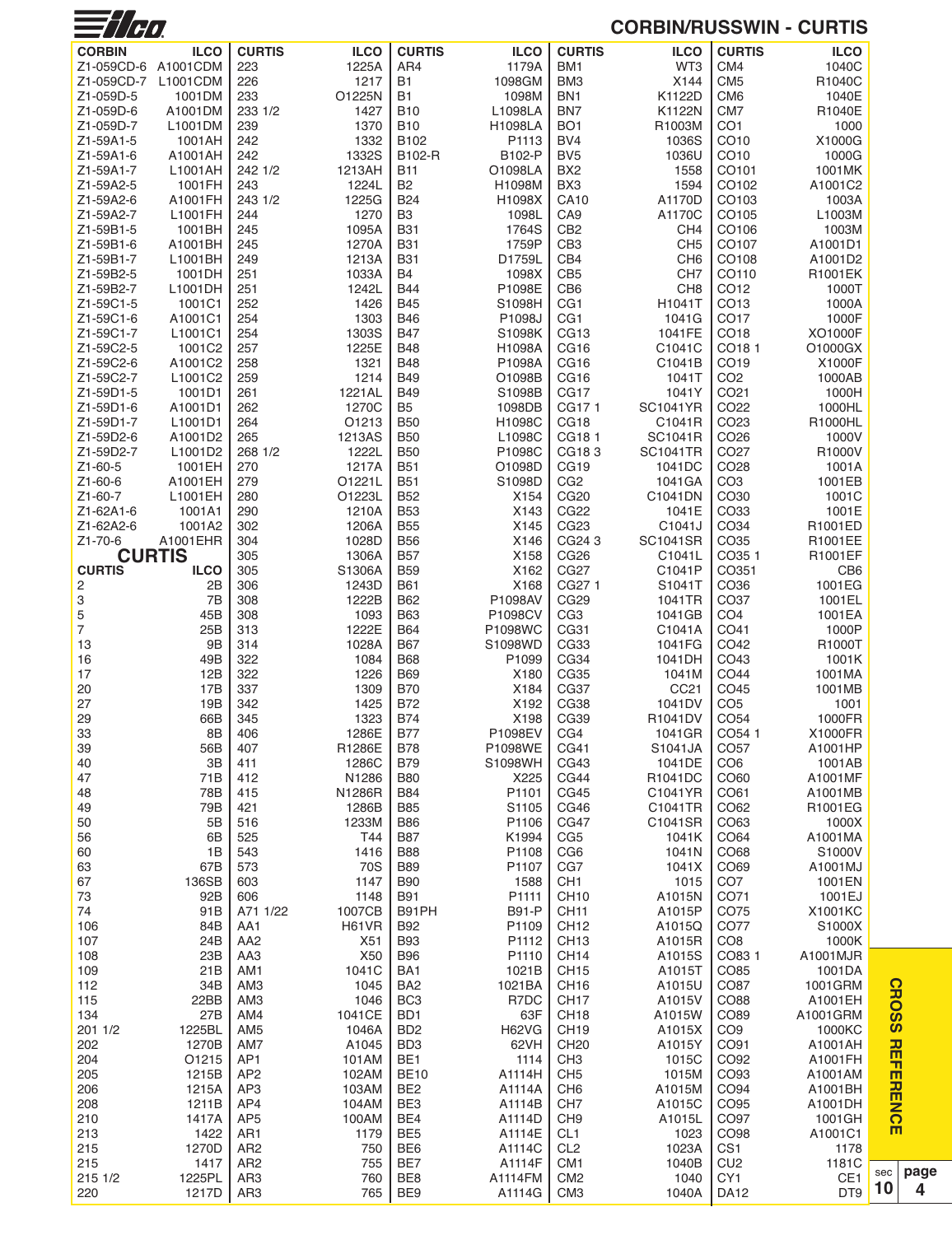| <b>CURTIS</b>                   |                          |                                    |                          |                                  |                           |                            |                       |                            | — 1777.            |
|---------------------------------|--------------------------|------------------------------------|--------------------------|----------------------------------|---------------------------|----------------------------|-----------------------|----------------------------|--------------------|
| <b>CURTIS</b>                   | <b>ILCO</b>              | <b>CURTIS</b>                      | <b>ILCO</b>              | <b>CURTIS</b>                    | <b>ILCO</b>               | <b>CURTIS</b>              | <b>ILCO</b>           | <b>CURTIS</b>              | <b>ILCO</b>        |
| <b>DA13</b>                     | DT10                     | FC <sub>9</sub>                    | FC <sub>9</sub>          | HD69                             | X44                       | <b>KA20</b>                | X254                  | NA1                        | 1064               |
| <b>DA14</b>                     | DT11                     | FO201                              | <b>VR91</b>              | <b>HD70</b>                      | <b>HD70</b>               | <b>KA21</b>                | X255                  | <b>NA12</b>                | 1069LA             |
| <b>DA15</b>                     | DT12<br>DT <sub>13</sub> | FO202                              | VR91AR                   | HD71                             | HD71                      | <b>KA22</b>                | X256                  | <b>NA12</b>                | 1069LB             |
| <b>DA16</b><br><b>DA17</b>      | DT <sub>14</sub>         | FO203<br>FR <sub>1</sub>           | VR91B<br>TE <sub>3</sub> | HD73<br>HD74                     | X58<br>HD63               | <b>KA23</b><br><b>KA24</b> | X257<br>X258          | <b>NA14</b><br><b>NA26</b> | 1069L<br>R1064E    |
| <b>DA18</b>                     | DT6                      | FS1                                | FU <sub>2</sub>          | <b>HD75</b>                      | X138                      | <b>KA25</b>                | X259                  | NA6                        | R1064D             |
| <b>DA19</b>                     | DT16                     | FT11                               | LA7                      | <b>HD80</b>                      | X129                      | <b>KA26</b>                | X260                  | NC <sub>1</sub>            | 1083               |
| <b>DA20</b>                     | <b>DA20</b>              | FT16                               | 61E                      | <b>HD81</b>                      | X130                      | <b>KA27</b>                | X261                  | NH1                        | 1177N              |
| <b>DA21</b>                     | X7                       | FT16                               | SE <sub>1</sub> C        | HD84                             | <b>HD59</b>               | <b>KA28</b>                | X262                  | NH1                        | 1177               |
| <b>DA22</b>                     | X <sub>6</sub>           | FT16                               | 61TS                     | HD90                             | X182                      | KA6                        | X23                   | NH <sub>2</sub>            | 1177A              |
| <b>DA23</b>                     | DA <sub>23</sub>         | FT19                               | 61D                      | HD90PH                           | <b>HD91-P</b>             | KA7                        | X24                   | OP <sub>11</sub>           | OP <sub>11</sub>   |
| <b>DA24</b>                     | X114                     | FT <sub>2</sub>                    | F91E                     | HD91                             | X181                      | KK1                        | X233                  | OP <sub>15</sub>           | YM <sub>6</sub>    |
| DA <sub>27</sub>                | X123                     | FT22                               | 61F                      | HD91PH                           | HD90-P                    | KK <sub>2</sub>            | X240                  | OP <sub>19</sub>           | <b>U62VP</b>       |
| DA27PH                          | <b>DA25-P</b>            | <b>FT28</b>                        | F91EH                    | <b>HD92</b>                      | X183                      | KK3                        | X253                  | OP <sub>8</sub>            | 62PD               |
| <b>DA28</b>                     | X124                     | <b>FT28</b>                        | F91ES                    | <b>HD95</b>                      | X191                      | KU1                        | 1539                  | <b>P1</b>                  | 1016               |
| <b>DA32</b>                     | X227                     | FT29                               | F91FS                    | HD96                             | X193                      | KU2                        | 1540                  | P <sub>2</sub>             | 1016N              |
| <b>DA34</b>                     | X237                     | FT29                               | F91FH                    | HD98                             | X195                      | KW1                        | S1176                 | PA <sub>2</sub>            | PO <sub>5</sub>    |
| DA34PH                          | DA34-P                   | FT <sub>29</sub>                   | F91F                     | HD99                             | X204                      | <b>KW10</b>                | A1176ST               | PA <sub>5</sub>            | PA <sub>5</sub>    |
| <b>DA35</b>                     | X238                     | FT30                               | F91GS                    | HL3                              | X95                       | KW <sub>2</sub>            | 1176D                 | PA <sub>6</sub>            | PA <sub>6</sub>    |
| <b>DA37</b>                     | X242                     | FT30                               | F91GH                    | HL4                              | X96                       | KW4                        | 1176                  | PA7                        | X32                |
| DA37PH                          | DA37-P                   | FT30                               | F91G                     | HO <sub>1</sub>                  | 1170B                     | KW <sub>5</sub>            | A1176                 | PA <sub>8</sub>            | X88                |
| <b>DA38</b><br>DA38PH           | X243<br>DA38-P           | FT31<br>FT31                       | F91HH<br>F91H            | HR1<br>HU1                       | 1014C<br>1020             | L1<br>L <sub>10</sub>      | 1004<br>1004M         | PE <sub>1</sub><br>PL7     | 1034<br>DM4        |
| DC <sub>2</sub>                 |                          | FT32                               | <b>F91C</b>              | HY14                             | X236                      | L10                        | L1054JA               | PP <sub>1</sub>            | 7DC                |
| DC3                             | X54<br>X121              | FT33                               | F91CR                    | HY14PH                           | <b>HY14-P</b>             | L13                        | 1004N                 | <b>PU10</b>                | 1866-10            |
| DE1                             | 1054KD                   | FT36                               | F44                      | HY <sub>2</sub>                  | X160                      | L14                        | H1004A                | <b>PU13</b>                | 1866-13            |
| DE <sub>2</sub>                 | D1098B                   | FT37                               | FT37                     | HY3                              | X187                      | L2                         | 1005                  | R1                         | 1140               |
| DE4                             | D1098X                   | FT38                               | FT38                     | HY3PH                            | HY4-P                     | L21                        | 1004SN                | R <sub>2</sub>             | 1146               |
| DE <sub>5</sub>                 | A1054KD                  | FT39                               | NE9                      | HY4                              | X196                      | L <sub>22</sub>            | 1004AR                | R <sub>3</sub>             | 1140G              |
| DE6                             | D1054K                   | FT39                               | <b>NE20</b>              | HY4PH                            | HY5-P                     | L <sub>3</sub>             | 1006                  | RA1                        | 1098NR             |
| DE8                             | D1054KA                  | FT43                               | X109                     | HY <sub>6</sub>                  | X216                      | L4                         | 1004A                 | RA <sub>2</sub>            | <b>H1098NR</b>     |
| DO <sub>1</sub>                 | L54K                     | GF1                                | H62FD                    | HY8                              | X232                      | L <sub>5</sub>             | 1004AL                | RA3                        | S1970AM            |
| DO <sub>2</sub>                 | 22PO                     | GR1                                | 1524                     | HY8PH                            | <b>HY12-P</b>             | LF1                        | X13                   | RA4                        | 1970AM             |
| DO <sub>3</sub>                 | <b>P54F</b>              | H10                                | 1125H                    | HY9                              | X235                      | LF <sub>2</sub>            | LF <sub>2</sub>       | RA7                        | 1584               |
| EA1                             | 1014                     | H <sub>10</sub>                    | 1125F                    | HY9PH                            | <b>HY13-P</b>             | LUV1                       | P1098V                | RD4                        | 1069HN             |
| EA10                            | L1014D                   | H19                                | 1761B                    | IL1                              | 1041H                     | M1                         | 1092                  | RE1                        | 1019               |
| <b>EA12</b>                     | 1014A                    | H <sub>26</sub>                    | <b>1127ES</b>            | IL10                             | 1043D                     | M10                        | 1092N                 | RE <sub>2</sub>            | 1019A              |
| EA13                            | 1014DX                   | H <sub>27</sub>                    | 1127DP                   | IL13                             | ILL1                      | M11                        | 1092H                 | <b>RN16</b>                | LM1                |
| EA13<br><b>EA14</b>             | 1014D<br>1014DA          | H <sub>50</sub><br>H <sub>51</sub> | S1167FD<br>1127TB        | IL14<br>IL15                     | ILL <sub>2</sub><br>1043C | M12<br>M13                 | 1092D<br>1092DS       | <b>RN17</b><br><b>RN23</b> | <b>NE18</b><br>X12 |
| <b>EA27</b>                     | 1014F                    | H <sub>51</sub>                    | 1127ME                   | IL17                             | 1043E                     | M15                        | 1092R                 | <b>RN24</b>                | X116               |
| <b>EA27</b>                     | X1014F                   | H <sub>51</sub>                    | 1167FD                   | IL2                              | 1041P                     | M16                        | 1092NR                | <b>RN25</b>                | X92                |
| EA3                             | 1013F                    | H <sub>52</sub>                    | S1181FD                  | IL4                              | 1041S                     | M2                         | 1092B                 | <b>RN27</b>                | X150               |
| EA32                            | O1014J                   | H <sub>53</sub>                    | 1181FD                   | IL <sub>5</sub>                  | S1042Z                    | M <sub>3</sub>             | 1092VR                | <b>RN30</b>                | X147               |
| EA35                            | 1014K                    | H <sub>54</sub>                    | 1184FD                   | IL7                              | S1042ZS                   | M4                         | 1092VM                | <b>RN32</b>                | X175               |
| EA36                            | 1014DB                   | H <sub>55</sub>                    | 1185FD   IL9             |                                  | 1043B   M4                |                            | 1092V                 | <b>RN33</b>                | X171               |
| <b>EA47</b>                     | O1014S                   | H <sub>56</sub>                    | 1186TS                   | IN <sub>1</sub>                  | 1054F                     | M <sub>6</sub>             | 1092VA                | RN <sub>5</sub>            | <b>RE61N</b>       |
| EA8                             | 1013DL                   | H <sub>59</sub>                    | X202                     | <b>IN12</b>                      | 1125A                     | M7                         | 1092C                 | RN <sub>9</sub>            | RE61XR             |
| EC <sub>1</sub>                 | EX <sub>1</sub>          | H <sub>6</sub>                     | 1125D                    | <b>IN14</b>                      | 1054N                     | M70                        | 1092-7000             | RO <sub>1</sub>            | 1069               |
| EL <sub>1</sub>                 | 1096C                    | H <sub>60</sub>                    | 1190LN                   | IN <sub>17</sub>                 | 1054P                     | M8                         | 1092DD                | RO <sub>3</sub>            | S1069H             |
| <b>EL10</b>                     | C1096CN                  | H62                                | 1191ET                   | <b>IN18</b>                      | X1054F                    | M9                         | 1092E                 | RO <sub>4</sub>            | 1069FL             |
| <b>EL11</b>                     | C1096LN                  | H65                                | X221                     | IN <sub>2</sub>                  | 1054X                     | <b>MB33</b>                | <b>MB18</b>           | RO <sub>5</sub>            | 1069M              |
| <b>EL12</b>                     | S1096JN                  | H67                                | 1193FD                   | IN <sub>2</sub>                  | 1054                      | <b>MB34</b>                | MB15                  | RO <sub>7</sub>            | 1069G              |
| <b>EL13</b>                     | X1054JK                  | H70                                | X231                     | <b>IN20</b>                      | X1054K                    | <b>MB35</b>                | <b>MB16</b>           | RO <sub>8</sub>            | 1069-5Y            |
| EL <sub>14</sub><br><b>EL15</b> | 1096EN<br>L1096CN        | H70PH<br>H71                       | <b>H70-P</b><br>1195FD   | <b>IN22</b><br><b>IN23</b>       | X1054AR<br>X1054BK        | MD17<br>MG1                | <b>MD1054K</b><br>MG1 | RS1<br>RS <sub>2</sub>     | M64<br>H64         |
| <b>EL16</b>                     | 1096FL                   | H71PH                              | <b>H71-P</b>             | <b>IN24</b>                      | K1054B                    | MR <sub>2</sub>            | MR <sub>2</sub>       | RS3                        | MR1                |
| <b>EL17</b>                     | 1096FM                   | H74PH                              | 1188LN-P                 | <b>IN25</b>                      | K1122B                    | MT1                        | X176                  | RU1                        | 1011               |
| <b>EL18</b>                     | 1096FS                   | H75                                | 1196FD                   | <b>IN26</b>                      | L1054M                    | MT3                        | X224                  | <b>RU16</b>                | A1011P             |
| EL <sub>2</sub>                 | 1096                     | H75PH                              | H75-P                    | <b>IN27</b>                      | K1122C                    | MT5                        | X245                  | RU <sub>3</sub>            | 1011B              |
| EL <sub>3</sub>                 | 1096L                    | H76                                | X244                     | <b>IN28</b>                      | 1054FN                    | MT5PH                      | MIT4-P                | RU4                        | N1011P             |
| EL <sub>5</sub>                 | EB1096K                  | H76PH                              | <b>H76-P</b>             | <b>IN29</b>                      | 1054UN                    | MT6                        | X263                  | RU4                        | 1011P              |
| EL <sub>5</sub>                 | X1054JA                  | H78                                | 1196CM                   | IN <sub>3</sub>                  | 1054K                     | MZ10                       | X27                   | <b>RU44</b>                | 1011GH             |
| EL8                             | H1054B                   | H78PH                              | <b>H78-P</b>             | <b>IN32</b>                      | H1054S                    | MZ12                       | X60                   | <b>RU45</b>                | 1011D1             |
| ER1                             | 1119                     | H79                                | 1196V                    | IN <sub>33</sub>                 | 1054MT                    | MZ <sub>14</sub>           | X131                  | <b>RU46</b>                | A1011D1            |
| F <sub>2</sub>                  | 1073                     | H <sub>9</sub>                     | 1125G                    | <b>IN34</b>                      | 1054TW                    | MZ14PH                     | MZ13-P                | RU7                        | 1011M              |
| F <sub>8</sub>                  | 1073K                    | HD103                              | X214                     | IN4                              | 1054LB                    | MZ15                       | X178                  | RV <sub>1</sub>            | X170               |
| FA <sub>1</sub>                 | 1054WC                   | HD104                              | X215                     | IN <sub>5</sub>                  | 1054R                     | MZ16                       | X188                  | RV4                        | X239               |
| FA <sub>2</sub>                 | A1054WC                  | HD109                              | X265                     | IN8                              | L1054B                    | MZ18                       | X201                  | S1                         | 1009               |
| FA <sub>3</sub>                 | A1054WD                  | HD23                               | <b>HD11</b>              | IV <sub>1</sub>                  | X155                      | MZ20                       | X199                  | S <sub>10</sub>            | 1010B              |
| FC1                             | <b>BR20</b>              | HD23                               | 67LD                     | JA1                              | FT5R                      | MZ21                       | X200                  | S16                        | N1007KMB           |
| FC <sub>2</sub>                 | X20                      | HD30                               | 67LB                     | JA2                              | X177                      | MZ25                       | X206                  | S2                         | O1009              |
| FC4<br>FC <sub>5</sub>          | X36<br>X4                | HD32<br>HD37                       | HD32<br><b>HD12</b>      | K <sub>1</sub><br>K <sub>2</sub> | 1079<br>1079B             | MZ27<br>MZ30               | X222<br>X247          | S22<br>S22 1/2             | O1007LA<br>1007LA  |
| FC6                             | X <sub>5</sub>           | <b>HD38</b>                        | HD <sub>10</sub>         | K3                               | 1079AB                    | MZ31                       | X249                  | S <sub>23</sub>            | O1007LB            |
| FC7                             | X86                      | <b>HD52</b>                        | HD43                     | K4                               | 1079A                     | MZ9                        | X26                   | S24 1/2                    | 1007LC             |
| FC <sub>8</sub>                 |                          | FC8   HD67                         |                          | X38   KA17                       | KW14R   N1                |                            | 1017 S25              |                            | O1007LE            |
|                                 |                          |                                    |                          |                                  |                           |                            |                       |                            |                    |

#### **C U R T I S**

**CROSS REFERENCE** 

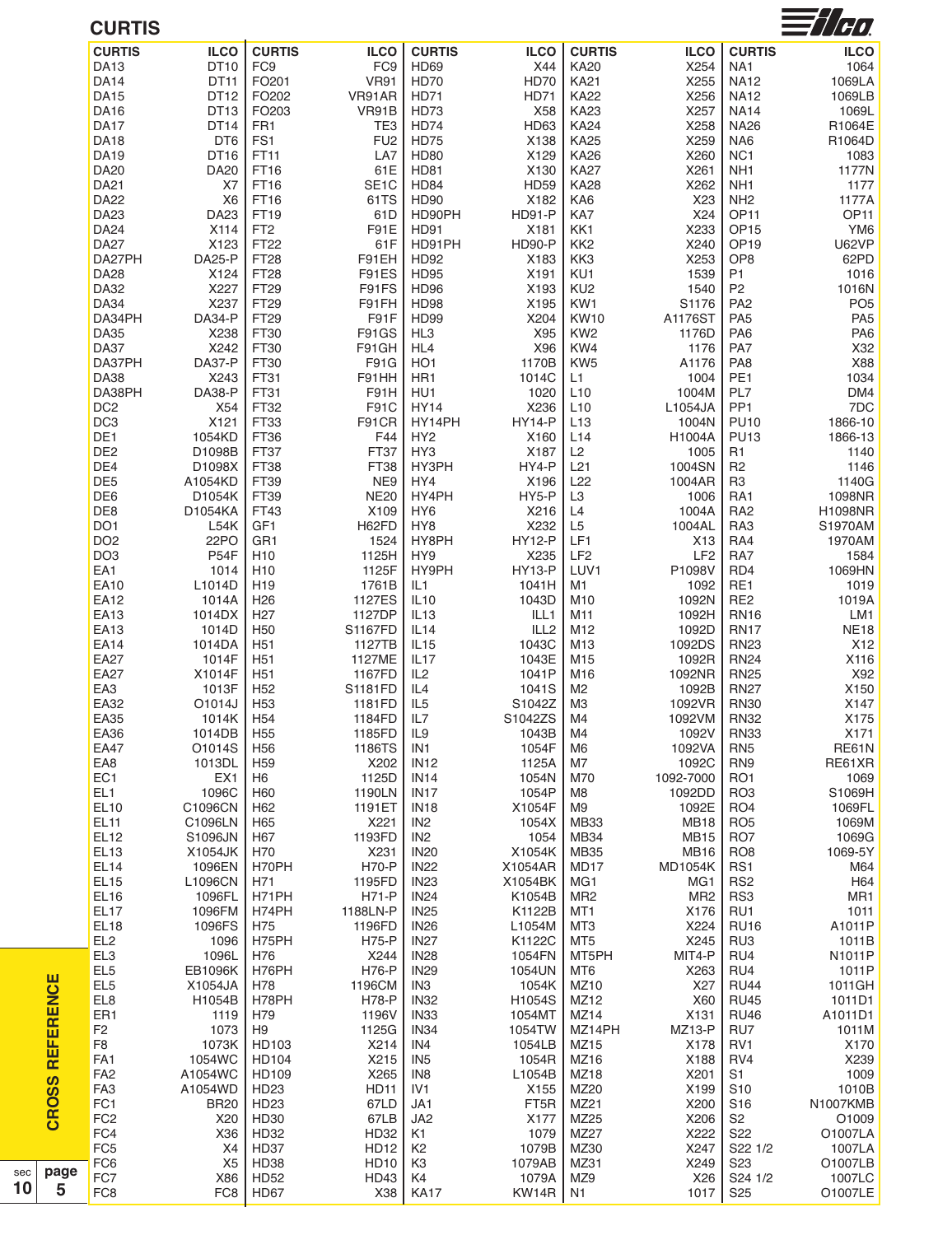| $\equiv$ //H $\alpha$              |                     |                                    |                             |                        |                          |                            |                          |                     | <b>CURTIS - DOMINION</b>  |     |
|------------------------------------|---------------------|------------------------------------|-----------------------------|------------------------|--------------------------|----------------------------|--------------------------|---------------------|---------------------------|-----|
| <b>CURTIS</b>                      | <b>ILCO</b>         | <b>CURTIS</b>                      | <b>ILCO</b>                 | <b>CURTIS</b>          | <b>ILCO</b>              | <b>CURTIS</b>              | <b>ILCO</b>              | <b>DEXTER</b>       | <b>ILCO</b>               |     |
| S25 1/2                            | 1007LE              | SU <sub>5</sub>                    | X11                         | VL <sub>3</sub>        | <b>VO62</b>              | Y251                       | <b>H998GB</b>            | 62-BM               | DXB4                      |     |
| S26                                | O1007LF             | SU <sub>6</sub>                    | X25                         | VL <sub>4</sub>        | X30                      | Y252                       | <b>H998GC</b>            | 62-C1               | DXC1                      |     |
| S27                                | O1007LG             | SU7                                | X87                         | VL <sub>5</sub>        | X29                      | Y3                         | C999                     | 62-C2               | DXC <sub>2</sub>          |     |
| S27 1/2                            | 1007LG              | T1                                 | 1141                        | VL6                    | X80                      | Y3                         | 1047M                    | 62-C3               | DXC3                      |     |
| S29                                | O1007LK             | T <sub>2</sub>                     | 1140P                       | VO <sub>2</sub>        | 185V                     | Y34                        | 997DA                    | 62-CM               | DXC4                      |     |
| S29 1/2<br>S3                      | 1007LK<br>1010      | T <sub>2</sub><br>T <sub>3</sub>   | H1122M<br>1141E             | W1<br>WE1              | 1071<br>1123             | Y4<br>Y52                  | 998<br>997E              | 62-D1<br>62-D2      | DXD1<br>DXD <sub>2</sub>  |     |
| S30 1/2                            | 1007LL              | T <sub>4</sub>                     | 1141F                       | WE3                    | 1123S                    | Y53                        | 997ER                    | 62-D3               | DXD <sub>3</sub>          |     |
| S31                                | <b>N1007RMA</b>     | T7                                 | 1141GE                      | WK1                    | 1175                     | Y54                        | 0997E                    | 62-DM               | DXD4                      |     |
| S32                                | N1007RMB            | <b>TR13</b>                        | TP <sub>3</sub>             | WK <sub>2</sub>        | 1175N                    | Y55                        | 997G                     | 62-GM               | DXG5                      |     |
| S4                                 | O <sub>1010</sub>   | <b>TR17</b>                        | T61A                        | WR1                    | X1054WA                  | Y57                        | <b>J997M</b>             | 67-B1               | DXB <sub>10</sub>         |     |
| S <sub>5</sub>                     | 1009A               | <b>TR18</b>                        | <b>TR18</b>                 | WR3                    | 1054WB                   | Y58                        | <b>J997MR</b>            | 67-B2               | DXB <sub>20</sub>         |     |
| S51<br>S57                         | O1007RB<br>01007RK  | TR <sub>2</sub><br><b>TR20</b>     | TP <sub>1</sub><br>T61C     | WR4<br>WR <sub>5</sub> | A1054WB<br>N1054WB       | Y59<br>Y <sub>6</sub>      | 997JA<br>997X            | 67-B3<br>67-C1      | DXB30<br>DXC10            |     |
| S58                                | O1007RL             | <b>TR21</b>                        | <b>T61D</b>                 | WS <sub>2</sub>        | FT6R                     | Y60                        | 997JB                    | 67-C2               | DXC <sub>20</sub>         |     |
| S58 1/2                            | 1007RL              | <b>TR22</b>                        | <b>T61E</b>                 | WS <sub>2</sub>        | X1                       | Y61                        | 997JC                    | 67-C3               | DXC30                     |     |
| S <sub>6</sub>                     | N1007KMA            | <b>TR23</b>                        | <b>T61F</b>                 | XL7                    | 1180S                    | Y62                        | 997JD                    | 67-D1               | DXD <sub>10</sub>         |     |
| S68                                | 1010N               | <b>TR25</b>                        | <b>TR25</b>                 | Υ1                     | X999                     | Y63                        | 997JE                    | 67-D2               | DXD <sub>20</sub>         |     |
| S69                                | L <sub>1010</sub> N | <b>TR26</b>                        | <b>TR26</b>                 | Υ1                     | 999                      | Y64                        | 997JF                    | 67-D3               | DXD30                     |     |
| S70 1/2<br>S73                     | 1007CA<br>O1007CE   | <b>TR27</b><br><b>TR28</b>         | <b>TA15</b><br>X37          | Y10<br>Y101            | <b>H1122FR</b><br>L1122A | Y64 1/2<br>Y64 1/2         | 997JG<br>997JH           | 67N                 | D1054K<br><b>DOMINION</b> |     |
| S73 1/2                            | 1007CE              | TR <sub>3</sub>                    | TP <sub>2</sub>             | Y102                   | L1122B                   | Y64 3/2                    | 997JK                    | <b>DOMINION</b>     | <b>ILCO</b>               |     |
| S74 1/2                            | 1007CF              | <b>TR33</b>                        | X137                        | Y103                   | O1122B                   | Υ7                         | 996M                     | 0                   | 1000                      |     |
| S75 1/2                            | 1007CG              | <b>TR37</b>                        | X159                        | Y104                   | O1122BR                  | Y78                        | 998GA                    | 1                   | 1                         |     |
| S76                                | O1007CJ             | <b>TR39</b>                        | X <sub>151</sub>            | Y105                   | O1122C                   | Y78 1/2                    | 999GA                    | 1                   | 1001                      |     |
| S76 1/2                            | 1007CJ              | <b>TR40</b>                        | X174                        | Y <sub>109</sub>       | 1132                     | Y79                        | 998GB                    | $\overline{c}$      | 1002                      |     |
| S77                                | 01007CK             | <b>TR44</b>                        | X211                        | Y11                    | O1122                    | Y79 1/2                    | 999GB                    | 4                   | 1004                      |     |
| S77 1/2<br>S82                     | 1007CK<br>O1007CN   | <b>TR46</b><br><b>TR47</b>         | X212<br>X217                | Y116<br>Y117           | 998SA<br>998SB           | Y80<br>Y80 1/2             | 998GC<br>999GC           | $\overline{7}$<br>7 | Y200<br>1007              |     |
| S82 1/2                            | 1007CN              | TR <sub>5</sub>                    | TP4                         | Y118                   | 998SC                    | Y81                        | 998GD                    | 8                   | 998                       |     |
| SA <sub>1</sub>                    | 1047CR              | <b>TR53</b>                        | X223                        | Y119                   | 998SD                    | Y81 1/2                    | 999GD                    | 8                   | 1008                      |     |
| SA <sub>3</sub>                    | 1047                | TR <sub>6</sub>                    | TA <sub>2</sub>             | Y12                    | O1122A                   | Y82                        | 998GE                    | 9                   | 999                       |     |
| <b>SB10</b>                        | X31                 | TR7                                | TP <sub>6</sub>             | Y120                   | 998SE                    | Y82 1/2                    | 999GE                    | 9                   | 1009                      |     |
| <b>SB11</b>                        | X <sub>52</sub>     | TR9                                | T61B                        | Y121                   | 998SF                    | Y83                        | 998GF                    | 10                  | 1010S                     |     |
| SC <sub>1</sub><br><b>SC10</b>     | 1145<br>A1145F      | UN <sub>1</sub><br><b>UN16</b>     | 62DK<br><b>UN16</b>         | Y122<br>Y123           | 998SG<br>998SH           | Y83 1/2<br>Y84             | 999GF<br>998GG           | 11<br>12            | 1011<br>1012              |     |
| SC <sub>11</sub>                   | 1145G               | <b>UN17</b>                        | X17                         | Y124                   | 998SK                    | Y84 1/2                    | 999GG                    | 13                  | 1013                      |     |
| <b>SC12</b>                        | A1145G              | <b>UN17</b>                        | 62FT                        | Y133                   | X1199AR                  | Y85                        | 998GH                    | 14                  | 1014                      |     |
| <b>SC13</b>                        | 1145H               | <b>UN18</b>                        | 62FS                        | Y138                   | <b>S1767CH</b>           | Y85 1/2                    | 999GH                    | 16                  | 1016                      |     |
| <b>SC14</b>                        | A1145H              | UN <sub>2</sub>                    | 62DG                        | Y138                   | 1766S                    | Y86                        | 998GK                    | 19                  | 1019                      |     |
| <b>SC15</b>                        | 1145J<br>A1145J     | <b>UN26</b>                        | X <sub>16</sub>             | Y138                   | 1701G                    | Y86 1/2                    | 999GK                    | 22<br>23            | 1022                      |     |
| <b>SC16</b><br><b>SC17</b>         | 1145K               | UN <sub>3</sub><br>V10             | 62DP<br>PR <sub>1</sub>     | Y138<br>Y138           | X1199B<br>X1199G         | Y87<br>Y89                 | 998R<br>998S             | 25                  | 1023<br>25                |     |
| <b>SC18</b>                        | A1145K              | V10                                | 61 VW                       | Y14                    | <b>H1122AR</b>           | Y9                         | H1122F                   | 26                  | VA <sub>1</sub>           |     |
| <b>SC19</b>                        | 1145L               | V11                                | <b>U61VW</b>                | Y14                    | 01122AR                  | Y91                        | 999CA                    | 26.5                | VA2                       |     |
| <b>SC20</b>                        | A1145L              | V12                                | V61VW                       | Y149                   | S1770U                   | Y92                        | Y202                     | 27                  | 1000AB27                  |     |
| <b>SC21</b>                        | A1145CE             | V13                                | <b>VW63</b>                 | Y15                    | 999N                     | Y98                        | 1060C                    | 31                  | 1031                      |     |
| <b>SC22</b>                        | 1307W               | V <sub>14</sub>                    | VW63A                       | Y150                   | 1769CH                   | <b>YM35</b>                | X39                      | 33                  | 1033                      |     |
| <b>SC23</b><br><b>SC24</b>         | 1145EF<br>A1145EF   | V <sub>15</sub><br>V <sub>17</sub> | 62DW<br><b>VW64</b>         | Y152<br>Y153           | P1770U<br>P1786          | <b>YM36</b><br><b>YM41</b> | X18<br><b>YH39</b>       | 34<br>36            | 1034<br>1036              |     |
| <b>SC26</b>                        | A1145FG             | V18                                | 63VR                        | Y154                   | P1789                    | <b>YM42</b>                | <b>YH40</b>              | 47                  | 1047                      |     |
| SC <sub>4</sub>                    | 1145A               | V19                                | VW64T                       | Y155                   | P1793                    | <b>YM43</b>                | X62                      | 50                  | 50                        |     |
| SC <sub>6</sub>                    | 1307A               | V <sub>2</sub>                     | 62VW                        | Y156                   | 1793V                    | <b>YM52</b>                | X76                      | 51                  | 51                        |     |
| SC7                                | 1145F               | V23                                | W62VE                       | Y157                   | P1794                    | <b>YM57</b>                | X120                     | 54                  | 1054                      |     |
| SC <sub>8</sub>                    | 1145E               | V24                                | <b>VW77</b>                 | Y158                   | 1794V                    | <b>YM58</b>                | X119                     | 62                  | 62                        |     |
| SC <sub>9</sub><br>SE <sub>1</sub> | A1145E<br>1022      | V <sub>25</sub><br>V <sub>26</sub> | <b>VW67S</b><br><b>VW67</b> | Y <sub>159</sub><br>Y2 | P1795<br>999A            | <b>YM59</b><br><b>YM60</b> | X117<br>X118             | 63<br>67            | 63<br>W67                 |     |
| SE <sub>2</sub>                    | O1022               | V27                                | V27                         | Y203                   | 998VB                    | <b>YM61</b>                | <b>YH50</b>              | 68                  | 1068                      |     |
| SK <sub>1</sub>                    | R1001EN             | V <sub>28</sub>                    | <b>VW71</b>                 | Y204                   | 998TE                    | <b>YM62</b>                | <b>YH51</b>              | 69                  | 1069W                     |     |
| SK <sub>2</sub>                    | R1001EM             | V29                                | VW71A                       | Y206                   | 998TG                    | <b>YM63</b>                | X248                     | 70                  | DA <sub>2</sub>           |     |
| SK4                                | R1001EL             | V30                                | X <sub>9</sub>              | Y207                   | 998TH                    | YS1                        | X21                      | 71                  | 1071                      |     |
| SL <sub>1</sub>                    | 1120D               | V31                                | X <sub>8</sub>              | Y208                   | 998TMK                   | YS <sub>2</sub>            | X22                      | 72                  | 1072                      |     |
| <b>SL16</b><br>SL <sub>2</sub>     | 1074B<br>A1074B     | V32<br>V <sub>33</sub>             | X53<br>X110                 | Y209<br>Y211           | 998VD<br>998VE           | YU1<br>YU <sub>2</sub>     | X153<br>X167             | 79<br>84            | 1079<br>1084              |     |
| <b>SL20</b>                        | 1120F               | V35                                | X139                        | Y212                   | 998TA                    |                            | <b>DEXTER/</b>           | 91                  | 1091                      |     |
| <b>SL24</b>                        | 1154L               | V36                                | X203                        | Y213                   | 998TB                    |                            |                          | 92                  | 1092                      |     |
| <b>SL24</b>                        | 1120S               | V <sub>5</sub>                     | 62VO                        | Y214                   | 998TC                    |                            | <b>MASTER</b>            | 94                  | 94                        |     |
| SL <sub>8</sub>                    | 1074BM              | V <sub>6</sub>                     | 62VE                        | Y220                   | 999B                     | <b>DEXTER</b><br>11        | <b>ILCO</b><br>D1098B    | 96                  | 1096                      |     |
| SM <sub>1</sub>                    | <b>N63G</b>         | V9                                 | <b>U62VN</b>                | Y222                   | 998GL                    | 13                         | D1098BM                  | 115                 | 1115                      |     |
| SM12<br>SQ <sub>1</sub>            | <b>NE19</b><br>192  | VA <sub>1</sub><br>VA <sub>2</sub> | VA <sub>1</sub><br>X122     | Y225<br>Y227           | 998SMK<br>998GST         | 61                         | 1054KD                   | 119<br>123          | 1119<br>1123              |     |
| SR <sub>2</sub>                    | X108                | VL <sub>1</sub>                    | VO <sub>6</sub>             | Y234                   | 885BL                    | 62                         | D1054KA                  | 125                 | 1125D                     |     |
| SR <sub>8</sub>                    | X251                | <b>VL10</b>                        | X140                        | Y236                   | 998VG                    | 63                         | D1098X                   | 127                 | 1127                      |     |
| <b>SU14</b>                        | X179                | VL10PH                             | VL8-P                       | Y238                   | 998VH                    | 67                         | A1054KD                  | 132                 | 1132                      |     |
| <b>SU15</b>                        | X185                | <b>VL11</b>                        | <b>NE10</b>                 | Y239                   | 998VK                    | 62-B1<br>62-B2             | DXB1<br>DXB <sub>2</sub> | 137                 | 1137S                     | sec |
| <b>SU17</b>                        | X186                | VL <sub>2</sub>                    | WS <sub>2</sub>             | Y240                   | 889A                     | 62-B3                      | DXB <sub>3</sub>         | 138                 | 138<br>139                | 10  |
| <b>SU18</b>                        | X241                | VL <sub>3</sub>                    | FTA <sub>2</sub> R          | Y250                   | <b>H998GA</b>            |                            |                          | 139                 |                           |     |

**C R O S S R** 

> **page 6**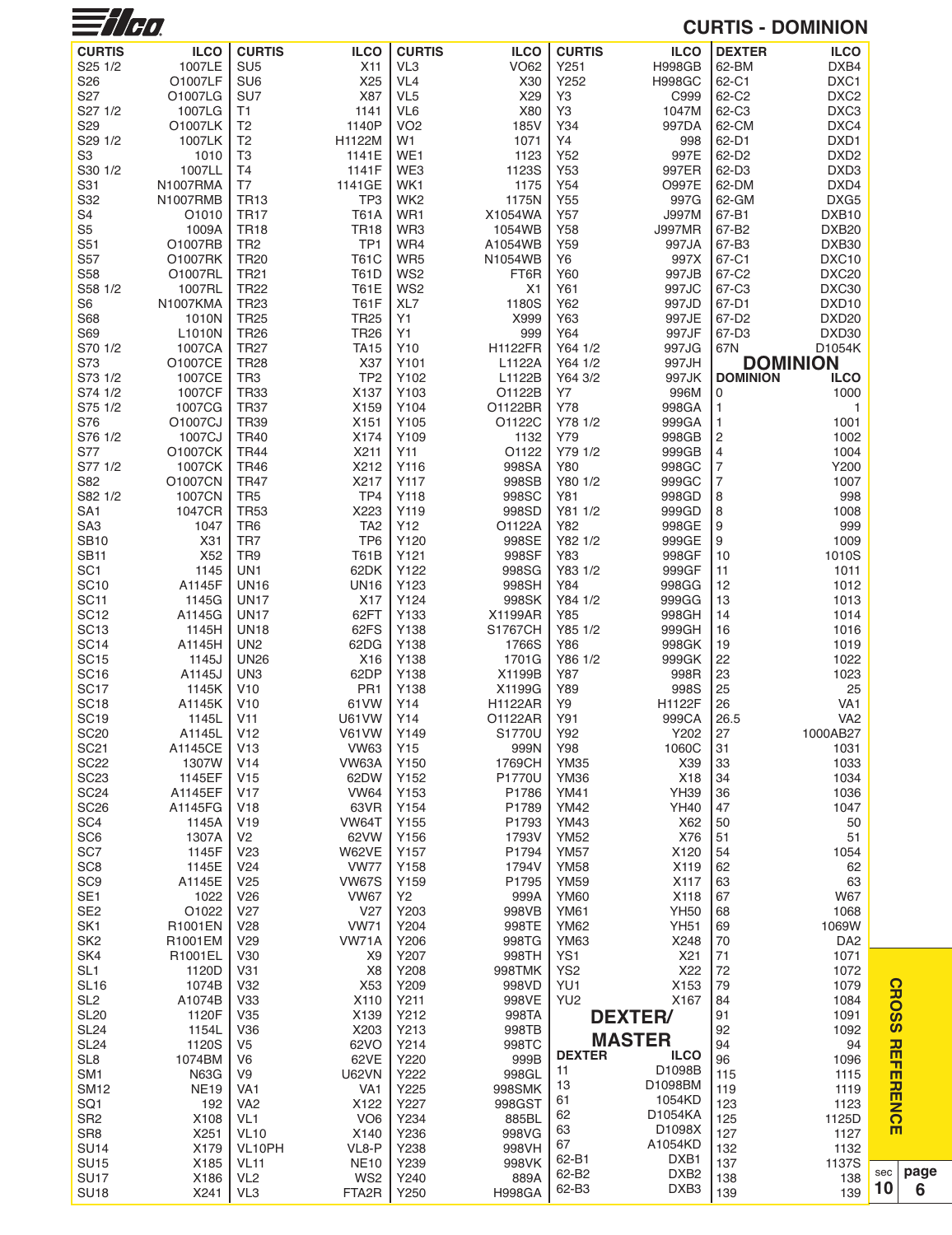

### **DOMINION**

| <b>DOMINION</b> | <b>ILCO</b> | <b>DOMINION</b>  | <b>ILCO</b> | <b>DOMINION</b>  | <b>ILCO</b>     | <b>DOMINION</b> | <b>ILCO</b> | <b>DOMINION</b> | <b>ILCO</b>     |
|-----------------|-------------|------------------|-------------|------------------|-----------------|-----------------|-------------|-----------------|-----------------|
| 141             | 1141        | 00G              | 1000G       | 07LM             | 1007LM          | 127F            | 1127F       | 199DR           | 1199DR          |
| 143             | 1143        | 00H              | 1000H       | 07LN             | <b>N1007KMB</b> | 127FD           | 1127FD      | 199E            | 1199E           |
| 145             | 1145        | 00K              | 1000K       | 07RA             | 1007RA          | <b>127FL</b>    | 1127FL      | 19A             | 1019A           |
| 149             | 149         | 00KC             | 1000KC      | 07RB             | 1007RB          | <b>127FR</b>    | 1127FR      | 19D             | 1019D           |
| 155             | 155         | 00KT             | 1000XK      | 07RC             | 1007RC          | 127H            | 1127H       | 19R             | 1019R           |
| 170             | 1170C       | 00T              | 1000T       | 07RD             | 1007RD          | 127J            | 1127J       | 19XL            | 1019XL          |
| 175             | 1175        | 00V              | 1000V       | 07RDH            | 1007RDH         | 127K            | 1127K       | 1N              | 1 <sub>N</sub>  |
| 176             | S1176       | 00X              | 1000X       | 07RDM            | 1007RDM         | 127L            | 1127L       | 22EZ            | 1177N           |
| 177             | 177         | 00Z              | 1001EH      | 07RE             | 1007RE          | <b>127LC</b>    | 1761LP      | <b>22L</b>      | 1022AB          |
| 191             | VR91AR      | 01A              | 1001A       | 07RF             | 1007RF          | <b>127LS</b>    | 1761LS      | 22M             | 22M             |
| 192             | 192         | 01A1             | 1001AH      | 07RG             | 1007RG          | 127M            | 1127M       | 22NE            | 1177            |
| 201             | 201         | 01A2             | 1001FH      | 07RH             | 1007RH          | 127ME           | 1127ME      | 22PO            | 22PO            |
| 423             | 1323        | 01AB             | 1001AB      | 07RHM            | 1007RHM         | 127MP           | 1127MP      | <b>22W</b>      | AR1-PC          |
| 609             | 1209        | 01AM             | 1001AM      | 07RJ             | 1007RJ          | <b>127MU</b>    | 1127MU      | <b>22W</b>      | 1179            |
| 611             | 611         | 01B1             | 1001BH      | 07RK             | 1007RK          | 127N            | 1127N       | 23A             | 1023A           |
| 615             | 615         | 01B2             | 1001DH      | 07RL             | 1007RL          | 127P            | 1127P       | 23M             | 23M             |
| 616             | 616         | 01BM             | 1001BM      | 07RM             | 1007RM          | 127T            | 1127T       | 25C             | <b>RO91R</b>    |
| 618             | T131        | 01C1             | 1001C1      | 07RN             | N1007RMB        | 127TB           | 1127TB      | <b>25V</b>      | <b>25V</b>      |
| 619             | 619         | 01C2             | 1001C2      | 08A              | 1008A           | 12A             | 1012A       | 28A             | 1028A           |
| 621             | 621         | 01CM             | 1001CM      | 09A              | 1009A           | 13BF            | 1013BF      | 28BM            | 28BM            |
| 624             | 1224        | 01D              | 1001D       | 10A              | 1010SA          | <b>13C</b>      | 1013C       | 28DC            | 1028DC          |
| 625             | 1225        | 01D1             | 1001D1      | 10F              | <b>V91N</b>     | 13DL            | 1013DL      | 28DD            | 1028DD          |
| 626             | 1226        | 01D <sub>2</sub> | 1001D2      | 10M              | 1010M           | 13F             | 1013F       | 28DS            | 1028D           |
| 634             | 634         | 01DA             | 1001DA      | 10N              | 1010N           | 141E            | 1141E       | 28N             | 1028NN          |
| 639             | 1239        | 01DM             | 1001DM      | 10T              | 1010T           | 141GE           | 1141GE      | 28P             | 1028P           |
| 642             | 1242        | 01E              | 1001E       | $11-04A$         | 1011-04A        | 141JE           | 1141JE      | 2M              | 2B              |
| 659             | 1259        | 01EA             | 1001EA      | 11-04AS          | 1011-04AS       | 141JL           | 1141JL      | 2N              | 2N              |
| 660             | 660         | 01EB             | 1001EB      | 115B             | 1115B           | 141L            | 1141L       | 318ST           | T105            |
| 661             | 661         | 01EG             | 1001EG      | 11B              | 1011B           | 143C            | 143C        | 33A             | 1033A           |
| 662             | 662         | 01EL             | 1001EL      | 11D1             | 1011D1          | 143D            | 143D        | 33C             | 33C             |
| 663             | 663         | 01EN             | 1001EN      | 11D <sub>2</sub> | 1011D2          | 145CE           | 1145CE      | 33G             | 1033G           |
| 665             | 665         | 01GH             | 1001GH      | 11D3             | 1011D3          | 145E            | 1145E       | 33K             | 33K             |
| 666             | 666         | 01GM             | 1001ABM     | 11D4             | 1011D4          | 145EF           | 1145EF      | 33N             | 1033N           |
| 667             | 667         | 01GRM            | 1001GRM     | 11GH             | 1011GH          | 145F            | 1145F       | 33NO            | 33NO            |
| 669             | 669         | 01JB             | 1000P       | 11GJ             | 1011GJ          | 145FG           | 1145FG      | 33Z             | ZN <sub>1</sub> |
| 671             | 671         | 01JL             | 1001JL      | 11K1             | 1011K1          | 145G            | 1145G       | 34A             | 1034A           |
| 672             | 672         | 01JR             | 1000JR      | 11K10            | 1011K10         | 145H            | 1145H       | 34H             | 1034H           |
| 686             | 1286        | 01K              | 1001K       | 11K11            | 1011K11         | 145J            | 1145J       | 34N             | 1034N           |
| 703             | 1303        | 01MA             | 1001MA      | 11K12            | 1011K12         | 145K            | 1145K       | 355ST           | 355ST           |
| 706             | 706         | 01MB             | 1001MB      | 11K13            | 1011K13         | 145L            | 1145L       | 36A             | 1036A           |
| 723             | 723         | 01MC             | 1001MC      | 11K2             | 1011K2          | 14C             | 1014CE      | 36G             | 1036G           |
| 725             | 725         | 01MD             | 1001MD      | 11K3             | 1011K3          | 14CM            | 14CM        | 36S             | 1036S           |
| 750             | 750         | 01MG             | 1001MG      | 11K4             | 1011K4          | 14D             | 1014D       | 36SF            | 1036SF          |
| 752             | 752         | 01MJ             | 1001MJ      | 11K5             | 1011K5          | 14DA            | 1014DA      | 36U             | 1036U           |
| 755             | 755         | 01RM             | 1001CDM     | 11K6             | 1011K6          | 14DB            | 1014DB      | 37 MASTER       | 37              |
| 757             | 757         | 02A              | 1002A       | 11K7             | 1011K7          | 14DR            | 1014DR      | 37D             | 37D             |
| 760             | 760         | 02B              | 1002B       | 11K8             | 1011K8          | 14DS            | 1014DS      | 3916-21         | 3916-21         |
| 765             | 765         | 03A              | 1003A       | 11K9             | 1011K9          | 14DX            | 1014DX      | 3916-22         | 3916-22         |
| 770             | 770         | 03AB             | 1003AB      | 11KM             | 1011PZ          | 14J             | 1014J       | 41A             | 104AM           |
| 775             | 775         | 03B              | 1003B       | 11M              | 1011M           | 14JE            | O1014S      | 41AB            | 103AM           |
| 812             | 1412        | 03C              | 1003C       | 11MA             | 1011MA          | 14JM            | 1014JM      | 41AC            | 101AM           |
| 815             | 1270D       | 03CD             | 1003CD      | 11P              | 1011P           | 14JS            | O1014JS     | 41AD            | 102AM           |
| 816             | 1416        | 03D              | 1003D       | <b>11S</b>       | N1011S          | 14K             | 1014K       | 41AM            | 100AM           |
| 817             | 1417        | 03M              | 1003M       | 11 T             | N1011T          | 14T             | 1014F       | 41B             | 1043B           |
| 825             | 1425        | 04A              | 1004A       | 120D             | 1120D           | 15C             | 1015C       | 41C             | 1041C           |
| 841             | 1133        | 04AL             | 1004AL      | 120F             | 1120F           | 15M             | 1015M       | 41CK            | 1041CK          |
| 884             | 884         | 04AR             | 1004AR      | 120G             | 1120G           | 167FD           | 1167FD      | 41CM            | 1041CE          |
| 885             | 885         | 04KL             | 1004KL      | 120H             | 1120H           | 16N             | 1016N       | 41D             | 1041D           |
| 886             | 886         | 04M              | 1004M       | 120J             | 1120J           | 16NB            | 1016NB      | 41DC            | 1041DC          |
| 953             | T89         | 04N              | 1004N       | 120K             | 1120K           | 170B            | 1170BD      | 41DE            | 1041DE          |
| 954             | <b>T88</b>  | 04R              | 1004R       | 120N             | 1120N           | 170C            | 1170B       | 41DH            | 1041DH          |
| 970             | T73         | 07A              | 1007A       | 120S             | 1120S           | 170CJ           | 1170CJ      | 41DV            | 1041DV          |
| 972             | T74         | 07G              | 1007G       | 122D             | 1122D           | 170CL           | A1170B      | 41E             | 1041T           |
| 973             | <b>T75</b>  | 07LA             | 1007LA      | 123A             | 1123A           | 170D            | 1170D       | 41F             | C1041J          |
| 2712            | 2712        | 07LB             | 1007LB      | 125A             | 1125A           | 170E            | 1170E       | 41FD            | 41FD            |
| 2714            | 2714        | 07LC             | 1007LC      | 125C             | 125C            | 170S            | 170S        | 41FE            | 1041FE          |
| 4015            | 4015        | 07LD             | 1007LD      | 125D             | D1125           | 170T            | 170T        | 41FG            | 1041FG          |
| 4436            | 4436        | 07LDH            | 1007LDH     | 125E             | 1125G           | 176D            | 1176D       | 41G             | 1041G           |
| 5985            | T72         | 07LDM            | 1007LDM     | 125G             | 1125F           | 17B             | 1017B       | 41GA            | 1041GA          |
| 5987            | T139        | 07LE             | 1007LE      | 125H             | 1125H           | 17BB            | 1017BB      | 41GB            | 1041GB          |
| 8446            | T41         | 07LF             | 1007LF      | 125K             | 1125K           | 17M             | 17B         | 41GR            | 1041GR          |
| 00A             | 1000A       | 07LG             | 1007LG      | 125M             | 1125M           | 191A            | 191A        | 41H             | 1041H           |
| 00AB            | 1000AB      | 07LH             | 1007LH      | 125X             | 1125X           | 191B            | VR91B       | 41J             | C1041N          |
| 00BH            | R1003M      | 07LHM            | 1007LHM     | 127B             | 1127B           | 191C            | VR91CR      | 41JA            | SC1041R         |
| 00F             | 1000F       | 07LJ             | 1007LJ      | 127D             | 1127D           | 192B            | 192B        | 41JB            | SC1041S         |
| 00FR            | 1000FR      | 07LK             | 1007LK      | 127DP            | 1127DP          | 199C            | 1199C       | 41K             | 1041K           |
| 00FX            | 1000FX      | 07LL             | 1007LL      | 127ES            | 1127ES   199D   |                 | 1199D       | 41M             | 1041M           |
|                 |             |                  |             |                  |                 |                 |             |                 |                 |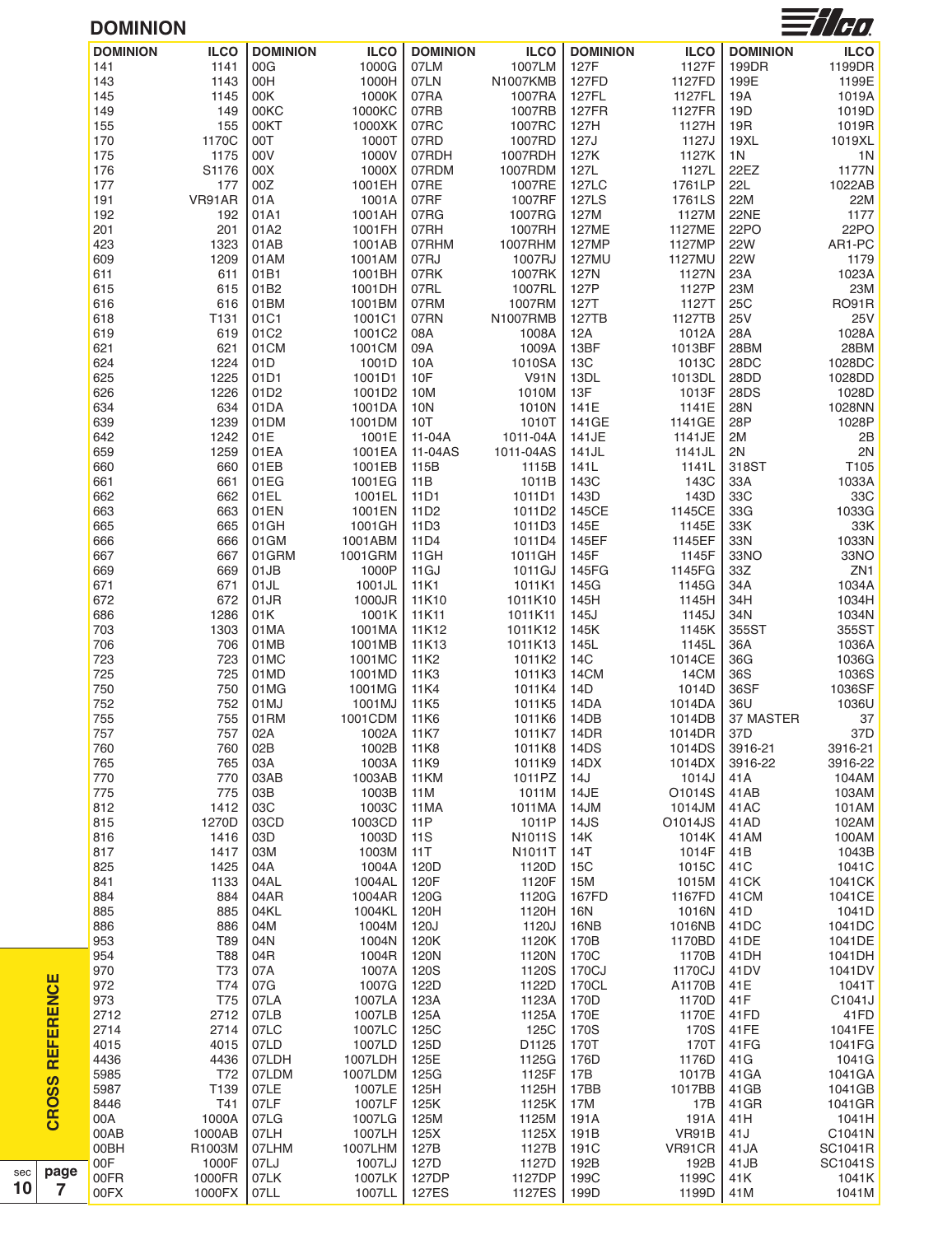| $\equiv$ // $\sim$ |                     |                 |                  |                 |                         |                 |                        |                 | <b>DOMINION</b>    |
|--------------------|---------------------|-----------------|------------------|-----------------|-------------------------|-----------------|------------------------|-----------------|--------------------|
| <b>DOMINION</b>    | <b>ILCO</b>         | <b>DOMINION</b> | <b>ILCO</b>      | <b>DOMINION</b> | <b>ILCO</b>             | <b>DOMINION</b> | <b>ILCO</b>            | <b>DOMINION</b> | <b>ILCO</b>        |
| 41N                | 1041N               | 60Z3            | 60Z3             | 62DK            | 62DK                    | 62VC            | 62VC                   | 65U             | AR91               |
| 41P                | 1041P               | 60Z4            | 60Z4             | 62DM            | 62DM                    | 62VE            | 62VE                   | 65Y             | GU91F              |
| 41 <sub>S</sub>    | 1041S               | 60Z5            | 60Z5             | 62DN            | 62DN                    | 62VG            | 62VG                   | 663SG           | 1063E              |
| 41T                | 1041E               | 60Z6            | 60Z6             | 62DO            | 62DO                    | 62VH            | 62VH                   | 66A             | 66A                |
| 41UN<br>41W        | R1096EN<br>1041W    | 60Z7<br>60Z8    | 60Z7<br>60Z8     | 62DP<br>62DR    | 62DP<br>62FS            | 62VJ<br>62VK    | 62VJ<br>V61VW          | 66B<br>66E      | 66BB<br>66E        |
| 41WA               | 1042A               | 60Z9            | 60Z9             | 62DS            | 62DS                    | 62VM            | 62VM                   | 66M             | 66B                |
| 41WC               | 1041WC              | 60ZD            | 60ZD             | 62DT            | BR <sub>9</sub>         | 62VO            | 62VO                   | 670C            | 1270C              |
| 41X                | 1046                | 610B            | 610B             | 62DV            | B62DV                   | 62VP            | 62VP                   | 67B             | 1067B              |
| 41Y                | 1041Y               | 610BL           | 610BL            | 62DW            | 62DW                    | 62WA            | 62WA                   | 67C             | 67CL               |
| 42B                | 1043D               | 611B            | 1211B            | 62DX            | 62DX                    | 62WB            | 62WB                   | 67CT            | RC <sub>1</sub>    |
| 42Z<br>43C         | 1042Z<br>1043C      | 615A<br>615B    | 1215A<br>1215B   | 62DY<br>62E     | VW64T<br>62E            | 62X<br>62XL     | 62X<br>EX <sub>1</sub> | 67F<br>67G      | <b>FL91</b><br>67G |
| 43E                | 1043ED              | 617GL           | 617GL            | 62EV            | 62EV                    | 62Z             | 62Z                    | 67H             | 67H                |
| 43F                | 1043F               | 617J            | 617J             | 62F             | KE4                     | 632M            | 632M                   | 67J             | 67J                |
| 47A                | 1047A               | 617JL           | 617JL            | 62FD            | 62FT                    | 633M            | 1233M                  | <b>67LA</b>     | 67LA               |
| 47CR               | 1047CR              | 61B             | 61B              | 62FE            | 62FE                    | 633MH           | 633MH                  | 67LB            | 67LB               |
| 49 <sub>D</sub>    | 1049D               | 61D             | 61D              | 62FG            | 62FG<br>GE8             | 63A             | 63A                    | 67LC            | 67LC               |
| 49E<br>4ARM        | 1049E<br>994ARM     | 61E<br>61F      | 61E<br>61F       | 62GE<br>62GP    | GIP91                   | 63B<br>63C      | MB <sub>5</sub><br>63C | 67LD<br>67N     | 67LD<br>67N        |
| 4M                 | 994M                | 61G             | 61G              | 62H             | 62H                     | 63D             | 1063D                  | 67P             | 67P                |
| 50A                | 50A                 | 61GA            | 61 GA            | 62HA            | 62HA                    | 63E             | 63E                    | 67Q             | 67Q                |
| 50AR               | 50AR                | 61H             | 61H              | 62HB            | 62HB                    | 63F             | 63F                    | 67S             | CA91C              |
| 52A                | 1052A               | 61J             | 61J              | 62HC            | 62HC                    | 63G             | 63G                    | 67T             | 67T                |
| 52B                | 1052B               | 61JD            | 61JD             | 62HD            | 62HD                    | 63H             | 63H                    | 67U             | 67U                |
| 53 MASTER<br>54F   | 53<br>1054F         | 61K<br>61N      | 61K<br>61N       | 62HE<br>62HF    | X28<br>62HF             | 63JA<br>63K     | 63JA<br>63K            | 67W<br>686B     | 67W<br>1286B       |
| 54FA               | 54FA                | 61NA            | 61NA             | 62HG            | 62HG                    | 63L             | 63L                    | 686C            | 1286C              |
| 54FL               | 54FL                | 61NC            | 61 <sub>NC</sub> | 62HL            | VA4                     | 63M             | 63M                    | 686E            | 1286E              |
| 54G                | 1054G               | 61P             | 61P              | 62J             | VA <sub>6</sub>         | 63P             | 63P                    | 687W            | 687W               |
| 54K                | 1054K               | 61PC            | 61PC             | 62JA            | VA7                     | 63PX            | 63PX                   | 687X            | 687X               |
| 54KD               | 1054KD              | 61PD            | 61PD<br>61PE     | 62JB            | 62JB                    | 63Q             | 63Q                    | 687Y<br>68M     | 687Y               |
| 54KP<br>54LB       | 54KP<br>1054LB      | 61PE<br>61PS    | 61PS             | 62JT<br>62K     | 62JT<br>ZE91G           | 63SG<br>63SH    | F91GS<br>F91HS         | 69-5X           | 68M<br>1069-5X     |
| 54M                | 54M                 | 61Q             | 61Q              | 62KA            | VAT <sub>1</sub>        | 63SP            | 63SP                   | 69-5Y           | 1069-5Y            |
| 54N                | 1054N               | 61SA            | BR <sub>5</sub>  | 62KB            | VCA1                    | 63ST            | 63ST                   | 69-5Z           | 1069-5Z            |
| 54P                | 1054P               | 61SB            | BR7              | 62KC            | 62RG                    | 63TS            | 63TS                   | 69B             | 1069B              |
| 54TW               | 1054TW              | 61SC            | BR <sub>6</sub>  | 62KD            | 62KD                    | 63TV            | 63TV                   | 69C             | 1069C              |
| 54UN<br>5F         | 1054UN<br>5F        | 61T<br>61TS     | 61T<br>61TS      | 62KE<br>62KF    | VAE1<br>KFV1            | 63TW<br>63VM    | 63TW<br>VW63A          | 69E<br>69G      | 1069E<br>1069P     |
| 5M                 | Y8                  | 61V             | VG <sub>2</sub>  | 62KG            | CA91D                   | 63VN            | 63VN                   | 69M             | 1069MD             |
| 60.B9              | 60.B9               | 61VT            | 61VT             | 62KT            | 62KT                    | 63VO            | 63VO                   | 69T             | 1069T              |
| 60.CD              | 60.CD               | 61W             | 61W              | 62KZ            | 62KZ                    | 63VP            | 63VP                   | 6M              | 996M               |
| 60.D<br>60.GH      | 60.D<br>60.GH       | 61X<br>61Y      | 61X<br>WA91W     | 62L<br>62LG     | ET <sub>9</sub><br>62LG | 63VR<br>63VS    | 63VR<br>63VS           | 701G<br>702K    | 1701G<br>1702K     |
| 60.I9              | 60.19               | 61Z             | ZKN1             | 62M             | 62M                     | 63W             | 63W                    | 703K            | 1703K              |
| 60.IK              | 60.IK               | 621A            | 621A             | 62ME            | <b>S91A</b>             | 63WG            | 63WG                   | 703S            | 703S               |
| 60.LM              | 60.LM               | 621AL           | 1221AL           | 62MK            | <b>S91K</b>             | 63Y             | 63Y                    | 704K            | 704K               |
| 60.S9              | 60.S9               | 621L            | 1221L            | 62N             | ZN <sub>2</sub>         | 642L            | 1242L                  | 705K            | 1705K              |
| 600B<br>606A       | <b>T77</b><br>1206A | 623S<br>624F    | 623S<br>1224F    | 62P<br>62PD     | LP7<br>62PD             | 643CL           | O1028AH<br>1064        | 706K<br>707A    | 1706K<br>1307A     |
| 606AH              | 606AH               | 624L            | 1224L            | 62PE            | 62PE                    | 64A<br>64D      | DO <sub>1</sub> M      | 707K            | D1707K             |
| 606L               | 606L                | 625A            | 1225A            | 62PF            | 62PF                    | 64D             | 64D                    | 707W            | 1307W              |
| 606LH              | 606LH               | 625D            | 1225D            | 62PG            | 62PG                    | 64E             | VW1CZ                  | 70 <sub>R</sub> | DA <sub>3</sub>    |
| 60C                | 1060C               | 625DH           | 625DH            | 62PH            | 62PH                    | 64G             | 64G                    | 719S            | 719S               |
| 60HA               | 60HA                | 625E            | 1225E            | 62PR            | 62PR                    | 64GS            | DO3M                   | 71A             | 1071A              |
| 60HB<br>60HR       | 60HB<br>60HR        | 625EH<br>625G   | 625EH<br>1225G   | 62PT<br>62Q     | 62PT<br>LP29R           | 64K<br>64L      | 64K<br>1064L           | 71AB<br>71B     | 1071AB<br>1071B    |
| 60HU               | HU <sub>5</sub>     | 625K            | 1427             | 62QA            | <b>LP27</b>             | 64R             | 64R                    | 732S            | 1332S              |
| 60UA               | 60UA                | 625PL           | 1225PL           | 62QB            | <b>LP28</b>             | 64RD            | 64RD                   | 73DF            | 1073DF             |
| 60UF               | 60UF                | 62A             | 62A              | 62QD            | <b>LP26</b>             | 64SS            | 64SS                   | 73DG            | A1074B             |
| 60UG               | 60UG                | 62B             | B62B             | 62QN            | 62QN                    | 64T             | TS <sub>2</sub>        | <b>73M</b>      | <b>73M</b>         |
| 60VF<br>60VF9      | 60VF<br>60VF9       | 62BA<br>62BL    | 62BA<br>62BL     | 62QS<br>62QT    | 62QS<br>62QT            | 64X<br>64Y      | 64X<br>64Y             | 74E<br>74F      | 1074E<br>1074F     |
| 60VG               | 60VG                | 62BZ            | 62BZ             | 62R             | 62R                     | 65CA            | 65CA                   | 74G             | 1074G              |
| 60VG9              | 60VG9               | 62C             | 62C              | 62RE            | RG1                     | 65CB            | 65CB                   | 74N             | 1074N              |
| 60Z1               | 60Z1                | 62CA            | CE1              | 62RS            | 62RS                    | 65CD            | 65CD                   | 755U            | 755U               |
| 60Z10              | 60Z10               | 62CKK           | 62CKK            | 62SA            | INS1                    | 65CE            | 65CE                   | 759L            | D1759L             |
| 60Z11              | 60Z11               | 62CS            | 62CS             | 62SH            | 62SH                    | 65CF            | 65CF                   | 761MP           | 1761MP             |
| 60Z12<br>60Z13     | 60Z12<br>60Z13      | 62DA<br>62DB    | 62DA<br>62DB     | 62SN<br>62TA    | VK9<br>62TA             | 65F<br>65G      | SE91L<br>GU4           | 761MS<br>764P   | 1761MS<br>1764P    |
| 60Z14              | 60Z14               | 62DC            | 62DC             | 62TC            | 62TC                    | 65J             | 65J                    | 764S            | 1764S              |
| 60Z16              | 60Z16               | 62DE            | 62DE             | 62U             | 62U                     | 65K             | 65K                    | 765D            | 1028               |
| 60Z17              | 60Z17               | 62DF            | 62DF             | 62UC            | 62UC                    | 65L             | 65L                    | 765S            | 1766S              |
| 60Z18              | 60Z18               | 62DG            | 62DG             | 62US            | ST91A                   | 65M             | 65M                    | 765T            | 1767DT             |
| 60Z19<br>60Z2      | 60Z19<br>60Z2       | 62DH<br>62DJ    | 62DH<br>62DJ     | 62VA<br>62VB    | 62VA<br>62VB            | 65S<br>65T      | <b>SOS91</b><br>65T    | 768CH<br>769CH  | 1768CH<br>1769CH   |
|                    |                     |                 |                  |                 |                         |                 |                        |                 |                    |

**10 page 8**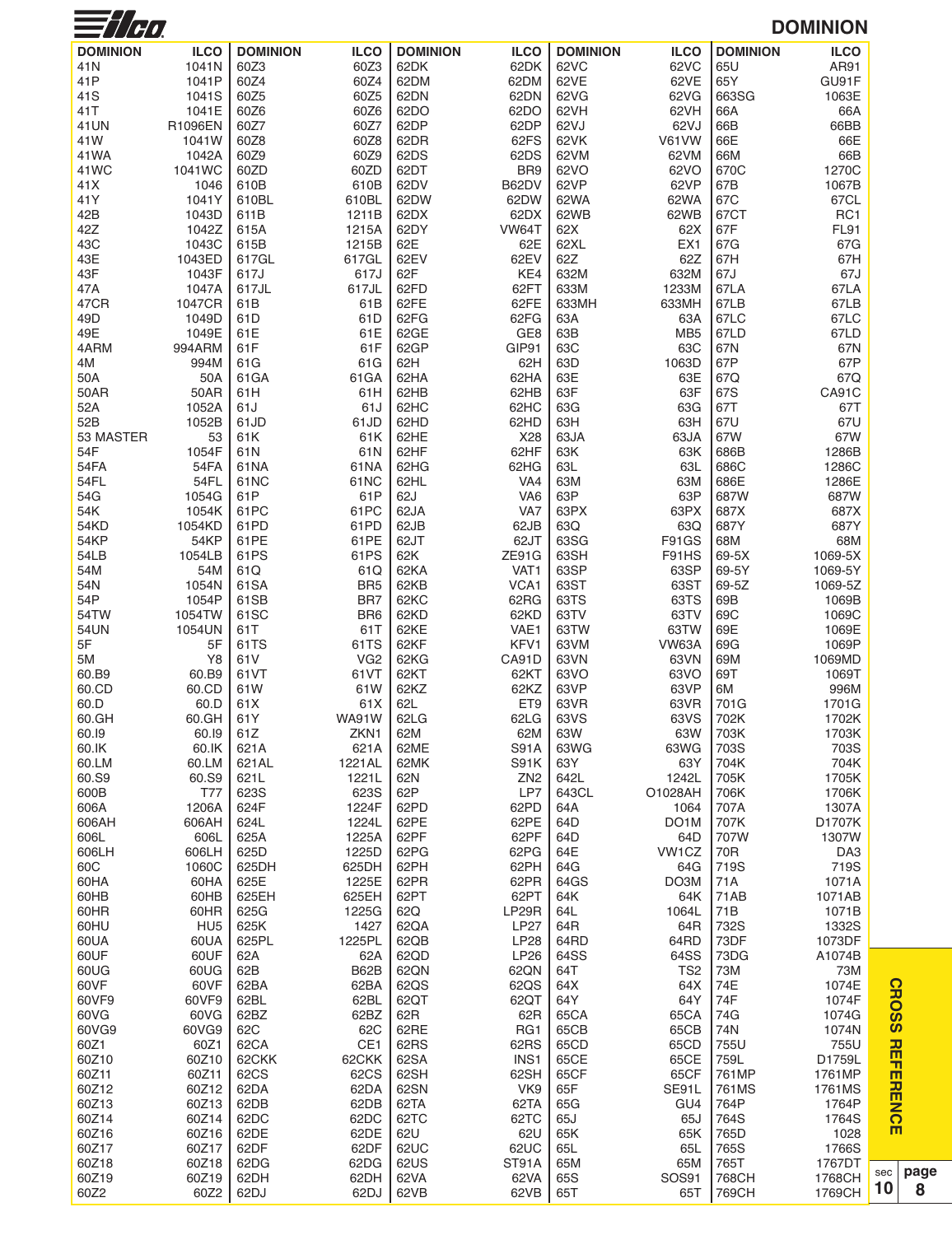| <b>DOMINION</b>      |                 |                 |                 |                         |                   |                                    |                                    |                     | $\equiv$ / $\gamma$ |
|----------------------|-----------------|-----------------|-----------------|-------------------------|-------------------|------------------------------------|------------------------------------|---------------------|---------------------|
| <b>DOMINION</b>      | <b>ILCO</b>     | <b>DOMINION</b> | <b>ILCO</b>     | <b>DOMINION</b>         | <b>ILCO</b>       | <b>DOMINION</b>                    | <b>ILCO</b>                        | <b>DOMINION</b>     | <b>ILCO</b>         |
| 770CH                | 1770CH          | 8GST            | 998GST          | 9PS                     | PR91SA            | A41X                               | 1046A                              | AS13                | AS13                |
| 770L<br>770U         | 1370            | 8LA             | 998LA<br>998LB  | 9PT<br>9R               | PR91C<br>999R     | A54B<br>A54F                       | A54B<br>A54F                       | <b>AS14</b>         | <b>AS14</b>         |
| 771CH                | P1770U<br>X16   | 8LB<br>8LC      | 998LC           | 9RY                     | ER <sub>5</sub>   | A61Q                               | A61Q                               | <b>AS15</b><br>AS16 | AS15<br>AS16        |
| 79AB                 | 1079AB          | 8LD             | 998LD           | 9T                      | 999T              | A61T                               | A61T                               | <b>AS17</b>         | <b>AS17</b>         |
| 79B                  | 1079B           | 8LE             | 998LE           | 9TK                     | 9TK               | A61W                               | A61W                               | AS18                | <b>AS18</b>         |
| 7A                   | 997A            | 8LF             | 998LF           | 9U                      | 999U              | A62A                               | A62A                               | AS19                | AS19                |
| $7\mathsf{B}$        | 997B            | 8LG             | 998LG           | 9VA                     | 999VA             | A62L                               | A62L                               | AS <sub>2</sub>     | AS <sub>2</sub>     |
| 7CH                  | GAS91           | 8LH             | 998LH           | 9VB                     | 999VB             | A62QN                              | A62QN                              | AS20                | AS20                |
| 7D                   | 997D            | 8LK             | 998LK           | 9VC                     | 999VC             | A62VC                              | A62VC                              | AS21                | AS21                |
| 7DA                  | 997DA           | 8PA             | 998PA           | 9VD                     | 999VD             | A62VN                              | A62VN                              | AS22                | AS22                |
| 7DB                  | 997DB           | 8R              | 998R            | 9VE                     | 999VE             | A63L                               | A63L                               | AS23                | AS23                |
| 7DC                  | 7DC             | 8S              | 998S            | 9VG                     | 999VG             | A74E                               | A1074E                             | AS24                | AS24                |
| 7DE                  | <b>V91E</b>     | 8SA             | 998SA           | 9VH                     | 999VH             | A74F                               | A1074F                             | AS25                | AS25                |
| 7E                   | 997E            | 8SB             | 998SB           | 9W                      | <b>W91C</b>       | A74G                               | A1074G                             | <b>AS27</b>         | <b>AS27</b>         |
| 7EB                  | 997EB           | 8SC             | 998SC           | A01MA                   | A1001MA           | A7EH                               | A997EH                             | AS28                | <b>AS28</b>         |
| 7EH                  | YL <sub>1</sub> | 8SD             | 998SD           | A01MB                   | A1001MB           | A8GST                              | A998GST                            | AS29                | AS29                |
| 7ER                  | 997ER           | 8SE             | 998SE           | A01MF                   | A1001MF           | AA1                                | ATA1                               | AS3                 | AS3                 |
| $7\mathsf{F}$        | Y204            | 8SF             | 998SF<br>998SG  | A01MJ                   | A1001MJ           | AA <sub>2</sub>                    | ATA <sub>2</sub>                   | AS30                | AS30<br>AS31        |
| 7G<br>7GE            | 997G            | 8SG             |                 | A1                      | A1                | AB1<br>AB10                        | AB1                                | AS31                |                     |
| 7GR                  | 7GE<br>997GR    | 8SH<br>8SM      | 998SH<br>998SMK | A10N<br>A114A           | L1010N<br>A1114A  | <b>AB11</b>                        | AB10<br>AB11                       | AS32<br>AS33        | AS32<br>AS33        |
| 7GX                  | 997GX           | 8TA             | 998TA           | A114B                   | A1114B            | AB12                               | AB12                               | AS34                | AS34                |
| 7GXR                 | 997GXR          | 8VA             | 998VA           | A114C                   | A1114C            | AB <sub>13</sub>                   | AB13                               | AS35                | AS35                |
| 7JA                  | 997JA           | 8VB             | 998VB           | A114D                   | A1114D            | AB14                               | AB14                               | AS36                | AS36                |
| 7JB                  | 997JB           | 8VC             | 998VC           | A114DD                  | A1114DD           | AB15                               | AB15                               | AS37                | <b>AS37</b>         |
| 7JC                  | 997JC           | 8VD             | 998VD           | A114E                   | A1114E            | AB16                               | AB16                               | AS38                | AS38                |
| 7JD                  | 997JD           | 8VE             | 998VE           | A114F                   | A1114F            | AB17                               | AB17                               | AS39                | AS39                |
| 7JE                  | 997JE           | 8VG             | 998VG           | A114G                   | A1114G            | AB <sub>18</sub>                   | AB18                               | AS4                 | AS4                 |
| 7JF                  | 997JF           | 8VH             | 998VH           | A114GM                  | A1114M            | AB19                               | AB19                               | AS40                | AS40                |
| 7JG                  | 997JG           | 8VK             | 998VK           | A114H                   | A1114H            | AB20                               | AB20                               | AS41                | AS41                |
| 7JH                  | 997JH           | 92B             | 1092B           | A114J                   | A1114J            | AB21                               | AB21                               | AS43                | AS43                |
| 7JK                  | 997JK           | 92C             | 1092C           | A114K                   | A1114K            | AB22                               | AB22                               | <b>AS44</b>         | AS44                |
| 7K                   | YL <sub>5</sub> | 92V             | 1092V           | A114L                   | A1114L            | AB <sub>3</sub>                    | AB <sub>3</sub>                    | AS45                | AS45                |
| 7KV                  | KVR91           | 92VM            | 1092VM          | A114M                   | A1114FM           | AB4                                | AB4                                | AS46                | AS46                |
| $7 \mathsf{L}$       | 997L            | 951R            | T60             | A11D1                   | A1011D1           | AB <sub>5</sub>                    | AB <sub>5</sub>                    | AS47                | <b>AS47</b>         |
| 7LA                  | 7LA             | 96C             | 1096C           | A11D2                   | A1011D2           | AB <sub>6</sub>                    | AB <sub>6</sub>                    | AS48                | AS48                |
| 7LB                  | 7LB             | 96L             | 1096L           | A11D3                   | A1011D3           | AB7                                | AB7                                | AS49                | AS49                |
| 7LC                  | 7LC             | 970AM           | 1970AM          | A11D4                   | A1011D4           | AB <sub>8</sub>                    | AB8                                | AS <sub>5</sub>     | AS <sub>5</sub>     |
| 7LD                  | 7LD             | 98DB            | 1098DB          | A <sub>11</sub> P       | A1011P            | AB9                                | AB9                                | AS50                | AS50                |
| 7LDH                 | 7LDH            | 98JD            | 1098JD          | A11S                    | A1011S            | AC <sub>1</sub>                    | 1131                               | AS51                | AS51                |
| 7LE                  | 7LE             | 98L             | 1098L           | A11T                    | A1011T            | AC <sub>2</sub>                    | 1131R                              | AS52                | AS52                |
| 7LF                  | 7LF             | 98M             | 1098M           | A145                    | 1145A             | AD1                                | AD1                                | AS53                | AS53                |
| 7LG                  | 7LG             | 98X             | 1098X           | A145CE                  | A1145CE           | AE1                                | AE1                                | AS54                | AS54                |
| 7LH                  | 7LH             | 98XL            | 1098XL          | A145E                   | A1145E            | AG1                                | AG1                                | AS55                | AS55                |
| $7\mathsf{M}$<br>7RA | 7B<br>7RA       | 9A<br>9BA       | 999A<br>9BA     | A145EF<br>A145F         | A1145EF<br>A1145F | AG <sub>2</sub><br>AG <sub>3</sub> | AG <sub>2</sub><br>AG <sub>3</sub> | AS56<br><b>AS57</b> | AS56<br><b>AS57</b> |
| 7RB                  | 7RB             | 9C              | Y201            | A145FG                  | A1145FG           | AG4                                | AG4                                | AS58                | AS58                |
| 7RC                  | 7RC             | 9CA             | 999CA           | A145G                   | A1145G            | AG <sub>5</sub>                    | AG <sub>5</sub>                    | AS59                | AS59                |
| 7RD                  | 7RD             | 9CR             | Y202            | A145H                   | A1145H            | AK1                                | AK1                                | AS <sub>6</sub>     | AS <sub>6</sub>     |
| 7RE                  | 7RE             | 9CS             | 9CS             | A145J                   | A1145J            | AK <sub>2</sub>                    | AK <sub>2</sub>                    | AS60                | AS60                |
| 7RF                  | 7RF             | 9CX             | 9CX             | A145K                   | A1145K            | AK22W                              | AK22W                              | AS61                | AS61                |
| 7RG                  | 7RG             | 9D              | ID <sub>1</sub> | A145L                   | A1145L            | AK3                                | AK3                                | AS62                | AS62                |
| 7RH                  | 7RH             | 9D              | 9D              | A14DR                   | A1014DR           | AK4                                | AK4                                | AS63                | AS63                |
| 7X                   | 997X            | 9ET             | LT <sub>1</sub> | A15C                    | A1015C            | AK <sub>5</sub>                    | AK <sub>5</sub>                    | AS64                | AS64                |
| 816A                 | 816A            | 9FAC            | 9FAC            | A <sub>15</sub> L       | A1015L            | AK <sub>6</sub>                    | AK6                                | AS65                | AS65                |
| 817A                 | 1214            | 9GA             | 999GA           | A15M                    | A1015M            | AL <sub>1</sub>                    | AL1-BLK                            | AS66                | AS66                |
| 8418N                | T80             | 9GB             | 999GB           | A15N                    | A1015N            | AM1                                | BIL1                               | AS67                | <b>AS67</b>         |
| 841A                 | 1133A           | 9GC             | 999GC           | A <sub>15</sub> P       | A1015P            | AP1                                | ALP1                               | AS68                | AS68                |
| 8446F                | T40             | 9GD             | 999GD           | A15Q                    | A1015Q            | AP10                               | ALP10                              | AS69                | AS69                |
| 8446R                | T39             | 9GE             | 999GE           | A <sub>15</sub> R       | A1015R            | AP <sub>2</sub>                    | ALP <sub>2</sub>                   | AS7                 | AS7                 |
| 884BR                | 884BR           | 9GF             | 999GF           | A15S                    | A1015S            | AP3                                | ALP3                               | <b>AS70</b>         | <b>AS70</b>         |
| 884BS                | 884BS           | 9GG             | 999GG           | A15T                    | A1015T            | AP4                                | ALP4                               | AS71                | AS71                |
| 884R                 | 884R            | 9GH             | 999GH           | A15U                    | A1015U            | AP <sub>5</sub>                    | ALP5                               | <b>AS72</b>         | <b>AS72</b>         |
| 885BL                | 885BL           | 9GK             | 999GK           | A15V                    | A1015V            | AP <sub>6</sub>                    | ALP6                               | AS73                | <b>AS73</b>         |
| 885R                 | 885R            | 9K              | GU91B           | A15W                    | A1015W            | AP7                                | ALP7                               | <b>AS74</b>         | <b>AS74</b>         |
| 8A                   | 998A            | 9LA             | 999LA           | A15X                    | A1015X            | AP <sub>8</sub>                    | ALP8                               | <b>AS75</b>         | <b>AS75</b>         |
| 8FD                  | 998FD           | 9LB             | 999LB           | A15Y                    | A1015Y            | AP <sub>9</sub>                    | ALP9                               | AS76                | <b>AS76</b>         |
| 8GA                  | 998GA           | 9LC             | 999LC           | A170B                   | A1170CB           | AR <sub>1</sub>                    | MAS1                               | <b>AS77</b>         | <b>AS77</b>         |
| 8GB                  | 998GB           | 9LD             | 999LD           | A170C                   | A1170C            | AR61Q                              | AR61Q                              | <b>AS78</b>         | <b>AS78</b>         |
| 8GC                  | 998GC           | 9LE             | 999LE           | A170D                   | A1170D            | AR61T                              | AR61T                              | AS79                | <b>AS79</b>         |
| 8GD                  | 998GD           | 9LF             | 999LF           | A2                      | A2                | AR61W                              | AR61W                              | AS <sub>8</sub>     | AS8                 |
| 8GE<br>8GF           | 998GE<br>998GF  | 9LG<br>9LH      | 999LG<br>999LH  | A <sub>3</sub><br>A41JA | A3<br>C1041R      | AR62K<br>AS <sub>1</sub>           | AR62K                              | AS80<br>AS81        | AS80                |
| 8GG                  | 998GG           | 9LK             | 999LK           | A41JB                   | C1041JB           | AS10                               | AS1<br>AS10                        | AS82                | AS81<br>AS82        |
|                      |                 |                 |                 |                         |                   | <b>AS11</b>                        | <b>AS11</b>                        | AS86                | AS86                |
| 8GH                  | 998GH           | 9MX             | 9MX             | A41JC                   | C1041T            |                                    |                                    |                     |                     |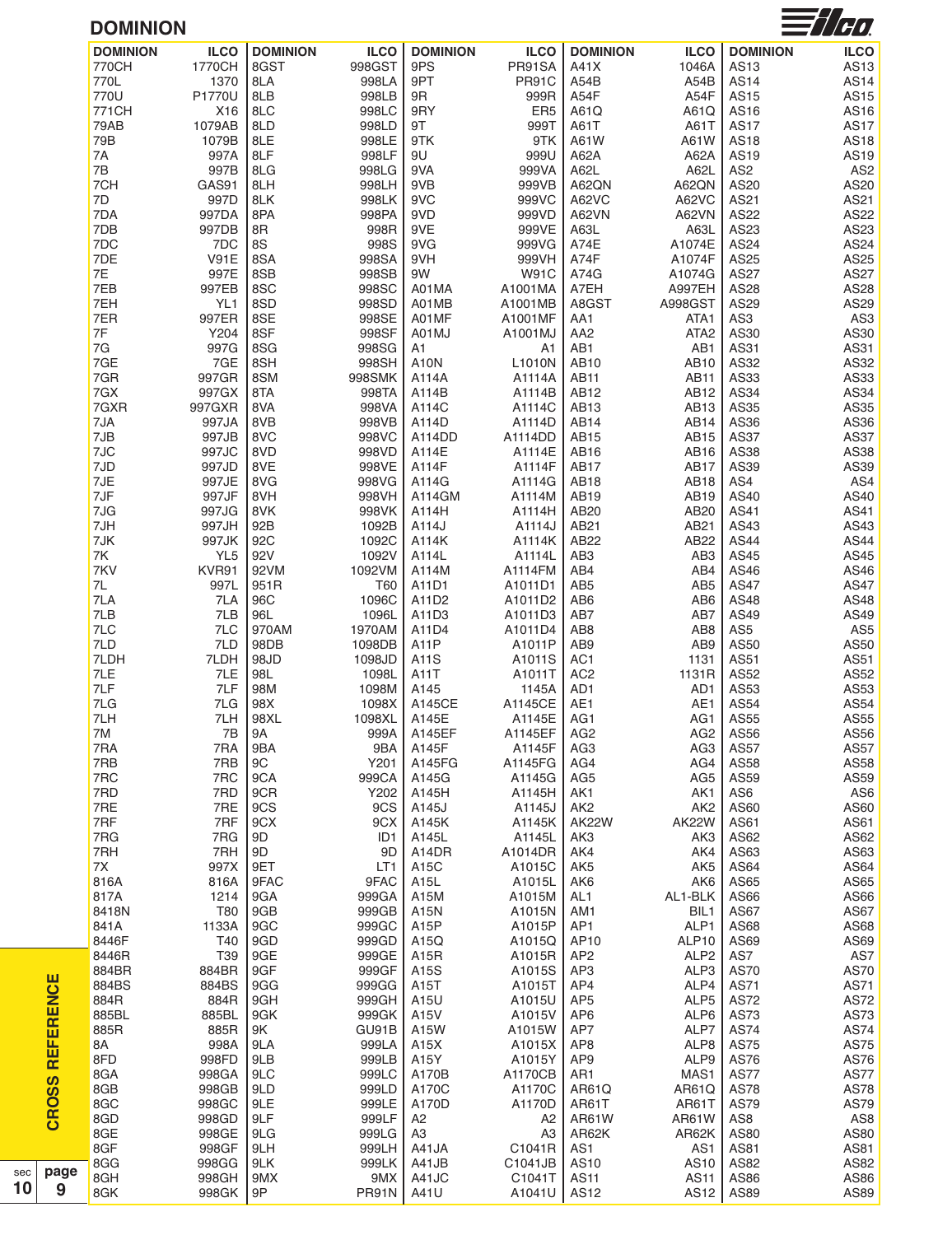| $\frac{1}{\sqrt{2}}$               |                                      |                                    |                                    |                                    |                            |                                      |                                    |                                 | <b>DOMINION</b>                    |           |
|------------------------------------|--------------------------------------|------------------------------------|------------------------------------|------------------------------------|----------------------------|--------------------------------------|------------------------------------|---------------------------------|------------------------------------|-----------|
| <b>DOMINION</b>                    | <b>ILCO</b>                          | <b>DOMINION</b>                    | <b>ILCO</b>                        | <b>DOMINION</b>                    | <b>ILCO</b>                | <b>DOMINION</b>                      | <b>ILCO</b>                        | <b>DOMINION</b>                 | <b>ILCO</b>                        |           |
| AS9                                | AS9                                  | <b>BK11</b>                        | BKS11                              | CA <sub>2</sub>                    | CA <sub>2</sub>            | <b>CS31</b>                          | <b>CS31</b>                        | <b>DM12</b>                     | <b>DM12</b>                        |           |
| AS90                               | AS90                                 | <b>BK12</b>                        | BKS12                              | CA <sub>3</sub>                    | CA <sub>3</sub>            | <b>CS32</b>                          | <b>CS32</b>                        | <b>DM13</b>                     | DM13                               |           |
| AU1                                | AU1                                  | <b>BK13</b>                        | BKS13                              | CA4                                | CA4                        | <b>CS33</b>                          | <b>CS33</b>                        | <b>DM14</b>                     | <b>DM14</b>                        |           |
| AU <sub>2</sub>                    | AU2                                  | <b>BK14</b>                        | BKS14                              | CA <sub>5</sub>                    | X110                       | <b>CS34</b>                          | <b>CS34</b>                        | <b>DM15</b>                     | <b>DM15</b>                        |           |
| AU <sub>3</sub>                    | AU3                                  | <b>BK15</b>                        | BKS15                              | CB1                                | CB1                        | <b>CS35</b>                          | <b>CS35</b>                        | <b>DM16</b>                     | <b>DM16</b>                        |           |
| AU4                                | AU4                                  | <b>BK16</b>                        | BKS16                              | <b>CB10</b>                        | CB <sub>10</sub>           | <b>CS36</b>                          | <b>CS36</b>                        | <b>DM17</b>                     | <b>DM17</b>                        |           |
| AU <sub>5</sub>                    | AG1R                                 | <b>BK17</b>                        | BKS17                              | <b>CB11</b>                        | CB <sub>11</sub>           | <b>CS37</b>                          | <b>CS37</b>                        | <b>DM18</b>                     | <b>DM18</b>                        |           |
| AU <sub>5</sub>                    | AU <sub>5</sub>                      | <b>BK18</b>                        | BKS18                              | CB <sub>2</sub>                    | CB <sub>2</sub>            | <b>CS38</b>                          | <b>CS38</b>                        | <b>DM19</b>                     | <b>DM19</b>                        |           |
| AU6                                | AU6                                  | <b>BK19</b>                        | BKS <sub>19</sub>                  | CB <sub>3</sub>                    | CB <sub>3</sub>            | <b>CS39</b>                          | <b>CS39</b>                        | DM <sub>2</sub>                 | DM <sub>2</sub>                    |           |
| <b>B17</b><br><b>B20</b>           | <b>B17</b><br><b>B20</b>             | BK <sub>2</sub><br><b>BK20</b>     | BKS2<br><b>BKS20</b>               | CB <sub>6</sub><br>CB7             | <b>CB12</b><br>CB7         | <b>CS40</b><br><b>CS41</b>           | <b>CS40</b><br><b>CS41</b>         | <b>DM20</b><br><b>DM21</b>      | <b>DM20</b><br><b>DM21</b>         |           |
| B <sub>2</sub> M                   | B <sub>2</sub> M                     | <b>BK21</b>                        | BKS21                              | CB <sub>9</sub>                    | CB <sub>9</sub>            | <b>CS42</b>                          | <b>CS42</b>                        | <b>DM22</b>                     | <b>DM22</b>                        |           |
| B33N                               | <b>B33N</b>                          | <b>BK22</b>                        | BKS22                              | CC <sub>1</sub>                    | C1041SR                    | <b>CS43</b>                          | <b>CS43</b>                        | <b>DM23</b>                     | <b>DM23</b>                        |           |
| B33NB                              | B33NB                                | BK <sub>23</sub>                   | BKS23                              | CC <sub>2</sub>                    | C1041TR                    | <b>CS44</b>                          | <b>CS44</b>                        | <b>DM24</b>                     | <b>DM24</b>                        |           |
| <b>B40A</b>                        | <b>B40A</b>                          | <b>BK24</b>                        | BKS24                              | CC <sub>21</sub>                   | CC <sub>21</sub>           | <b>CS45</b>                          | <b>CS45</b>                        | <b>DM25</b>                     | <b>DM25</b>                        |           |
| <b>B41A</b>                        | <b>B41A</b>                          | <b>BK25</b>                        | <b>BKS25</b>                       | CC <sub>29</sub>                   | CC <sub>29</sub>           | <b>CS46</b>                          | <b>CS46</b>                        | <b>DM26</b>                     | DM26                               |           |
| B41B                               | <b>B41B</b>                          | <b>BK26</b>                        | BKS26                              | CC <sub>3</sub>                    | <b>SC1041TR</b>            | <b>CS47</b>                          | <b>CS47</b>                        | <b>DM27</b>                     | DM27                               |           |
| B41C                               | <b>B41C</b>                          | <b>BK27</b>                        | BKS27                              | CC30                               | CC30                       | <b>CS48</b>                          | <b>CS48</b>                        | <b>DM28</b>                     | <b>DM28</b>                        |           |
| <b>B44</b>                         | <b>B44M</b>                          | <b>BK28</b>                        | BKS28                              | CC4                                | <b>SC1041SR</b>            | <b>CS49</b>                          | <b>CS49</b>                        | <b>DM29</b>                     | <b>DM29</b>                        |           |
| B <sub>5</sub> A                   | B <sub>5</sub> A                     | <b>BK29</b>                        | BKS29                              | CC <sub>5</sub>                    | C1041YR                    | <b>CS50</b>                          | <b>CS50</b>                        | DM3                             | DM <sub>3</sub>                    |           |
| B <sub>6</sub>                     | B <sub>6</sub>                       | BK3                                | BKS3                               | CD <sub>1</sub>                    | CD <sub>1</sub>            | <b>CS51</b>                          | CS51                               | <b>DM30</b>                     | <b>DM30</b>                        |           |
| <b>B61Y</b>                        | <b>B61Y</b>                          | <b>BK30</b>                        | BKS30                              | CE1                                | <b>BR20</b>                | <b>CS52</b>                          | <b>CS52</b>                        | <b>DM31</b>                     | <b>DM31</b>                        |           |
| B62DP                              | B62DP                                | <b>BK31</b>                        | BKS31                              | CE <sub>2</sub>                    | CE <sub>2</sub>            | <b>CS53</b>                          | <b>CS53</b>                        | <b>DM32</b>                     | DM32                               |           |
| B62DR<br><b>B62G</b>               | B62DR<br><b>B62G</b>                 | <b>BK32</b><br><b>BK33</b>         | <b>BKS32</b><br>BKS33              | CE3<br>CE4                         | CE3<br>CE4                 | <b>CS54</b><br><b>CS55</b>           | <b>CS54</b><br><b>CS55</b>         | <b>DM33</b><br><b>DM34</b>      | <b>DM33</b><br><b>DM34</b>         |           |
| <b>B62Q</b>                        | <b>LP24</b>                          | <b>BK34</b>                        | BKS34                              | CE <sub>5</sub>                    | CE <sub>5</sub>            | <b>CS56</b>                          | <b>CS56</b>                        | <b>DM35</b>                     | <b>DM35</b>                        |           |
| B62QB                              | <b>LP28S</b>                         | <b>BK35</b>                        | BKS35                              | CE <sub>6</sub>                    | CE6                        | <b>CS57</b>                          | <b>CS57</b>                        | <b>DM36</b>                     | <b>DM36</b>                        |           |
| B62QR                              | <b>LP25</b>                          | <b>BK36</b>                        | BKS36                              | CE7                                | CE7                        | <b>CS58</b>                          | <b>CS58</b>                        | <b>DM37</b>                     | <b>DM37</b>                        |           |
| <b>B67K</b>                        | <b>B67K</b>                          | BK4                                | BKS4                               | CE8                                | CE8                        | <b>CS59</b>                          | <b>CS59</b>                        | <b>DM38</b>                     | <b>DM38</b>                        |           |
| B7EH                               | <b>B997EH</b>                        | BK <sub>5</sub>                    | BKS5                               | CE9                                | X86                        | CT <sub>1</sub>                      | CT <sub>1</sub>                    | <b>DM39</b>                     | <b>DM39</b>                        |           |
| B7M                                | B7M                                  | BK <sub>6</sub>                    | BKS6                               | <b>CE9-2X</b>                      | FC <sub>9</sub>            | CT <sub>2</sub>                      | CT <sub>2</sub>                    | DM4                             | DM4                                |           |
| B9                                 | B <sub>9</sub>                       | BK7                                | BKS7                               | CE9-3X                             | FC <sub>8</sub>            | CU <sub>1</sub>                      | 1040                               | <b>DM40</b>                     | DM40                               |           |
| B <sub>9</sub> CS                  | CS91CR                               | BK <sub>8</sub>                    | BKS8                               | CE9-RH                             | FC7-P                      | CU <sub>10</sub>                     | CU <sub>10</sub>                   | <b>DM41</b>                     | <b>DM41</b>                        |           |
| B9E                                | B9E                                  | BK <sub>9</sub>                    | BKS9                               | CF <sub>1</sub>                    | CF <sub>1</sub>            | CU11                                 | 1040U                              | <b>DM42</b>                     | <b>DM42</b>                        |           |
| BA <sub>1</sub>                    | BAS1                                 | BL <sub>1</sub>                    | <b>BL91</b>                        | CF <sub>2</sub>                    | CF <sub>2</sub>            | <b>CU12</b>                          | CU <sub>12</sub>                   | <b>DM43</b>                     | <b>DM43</b>                        |           |
| BC <sub>1</sub><br>BC <sub>2</sub> | BC <sub>1</sub><br>BC <sub>2</sub>   | BL <sub>2</sub><br>BM1             | BL <sub>2</sub><br>BM1             | CH <sub>1</sub><br>CH <sub>3</sub> | 1147<br>CH <sub>3</sub>    | CU <sub>2</sub><br>CU <sub>3</sub>   | 1040A<br>R1040C                    | <b>DM44</b><br><b>DM45</b>      | <b>DM44</b><br><b>DM45</b>         |           |
| BD <sub>1</sub> A                  | BD1A                                 | BM <sub>2</sub>                    | BM <sub>2</sub>                    | CH <sub>4</sub>                    | CH <sub>4</sub>            | CU4                                  | 1040C                              | <b>DM46</b>                     | <b>DM46</b>                        |           |
| BD <sub>1</sub> B                  | BD1B                                 | BO <sub>1</sub>                    | BO <sub>6</sub>                    | CH <sub>5</sub>                    | CH <sub>5</sub>            | CU <sub>5</sub>                      | 1040E                              | <b>DM47</b>                     | DM47                               |           |
| BD <sub>1</sub> C                  | BD <sub>1</sub> C                    | BO <sub>2</sub>                    | BO <sub>2</sub>                    | CH <sub>6</sub>                    | CH <sub>6</sub>            | CU <sub>6</sub>                      | R1040E                             | <b>DM48</b>                     | <b>DM48</b>                        |           |
| BD <sub>1</sub> D                  | BD <sub>1</sub> D                    | BR <sub>1</sub>                    | BR <sub>1</sub>                    | CH <sub>7</sub>                    | CH <sub>7</sub>            | CU7                                  | CU <sub>7</sub>                    | <b>DM49</b>                     | <b>DM49</b>                        |           |
| BD <sub>2</sub> A                  | BD <sub>2</sub> A                    | BR62QB                             | LP39                               | CH <sub>8</sub>                    | CH <sub>8</sub>            | CU <sub>8</sub>                      | CU <sub>8</sub>                    | DM <sub>5</sub>                 | DM <sub>5</sub>                    |           |
| BD <sub>2</sub> B                  | BD <sub>2</sub> B                    | BR9CS                              | CS91C                              | CL <sub>1</sub>                    | CL <sub>3</sub>            | CU <sub>9</sub>                      | CU <sub>9</sub>                    | <b>DM50</b>                     | <b>DM50</b>                        |           |
| BD <sub>2</sub> C                  | BD <sub>2</sub> C                    | BS <sub>1</sub>                    | BS <sub>1</sub>                    | CL <sub>2</sub>                    | CL <sub>2</sub>            | CW <sub>1</sub>                      | CW <sub>1</sub>                    | <b>DM51</b>                     | <b>DM51</b>                        |           |
| BD <sub>2</sub> D                  | BD <sub>2</sub> D                    | BT <sub>1</sub>                    | BT <sub>1</sub>                    | CM <sub>1</sub>                    | L1096CN                    | CY <sub>1</sub>                      | CA91L                              | <b>DM52</b>                     | <b>DM52</b>                        |           |
| BD <sub>3</sub> A<br>BD3B          | BD3A<br>BD3B                         | BT <sub>2</sub><br>BT <sub>3</sub> | BT <sub>2</sub><br>BT <sub>3</sub> | CM <sub>2</sub><br>CM <sub>3</sub> | C1096C<br>1096FL           | D <sub>1</sub> A<br>D <sub>1</sub> K | D <sub>1</sub> A<br>D1K            | <b>DM57</b><br><b>DM58</b>      | <b>DM57</b>                        |           |
| BD <sub>3</sub> C                  | BD <sub>3</sub> C                    | BT4                                | BT4                                | CM4                                | 1096FM                     | D <sub>1</sub> T                     | D1T                                | <b>DM59</b>                     | <b>DM58</b><br><b>DM59</b>         |           |
| BD <sub>3</sub> D                  | BD <sub>3</sub> D                    | BU <sub>1</sub>                    | BU <sub>1</sub>                    | CM <sub>5</sub>                    | 1096FS                     | D <sub>1</sub> V                     | D <sub>1</sub> V                   | DM6                             | DM <sub>6</sub>                    |           |
| BD <sub>4</sub> A                  | BD4A                                 | BU <sub>2</sub>                    | BU <sub>2</sub>                    | CN <sub>1</sub>                    | CN <sub>1</sub>            | <b>D61Y</b>                          | <b>WA91S</b>                       | <b>DM60</b>                     | <b>DM60</b>                        |           |
| BD4B                               | BD4B                                 | BU <sub>3</sub>                    | BU <sub>3</sub>                    | CN <sub>2</sub>                    | CN <sub>2</sub>            | D62SA                                | D62SA                              | <b>DM61</b>                     | <b>DM61</b>                        |           |
| BD <sub>4</sub> C                  | BD4C                                 | BU4                                | BU4                                | CN <sub>3</sub>                    | CN <sub>3</sub>            | D64                                  | D64                                | <b>DM62</b>                     | <b>DM62</b>                        |           |
| BD <sub>4</sub> D                  | BD <sub>4</sub> D                    | BU7                                | BU7                                | CN4                                | CN <sub>4</sub>            | D67K                                 | D67K                               | <b>DM63</b>                     | <b>DM63</b>                        |           |
| BD <sub>5</sub> A                  | BD <sub>5</sub> A                    | BU <sub>8</sub>                    | BU <sub>8</sub>                    | CN <sub>5</sub>                    | CN <sub>5</sub>            | D <sub>8</sub>                       | H998                               | <b>DM64</b>                     | DM64                               |           |
| BD <sub>5</sub> B                  | BD <sub>5</sub> B                    | BV <sub>1</sub>                    | BV <sub>1</sub>                    | CO <sub>1</sub>                    | CTG1                       | D8GA                                 | <b>D998GA</b>                      | DM7                             | DM7                                |           |
| BD <sub>5</sub> C                  | BD <sub>5</sub> C                    | BV <sub>2</sub>                    | BV <sub>2</sub>                    | CO <sub>2</sub>                    | CTG <sub>2</sub>           | D8GB                                 | <b>D998GB</b>                      | DM8                             | DM8                                |           |
| BD <sub>5</sub> D                  | BD <sub>5</sub> D<br>BD <sub>6</sub> | BW1<br>BW <sub>2</sub>             | 1511                               | <b>CS10</b>                        | <b>CS10</b>                | D8GC                                 | <b>D998GC</b>                      | DM9<br>DN <sub>1</sub>          | FT6R                               |           |
| BD <sub>6</sub><br>BD7             | BD7                                  | BY <sub>1</sub>                    | 1510<br>BY <sub>1</sub>            | <b>CS11</b><br><b>CS12</b>         | <b>CS11</b><br><b>CS12</b> | D8GD<br>D8GE                         | D998GD<br><b>D998GE</b>            | DO <sub>1</sub>                 | DN <sub>1</sub><br>DO <sub>1</sub> |           |
| BE1                                | BEL1                                 | C <sub>1</sub> S                   | C <sub>1</sub> S                   | CS <sub>13</sub> C                 | <b>CS13</b>                | D8GF                                 | <b>D998GF</b>                      | DO <sub>2</sub>                 | DO <sub>2</sub>                    |           |
| BE <sub>2</sub>                    | BEL <sub>2</sub>                     | C <sub>2</sub> S                   | C <sub>2</sub> S                   | <b>CS14</b>                        | <b>CS14</b>                | D8GG                                 | <b>D998GG</b>                      | DO <sub>3</sub>                 | DO <sub>3</sub>                    |           |
| BE3                                | BEL3                                 | C30M                               | C30M                               | <b>CS15</b>                        | <b>CS15</b>                | D8GH                                 | D998GH                             | DO <sub>4</sub>                 | DO <sub>4</sub>                    |           |
| BE4                                | BEL4                                 | C <sub>350</sub>                   | C350                               | <b>CS16</b>                        | <b>CS16</b>                | D8GK                                 | <b>D998GK</b>                      | DO <sub>5</sub>                 | DO <sub>5</sub>                    |           |
| BE <sub>5</sub>                    | BEL <sub>5</sub>                     | C <sub>3</sub> S                   | C <sub>3</sub> S                   | <b>CS17</b>                        | CS <sub>17</sub>           | D <sub>9</sub>                       | D9                                 | DO <sub>6</sub>                 | DO <sub>6</sub>                    |           |
| BE <sub>6</sub>                    | BEL6                                 | C41C                               | C1041C                             | <b>CS18</b>                        | <b>CS18</b>                | D98BM                                | D1098BM                            | DP1                             | DP1                                |           |
| BE7                                | BEL7                                 | C <sub>4</sub> S                   | C <sub>4</sub> S                   | <b>CS19</b>                        | <b>CS19</b>                | D98E                                 | D1098B                             | DR61F                           | DR61F                              |           |
| BG1                                | K1122C                               | C53                                | C <sub>53</sub>                    | <b>CS20</b>                        | <b>CS20</b>                | D98X                                 | D1098X                             | DR9CS                           | AB62F                              |           |
| BG <sub>2</sub>                    | L1054M                               | C <sub>5</sub> S                   | C <sub>5</sub> S                   | <b>CS21</b>                        | <b>CS21</b>                | D9CS                                 | AB62FR                             | DT <sub>1</sub>                 | DT <sub>1</sub>                    |           |
| BG <sub>3</sub>                    | K1054B                               | C61Y                               | WA91PR                             | <b>CS22</b>                        | <b>CS22</b>                | DB1                                  | DB1                                | DT <sub>10</sub>                | DT10                               |           |
| BG4<br>BG <sub>5</sub>             | K1122B<br>L1098M                     | C67K<br>C6S                        | C67K<br>C6S                        | <b>CS23</b><br><b>CS24</b>         | <b>CS23</b><br><b>CS24</b> | DB <sub>2</sub><br>DD <sub>1</sub>   | DB <sub>2</sub><br>DD <sub>1</sub> | <b>DT11</b><br>DT <sub>12</sub> | DT11<br>DT12                       |           |
| BG <sub>6</sub>                    | K1122D                               | C9                                 | C999                               | <b>CS25</b>                        | <b>CS25</b>                | DH <sub>1</sub>                      | DH <sub>1</sub>                    | DT13                            | DT <sub>13</sub>                   |           |
| BG7                                | K1122N                               | C92                                | C92                                | <b>CS26</b>                        | <b>CS26</b>                | DH <sub>2</sub>                      | DH <sub>2</sub>                    | DT14                            | DT14                               |           |
| BH <sub>1</sub>                    | BH1                                  | C92B                               | C92B                               | <b>CS27</b>                        | <b>CS27</b>                | DL <sub>2</sub>                      | DL <sub>2</sub>                    | <b>DT15</b>                     | <b>DT15</b>                        |           |
| BH <sub>2</sub>                    | BH <sub>2</sub>                      | C98A                               | C1098A                             | <b>CS28</b>                        | <b>CS28</b>                | DM1                                  | FT6                                | DT16                            | DT <sub>16</sub>                   |           |
| BK1                                | BKZ1                                 | CA <sub>1</sub>                    | X <sub>9</sub>                     | <b>CS29</b>                        | <b>CS29</b>                | <b>DM10</b>                          | DM <sub>10</sub>                   | DT <sub>17</sub>                | X10                                | sec<br>10 |
| <b>BK10</b>                        | BKS10                                | CA1-RH                             | 73VB-P                             | <b>CS30</b>                        | <b>CS30</b>                | <b>DM11</b>                          | DM11                               | <b>DT18</b>                     | X <sub>6</sub>                     |           |

**10 page 10**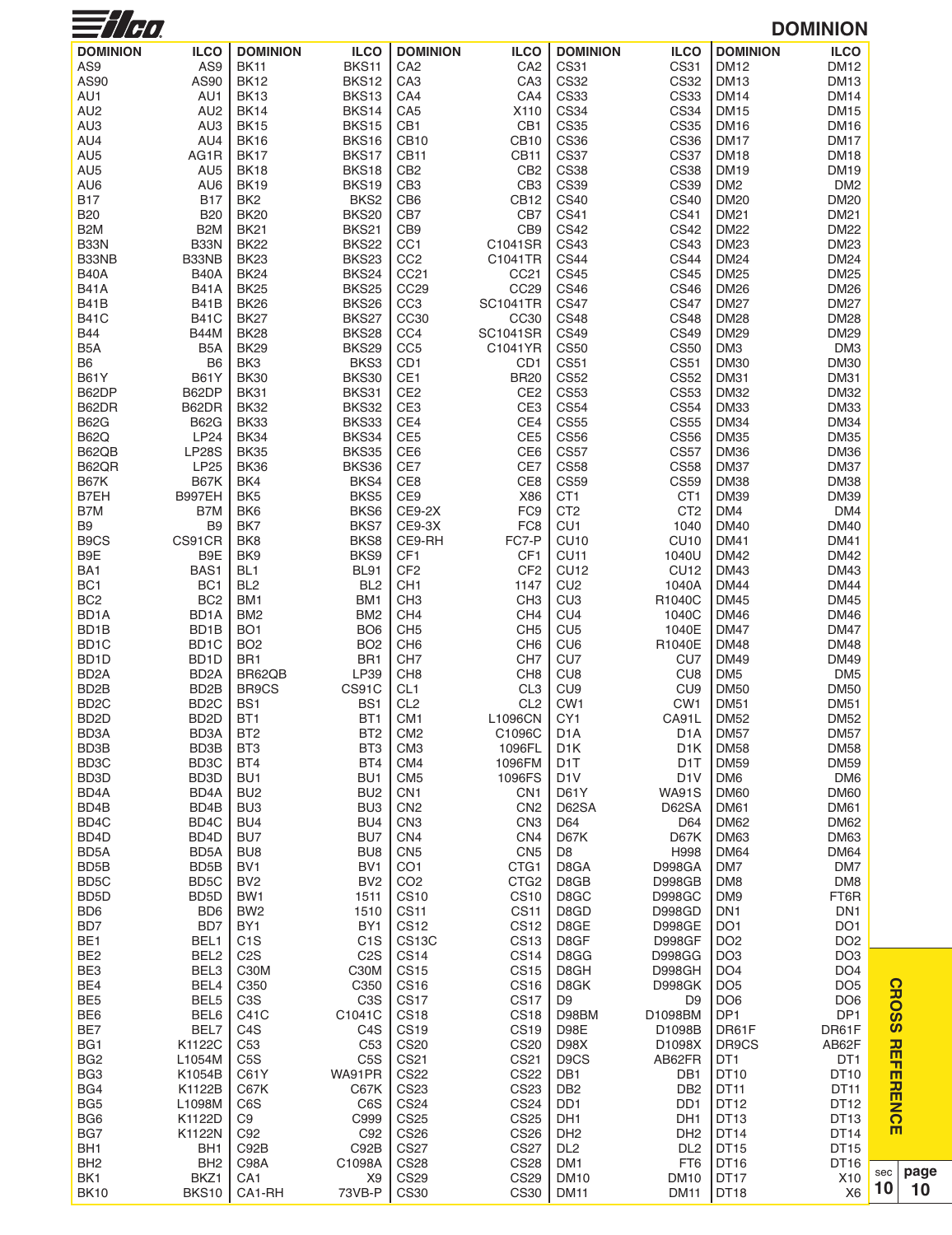#### **DOMINION**



| uvit                   |                   |                          |                    |                            |                  |                             |                             |                  |                  |
|------------------------|-------------------|--------------------------|--------------------|----------------------------|------------------|-----------------------------|-----------------------------|------------------|------------------|
| <b>DOMINION</b>        | <b>ILCO</b>       | <b>DOMINION</b>          | <b>ILCO</b>        | <b>DOMINION</b>            | <b>ILCO</b>      | <b>DOMINION</b>             | <b>ILCO</b>                 | <b>DOMINION</b>  | <b>ILCO</b>      |
| DT <sub>19</sub>       | <b>X7</b>         | F65L                     | F65L               | H122F                      | H1122F           | H98DB                       | H1098DB                     | <b>HF13</b>      | <b>HF13</b>      |
| DT <sub>2</sub>        | DT <sub>2</sub>   | FA <sub>1</sub>          | X99                | <b>H122FR</b>              | <b>H1122FR</b>   | <b>H98L</b>                 | H1098L                      | <b>HF14</b>      | <b>HF14</b>      |
|                        |                   |                          |                    |                            |                  |                             |                             |                  |                  |
| DT20                   | DT20              | FA54WA                   | A1054WC            | H122M                      | H1122M           | H98LA                       | <b>H1098LA</b>              | <b>HF15</b>      | <b>HF15</b>      |
| DT <sub>21</sub>       | <b>DA23</b>       | FB1                      | FB1                | H122W                      | H1122W           | H98M                        | H1098M                      | <b>HF16</b>      | <b>HF16</b>      |
| DT <sub>22</sub>       | X114              | FB <sub>2</sub>          | FB <sub>2</sub>    | H132                       | H1132            | <b>H98X</b>                 | H1098X                      | <b>HF17</b>      | HF17             |
| DT22W                  | DT22W             | FB <sub>3</sub>          | FB <sub>3</sub>    | H175                       | 1175N            | H98XL                       | <b>H1098NR</b>              | <b>HF18</b>      | <b>HF18</b>      |
| DT <sub>23</sub>       | X123              | FB4                      | FB4                | H176                       | 1176             | H9R                         | <b>H999R</b>                | <b>HF19</b>      | <b>VW67</b>      |
| DT <sub>24</sub>       | X124              | FB <sub>5</sub>          | FB <sub>5</sub>    | <b>H199A</b>               | H199A            | HD1                         | HD1                         | <b>HF20</b>      | <b>HF20</b>      |
| DT3                    | DT <sub>3</sub>   |                          |                    |                            |                  |                             |                             |                  |                  |
|                        |                   | FB <sub>6</sub>          | FB <sub>6</sub>    | H199N                      | <b>H199N</b>     | <b>HD10</b>                 | <b>HD10</b>                 | <b>HF21</b>      | <b>HF21</b>      |
| DT4                    | DT4               | FB7                      | FB7                | <b>H22W</b>                | N1179            | <b>HD11</b>                 | <b>HD11</b>                 | <b>HF22</b>      | <b>HF22</b>      |
| DT <sub>5</sub>        | DT <sub>5</sub>   | FE <sub>1</sub>          | FE <sub>1</sub>    | <b>H41X</b>                | A1045            | <b>HD12</b>                 | <b>HD12</b>                 | <b>HF23</b>      | HF <sub>23</sub> |
| DT6                    | DT6               | FF1                      | FF <sub>1</sub>    | <b>H54B</b>                | H1054B           | HD13                        | <b>HD13</b>                 | HF <sub>24</sub> | <b>MB18</b>      |
| DT7                    | DT7               | FH <sub>1</sub>          | FCT45              | H54F                       | H1054F           | <b>HD14</b>                 | <b>HD14</b>                 | <b>HF25</b>      | <b>MB15</b>      |
| DT8                    | DT8               | FH4                      | FH4                | H54KD                      | D1054K           | <b>HD15</b>                 | <b>HD15</b>                 | <b>HF26</b>      | <b>HF26</b>      |
| DT9                    | DT <sub>9</sub>   | FL <sub>1</sub>          | FL <sub>1</sub>    | H54WA                      | 1054WB           | <b>HD16</b>                 | <b>HD16</b>                 | <b>HF27</b>      | X8               |
| DTL22W                 | DTL22W            | FL <sub>2</sub>          | FL <sub>2</sub>    | <b>H61G</b>                | <b>H61G</b>      | <b>HD17</b>                 | <b>HD17</b>                 | <b>HF28</b>      | BMW1             |
|                        |                   |                          |                    |                            |                  |                             |                             |                  |                  |
| DW1                    | DW1               | FL <sub>3</sub>          | FL <sub>3</sub>    | <b>H61N</b>                | <b>H61N</b>      | <b>HD18</b>                 | <b>HD18</b>                 | <b>HF29</b>      | <b>HF29</b>      |
| DW <sub>2</sub>        | DW <sub>2</sub>   | FL <sub>4</sub>          | FL <sub>4</sub>    | H61NA                      | H61NA            | <b>HD19</b>                 | <b>HD19</b>                 | HF3              | HF3              |
| DXB1                   | DXB1              | FL <sub>5</sub>          | FL <sub>5</sub>    | H61P                       | <b>H61P</b>      | HD <sub>2</sub>             | HD <sub>2</sub>             | <b>HF30</b>      | PO <sub>5</sub>  |
| DXB <sub>2</sub>       | DXB <sub>2</sub>  | FL54WA                   | L1054WC            | H61SA                      | H61SA            | HD20                        | HD20                        | <b>HF31</b>      | X32              |
| DXB3                   | DXB3              | FL5G                     | FL5G               | H61SB                      | H61SB            | HD21                        | HD21                        | <b>HF32</b>      | VW71A            |
| <b>DXBM</b>            | DXB4              | FL5H                     | A1054WD            | <b>H61V</b>                | <b>H61V</b>      | <b>HD22</b>                 | <b>HD22</b>                 | <b>HF33</b>      | <b>VW71</b>      |
|                        | DXC1              | FR00V                    | FR1000V            |                            |                  |                             |                             | <b>HF34</b>      | PO <sub>7</sub>  |
| DXC1                   |                   |                          |                    | H61VM                      | H61VM            | HD23                        | HD23                        |                  |                  |
| DXC <sub>2</sub>       | DXC <sub>2</sub>  | FR <sub>1</sub>          | FLR1               | <b>H61VO</b>               | <b>H61VO</b>     | HD24                        | <b>HD24</b>                 | <b>HF35</b>      | <b>HF35</b>      |
| DXC3                   | DXC3              | FR <sub>2</sub>          | FLR <sub>2</sub>   | H61VR                      | H61VR            | <b>HD25</b>                 | <b>HD25</b>                 | <b>HF36</b>      | X53              |
| <b>DXCM</b>            | DXC4              | <b>FR65</b>              | <b>FR65</b>        | H62BM                      | H62BM            | <b>HD26</b>                 | <b>HD26</b>                 | <b>HF37</b>      | HF37             |
| DXD1                   | DXD1              | FR65A                    | <b>FR65A</b>       | H62BZ                      | H62BZ            | <b>HD28</b>                 | <b>HD28</b>                 | <b>HF38</b>      | <b>HF38</b>      |
| DXD <sub>2</sub>       | DXD <sub>2</sub>  | <b>FR65S</b>             | <b>FR65S</b>       | H62CM                      | H62CM            | HD29                        | HD29                        | <b>HF39</b>      | X59              |
| DXD3                   | DXD3              | FS1                      | FS <sub>1</sub>    | H62DG                      | H62DG            | HD <sub>3</sub>             | HD <sub>3</sub>             | HF4              | HF4              |
|                        | DXD4              |                          |                    |                            |                  |                             |                             |                  |                  |
| <b>DXDM</b>            |                   | FT <sub>1</sub>          | FT <sub>1</sub>    | H62DM                      | H62DM            | HD30                        | HD30                        | <b>HF40</b>      | <b>HF40</b>      |
| <b>DXGM</b>            | DXG5              | FT <sub>3</sub>          | FTH <sub>3</sub>   | H62DP                      | H62DP            | HD31                        | HD31                        | <b>HF41</b>      | <b>HF41</b>      |
| E122A                  | E1122A            | FT4                      | FTH4               | H62DR                      | H62DR            | <b>HD32</b>                 | HD32                        | <b>HF43</b>      | <b>HF43</b>      |
| E374                   | E374              | FT <sub>5</sub>          | FTH <sub>5</sub>   | H62FD                      | H62FD            | HD33                        | HD33                        | <b>HF44</b>      | X82              |
| E375                   | E375              | FT6                      | FTH <sub>6</sub>   | H62KB                      | H62KB            | HD34                        | <b>HD34</b>                 | HF44-RH          | <b>MB41-P</b>    |
| E67K                   | <b>E67K</b>       | FV1                      | FV1                | H62PD                      | H62PD            | HD35                        | HD35                        | <b>HF45</b>      | <b>MB38</b>      |
| E8GA                   | <b>H998GA</b>     | GA <sub>1</sub>          | 1098GX             | H62QN                      | <b>LP30</b>      | HD36                        | HD36                        | <b>HF46</b>      | X81              |
|                        |                   |                          |                    |                            |                  |                             |                             |                  |                  |
| E8GB                   | <b>H998GB</b>     | GB1                      | GB1                | <b>H62QS</b>               | LP31             | HD37                        | HD37                        | <b>HF47</b>      | HF47             |
| E8GC                   | <b>H998GC</b>     | GB <sub>2</sub>          | GB <sub>2</sub>    | H62QT                      | LP32             | HD38                        | <b>HD38</b>                 | <b>HF48</b>      | AU15             |
| E8GD                   | <b>H998GD</b>     | GB <sub>3</sub>          | GB <sub>3</sub>    | H62VB                      | 62VW             | <b>HD39</b>                 | HD39                        | <b>HF49</b>      | <b>HF49</b>      |
| E8GE                   | <b>H998GE</b>     | GB4                      | GB4                | H62VG                      | <b>H62VG</b>     | HD4                         | H <sub>D</sub> 4            | HF <sub>5</sub>  | HF <sub>5</sub>  |
| E8GF                   | <b>H998GF</b>     | GC1                      | GC1                | H62VK                      | H62VK            | <b>HD40</b>                 | X19                         | <b>HF50</b>      | <b>HF50</b>      |
| E8GG                   | <b>H998GG</b>     | GE1                      | GE1                | H62VN                      | 61VW             | <b>HD41</b>                 | X38                         | <b>HF56</b>      | <b>HF56</b>      |
| E8GH                   |                   |                          |                    | H62VP                      | H62VP            |                             |                             |                  |                  |
|                        | <b>H998GH</b>     | <b>GE10</b>              | <b>GE10</b>        |                            |                  | <b>HD42</b>                 | <b>HD42</b>                 | <b>HF57</b>      | <b>HF57</b>      |
| E8GK                   | <b>H998GK</b>     | GE <sub>11</sub>         | GE <sub>11</sub>   | H63G                       | <b>H63G</b>      | HD43                        | HD43                        | <b>HF59</b>      | <b>HF59</b>      |
| E96LN                  | C1096LN           | GE <sub>14</sub>         | GE14               | H63M                       | <b>H63M</b>      | <b>HD44</b>                 | X44                         | HF59R            | HF59R            |
| EB96K                  | <b>EB1096K</b>    | GE <sub>15</sub>         | GE <sub>15</sub>   | <b>H63N</b>                | <b>MB59</b>      | <b>HD45</b>                 | <b>HD45</b>                 | HF <sub>6</sub>  | HF <sub>6</sub>  |
| EF <sub>2</sub>        | EF <sub>2</sub>   | GE <sub>2</sub>          | GE <sub>2</sub>    | <b>H63VO</b>               | <b>H63VO</b>     | <b>HD46</b>                 | HD46                        | HF7              | HF7              |
| EF3                    | EF3               | GE <sub>3</sub>          | GE3                | H64                        |                  |                             |                             |                  |                  |
| EG1                    |                   |                          |                    |                            |                  | <b>HD47</b>                 |                             |                  |                  |
|                        |                   |                          |                    |                            | H64              |                             | X42                         | HF <sub>9</sub>  | HF9              |
|                        | C1096CN           | GE4                      | GE4                | H64E                       | H64E             | <b>HD48</b>                 | X43                         | HG <sub>1</sub>  | HG1              |
| EG <sub>2</sub>        | S1096JN           | GE <sub>5</sub>          | GE <sub>5</sub>    | H64K                       | <b>H64K</b>      | HD49                        | <b>HD49</b>                 | HG <sub>2</sub>  | HG <sub>2</sub>  |
| EG <sub>3</sub>        | 1154C             | GE <sub>6</sub>          | GE <sub>6</sub>    | <b>H64S</b>                | <b>H64S</b>      | HD <sub>5</sub>             | HD <sub>5</sub>             | HG <sub>3</sub>  | HG <sub>3</sub>  |
| ER1                    | ERS1              | GE7                      | GE7                | <b>H67K</b>                | <b>H67K</b>      | <b>HD50</b>                 | X57                         | HH <sub>1</sub>  | HH1              |
| ER <sub>2</sub>        | ERS <sub>2</sub>  | GE9                      | GE9                | H69                        | 1069N            | <b>HD51</b>                 | HD51                        | HL <sub>1</sub>  | HL <sub>1</sub>  |
|                        |                   |                          |                    |                            | <b>H997E</b>     | <b>HD52</b>                 |                             |                  |                  |
| ER <sub>3</sub>        | ERS3              | GH <sub>1</sub>          | GH <sub>1</sub>    | H7E                        |                  |                             | X58                         | HL22W            | 1179A            |
| ER4                    | <b>ER10</b>       | GH <sub>2</sub>          | GH <sub>2</sub>    | H7EB                       | <b>H997EB</b>    | <b>HD53</b>                 | <b>HD53</b>                 | HL3              | HL3              |
| ER <sub>5</sub>        | ERS5              | GH <sub>3</sub>          | GH <sub>3</sub>    | H7ER                       | <b>H997ER</b>    | <b>HD54</b>                 | <b>HD70</b>                 | HL54KD           | D1054KA          |
| ER6                    | ERS6              | GL <sub>1</sub>          | GL <sub>1</sub>    | H7LA                       | H7LA             | <b>HD55</b>                 | <b>HD71</b>                 | HL54WA           | A1054WB          |
| ER7                    | ER9               | GL <sub>2</sub>          | GL <sub>2</sub>    | H7LB                       | H7LB             | <b>HD56</b>                 | <b>HD56</b>                 | HN <sub>1</sub>  | HN <sub>1</sub>  |
| ER <sub>8</sub>        | ERS8              | GL <sub>3</sub>          | GL <sub>3</sub>    | H7LC                       | H7LC             | <b>HD57</b>                 | <b>HD57</b>                 | HN <sub>2</sub>  | HN <sub>2</sub>  |
|                        |                   |                          |                    |                            |                  |                             |                             |                  |                  |
| ES1                    | ES1               | GL <sub>4</sub>          | GL4                | H7LD                       | H7LD             | <b>HD58</b>                 | <b>HD58</b>                 | HO <sub>1</sub>  | HOD1             |
| ES <sub>1</sub> R      | ES <sub>1</sub> R | GL <sub>5</sub>          | GL <sub>5</sub>    | H7LDH                      | H7LDH            | <b>HD59</b>                 | <b>HD59</b>                 | HR <sub>1</sub>  | 1014B            |
| ET <sub>1</sub>        | ET <sub>1</sub>   | GN <sub>1</sub>          | GN <sub>1</sub>    | H7LE                       | H7LE             | HD <sub>6</sub>             | H <sub>D</sub> <sub>6</sub> | HR132            | HR1132           |
| EV <sub>3</sub>        | EVA1R             | GO <sub>1</sub>          | GO <sub>1</sub>    | H7LF                       | H7LF             | <b>HD60</b>                 | <b>HD60</b>                 | HR <sub>2</sub>  | 1014C            |
|                        | EV4               | GR <sub>1</sub>          | GRD1               | H7LG                       | H7LG             | <b>HD61</b>                 | <b>HD61</b>                 | HR61N            | <b>HR61N</b>     |
| EV4<br>EV <sub>5</sub> | EV <sub>5</sub>   | GT <sub>1</sub>          | GT <sub>1</sub>    | H7LH                       | H7LH             | <b>HD62</b>                 | <b>HD62</b>                 | HR61NA           | HR61NA           |
|                        |                   |                          |                    |                            |                  |                             |                             |                  |                  |
| EV <sub>6</sub>        | EV6               | GT <sub>2</sub>          | GT <sub>2</sub>    | H7RA                       | H7RA             | HD63                        | HD63                        | HR61P            | HR61P            |
| EV7                    | EV7               | GT <sub>3</sub>          | GT <sub>3</sub>    | H7RB                       | H7RB             | <b>HD64</b>                 | <b>HD64</b>                 | HR62BZ           | HR62BZ           |
| EZ1                    | ELZ1              | GT4                      | GT4                | H7RC                       | H7RC             | <b>HD66</b>                 | HD66                        | HR62DG           | HR62DG           |
| F00V                   | F1000VR           | GT <sub>5</sub>          | GT <sub>5</sub>    | H7RD                       | H7RD             | HD68                        | HD68                        | HR62FD           | HR62FD           |
| F1                     | 1190LN            | GV <sub>1</sub>          | GAV1               | H7RDH                      | H7RDH            | <b>HD69</b>                 | <b>HD69</b>                 | HR62KB           | HR62KB           |
| F122A                  | F1122A            | GV <sub>2</sub>          | GAV <sub>2</sub>   |                            | H7RE             | HD7                         | HD7                         | HR62PD           |                  |
|                        |                   |                          |                    | H7RE                       |                  |                             |                             |                  | HR62PD           |
| <b>F122AR</b>          | F1122AR           | GW1                      | GW1                | H7RF                       | H7RF             | <b>HD71</b>                 | X129                        | HR62QN           | LP30R            |
| F <sub>2</sub>         | 1185FD            | H <sub>10</sub> F        | H <sub>10</sub> F  | H7RG                       | H7RG             | HD <sub>8</sub>             | HD <sub>8</sub>             | HR62QS           | LP31R            |
| F <sub>3</sub>         | 1184FD            | H122A                    | H122A              | H7RH                       | H7RH             | H <sub>D</sub> <sub>9</sub> | HD <sub>9</sub>             | HR62QT           | LP32R            |
| <b>F54WA</b>           | 1054WC            | <b>H122AL</b>            | <b>H122AL</b>      | H <sub>9</sub>             | H999             | HF1                         | HF1                         | HR62VG           | HR62VG           |
| F65<br>F65A            | F65<br>F65A       | H122ALR<br><b>H122AR</b> | H122ALR<br>H1122AR | <b>H98A</b><br><b>H98C</b> | H1098A<br>H1098C | <b>HF11</b><br><b>HF12</b>  | <b>HF11</b>                 | HR62VK<br>HR64K  | HR62VK<br>HR64K  |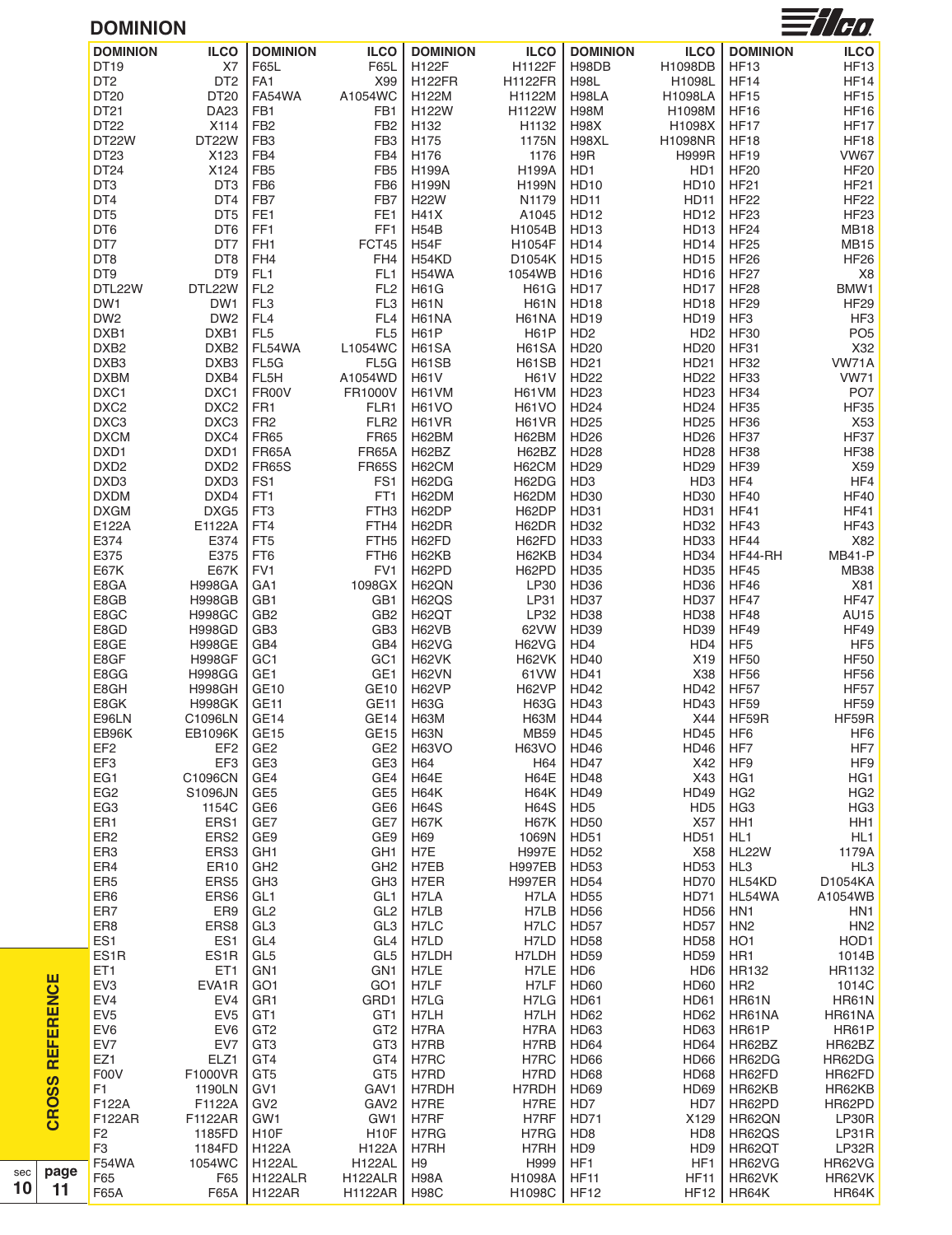| $\equiv$ // $\epsilon$         |                                |                                       |                                       |                                    |                                    |                                    |                                    |                                    | <b>DOMINION</b>                    |
|--------------------------------|--------------------------------|---------------------------------------|---------------------------------------|------------------------------------|------------------------------------|------------------------------------|------------------------------------|------------------------------------|------------------------------------|
| <b>DOMINION</b>                | <b>ILCO</b>                    | <b>DOMINION</b>                       | <b>ILCO</b>                           | <b>DOMINION</b>                    | <b>ILCO</b>                        | <b>DOMINION</b>                    | <b>ILCO</b>                        | <b>DOMINION</b>                    | <b>ILCO</b>                        |
| HS <sub>1</sub>                | HS1                            | L01C1                                 | L1001C1                               | <b>LA12</b>                        | <b>LA12</b>                        | <b>LS18</b>                        | <b>LS18</b>                        | NC <sub>1</sub>                    | NC <sub>1</sub>                    |
| HS9<br>HSX167FD                | <b>HS999</b><br>S1181FD        | L01C2<br>L01CM                        | L1001C2<br>L1001CM                    | LA13<br><b>LA14</b>                | <b>LA13</b><br><b>LA14</b>         | <b>LS19</b><br><b>LS22</b>         | <b>LS19</b><br><b>LS22</b>         | NC <sub>2</sub><br>NC <sub>3</sub> | NC <sub>2</sub><br>NC <sub>3</sub> |
| <b>HT98</b>                    | <b>HT98</b>                    | L01D1                                 | L1001D1                               | LA <sub>2</sub>                    | LA <sub>2</sub>                    | <b>LS23</b>                        | <b>LS23</b>                        | NC91F                              | 1083P                              |
| HU <sub>2</sub>                | HU <sub>2</sub>                | L01D2                                 | L1001D2                               | LA <sub>3</sub>                    | LA3                                | <b>LS28</b>                        | <b>LS28</b>                        | NC91T                              | 1083S                              |
| HU <sub>3</sub>                | HU <sub>3</sub>                | L01DM                                 | L1001DM                               | LA4                                | LA4                                | <b>LS29</b>                        | <b>LS29</b>                        | NC96D                              | 1083H                              |
| HU4                            | HU4                            | L01GM                                 | L1001ABM                              | LA <sub>5</sub>                    | LA <sub>5</sub>                    | <b>LS32</b>                        | <b>LS32</b>                        | NC96K                              | NC96K                              |
| <b>HV61</b><br>HVR61           | <b>HV61</b><br>HVR61           | L01GRM<br>L01RM                       | L1001GRM<br>L1001CDM                  | LA6<br>LA7                         | LA6<br>LA7                         | <b>LS33</b><br><b>LS34</b>         | <b>LS33</b><br><b>LS34</b>         | NC96M<br>NC96T                     | NC96M<br>1083                      |
| HY1                            | HYD1                           | L03A                                  | L1003A                                | LA <sub>8</sub>                    | LA8                                | <b>LS35</b>                        | <b>LS35</b>                        | NE <sub>1</sub>                    | NE <sub>1</sub>                    |
| <b>HY10</b>                    | HYD10                          | L03AB                                 | L1003AB                               | LA <sub>9</sub>                    | LA <sub>9</sub>                    | <b>LS50</b>                        | <b>LS50</b>                        | <b>NE10</b>                        | <b>NE10</b>                        |
| <b>HY11</b>                    | HYD11                          | L03B                                  | L1003B                                | LB1                                | LB1                                | <b>LS51</b>                        | <b>LS51</b>                        | <b>NE11</b>                        | <b>NE11</b>                        |
| HY <sub>2</sub>                | HYD <sub>2</sub>               | L03C                                  | L1003C                                | LB <sub>2</sub>                    | LB <sub>2</sub>                    | <b>LSR</b>                         | LSR1                               | <b>NE12</b>                        | <b>VO62</b>                        |
| HY3<br>HY4                     | HYD3<br>HYD4                   | L03CD<br>L03D                         | L1003CD<br>L1003D                     | LB <sub>3</sub><br>LB4             | LB <sub>3</sub><br>LB4             | LT <sub>1</sub><br>LU1             | LT <sub>3</sub><br>LU1             | <b>NE13</b><br><b>NE14</b>         | <b>NE13</b><br><b>NE14</b>         |
| HY <sub>5</sub>                | HYD <sub>5</sub>               | L03M                                  | L1003M                                | LB <sub>5</sub>                    | LB <sub>5</sub>                    | LU <sub>2</sub>                    | LU <sub>2</sub>                    | <b>NE15</b>                        | <b>NE15</b>                        |
| HY <sub>6</sub>                | HYD <sub>6</sub>               | L122A                                 | L1122A                                | LB6                                | LB6                                | M127                               | 1127DU                             | <b>NE16</b>                        | <b>NE16</b>                        |
| HY7                            | HYD7                           | <b>L122AR</b>                         | L1122AR                               | LB7                                | LB7                                | M127A                              | M1127A                             | <b>NE17</b>                        | <b>NE17</b>                        |
| HY8                            | HYD <sub>8</sub>               | L125D                                 | 1125                                  | LC1                                | LC1                                | <b>M63B</b>                        | <b>M63B</b>                        | <b>NE18</b>                        | <b>NE18</b>                        |
| HY9<br>IGS1                    | HYD9<br>IGS1                   | L137<br><b>L14D</b>                   | L1137<br>L1014D                       | LC <sub>2</sub><br>LC <sub>3</sub> | LC <sub>2</sub><br>LC <sub>3</sub> | M63E<br>M64                        | <b>M63E</b><br>M64                 | <b>NE19</b><br>NE <sub>2</sub>     | <b>NE19</b><br>NE <sub>2</sub>     |
| IL <sub>1</sub>                | ILL1                           | <b>L15M</b>                           | L1015M                                | LC4                                | LC4                                | M65F                               | M65F                               | <b>NE20</b>                        | <b>NE20</b>                        |
| IL <sub>2</sub>                | ILL <sub>2</sub>               | L170                                  | L <sub>1170</sub>                     | LC <sub>5</sub>                    | LC <sub>5</sub>                    | <b>M69C</b>                        | M1069C                             | <b>NE21</b>                        | X51                                |
| IS <sub>1</sub>                | IS <sub>1</sub>                | L191A                                 | <b>VR91</b>                           | LC6                                | S1096G                             | <b>M69G</b>                        | 1069M                              | <b>NE22</b>                        | <b>NE22</b>                        |
| J20                            | SOS <sub>1</sub>               | L <sub>1</sub> S                      | L <sub>1</sub> S                      | LC8                                | LC <sub>8</sub>                    | MA <sub>1</sub>                    | 1092N                              | <b>NE23</b>                        | <b>NE23</b>                        |
| J7M<br>J7MR                    | <b>J997M</b><br><b>J997MR</b>  | L <sub>1</sub> T<br>L <sub>1</sub> TL | L <sub>1</sub> T<br>L <sub>1</sub> TL | LE1<br>LF1                         | LE1<br>LF1                         | MA <sub>2</sub><br>MA4             | 1092H<br>1092D                     | <b>NE24</b><br><b>NE25</b>         | X29<br>X30                         |
| JG1                            | JG1                            | L <sub>1</sub> Y                      | L <sub>1</sub> Y                      | <b>LF10</b>                        | <b>LF10</b>                        | MA <sub>5</sub>                    | 1092DS                             | <b>NE26</b>                        | <b>NE26</b>                        |
| JH1                            | JH1                            | L <sub>2</sub> EX                     | L <sub>2</sub> EX                     | <b>LF11</b>                        | <b>LF11</b>                        | MA <sub>6</sub>                    | 1092J                              | <b>NE27</b>                        | <b>NE27</b>                        |
| JN <sub>1</sub>                | JN1                            | L3TX                                  | L3TX                                  | LF12                               | X50                                | MA7                                | MA7                                | <b>NE29</b>                        | <b>NE29</b>                        |
| JN <sub>2</sub>                | JN <sub>2</sub>                | L3XY                                  | L3XY                                  | <b>LF13</b>                        | <b>LF13</b>                        | MB1                                | MB1                                | <b>NE30</b>                        | <b>NE30</b>                        |
| <b>JN58</b>                    | <b>JN58</b>                    | L41WB<br><b>L4A1</b>                  | L1042B                                | LF14                               | <b>LF14</b>                        | ME1                                | ME1                                | <b>NE31</b>                        | <b>NE31</b>                        |
| JP1<br>JW1                     | JP1<br><b>JO91C</b>            | L4RM                                  | <b>L4A1</b><br>L4RM                   | LF15<br><b>LF16</b>                | <b>LF15</b><br><b>LF16</b>         | ME <sub>2</sub><br>ME3             | ME <sub>2</sub><br>ME3             | <b>NE32</b><br><b>NE33</b>         | X12<br><b>NE33</b>                 |
| <b>K122AR</b>                  | <b>K122AR</b>                  | L54B                                  | L1054B                                | <b>LF17</b>                        | X157                               | ME4                                | ME4                                | <b>NE34</b>                        | <b>NE34</b>                        |
| K <sub>9</sub>                 | 999N                           | L54G                                  | L1054G                                | <b>LF18</b>                        | <b>LF18</b>                        | ME <sub>5</sub>                    | ME <sub>5</sub>                    | <b>NE35</b>                        | X80                                |
| KA1                            | KAB1                           | L54K                                  | L54K                                  | <b>LF19</b>                        | <b>LF19</b>                        | ME <sub>6</sub>                    | ME <sub>6</sub>                    | <b>NE36</b>                        | X85                                |
| KA <sub>2</sub>                | KAB <sub>2</sub>               | L54KD                                 | A1054KD                               | LF <sub>2</sub>                    | LF <sub>2</sub>                    | ME7                                | ME7                                | <b>NE37</b>                        | X92                                |
| KA3<br>KF1                     | KAB3<br>KF <sub>1</sub>        | L54WA<br>L5CR                         | L54WA<br>L5CR                         | <b>LF21</b><br><b>LF23</b>         | <b>LF21</b><br><b>LF23</b>         | MG <sub>1</sub><br>MM <sub>2</sub> | AL <sub>3</sub><br>MM <sub>2</sub> | <b>NE39</b><br>NE4                 | <b>NE39</b><br>NE4                 |
| KF <sub>2</sub>                | KF <sub>2</sub>                | L5RC                                  | L5RC                                  | LF24                               | LF24                               | MN <sub>1</sub>                    | MN <sub>1</sub>                    | <b>NE40</b>                        | X61                                |
| KF3                            | KF3                            | L61D                                  | L61D                                  | LF3                                | LF3                                | MO <sub>1</sub>                    | MO <sub>1</sub>                    | <b>NE41</b>                        | <b>NE41</b>                        |
| KF4                            | KF4                            | L61G                                  | L61G                                  | LF4                                | X13                                | MR1                                | MR1                                | <b>NE42</b>                        | <b>NE42</b>                        |
| KL1                            | KL1                            | L61JD                                 | <b>VA91</b>                           | LF <sub>5</sub>                    | LF <sub>5</sub>                    | MR <sub>2</sub>                    | MR <sub>2</sub>                    | <b>NE43</b>                        | <b>NE43</b>                        |
| KL <sub>2</sub><br>KL3         | KL <sub>2</sub><br><b>VW63</b> | L61K<br>L61Y                          | L61K<br>WA91WL                        | LF6<br>LF7                         | LF6<br>LF7                         | MR <sub>3</sub><br>MR63E           | MR <sub>3</sub><br>MR63E           | <b>NE44</b><br><b>NE45</b>         | <b>NE44</b><br><b>NE45</b>         |
| KL <sub>4</sub>                | KL <sub>4</sub>                | L62CS                                 | <b>L62CS</b>                          | LF8                                | LF8                                | <b>MS12</b>                        | X54                                | <b>NE46</b>                        | <b>NE46</b>                        |
| KL <sub>5</sub>                | <b>VW77</b>                    | L62DM                                 | L62DM                                 | LF9                                | LF9                                | <b>MS13</b>                        | <b>MS13</b>                        | <b>NE47</b>                        | <b>NE47</b>                        |
| KL <sub>6</sub>                | X20                            | L62FD                                 | L62FD                                 | LM1                                | LM1                                | <b>MS15</b>                        | X121                               | <b>NE48</b>                        | X170                               |
| KM1                            | KM1                            | L62K                                  | ZE91CR                                | LM <sub>2</sub>                    | <b>RT19</b>                        | MS <sub>2</sub>                    | MS <sub>2</sub>                    | <b>NE49</b>                        | <b>NE49</b>                        |
| <b>KM10</b><br>KM <sub>2</sub> | <b>KM10</b><br>KM <sub>2</sub> | L62KE<br>L62QT                        | L62KE<br>L62QT                        | LN <sub>1</sub><br>LN <sub>3</sub> | LN <sub>1</sub><br>LN <sub>3</sub> | MT <sub>1</sub><br>MW1             | 1181C<br>MW1                       | NE <sub>5</sub><br><b>NE50</b>     | NE <sub>5</sub><br>X140            |
| KM3                            | KM3                            | L62TC                                 | L62TC                                 | LP1                                | LAP1                               | MW <sub>2</sub>                    | MW <sub>2</sub>                    | <b>NE54</b>                        | <b>NE54</b>                        |
| KM4                            | KM4                            | L62UC                                 | L62UC                                 | LP <sub>2</sub>                    | LAP <sub>2</sub>                   | MZ1                                | MZ1                                | <b>NE55</b>                        | <b>NE55</b>                        |
| KM <sub>5</sub>                | KM <sub>5</sub>                | L62US                                 | L62US                                 | LR1                                | LR1                                | MZ10                               | X27                                | <b>NE56</b>                        | <b>NE56</b>                        |
| KM <sub>6</sub>                | KM <sub>6</sub>                | L62VA                                 | L62VA                                 | <b>LR191A</b>                      | VR91R                              | MZ <sub>11</sub>                   | X36                                | <b>NE57</b>                        | <b>NE57</b>                        |
| KM7<br>KM8                     | KM7<br>KM8                     | L62VB<br>L62VJ                        | L62VB<br>L62VJ                        | LR61D<br><b>LR61G</b>              | LR61D<br><b>LR61G</b>              | MZ12<br>MZ <sub>13</sub>           | X1<br>MZ15                         | <b>NE58</b><br><b>NE59</b>         | <b>NE58</b><br><b>NE59</b>         |
| KM9                            | X89                            | <b>L62VN</b>                          | <b>L62VN</b>                          | LR61JD                             | LR61JD                             | MZ <sub>14</sub>                   | X60                                | NE <sub>6</sub>                    | VO <sub>6</sub>                    |
| KN <sub>1</sub>                | KN <sub>1</sub>                | L63G                                  | L63G                                  | LR61K                              | WL <sub>2</sub>                    | MZ15                               | X131                               | <b>NE62</b>                        | X139                               |
| KP1                            | KP1                            | L64B                                  | 1069LB                                | LR61Y                              | WA91L                              | MZ15R                              | MZ13R                              | NE62-RH                            | $V35-P$                            |
| KS1                            | KS1                            | L64C                                  | L1064C                                | LR62DG                             | LR62DG                             | MZ <sub>2</sub>                    | X3                                 | NE7                                | NE7                                |
| KW1<br>KW <sub>2</sub>         | KA1<br>KA <sub>2</sub>         | L65F<br>L65G                          | SEL91<br>L65G                         | LR62K<br>LR62QT                    | ZE91C<br>LR62QT                    | MZ3<br>MZ4                         | X <sub>2</sub><br>X4               | NE8<br>NE9                         | NE8<br>NE9                         |
| KW <sub>3</sub>                | KA3                            | <b>L65Y</b>                           | <b>L65Y</b>                           | LR62US                             | LR62US                             | MZ <sub>5</sub>                    | X <sub>5</sub>                     | NF <sub>1</sub>                    | NF <sub>1</sub>                    |
| KW4                            | KA4                            | L67A                                  | L67A                                  | LR62VA                             | LR62VA                             | MZ6                                | MZ6                                | NF <sub>2</sub>                    | NL <sub>2</sub>                    |
| KW <sub>5</sub>                | X40                            | L67B                                  | L67B                                  | LR62VB                             | LR62VB                             | MZ7                                | MZ7                                | NL <sub>1</sub>                    | NL <sub>1</sub>                    |
| KW6                            | X23                            | L68                                   | 1068E                                 | LR62VJ                             | LR62VJ                             | MZ8                                | MZ8                                | NR63G                              | <b>NR63G</b>                       |
| KW7<br>KW8                     | X24<br>KA8                     | L69FD<br>L6FM                         | 1069YM<br>L6FM                        | <b>LR63G</b><br>LR65F              | <b>LR63G</b><br>SEL91R             | MZ9<br><b>N54B</b>                 | X26<br><b>N54B</b>                 | NR64D<br>NS9CS                     | R1064E<br>NS9CS                    |
| L00Z                           | L1001EH                        | L6S                                   | L6S                                   | <b>LR65G</b>                       | <b>LR65G</b>                       | <b>N54G</b>                        | <b>N54G</b>                        | NSR9CS                             | NSR9CS                             |
| L01A1                          | L1001AH                        | <b>L707A</b>                          | L1307A                                | LR65Y                              | LR65Y                              | <b>N63G</b>                        | <b>N63G</b>                        | NU07CA                             | O1007CA                            |
| L01A2                          | L1001FH                        | L707W                                 | L1307W                                | LR7GE                              | LR7GE                              | N64D                               | 1064D                              | NU07CB                             | O1007CB                            |
| L01AM                          | L1001AM                        | <b>L98C</b>                           | L1098C                                | <b>LS10</b>                        | <b>LS10</b>                        | N686                               | N1286                              | NU07CC                             | O1007CC                            |
| L01B1<br>L01B2                 | L1001BH<br>L1001DH             | LA1<br><b>LA10</b>                    | LA1<br><b>LA10</b>                    | <b>LS11</b><br><b>LS16</b>         | <b>LS11</b><br><b>LS16</b>         | <b>N686R</b><br>N704K              | N1286R<br>1704K                    | NU07CD<br>NU07CDH                  | O1007CD<br>01007CDH                |
| L01BM                          | L1001BM                        | <b>LA11</b>                           | LA <sub>11</sub>                      | <b>LS17</b>                        | <b>LS17</b>                        | N98XL                              | 1098NR                             | NU07CDM                            | 01007CDM                           |
|                                |                                |                                       |                                       |                                    |                                    |                                    |                                    |                                    |                                    |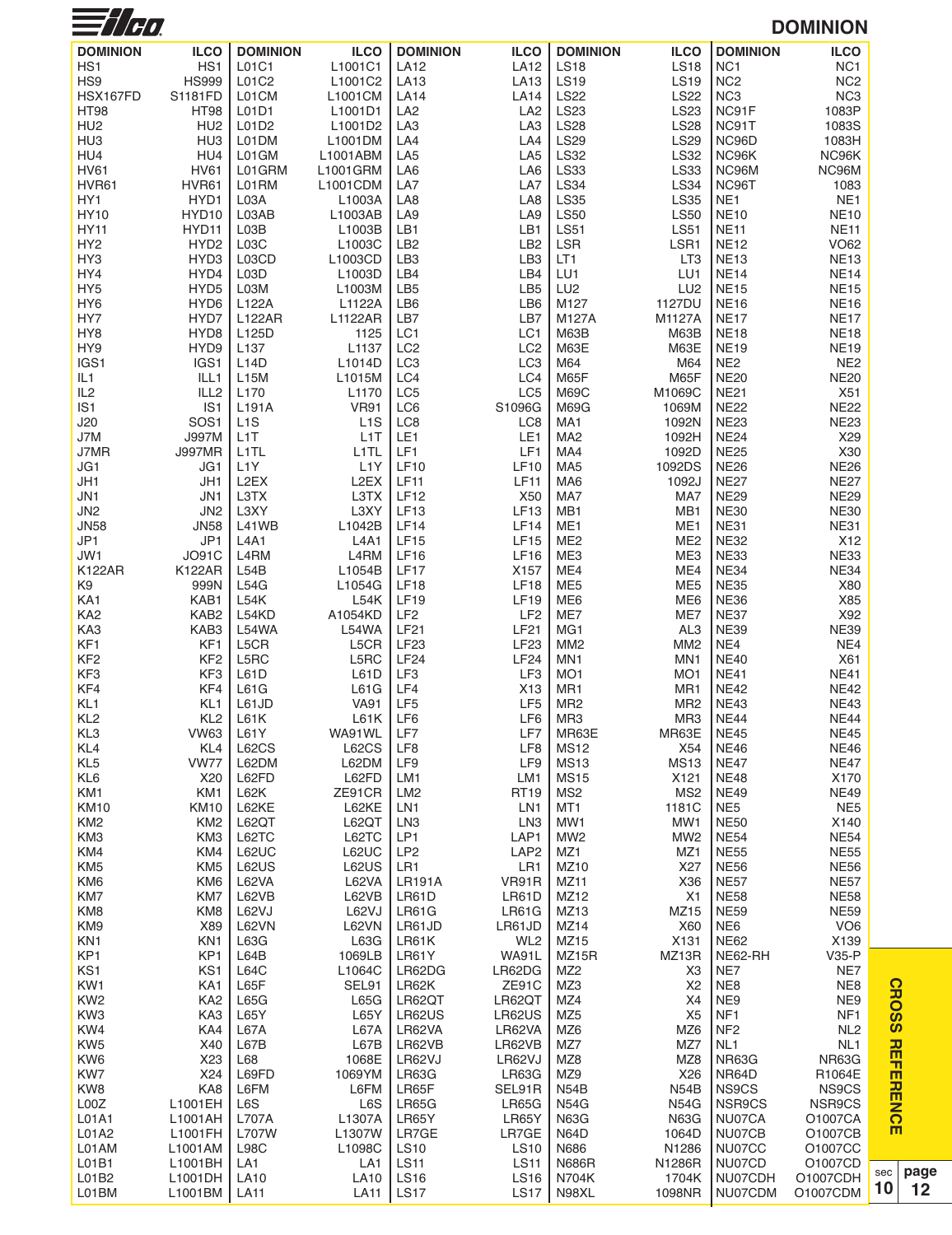| <b>DOMINION</b>        |                         |                              |                              |                          |                      |                  |                         |                                    | $\equiv$ / $\gamma$                |
|------------------------|-------------------------|------------------------------|------------------------------|--------------------------|----------------------|------------------|-------------------------|------------------------------------|------------------------------------|
| <b>DOMINION</b>        | <b>ILCO</b>             | <b>DOMINION</b>              | <b>ILCO</b>                  | <b>DOMINION</b>          | <b>ILCO</b>          | <b>DOMINION</b>  | <b>ILCO</b>             | <b>DOMINION</b>                    | <b>ILCO</b>                        |
| NU07CE                 | O1007CE                 | <b>R61N</b>                  | <b>R61N</b>                  | <b>R707W</b>             | R1307W               | <b>S61W</b>      | <b>V61A</b>             | SJ <sub>1</sub>                    | SJ <sub>1</sub>                    |
| NU07CF                 | O1007CF                 | R61NA                        | R61NA                        | R7DA                     | <b>R997DA</b>        | S625P            | S625P                   | SJ <sub>2</sub>                    | SJ <sub>2</sub>                    |
| NU07CG                 | O1007CG                 | <b>R61P</b>                  | <b>R61P</b>                  | R7DC                     | R7DC                 | S62DP            | S62DP                   | SJ <sub>3</sub>                    | SJ <sub>3</sub>                    |
| NU07CH                 | O1007CH                 | <b>R61Q</b>                  | <b>R61Q</b>                  | R7EB                     | <b>R997EB</b>        | S62DR            | S62DR                   | SJ4                                | SJ4                                |
| NU07CHM                | O1007CHM                | <b>R61ST</b>                 | <b>R61ST</b>                 | R9CS                     | R9CS                 | S62DV            | BS62DV                  | SJ <sub>5</sub>                    | SJ <sub>5</sub>                    |
| NU07CJ                 | O1007CJ                 | <b>R61T</b>                  | <b>R61T</b>                  | R9ET                     | LT <sub>2</sub>      | S62DW            | S62DW                   | SJ <sub>6</sub>                    | SJ <sub>6</sub>                    |
| NU07CK                 | 01007CK                 | <b>R61TS</b>                 | <b>R61TS</b>                 | R9K                      | GU <sub>3</sub>      | S62FD            | S62FD                   | SK <sub>1</sub>                    | SUZ1                               |
| NU07CL                 | O1007CL                 | <b>R61W</b>                  | <b>R61W</b>                  | R9LF                     | R9LF                 | S62K             | GA91                    | <b>SK10</b>                        | SUZ <sub>10</sub>                  |
| NU07CM                 | O1007CM                 | <b>R61Y</b>                  | <b>WA91</b>                  | R9LK                     | R9LK                 | S62KB            | S62KB                   | <b>SK11</b>                        | X87                                |
| NU07CN                 | O1007CN                 | R61Z                         | ZKN <sub>2</sub>             | R <sub>9</sub> P         | PR91A                | S62QA            | LP1R                    | SK <sub>2</sub>                    | SUZ <sub>2</sub>                   |
| O <sub>1</sub> S       | O <sub>1</sub> S        | R62B                         | <b>R62B</b>                  | R9PS                     | PR91NS               | S62QD            | LPD <sub>2</sub>        | SK <sub>3</sub>                    | SUZ3                               |
| OL <sub>1</sub>        | 1171                    | R62BA                        | R62BA                        | RA01MJ                   | A1001MJR             | S62US            | <b>S62US</b>            | SK4                                | SUZ4                               |
| OL <sub>2</sub>        | 1171B                   | R62BZ                        | R62BZ                        | RI <sub>5</sub>          | R <sub>I5</sub>      | S62VP            | S62VP                   | SK <sub>5</sub>                    | <b>X11</b>                         |
| OM <sub>1</sub>        | OM <sub>10</sub>        | R62CA                        | R62CA                        | RI <sub>6</sub>          | RI <sub>6</sub>      | S62VT            | <b>S62VT</b>            | SK <sub>6</sub>                    | SUZ6                               |
| P54F                   | <b>P54F</b>             | R62DG                        | R62DG                        | RK1                      | RK1                  | S63B             | S63B                    | SK7                                | SUZ7                               |
| <b>P64H</b>            | <b>P64H</b>             | R62DH                        | R62DH                        | RL <sub>1</sub>          | RL <sub>1</sub>      | <b>S64A</b>      | S1064A                  | SK <sub>8</sub>                    | SUZ8                               |
| <b>P64K</b>            | <b>P64K</b>             | R62DM                        | R62DM                        | RL <sub>2</sub>          | RL <sub>2</sub>      | <b>S64D</b>      | DO <sub>1</sub> S       | SK9                                | SUZ9                               |
| <b>P65A</b>            | <b>P65A</b>             | R62EV                        | R62EV                        | RL3                      | RL3                  | S65              | SES91                   | <b>SL10</b>                        | <b>SLA10</b>                       |
| <b>P65C</b>            | <b>P65C</b>             | R62GE                        | GE3R                         | RN <sub>1</sub>          | RN1                  | S65CA            | S65CA                   | <b>SL11</b>                        | SLA11                              |
| <b>P98A</b>            | P1098A                  | <b>R62K</b>                  | <b>R62K</b>                  | RS1                      | 1140G                | S65F             | S65F                    | <b>SL12</b>                        | SLA12                              |
| <b>P98C</b>            | P1098C                  | R62KB                        | VCA1R                        | <b>RS65G</b>             | <b>RS65G</b>         | <b>S65G</b>      | S65G                    | <b>SL13</b>                        | SLA13                              |
| <b>P98E</b>            | P1098E                  | R62ME                        | S91BV                        | RU22A                    | 1022H                | S67B             | S67B                    | <b>SL14</b>                        | SLA14                              |
| <b>P98J</b>            | P1098J                  | R62P                         | LP7R                         | RUK1                     | A1011-1N             | S67K             | S67K                    | <b>SL15</b>                        | SLA15                              |
| PE <sub>1</sub>        | PE <sub>1</sub>         | R62PD                        | R62PD                        | <b>RUK10</b>             | A1011-10N            | S69              | <b>70S</b>              | <b>SL16</b>                        | SLA16                              |
| PJ1                    | PJ1                     | R62PE                        | R62PE                        | RUK11                    | A1011-11N            | S69T             | S1069T                  | <b>SL17</b>                        | SLA17                              |
| <b>PJ11</b>            | <b>PJ11</b>             | R62PF                        | R62PF                        | <b>RUK12</b>             | A1011-12N            | S73DE            | 1074BM                  | SM <sub>1</sub>                    | SM <sub>1</sub>                    |
| <b>PJ12</b>            | <b>PJ12</b>             | R62PG                        | R62PG                        | RUK13                    | A1011-13N            | S73DF            | S1073DF                 | SM <sub>2</sub>                    | SM <sub>2</sub>                    |
| <b>PJ13</b>            | <b>PJ13</b>             | <b>R62Q</b>                  | <b>LP29</b>                  | RUK <sub>2</sub>         | A1011-2N             | S73DG            | 1074B                   | SN <sub>1</sub>                    | 1010B                              |
| <b>PJ14</b>            | <b>PJ14</b>             | R62QA                        | LP6                          | RUK3                     | A1011-3N             | <b>S770CH</b>    | <b>U1770CH</b>          | SN <sub>2</sub>                    | S1010B                             |
| PJ <sub>2</sub><br>PJ3 | PJ <sub>2</sub>         | R62QB                        | R62QB                        | RUK4                     | A1011-4N             | S770U            | S1770U                  | SP <sub>1</sub>                    | SP <sub>1</sub>                    |
| PJ4                    | PJ3                     | R62TA                        | R62TA                        | RUK <sub>5</sub>         | A1011-5N             | S7CH<br>S7JA     | GA <sub>1</sub><br>S7JA | SP <sub>2</sub><br>SP <sub>3</sub> | SP <sub>2</sub><br>SP <sub>3</sub> |
| PK1                    | PJ4<br>PKR <sub>1</sub> | <b>R62TS</b><br><b>R62UC</b> | <b>R62TS</b><br><b>R62UC</b> | RUK <sub>6</sub><br>RUK7 | A1011-6N<br>A1011-7N | <b>S970AM</b>    | S1970AM                 | SP <sub>4</sub>                    | SP <sub>4</sub>                    |
| PL <sub>1</sub>        | PL <sub>1</sub>         | <b>R62US</b>                 | <b>R62US</b>                 | RUK8                     | A1011-8N             | <b>S98B</b>      | S1098B                  | SP <sub>5</sub>                    | SP <sub>5</sub>                    |
| PN <sub>1</sub>        | PN <sub>1</sub>         | R62VA                        | R62VA                        | RUK9                     | A1011-9N             | S98D             | S1098D                  | SP <sub>6</sub>                    | X64                                |
| PN <sub>2</sub>        | PN <sub>2</sub>         | R62VB                        | R62VB                        | <b>RUKM</b>              | A1011PZ              | S98H             | S1098H                  | SP7                                | X79                                |
| PN <sub>3</sub>        | PN <sub>3</sub>         | <b>R62VK</b>                 | <b>U61VW</b>                 | <b>RUN15</b>             | A1011-15N            | S98K             | S1098K                  | SP <sub>8</sub>                    | X78                                |
| PO <sub>1</sub>        | PO <sub>1</sub>         | <b>R62VN</b>                 | <b>R62VN</b>                 | RUN16                    | A1011-16N            | S9CS             | S9CS                    | SP <sub>9</sub>                    | SP <sub>9</sub>                    |
| PO <sub>2</sub>        | PL <sub>2</sub>         | <b>R62WA</b>                 | <b>R62WA</b>                 | RUN17                    | A1011-17N            | S <sub>9</sub> P | S9P                     | SQ3                                | SQ <sub>3</sub>                    |
| PR <sub>1</sub>        | PR <sub>1</sub>         | <b>R62X</b>                  | <b>R62X</b>                  | <b>RUN18</b>             | A1011-18N            | SA <sub>1</sub>  | STA1                    | SR1                                | SR <sub>1</sub>                    |
| PU <sub>1</sub>        | PU <sub>1</sub>         | <b>R62Z</b>                  | R62Z                         | <b>RUN19</b>             | A1011-19N            | SB <sub>1</sub>  | SB <sub>1</sub>         | <b>SR191A</b>                      | <b>SR191A</b>                      |
| PU <sub>2</sub>        | PU <sub>2</sub>         | R63E                         | R63E                         | <b>RUN20</b>             | A1011-20N            | <b>SB10</b>      | <b>SB10</b>             | SR <sub>2</sub>                    | SR <sub>2</sub>                    |
| PU <sub>3</sub>        | PU <sub>3</sub>         | <b>R63G</b>                  | <b>R63G</b>                  | <b>RUN21</b>             | A1011-21N            | SB <sub>2</sub>  | SB <sub>2</sub>         | SR <sub>3</sub>                    | SR <sub>3</sub>                    |
| PU <sub>4</sub>        | PU <sub>4</sub>         | R63H                         | R63H                         | <b>RUN22</b>             | A1011-22N            | SB <sub>3</sub>  | SB <sub>3</sub>         | SR33N                              | <b>BR13</b>                        |
| PU <sub>5</sub>        | PU <sub>5</sub>         | R63K                         | <b>R63K</b>                  | <b>RUN23</b>             | A1011-23N            | SB4              | SB4                     | SR4                                | SR4                                |
| PZ1                    | PZ1                     | R63KE                        | R63KE                        | <b>RUN24</b>             | A1011-24N            | SB <sub>5</sub>  | SB <sub>5</sub>         | SR <sub>5</sub>                    | SR <sub>5</sub>                    |
| PZ <sub>2</sub>        | PZ <sub>2</sub>         | R63PX                        | R63PX                        | <b>RUN25</b>             | A1011-25N            | SB <sub>6</sub>  | SB <sub>6</sub>         | SR61N                              | SR61N                              |
| PZ3                    | PZ3                     | <b>R63Q</b>                  | RE61XR                       | <b>RUN26</b>             | A1011-26N            | SB7              | SB7                     | SR61W                              | SR61W                              |
| PZ4                    | PZ4                     | R63SP                        | R63SP                        | <b>RUN27</b>             | A1011-27N            | SB <sub>8</sub>  | X31                     | SR62QA                             | LP1                                |
| R00T                   | R1000T                  | <b>R63ST</b>                 | <b>R63ST</b>                 | <b>RUN28</b>             | A1011-28N            | SB <sub>9</sub>  | X52                     | <b>SR65</b>                        | <b>SR65</b>                        |
| <b>R00V</b>            | R1000V                  | R63TK                        | R63TK                        | S00KT                    | S1000XK              | SC <sub>51</sub> | <b>SC51</b>             | SR67K                              | SR67K                              |
| <b>R01D</b>            | R1001D                  | R63TS                        | R63TS                        | S00T                     | S1000T               | <b>SC52</b>      | SC <sub>52</sub>        | SR9CS                              | CS91B                              |
| R01ED                  | R1001ED                 | R63TY                        | R63TY                        | S00V                     | S1000V               | SD <sub>1</sub>  | 1148                    | SR9P                               | SR9P                               |
| R01EE                  | R1001EE                 | R63VM                        | FT <sub>3</sub>              | S00X                     | S1000X               | SE <sub>1</sub>  | SIM1                    | SS <sub>1</sub>                    | SS <sub>1</sub>                    |
| R01EF                  | R1001EF                 | <b>R63VS</b>                 | <b>R63VS</b>                 | S01JB                    | S1001JB              | <b>SE10</b>      | <b>SIM10</b>            | SS <sub>2</sub>                    | SS <sub>2</sub>                    |
| R01EG                  | R1001EG                 | <b>R63W</b>                  | <b>R63W</b>                  | S127FD                   | S1127FD              | SE <sub>2</sub>  | SIM <sub>2</sub>        | SS <sub>3</sub>                    | SS <sub>3</sub>                    |
| R01EL                  | R1001EL                 | <b>R63WG</b>                 | <b>R63WG</b>                 | S127FL                   | S1127FL              | SE3              | SIM <sub>3</sub>        | ST <sub>1</sub>                    | ST <sub>1</sub>                    |
| R01EN                  | R1001EN                 | <b>R63Y</b>                  | <b>R63Y</b>                  | <b>S127FR</b>            | <b>S1127FR</b>       | SE <sub>6</sub>  | SIM <sub>6</sub>        | ST <sub>2</sub>                    | FAS1                               |
| R01ES                  | R1001ES                 | R64D                         | R1064D                       | <b>S127LC</b>            | S1127LC              | SE8              | SIM <sub>8</sub>        | SV <sub>1</sub>                    | ST91F                              |
| R01MJ                  | R1001MJ                 | <b>R64T</b>                  | <b>R64T</b>                  | <b>S127ME</b>            | <b>S1127ME</b>       | SE9R             | SIM9R                   | SV <sub>2</sub>                    | ST91V                              |
| R <sub>132</sub>       | R1132                   | R65F                         | R65F                         | <b>S127MU</b>            | S1127MU              | SF <sub>1</sub>  | F91C2                   | SV <sub>3</sub>                    | SV <sub>3</sub>                    |
| R <sub>191</sub>       | VR91A                   | <b>R65G</b>                  | GU4R                         | S137                     | 1136S                | <b>SF10</b>      | <b>SF10</b>             | SV <sub>4</sub>                    | SV4                                |
| R191B                  | VR91BR                  | <b>R65S</b>                  | <b>R65S</b>                  | <b>S167FD</b>            | S1167FD              | <b>SF11</b>      | <b>SF11</b>             | SW <sub>1</sub>                    | SW1                                |
| R191C                  | <b>VR91C</b>            | <b>R65U</b>                  | <b>R65U</b>                  | S191A                    | <b>VR91S</b>         | SF <sub>2</sub>  | F91C                    | SW <sub>2</sub>                    | SW <sub>2</sub>                    |
| <b>R22L</b>            | R1022L                  | <b>R65Y</b>                  | GU91G                        | S33C                     | S33C                 | SF <sub>3</sub>  | F91CR                   | SW <sub>3</sub>                    | SW <sub>3</sub>                    |
| R41DC                  | R1041DC                 | R66E                         | <b>R66E</b>                  | S33N                     | UN <sub>5</sub>      | SF <sub>4</sub>  | F91C8                   | SW4                                | SW4                                |
| R41DV                  | R1041DV                 | R67F                         | R67F                         | S33P                     | S33P                 | SF <sub>5</sub>  | FT37                    | SW <sub>5</sub>                    | SW <sub>5</sub>                    |
| <b>R41Y</b>            | <b>SC1041YR</b>         | <b>R67K</b>                  | <b>R67K</b>                  | <b>S41E</b>              | S1041T               | SF <sub>6</sub>  | FT38                    | SW6                                | SW6                                |
| R60HR                  | R60HR                   | <b>R67N</b>                  | <b>R67N</b>                  | S42M                     | S1042ZM              | SF7              | SF7AF                   | SW7                                | SW7                                |
| R60ZD                  | R60ZD                   | <b>R67P</b>                  | <b>R67P</b>                  | S42Z                     | S1042Z               | SF <sub>8</sub>  | SF <sub>8</sub>         | SX <sub>1</sub>                    | SX <sub>1</sub>                    |
| <b>R61D</b>            | <b>R61D</b>             | <b>R67Q</b>                  | <b>R67Q</b>                  | <b>S54G</b>              | S54G                 | SF <sub>9</sub>  | SF9                     | SX <sub>2</sub>                    | SU9L                               |
| <b>R61E</b>            | <b>R61E</b>             | <b>R67T</b>                  | <b>R67T</b>                  | S5M                      | 5B                   | SG <sub>1</sub>  | 1063                    | SX <sub>3</sub>                    | SX <sub>3</sub>                    |
| <b>R61G</b>            | <b>R61G</b>             | <b>R67U</b>                  | RK <sub>3</sub>              | <b>S60</b>               | <b>S60</b>           | SG <sub>2</sub>  | SG <sub>2</sub>         | SX4                                | SX4                                |
| R61GA                  | R61GA                   | <b>R67W</b>                  | <b>RU91C</b>                 | S60R                     | S60R                 | SG <sub>3</sub>  | 1063B                   | SX9B                               | SX9B                               |
| <b>R61H</b>            | <b>R61H</b>             | <b>R686B</b>                 | 1286BR                       | S61                      | Z91K                 | SG4              | SG4                     | SY <sub>1</sub>                    | SY <sub>1</sub>                    |
| R61JD                  | R61JD                   | <b>R686E</b>                 | R1286E                       | S61JD                    | S61JD                | SG <sub>5</sub>  | SG <sub>5</sub>         | <b>SY10</b>                        | <b>SY10</b>                        |
| <b>R61K</b>            | <b>R61K</b>             | <b>R707A</b>                 | R1307A                       | <b>S61R</b>              | Z91KR                | SH <sub>1</sub>  | SCH <sub>1</sub>        | <b>SY11</b>                        | <b>SY11</b>                        |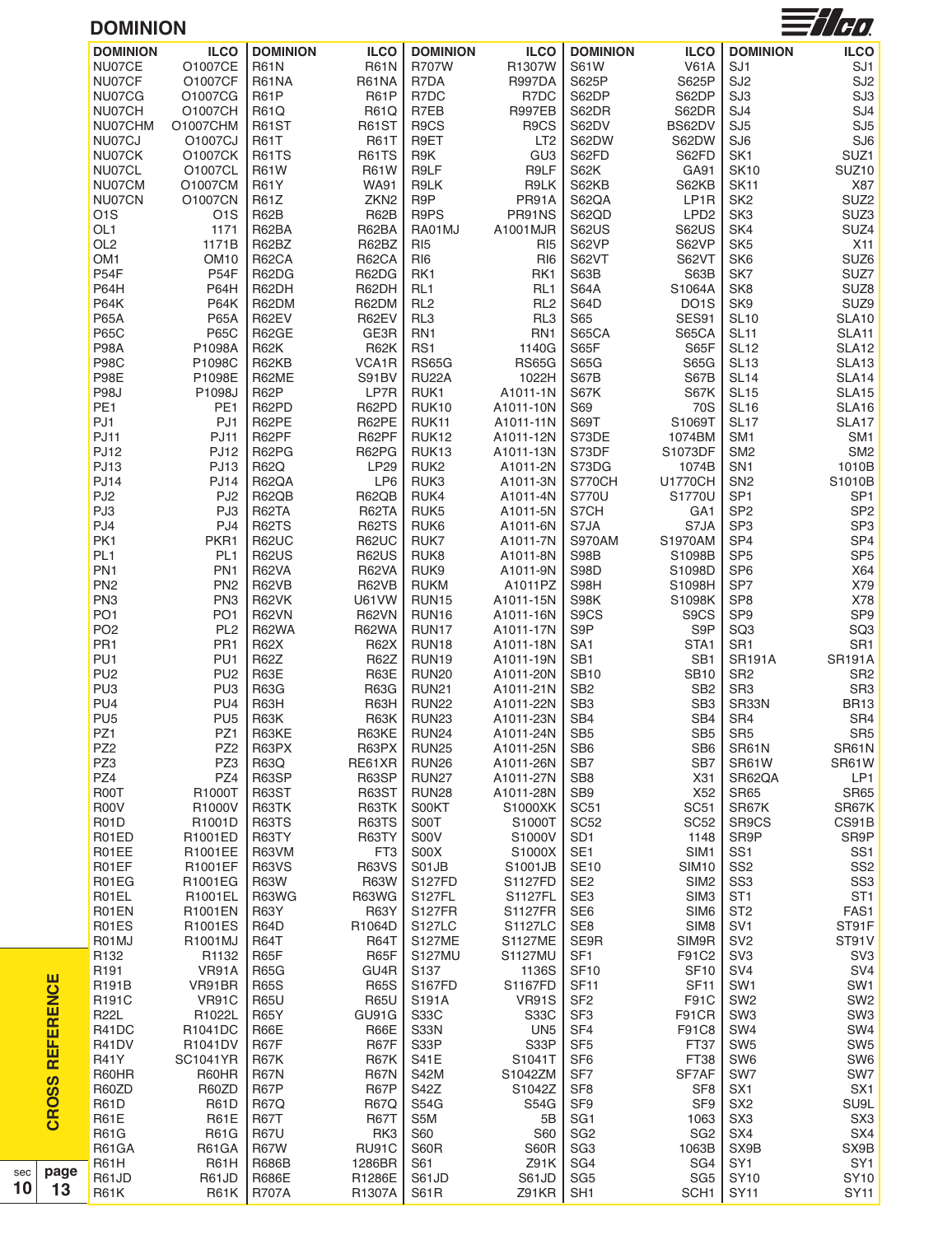| $\equiv$ //H $\bm{\theta}$       |                                |                                    |                            |                             |                             |                             |                            |                        | <b>DOMINION</b>            |     |
|----------------------------------|--------------------------------|------------------------------------|----------------------------|-----------------------------|-----------------------------|-----------------------------|----------------------------|------------------------|----------------------------|-----|
| <b>DOMINION</b>                  | <b>ILCO</b>                    | <b>DOMINION</b>                    | <b>ILCO</b>                | <b>DOMINION</b>             | <b>ILCO</b>                 | <b>DOMINION</b>             | <b>ILCO</b>                | <b>DOMINION</b>        | <b>ILCO</b>                |     |
| SY12                             | SY12                           | <b>TK22</b>                        | <b>TK22</b>                | U07LK                       | O1007LK                     | <b>UN54L</b>                | <b>UN54L</b>               | VE <sub>1</sub>        | VEC1                       |     |
| SY <sub>2</sub>                  | SY <sub>2</sub>                | <b>TK23</b>                        | <b>TK23</b>                | U07LL                       | O1007LL                     | <b>UN55</b>                 | <b>UN55</b>                | VE <sub>2</sub>        | VEC <sub>2</sub>           |     |
| SY <sub>3</sub>                  | SY3-NS                         | <b>TK24</b>                        | <b>TK24</b>                | U07LM                       | O1007LM                     | <b>UN55L</b>                | <b>UN55L</b>               | VG1                    | VG1                        |     |
| SY4                              | SY4                            | <b>TK25</b>                        | <b>TK25</b>                | U07LN                       | N1007KMA                    | <b>UN56</b>                 | <b>UN56</b>                | VL <sub>1</sub>        | VL <sub>1</sub>            |     |
| SY <sub>5</sub>                  | SY5-NS                         | <b>TK26</b>                        | <b>TK26</b>                | U07RA                       | O1007RA                     | <b>UN56L</b>                | <b>UN56L</b>               | VR <sub>1</sub>        | VR1                        |     |
| SY <sub>6</sub>                  | SY6-NS                         | <b>TK27</b>                        | <b>TK27</b>                | U07RB                       | O1007RB                     | <b>UN57</b>                 | <b>UN57</b>                | <b>VR61S</b>           | <b>VR61S</b>               |     |
| SY7                              | SY7                            | <b>TK28</b>                        | <b>TK28</b>                | U07RC                       | O1007RC                     | <b>UN57L</b>                | <b>UN57L</b>               | VS1                    | VS <sub>1</sub>            |     |
| SY <sub>8</sub>                  | SY8-NS                         | <b>TK29</b>                        | <b>TK29</b>                | U07RD                       | O1007RD                     | <b>UN58</b>                 | <b>UN58</b>                | VS <sub>3</sub>        | VS <sub>3</sub>            |     |
| SY9                              | SY <sub>9</sub>                | <b>TK30</b>                        | <b>TK30</b>                | U07RDH                      | O1007RDH                    | <b>UN58L</b>                | <b>UN58L</b>               | VT1                    | VT <sub>1</sub>            |     |
| SZ <sub>1</sub>                  | SZ <sub>1</sub>                | <b>TK31</b>                        | <b>TK31</b>                | U07RDM                      | O1007RDM                    | <b>UN59</b>                 | <b>UN59</b>                | W <sub>1</sub>         | N1054WB                    |     |
| SZ <sub>2</sub>                  | SZ <sub>2</sub>                | <b>TK32</b>                        | <b>TK32</b>                | U07RE                       | O1007RE                     | <b>UN59L</b>                | <b>UN59L</b>               | W62VB                  | W62VB                      |     |
| SZ4                              | SZ4                            | <b>TK33</b>                        | <b>TK33</b>                | U07RF                       | O1007RF                     | <b>UN60</b>                 | <b>UN60</b>                | W62VE                  | W62VE                      |     |
| SZ <sub>5</sub><br><b>T167FD</b> | SZ <sub>5</sub><br>1181FD      | <b>TK34</b><br><b>TK35</b>         | <b>TK34</b><br><b>TK35</b> | U07RG<br>U07RH              | O1007RG<br>O1007RH          | UN60L<br><b>UN61</b>        | UN60L<br><b>UN61</b>       | WA1<br>WA2             | WA1<br>WA <sub>2</sub>     |     |
| T35                              | T95                            | <b>TK36</b>                        | <b>TK36</b>                | U07RHM                      | O1007RHM                    | UN61L                       | UN61L                      | WB1                    | X55                        |     |
| T36                              | T96                            | <b>TK37</b>                        | <b>TK37</b>                | U07RJ                       | O1007RJ                     | <b>UN62</b>                 | <b>UN62</b>                | <b>WB19</b>            | <b>WB19</b>                |     |
| T37                              | T97                            | <b>TK38</b>                        | <b>TK38</b>                | U07RK                       | 01007RK                     | <b>UN62L</b>                | <b>UN62L</b>               | WB <sub>2</sub>        | WB <sub>2</sub>            |     |
| T41Y                             | T41Y                           | <b>TK39</b>                        | <b>TK39</b>                | U07RL                       | O1007RL                     | <b>UN63</b>                 | <b>UN63</b>                | WC1                    | WC1                        |     |
| T44                              | T44                            | TK4                                | TK4                        | U07RM                       | O1007RM                     | UN63L                       | UN63L                      | WC <sub>2</sub>        | WC <sub>2</sub>            |     |
| <b>T54F</b>                      | <b>T54F</b>                    | <b>TK41</b>                        | <b>TK41</b>                | U07RN                       | <b>N1007RMA</b>             | <b>UN64</b>                 | <b>UN64</b>                | WE1                    | WRE1                       |     |
| T61VR                            | <b>T61VR</b>                   | TK <sub>5</sub>                    | TK <sub>5</sub>            | U09                         | O1009                       | <b>UN64L</b>                | UN64L                      | WE <sub>2</sub>        | WRE2                       |     |
| <b>T67A</b>                      | <b>T67A</b>                    | TK6                                | TK6                        | U10                         | O1010                       | <b>UN65</b>                 | <b>UN65</b>                | WE3                    | WRE3                       |     |
| T67B                             | T67B                           | TK7                                | TK7                        | <b>U10A</b>                 | O1010A                      | <b>UN65L</b>                | <b>UN65L</b>               | WF1                    | WF1                        |     |
| <b>T67C</b>                      | <b>T67C</b>                    | TK8                                | TK8                        | U122                        | O1122                       | <b>UN66</b>                 | <b>UN66</b>                | WG1                    | WG1                        |     |
| T67D                             | <b>T67D</b>                    | TN <sub>1</sub>                    | TN1                        | U122A                       | O1122A                      | UN66L                       | UN66L                      | WH1                    | WH1                        |     |
| <b>T67E</b>                      | <b>T67E</b>                    | TN <sub>2</sub>                    | TN <sub>2</sub>            | <b>U122AR</b>               | O1122AR                     | <b>UN67</b>                 | <b>UN67</b>                | WH <sub>2</sub>        | WH <sub>2</sub>            |     |
| <b>T67F</b>                      | T67F<br>TA <sub>1</sub>        | TN <sub>3</sub><br>TN <sub>4</sub> | TN <sub>3</sub>            | U122B<br><b>U122BE</b>      | O1122B                      | UN67L                       | UN67L<br><b>UN68</b>       | WH <sub>3</sub><br>WK1 | WH <sub>3</sub>            |     |
| TA <sub>1</sub><br><b>TA10</b>   | <b>TR18</b>                    | TN <sub>5</sub>                    | TN4<br>TN <sub>5</sub>     | <b>U122BER</b>              | O1122BE<br>O1122BER         | <b>UN68</b><br><b>UN68L</b> | <b>UN68L</b>               | WK10                   | WIL1<br><b>WK10</b>        |     |
| <b>TA11</b>                      | <b>TA11</b>                    | TO <sub>1</sub>                    | TO <sub>1</sub>            | <b>U122BR</b>               | O1122BR                     | <b>UN69</b>                 | <b>UN69</b>                | <b>WK11</b>            | <b>WK11</b>                |     |
| <b>TA12</b>                      | TA12                           | TO <sub>2</sub>                    | TO <sub>2</sub>            | U122C                       | O1122C                      | UN69L                       | UN69L                      | <b>WK12</b>            | <b>WK12</b>                |     |
| <b>TA13</b>                      | <b>T61F</b>                    | TO <sub>3</sub>                    | TO <sub>3</sub>            | U122R                       | O1122R                      | <b>UN80</b>                 | <b>UN80</b>                | <b>WK13</b>            | <b>WK13</b>                |     |
| <b>TA14</b>                      | <b>TA14</b>                    | TO <sub>4</sub>                    | TO <sub>4</sub>            | <b>U14JM</b>                | O1014JM                     | UN80L                       | <b>UN80L</b>               | <b>WK14</b>            | <b>WK14</b>                |     |
| <b>TA15</b>                      | <b>TA15</b>                    | TO <sub>5</sub>                    | TO <sub>5</sub>            | <b>U14JS</b>                | O1014J                      | <b>UN81</b>                 | <b>UN81</b>                | <b>WK15</b>            | <b>WK15</b>                |     |
| <b>TA16</b>                      | <b>TA16</b>                    | TO <sub>6</sub>                    | TO <sub>6</sub>            | U14T                        | X1014F                      | UN81L                       | <b>UN81L</b>               | <b>WK16</b>            | <b>WK16</b>                |     |
| <b>TA17</b>                      | <b>T61C</b>                    | TO <sub>7</sub>                    | TO <sub>7</sub>            | U22                         | O1022                       | <b>UN82</b>                 | <b>UN82</b>                | <b>WK17</b>            | <b>WK17</b>                |     |
| <b>TA18</b>                      | <b>T61D</b>                    | TR <sub>1</sub>                    | TR <sub>1</sub>            | <b>U22A</b>                 | O1022AB                     | <b>UN82L</b>                | <b>UN82L</b>               | <b>WK18</b>            | <b>WK18</b>                |     |
| <b>TA19</b>                      | <b>TA19</b>                    | TS <sub>1</sub>                    | TS1                        | <b>U611B</b>                | <b>U611B</b>                | <b>UN83</b>                 | <b>UN83</b>                | <b>WK19</b>            | <b>WK19</b>                |     |
| TA <sub>2</sub>                  | TA <sub>2</sub>                | TT <sub>1</sub>                    | TT <sub>1</sub>            | U615                        | 01215                       | <b>UN83L</b>                | <b>UN83L</b>               | WK <sub>2</sub>        | WIL2                       |     |
| <b>TA20</b>                      | <b>TR26</b>                    | TY1                                | TY1                        | U621A                       | U621A                       | <b>UN85L</b>                | <b>UN85L</b>               | <b>WK20</b>            | <b>WK20</b>                |     |
| <b>TA21</b>                      | X45                            | TY <sub>2</sub>                    | 1141F                      | U621L                       | O1221L                      | <b>UN90</b>                 | <b>UN16</b>                | <b>WK21</b>            | <b>WK21</b>                |     |
| <b>TA22</b>                      | X37                            | TY3                                | 1141K                      | U623                        | O1223                       | UR1                         | BUR1                       | <b>WK22</b>            | <b>WK22</b>                |     |
| <b>TA23</b>                      | TA23                           | U00F<br>U00FR                      | XO1000F                    | U623L                       | O1223L                      | <b>UR10</b>                 | <b>BUR10</b>               | <b>WK23</b>            | <b>WK23</b>                |     |
| <b>TA24</b><br><b>TA25</b>       | TA24<br><b>TA25</b>            | U00GR                              | XO1000FR<br>O1000GR        | <b>U62VA</b><br>U62VB       | <b>U62VA</b><br>U62VB       | <b>UR11</b><br><b>UR12</b>  | <b>BUR11</b><br>BUR12      | WK24<br><b>WK25</b>    | <b>WK24</b><br><b>WK25</b> |     |
| <b>TA26</b>                      | <b>TA26</b>                    | U00GX                              | O1000GX                    | <b>U62VN</b>                | <b>U62VN</b>                | <b>UR13</b>                 | BUR <sub>13</sub>          | <b>WK26</b>            | <b>WK26</b>                |     |
| <b>TA27</b>                      | X46                            | U00H                               | O1000H                     | <b>U62VP</b>                | <b>U62VP</b>                | <b>UR14</b>                 | <b>BUR14</b>               | <b>WK27</b>            | <b>WK27</b>                |     |
| <b>TA28</b>                      | <b>TA28</b>                    | U00Z                               | A1001EH                    | <b>U63H</b>                 | U63H                        | <b>UR15</b>                 | <b>BUR15</b>               | <b>WK28</b>            | <b>WK28</b>                |     |
| <b>TA29</b>                      | X137                           | <b>U01A1</b>                       | A1001AH                    | U65F                        | <b>U65F</b>                 | UR <sub>2</sub>             | BUR <sub>2</sub>           | <b>WK29</b>            | <b>WK29</b>                |     |
| TA <sub>3</sub>                  | <b>T61B</b>                    | U01A2                              | A1001FH                    | <b>U65S</b>                 | SO91P                       | UR <sub>3</sub>             | BUR3                       | WK3                    | WK3                        |     |
| TA4                              | TA4                            | U01AM                              | A1001AM                    | <b>U67K</b>                 | <b>U67K</b>                 | UR4                         | BUR4                       | <b>WK30</b>            | <b>WK30</b>                |     |
| TA <sub>5</sub>                  | TA <sub>5</sub>                | <b>U01B1</b>                       | A1001BH                    | U759L                       | 1759P                       | UR <sub>5</sub>             | BUR <sub>5</sub>           | <b>WK31</b>            | <b>WK31</b>                |     |
| TA <sub>6</sub>                  | TA6                            | U01B2                              | A1001DH                    | U7A                         | O997A                       | UR6                         | BUR <sub>6</sub>           | <b>WK32</b>            | <b>WK32</b>                |     |
| TA7                              | TA7                            | U01BM                              | A1001BM                    | U7E                         | <b>O997E</b>                | UR62K                       | UR62K                      | WK4                    | WK4                        |     |
| TA <sub>8</sub>                  | TA <sub>8</sub>                | U01C1                              | A1001C1                    | U7ER                        | <b>O997ER</b>               | UR62VP                      | UR62VP                     | WK5                    | WK <sub>5</sub>            |     |
| TA <sub>9</sub>                  | TA <sub>9</sub>                | U01C2                              | A1001C2                    | U7G                         | O997G                       | <b>UR62X</b>                | <b>UR62X</b>               | WK6                    | WK6                        |     |
| TB1                              | TB1                            | U01CM                              | A1001CM                    | U7K                         | <b>O997K</b>                | UR67K                       | UR67K                      | WK7                    | WK7                        |     |
| TB <sub>2</sub><br>TE1           | TB <sub>2</sub><br>TE1         | U01D1<br>U01D2                     | A1001D1<br>A1001D2         | <b>U98B</b><br><b>U98D</b>  | O1098B<br>O1098D            | UR7<br>UR <sub>8</sub>      | BUR7<br>BUR <sub>8</sub>   | WK8<br>WK9             | WK8<br>WK9                 |     |
| TE <sub>2</sub>                  | TE <sub>2</sub>                | U01DM                              | A1001DM                    | U98LA                       | O1098LA                     | UR9                         | BUR9                       | WR1                    | WAR1                       |     |
| TE <sub>3</sub>                  | TE3                            | <b>U01E</b>                        | O1001E                     | U9CR                        | <b>O999CR</b>               | UR9CS                       | CS91ER                     | WR <sub>2</sub>        | WAR2                       |     |
| TE4                              | TE4                            | U01GM                              | A1001ABM                   | U9CS                        | CS91E                       | V61                         | V61                        | WR3                    | WAR3                       |     |
| TG1                              | TG1                            | U01GRM                             | A1001GRM                   | U9P                         | U9P                         | <b>V61S</b>                 | <b>V61S</b>                | WR4                    | WAR4                       |     |
| TK1                              | TK1                            | U01RM                              | A1001CDM                   | U9TK                        | <b>TO91</b>                 | <b>VC21</b>                 | <b>VC21</b>                | WS1                    | WS1                        |     |
| <b>TK10</b>                      | <b>TK10</b>                    | U07JA                              | O1007JA                    | UF65A                       | UF65A                       | <b>VC22</b>                 | <b>VC22</b>                | <b>WS10</b>            | <b>WS10</b>                |     |
| <b>TK11</b>                      | <b>TK11</b>                    | U07LA                              | O1007LA                    | UM <sub>2</sub>             | UM <sub>2</sub>             | <b>VC23</b>                 | <b>VC23</b>                | <b>WS11</b>            | <b>WS11</b>                |     |
| <b>TK12</b>                      | <b>TK12</b>                    | U07LB                              | O1007LB                    | UN1                         | UN <sub>1</sub>             | <b>VC24</b>                 | <b>VC24</b>                | WS <sub>2</sub>        | WS <sub>2</sub>            |     |
| <b>TK13</b>                      | <b>TK13</b>                    | U07LC                              | O1007LC                    | UN <sub>2</sub>             | MG1                         | <b>VC25</b>                 | <b>VC25</b>                | WS3                    | WS3                        |     |
| <b>TK14</b>                      | <b>TK14</b>                    | U07LD                              | O1007LD                    | <b>UN50</b>                 | <b>UN50</b>                 | <b>VC26</b>                 | <b>VC26</b>                | WS4                    | WS4                        |     |
| <b>TK15</b>                      | <b>TK15</b>                    | U07LDH                             | O1007LDH                   | <b>UN50L</b>                | <b>UN50L</b>                | <b>VC27</b>                 | <b>VC27</b>                | WS5                    | WS5                        |     |
| <b>TK16</b>                      | <b>TK16</b>                    | U07LDM                             | O1007LDM                   | <b>UN51</b>                 | <b>UN51</b>                 | <b>VC28</b>                 | <b>VC28</b>                | WS6                    | WS6                        |     |
| <b>TK17</b>                      | <b>TK17</b>                    | U07LE                              | O1007LE                    | <b>UN51L</b>                | <b>UN51L</b>                | <b>VC29</b>                 | <b>VC29</b>                | WS7                    | <b>DA20</b>                |     |
| <b>TK18</b>                      | <b>TK18</b>                    | U07LF                              | O1007LF                    | <b>UN52</b>                 | <b>UN52</b>                 | <b>VC30</b><br>VC31         | <b>VC30</b>                | WT1                    | WT1                        |     |
| <b>TK19</b><br>TK <sub>2</sub>   | <b>TK19</b><br>TK <sub>2</sub> | U07LG<br>U07LH                     | O1007LG<br>O1007LH         | <b>UN52L</b><br><b>UN53</b> | <b>UN52L</b><br><b>UN53</b> | <b>VC32</b>                 | <b>VC31</b><br><b>VC32</b> | WT2<br>WT3             | WT <sub>2</sub><br>WT3     |     |
| <b>TK20</b>                      | <b>TK20</b>                    | U07LHM                             | O1007LHM                   | <b>UN53L</b>                | <b>UN53L</b>                | VC33                        | VC33                       | WT4                    | <b>VW67S</b>               | sec |
| <b>TK21</b>                      | <b>TK21</b>                    | U07LJ                              | O1007LJ                    | <b>UN54</b>                 | <b>UN54</b>                 | <b>VC34</b>                 | VC34                       | WT5                    | WT5                        | 10  |
|                                  |                                |                                    |                            |                             |                             |                             |                            |                        |                            |     |

**page**

**14**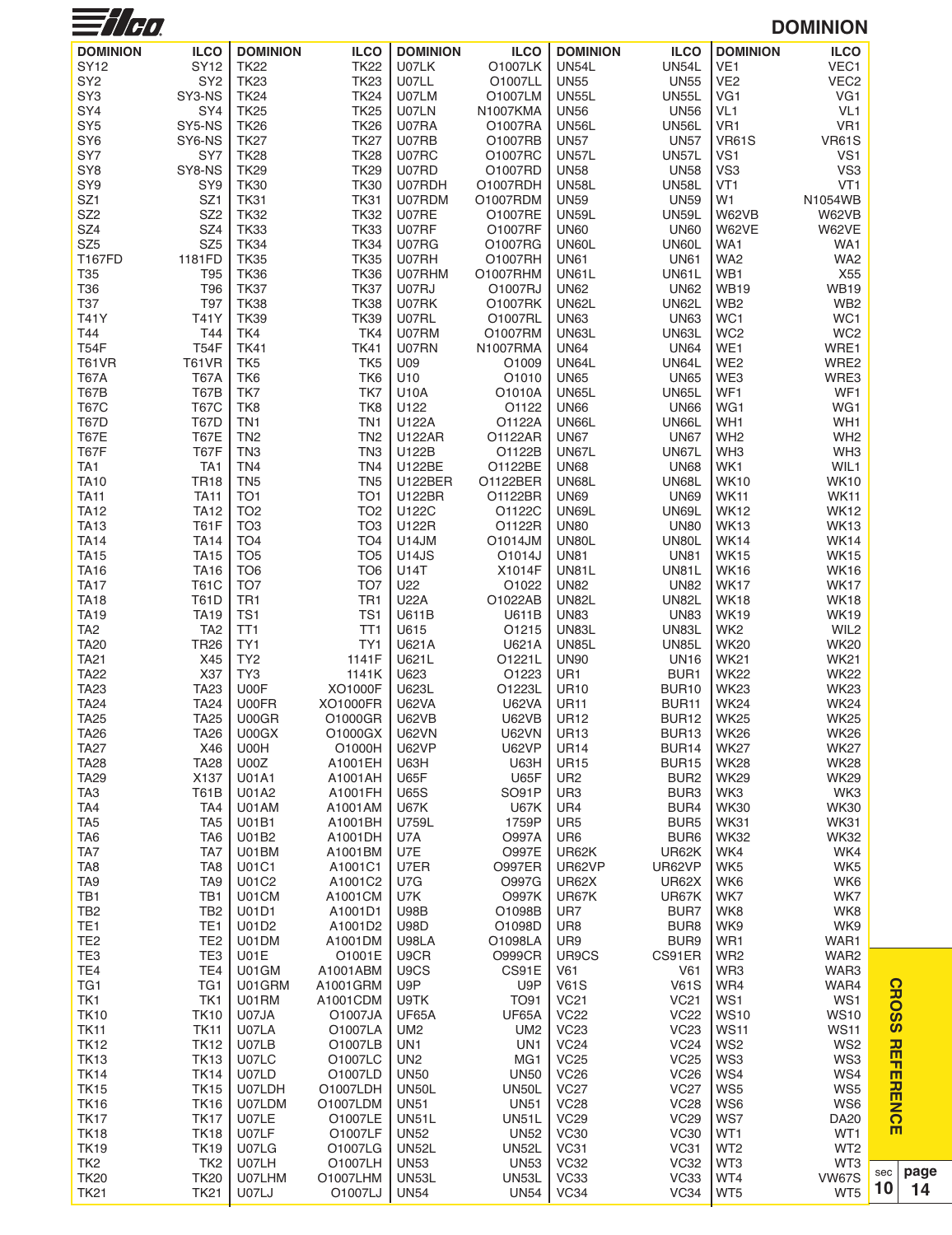#### **DOMINION - ESP**



| <b>DOMINION</b> | <b>ILCO</b>     | <b>DOMINION</b>  | <b>ILCO</b>      | <b>DOMINION</b> | <b>ILCO</b>     | <b>ESP</b>       | <b>ILCO</b>    | <b>ESP</b>      | <b>ILCO</b>      |
|-----------------|-----------------|------------------|------------------|-----------------|-----------------|------------------|----------------|-----------------|------------------|
| WT6             | PA <sub>5</sub> | <b>YH46</b>      | X120             | <b>ZK33</b>     | ZK33            | AB1              | AB62C          | CO95            | A1001DH          |
| WT7             | PA <sub>6</sub> | <b>YH47</b>      | X119             | <b>ZK34</b>     | ZK34            | AM1              | 1041C          | CO97            | 1001GH           |
|                 |                 |                  |                  |                 |                 |                  |                |                 |                  |
| WT9             | X88             | <b>YH48</b>      | X117             | ZK35            | <b>ZK35</b>     | AM <sub>3</sub>  | 1046           | CO98            | A1001C1          |
| X00F            | X1000F          | <b>YH49</b>      | X118             | ZK36            | <b>ZK36</b>     | AP1              | 101AM          | CO99            | A1001C2          |
| X00FR           | X1000FR         | YH <sub>5</sub>  | YH <sub>5</sub>  | ZK37            | ZK37            | AP <sub>2</sub>  | 102AM          | <b>DA21</b>     | X7               |
|                 |                 |                  |                  |                 |                 |                  |                |                 |                  |
| X00KC           | X1001KC         | <b>YH50</b>      | <b>YH50</b>      | ZK38            | ZK38            | AP3              | 103AM          | <b>DA22</b>     | X <sub>6</sub>   |
| X00KR           | X1011KR         | <b>YH51</b>      | <b>YH51</b>      | <b>ZK39</b>     | <b>ZK39</b>     | AP4              | 104AM          | <b>DA23</b>     | DA23             |
|                 |                 |                  |                  |                 |                 |                  |                |                 |                  |
| X199A           | X1199A          | YH <sub>6</sub>  | YH <sub>6</sub>  | ZK4             | ZK4             | AR <sub>1</sub>  | 1179           | <b>DA24</b>     | X114             |
| X199AR          | X1199AR         | YH7              | YH7              | <b>ZK40</b>     | <b>ZK40</b>     | AR4              | 1179A          | <b>DA25</b>     | X123             |
|                 |                 |                  |                  |                 |                 |                  |                |                 |                  |
| X199B           | X1199B          | YH <sub>8</sub>  | YH <sub>8</sub>  | <b>ZK41</b>     | <b>ZK41</b>     | <b>B1</b>        | 1098M          | <b>DA31</b>     | X210             |
| X199G           | X1199G          | YH9              | YH9              | <b>ZK42</b>     | <b>ZK42</b>     | <b>B10</b>       | <b>H1098LA</b> | DC <sub>2</sub> | X54              |
| X199J           |                 | YM1              |                  | <b>ZK43</b>     |                 |                  |                | DC <sub>3</sub> | X121             |
|                 | X1199J          |                  | YM1              |                 | <b>ZK43</b>     | <b>B11</b>       | O1098LA        |                 |                  |
| X54F            | X1054F          | <b>YM13</b>      | <b>YM13</b>      | <b>ZK44</b>     | <b>ZK44</b>     | <b>B2</b>        | H1098M         | DE6             | D1054K           |
| X54FN           | 1054FN          | <b>YM14</b>      | <b>YM14</b>      | <b>ZK45</b>     | <b>ZK45</b>     | <b>B24</b>       | H1098X         | DE8             | D1054KA          |
|                 |                 |                  |                  |                 |                 |                  |                |                 |                  |
| X54JA           | X1054JA         | <b>YM15</b>      | <b>YM15</b>      | <b>ZK46</b>     | <b>ZK46</b>     | <b>B4</b>        | 1098X          | E137            | 1137B            |
| X54JK           | X1054JK         | <b>YM16</b>      | <b>YM16</b>      | <b>ZK47</b>     | <b>ZK47</b>     | <b>B40</b>       | H1098A         | EA1             | 1014             |
| X54K            | X1054K          | <b>YM17</b>      | <b>MB16</b>      | <b>ZK48</b>     | <b>ZK48</b>     | <b>B41</b>       | O1098B         | <b>EA27</b>     | X1014F           |
|                 |                 |                  |                  |                 |                 |                  |                |                 |                  |
| X54MT           | 1054MT          | <b>YM18</b>      | MB16R            | <b>ZK49</b>     | <b>ZK49</b>     | <b>B42</b>       | H1098C         | <b>EL10</b>     | C1096CN          |
| X54WA           | X1054WA         | <b>YM19</b>      | <b>MB17</b>      | ZK <sub>5</sub> | ZK <sub>5</sub> | <b>B43</b>       | O1098D         | <b>EL11</b>     | C1096LN          |
|                 |                 |                  |                  |                 |                 |                  |                |                 |                  |
| X62VK           | X62VK           | <b>YM20</b>      | X21              | <b>ZK50</b>     | <b>ZK50</b>     | <b>B44</b>       | P1098E         | EL <sub>3</sub> | 1096L            |
| X63             | XD63            | <b>YM21</b>      | <b>YM21</b>      | ZK51            | <b>ZK51</b>     | <b>B45</b>       | S1098H         | ER1             | 1119             |
|                 |                 |                  |                  |                 |                 |                  |                |                 |                  |
| X9              | X999            | <b>YM22</b>      | <b>YM22</b>      | <b>ZK52</b>     | <b>ZK52</b>     | <b>B46</b>       | P1098J         | ES8             | 1502             |
| X9A             | X999A           | <b>YM23</b>      | <b>YM23</b>      | <b>ZK53</b>     | <b>ZK53</b>     | <b>B47</b>       | S1098K         | ES8M            | 1502M            |
| X9B             | 999B            | <b>YM24</b>      | <b>YM24</b>      | <b>ZK54</b>     | <b>ZK54</b>     | <b>B48</b>       | P1098A         | ES9             | 1503             |
|                 |                 |                  |                  |                 |                 |                  |                |                 |                  |
| X9CS            | AB62GR          | <b>YM25</b>      | <b>YM25</b>      | ZK55            | <b>ZK55</b>     | <b>B49</b>       | S1098B         | FC <sub>2</sub> | X20              |
| X9E             | BK <sub>5</sub> | <b>YM26</b>      | X22              | ZK56            | <b>ZK56</b>     | B <sub>5</sub>   | 1098DB         | FC <sub>5</sub> | X4               |
| X9R             |                 | <b>YM27</b>      |                  | ZK57            |                 |                  |                | FC6             | X <sub>5</sub>   |
|                 | X999R           |                  | <b>YM27</b>      |                 | ZK57            | <b>B50</b>       | P1098C         |                 |                  |
| XL <sub>1</sub> | 1180S           | <b>YM28</b>      | <b>YM28</b>      | ZK58            | <b>ZK58</b>     | <b>B51</b>       | S1098D         | FC7             | X86              |
| XL <sub>2</sub> | 1182            | <b>YM29</b>      | <b>YM29</b>      | <b>ZK59</b>     | <b>ZK59</b>     | <b>B53</b>       | X143           | FT36            | F44              |
|                 |                 |                  |                  |                 |                 |                  |                |                 |                  |
| XR9CS           | AB62G           | YM3              | YM3              | ZK6             | ZK6             | <b>B55</b>       | X145           | FT37            | FT37             |
| XRU9CS          | AB62ER          | <b>YM30</b>      | <b>YM30</b>      | <b>ZK60</b>     | <b>ZK60</b>     | <b>B56</b>       | X146           | <b>FT38</b>     | FT38             |
|                 |                 |                  |                  |                 |                 |                  |                |                 |                  |
| <b>XU199B</b>   | XO1199B         | <b>YM31</b>      | X83              | <b>ZK61</b>     | <b>ZK61</b>     | <b>B63</b>       | P1098CV        | GAS             | 1098GX           |
| <b>XU199G</b>   | XO1199G         | YM31-RH          | <b>MB39-P</b>    | <b>ZK62</b>     | <b>ZK62</b>     | <b>B64</b>       | P1098WC        | H <sub>26</sub> | 1127ES           |
|                 |                 |                  |                  |                 |                 |                  |                |                 |                  |
| XU9CS           | AB62E           | <b>YM32</b>      | <b>MB40</b>      | ZK63            | <b>ZK63</b>     | <b>B65</b>       | X184           | H <sub>27</sub> | 1127DP           |
| Y61             | Y61             | YM4              | YM4              | ZK64            | <b>ZK64</b>     | <b>B72</b>       | X192           | H <sub>50</sub> | S1167FD          |
| Y62             | Y62             | YM <sub>5</sub>  | YM <sub>5</sub>  | ZK65            | <b>ZK65</b>     | <b>B78</b>       | P1098WE        | H <sub>51</sub> | 1167FD           |
|                 |                 |                  |                  |                 |                 |                  |                |                 |                  |
| Y9E             | Y9E             | YM <sub>6</sub>  | YM <sub>6</sub>  | ZK66            | <b>ZK66</b>     | <b>B84</b>       | P1101          | H <sub>54</sub> | 1184FD           |
| YH1             | YH1             | YM7              | YM7              | ZK67            | ZK67            | <b>B86</b>       | P1106          | H60             | 1190LN           |
|                 |                 |                  |                  |                 |                 |                  |                |                 |                  |
| <b>YH10</b>     | <b>YH10</b>     | YM <sub>8</sub>  | YM8              | ZK68            | <b>ZK68</b>     | <b>B88</b>       | P1108          | H67             | 1193FD           |
| <b>YH11</b>     | <b>YH11</b>     | YM9              | YM9              | ZK69            | ZK69            | BE <sub>2</sub>  | A1114A         | H75             | 1196FD           |
|                 |                 |                  |                  |                 |                 |                  |                |                 |                  |
| <b>YH12</b>     | <b>YH12</b>     | <b>YR62</b>      | <b>YR62</b>      | ZK7             | ZK7             | BM <sub>2</sub>  | X59            | <b>HD69</b>     | X44              |
| <b>YH13</b>     | <b>YH13</b>     | YU1              | YY1              | <b>ZK70</b>     | <b>ZK70</b>     | BM3              | BMW1           | <b>HD70</b>     | X71              |
| <b>YH14</b>     | <b>YH14</b>     | ZC <sub>1</sub>  | ZC <sub>1</sub>  | <b>ZK71</b>     |                 |                  |                | <b>HD80</b>     | X129             |
|                 |                 |                  |                  |                 | <b>ZK71</b>     | BN <sub>1</sub>  | K1122D         |                 |                  |
| <b>YH15</b>     | <b>YH15</b>     | ZC <sub>2</sub>  | ZC <sub>2</sub>  | ZK72            | <b>ZK72</b>     | BN7              | K1122N         | <b>HD90</b>     | X181             |
| <b>YH16</b>     | <b>YH16</b>     | ZC <sub>3</sub>  | ZC <sub>3</sub>  | ZK73            | ZK73            | CG1              | 1041G          | HD91            | X182             |
|                 |                 |                  |                  |                 |                 |                  |                |                 |                  |
| <b>YH17</b>     | YH17 ZC4        |                  | ZC4              | ZK74            | <b>ZK74</b>     | CG16             | 1041T          | <b>HD98</b>     | X195             |
| <b>YH18</b>     | <b>YH18</b>     | ZE <sub>1</sub>  | ZE1              | <b>ZK75</b>     | <b>ZK75</b>     | CG <sub>2</sub>  | 1041GA         | HL <sub>2</sub> | R1003M           |
|                 |                 |                  |                  |                 |                 |                  |                |                 |                  |
| <b>YH19</b>     | X39             | ZK1              | ZK1              | <b>ZK76</b>     | <b>ZK76</b>     | CG <sub>3</sub>  | 1041GR         | HO <sub>3</sub> | 1170B            |
| YH <sub>2</sub> | YH <sub>2</sub> | <b>ZK10</b>      | <b>ZK10</b>      | ZK77            | ZK77            | CG <sub>6</sub>  | 1041N          | HR <sub>1</sub> | 1014C            |
|                 |                 |                  |                  |                 |                 |                  |                |                 |                  |
| <b>YH20</b>     | <b>YH20</b>     | ZK100            | ZK100            | <b>ZK78</b>     | ZK78            | CO <sub>1</sub>  | 1000           | HR <sub>2</sub> | TE <sub>3</sub>  |
| <b>YH21</b>     | X18             | ZK101            | ZK101            | ZK79            | <b>ZK79</b>     | CO <sub>10</sub> | X1000G         | HY <sub>2</sub> | X160             |
| <b>YH22</b>     | <b>YH22</b>     | ZK102            | ZK102            | ZK8             | ZK8             | CO10             | 1000G          | HY <sub>5</sub> | X196             |
|                 |                 |                  |                  |                 |                 |                  |                |                 |                  |
| <b>YH23</b>     | YH23            | ZK103            | ZK103            | <b>ZK80</b>     | <b>ZK80</b>     | CO106            | 1003M          | IN <sub>1</sub> | 1054F            |
| <b>YH24</b>     | <b>YH24</b>     | <b>ZK11</b>      | <b>ZK11</b>      | <b>ZK81</b>     | <b>ZK81</b>     | CO <sub>2</sub>  | 1000AB         | <b>IN18</b>     | X1054F           |
|                 |                 |                  |                  |                 |                 |                  |                |                 |                  |
| <b>YH25</b>     | X65             | <b>ZK12</b>      | <b>ZK12</b>      | <b>ZK82</b>     | <b>ZK82</b>     | CO <sub>26</sub> | 1000V          | <b>IN28</b>     | 1054FN           |
| <b>YH26</b>     | X66             | <b>ZK13</b>      | ZK <sub>13</sub> | ZK83            | ZK83            | CO <sub>3</sub>  | 1001EB         | <b>IN29</b>     | 1054UN           |
|                 |                 |                  |                  |                 |                 |                  | R1001ED        |                 |                  |
| <b>YH27</b>     | X68             | <b>ZK14</b>      | <b>ZK14</b>      | <b>ZK84</b>     | <b>ZK84</b>     | CO34             |                | IN <sub>3</sub> | X1054K           |
| <b>YH28</b>     | X67             | <b>ZK15</b>      | ZK15             | ZK85            | <b>ZK85</b>     | CO <sub>35</sub> | R1001EE        | <b>IN35</b>     | 1054DL           |
| <b>YH29</b>     | <b>YH29</b>     | <b>ZK16</b>      | <b>ZK16</b>      | <b>ZK86</b>     | ZK86            | CO <sub>36</sub> | 1001EG         | IN <sub>8</sub> | L1054B           |
|                 |                 |                  |                  |                 |                 |                  |                |                 |                  |
| YH <sub>3</sub> | YH <sub>3</sub> | ZK17             | ZK17             | ZK87            | ZK87            | CO <sub>4</sub>  | 1001EA         | JE1             | OM <sub>10</sub> |
| <b>YH30</b>     | X76             | <b>ZK18</b>      | <b>ZK18</b>      | ZK88            | ZK88            | CO44             | 1001MA         | K <sub>2</sub>  | 1079B            |
|                 |                 |                  |                  |                 |                 |                  |                |                 |                  |
| <b>YH31</b>     | <b>YH31</b>     | <b>ZK19</b>      | <b>ZK19</b>      | <b>ZK89</b>     | <b>ZK89</b>     | CO45             | 1001MB         | KW1             | 1176             |
| <b>YH32</b>     | X63             | ZK <sub>2</sub>  | ZK <sub>2</sub>  | ZK9             | ZK9             | CO <sub>5</sub>  | 1001           | <b>KW10</b>     | A1176ST          |
|                 |                 |                  |                  |                 |                 |                  |                |                 |                  |
| <b>YH33</b>     | X75             | <b>ZK20</b>      | <b>ZK20</b>      | <b>ZK90</b>     | <b>ZK90</b>     | CO <sub>51</sub> | A1001D1        | KW <sub>5</sub> | A1176            |
| <b>YH34</b>     | X74             | <b>ZK21</b>      | <b>ZK21</b>      | <b>ZK91</b>     | ZK91            | CO <sub>52</sub> | A1001D2        | L1              | 1004             |
| <b>YH35</b>     | X73             | <b>ZK22</b>      | <b>ZK22</b>      | <b>ZK92</b>     | <b>ZK92</b>     | CO <sub>58</sub> | R1001EK        | L37             | 1004KL           |
|                 |                 |                  |                  |                 |                 |                  |                |                 |                  |
| <b>YH36</b>     | X72             | ZK <sub>23</sub> | ZK <sub>23</sub> | <b>ZK93</b>     | ZK93            | CO <sub>6</sub>  | 1001AB         | L4              | 1004A            |
| YH37            | X69             | <b>ZK24</b>      | <b>ZK24</b>      | <b>ZK94</b>     | ZK94            | CO62             | R1001EG        | L <sub>5</sub>  | 1004AL           |
|                 |                 |                  |                  |                 |                 |                  |                |                 |                  |
| YH38            | X77             | <b>ZK25</b>      | ZK <sub>25</sub> | <b>ZK95</b>     | <b>ZK95</b>     | CO66             | A1001EH        | M1              | 1092             |
| <b>YH39</b>     | <b>YH39</b>     | <b>ZK26</b>      | <b>ZK26</b>      | <b>ZK96</b>     | ZK96            | CO68             | S1000V         | M10             | 1092N            |
|                 |                 |                  |                  |                 |                 |                  |                |                 |                  |
| YH4             | YH4             | ZK <sub>27</sub> | <b>ZK27</b>      | ZK97            | ZK97            | CO <sub>7</sub>  | 1001EN         | M11             | 1092H            |
| <b>YH40</b>     | <b>YH40</b>     | <b>ZK28</b>      | <b>ZK28</b>      | ZK98            | ZK98            | CO87             | 1001EH         | M12             | 1092D            |
| <b>YH41</b>     | <b>YH41</b>     | <b>ZK29</b>      | <b>ZK29</b>      | ZK99            | <b>ZK99</b>     | CO89             | A1001ABM       |                 | 1092DS           |
|                 |                 |                  |                  |                 |                 |                  |                | M13             |                  |
| <b>YH42</b>     | <b>YH42</b>     | ZK3              | ZK3              | ZU1             | P1098V          | CO90             | 1001ABM        | M <sub>2</sub>  | 1092B            |
| <b>YH43</b>     | <b>YH43</b>     | <b>ZK30</b>      | <b>ZK30</b>      |                 | <b>ESP</b>      | CO91             | A1001AH        | M4              | 1092V            |
|                 |                 |                  |                  |                 |                 |                  |                |                 |                  |
| <b>YH44</b>     | X62             | <b>ZK31</b>      | <b>ZK31</b>      | <b>ESP</b>      | <b>ILCO</b>     | CO92             | A1001FH        | <b>MB33</b>     | <b>MB18</b>      |
| <b>YH45</b>     | X107            | <b>ZK32</b>      | ZK32             | AA <sub>2</sub> | X51             | CO94             | A1001BH        | MB34            | <b>MB15</b>      |
|                 |                 |                  |                  |                 |                 |                  |                |                 |                  |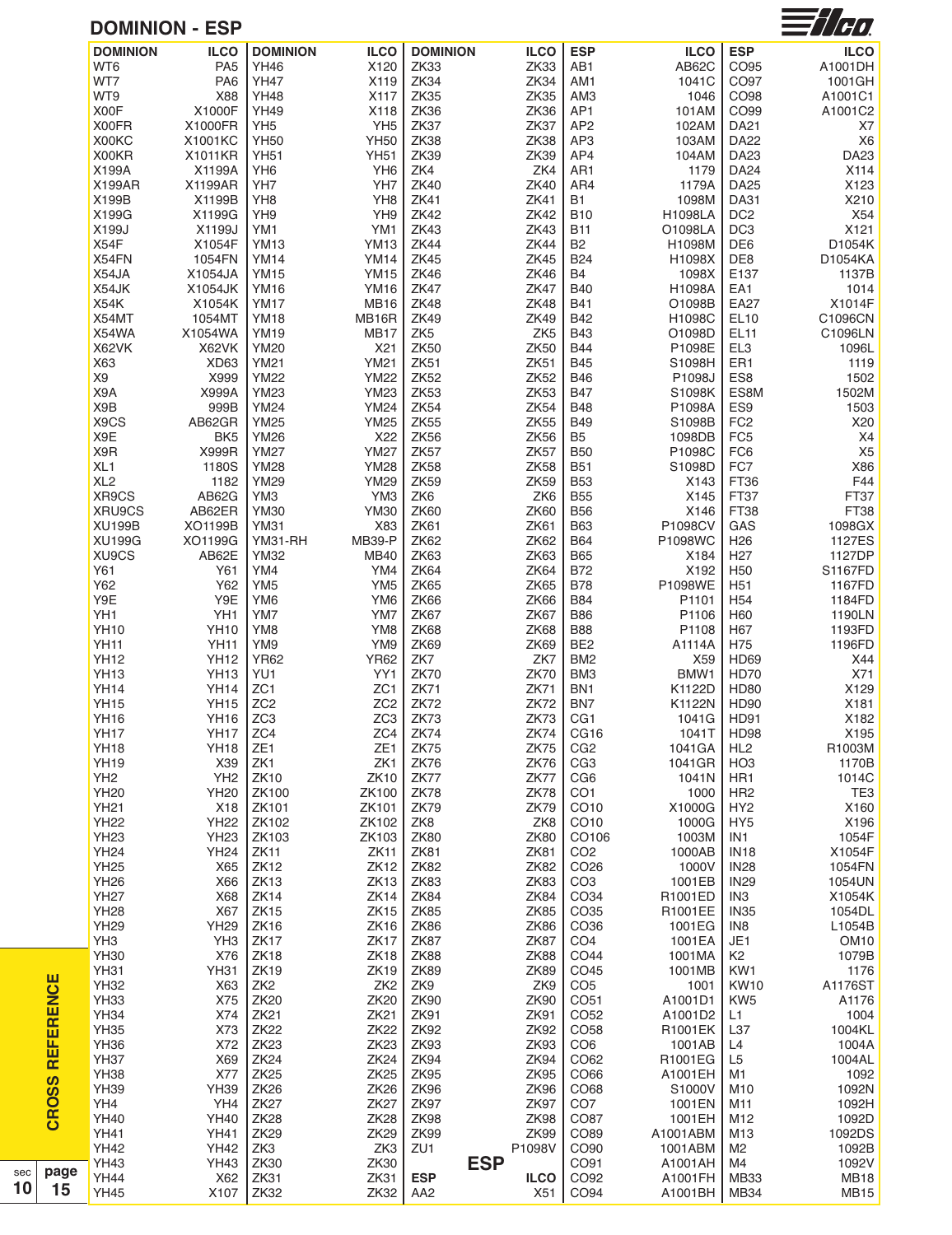| $\equiv$ //H $\alpha$              |                                    |                                  |                                    |                                        |                 |                                     |                     |                                   | <b>ESP - ILCO/EZ</b> |
|------------------------------------|------------------------------------|----------------------------------|------------------------------------|----------------------------------------|-----------------|-------------------------------------|---------------------|-----------------------------------|----------------------|
| <b>ESP</b>                         | <b>ILCO</b>                        | <b>ESP</b>                       | <b>ILCO</b>                        | <b>FORT LOCK</b>                       | <b>ILCO</b>     | <b>ILCO/EZ</b>                      | <b>ILCO</b>         | ILCO/EZ                           | <b>ILCO</b>          |
| MD17                               | <b>MD1054K</b>                     | <b>V28M</b>                      | <b>VW71</b>                        | ML54G                                  | ML54G           | L1                                  | 1004                | RO <sub>3</sub>                   | 1069N                |
| MG <sub>1</sub>                    | MG <sub>1</sub>                    | <b>V29R</b>                      | VW71A                              | <b>GENERAL</b>                         |                 | LD1                                 | 1639                | RU <sub>3</sub>                   | 1011B                |
| MIT <sub>1</sub>                   | X176                               | <b>V30F</b>                      | X <sub>9</sub>                     | <b>GENERAL</b>                         | <b>ILCO</b>     | LO <sub>1</sub>                     | X1014L              | S <sub>3</sub>                    | 1010                 |
| MZ10<br>MZ12                       | X27<br>X <sub>1</sub>              | V32FB<br>V35                     | X53<br>X139                        | 100-A1<br>100-A10                      | G191<br>G190    | LUV <sub>1</sub><br>M1              | P1098V<br>1092      | TM <sub>3</sub><br>WR3            | 1603<br>1054WB       |
| MZ13                               | X131                               | VL3                              | VO62                               | 100-A2                                 | G192            | N <sub>1</sub>                      | 1017                | Y3                                | C999                 |
| MZ27                               | X222                               | VL <sub>4</sub>                  | X30                                | 100-A29                                | G190B           | NA <sub>1</sub>                     | 1064                | AM4                               | 1653                 |
| MZ9                                | X26                                | VL <sub>5</sub>                  | X29                                | 100-A3                                 | G193            | NH <sub>1</sub>                     | 1177N               | AP4                               | 104AM                |
| <b>NA12</b>                        | 1069LB                             | VL6                              | X80                                | 100-A30                                | G190C           | OL <sub>1</sub>                     | 1171P               | AR4                               | 1179A                |
| <b>NA14</b>                        | 1069L                              | WE1                              | 1123                               | 100-A31                                | G190D           | P <sub>1</sub>                      | 1016                | <b>B4</b>                         | 1098XL               |
| <b>NA24</b><br>NA <sub>6</sub>     | 1069LC<br>R1064D                   | WE3<br>WK <sub>2</sub>           | 1123S<br>1175N                     | 100-A32<br>100-A33                     | G190E<br>G190F  | PZ1<br>RA <sub>1</sub>              | PZ1<br>1098NR       | CLB4<br>CO <sub>4</sub>           | 1573D<br>1001EA      |
| NA6                                | R1064E                             | WR3                              | 1054WB                             | 100-A4                                 | G194            | RE1                                 | 1019                | DE4                               | D1098X               |
| <b>OP11</b>                        | OP <sub>11</sub>                   | WR4                              | A1054WB                            | 100-A5                                 | G195            | RO <sub>1</sub>                     | 1069                | HAW4                              | 1600                 |
| OP <sub>19</sub>                   | <b>U62VP</b>                       | WR <sub>5</sub>                  | N1054WB                            | 100-A6                                 | G196            | RU1                                 | 1011                | HO <sub>4</sub>                   | A1170B               |
| PA <sub>2</sub>                    | PO <sub>5</sub>                    | WS <sub>2</sub>                  | FT6R                               | 100-A7                                 | G197            | S <sub>1</sub>                      | 1009                | IN4                               | 1054LB               |
| PA <sub>5</sub><br>PA <sub>6</sub> | PA <sub>5</sub><br>PA <sub>6</sub> | XL7<br>Y1                        | 1180S<br>999                       | 100-A8<br>100-A800                     | G198<br>G190M   | SA <sub>1</sub><br>SC <sub>1</sub>  | 1047CR<br>1145      | L4<br>M4                          | 1004A<br>1092V       |
| PA7                                | X32                                | Y103                             | O1122B                             | 100-A9                                 | G199            | SE <sub>1</sub>                     | 1022                | RA4                               | 1970AM               |
| <b>PP10</b>                        | X12                                | Y104                             | O1122BR                            | $101 - A1$                             | G191A           | SK <sub>1</sub>                     | R1001EN             | RO <sub>4</sub>                   | 1069FL               |
| RA3                                | S1970AM                            | Y11                              | O1122                              | 101-A10                                | G190A           | SL <sub>1</sub>                     | 1120D               | RU4                               | 1011P                |
| RA4<br><b>RN24</b>                 | 1970AM<br>X116                     | Y12<br>Y13                       | O1122A<br>O1122R                   | $101 - A2$<br>101-A29                  | G192A<br>G190BA | T1<br>TM1                           | 1141<br>1601        | S <sub>4</sub><br>SC <sub>4</sub> | 1010<br>1145A        |
| RO <sub>1</sub>                    | 1069                               | Y14                              | O1122AR                            | $101 - A3$                             | G193A           | W1                                  | 1071                | SS <sub>4</sub>                   | 1626                 |
| RO <sub>3</sub>                    | 1069N                              | Y149                             | <b>S1767CH</b>                     | 101-A30                                | G190CA          | WE1                                 | 1123                | ST <sub>4</sub>                   | 1145AST              |
| RO <sub>4</sub>                    | 1069FL                             | Y152                             | 1770CH                             | 101-A31                                | G190DA          | WK1                                 | 1175                | TM4                               | 1604                 |
| RO <sub>5</sub>                    | 1069M                              | Y154                             | P1789                              | 101-A32                                | G190EA          | WN <sub>1</sub>                     | 1634                | WR4                               | A1054WB              |
| RU1                                | 1011                               | Y155                             | P1793                              | 101-A33                                | G190FA          | WTP1                                | 1616                | Y4                                | 998                  |
| <b>RU16</b><br><b>RU18</b>         | A1011P<br>1011PZ                   | Y157<br>Y1E                      | P1794<br>999N                      | $101 - A4$<br>101-A5                   | G194A<br>G195A  | Y1<br>Y1E                           | 999<br>999N         | AP <sub>5</sub><br>B <sub>5</sub> | 100AM<br>1098DB      |
| <b>RU19</b>                        | 1011D41                            | Y2                               | 999A                               | 101-A6                                 | G196A           | AP <sub>2</sub>                     | 102AM               | CLB5                              | 1573E                |
| RU <sub>2</sub>                    | 1012                               | Y220                             | 999B                               | 101-A800                               | G190MA          | B <sub>2</sub>                      | H1098M              | CO <sub>5</sub>                   | 1001                 |
| <b>RU20</b>                        | A1011D41                           | Y3                               | C999                               | <b>HARLOCK</b>                         |                 | BAU2                                | 1648                | DE <sub>5</sub>                   | A1054KD              |
| <b>RU21</b>                        | N1011M                             | Υ4<br>Y52                        | 998                                | <b>HARLOCK</b><br><b>SE-1</b>          | <b>ILCO</b>     | BE <sub>2</sub>                     | A1114A              | H <sub>5</sub>                    | 1125H                |
| <b>RU22</b><br>RU4                 | A1011M<br>N <sub>1011</sub> P      | Y54                              | 997E<br><b>O997E</b>               | <b>SE-1</b>                            | 1014B<br>1014C  | BW <sub>2</sub><br>CG <sub>2</sub>  | 1510<br>1041GA      | KW <sub>5</sub><br>M <sub>5</sub> | A1176<br>1092VM      |
| <b>RU45</b>                        | 1011D1                             | Y6                               | 997X                               | <b>HYM/YORK</b>                        |                 | CLB <sub>2</sub>                    | 1573B               | RO <sub>5</sub>                   | 1069M                |
| <b>RU46</b>                        | A1011D1                            | YS1                              | X <sub>21</sub>                    | <b>HYM/YORK</b>                        | <b>ILCO</b>     | DE <sub>2</sub>                     | D1098B              | S <sub>5</sub>                    | 1009A                |
| S <sub>1</sub>                     | 1009                               | YS2                              | X22                                | S2801                                  | 1133            | EL <sub>2</sub>                     | 1096                | SS <sub>5</sub>                   | 1637                 |
| S <sub>16</sub><br>S22             | <b>N1007KMB</b><br>O1007LA         | <b>FALCON</b><br><b>FALCON</b>   | <b>ILCO</b>                        | S4404<br><b>HUDSON</b>                 | 1135            | EZ <sub>2</sub><br>FA <sub>2</sub>  | 1647<br>A1054WC     | VR <sub>5</sub><br>WR5            | VR91B<br>N1054WB     |
| S221/2                             | 1007LA                             | 12628A                           | FL <sub>1</sub>                    | <b>HUDSON</b>                          | <b>ILCO</b>     | FR <sub>2</sub>                     | L1054G              | Y <sub>5</sub>                    | 997EB                |
| S3                                 | 1010                               | 12628B                           | FL <sub>2</sub>                    | H <sub>02</sub> L                      | 1562            | HAW <sub>2</sub>                    | 1598                | CLB6                              | 1573F                |
| S31                                | N1007RMA                           | 12628BD                          | FL4                                | H <sub>03</sub> L                      | 1563            | HR <sub>2</sub>                     | TE <sub>3</sub>     | DE <sub>6</sub>                   | D1054K               |
| S32<br>S <sub>4</sub>              | N1007RMB<br>1010U                  | 12628D<br>12628E                 | FL <sub>3</sub><br>FL <sub>5</sub> | H <sub>07</sub> L<br>H <sub>10</sub> L | 1564<br>1561    | IN <sub>2</sub><br>K <sub>2</sub>   | 1054<br>1079B       | H <sub>6</sub><br>NA6             | 1125<br>R1064D       |
| S <sub>4</sub>                     | O1010                              | 12628F                           | FL <sub>6</sub>                    | "670-12, H21"                          | R1003M          | KB <sub>2</sub>                     | 1654                | S <sub>6</sub>                    | S <sub>6</sub>       |
| S <sub>6</sub>                     | N1007KMA                           | 12628G                           | FL7                                | <b>ILCO/EZ</b>                         |                 | LD <sub>2</sub>                     | 1640                | SC <sub>6</sub>                   | 1307A                |
| S68                                | 1010N                              | 12628H                           | FL <sub>8</sub>                    | <b>ILCO/EZ</b>                         | <b>ILCO</b>     | M <sub>2</sub>                      | 1092B               | TM <sub>6</sub>                   | 1606                 |
| S69                                | L1010N                             | 12628J                           | FL <sub>9</sub>                    | AF <sub>1</sub>                        | 1652            | P <sub>2</sub>                      | 1016N               | WR6                               | N1176                |
| <b>SB11</b><br>SC <sub>1</sub>     | X52<br>1145                        | <b>KB1573G</b><br><b>KB1573H</b> | 1054WD<br>1054WH                   | AM1<br>AP <sub>1</sub>                 | 1041C<br>101AM  | RA <sub>2</sub><br>RU <sub>2</sub>  | H1098NR<br>1012     | Y6<br>CLB7                        | 997X<br>1581G        |
| <b>SC10</b>                        | A1145F                             | <b>KB1573K</b>                   | 1054WF                             | AR <sub>1</sub>                        | 1179            | S <sub>2</sub>                      | 1009                | CO <sub>7</sub>                   | 1001EN               |
| <b>SC20</b>                        | A1145L                             | <b>KB1573K</b>                   | 1054WK                             | B1                                     | 1098M           | SE <sub>2</sub>                     | 1022                | RO <sub>7</sub>                   | 1069G                |
| <b>SC22</b>                        | 1307W                              | <b>KB1573L</b>                   | 1054WL                             | BAU1                                   | 1618            | T2                                  | H1122M              | RU7                               | N1011M               |
| SC <sub>4</sub><br>SC <sub>6</sub> | 1145A<br>1307A                     | <b>KB1573N</b><br><b>KB1577F</b> | 1054WN<br>A1054WF                  | BAU1R<br>BN <sub>1</sub>               | 1618R<br>K1122D | TM <sub>2</sub><br>VR <sub>2</sub>  | 1602<br><b>VR91</b> | SC <sub>7</sub><br>T7             | 1145F<br>1141GE      |
| SC <sub>7</sub>                    | 1145F                              | <b>KB1577G</b>                   | FL5G                               | BO <sub>1</sub>                        | R1003M          | WK <sub>2</sub>                     | 1175N               | TM7                               | 1607                 |
| SC <sub>8</sub>                    | 1145E                              | <b>KB1577G</b>                   | A1054WD                            | CG1                                    | 1041G           | WR <sub>2</sub>                     | X1054WA             | VR7                               | VR91AR               |
| SC <sub>9</sub>                    | A1145E                             | <b>KB1577H</b>                   | A1054WH                            | CL <sub>1</sub>                        | 1023            | WTP2                                | 1662                | XL7                               | 1180S                |
| SE <sub>1</sub><br>SK <sub>1</sub> | 1022<br>R1001EN                    | <b>KB1577J</b><br><b>KB1577K</b> | A1054WJ<br>A1054WK                 | CLB1<br>CO <sub>1</sub>                | 1573A<br>1000   | Y2<br>AM <sub>3</sub>               | 999A<br>1045        | CLB8<br>DE8                       | 1581H<br>D1054KA     |
| SL <sub>1</sub>                    | 1120D                              | <b>KB1577L</b>                   | A1054WL                            | DE <sub>1</sub>                        | 1054KD          | AM3L                                | 1045L               | EL8                               | H1054B               |
| T7                                 | 1141GE                             | <b>KB1577N</b>                   | A1054WN                            | EA <sub>1</sub>                        | 1014            | AP3                                 | 103AM               | IN <sub>8</sub>                   | L1054B               |
| <b>TR20</b>                        | T61C                               | <b>KB1577P</b>                   | A1054WP                            | EL <sub>1</sub>                        | 1096C           | B3                                  | 1098L               | SC <sub>8</sub>                   | 1145E                |
| <b>TR23</b>                        | <b>T61F</b>                        | <b>KB1577R</b>                   | A1054WR                            | ER <sub>1</sub>                        | 1119            | BAU3                                | 1676                | TM <sub>8</sub>                   | 1608                 |
| <b>TR25</b><br><b>TR28</b>         | <b>TR25</b><br>X37                 | P1573E<br><b>P1577E</b>          | 1054WC<br>A1054WC                  | EZ1<br>FA <sub>1</sub>                 | 1522<br>1054WC  | CLB <sub>3</sub><br>CO <sub>3</sub> | 1573C<br>1001EB     | CLB9<br>CO <sub>9</sub>           | 15891<br>1000KC      |
| <b>TR33</b>                        | X137                               | P1581E                           | L1054WC                            | FIC1                                   | 1617            | EL <sub>3</sub>                     | 1096L               | DE <sub>9</sub>                   | <b>DS1145</b>        |
| <b>TR37</b>                        | X159                               | <b>FORT LOCK</b>                 |                                    | HAW1                                   | 1597            | FA <sub>3</sub>                     | A1054WD             | ES <sub>9</sub>                   | 1503                 |
| <b>TR39</b>                        | X151                               | <b>FORT LOCK</b>                 | <b>ILCO</b>                        | HO <sub>1</sub>                        | 1170B           | HAW3                                | 1599                | IL <sub>9</sub>                   | 1043B                |
| <b>TR40</b>                        | X174                               | <b>K54G</b>                      | 1054G                              | HR <sub>1</sub>                        | 1014C           | IN <sub>3</sub>                     | X1054K              | SC <sub>9</sub>                   | A1145E               |
| <b>TR47</b><br><b>UN16</b>         | X217<br><b>UN16</b>                | K750D<br>K752                    | 750<br>752                         | IL1<br>IN1                             | 1041H<br>1054F  | KB3<br>MЗ                           | 1663<br>1092VR      | TM9<br>Y9                         | 1609<br>H1122F       |
| <b>UN18</b>                        | 62FS                               | K757                             | 757                                | K <sub>1</sub>                         | 1079            | N <sub>3</sub>                      | 1017B               | <b>B10</b>                        | <b>H1098LA</b>       |
| UN3                                | 62DP                               | KL54G                            | L1054G                             | KB <sub>1</sub>                        | 1649            | R <sub>3</sub>                      | 1140G               | CLB10                             | 1589J                |
| <b>V26K</b>                        | V27                                | <b>M54G</b>                      | <b>M54G</b>                        | KW1                                    | 1176            | RA3                                 | S1970AM             | CO10                              | X1000G               |

**10 page 16**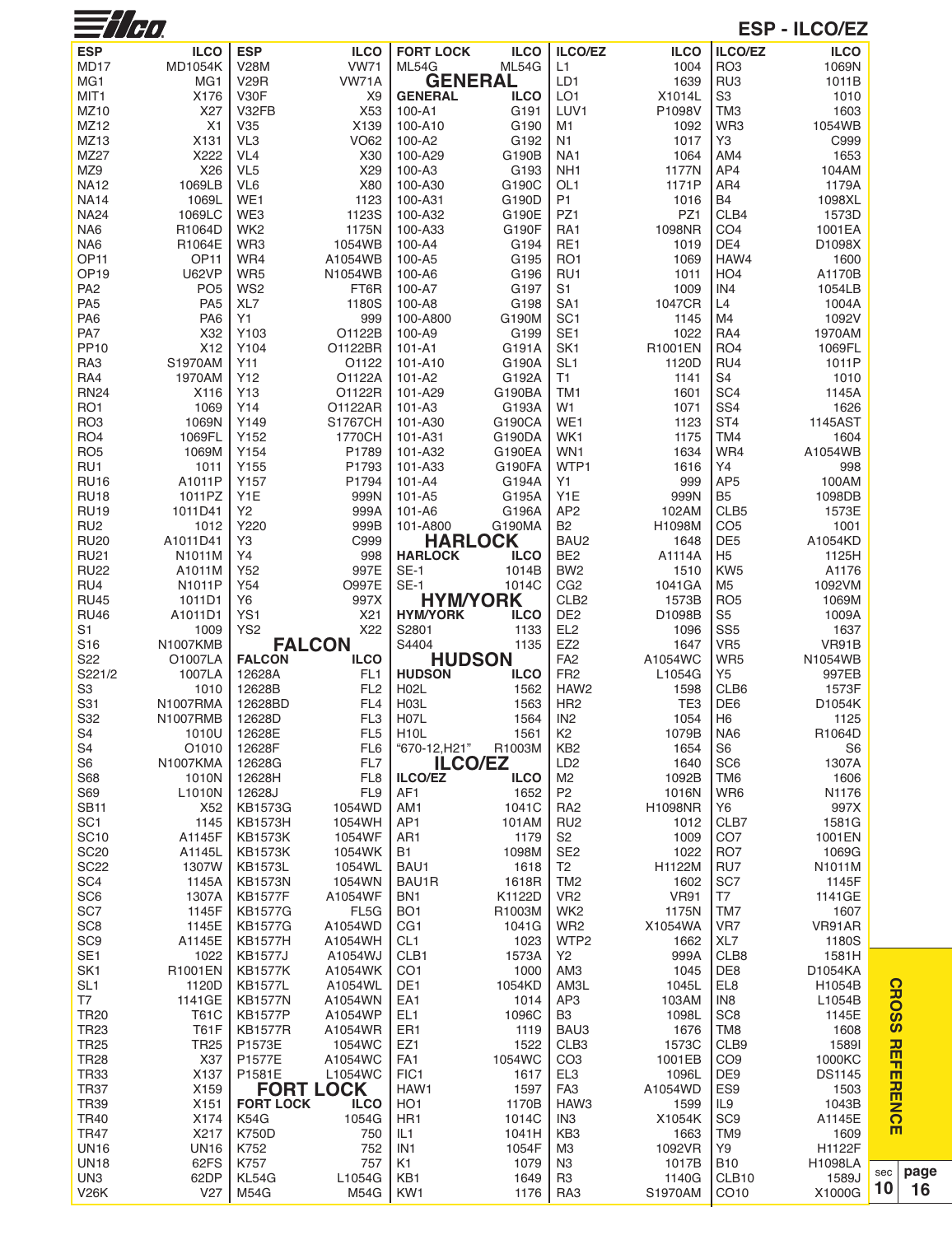

## **ILCO/EZ - JET**

 $\mathbf{c}$ **R O** <u>ທ</u>  $\boldsymbol{\varOmega}$ **R E F E R E N C E**

**page 17**

| <b>ILCO/EZ</b>    | <b>ILCO</b>     | <b>ILCO/EZ</b>   | <b>ILCO</b>       | <b>ILCO/EZ</b>  | <b>ILCO</b>     | <b>JET</b>      | <b>ILCO</b>          | <b>JET</b>            | <b>ILCO</b>     |
|-------------------|-----------------|------------------|-------------------|-----------------|-----------------|-----------------|----------------------|-----------------------|-----------------|
| EL10              | C1096CN         | S31              | S31               | CO97            | 1001GH          | 11SD-NS         | 998SD                | 8260KW-NS             | 08260KW         |
|                   |                 |                  |                   |                 |                 |                 |                      |                       |                 |
| <b>KW10</b>       | A1176ST         | <b>EA32</b>      | 1014J             | CO98            | A1001C1         | 11SE-NS         | 998SE                | 8-NS                  | 8-YALE-NS       |
| M10               | 1092N           | S32              | S32               | <b>RU101</b>    | <b>RU101</b>    | 11SF-NS         | 998SF                | A191                  | AG <sub>2</sub> |
| S <sub>10</sub>   | 1010B           | <b>IN33</b>      | 1054MT            | Y101            | L1122A          | 11SG-NS         | 998SG                | A192                  | A192            |
| <b>SC10</b>       | A1145F          | IN <sub>34</sub> | 1054TW            | B102            | P1113           | 11SH-NS         | 998SH                | AB1                   | AB62C           |
|                   |                 |                  |                   |                 |                 |                 |                      |                       |                 |
| <b>TM10</b>       | 1610            | Y34              | 997DA             | CO102           | A1001C2         | 11SK-NS         | 998SK                | AB <sub>3</sub>       | AB62ER          |
| <b>B11</b>        | 01098LA         | CO <sub>35</sub> | R1001EE           | Y103            | 01122B          | 11SMK-NS        | 998SMK               | AB4                   | AB62E           |
| CLB <sub>11</sub> | 1590K           | <b>IN35</b>      | 1054DL            | CR105           | A1011-L41       | 137B            | 1137B                | AIR 5-NS              | 1515            |
|                   |                 |                  |                   |                 |                 |                 |                      |                       |                 |
| EL11              | C1096LN         | CO <sub>36</sub> | 1001EG            | B106            | P1115           | 137S            | 1137S                | AIR 6-NS              | A1515           |
| <b>IL11</b>       | 1043J           | <b>IN36</b>      | N1054K            | CO106           | 1003M           | 191B            | VR91B                | AM1                   | 1041C           |
| <b>KW11</b>       | A1176KT         | <b>B44</b>       | P1098E            | CO107           | A1001D1         | 1A1A1-NS        | 1A1A1                | AM <sub>3</sub>       | 1046            |
| M11               | 1092H           | <b>RU44</b>      | 1011GH            | CO108           | A1001D2         | 1A1B1-NS        | A1114B               | AM6                   | 1045            |
|                   |                 |                  |                   |                 |                 |                 |                      |                       |                 |
| Y11               | 1122            | <b>B45</b>       | S1098H            | B110            | P1114           | 1A1B1-NS        | 1A1B1                | AM7                   | A1045           |
| CLB <sub>12</sub> | 1591L           | <b>CR45</b>      | <b>CR45</b>       | Y133            | X1199AR         | 1A1C1-NS        | A1114C               | AR <sub>1</sub>       | 1179            |
| CO12              | 1000T           | <b>RU45</b>      | 1011D1            | Y138            | <b>S1767CH</b>  | 1A1C1-NS        | 1A1C1                | AR-1C-NS              | B1179-1C        |
|                   |                 |                  |                   |                 |                 |                 |                      |                       |                 |
| M12               | 1092D           | <b>B46</b>       | P1098J            | Y146            | 1767CH          | 1A1D1-NS        | A1114D               | AR-1D-NS              | B1179-1D        |
| <b>NA12</b>       | 1069LB          | CR46             | CR46              | Y149            | S1770U          | 1A1D1-NS        | 1A1D1                | AR3 or K6-NS          | <b>N1179A</b>   |
| <b>TM12</b>       | 1612            | <b>RU46</b>      | A1011D1           | Y152            | P1770U          | 1A1DD1-NS       | A1114DD              | AR4                   | 1179A           |
| Y12               | 01122A          | <b>B47</b>       | S1098K            | Y153            | P1786           | 1A1E1-NS        | A1114E               | AR-ER                 | A1019M          |
|                   |                 |                  |                   |                 |                 |                 |                      |                       |                 |
| CLB <sub>13</sub> | 1591M           | <b>B48</b>       | P1098A            | Y154            | P1789           | 1A1E1-NS        | 1A1E1                | <b>B1</b>             | 1098M           |
| EA13              | 1014DX          | <b>B49</b>       | S1098B            | Y155            | P1793           | 1A1F1-NS        | A1114F               | B10 or B10-NP H1098LA |                 |
| L13               | 1004N           | <b>B50</b>       | P1098C            | Y157            | P1794           | 1A1F1-NS        | 1A1F1                | B <sub>102</sub>      | P1113           |
|                   |                 |                  |                   |                 |                 |                 | A1114G               |                       |                 |
| M13               | 1092DS          | H <sub>50</sub>  | S1167FD           | Y159            | P1795           | 1A1G1-NS        |                      | B102-PH               | B102-P          |
| <b>TM13</b>       | 1621            | <b>B51</b>       | S1098D            | Y220            | 999B            | 1A1G1-NS        | 1A1G1                | <b>B103-N-PHT</b>     | B103-PT5        |
| Y <sub>13</sub>   | 01122R          | H <sub>51</sub>  | 1167FD            | Y221            | 999K1           | 1A1H1-NS        | A1114H               | <b>B103-PHT</b>       | B103-PT         |
| CLB <sub>14</sub> | 1591N           | <b>B52</b>       |                   | Y222            | 999K2           |                 | 1A1H1                | <b>B11</b>            | O1098LA         |
|                   |                 |                  | 1098GX            |                 |                 | 1A1H1-NS        |                      |                       |                 |
| M14               | 1092J           | H <sub>52</sub>  | S1181FD           | Y223            | 999K3           | 1A1J1-NS        | A1114J               | B2 or B2-NP           | H1098M          |
| <b>NA14</b>       | 1069L           | <b>RU52</b>      | N1011P            |                 | <b>ILLINOIS</b> | 1A1J1-NS        | 1A1J1                | B4                    | 1098XL          |
| <b>TM14</b>       | 1622            | Y52              | 997E              | <b>ILLINOIS</b> | <b>ILCO</b>     | <b>1A1K1-NS</b> | A1114K               | <b>B44</b>            | P1098E          |
|                   |                 |                  |                   |                 |                 |                 |                      |                       |                 |
| Y14               | 01122AR         | H <sub>53</sub>  | 1181FD            | 100             | S1041H          | <b>1A1K1-NS</b> | 1A1K1                | <b>B44-PH</b>         | <b>B44-P</b>    |
| CLB <sub>15</sub> | 1591P           | <b>RU53</b>      | A1011D41          | 105             | ILL1            | 1A1L1-NS        | A1114L               | <b>B45</b>            | S1098H          |
| <b>EL15</b>       | L1096CN         | H <sub>54</sub>  | 1184FD            | 110             | 1041H           | 1A1L1-NS        | 1A1L1                | <b>B45-PH</b>         | <b>B45-P</b>    |
| <b>RO15</b>       | N1069N          | Y54              | <b>O997E</b>      | 115             | 1041HM          | 1A1M1-NS        | A1114M               | <b>B46</b>            | P1098J          |
|                   |                 |                  |                   |                 |                 |                 |                      |                       |                 |
| <b>TM15</b>       | 1623            | H <sub>55</sub>  | 1185FD            | 210             | S1042Z          | 1A1M1-NS        | 1A1M1                | <b>B47</b>            | S1098K          |
| <b>B16</b>        | H1098DB         | H <sub>56</sub>  | 1186TS            | 210             | S1042ZP         | 1A1Q1-NS        | A1114Q               | <b>B48</b>            | P1098A          |
| CG <sub>16</sub>  | 1041T           | H <sub>60</sub>  | 1190LN            | 220             | 1042Z           | 1A1Q1-NS        | 1A1Q1                | <b>B48-PH</b>         | <b>B48-P</b>    |
|                   |                 |                  |                   |                 |                 |                 |                      |                       |                 |
| M16               | 1092NR          | <b>B62</b>       | P1098AV           | 220             | S1042ZS         | 1A1R1-NS        | A1114R               | <b>B49</b>            | S1098B          |
| <b>RU16</b>       | A1011P          | CO62             | R1001EG           | 260             | 1043D           | 1A1R1-NS        | 1A1R1                | <b>B49-PH</b>         | <b>B49-P</b>    |
| S <sub>16</sub>   | S <sub>16</sub> | H <sub>62</sub>  | 1191ET            | 265             | 1043E           | 1A1TB1-NS       | A1114TB              | B <sub>5</sub>        | 1098DB          |
| <b>TM16</b>       | 1650            | <b>B63</b>       | P1098CV           | 270             | 1043G           | 275RF-NS        | 1007RF               | <b>B50</b>            | P1098C          |
|                   |                 |                  |                   |                 |                 |                 |                      |                       |                 |
| CG17              | 1041Y           | CO63             | 1000X             | 275             | 1043ED          | 275RG-NS        | 1007RG               | <b>B50-PH</b>         | <b>B50-P</b>    |
| CO <sub>17</sub>  | 1000F           | <b>B64</b>       | P1098WC           | 310             | 1041P           | 54G             | 1054G                | <b>B51</b>            | S1098D          |
| M17               | 1092C           | H66              | 1193MU            | 360             | 1043B           | 57A1-6-NS       | R1001EE              | <b>B51-PH</b>         | <b>B51-P</b>    |
|                   |                 |                  |                   |                 |                 | 57A2-6-NS       | 1001MB               |                       |                 |
| MD <sub>17</sub>  | <b>MD1054K</b>  | <b>B67</b>       | S1098WD           | 510             | 1042A           |                 |                      | B52 or GAS            | 1098GX          |
| <b>TM17</b>       | 1651            | H67              | 1193FD            | 610             | 1042B           | 57B1-6-NS       | 1001MA               | <b>B53-NP</b>         | X143            |
| H <sub>18</sub>   | 1127DU          | <b>B68</b>       | P1099             | 210M            | S1042ZM         | 57B2-6-NS       | R1001ED              | <b>B54-NP</b>         | X154            |
| <b>IN18</b>       | X1054F          | CO68             | S1000V            | 360M            | 1043C           | 59A2-6-NS       | A1012-59A2           | <b>B55-NP</b>         | X145            |
|                   |                 |                  |                   |                 |                 |                 |                      |                       |                 |
| M18               | 1092-40         | <b>S68</b>       | 1010N             | 610X            | L1042B          |                 | 59B1-6-NS A1012-59B1 | <b>B56-NP</b>         | X146            |
| <b>TM18</b>       | 1665            | S70              | S70               | X410            | 1041W           | 59B2-6-NS       | A1012-59B2           | <b>B59-NP</b>         | X162            |
| M19               | 1092-900        | H71              | 1195FD            |                 | <b>JET</b>      | 59C1-6-NS       | A1012-59C1           | <b>B61-NP</b>         | X168            |
|                   |                 |                  |                   |                 |                 |                 |                      |                       |                 |
| <b>TM19</b>       | 1666            | S73              | S73               | <b>JET</b>      | <b>ILCO</b>     |                 | 59C2-6-NS A1012-59C2 | B62                   | P1098AV         |
| <b>EL20</b>       | S1096B          | H75              | 1196FD            | 191             | VR91AR          |                 | 59D1-6-NS A1012-59D1 | <b>B63</b>            | P1098CV         |
| M20               | 1092-6000       | <b>B77</b>       | P1098EV           | 057AD-6-NP      | R1001EM         |                 | 59D2-6-NS A1012-59D2 | <b>B64</b>            | P1098WC         |
| <b>SC20</b>       | A1145L          | <b>B78</b>       | P1098WE           | 100C-NP         | 100C            | 6275LA-NS       | 6275LA               | <b>B65-NP</b>         | X184            |
|                   |                 |                  |                   |                 |                 |                 |                      |                       |                 |
| <b>SL20</b>       | 1120F           | H78              | 1196CM            | 100C-NS         | 100C-NS         | 6275LB-NS       | O1007LB              | <b>B67</b>            | S1098WD         |
| TM20              | 1667            | Y78              | 998GA             | 100E-NS         | 100E-NS         | 6275LC-NS       | O1007LC              | <b>B68</b>            | P1099           |
| EL21              | R1096EN         | <b>B79</b>       | S1098WH           | 101CE-NS        | A1145CE         | 6275LD-NS       | O1007LD              | <b>B69-NP</b>         | X180            |
| M21               | 1092-7000       | B84              | P <sub>1101</sub> | 101C-NP         | 101C            | 6275LE-NS       | O1007LE              | <b>B72-NP</b>         | X192            |
|                   |                 |                  |                   |                 |                 |                 |                      |                       |                 |
| CG <sub>22</sub>  | 1041E           | <b>B85</b>       | S1105             | 101C-NS         | 101C-NS         | 6275LF-NS       | O1007LF              | <b>B77</b>            | P1098EV         |
| S22               | S22             | <b>B86</b>       | P1106             | 101EF-NS        | A1145EF         | 6275LG-NS       | O1007LG              | <b>B78</b>            | P1098WE         |
| S22 1/2           | S22 1/2         | CO87             | 1001EH            | 101E-NP         | 101E            | 6275LH-NS       | O1007LH              | <b>B79</b>            | S1098WH         |
|                   |                 |                  |                   |                 |                 |                 |                      |                       |                 |
| <b>SC22</b>       | 1307W           | <b>CR87</b>      | <b>CR87</b>       | 101E-NS         | 101E-NS         | 6275LJ-NS       | O1007LJ              | <b>B84</b>            | P1101           |
| <b>B24</b>        | H1098X          | <b>B88</b>       | P1108             | 101FG-NS        | A1145FG         | 6275LK-NS       | O1007LK              | <b>B86</b>            | P1106           |
| <b>IN24</b>       | K1054B          | CO88             | A1001EH           | 101F-NS         | 101F-NS         | 6275LL-NS       | O1007LL              | <b>B86-PH</b>         | <b>B86-P</b>    |
| NA24              | 1069LC          | CR88             | CR88              | 101G-NS         | A1145G          | 6275LM-NS       | O1007LM              | <b>B88</b>            | P1108           |
|                   |                 |                  |                   |                 |                 |                 |                      |                       |                 |
| M25               | 1092-6000B      | <b>B89</b>       | P1107             | 101H-NS         | A1145H          | 6275RA-NS       | O1007RA              | <b>B89</b>            | P1107           |
| <b>NA25</b>       | R1064E          | CO89             | A1001ABM          | 11GB-NS         | 998GB           | 6275RB-NS       | O1007RB              | <b>B91</b>            | P1111           |
| CO <sub>26</sub>  | 1000V           | <b>CR89</b>      | <b>CR89</b>       | 11GC-NS         | 998GC           | 6275RC-NS       | O1007RC              | <b>B91-PH</b>         | <b>B91-P</b>    |
|                   |                 |                  |                   |                 |                 |                 |                      |                       |                 |
| H <sub>26</sub>   | 1127ES          | <b>B91</b>       | P1111             | 11GD-NS         | 998GD           | 6275RD-NS       | O1007RD              | <b>B92</b>            | P1109           |
| M26               | 1092-7000B      | CO91             | A1001AH           | 11GE-NS         | 998GE           | 6275RE-NS       | O1007RE              | <b>B93</b>            | P1112           |
| EA27              | X1014F          | <b>CR91</b>      | CR91              | 11GF-NS         | 998GF           | 6275RF-NS       | O1007RF              | <b>B96-NP</b>         | P1110           |
| H <sub>27</sub>   | 1127DP          | <b>B92</b>       | P <sub>1109</sub> | 11GG-NS         | 998GG           | 6275RG-NS       | O1007RG              | B96-PH                | <b>B96-P</b>    |
|                   |                 |                  |                   |                 |                 |                 |                      |                       |                 |
| M27               | 1092F           | CO92             | A1001FH           | 11GH-NS         | 998GH           | 6275RH-NS       | O1007RH              | <b>B106-NP</b>        | P1115-B106      |
| <b>IN28</b>       | 1054FN          | <b>B93</b>       | P1112             | 11GK-NS         | 998GK           | 6275RJ-NS       | O1007RJ              | B112-CP-PHT           | <b>B111-PT</b>  |
| M28               | 1092K           | CO <sub>94</sub> | A1001BH           | 11SA-NS         | 998SA           | 6275RK-NS       | O1007RK              | <b>B114-PHT</b>       | <b>B114R-PT</b> |
| <b>IN29</b>       | 1054UN          | CO <sub>95</sub> | A1001DH           | 11SB-NS         | 998SB           | 6275RL-NS       | 01007RL              | BE2 or 1A1A1-NSA1114A |                 |
|                   |                 |                  |                   |                 |                 |                 |                      |                       |                 |
| M29               | 1092M           | <b>B96</b>       | P1110             | 11SC-NS         | 998SC           | 6275RM-NS       | O1007RM              | BMW1                  | BMW1            |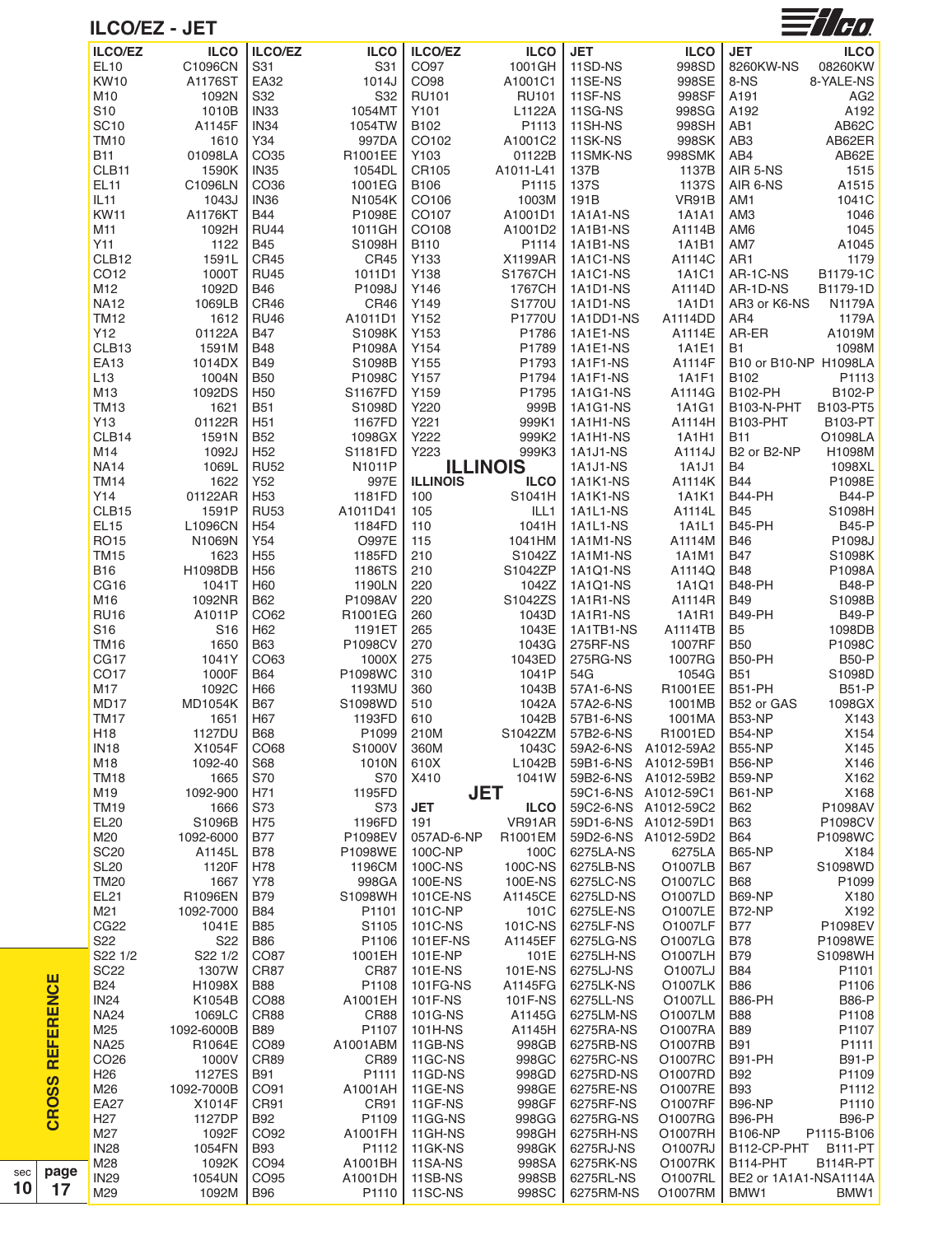| $\equiv$ //H $\alpha$               |                      |                                                                   |                                              |                                |                                    |                           |                            | <b>JET</b>                       |
|-------------------------------------|----------------------|-------------------------------------------------------------------|----------------------------------------------|--------------------------------|------------------------------------|---------------------------|----------------------------|----------------------------------|
| <b>JET</b>                          | <b>ILCO</b>          | <b>JET</b><br><b>ILCO</b>                                         | <b>JET</b>                                   | <b>ILCO</b>                    | <b>JET</b>                         | <b>ILCO</b>               | <b>JET</b>                 | <b>ILCO</b>                      |
| BMW3-NP                             | X144                 | 1069S<br>D8782                                                    | H67                                          | 1193FD                         | IL260                              | 1043D                     | M1                         | 1092                             |
| BMW3-PH                             | BMW3-P               | 1069G<br>D8783                                                    | H67F-PH                                      | <b>H67F</b>                    | IL360                              | 1043B                     | M <sub>10</sub>            | 1092N                            |
| BN1-NP                              | K1122D               | D8784<br>S1069M                                                   | <b>H67-PH</b>                                | <b>H67-P</b>                   | <b>IL360</b>                       | 1043J                     | M11                        | 1092H                            |
| CB1<br><b>CB10</b>                  | 1573A<br>1589J       | D8785<br>1069N<br>D8787<br>1069FL                                 | H71<br>H72-PHT                               | 1195FD<br><b>H72-PT</b>        | IL510<br>IL510                     | 1042A<br>L1042A           | M12<br>M13                 | 1092D<br>1092DS                  |
| CB <sub>11</sub>                    | 1590K                | D8788<br>1069M                                                    | H72-PHT-T H72-PT-CLEAR                       |                                | IL610                              | 1042B                     | M19                        | 1092J                            |
| CB <sub>12</sub>                    | 1591L                | 1069E<br>D8789                                                    | <b>H72-N-B</b>                               | EB3-B-H72                      | IL610                              | L1042B                    | M <sub>1</sub> -RV         | 1092R                            |
| CB <sub>13</sub>                    | 1591M                | DA21-NP<br>X7                                                     | H72-N-PHT                                    | EK3-H72                        | IN <sub>1</sub>                    | 1054F                     | M <sub>2</sub>             | 1092B                            |
| CB <sub>14</sub>                    | 1591N                | DA22-NP OR SR1-NP X6                                              | H73-PHT                                      | H73-PT                         | <b>IN18</b>                        | X1054F                    | M27                        | 1092NR                           |
| CB <sub>15</sub>                    | 1591P                | DA23-NP<br><b>DA23</b>                                            | H74-PHT                                      | H74-PT                         | <b>IN20</b>                        | 1054K                     | M <sub>3</sub>             | 1092VR                           |
| CB <sub>2</sub><br>CB <sub>3</sub>  | 1573B<br>1573C       | DA24-NP<br>X114<br>DA25-NP<br>X123                                | H75<br>H75F-NP                               | 1196FD<br>H75FM                | INFQ45-PHT<br><b>IN28</b>          | INF45-PT<br>1054FN        | M4<br>M <sub>5</sub>       | 1092V<br>1092VM                  |
| CB4                                 | 1573D                | <b>DA25-P</b><br>DA25-PH                                          | H75F-PH                                      | <b>H75F</b>                    | <b>IN29</b>                        | 1054UN                    | M6000                      | 1092-6000                        |
| CB <sub>5</sub>                     | 1573E                | DA28-NP<br>X124                                                   | <b>H75-PH</b>                                | <b>H75-P</b>                   | IN3                                | X1054K                    | <b>M6000B</b>              | 1092-6000B                       |
| CB <sub>6</sub>                     | 1573F                | X210<br>DA31-NP                                                   | <b>H76 OR H76-NP</b>                         | X244                           | IN <sub>33</sub>                   | 1054MT                    | M7000                      | 1092-7000                        |
| CB7                                 | 1581G                | NSN11T2<br>DA31-N-PHT                                             | H76F-PH                                      | <b>H76F</b>                    | <b>IN35</b>                        | 1054DL                    | M7000B                     | 1092-7000B                       |
| CB <sub>8</sub><br>CB <sub>9</sub>  | 1581H<br>15891       | <b>DA31-P</b><br>DA31-PH<br>DA34-N-B<br>EB3-H-NI02                | H78<br><b>H86-PH</b>                         | 1196CM<br><b>H86-PT</b>        | IN <sub>8</sub><br>INF90-PH        | L1054B<br>INF90           | M900<br>MAZ24-N-PHT        | 1092-900<br>MAZ24RT5             |
| CCL <sub>1</sub>                    | CB <sub>3</sub>      | DA34-N-PHT<br><b>EK3-NI02</b>                                     | <b>H90-N-B</b>                               | EB3-D-H84                      | K1                                 | 1079                      | MB16-NP                    | <b>MB16</b>                      |
| CG <sub>1</sub>                     | 1041G                | DA34-NP<br>X237                                                   | H90-N-PHT                                    | EK3-H84                        | K100M                              | 100AM                     | MB41-NP                    | X82                              |
| CG16                                | 1041T                | DA34-PH<br><b>DA34-P</b>                                          | <b>HD103-NP</b>                              | X214                           | K <sub>101</sub>                   | 101AM                     | MD <sub>17</sub>           | MD1054K                          |
| CG <sub>2</sub>                     | 1041GA               | <b>DA37-P</b><br>DA37-PH                                          | <b>HD103-PH</b>                              | <b>HD103-P</b>                 | K102                               | 102AM                     | MIT1-NP                    | X176                             |
| <b>CG22</b>                         | 1041E                | NI04T<br>DA40-PHT                                                 | HD106-N-PHT HD106-PT5                        |                                | K <sub>103</sub>                   | 103AM                     | MIT1-PH                    | MIT1-P                           |
| CG4<br>CL <sub>1</sub>              | 1041GB<br>1023       | DC2-NP<br>X54<br>X121<br>DC3-NP                                   | <b>HD70,71-NPNS</b><br>HD74-NP               | X71<br>X84                     | K104<br>K2                         | 104AM<br>1079B            | MIT3-NP                    | X224<br>X245                     |
| CLP1-NP                             | 1537                 | DE6<br>D1054K                                                     | HD75-NP                                      | X138                           | K7-NS                              | K7                        | MIT4-NP<br>MIT4-PH         | MIT4-P                           |
| CO <sub>1</sub>                     | 1000                 | DE8<br>D1054KA                                                    | HD82-NP                                      | X129                           | KA14-NP                            | X103                      | <b>MIT12-N-B</b>           | EB3-K-MIT8                       |
| CO10                                | X1000G               | 1028L<br>DIE-1-NS                                                 | NSHD83,90-PHNS HD90-P                        |                                | KA15-NP                            | X106                      |                            | MIT12-N-PHT EK3-MIT8             |
| CO17                                | <b>SX1000F</b>       | 1052A<br>DIE-2-NS                                                 | HD83-NP                                      | X181                           | KA31-NP                            | KW16CP-SI                 | MIT12-PHT                  | MIT12-PT                         |
| CO19                                | 1000FR               | 1028<br>DIE-3-NS                                                  | HD90-NP                                      | X181                           | KB577E-NS                          | <b>P1577E</b>             | MIT13-N-B                  | EB3-L-MIT9                       |
| CO <sub>19</sub><br>CO <sub>2</sub> | X1000F<br>1000A      | DO <sub>6</sub><br>DO <sub>6</sub><br><b>DW05T5</b><br>DW47-N-PHT | HD91-NP<br>HD91-PH                           | X182<br><b>HD91-P</b>          | KB577F-NS<br>KB577G-NS             | A1054WF<br><b>KB1577G</b> | MIT13-PHT                  | MIT13-N-PHT EK3-MIT9<br>MIT13-PT |
| CO <sub>26</sub>                    | 1000V                | DW47-PH<br>DW05AP                                                 | HD92-NP or HD84-NP                           |                                | KB577J-NS                          | A1054WJ                   | MIT16-PHT                  | MIT16A-PT                        |
| CO <sub>3</sub>                     | 1001EB               | DW47R-N-PHTDW05RT5                                                | X183                                         |                                | KK1-NP                             | X233                      | MIT17-PHT                  | MIT17A-PT                        |
| CO <sub>33</sub>                    | 1001E                | DW47R-PH<br>DW05RAP                                               | HD96-NP                                      | X193                           | KP1                                | 1041Y                     | MOS-1-NS                   | 1091                             |
| CO <sub>36</sub>                    | 1001EG               | E42DN<br>1548<br><b>EA27</b>                                      | HD98-NP                                      | X195<br><b>HD103-SVC</b>       | KP <sub>2</sub>                    | <b>SC1041R</b>            | MOS-2-NS                   | 1323L                            |
| CO <sub>37</sub><br>CO <sub>4</sub> | 1001EL<br>1001EA     | X1014F<br><b>EA27</b><br>X1014L                                   | <b>HD103-PH</b><br>HD106-N-PHT HD106-PT      |                                | KP <sub>9</sub><br>KW <sub>1</sub> | S1041JA<br>1176           | MOS-3-NS<br>MOS-4-NS       | 1115<br>884BR                    |
| CO <sub>5</sub>                     | 1001                 | <b>EA47</b><br>O1014S                                             | HD110-N-PHT HO01-PT                          |                                | KW10 or KW10-NP                    |                           | MOS-5-NS                   | 1323                             |
| CO51                                | A1001D1              | EM <sub>1</sub><br>1528                                           | HD112-PHT                                    | HO03-PT                        | A1176ST                            |                           | MZ9-NP                     | X26                              |
| CO <sub>52</sub>                    | A1001D2              | 1528R<br>EM1R                                                     | HD113-PHT                                    | <b>HD111-PT</b>                | KW1-PHC                            | KW1-PC                    | MZ13-NP                    | X131                             |
| CO54 1/2<br>CO <sub>6</sub>         | X1000FR<br>1001AB    | ES <sub>1</sub><br>1556<br>ES <sub>8</sub><br>1502                | HHM-1-NS<br>HHM-2-NS                         | 1028N<br>1133                  | KW <sub>5</sub><br>KW9-RT          | A1176<br>1176RK           | MZ13-PH<br>MZ16-NP         | $MZ13-P$<br>X178                 |
| CO62 OR 77-6-NS                     |                      | ES8M<br>1502M                                                     | HK1                                          | 1597                           | L01ABM                             | L1001ABM                  | MZ17-NP                    | X188                             |
| R1001EG                             |                      | ES <sub>9</sub><br>1503                                           | HK <sub>2</sub>                              | 1598                           | L01EH                              | L1001EH                   | MZ19-NP                    | X201                             |
| CO68                                | S1000V               | EZ1<br>1522                                                       | HK3                                          | 1599                           | L07KMA                             | <b>N1007KMC</b>           | MZ19-PH                    | <b>MZ19-P</b>                    |
| CO <sub>7</sub><br>CO87             | 1001EN<br>1001EH     | 1054WC<br>FA <sub>1</sub><br>FA <sub>2</sub><br>A1054WC           | HK4<br>HL <sub>1</sub>                       | 1600<br>1003M                  | L1<br>L11D1                        | 1004<br>B1011D1           | MZ27-NP<br>MZ27-PH         | X222<br><b>MZ27-P</b>            |
| CO88                                | A1001EH              | FA3<br>A1054WD                                                    | HL <sub>2</sub>                              | R1003M                         | L11D41                             | B1011D41                  | MZ31-NP                    | X249                             |
| CO89                                | A1001ABM             | FC7-NP<br>X86                                                     | HR1                                          | 1014C                          | L11P                               | 1011PAA                   | MZ34-N-B                   | EB3-J-MAZ24                      |
| CO90                                | 1001ABM              | FT36<br>F44                                                       | HR <sub>2</sub>                              | TE <sub>3</sub>                | L12-6-NS                           | A1011-L12                 | MZ34-N-PHT                 | EK3-MAZ24                        |
| CO91<br>CO92                        | A1001AH<br>A1001FH   | FT36-NP<br>NE9<br>FT37-NP<br>FT37                                 | HU66VW-N-PHT HU66AT2<br>HU66VW-N-PHT HU66AT5 |                                | $L1-6-NS$<br>L191A                 | A1011-L1<br><b>VR91</b>   | <b>NA12</b><br><b>NA12</b> | 1069LA<br>1069LB                 |
| CO94                                | A1001BH              | FT38-NP<br><b>FT38</b>                                            | HU66VW-PH                                    | <b>HU66-P</b>                  | $L2-6-NS$                          | A1011-L2                  | <b>NA14</b>                | 1069L                            |
| CO95                                | A1001DH              | FT46-NP<br>X152                                                   | HU67-PHT                                     | <b>HU66T6</b>                  | L34-6-NS                           | A1011-L34                 | <b>NA24</b>                | 1069LC                           |
| CO97                                | 1001GH               | <b>B97-PT5</b><br>GM97-N-PHT                                      | HU68-PHT                                     | HU66T24                        | $L3-6-NS$                          | A1011-L3                  | NA <sub>6</sub>            | R1064E                           |
| CO98                                | A1001C1              | GM97-PHT<br><b>B97-PT</b>                                         | <b>HY12-NP</b>                               | X232                           | L37                                | 1004KL                    | NH <sub>1</sub>            | 1177N                            |
| CO99<br>CO-KW1                      | A1001C2<br>1001MK    | <b>B99-PT</b><br>GM99NPHT<br>GM99-N-PHT<br><b>B99-PT5</b>         | HY12-PH<br>HY13-NP                           | <b>HY12-P</b><br>X235          | L4<br>L41-NS-6                     | 1004A<br>A1011-L41        | O4KA<br>O4KA               | 1004K<br>X1054KF                 |
| <b>CR45</b>                         | <b>CR45</b>          | GMX320-PHT<br><b>B112-PT</b>                                      | HY13-PH                                      | <b>HY13-P</b>                  | CR-L41-6                           | A1011-L41                 | O59AD-6                    | A1001GRM                         |
| <b>CR45</b>                         | 1012-D1              | GMT265-PHT<br><b>B115-PT</b>                                      | HY14-NP                                      | X236                           | $L4-6-NS$                          | A1011-L4                  | O59AD-7                    | L1001GRM                         |
| <b>CR46</b>                         | CR46                 | GMX380CP-PHT<br>B111-GCPT                                         | HY14-PH                                      | <b>HY14-P</b>                  | CR-L4-6                            | A1011-L4                  | P54F                       | P54F                             |
| <b>CR87</b><br>CR87                 | CR87<br>1012-60      | H50<br>S1167FD<br>H50F-NP<br>H <sub>50</sub> F                    | HY2-NP<br>HY2-PH                             | X160<br>HY2-P                  | L5<br>L54G                         | 1004AL<br>L1054G          | PR7<br>PU1                 | PR91C<br>1866-13                 |
| <b>CR88</b>                         | CR88                 | H50L-NP<br><b>H50L</b>                                            | HY4-NP                                       | X187                           | L6M                                | A1015M                    | PZ1                        | PZ1                              |
| CR88/60-6-NS A1012-60               |                      | H51<br>1167FD                                                     | HY5-NP                                       | X196                           | L6MR                               | A1015MR                   | R <sub>52</sub>            | A1                               |
| CR91                                | <b>CR91</b>          | H51F-NP<br><b>H51F</b>                                            | HY6-NP                                       | X216                           | L7M                                | L1015M                    | <b>R52L</b>                | A2                               |
| CR91/59A1-6-NSA1012-                |                      | H51L-NP<br><b>H51L</b>                                            | HY12-PH                                      | KK6-P                          | L7MR                               | L1015MR                   | <b>R55</b>                 | A <sub>3</sub>                   |
| 59A1<br>CR-L4-5                     | 1011-L4              | H54<br>1184FD<br>H <sub>55</sub><br>1185FD                        | HY15-PH<br>HY16-PH                           | <b>HY15-P</b><br><b>HY16-P</b> | LEB-1-NS<br>LEB-2-NS               | LB1<br>LB <sub>2</sub>    | <b>R55</b><br><b>R59</b>   | 1551<br>TE <sub>1</sub>          |
| CR-L4-6                             | A1011-L4             | <b>H56-PH</b><br>1186TS-P                                         | HY17-PH                                      | <b>HY17-P</b>                  | LEB-3-NS                           | LB3                       | R <sub>59</sub>            | TE4                              |
| D1-6-NS or CR46A1012-               |                      | H60<br>1190LN                                                     | IL1                                          | 1041H                          | LEB-4-NS                           | LB4                       | RA3                        | S1970AM                          |
| D1                                  |                      | H60L-NP<br>H60L                                                   | IL210                                        | S1042Z                         | LEB-6-NS                           | LB6                       | RA4                        | 1970AM                           |
| D2-6-NS<br>D3-6-NS                  | A1012-D2<br>A1012-D3 | H62F-PH<br>H62F<br><b>H62-PH</b><br>H62-P                         | IL210<br><b>IL210M</b>                       | S1042ZP<br>S1042ZM             | LEB-7-NS<br>LO80-5                 | LB7<br>80                 | RN24-NP<br><b>RN30-NP</b>  | X116<br>X147                     |
| D4-6-NS                             | A1012-D4             | <b>H65 OR H65-NP</b><br>X221                                      | IL220                                        | 1042Z                          | <b>LR191A</b>                      | VR91R                     | RO <sub>1</sub>            | 1069                             |
| D8780                               | S1069G               | <b>H65-PH</b><br>H65-P                                            | L220                                         | S1042ZS                        | LXP90-PH                           | LXP90-P                   | RU1                        | 1011                             |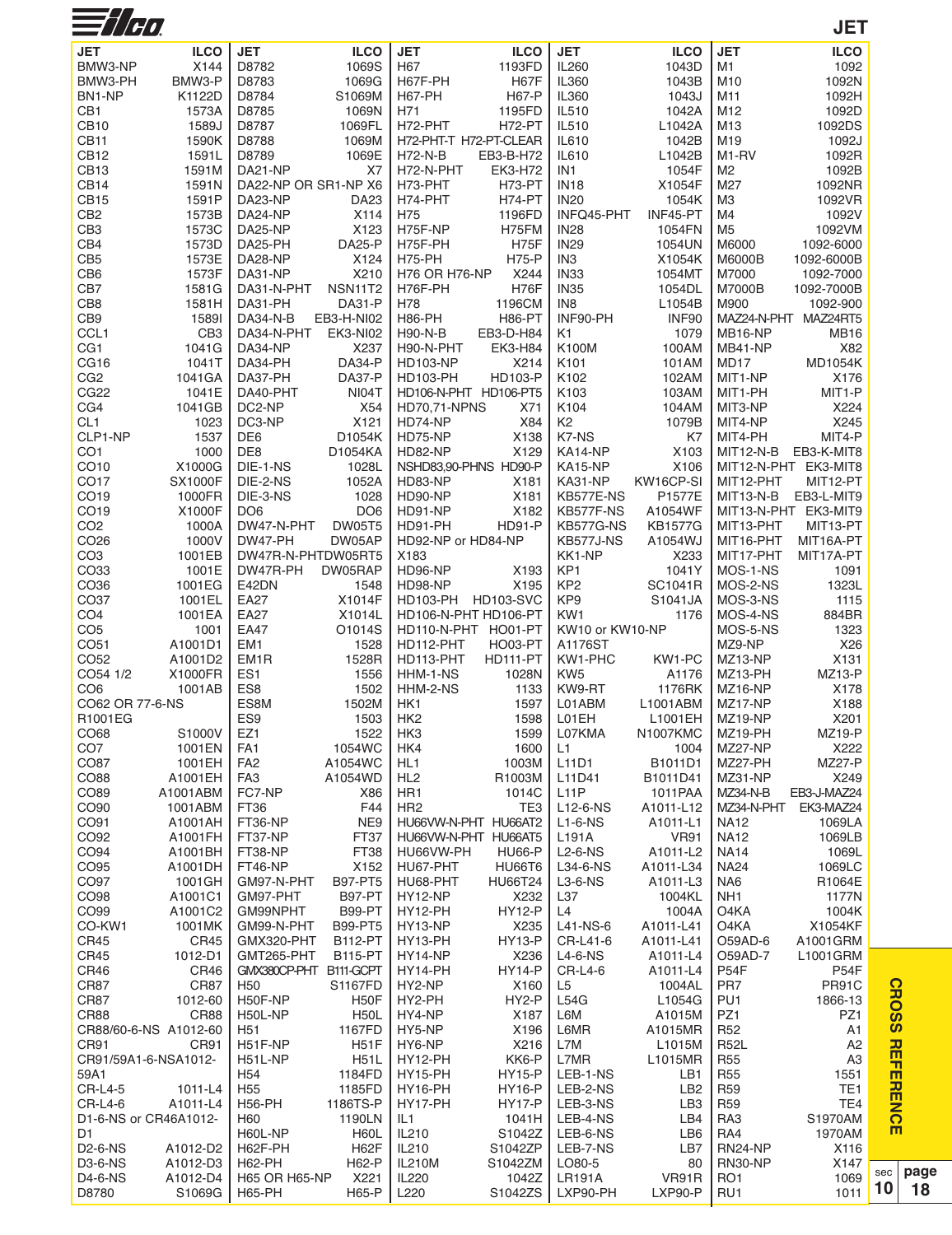**JET - ORION**



|                  | <b>JET</b>                   | <b>ILCO</b>  | <b>JET</b>              | <b>ILCO</b>          |                              | <b>ILCO</b>        | <b>LOCKWOOD</b>      | <b>ILCO</b>     | NATIONAL CAB. ILCO |                                                 |
|------------------|------------------------------|--------------|-------------------------|----------------------|------------------------------|--------------------|----------------------|-----------------|--------------------|-------------------------------------------------|
|                  |                              |              |                         |                      | <b>JET</b>                   |                    |                      |                 |                    |                                                 |
|                  | <b>RU16</b>                  | A1011P       | <b>TM400</b>            | 1602                 | <b>Y157C-PH</b>              | Y157PCHY           | <b>B318U</b>         | A1015UR         | D8796              | N1069E                                          |
|                  | <b>RU18</b>                  | 1011PZ       | <b>TM700</b>            | 1606                 | Y157-PH                      | Y157-P             | <b>B318V</b>         | A1015VR         | D8797              | N1069J                                          |
|                  | RU18 1/2                     | A1011PZ      | TMC1-NP                 | X270-TMC1            | Y157V or Y159V 1794V         |                    | <b>B318W</b>         | A1015WR         | D8798              | 1069T                                           |
|                  | <b>RU19</b>                  | 1011D41      | TR20-NP                 | <b>T61C</b>          | Y159                         | P1795              | <b>B318X</b>         | A1015XR         |                    |                                                 |
|                  |                              |              |                         |                      |                              |                    |                      |                 | <b>NATIONAL</b>    |                                                 |
|                  | <b>RU20</b>                  | A1011D41     | TR20-PH                 | <b>T61C-P</b>        | <b>Y159C-NP</b>              | <b>Y159CHY</b>     | <b>B318Y</b>         | A1015YR         | <b>DOOR</b>        |                                                 |
|                  | <b>RU21</b>                  | N1011M       | TR23-NP                 | <b>T61F</b>          | Y159C-PH                     | Y159PCHY           | <b>B325</b>          | 1004N           |                    |                                                 |
|                  | <b>RU22</b>                  | A1011M       | <b>TR25</b>             | <b>TR26</b>          | Y159-PH                      | Y159-P             | <b>B346</b>          | 1004AL          | NATIONA DOOR ILCO  |                                                 |
|                  | RU4                          | N1011P       | <b>TR25-NP</b>          | <b>TR25</b>          | Y160-N-B                     | EB3-A-Y160         | <b>B346KL</b>        | 1004KL          | 4295               | R1064D                                          |
|                  | <b>RU45</b>                  | 1011D1       | <b>TR33-NP</b>          | X137                 | Y160-N-PHT EK3-Y160          |                    | <b>MASTER</b>        |                 | 4295               | R1064E                                          |
|                  |                              |              |                         |                      |                              |                    |                      |                 | <b>NATIONAL EZ</b> |                                                 |
|                  | <b>RU46</b>                  | A1011D1      | TR33-PH                 | <b>TR33-P</b>        | Y165-PHT                     | Y164-PT            | <b>MASTER</b>        | <b>ILCO</b>     | <b>NATIONAL EZ</b> | <b>ILCO</b>                                     |
|                  | <b>S&amp;G-1-NS</b>          | 1063D        | TR37-NP                 | X159                 | Y166-PHT                     | Y170-PT            | 1525                 | 1092VA          |                    |                                                 |
|                  | S&G-2-NS                     | 1063B        | TR37-PH                 | VC33                 | Y <sub>1</sub> E             | 999N               | 105K                 | 1286C           | 9700               | 1177N                                           |
|                  | <b>S&amp;G-3-NS</b>          | 1063E        | <b>TR39-NP</b>          | X151                 | Y <sub>1</sub> R             | 999R               | 130K                 | 1092DS          | <b>ORION</b>       |                                                 |
|                  | S <sub>1</sub>               | 1009         | <b>TR40-NP</b>          | X174                 | Y2 or 11-NP                  | 999A               | 150K                 | 1092D           | <b>ORION</b>       | <b>ILCO</b>                                     |
|                  |                              |              |                         |                      |                              |                    |                      |                 | 1000V              | 1000V                                           |
|                  | S <sub>16</sub>              | N1007KMB     | TR40-PH                 | <b>TR40-P</b>        | Y220                         | 999B               | 15K                  | 1092N           | 1001AH             | 1001AH                                          |
|                  | S22 1/2LA                    | 1007LA       | TR44-NP                 | X211                 | Y221                         | SX9B               | 17K                  | 1092H           |                    |                                                 |
|                  | <b>S22-LA</b>                | O1007LA      | <b>TR46-NP</b>          | X212                 | Y227                         | 998GST             | 19K                  | 1092J           | 1001EB             | 1001EB                                          |
|                  | 6275LA-NS                    | O1007LA      | TR47-NP                 | X217                 | Y4 or 11GMK-NS               | 998                | 1K                   | 1092            | 1001EG             | 1001EG                                          |
|                  | S30FD-N-PHT FO21EH2          |              | TR47-PH                 | <b>TR47-P</b>        | Y5                           | 997EB              | <b>22KL</b>          | 1286B           | 1001EH             | 1001EH                                          |
|                  |                              |              | TR47-PHT                |                      | Y52                          | 997E               | 22KR                 |                 | 1001EN             | 1001EN                                          |
|                  | S31                          | N1007RMB     |                         | TOY43AT4             |                              |                    |                      | 1286BR          | 1001GRM            | 1001GRM                                         |
|                  | S32                          | N1007RMA     | <b>TR47-N-B</b>         | EB3-E-TOY43          | Y52/Y52E                     | 997D               | 27K                  | 1092NR          | 1003M              | 1003M                                           |
|                  | 6270RN-NS N1007RMA           |              | <b>TR48-N-B</b>         | EB3-F-TOY48          | Y54 or Y54E                  | <b>O997E</b>       | 2K                   | 1092R           |                    |                                                 |
|                  | S34YS-PH                     | S34YS-P      | TR48-N-PHT              | EK3-TOY48            | Y6 or Y6E                    | 997X               | 500KL                | 1286E           | 1004AXM            | 1004AXM                                         |
|                  | <b>JET</b>                   | <b>ILCO</b>  | <b>TR49-N-B</b>         | EB3-G-TOY40          | Y78 or 11GA-NS 998GA         |                    | 500KR                | R1286E          | 1004K              | 1004K                                           |
|                  | S <sub>4</sub>               | 1010U        | TR49-N-PHT              | EK3-TOY40            | YAL-1-NS                     | 885BL              | 510K                 | N1286R          | 1004N              | 1004N                                           |
|                  |                              |              |                         |                      |                              |                    |                      |                 | 1007LA             | 1007LA                                          |
|                  | S48HF-PH                     | S48HF-P      | TR51-PHT                | TOY44D-PT            | YAL-2-NS                     | 1095               | 52K                  | 1092-52         | 1007LB             | 1007LB                                          |
|                  | S50HF-PH                     | S50HF-P      |                         | TR51-N-PHT EK3-TOY43 | YAL-3-NS                     | 1095HL             | 600K                 | 1092-600A       |                    |                                                 |
|                  | <b>S54F</b>                  | <b>S54F</b>  | <b>TR53-NP</b>          | X223                 | YH38-NP                      | <b>X77</b>         | 7K                   | 1092B           | 1007LC             | 1007LC                                          |
|                  | S6 or 6270LN-NS              |              | TR60-PHT                | TOY50-PT             | YH46-NP                      | X120               | 81KM                 | 1092VM          | 1007LD             | 1007LD                                          |
|                  | N1007KMA                     |              | V <sub>26</sub> K-NP    | <b>VW67</b>          | YH47-NP                      | X119               | <b>81KR</b>          | 1092V           | 1007LDH            | 1007LDH                                         |
|                  | S66NN-PH                     |              | V28M-NP                 | <b>VW71</b>          |                              | X117               |                      |                 | 1007LDM            | 1007LDM                                         |
|                  |                              | S66NN-P      |                         |                      | YH48/50-NP                   |                    | <b>MILES</b>         |                 | 1007LE             | 1007LE                                          |
|                  | S68                          | 1010N        | V29R-NP                 | VW71A                | YH49/51-NP                   | X118               | <b>OSBORNE</b>       |                 | 1007LF             | 1007LF                                          |
|                  | S69                          | L1010N       | <b>V30-NP</b>           | X <sub>9</sub>       | YOR-1-NS                     | 1028AY             | MILES OSBORNE ILCO   |                 |                    |                                                 |
|                  | S7BW-PH                      | S7BW-P       | PA8-NP                  | X <sub>9</sub>       | YOR-2-NS                     | 1028D              |                      |                 | 1007LG             | 1007LG                                          |
|                  | SAA1-NP                      | X52          | <b>V37-NP</b>           | X203                 | YU1-NP                       | X153               | V10                  | MN <sub>1</sub> | 1007LH             | 1007LH                                          |
|                  | SC <sub>1</sub>              | 1145         | <b>V37-PH</b>           | <b>V37-P</b>         | YU2-NP                       | X167               | X4                   | MN <sub>3</sub> | 1007LHM            | 1007LHM                                         |
|                  | <b>SC10</b>                  | A1145F       | VL4-NP                  | X30                  | <b>KWIKSET</b>               |                    | <b>MOSLER</b>        |                 | 1007LJ             | 1007LJ                                          |
|                  | SC19 or 100L-NS 1145L        |              | VL6-NP                  | X80                  | <b>KWIKSET</b>               | <b>ILCO</b>        | <b>MOSLER</b>        | <b>ILCO</b>     | 1007LK             | 1007LK                                          |
|                  |                              |              |                         |                      |                              |                    | 3731                 | 706             | 1007LL             | 1007LL                                          |
|                  | SC1-PHC                      | SC1-PC       | VL8-NP                  | X140                 | 1-1063                       | 1176               | 73735                | 143D            | 1007LM             | 1007LM                                          |
|                  | <b>SC20 OR 101L-NS</b>       |              | WB1A                    | 1071                 | 08260KW                      | A1176ST            | 73737                | 1323            | 1007RA             | 1007RA                                          |
|                  | A1145L                       |              | <b>JET</b>              | <b>ILCO</b>          |                              | <b>KWIKSET</b>     |                      |                 |                    |                                                 |
|                  | SC <sub>22</sub>             | 1307W        | WB1B                    | 1071BD               | <b>KWIKSET</b>               | <b>ILCO</b>        | 73863                | 4015            | 1007RB             | 1007RB                                          |
|                  | SC <sub>4</sub>              | 1145A        | WB <sub>1</sub> C       | 1071BE               | 1-1063                       | 1176               | 84924                | 1115            | 1007RC             | 1007RC                                          |
|                  | SC <sub>6</sub>              | 1307A        | WB <sub>2</sub> A       | 1071A                | 08260KW                      | A1176ST            | $MO-1S$              | 1335S           | 1007RD             | 1007RD                                          |
|                  | SC7                          | 1145F        | WB <sub>2</sub> B       | 1071D                |                              | <b>LOCKWOOD</b>    | <b>NATIONAL</b>      |                 | 1007RDH            | 1007RDH                                         |
|                  | SC <sub>8</sub>              | 1145E        | WB <sub>2</sub> C       | 1071E                | <b>LOCKWOOD</b>              | <b>ILCO</b>        |                      |                 | 1007RDM            | 1007RDM                                         |
|                  |                              |              | WE1                     |                      |                              |                    | <b>CABINET</b>       |                 | 1007RE             | 1007RE                                          |
|                  | SC <sub>9</sub>              |              |                         | 1123                 | 50                           | 1015               |                      | <b>ILCO</b>     |                    |                                                 |
|                  |                              | A1145E       |                         |                      |                              |                    | <b>NATIONAL CAB.</b> |                 |                    |                                                 |
|                  | SCH-3                        | EH3          | WK <sub>2</sub>         | 1175N                | 51                           | 1015A              | 4291                 |                 | 1007RF             |                                                 |
|                  | SE1 or SE1-NP                | 1022         | WR3                     | 1054WB               | 101B                         | 1006               |                      | 1064            | 1007RG             |                                                 |
|                  |                              | 1022AB       | WR5 or WR5-NP           |                      | 306B                         | 1005               | 4291                 | 1069L           | 1007RH             |                                                 |
|                  | SE8                          |              |                         |                      |                              |                    | 4292                 | 1069LB          | 1007RHM            |                                                 |
|                  | SK <sub>1</sub>              | R1001EN      | N1054WB                 |                      | 54K                          | 1015C              | 4293                 | 1069LC          | 1007RJ             | 1007RF<br>1007RG<br>1007RH<br>1007RHM<br>1007RJ |
|                  | SK4                          | R1001EL      | WR5-PHC                 | WR5-PC               | A317L                        | A1015L             | 641K                 | 1065            |                    |                                                 |
|                  | SKY 5-NS                     | 1517         | WR6                     | A1054WB              | <b>B308</b>                  | 1004               | 643K                 | 1065C           | 1007RK             |                                                 |
|                  | SKY 6-NS                     | A1517        | XL7                     | 1180S                | <b>B308R</b>                 | 1004R              | 644K                 | 1065D           | 1007RL             | 1007RK<br>1007RL                                |
|                  | SL <sub>1</sub>              | 1120D        | Y1 or 8-NP              | 999                  | <b>B310</b>                  | 1004A              |                      |                 | 1007RM             | 1007RM                                          |
|                  | SR8-N-B                      | EB3-P-SUB4   | Y103                    | O1122B               | <b>B310R</b>                 | 1004AR             | 646K                 | 1065E           | 100AM              | 100AM                                           |
|                  | SR8-N-PHT EK3-SUB4           |              | Y11                     | O1122                | <b>B315M</b>                 | 1015M              | 664K                 | 1065F           | 1010N              | 1010N                                           |
|                  |                              |              |                         |                      |                              |                    | D8770                | 1069-5X         | 1011               | 1011                                            |
|                  | SR9-N-B                      | EB3-N-SUB1   | Y12                     | O1122A               | <b>B317M</b>                 | A1015M             | D8771                | 1069-5Y         | 1011D1             | 1011D1                                          |
|                  | SR9-N-PHT EK3-SUB1           |              | Y13                     | O1122R               | <b>B317N</b>                 | A1015N             | D8772                | 1069-5Z         | 1011D12            |                                                 |
|                  | SUZ11-NP                     | X87          | Y14                     | O1122AR              | <b>B317P</b>                 | A1015P             | D8780                | 1069F           |                    | 1011D12                                         |
|                  | SUZ17-NP                     | X186         | Y149                    | S1768CH              | <b>B317Q</b>                 | A1015Q             | D8782                | 1069FNA         | 1011D2             | 1011D2                                          |
|                  | SUZ18-NP X241-SUZ18          |              | Y149                    | S1770U               | <b>B317R</b>                 | A1015R             |                      |                 | 1011D3             | 1011D3                                          |
|                  | SW <sub>1</sub>              | 1534         | Y152                    | 1768CH               | <b>B317S</b>                 | A1015S             | D8782                | 1069S           | 1011D34            | 1011D34                                         |
|                  | T146                         | 1270D        | Y152                    | P1770U               | <b>B317T</b>                 | A1015T             | D8783                | S1069G          | 1011D4             | 1011D4                                          |
|                  |                              |              |                         |                      |                              |                    | D8784                | S1069M          | 1011D41            | 1011D41                                         |
|                  | T21                          | O1225N       | Y153                    | P1786                | <b>B317U</b>                 | A1015U             | D8785                | 1069N           | 1011P              | 1011P                                           |
|                  | T <sub>23</sub>              | 1270C        | Y153-PH                 | Y153-P               | <b>B317V</b>                 | A1015V             | D8785                | 1069W           | 1011PZ             |                                                 |
|                  | T <sub>26</sub>              | 1242L        | Y154                    | P1789                | <b>B317W</b>                 | A1015W             | D8786                | N1069B          |                    | 1011PZ                                          |
|                  | T <sub>3</sub>               | 1141E        | <b>Y154C-NP</b>         | Y154CHY              | <b>B317X</b>                 | A1015X             | D8786                | 1069B           | 1014C              | 1014C                                           |
|                  | T3NR                         | 1550         | <b>Y154C-PH</b>         | Y154PCHY             | <b>B317Y</b>                 | A1015Y             |                      |                 | 101AM              | 101AM                                           |
|                  | T7                           | 1141GE       | Y154-PH                 | Y154-P               | <b>B318L</b>                 | A1015LR            | D8787                | 1069FL          | 1022               | 1022                                            |
| <b>REFERENCE</b> | <b>TM100</b>                 | 1603         | Y155                    | P1793                | <b>B318M</b>                 | A1015MR            | D8787                | 1069G           | 102AM              | 102AM                                           |
|                  |                              |              |                         |                      |                              |                    | D8788                | 1069M           | 1036               | 1036                                            |
|                  | <b>TM110</b>                 | 1610         | <b>Y155C-NP</b>         | <b>Y155CHY</b>       | <b>B318N</b>                 | A1015NR            | D8789                | 1069            | 1036G              | 1036G                                           |
|                  | <b>TM130</b>                 | 1608         | <b>Y155C-PH</b>         | Y155PCHY             | <b>B318P</b>                 | A1015PR            | D8789                | 1069E           |                    |                                                 |
|                  | <b>TM150</b>                 | 1609         | Y155-PH                 | Y155-P               | <b>B318Q</b>                 | A1015QR            | D8790                | 1069YM          | 103AM              | 103AM                                           |
| <b>CROSS</b>     | <b>TM180</b>                 | 1607         | Y155V                   | 1793V                | <b>B318R</b>                 | A1015RR            | D8792                | 1069SM          | 1041C              | 1041C                                           |
| page<br>19       | <b>TM200</b><br><b>TM300</b> | 1604<br>1601 | Y157<br><b>Y157C-NP</b> | P1794<br>Y157CHY     | <b>B318S</b><br><b>B318T</b> | A1015SR<br>A1015TR | D8794                | S1069T          | 1041E<br>1041G     | 1041E<br>1041G                                  |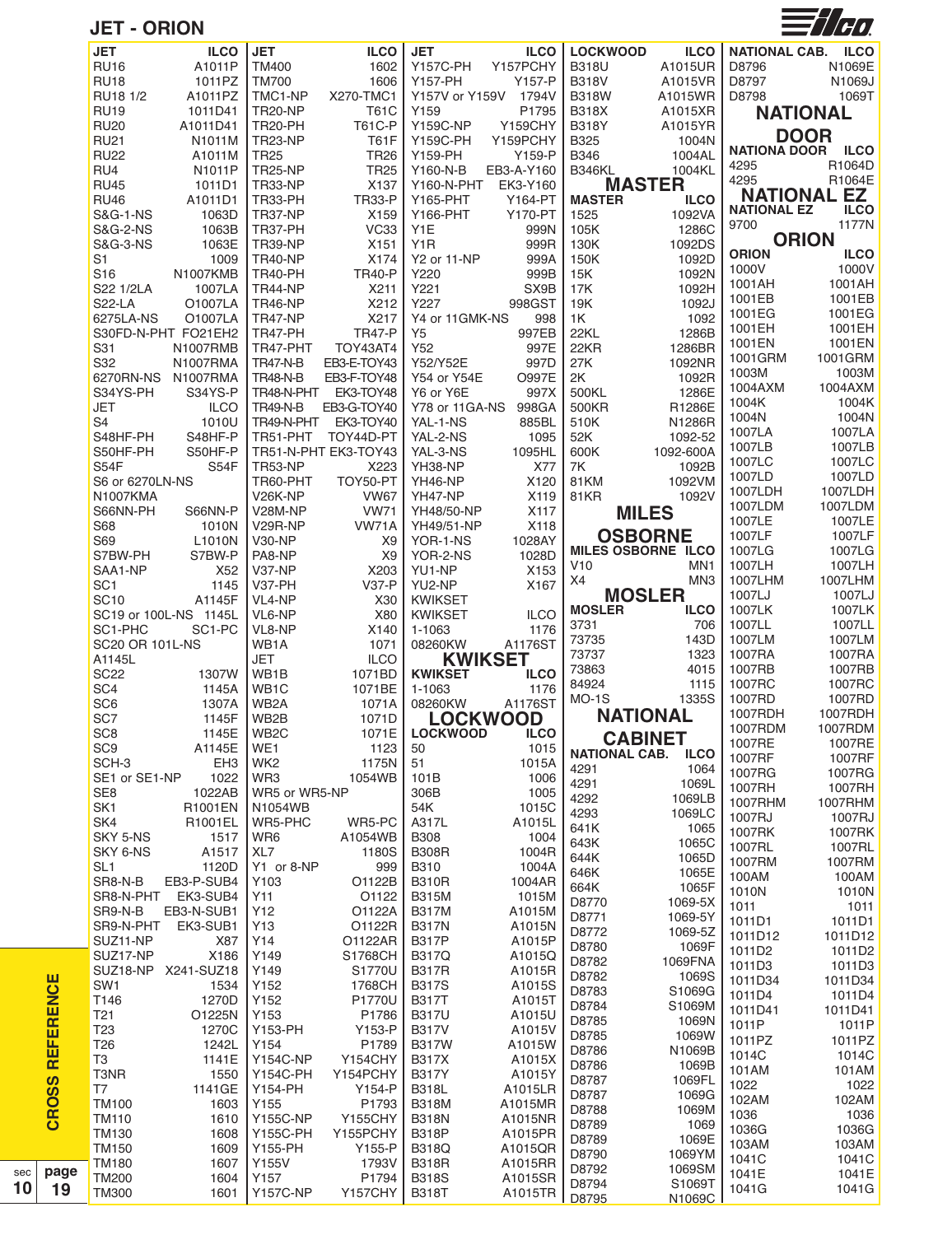| $\equiv$ //H $\prime$  |                   |                        |                        |                |                    |                                          |                        |                                         | <b>ORION</b>                        |
|------------------------|-------------------|------------------------|------------------------|----------------|--------------------|------------------------------------------|------------------------|-----------------------------------------|-------------------------------------|
| <b>ORION</b>           | <b>ILCO</b>       | <b>ORION</b>           | <b>ILCO</b>            | <b>ORION</b>   | <b>ILCO</b>        | <b>ORION</b>                             | <b>ILCO</b>            | <b>ORION</b>                            | <b>ILCO</b>                         |
| 1041GA                 | 1041GA            | 1597                   | 1597                   | A1145CE        | A1145CE            | A35BS                                    | AS66                   | AGU13L                                  | AU4                                 |
| 1041GB                 | 1041GB            | 1598                   | 1598                   | A1145E         | A1145E             | A35DK                                    | AS30                   | AGU14                                   | AU1                                 |
| 1041GR                 | 1041GR            | 1599                   | 1599                   | A1145EF        | A1145EF            | A35DL                                    | AS50                   | AGU14L                                  | AU <sub>2</sub>                     |
| 1041H                  | 1041H             | 1600                   | 1600                   | A1145F         | A1145F             | A35DM                                    | AS52                   | AKS1                                    | 63VS                                |
| 1041K                  | 1041K             | 1793V                  | 1793V                  | A1145FG        | A1145FG            | A35DS                                    | AS58                   | AKS1L                                   | <b>R63VS</b>                        |
| 1041N                  | 1041N             | 1794V                  | 1794V                  | A1145G         | A1145G             | A35EK                                    | AS18                   | AKS <sub>2</sub>                        | AD <sub>1</sub>                     |
| 1041W                  | 1041W             | 1CH                    | 52B                    | A1145H         | A1145H             | A35EL                                    | AS14                   | AM10                                    | AA3                                 |
| 1041Y                  | 1041Y             | 25                     | 25                     | A1145J         | A1145J             | A35EM                                    | AS22                   | AM10L                                   | LF13                                |
| 1043J                  | 1043J             | 2CH                    | 53B                    | A1145K         | A1145K             | A35ES                                    | AS62                   | AM11                                    | <b>DM20</b>                         |
| 1046                   | 1046              | 999N                   | 999N                   | A1145L         | A1145L             | A35FK                                    | AS36                   | AN <sub>1</sub> O                       | SP <sub>6</sub>                     |
| 1046A                  | 1046A             | 999N                   | Y <sub>1</sub> E       | A1176ST        | A1176ST            | A35FL                                    | <b>AS44</b>            | AN <sub>2</sub>                         | SF <sub>9</sub>                     |
| 104AM                  | 104AM             | A1001AH                | A1001AH                | A28A           | 61T                | A35FM                                    | <b>AS70</b>            | AN <sub>3</sub>                         | SP7                                 |
| 1054<br>1054FN         | 1054<br>1054FN    | A1001BH<br>A1001C1     | A1001BH<br>A1001C1     | A28B<br>A28E   | <b>R61T</b><br>61Q | A35FS<br>A35GK                           | AS68<br><b>AS28</b>    | AN <sub>5</sub><br>AN <sub>8</sub>      | SP <sub>8</sub><br>SF <sub>9</sub>  |
| 1054LB                 | 1054LB            | A1001C2                | A1001C2                | A28F           | R61Q               | A35GL                                    | AS48                   | ANK10                                   | AK1                                 |
| 1054MT                 | 1054MT            | A1001D1                | A1001D1                | A28G           | AS1                | A35GM                                    | AS54                   | ANK11                                   | AK <sub>2</sub>                     |
| 1054TW                 | 1054TW            | A1001D2                | A1001D2                | A28K           | AS5                | A35GS                                    | AS60                   | ANK12                                   | AK3                                 |
| 1054UN                 | 1054UN            | A1001DH                | A1001DH                | A28L           | AS7                | A35H                                     | <b>AS74</b>            | ANK13                                   | AK6                                 |
| 1054WC                 | 1054WC            | A1001EH                | A1001EH                | A28M           | AS <sub>3</sub>    | A35NN                                    | AS84                   | ANK14                                   | AK4                                 |
| 1054WD                 | 1054WD            | A1001FH                | A1001FH                | A28N           | 61W                | A35T                                     | AS10                   | ANK15                                   | AN <sub>2</sub>                     |
| 1069                   | 1069              | A1001GRM               | A1001GRM               | A28P           | <b>R61W</b>        | A35U                                     | AS76                   | ANT10                                   | <b>H61V</b>                         |
| 1069H                  | 1069H             | A1001MJ                | A1001MJ                | A28R           | AS25               | A35V                                     | AS12                   | APH1                                    | C171                                |
| 1069HN                 | 1069HN            | A1001MJR               | A1001MJR               | A28S           | AS23               | A35W                                     | <b>AS78</b>            | APH10                                   | ALP4                                |
| 1069LB                 | 1069LB            | A1011-10N              | A1011-10N              | A29AK          | AS19               | A35X                                     | AS32                   | APH11                                   | ALP5                                |
| 1069N                  | 1069N             | A1011-11N              | A1011-11N              | A29AL          | AS15               | A35Z                                     | AS34                   | APH1L                                   | C171R                               |
| 1071                   | 1071              | A1011-12N              | A1011-12N              | A29AM          | AS55               | A37DD                                    | AS80                   | APH2L                                   | A190                                |
| 1079B                  | 1079B             | A1011-13N              | A1011-13N              | A29AS          | AS63               | A37HH                                    | AS82                   | APH4L                                   | ALP3                                |
| 1092                   | 1092<br>1092-6000 | A1011-15N<br>A1011-16N | A1011-15N<br>A1011-16N | A29BK<br>A29BL | AS37<br>AS45       | ABA11<br>ABC <sub>1</sub>                | <b>SF11</b><br>UCM1    | APH <sub>5</sub> L<br>AR <sub>1</sub> A | ALP <sub>2</sub><br>AL <sub>6</sub> |
| 1092-6000<br>1092-7000 | 1092-7000         | A1011-17N              | A1011-17N              | A29BM          | AS39               | ABS10                                    | AB62A                  | AR3A                                    | AL7                                 |
| 1092B                  | 1092B             | A1011-18N              | A1011-18N              | A29BS          | AS65               | ABS11                                    | AB19                   | AR5A                                    | AL <sub>8</sub>                     |
| 1092D                  | 1092D             | A1011-19N              | A1011-19N              | A29D           | AS71               | ABS11L                                   | AB <sub>20</sub>       | ARW11                                   | 755U                                |
| 1092DS                 | 1092DS            | A1011-1N               | A1011-1N               | A29DK          | AS29               | ABS12                                    | <b>AB18</b>            | ARW12                                   | 1025AR                              |
| 1092H                  | 1092H             | A1011-20N              | A1011-20N              | A29DL          | AS49               | ABS12L                                   | AB21                   | ARW12                                   | 1025B                               |
| 1092J                  | 1092J             | A1011-21N              | A1011-21N              | A29DM          | AS51               | ABS14                                    | AB14                   | ARW12                                   | 1025R                               |
| 1092N                  | 1092N             | A1011-22N              | A1011-22N              | A29DS          | <b>AS57</b>        | ABS14L                                   | AB12                   | AS4                                     | SF7AF                               |
| 1092NR                 | 1092NR            | A1011-23N              | A1011-23N              | A29EK          | <b>AS17</b>        | ABS14L                                   | AB13                   | AS <sub>6</sub>                         | SF <sub>8</sub>                     |
| 1092R                  | 1092R             | A1011-24N              | A1011-24N              | A29EL          | AS13               | ABS18                                    | CS91C                  | ASA1                                    | AS90                                |
| 1092V                  | 1092V             | A1011-25N              | A1011-25N              | A29EM          | AS21               | ABS18L                                   | CS91CR                 | <b>ASA111</b>                           | <b>V61A</b>                         |
| 1092VA                 | 1092VA            | A1011-26N              | A1011-26N              | A29ES          | AS61               | ABS19                                    | CS91E                  | ASA111L                                 | SR61W                               |
| 1092VM                 | 1092VM            | A1011-27N              | A1011-27N              | A29FK          | AS35               | ABS19L                                   | CS91ER                 | ASA11L                                  | AS41                                |
| 1092VR                 | 1092VR            | A1011-2N               | A1011-2N               | A29FL          | AS43               | ABS20                                    | <b>AB17</b>            | ASA11L                                  | <b>SB11</b>                         |
| 1096C                  | 1096C<br>1096L    | A1011-3N               | A1011-3N<br>A1011-4N   | A29FM<br>A29FS | AS69<br>AS67       | ABS24<br>ABS26                           | 191AB<br>AB23          | ASA12<br>ASA <sub>13</sub>              | SB7<br>SB <sub>8</sub>              |
| 1096L<br>1098JD        | 1098JD            | A1011-4N<br>A1011-5N   | A1011-5N               | A29GK          | <b>AS27</b>        | ABS4                                     | 191AB                  | ASA15                                   | SB <sub>6</sub>                     |
| 1098X                  | 1098X             | A1011-6N               | A1011-6N               | A29GL          | <b>AS47</b>        | ABS5L                                    | AB10                   | ASA <sub>2</sub>                        | AS89                                |
| 1120D                  | 1120D             | A1011-7N               | A1011-7N               | A29GM          | AS53               | ABS5L                                    | AB16                   | ASA20                                   | 61X                                 |
| 1120F                  | 1120F             | A1011-8N               | A1011-8N               | A29GS          | AS59               | ABS6L                                    | AB <sub>11</sub>       | ASA3                                    | AS86                                |
| 1120G                  | 1120G             | A1011-9N               | A1011-9N               | A29H           | <b>AS73</b>        | ABS6L                                    | AB15                   | ASA <sub>5</sub>                        | <b>SB10</b>                         |
| 1123                   | 1123              | A1011D1                | A1011D1                | A29T           | AS9                | ABS7                                     | AB9                    | ASA <sub>5</sub> P                      | <b>SB10</b>                         |
| 1141GE                 | 1141GE            | A1011D12               | A1011D12               | A29U           | <b>AS75</b>        | AD <sub>10</sub>                         | PA <sub>5</sub>        | ASL1                                    | AUS1                                |
| 1145                   | 1145              | A1011D2                | A1011D2                | A29V           | <b>AS11</b>        | AD <sub>11</sub>                         | WT <sub>5</sub>        | AT <sub>1</sub> L                       | AT <sub>2</sub>                     |
| 1145A                  | 1145A             | A1011D3                | A1011D3                | A29W           | <b>AS77</b>        | AD <sub>12</sub>                         | PA <sub>6</sub>        | AT <sub>10</sub>                        | AT <sub>1</sub>                     |
| 1145CE                 | 1145CE            | A1011D34               | A1011D34               | A29X           | AS31               | AD <sub>13</sub>                         | PA <sub>8</sub>        | AT <sub>2</sub> L                       | AT <sub>3</sub>                     |
| 1145E                  | 1145E             | A1011D4                | A1011D4                | A29Z           | AS33               | AD13AP                                   | PA8P                   | AZB11                                   | AZ2R                                |
| 1145EF                 | 1145EF            | A1011D41               | A1011D41               | A31DD          | AS79               | AD13BP                                   | PA8P                   | AZB11L                                  | AZ <sub>2</sub>                     |
| 1145F<br>1145FG        | 1145F<br>1145FG   | A1011P<br>A1011PZ      | A1011P<br>A1011PZ      | A31HH<br>A34A  | AS81<br>A61T       | AD <sub>13</sub> P<br>AD <sub>13</sub> P | 73VBP<br>PA8P          | AZB12<br>AZB12L                         | 999<br>999R                         |
| 1145G                  | 1145G             | A1011PZR               | A1011PZR               | A34B           | AR61T              | AD13P                                    | X88                    | B62P1                                   | B62P1                               |
| 1145H                  | 1145H             | A1054WC                | A1054WC                | A34E           | A61Q               | AD14L                                    | PA <sub>6</sub>        | B62P10                                  | B62P10                              |
| 1145J                  | 1145J             | A1054WD                | A1054WD                | A34F           | AR61Q              | AD <sub>15</sub>                         | V35                    | B62P11                                  | B62P11                              |
| 1145K                  | 1145K             | A1114A                 | A1114A                 | A34G           | AS <sub>2</sub>    | AD15AP                                   | <b>V35P</b>            | B62P12                                  | B62P12                              |
| 1145L                  | 1145L             | A1114B                 | A1114B                 | A34K           | AS <sub>6</sub>    | AD15BP                                   | V35P                   | B62P13                                  | B62P13                              |
| 1176                   | 1176              | A1114C                 | A1114C                 | A34L           | AS <sub>8</sub>    | AD15CP                                   | V35                    | B62P14                                  | B62P14                              |
| 1179                   | 1179              | A1114D                 | A1114D                 | A34M           | AS4                | AD15CP                                   | V35P                   | B62P15                                  | B62P15                              |
| 1179A                  | 1179A             | A1114DD                | A1114DD                | A34N           | A61W               | AD <sub>15</sub> P                       | <b>V35P</b>            | B62P2                                   | B62P2                               |
| 1307A                  | 1307A             | A1114E                 | A1114E                 | A34P           | <b>AR61W</b>       | AD15P                                    | V37P                   | B62P3                                   | B62P3                               |
| 1307W                  | 1307W             | A1114F                 | A1114F                 | A34R           | AS26               | AD33                                     | PA <sub>8</sub>        | B62P4                                   | B62P4                               |
| 1430                   | 1430              | A1114FM                | A1114FM                | A34RC          | AS14L              | AD33                                     | X88                    | B62P5                                   | B62P5                               |
| 1502M                  | 1502M             | A1114G                 | A1114G                 | A34S           | AS24               | ADS <sub>11</sub>                        | ALP7                   | B62P6                                   | B62P6                               |
| 15120                  | 1512              | A1114H                 | A1114H                 | A35AK          | AS20               | AGE10                                    | AG <sub>5</sub>        | B62P7                                   | B62P7                               |
| 1536                   | 1536              | A1114J                 | A1114J                 | A35AL          | AS16               | AGE12                                    | AG1                    | B62P8                                   | <b>B62P8</b>                        |
| 1536R<br>1539          | 1536R<br>1539     | A1114K                 | A1114K                 | A35AM<br>A35AS | AS56<br>AS64       | AGE13L<br>AGU11L                         | AG4<br>AG <sub>2</sub> | <b>B62P9</b><br><b>B80</b>              | B62P9<br><b>B80</b>                 |
| 1540                   | 1540              | A1114L<br>A1114M       | A1114L<br>A1114M       | A35BK          | AS38               | AGU12                                    | AG1R                   | <b>B80</b>                              | X225                                |
| 1559                   | 1559              | A1114Q                 | A1114Q                 | A35BL          | AS46               | AGU12L                                   | AG1                    | B80P                                    | B80P                                |
| 1560                   | 1560              | A1114R                 | A1114R                 | A35BM          | AS40               | AGU <sub>13</sub>                        | AU3                    | <b>B82</b>                              | <b>B82</b>                          |
|                        |                   |                        |                        |                |                    |                                          |                        |                                         |                                     |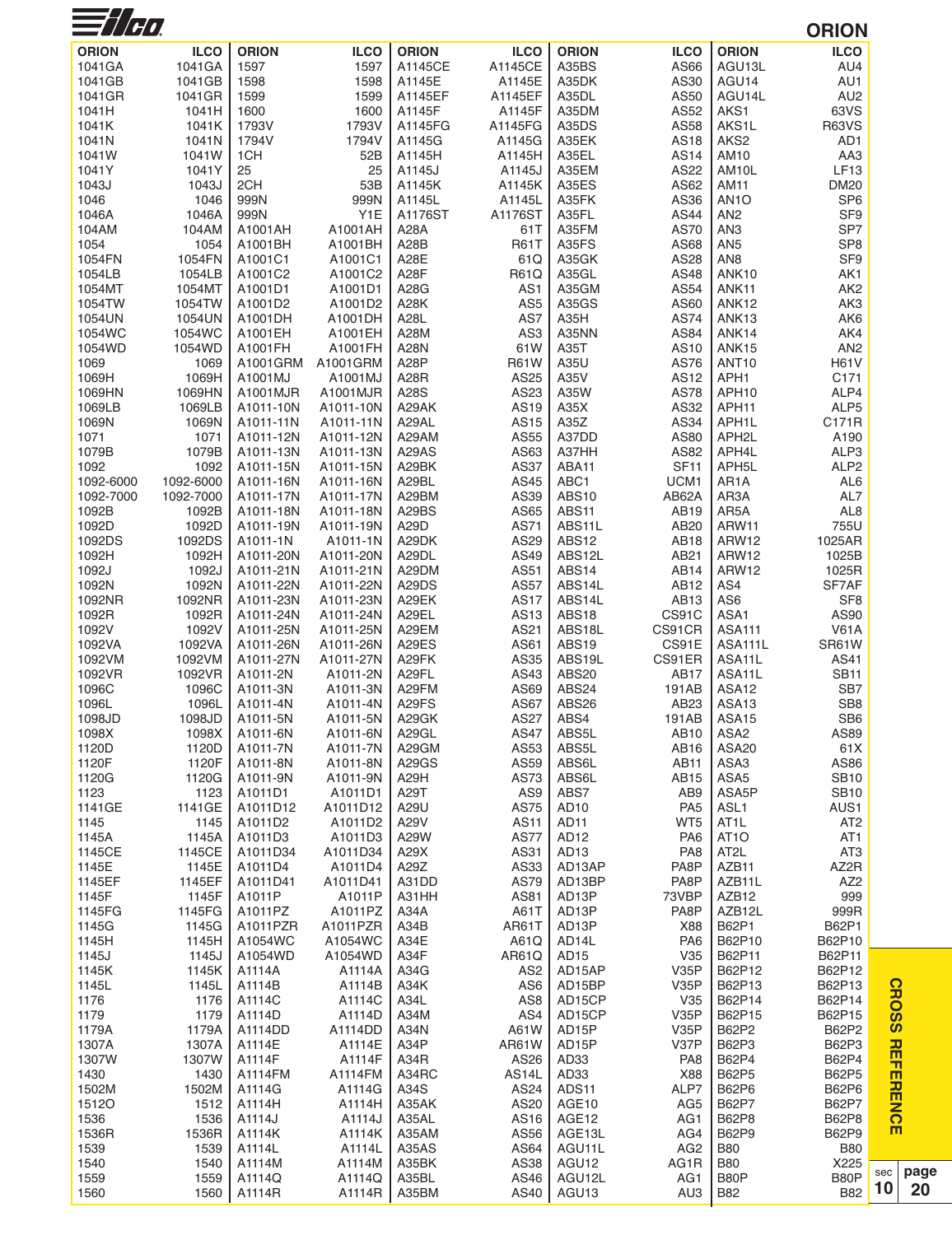| <b>ORION</b>                           |                       |                            |                                    |                              |                                      |                                 |                           |                                        | $\equiv t/\tau$                      |
|----------------------------------------|-----------------------|----------------------------|------------------------------------|------------------------------|--------------------------------------|---------------------------------|---------------------------|----------------------------------------|--------------------------------------|
| <b>ORION</b>                           | <b>ILCO</b>           | <b>ORION</b>               | <b>ILCO</b>                        | <b>ORION</b>                 | <b>ILCO</b>                          | <b>ORION</b>                    | <b>ILCO</b>               | <b>ORION</b>                           | <b>ILCO</b>                          |
| <b>B82</b>                             | P1102                 | BKS34                      | BKS12                              | <b>BW10</b>                  | <b>HF20</b>                          | CRN10                           | CN <sub>1</sub>           | DA11LP                                 | 62DU                                 |
| B82P                                   | B82P                  | BKS35                      | BKS13                              | <b>BW11</b>                  | NE8                                  | <b>CS150</b>                    | CA4                       | DA11LP                                 | <b>DA24</b>                          |
| B82P10                                 | B82P10                | BKS36                      | BKS14                              | <b>BW12</b>                  | WT3                                  | <b>CS16O</b>                    | CA <sub>3</sub>           | DA11P                                  | 62DT                                 |
| B82P11                                 | B82P11                | BKS37                      | BKS15                              | <b>BW13</b>                  | KL4                                  | CSA18                           | CS91FR                    | <b>DA12</b>                            | 62DV                                 |
| B82P12                                 | B82P12                | BKS38                      | BKS16                              | <b>BW14</b>                  | BMW1                                 | CSA18L                          | CS91F                     | DA12LBP                                | SJ1                                  |
| B82P13                                 | B82P13                | BKS39                      | BKS17                              | BW14P                        | BMW1                                 | CSA19                           | AB62G                     | <b>DA13</b>                            | DT4                                  |
| B82P14                                 | B82P14                | <b>BKS40</b><br>BKS41      | BKS18<br>BKS19                     | <b>BW15</b>                  | BMW <sub>2</sub><br>BMW3P            | CSA19L                          | AB62GR<br>9CX             | DA13L<br><b>DA14</b>                   | DT6                                  |
| B82P15<br>B82P2                        | B82P15<br>B82P2       | BKS42                      | <b>BKS20</b>                       | BW15FP<br>BW <sub>15</sub> P | BMW2P                                | CSA <sub>20</sub><br>CSA22      | <b>WA91S</b>              | DA14L                                  | DT8<br>DT7                           |
| B82P3                                  | B82P3                 | BKS43                      | BKS21                              | <b>BW16</b>                  | <b>HF40</b>                          | CSA33                           | AB17                      | <b>DA15</b>                            | DT <sub>5</sub>                      |
| <b>B82P4</b>                           | <b>B82P4</b>          | BKS44                      | BKS22                              | C1096CN                      | C1096CN                              | CSA4                            | NS9CS                     | DA <sub>15</sub> L                     | DT <sub>1</sub>                      |
| <b>B82P5</b>                           | <b>B82P5</b>          | BKS45                      | BKS23                              | C1096LN                      | C1096LN                              | CSA4L                           | CS91B                     | <b>DA16</b>                            | D72Z                                 |
| <b>B82P6</b>                           | <b>B82P6</b>          | BKS46                      | BKS24                              | CE10L                        | CS <sub>13</sub>                     | CSA4L                           | NSR9CS                    | <b>DA16</b>                            | DT14                                 |
| <b>B82P7</b>                           | <b>B82P7</b>          | <b>BL10</b>                | BO <sub>2</sub>                    | CE110                        | <b>CS32</b>                          | CSA4P                           | CS91CR                    | DA16L                                  | D72D                                 |
| <b>B82P8</b>                           | <b>B82P8</b>          | BL <sub>10</sub> L         | BO <sub>6</sub>                    | CE11L                        | CS <sub>11</sub>                     | CSA4PL                          | CS91C                     | <b>DA18</b>                            | DA <sub>23</sub>                     |
| B82P9                                  | <b>B82P9</b>          | BLK10                      | BL91                               | <b>CE110</b>                 | CS <sub>10</sub>                     | CSA <sub>5</sub>                | 9CS                       | DA18BP                                 | DA23P                                |
| <b>B83</b>                             | <b>B83</b>            | BLK10L                     | BL <sub>2</sub>                    | CE12L                        | <b>CS25</b>                          | CSA50                           | <b>CS91</b>               | DA18L                                  | <b>DA24</b>                          |
| <b>B83</b>                             | P1103                 | BLS11                      | WK9                                | <b>CE12O</b>                 | <b>CS26</b>                          | CSA51                           | AB1                       | DA18LP                                 | <b>DA24</b>                          |
| B83P                                   | B83P                  | BLS12                      | WK4                                | CE13O                        | <b>CS43</b>                          | CSA <sub>5</sub> L              | R9CS                      | DA18NP                                 | DA23P                                |
| <b>B84</b>                             | <b>B84</b>            | BMR10                      | 62VH                               | CE14                         | 62CS                                 | CSA <sub>5</sub> P              | AB62E                     | DA18P                                  | DA23-P                               |
| <b>B84</b>                             | P1101                 | BMR10                      | OP91                               | CE14                         | ST91A                                | CSA <sub>5</sub> P              | CS91E                     | <b>DA19</b>                            | 62DT                                 |
| B84P                                   | B84P                  | <b>BMR12</b>               | 63F                                | CE14L                        | <b>R62US</b>                         | CSA5PL                          | AB62ER                    | <b>DA21</b>                            | DT20                                 |
| <b>B85</b>                             | S1105                 | BMR13                      | <b>B62G</b>                        | CE15L                        | LR62US                               | CSA5PL                          | CS91ER                    | <b>DA22</b>                            | <b>DA25</b>                          |
| <b>B86</b>                             | <b>B86</b>            | BMR14                      | <b>H62VG</b>                       | <b>CE15O</b>                 | L62US                                | CSN <sub>10</sub>               | C1054B                    | <b>DA22</b>                            | X123                                 |
| <b>B86</b>                             | P1106                 | BMR14L                     | HR62VG                             | CE16O                        | <b>CS29</b>                          | <b>CV10</b>                     | CA91                      | DA22P                                  | DA25P                                |
| B86P                                   | B86P                  | BO <sub>1</sub>            | 138                                | <b>CE18O</b>                 | <b>CS28</b>                          | <b>CV11</b>                     | CA91A                     | <b>DA23</b>                            | <b>DA25</b>                          |
| BAL <sub>20</sub>                      | BA <sub>1</sub>       | <b>BO10</b>                | <b>NE10</b>                        | <b>CE19O</b>                 | CS <sub>1</sub>                      | <b>CV12</b>                     | CA91B                     | DA23BP                                 | DA25P                                |
| BAL4O                                  | BA <sub>2</sub>       | BO <sub>10</sub> P         | <b>NE10</b>                        | CE20LO                       | <b>CS13</b>                          | <b>CV13</b>                     | CA91C                     | DA23L                                  | <b>B54</b>                           |
| BD <sub>1</sub> O                      | C219                  | <b>BO11</b>                | KL <sub>1</sub>                    | CE20O                        | CS12                                 | <b>CV13</b>                     | ZE91G                     | DA23LBP                                | <b>B54</b>                           |
| BD <sub>2</sub> O<br>BD <sub>3</sub> O | C216<br>C218          | <b>BO12</b>                | <b>H76U</b>                        | <b>CE21</b><br>CE21L         | CS <sub>14</sub><br>CS <sub>15</sub> | CV <sub>14</sub><br><b>CV14</b> | CA91L                     | DA23P<br><b>DA24</b>                   | DA25-P                               |
| BDA1A                                  |                       | <b>BO13</b>                | BH <sub>1</sub>                    | CE <sub>22</sub>             | <b>CS44</b>                          | CV14L                           | ZE91CR<br>ZE <sub>1</sub> | DA24P                                  | <b>DA28</b><br><b>DA28</b>           |
| BDA1B                                  | BD1A<br>BD1B          | <b>BO14</b><br><b>BO15</b> | BH <sub>3</sub><br>BH <sub>1</sub> | <b>CE23</b>                  | BD <sub>6</sub>                      | CV14L                           | ZE91C                     | <b>DA25</b>                            | INF90                                |
| BDA1C                                  | BD1C                  | <b>BO2O</b>                | 139                                | CE24                         | CS46                                 | <b>CV15</b>                     | ZC4                       | DA25P                                  | INF90                                |
| BDA2A                                  | BD <sub>2</sub> A     | BRG10L                     | BUR3                               | <b>CE25</b>                  | <b>CS47</b>                          | CV <sub>16</sub>                | ZC <sub>3</sub>           | <b>DA29</b>                            | <b>DA28</b>                          |
| BDA2B                                  | BD <sub>2</sub> B     | BRG11                      | BUR7                               | <b>CE26</b>                  | <b>CS48</b>                          | <b>CV17</b>                     | ZC <sub>2</sub>           | DA29P                                  | <b>DA28</b>                          |
| BDA2C                                  | BD <sub>2</sub> C     | BRG11L                     | BUR8                               | <b>CE27O</b>                 | <b>CS49</b>                          | <b>CV18</b>                     | ZC <sub>1</sub>           | <b>DA30</b>                            | <b>DA30</b>                          |
| BDA2D                                  | BD <sub>2</sub> D     | BRG12                      | BUR11                              | <b>CE28O</b>                 | <b>CS50</b>                          | CV <sub>19</sub>                | CA91D                     | <b>DA30</b>                            | X197                                 |
| BDA3A                                  | BD <sub>3</sub> A     | BRG12L                     | <b>BUR12</b>                       | CE29                         | <b>CS51</b>                          | <b>CV21</b>                     | AR62K                     | DA30P                                  | DA30P                                |
| BDA3B                                  | BD3B                  | BRG14                      | BUR <sub>6</sub>                   | <b>CE30O</b>                 | <b>CS52</b>                          | <b>CV22</b>                     | UR62K                     | <b>DA31</b>                            | DA31                                 |
| BDA3C                                  | BD3C                  | BRG17                      | BUR9                               | CE31O                        | <b>CS53</b>                          | CVL10                           | CVL1R                     | <b>DA31</b>                            | X210                                 |
| BDA3D                                  | BD <sub>3</sub> D     | BRG20                      | BUR1                               | CE32                         | <b>CS54</b>                          | CVL10L                          | CVL1                      | DA31P                                  | DA31P                                |
| BDA4A                                  | BD <sub>4</sub> A     | BRG20                      | BUR14                              | <b>CE33O</b>                 | <b>CS55</b>                          | CY10O                           | 1767CH                    | <b>DA32</b>                            | DA32                                 |
| BDA4B                                  | BD4B                  | BRG26                      | <b>BUR13</b>                       | CE34O                        |                                      | CS56   CY10O                    | D1707K                    | DA32                                   | X227                                 |
| BDA4C                                  | BD4C                  | BRG27L                     | BUR1                               | <b>CE35O</b>                 | <b>CS57</b>                          | <b>CY110</b>                    | D1759L                    | DA32P                                  | DA32P                                |
| BDA5A                                  | BD5A                  | BRG7                       | BUR4                               | CE36O                        | <b>CS58</b>                          | <b>CY110</b>                    | S1767DP                   | <b>DA33</b>                            | DA33                                 |
| BDA5B                                  | BD5B                  | BRG8                       | BUR <sub>5</sub>                   | CE37                         | <b>CS59</b>                          | CY120                           | 1701G                     | <b>DA33</b>                            | X228                                 |
| BEL10                                  | BEL3                  | BRU <sub>5</sub>           | BR <sub>1</sub>                    | CE38                         | SH91K                                | CY13O                           | 1769CH                    | <b>DA34</b>                            | DA34                                 |
| BEL <sub>11</sub>                      | BEL4                  | BS <sub>10</sub> L         | 1098DB                             | CE6O                         | <b>CS45</b>                          | CY140                           | S1768CH                   | <b>DA34</b>                            | X237                                 |
| BEL12                                  | BEL5                  | <b>BS11</b>                | 1098M                              | CEM9                         | <b>NE49</b>                          | CY15                            | L1098C                    | DA34P                                  | DA34P                                |
| BEL13                                  | BEL6                  | <b>BS12</b>                | <b>H1098LA</b>                     | CF5                          | CF <sub>1</sub>                      | CY <sub>17</sub>                | <b>U1770CH</b>            | <b>DA35</b>                            | <b>DA35</b>                          |
| BEL14                                  | BEL7                  | <b>BS12</b>                | O1098LA                            | CF <sub>6</sub>              | CF <sub>2</sub>                      | <b>CY18O</b>                    | 1768CH                    | <b>DA35</b>                            | X238                                 |
| BKS10                                  | DA3                   | BS <sub>12</sub> L         | 01098LA                            | CH <sub>6</sub> O            | 1516                                 | CY19O                           | <b>P1770U</b>             | DA37                                   | DA37                                 |
| BKS10                                  | <b>KS91C</b>          | <b>BS13</b>                | X1199B                             | CHG15                        | 752                                  | CY19O                           | Y152                      | DA37                                   | X242                                 |
| BKS10L                                 | X999R                 | <b>BS14</b>                | X1199G                             | CHG16L                       | 1042Z                                | CY <sub>10</sub>                | P1786                     | DA37P                                  | DA37P                                |
| BKS12<br>BKS13                         | BKS25                 | <b>BS15</b>                | O1122A                             | CLM12<br>CLM13               | 1040A                                | CY1P                            | P1786P                    | DAD10                                  | D <sub>1</sub> V                     |
|                                        | BKS26                 | <b>BS15L</b>               | O1122AR                            |                              | R1040C<br>1040C                      | CY200                           | S1770U                    | DAD <sub>11</sub>                      | D <sub>1</sub> T                     |
| BKS14<br>BKS15                         | BKS27<br>BKS28        | BS16L<br><b>BS21</b>       | 125C<br>PN <sub>2</sub>            | CLM14<br>CLM15               | R1040E                               | CY21<br>CY22L                   | P1170U<br>CH <sub>3</sub> | DAD <sub>12</sub><br>DAD <sub>13</sub> | D <sub>1</sub> K<br>D <sub>1</sub> A |
| BKS16                                  | BKS29                 | <b>BS20</b>                | BAS1                               | CLM16                        | 1040E                                | CY22L                           | CU <sub>7</sub>           | DAM10L                                 | DA <sub>2</sub>                      |
| BKS17                                  | <b>BKS30</b>          | <b>BT10</b>                | 1970AM                             | CNA <sub>2</sub>             | CNA <sub>2</sub>                     | CY220                           | CH <sub>4</sub>           | DAV <sub>10</sub>                      | DAV10                                |
| BKS18                                  | BKS31                 | <b>BT11</b>                | S1970AM                            | CNT <sub>10</sub>            | CE1                                  | CY220                           | CU <sub>8</sub>           | <b>DF11</b>                            | CA <sub>2</sub>                      |
| BKS19                                  | BKS32                 | BTA4                       | BT <sub>1</sub>                    | CNT10L                       | R62CA                                | CY23L                           | CH <sub>5</sub>           | DO100                                  | <b>DM57</b>                          |
| <b>BKS20</b>                           | BKS33                 | BTA4L                      | BT3                                | CNT <sub>11</sub>            | CT <sub>1</sub>                      | CY23L                           | CU <sub>9</sub>           | DO101                                  | G191                                 |
| BKS21                                  | BKS34                 | BTA5                       | BT <sub>2</sub>                    | CNT <sub>12</sub>            | CT <sub>2</sub>                      | CY230                           | CH <sub>6</sub>           | DO102                                  | G193                                 |
| <b>BKS22</b>                           | BKS35                 | BTA <sub>5</sub> L         | BT4                                | CRB11                        | CB <sub>12</sub>                     | CY23O                           | <b>CU10</b>               | DO103                                  | G194                                 |
| BKS23                                  | BKS36                 | <b>BU10</b>                | BU <sub>2</sub>                    | CRB12                        | 1001DH                               | CY24L                           | 1040U                     | DO104                                  | G196                                 |
| BKS24                                  | BKS <sub>2</sub>      | <b>BU10</b>                | MW1                                | CRB <sub>28</sub>            | BC <sub>1</sub>                      | CY24L                           | CH <sub>7</sub>           | DO105                                  | G197                                 |
| <b>BKS25</b>                           | BKS3                  | BU <sub>10</sub> L         | BU <sub>1</sub>                    | CRB <sub>28</sub>            | CB7                                  | CY240                           | <b>CU12</b>               | DO106                                  | G199                                 |
| <b>BKS26</b>                           | BKS4                  | BU <sub>10</sub> L         | MW <sub>2</sub>                    | CRB <sub>29</sub>            | 1001GH                               | CY25                            | CH <sub>8</sub>           | DO107                                  | G190                                 |
| BKS27                                  | BKS5                  | <b>BU11</b>                | BU8                                | CRB31                        | <b>CB10</b>                          | <b>D998GA</b>                   | D998GA                    | DO <sub>10</sub> L                     | <b>DM32</b>                          |
| BKS28                                  | BKS6                  | <b>BU11</b>                | X132                               | CRB43                        | 1001A2                               | DA10                            | MZ12                      | DO <sub>11</sub> L                     | DO <sub>1</sub> S                    |
| BKS29                                  | BKS7                  | BU <sub>11</sub> L         | BU7                                | CRB44                        | CB <sub>9</sub>                      | DA10BP                          | MZ12                      | DO110                                  | DO1SR                                |
|                                        | BKS8                  | <b>BU17</b>                | BU <sub>3</sub>                    | CRB46L                       | <b>LH10</b>                          | DA10P                           | MZ12                      | DO121                                  | G200                                 |
| BKS30                                  |                       |                            |                                    |                              |                                      |                                 |                           |                                        |                                      |
| BKS31                                  | BKS9                  | BVA10                      | BV1                                | CRB4P                        | CB <sub>1</sub>                      | <b>DA11</b>                     | 62DT                      | DO <sub>12</sub> L                     | <b>DM27</b>                          |
| BKS32<br>BKS33                         | <b>BKS10</b><br>BKS11 | BVA10L<br><b>BW10</b>      | BV <sub>2</sub><br>63VP            | CRB <sub>5</sub><br>CRB5P    | CB <sub>3</sub><br>CB <sub>2</sub>   | DA11BP<br>DA11L                 | 62DT<br>62DU              | DO120<br>DO <sub>13</sub> L            | <b>DM10</b><br>64D                   |

**CROSS REFERENCE CROSS REFERENCE**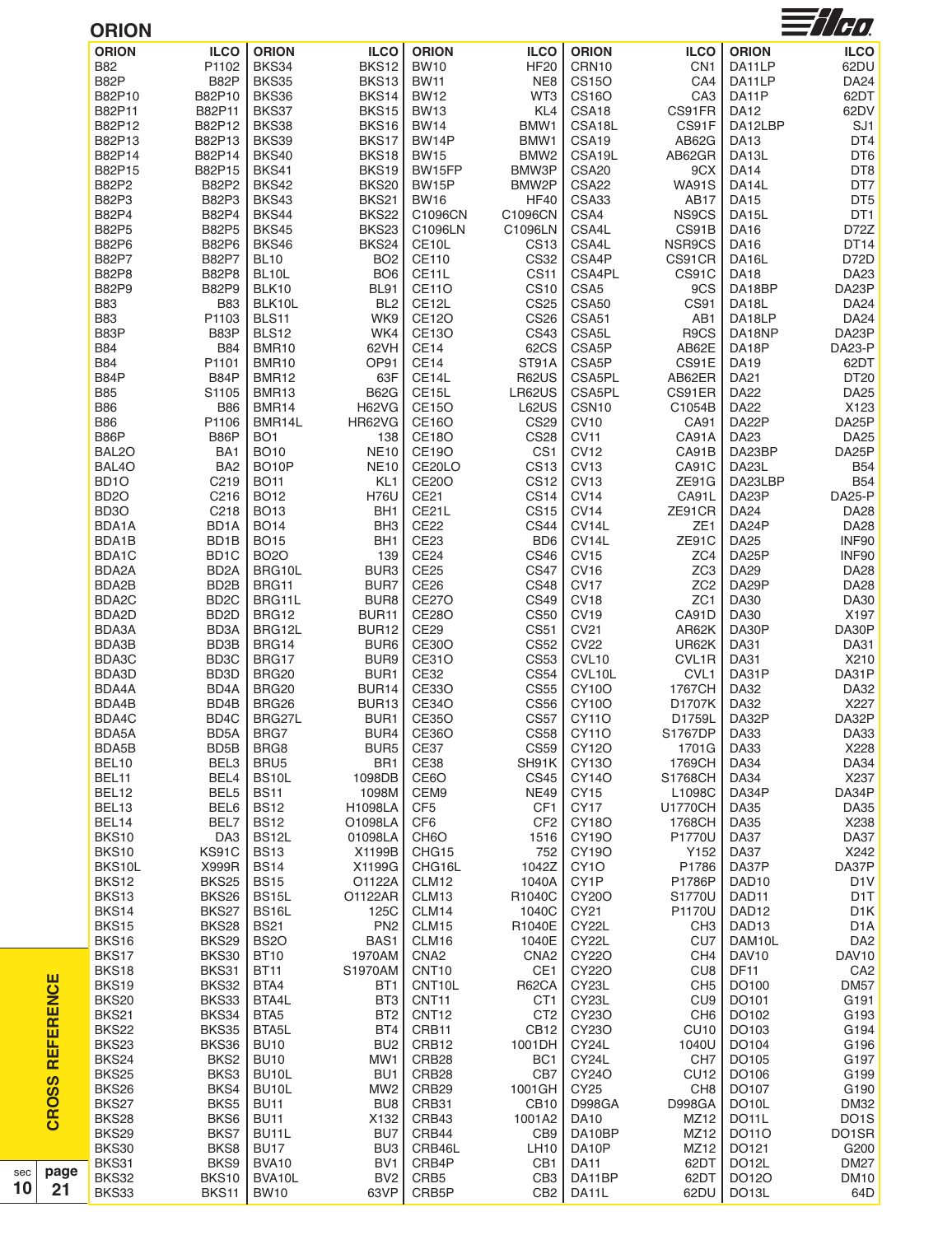| <b>ORION</b><br><b>ILCO</b><br><b>ORION</b><br><b>ILCO</b><br><b>ORION</b><br><b>ILCO</b><br><b>ORION</b><br><b>ILCO</b><br><b>ORION</b><br><b>ILCO</b><br>64RD<br>DUB <sub>10</sub> L<br><b>P65C</b><br>FA <sub>2</sub> B<br><b>R61H</b><br>FD32<br>1190LN<br>DO13O<br>GM8L<br><b>B69</b><br>DO14<br>DO3M<br>DUB <sub>11</sub><br><b>P65C</b><br>FA <sub>2</sub> D<br>61G<br>FD34<br>H63<br>GM9O<br>X184<br><b>P65C</b><br>DO140<br><b>DM33</b><br>DUB <sub>11</sub> L<br><b>FA20</b><br>F91C2<br>FD34<br>X207<br>GMA<br><b>B48</b><br><b>DO140L</b><br><b>DM43</b><br>DUB <sub>12</sub><br>HR62BZ<br>FA <sub>2</sub> S<br><b>R61G</b><br>FD35P<br>1188LNP<br><b>GMA</b><br>P1098A<br><b>DM34</b><br>DUB <sub>12</sub><br>R62BZ<br>FA <sub>2</sub> S<br>FD36<br><b>GMAP</b><br>DO141<br>R61GA<br>1191ET<br><b>GMAP</b><br><b>DM44</b><br>DUB12L<br>PA91F<br>FA <sub>3</sub><br><b>FD36</b><br>DO141L<br>FT38<br>H <sub>62</sub><br><b>GMAV</b><br><b>B62</b><br>DUB <sub>13</sub><br>F91C<br>FD36P<br>H62P<br>DO142<br><b>DM35</b><br>HR64K<br>FA4<br><b>GMAV</b><br>P1098AV<br>DUB <sub>13</sub><br>FD38L<br><b>DM45</b><br>PA91H<br><b>FA6O</b><br>F91CR<br>H <sub>59</sub><br><b>GMAVP</b><br>P1098AV<br><b>DO142L</b><br>DO143<br>DUB13L<br>FA <sub>8</sub><br>F91C8<br>FD38LAP<br><b>GMB</b><br><b>DM36</b><br>H64K<br>X202<br>B49<br><b>H59P</b><br>DO143L<br><b>DM46</b><br>DUB <sub>13</sub> L<br>PA91K<br><b>FAA10</b><br>65CB<br>FD38LP<br>GMB<br>S1098B<br>DXT5<br>SK91A<br>DO144<br><b>DM37</b><br>D1054K<br><b>FAA10</b><br><b>FD42</b><br>1195FD<br><b>GMBP</b><br><b>GMBP</b><br>DXT5B1<br>DXB10<br>FAA11<br>65CD<br>FD42CP<br><b>H71P</b><br><b>GMC</b><br>DO144L<br><b>DM47</b><br><b>B50</b><br>FD4P<br>S1186TSP<br>DO145<br><b>DM38</b><br>DXT5B2<br>DXB <sub>20</sub><br>FAA11<br>SK91D<br><b>GMC</b><br>P1098C<br>DXT5B3<br>65CE<br>FD <sub>5</sub><br>1185FD<br><b>GMCP</b><br>DO145L<br><b>DM48</b><br>DXB30<br>FAA15L<br><b>GMCP</b><br>DXT5C1<br>DXC10<br><b>FAAO</b><br><b>R61D</b><br>FD <sub>5</sub> P<br>1185TP<br><b>GMCV</b><br>DO146<br><b>DM39</b><br>P1098CV<br>SP <sub>1</sub><br>FD6P<br>DXT5C2<br>DXC20<br><b>FAAO</b><br>S1185TP<br><b>GMCVP</b><br><b>B63P</b><br><b>DO146L</b><br><b>DM49</b><br>DXT5C3<br>DXC30<br>FAB14<br>X99<br>FD7<br><b>GMCW</b><br>P1098WC<br>DO147<br><b>DM40</b><br>1184FD<br><b>DO147L</b><br><b>DM50</b><br>DXT5CM<br>54CM<br><b>FABO</b><br>61D<br>FD7P<br>1186TSP<br><b>GMCWP</b><br><b>B64P</b><br>DXD10<br><b>FABO</b><br>H <sub>54</sub><br>DO148<br><b>DM41</b><br>DXT5D1<br>R63TS<br>FD7P<br><b>GMD</b><br><b>B51</b><br>DXT5D2<br>DXD <sub>20</sub><br>FD <sub>8</sub><br>1127DU<br><b>DM51</b><br><b>FABO</b><br>SP <sub>2</sub><br><b>GMD</b><br>S1098D<br>DO148L<br>SP <sub>3</sub><br>FD <sub>9</sub><br>DXT5D3<br>DXD30<br><b>FAC</b><br><b>S1170LN</b><br><b>GMDP</b><br>DO149<br><b>DM42</b><br><b>B51P</b><br>DXT5DM<br>54DM<br><b>FAD</b><br><b>R61TS</b><br>FD9L<br><b>GMDP</b><br>DO149L<br><b>DM52</b><br>H <sub>50</sub><br><b>GMDP</b><br><b>FAD</b><br>SP <sub>4</sub><br>FD9L<br>S1167FD<br>DO158<br>G190C<br>DXT5GM<br>54GM<br><b>GMDW</b><br>S1098WD<br>R63SP<br>FEB <sub>5</sub><br>CF <sub>1</sub><br>DO16<br><b>DM21</b><br>DXT <sub>6</sub><br>D1054KA<br><b>FAE</b><br><b>GME</b><br><b>B44</b><br>DO161<br>G190B<br>DXT6B1<br>DXB1<br><b>FAF</b><br>63SP<br>FEB <sub>5</sub> L<br>CF <sub>2</sub><br><b>GME</b><br>P1098E<br>DXT6B2<br>DXB <sub>2</sub><br><b>FAG</b><br>F91G<br><b>NE57</b><br>DO165<br>DM65-11<br>FI <sub>10</sub><br><b>GMEP</b><br><b>B44P</b><br>DXT6B3<br>DXB3<br><b>NE54</b><br>FI4CP<br>P1098EV<br>DO168<br>G195A<br>FAG <sub>2</sub><br>GT15RAP<br><b>GMEV</b><br>DXT6BM<br>DXB4<br><b>NE54</b><br><b>FL20</b><br>Z <sub>4</sub><br>DO171<br>G197A<br>FAG2BP<br><b>GMEVP</b><br>B77P<br>DXC1<br>FAG2P<br>YU <sub>2</sub><br>FLO <sub>5</sub><br>DO172<br>G190A<br>DXT6C1<br><b>FL91</b><br><b>GMEW</b><br>P1098WE<br>DXC <sub>2</sub><br>X167<br>FLO <sub>5</sub> L<br>DO174<br>G192A<br>DXT6C2<br>FAG2YP<br>R67F<br><b>GMEWP</b><br><b>B78P</b><br>DXC3<br>FAG2YP<br>YU <sub>2</sub><br>FMR10<br>DO175<br>G196A<br>DXT6C3<br>C172F<br><b>GMH</b><br><b>B45</b><br>DO18<br>DXT6CM<br>DXC4<br>FAG3<br><b>NE55</b><br>FTH <sub>10</sub><br>S1098H<br><b>DM11</b><br>FTH <sub>3</sub><br>GMH<br>G200<br>F91H<br>DXT6D1<br>DXD1<br><b>FAH</b><br>FTH <sub>11</sub><br>FTH4<br><b>GMHP</b><br><b>B45P</b><br>DO180<br>DO19<br>DO <sub>4</sub> F<br>DXT6D2<br>DXD <sub>2</sub><br><b>FAK</b><br>FT46<br>FTH <sub>12</sub><br>FT <sub>1</sub><br><b>GMHW</b><br>S1098WH<br>H64E<br>DXT6D3<br>DXD3<br><b>FAK</b><br><b>NE59</b><br>FTH14<br>FTH <sub>5</sub><br>DO19<br><b>GMJ</b><br><b>B46</b><br>G194A<br>DXT6DM<br>DXD4<br><b>FAKAP</b><br>FTH16<br>DO195<br>FT46<br>FTH <sub>6</sub><br><b>GMJ</b><br>P1098J<br>DXT6GM<br>DXG5<br><b>FAKBP</b><br>X152P<br>DO197<br>G191A<br>GBN10<br>ZE91G<br><b>GMK</b><br><b>B47</b><br><b>EFCK</b><br>C185CK<br><b>FAKGP</b><br><b>NE54</b><br>DO198<br>G193A<br>GBN10L<br><b>R62K</b><br><b>GMK</b><br>S1098K<br>DO201<br><b>EFCK</b><br><b>EC10</b><br><b>FAS10</b><br>FAS1<br>GBN11<br>G190E<br>GA91<br>GMR<br>B55<br>DO21<br>D64<br><b>EFDA</b><br>C185DA<br>FAS10L<br>ST <sub>1</sub><br>GBN12<br>GA <sub>1</sub><br><b>GMRP</b><br><b>B55</b><br>DO215<br><b>DM110</b><br><b>EFDA</b><br><b>EC12</b><br><b>FAX</b><br>F43<br>GBN13<br>GAS91<br><b>GMS</b><br>L98AS<br><b>DM58</b><br><b>EFDB</b><br>C185DB<br>FAY<br>GBT10<br><b>GMV</b><br>DO22<br><b>NE56</b><br>LN4<br>LP98A<br><b>EFDB</b><br><b>FAYP</b><br>DO227<br>G190MA<br><b>EC14</b><br><b>NE56</b><br><b>GE10</b><br>GE <sub>5</sub><br>GOL10L<br>GL <sub>3</sub><br><b>EFDK</b><br>DO229<br><b>DM62</b><br>C185DK<br><b>FD10</b><br>FC <sub>2</sub><br><b>GE10</b><br>GE <sub>8</sub><br>GOL11L<br>GL <sub>1</sub><br>GE10L<br>GE3R<br>GRQ1<br>DO23<br><b>DM60</b><br><b>EFDK</b><br><b>EC16</b><br><b>FD11</b><br>CE <sub>6</sub><br>GU4<br><b>EFDM</b><br>FC7<br>GE <sub>11</sub><br>7GE<br>S65G<br>DO <sub>23</sub> L<br><b>DM63</b><br>C185DM<br><b>FD12</b><br>GRQ10<br>DO24<br>ID <sub>1</sub><br><b>EFDM</b><br><b>EC18</b><br>FC7-P<br>GE <sub>12L</sub><br>LR7GE<br>GRQ10L<br><b>RS65G</b><br>FD12AP<br>DO <sub>25</sub><br>DM <sub>3</sub><br>EGO12L<br>EE1<br>FD12P<br>FC7P<br>GE13L<br>GRQ12<br>GU91F<br>GE6<br>ELZ10<br>DO29<br><b>DM29</b><br>ELZ1<br>FD <sub>13</sub><br>FC <sub>9</sub><br><b>GE18O</b><br>GE <sub>15</sub><br>GRQ13<br>GU91G<br>ER <sub>5</sub><br>FC <sub>8</sub><br>DO29L<br><b>DM30</b><br>ERA10<br><b>FD14</b><br>GE37L<br>GE4<br>GRQ14<br>65L<br>ES <sub>1</sub><br>GH <sub>2</sub><br>DO30<br><b>DM61</b><br>ESA10<br><b>FD15</b><br>62KT<br>GH <sub>1</sub> O<br>GRQ15<br>GU91B<br>ES1R<br>DO31<br>G198<br>ESA10L<br><b>FD16</b><br>KL <sub>2</sub><br>GH <sub>2</sub><br>GH <sub>1</sub><br>GRQ15L<br>GU <sub>3</sub><br>H62FD<br>GH <sub>3</sub><br>GH <sub>3</sub><br>RC1<br>DO44<br><b>DM25</b><br><b>ETS10</b><br>ET9<br>FD <sub>17</sub><br>GRQ16<br>DO45<br>HU4<br>ETS11<br>62C<br>FD17L<br>HR62FD<br>GIB <sub>10</sub><br>1033G<br>GRQ17<br>LR65G<br>DO49<br>DM8<br>ETS <sub>2</sub><br>ET8<br>FD <sub>18</sub><br><b>HF22</b><br>GIP <sub>10</sub><br>GIP91<br>GRQ17L<br>L65G<br>EV4<br>GB <sub>2</sub><br>DO <sub>5</sub><br><b>DM25</b><br>EVA1<br>FD <sub>18</sub> L<br><b>HF23</b><br>GLB13<br>GRQ18<br>LR65Y<br>EV <sub>2</sub><br>DO69L<br><b>DM26</b><br>EVA <sub>14</sub><br><b>FD19</b><br>FT10<br>GLB15<br>GB4<br>GRQ18L<br>L65Y<br>EVA1<br>FD19<br>GU4R<br>DO71<br><b>DM22</b><br>EVA <sub>2</sub><br><b>YM14</b><br>GLB19L<br>GB1<br>GRQ1L<br>DO73<br><b>DM61</b><br>EVA <sub>3</sub><br>EVA1R<br>FD <sub>19</sub> L<br>FT10R<br>GLB <sub>22</sub><br>GB <sub>3</sub><br>GSN12L<br>D1098B<br>EVA4<br>DO79<br>G192<br>62EV<br>FD <sub>19L</sub><br><b>YM15</b><br>GM10P<br><b>B53</b><br>GUA50<br>191A<br>R62EV<br>H1054F<br>DO <sub>8</sub><br>DM <sub>2</sub><br>EVA <sub>5</sub><br>FD <sub>1</sub> O<br>WB <sub>3</sub><br>GM12L<br><b>B72</b><br>H1054F<br>DO84L<br>EVA <sub>6</sub><br>WB <sub>3</sub><br>GM12L<br>DM23<br>EV <sub>5</sub><br>FD <sub>1</sub> P<br>X192<br>H1098DB<br>H1098DB<br>B72P<br>DO86<br>G195<br>EVA8<br>EV7<br>FD <sub>2</sub><br>WB <sub>2</sub><br>GM12LP<br>H1098M<br>H1098M<br>DO <sub>9</sub><br>EZC10L<br>ES <sub>1</sub><br>FD <sub>20</sub><br>YS <sub>2</sub><br>GM13P<br>DC <sub>3</sub><br>H1098X<br>H1098X<br>FT6<br>F1122A<br>FD <sub>20</sub> L<br>YS1<br>DO93<br>DM7<br>F1122A<br>GM14L<br><b>B74</b><br>H1122M<br>H1122M<br>DO94<br>DM <sub>6</sub><br>F1122AR<br>F1122AR<br>FD21<br>1127D<br>GM14LP<br>B74P<br>H65<br>H65<br><b>FD22</b><br>DO <sub>9</sub> L<br>FT6R<br>FA <sub>1</sub> A<br>LR61D<br>1127DP<br><b>GM15O</b><br>P1099<br>H65<br>X221<br>FD23<br>B68P<br>DO9LAP<br>FT6R<br>FA <sub>1</sub> B<br>AB <sub>2</sub> B<br>1127ES<br>GM15PO<br><b>H65P</b><br><b>H65P</b><br>DO <sub>9LP</sub><br>FA <sub>1</sub> C<br><b>H61G</b><br>FD24<br>H66<br>FT6R<br>1167FD<br>GM <sub>16</sub> L<br>P1100<br>1193MU<br>DON <sub>10</sub> L<br>S54F<br>FA <sub>1</sub> D<br>R61GA<br>FD24<br>H <sub>51</sub><br>GM16L<br>P1108<br>H66<br>H66<br>DON <sub>11</sub><br>DO <sub>1</sub><br>FA <sub>1</sub> D<br>SP <sub>5</sub><br><b>FD25</b><br><b>BR20</b><br>GM16LP<br>B76P<br><b>H66P</b><br><b>H66P</b><br>PL <sub>1</sub><br><b>SF10</b><br>FC7<br>GM <sub>2</sub> O<br>DPT10L<br>FA <sub>1</sub> L<br><b>FD26</b><br><b>H1098LA</b><br>H67<br>1193FD<br>GM4O<br>DPT <sub>11</sub><br>DL <sub>2</sub><br>FA <sub>10</sub><br>FT37<br><b>FD27</b><br>FF <sub>1</sub><br>1098DB<br>H67<br>H67<br>DPT <sub>12</sub><br>LAP <sub>2</sub><br>FA <sub>1</sub> P<br>FT37<br><b>FD28</b><br>S1181FD<br>GM <sub>5</sub> O<br><b>B53</b><br><b>H67P</b><br><b>H67P</b><br><b>NE58</b><br>FD31<br>DT <sub>13</sub> L<br><b>TR40</b><br><b>FA21</b><br>P1127C<br>GM <sub>5</sub> O<br>X143<br>H70<br>H70<br>DT13LP<br><b>TR40</b><br>FA21UP<br><b>NE58</b><br>FD31L<br>GM5P<br><b>B53</b><br>H70<br>X231<br>S1167C<br>DUB <sub>10</sub><br>FA <sub>2</sub> A<br><b>YR62</b><br>FD31P<br>H70P<br>H70P<br>P65A<br>P1127C<br>GM7L<br><b>B56</b> | $\equiv$ // $\epsilon$ |  |  |  |  | <b>ORION</b> |  |
|-------------------------------------------------------------------------------------------------------------------------------------------------------------------------------------------------------------------------------------------------------------------------------------------------------------------------------------------------------------------------------------------------------------------------------------------------------------------------------------------------------------------------------------------------------------------------------------------------------------------------------------------------------------------------------------------------------------------------------------------------------------------------------------------------------------------------------------------------------------------------------------------------------------------------------------------------------------------------------------------------------------------------------------------------------------------------------------------------------------------------------------------------------------------------------------------------------------------------------------------------------------------------------------------------------------------------------------------------------------------------------------------------------------------------------------------------------------------------------------------------------------------------------------------------------------------------------------------------------------------------------------------------------------------------------------------------------------------------------------------------------------------------------------------------------------------------------------------------------------------------------------------------------------------------------------------------------------------------------------------------------------------------------------------------------------------------------------------------------------------------------------------------------------------------------------------------------------------------------------------------------------------------------------------------------------------------------------------------------------------------------------------------------------------------------------------------------------------------------------------------------------------------------------------------------------------------------------------------------------------------------------------------------------------------------------------------------------------------------------------------------------------------------------------------------------------------------------------------------------------------------------------------------------------------------------------------------------------------------------------------------------------------------------------------------------------------------------------------------------------------------------------------------------------------------------------------------------------------------------------------------------------------------------------------------------------------------------------------------------------------------------------------------------------------------------------------------------------------------------------------------------------------------------------------------------------------------------------------------------------------------------------------------------------------------------------------------------------------------------------------------------------------------------------------------------------------------------------------------------------------------------------------------------------------------------------------------------------------------------------------------------------------------------------------------------------------------------------------------------------------------------------------------------------------------------------------------------------------------------------------------------------------------------------------------------------------------------------------------------------------------------------------------------------------------------------------------------------------------------------------------------------------------------------------------------------------------------------------------------------------------------------------------------------------------------------------------------------------------------------------------------------------------------------------------------------------------------------------------------------------------------------------------------------------------------------------------------------------------------------------------------------------------------------------------------------------------------------------------------------------------------------------------------------------------------------------------------------------------------------------------------------------------------------------------------------------------------------------------------------------------------------------------------------------------------------------------------------------------------------------------------------------------------------------------------------------------------------------------------------------------------------------------------------------------------------------------------------------------------------------------------------------------------------------------------------------------------------------------------------------------------------------------------------------------------------------------------------------------------------------------------------------------------------------------------------------------------------------------------------------------------------------------------------------------------------------------------------------------------------------------------------------------------------------------------------------------------------------------------------------------------------------------------------------------------------------------------------------------------------------------------------------------------------------------------------------------------------------------------------------------------------------------------------------------------------------------------------------------------------------------------------------------------------------------------------------------------------------------------------------------------------------------------------------------------------------------------------------------------------------------------------------------------------------------------------------------------------------------------------------------------------------------------------------------------------------------------------------------------------------------------------------------------------------------------------------------------------------------------------------------------------------------------------------------------------------------------------------------------------------------------------------------------------------------------------------------------------------------------------------------------------------------------------------------------------------------------------------------------------------------------------------------------------------------------------------------------------------------------------------------------------------------------------------------------------------------------------------------------------------------------------------------------------------------------------------------------------------------------------------------------------------------------------------------------------------------------------------------------------------------------------------------------------------------------------------------------------------------------------------------------------------------------------------------------------------------------------------------------------------------------------------------------------------------------------------------------------------------------------------------------------------------------------------------------------------------------------------------------------------------------------------------------------------------------------------------------------------------------------------------------------------------------------------------------------------------------------------------------------------------------------------------------------------------------------------------------------------------------------------------------------------------------------------------------------------------------------------------------------------------------------------------------------------------------------------------------------------------------------------------------------------------------------------------------------------------------------------------------------------------------------------------------------------------------------------------------------------------------------------------------------------------------------------------------------------------------------------------------------------------------------------------------------------------------------------------------------------------------------------------------------------------------------------------------------------------------------------------------------------------------------------------------------------------------------------------------------------------------------------------------------------------------------------------------|------------------------|--|--|--|--|--------------|--|
|                                                                                                                                                                                                                                                                                                                                                                                                                                                                                                                                                                                                                                                                                                                                                                                                                                                                                                                                                                                                                                                                                                                                                                                                                                                                                                                                                                                                                                                                                                                                                                                                                                                                                                                                                                                                                                                                                                                                                                                                                                                                                                                                                                                                                                                                                                                                                                                                                                                                                                                                                                                                                                                                                                                                                                                                                                                                                                                                                                                                                                                                                                                                                                                                                                                                                                                                                                                                                                                                                                                                                                                                                                                                                                                                                                                                                                                                                                                                                                                                                                                                                                                                                                                                                                                                                                                                                                                                                                                                                                                                                                                                                                                                                                                                                                                                                                                                                                                                                                                                                                                                                                                                                                                                                                                                                                                                                                                                                                                                                                                                                                                                                                                                                                                                                                                                                                                                                                                                                                                                                                                                                                                                                                                                                                                                                                                                                                                                                                                                                                                                                                                                                                                                                                                                                                                                                                                                                                                                                                                                                                                                                                                                                                                                                                                                                                                                                                                                                                                                                                                                                                                                                                                                                                                                                                                                                                                                                                                                                                                                                                                                                                                                                                                                                                                                                                                                                                                                                                                                                                                                                                                                                                                                                                                                                                                                                                                                                                                                                                                                                                                                                                                                                                                                                                                                                                                                                                                                                                                                                                                                                                                                                                                                                                                                                                                                                                                                                                                                                                                                                                                                                                                                                                                     |                        |  |  |  |  |              |  |
|                                                                                                                                                                                                                                                                                                                                                                                                                                                                                                                                                                                                                                                                                                                                                                                                                                                                                                                                                                                                                                                                                                                                                                                                                                                                                                                                                                                                                                                                                                                                                                                                                                                                                                                                                                                                                                                                                                                                                                                                                                                                                                                                                                                                                                                                                                                                                                                                                                                                                                                                                                                                                                                                                                                                                                                                                                                                                                                                                                                                                                                                                                                                                                                                                                                                                                                                                                                                                                                                                                                                                                                                                                                                                                                                                                                                                                                                                                                                                                                                                                                                                                                                                                                                                                                                                                                                                                                                                                                                                                                                                                                                                                                                                                                                                                                                                                                                                                                                                                                                                                                                                                                                                                                                                                                                                                                                                                                                                                                                                                                                                                                                                                                                                                                                                                                                                                                                                                                                                                                                                                                                                                                                                                                                                                                                                                                                                                                                                                                                                                                                                                                                                                                                                                                                                                                                                                                                                                                                                                                                                                                                                                                                                                                                                                                                                                                                                                                                                                                                                                                                                                                                                                                                                                                                                                                                                                                                                                                                                                                                                                                                                                                                                                                                                                                                                                                                                                                                                                                                                                                                                                                                                                                                                                                                                                                                                                                                                                                                                                                                                                                                                                                                                                                                                                                                                                                                                                                                                                                                                                                                                                                                                                                                                                                                                                                                                                                                                                                                                                                                                                                                                                                                                                                     |                        |  |  |  |  |              |  |
|                                                                                                                                                                                                                                                                                                                                                                                                                                                                                                                                                                                                                                                                                                                                                                                                                                                                                                                                                                                                                                                                                                                                                                                                                                                                                                                                                                                                                                                                                                                                                                                                                                                                                                                                                                                                                                                                                                                                                                                                                                                                                                                                                                                                                                                                                                                                                                                                                                                                                                                                                                                                                                                                                                                                                                                                                                                                                                                                                                                                                                                                                                                                                                                                                                                                                                                                                                                                                                                                                                                                                                                                                                                                                                                                                                                                                                                                                                                                                                                                                                                                                                                                                                                                                                                                                                                                                                                                                                                                                                                                                                                                                                                                                                                                                                                                                                                                                                                                                                                                                                                                                                                                                                                                                                                                                                                                                                                                                                                                                                                                                                                                                                                                                                                                                                                                                                                                                                                                                                                                                                                                                                                                                                                                                                                                                                                                                                                                                                                                                                                                                                                                                                                                                                                                                                                                                                                                                                                                                                                                                                                                                                                                                                                                                                                                                                                                                                                                                                                                                                                                                                                                                                                                                                                                                                                                                                                                                                                                                                                                                                                                                                                                                                                                                                                                                                                                                                                                                                                                                                                                                                                                                                                                                                                                                                                                                                                                                                                                                                                                                                                                                                                                                                                                                                                                                                                                                                                                                                                                                                                                                                                                                                                                                                                                                                                                                                                                                                                                                                                                                                                                                                                                                                                     |                        |  |  |  |  |              |  |
|                                                                                                                                                                                                                                                                                                                                                                                                                                                                                                                                                                                                                                                                                                                                                                                                                                                                                                                                                                                                                                                                                                                                                                                                                                                                                                                                                                                                                                                                                                                                                                                                                                                                                                                                                                                                                                                                                                                                                                                                                                                                                                                                                                                                                                                                                                                                                                                                                                                                                                                                                                                                                                                                                                                                                                                                                                                                                                                                                                                                                                                                                                                                                                                                                                                                                                                                                                                                                                                                                                                                                                                                                                                                                                                                                                                                                                                                                                                                                                                                                                                                                                                                                                                                                                                                                                                                                                                                                                                                                                                                                                                                                                                                                                                                                                                                                                                                                                                                                                                                                                                                                                                                                                                                                                                                                                                                                                                                                                                                                                                                                                                                                                                                                                                                                                                                                                                                                                                                                                                                                                                                                                                                                                                                                                                                                                                                                                                                                                                                                                                                                                                                                                                                                                                                                                                                                                                                                                                                                                                                                                                                                                                                                                                                                                                                                                                                                                                                                                                                                                                                                                                                                                                                                                                                                                                                                                                                                                                                                                                                                                                                                                                                                                                                                                                                                                                                                                                                                                                                                                                                                                                                                                                                                                                                                                                                                                                                                                                                                                                                                                                                                                                                                                                                                                                                                                                                                                                                                                                                                                                                                                                                                                                                                                                                                                                                                                                                                                                                                                                                                                                                                                                                                                                     |                        |  |  |  |  |              |  |
|                                                                                                                                                                                                                                                                                                                                                                                                                                                                                                                                                                                                                                                                                                                                                                                                                                                                                                                                                                                                                                                                                                                                                                                                                                                                                                                                                                                                                                                                                                                                                                                                                                                                                                                                                                                                                                                                                                                                                                                                                                                                                                                                                                                                                                                                                                                                                                                                                                                                                                                                                                                                                                                                                                                                                                                                                                                                                                                                                                                                                                                                                                                                                                                                                                                                                                                                                                                                                                                                                                                                                                                                                                                                                                                                                                                                                                                                                                                                                                                                                                                                                                                                                                                                                                                                                                                                                                                                                                                                                                                                                                                                                                                                                                                                                                                                                                                                                                                                                                                                                                                                                                                                                                                                                                                                                                                                                                                                                                                                                                                                                                                                                                                                                                                                                                                                                                                                                                                                                                                                                                                                                                                                                                                                                                                                                                                                                                                                                                                                                                                                                                                                                                                                                                                                                                                                                                                                                                                                                                                                                                                                                                                                                                                                                                                                                                                                                                                                                                                                                                                                                                                                                                                                                                                                                                                                                                                                                                                                                                                                                                                                                                                                                                                                                                                                                                                                                                                                                                                                                                                                                                                                                                                                                                                                                                                                                                                                                                                                                                                                                                                                                                                                                                                                                                                                                                                                                                                                                                                                                                                                                                                                                                                                                                                                                                                                                                                                                                                                                                                                                                                                                                                                                                                     |                        |  |  |  |  |              |  |
|                                                                                                                                                                                                                                                                                                                                                                                                                                                                                                                                                                                                                                                                                                                                                                                                                                                                                                                                                                                                                                                                                                                                                                                                                                                                                                                                                                                                                                                                                                                                                                                                                                                                                                                                                                                                                                                                                                                                                                                                                                                                                                                                                                                                                                                                                                                                                                                                                                                                                                                                                                                                                                                                                                                                                                                                                                                                                                                                                                                                                                                                                                                                                                                                                                                                                                                                                                                                                                                                                                                                                                                                                                                                                                                                                                                                                                                                                                                                                                                                                                                                                                                                                                                                                                                                                                                                                                                                                                                                                                                                                                                                                                                                                                                                                                                                                                                                                                                                                                                                                                                                                                                                                                                                                                                                                                                                                                                                                                                                                                                                                                                                                                                                                                                                                                                                                                                                                                                                                                                                                                                                                                                                                                                                                                                                                                                                                                                                                                                                                                                                                                                                                                                                                                                                                                                                                                                                                                                                                                                                                                                                                                                                                                                                                                                                                                                                                                                                                                                                                                                                                                                                                                                                                                                                                                                                                                                                                                                                                                                                                                                                                                                                                                                                                                                                                                                                                                                                                                                                                                                                                                                                                                                                                                                                                                                                                                                                                                                                                                                                                                                                                                                                                                                                                                                                                                                                                                                                                                                                                                                                                                                                                                                                                                                                                                                                                                                                                                                                                                                                                                                                                                                                                                                     |                        |  |  |  |  |              |  |
|                                                                                                                                                                                                                                                                                                                                                                                                                                                                                                                                                                                                                                                                                                                                                                                                                                                                                                                                                                                                                                                                                                                                                                                                                                                                                                                                                                                                                                                                                                                                                                                                                                                                                                                                                                                                                                                                                                                                                                                                                                                                                                                                                                                                                                                                                                                                                                                                                                                                                                                                                                                                                                                                                                                                                                                                                                                                                                                                                                                                                                                                                                                                                                                                                                                                                                                                                                                                                                                                                                                                                                                                                                                                                                                                                                                                                                                                                                                                                                                                                                                                                                                                                                                                                                                                                                                                                                                                                                                                                                                                                                                                                                                                                                                                                                                                                                                                                                                                                                                                                                                                                                                                                                                                                                                                                                                                                                                                                                                                                                                                                                                                                                                                                                                                                                                                                                                                                                                                                                                                                                                                                                                                                                                                                                                                                                                                                                                                                                                                                                                                                                                                                                                                                                                                                                                                                                                                                                                                                                                                                                                                                                                                                                                                                                                                                                                                                                                                                                                                                                                                                                                                                                                                                                                                                                                                                                                                                                                                                                                                                                                                                                                                                                                                                                                                                                                                                                                                                                                                                                                                                                                                                                                                                                                                                                                                                                                                                                                                                                                                                                                                                                                                                                                                                                                                                                                                                                                                                                                                                                                                                                                                                                                                                                                                                                                                                                                                                                                                                                                                                                                                                                                                                                                     |                        |  |  |  |  |              |  |
|                                                                                                                                                                                                                                                                                                                                                                                                                                                                                                                                                                                                                                                                                                                                                                                                                                                                                                                                                                                                                                                                                                                                                                                                                                                                                                                                                                                                                                                                                                                                                                                                                                                                                                                                                                                                                                                                                                                                                                                                                                                                                                                                                                                                                                                                                                                                                                                                                                                                                                                                                                                                                                                                                                                                                                                                                                                                                                                                                                                                                                                                                                                                                                                                                                                                                                                                                                                                                                                                                                                                                                                                                                                                                                                                                                                                                                                                                                                                                                                                                                                                                                                                                                                                                                                                                                                                                                                                                                                                                                                                                                                                                                                                                                                                                                                                                                                                                                                                                                                                                                                                                                                                                                                                                                                                                                                                                                                                                                                                                                                                                                                                                                                                                                                                                                                                                                                                                                                                                                                                                                                                                                                                                                                                                                                                                                                                                                                                                                                                                                                                                                                                                                                                                                                                                                                                                                                                                                                                                                                                                                                                                                                                                                                                                                                                                                                                                                                                                                                                                                                                                                                                                                                                                                                                                                                                                                                                                                                                                                                                                                                                                                                                                                                                                                                                                                                                                                                                                                                                                                                                                                                                                                                                                                                                                                                                                                                                                                                                                                                                                                                                                                                                                                                                                                                                                                                                                                                                                                                                                                                                                                                                                                                                                                                                                                                                                                                                                                                                                                                                                                                                                                                                                                                     |                        |  |  |  |  |              |  |
|                                                                                                                                                                                                                                                                                                                                                                                                                                                                                                                                                                                                                                                                                                                                                                                                                                                                                                                                                                                                                                                                                                                                                                                                                                                                                                                                                                                                                                                                                                                                                                                                                                                                                                                                                                                                                                                                                                                                                                                                                                                                                                                                                                                                                                                                                                                                                                                                                                                                                                                                                                                                                                                                                                                                                                                                                                                                                                                                                                                                                                                                                                                                                                                                                                                                                                                                                                                                                                                                                                                                                                                                                                                                                                                                                                                                                                                                                                                                                                                                                                                                                                                                                                                                                                                                                                                                                                                                                                                                                                                                                                                                                                                                                                                                                                                                                                                                                                                                                                                                                                                                                                                                                                                                                                                                                                                                                                                                                                                                                                                                                                                                                                                                                                                                                                                                                                                                                                                                                                                                                                                                                                                                                                                                                                                                                                                                                                                                                                                                                                                                                                                                                                                                                                                                                                                                                                                                                                                                                                                                                                                                                                                                                                                                                                                                                                                                                                                                                                                                                                                                                                                                                                                                                                                                                                                                                                                                                                                                                                                                                                                                                                                                                                                                                                                                                                                                                                                                                                                                                                                                                                                                                                                                                                                                                                                                                                                                                                                                                                                                                                                                                                                                                                                                                                                                                                                                                                                                                                                                                                                                                                                                                                                                                                                                                                                                                                                                                                                                                                                                                                                                                                                                                                                     |                        |  |  |  |  |              |  |
|                                                                                                                                                                                                                                                                                                                                                                                                                                                                                                                                                                                                                                                                                                                                                                                                                                                                                                                                                                                                                                                                                                                                                                                                                                                                                                                                                                                                                                                                                                                                                                                                                                                                                                                                                                                                                                                                                                                                                                                                                                                                                                                                                                                                                                                                                                                                                                                                                                                                                                                                                                                                                                                                                                                                                                                                                                                                                                                                                                                                                                                                                                                                                                                                                                                                                                                                                                                                                                                                                                                                                                                                                                                                                                                                                                                                                                                                                                                                                                                                                                                                                                                                                                                                                                                                                                                                                                                                                                                                                                                                                                                                                                                                                                                                                                                                                                                                                                                                                                                                                                                                                                                                                                                                                                                                                                                                                                                                                                                                                                                                                                                                                                                                                                                                                                                                                                                                                                                                                                                                                                                                                                                                                                                                                                                                                                                                                                                                                                                                                                                                                                                                                                                                                                                                                                                                                                                                                                                                                                                                                                                                                                                                                                                                                                                                                                                                                                                                                                                                                                                                                                                                                                                                                                                                                                                                                                                                                                                                                                                                                                                                                                                                                                                                                                                                                                                                                                                                                                                                                                                                                                                                                                                                                                                                                                                                                                                                                                                                                                                                                                                                                                                                                                                                                                                                                                                                                                                                                                                                                                                                                                                                                                                                                                                                                                                                                                                                                                                                                                                                                                                                                                                                                                                     |                        |  |  |  |  |              |  |
|                                                                                                                                                                                                                                                                                                                                                                                                                                                                                                                                                                                                                                                                                                                                                                                                                                                                                                                                                                                                                                                                                                                                                                                                                                                                                                                                                                                                                                                                                                                                                                                                                                                                                                                                                                                                                                                                                                                                                                                                                                                                                                                                                                                                                                                                                                                                                                                                                                                                                                                                                                                                                                                                                                                                                                                                                                                                                                                                                                                                                                                                                                                                                                                                                                                                                                                                                                                                                                                                                                                                                                                                                                                                                                                                                                                                                                                                                                                                                                                                                                                                                                                                                                                                                                                                                                                                                                                                                                                                                                                                                                                                                                                                                                                                                                                                                                                                                                                                                                                                                                                                                                                                                                                                                                                                                                                                                                                                                                                                                                                                                                                                                                                                                                                                                                                                                                                                                                                                                                                                                                                                                                                                                                                                                                                                                                                                                                                                                                                                                                                                                                                                                                                                                                                                                                                                                                                                                                                                                                                                                                                                                                                                                                                                                                                                                                                                                                                                                                                                                                                                                                                                                                                                                                                                                                                                                                                                                                                                                                                                                                                                                                                                                                                                                                                                                                                                                                                                                                                                                                                                                                                                                                                                                                                                                                                                                                                                                                                                                                                                                                                                                                                                                                                                                                                                                                                                                                                                                                                                                                                                                                                                                                                                                                                                                                                                                                                                                                                                                                                                                                                                                                                                                                                     |                        |  |  |  |  |              |  |
|                                                                                                                                                                                                                                                                                                                                                                                                                                                                                                                                                                                                                                                                                                                                                                                                                                                                                                                                                                                                                                                                                                                                                                                                                                                                                                                                                                                                                                                                                                                                                                                                                                                                                                                                                                                                                                                                                                                                                                                                                                                                                                                                                                                                                                                                                                                                                                                                                                                                                                                                                                                                                                                                                                                                                                                                                                                                                                                                                                                                                                                                                                                                                                                                                                                                                                                                                                                                                                                                                                                                                                                                                                                                                                                                                                                                                                                                                                                                                                                                                                                                                                                                                                                                                                                                                                                                                                                                                                                                                                                                                                                                                                                                                                                                                                                                                                                                                                                                                                                                                                                                                                                                                                                                                                                                                                                                                                                                                                                                                                                                                                                                                                                                                                                                                                                                                                                                                                                                                                                                                                                                                                                                                                                                                                                                                                                                                                                                                                                                                                                                                                                                                                                                                                                                                                                                                                                                                                                                                                                                                                                                                                                                                                                                                                                                                                                                                                                                                                                                                                                                                                                                                                                                                                                                                                                                                                                                                                                                                                                                                                                                                                                                                                                                                                                                                                                                                                                                                                                                                                                                                                                                                                                                                                                                                                                                                                                                                                                                                                                                                                                                                                                                                                                                                                                                                                                                                                                                                                                                                                                                                                                                                                                                                                                                                                                                                                                                                                                                                                                                                                                                                                                                                                                     |                        |  |  |  |  |              |  |
|                                                                                                                                                                                                                                                                                                                                                                                                                                                                                                                                                                                                                                                                                                                                                                                                                                                                                                                                                                                                                                                                                                                                                                                                                                                                                                                                                                                                                                                                                                                                                                                                                                                                                                                                                                                                                                                                                                                                                                                                                                                                                                                                                                                                                                                                                                                                                                                                                                                                                                                                                                                                                                                                                                                                                                                                                                                                                                                                                                                                                                                                                                                                                                                                                                                                                                                                                                                                                                                                                                                                                                                                                                                                                                                                                                                                                                                                                                                                                                                                                                                                                                                                                                                                                                                                                                                                                                                                                                                                                                                                                                                                                                                                                                                                                                                                                                                                                                                                                                                                                                                                                                                                                                                                                                                                                                                                                                                                                                                                                                                                                                                                                                                                                                                                                                                                                                                                                                                                                                                                                                                                                                                                                                                                                                                                                                                                                                                                                                                                                                                                                                                                                                                                                                                                                                                                                                                                                                                                                                                                                                                                                                                                                                                                                                                                                                                                                                                                                                                                                                                                                                                                                                                                                                                                                                                                                                                                                                                                                                                                                                                                                                                                                                                                                                                                                                                                                                                                                                                                                                                                                                                                                                                                                                                                                                                                                                                                                                                                                                                                                                                                                                                                                                                                                                                                                                                                                                                                                                                                                                                                                                                                                                                                                                                                                                                                                                                                                                                                                                                                                                                                                                                                                                                     |                        |  |  |  |  |              |  |
|                                                                                                                                                                                                                                                                                                                                                                                                                                                                                                                                                                                                                                                                                                                                                                                                                                                                                                                                                                                                                                                                                                                                                                                                                                                                                                                                                                                                                                                                                                                                                                                                                                                                                                                                                                                                                                                                                                                                                                                                                                                                                                                                                                                                                                                                                                                                                                                                                                                                                                                                                                                                                                                                                                                                                                                                                                                                                                                                                                                                                                                                                                                                                                                                                                                                                                                                                                                                                                                                                                                                                                                                                                                                                                                                                                                                                                                                                                                                                                                                                                                                                                                                                                                                                                                                                                                                                                                                                                                                                                                                                                                                                                                                                                                                                                                                                                                                                                                                                                                                                                                                                                                                                                                                                                                                                                                                                                                                                                                                                                                                                                                                                                                                                                                                                                                                                                                                                                                                                                                                                                                                                                                                                                                                                                                                                                                                                                                                                                                                                                                                                                                                                                                                                                                                                                                                                                                                                                                                                                                                                                                                                                                                                                                                                                                                                                                                                                                                                                                                                                                                                                                                                                                                                                                                                                                                                                                                                                                                                                                                                                                                                                                                                                                                                                                                                                                                                                                                                                                                                                                                                                                                                                                                                                                                                                                                                                                                                                                                                                                                                                                                                                                                                                                                                                                                                                                                                                                                                                                                                                                                                                                                                                                                                                                                                                                                                                                                                                                                                                                                                                                                                                                                                                                     |                        |  |  |  |  |              |  |
|                                                                                                                                                                                                                                                                                                                                                                                                                                                                                                                                                                                                                                                                                                                                                                                                                                                                                                                                                                                                                                                                                                                                                                                                                                                                                                                                                                                                                                                                                                                                                                                                                                                                                                                                                                                                                                                                                                                                                                                                                                                                                                                                                                                                                                                                                                                                                                                                                                                                                                                                                                                                                                                                                                                                                                                                                                                                                                                                                                                                                                                                                                                                                                                                                                                                                                                                                                                                                                                                                                                                                                                                                                                                                                                                                                                                                                                                                                                                                                                                                                                                                                                                                                                                                                                                                                                                                                                                                                                                                                                                                                                                                                                                                                                                                                                                                                                                                                                                                                                                                                                                                                                                                                                                                                                                                                                                                                                                                                                                                                                                                                                                                                                                                                                                                                                                                                                                                                                                                                                                                                                                                                                                                                                                                                                                                                                                                                                                                                                                                                                                                                                                                                                                                                                                                                                                                                                                                                                                                                                                                                                                                                                                                                                                                                                                                                                                                                                                                                                                                                                                                                                                                                                                                                                                                                                                                                                                                                                                                                                                                                                                                                                                                                                                                                                                                                                                                                                                                                                                                                                                                                                                                                                                                                                                                                                                                                                                                                                                                                                                                                                                                                                                                                                                                                                                                                                                                                                                                                                                                                                                                                                                                                                                                                                                                                                                                                                                                                                                                                                                                                                                                                                                                                                     |                        |  |  |  |  |              |  |
|                                                                                                                                                                                                                                                                                                                                                                                                                                                                                                                                                                                                                                                                                                                                                                                                                                                                                                                                                                                                                                                                                                                                                                                                                                                                                                                                                                                                                                                                                                                                                                                                                                                                                                                                                                                                                                                                                                                                                                                                                                                                                                                                                                                                                                                                                                                                                                                                                                                                                                                                                                                                                                                                                                                                                                                                                                                                                                                                                                                                                                                                                                                                                                                                                                                                                                                                                                                                                                                                                                                                                                                                                                                                                                                                                                                                                                                                                                                                                                                                                                                                                                                                                                                                                                                                                                                                                                                                                                                                                                                                                                                                                                                                                                                                                                                                                                                                                                                                                                                                                                                                                                                                                                                                                                                                                                                                                                                                                                                                                                                                                                                                                                                                                                                                                                                                                                                                                                                                                                                                                                                                                                                                                                                                                                                                                                                                                                                                                                                                                                                                                                                                                                                                                                                                                                                                                                                                                                                                                                                                                                                                                                                                                                                                                                                                                                                                                                                                                                                                                                                                                                                                                                                                                                                                                                                                                                                                                                                                                                                                                                                                                                                                                                                                                                                                                                                                                                                                                                                                                                                                                                                                                                                                                                                                                                                                                                                                                                                                                                                                                                                                                                                                                                                                                                                                                                                                                                                                                                                                                                                                                                                                                                                                                                                                                                                                                                                                                                                                                                                                                                                                                                                                                                                     |                        |  |  |  |  |              |  |
|                                                                                                                                                                                                                                                                                                                                                                                                                                                                                                                                                                                                                                                                                                                                                                                                                                                                                                                                                                                                                                                                                                                                                                                                                                                                                                                                                                                                                                                                                                                                                                                                                                                                                                                                                                                                                                                                                                                                                                                                                                                                                                                                                                                                                                                                                                                                                                                                                                                                                                                                                                                                                                                                                                                                                                                                                                                                                                                                                                                                                                                                                                                                                                                                                                                                                                                                                                                                                                                                                                                                                                                                                                                                                                                                                                                                                                                                                                                                                                                                                                                                                                                                                                                                                                                                                                                                                                                                                                                                                                                                                                                                                                                                                                                                                                                                                                                                                                                                                                                                                                                                                                                                                                                                                                                                                                                                                                                                                                                                                                                                                                                                                                                                                                                                                                                                                                                                                                                                                                                                                                                                                                                                                                                                                                                                                                                                                                                                                                                                                                                                                                                                                                                                                                                                                                                                                                                                                                                                                                                                                                                                                                                                                                                                                                                                                                                                                                                                                                                                                                                                                                                                                                                                                                                                                                                                                                                                                                                                                                                                                                                                                                                                                                                                                                                                                                                                                                                                                                                                                                                                                                                                                                                                                                                                                                                                                                                                                                                                                                                                                                                                                                                                                                                                                                                                                                                                                                                                                                                                                                                                                                                                                                                                                                                                                                                                                                                                                                                                                                                                                                                                                                                                                                                     |                        |  |  |  |  |              |  |
|                                                                                                                                                                                                                                                                                                                                                                                                                                                                                                                                                                                                                                                                                                                                                                                                                                                                                                                                                                                                                                                                                                                                                                                                                                                                                                                                                                                                                                                                                                                                                                                                                                                                                                                                                                                                                                                                                                                                                                                                                                                                                                                                                                                                                                                                                                                                                                                                                                                                                                                                                                                                                                                                                                                                                                                                                                                                                                                                                                                                                                                                                                                                                                                                                                                                                                                                                                                                                                                                                                                                                                                                                                                                                                                                                                                                                                                                                                                                                                                                                                                                                                                                                                                                                                                                                                                                                                                                                                                                                                                                                                                                                                                                                                                                                                                                                                                                                                                                                                                                                                                                                                                                                                                                                                                                                                                                                                                                                                                                                                                                                                                                                                                                                                                                                                                                                                                                                                                                                                                                                                                                                                                                                                                                                                                                                                                                                                                                                                                                                                                                                                                                                                                                                                                                                                                                                                                                                                                                                                                                                                                                                                                                                                                                                                                                                                                                                                                                                                                                                                                                                                                                                                                                                                                                                                                                                                                                                                                                                                                                                                                                                                                                                                                                                                                                                                                                                                                                                                                                                                                                                                                                                                                                                                                                                                                                                                                                                                                                                                                                                                                                                                                                                                                                                                                                                                                                                                                                                                                                                                                                                                                                                                                                                                                                                                                                                                                                                                                                                                                                                                                                                                                                                                                     |                        |  |  |  |  |              |  |
|                                                                                                                                                                                                                                                                                                                                                                                                                                                                                                                                                                                                                                                                                                                                                                                                                                                                                                                                                                                                                                                                                                                                                                                                                                                                                                                                                                                                                                                                                                                                                                                                                                                                                                                                                                                                                                                                                                                                                                                                                                                                                                                                                                                                                                                                                                                                                                                                                                                                                                                                                                                                                                                                                                                                                                                                                                                                                                                                                                                                                                                                                                                                                                                                                                                                                                                                                                                                                                                                                                                                                                                                                                                                                                                                                                                                                                                                                                                                                                                                                                                                                                                                                                                                                                                                                                                                                                                                                                                                                                                                                                                                                                                                                                                                                                                                                                                                                                                                                                                                                                                                                                                                                                                                                                                                                                                                                                                                                                                                                                                                                                                                                                                                                                                                                                                                                                                                                                                                                                                                                                                                                                                                                                                                                                                                                                                                                                                                                                                                                                                                                                                                                                                                                                                                                                                                                                                                                                                                                                                                                                                                                                                                                                                                                                                                                                                                                                                                                                                                                                                                                                                                                                                                                                                                                                                                                                                                                                                                                                                                                                                                                                                                                                                                                                                                                                                                                                                                                                                                                                                                                                                                                                                                                                                                                                                                                                                                                                                                                                                                                                                                                                                                                                                                                                                                                                                                                                                                                                                                                                                                                                                                                                                                                                                                                                                                                                                                                                                                                                                                                                                                                                                                                                                     |                        |  |  |  |  |              |  |
|                                                                                                                                                                                                                                                                                                                                                                                                                                                                                                                                                                                                                                                                                                                                                                                                                                                                                                                                                                                                                                                                                                                                                                                                                                                                                                                                                                                                                                                                                                                                                                                                                                                                                                                                                                                                                                                                                                                                                                                                                                                                                                                                                                                                                                                                                                                                                                                                                                                                                                                                                                                                                                                                                                                                                                                                                                                                                                                                                                                                                                                                                                                                                                                                                                                                                                                                                                                                                                                                                                                                                                                                                                                                                                                                                                                                                                                                                                                                                                                                                                                                                                                                                                                                                                                                                                                                                                                                                                                                                                                                                                                                                                                                                                                                                                                                                                                                                                                                                                                                                                                                                                                                                                                                                                                                                                                                                                                                                                                                                                                                                                                                                                                                                                                                                                                                                                                                                                                                                                                                                                                                                                                                                                                                                                                                                                                                                                                                                                                                                                                                                                                                                                                                                                                                                                                                                                                                                                                                                                                                                                                                                                                                                                                                                                                                                                                                                                                                                                                                                                                                                                                                                                                                                                                                                                                                                                                                                                                                                                                                                                                                                                                                                                                                                                                                                                                                                                                                                                                                                                                                                                                                                                                                                                                                                                                                                                                                                                                                                                                                                                                                                                                                                                                                                                                                                                                                                                                                                                                                                                                                                                                                                                                                                                                                                                                                                                                                                                                                                                                                                                                                                                                                                                                     |                        |  |  |  |  |              |  |
|                                                                                                                                                                                                                                                                                                                                                                                                                                                                                                                                                                                                                                                                                                                                                                                                                                                                                                                                                                                                                                                                                                                                                                                                                                                                                                                                                                                                                                                                                                                                                                                                                                                                                                                                                                                                                                                                                                                                                                                                                                                                                                                                                                                                                                                                                                                                                                                                                                                                                                                                                                                                                                                                                                                                                                                                                                                                                                                                                                                                                                                                                                                                                                                                                                                                                                                                                                                                                                                                                                                                                                                                                                                                                                                                                                                                                                                                                                                                                                                                                                                                                                                                                                                                                                                                                                                                                                                                                                                                                                                                                                                                                                                                                                                                                                                                                                                                                                                                                                                                                                                                                                                                                                                                                                                                                                                                                                                                                                                                                                                                                                                                                                                                                                                                                                                                                                                                                                                                                                                                                                                                                                                                                                                                                                                                                                                                                                                                                                                                                                                                                                                                                                                                                                                                                                                                                                                                                                                                                                                                                                                                                                                                                                                                                                                                                                                                                                                                                                                                                                                                                                                                                                                                                                                                                                                                                                                                                                                                                                                                                                                                                                                                                                                                                                                                                                                                                                                                                                                                                                                                                                                                                                                                                                                                                                                                                                                                                                                                                                                                                                                                                                                                                                                                                                                                                                                                                                                                                                                                                                                                                                                                                                                                                                                                                                                                                                                                                                                                                                                                                                                                                                                                                                                     |                        |  |  |  |  |              |  |
|                                                                                                                                                                                                                                                                                                                                                                                                                                                                                                                                                                                                                                                                                                                                                                                                                                                                                                                                                                                                                                                                                                                                                                                                                                                                                                                                                                                                                                                                                                                                                                                                                                                                                                                                                                                                                                                                                                                                                                                                                                                                                                                                                                                                                                                                                                                                                                                                                                                                                                                                                                                                                                                                                                                                                                                                                                                                                                                                                                                                                                                                                                                                                                                                                                                                                                                                                                                                                                                                                                                                                                                                                                                                                                                                                                                                                                                                                                                                                                                                                                                                                                                                                                                                                                                                                                                                                                                                                                                                                                                                                                                                                                                                                                                                                                                                                                                                                                                                                                                                                                                                                                                                                                                                                                                                                                                                                                                                                                                                                                                                                                                                                                                                                                                                                                                                                                                                                                                                                                                                                                                                                                                                                                                                                                                                                                                                                                                                                                                                                                                                                                                                                                                                                                                                                                                                                                                                                                                                                                                                                                                                                                                                                                                                                                                                                                                                                                                                                                                                                                                                                                                                                                                                                                                                                                                                                                                                                                                                                                                                                                                                                                                                                                                                                                                                                                                                                                                                                                                                                                                                                                                                                                                                                                                                                                                                                                                                                                                                                                                                                                                                                                                                                                                                                                                                                                                                                                                                                                                                                                                                                                                                                                                                                                                                                                                                                                                                                                                                                                                                                                                                                                                                                                                     |                        |  |  |  |  |              |  |
|                                                                                                                                                                                                                                                                                                                                                                                                                                                                                                                                                                                                                                                                                                                                                                                                                                                                                                                                                                                                                                                                                                                                                                                                                                                                                                                                                                                                                                                                                                                                                                                                                                                                                                                                                                                                                                                                                                                                                                                                                                                                                                                                                                                                                                                                                                                                                                                                                                                                                                                                                                                                                                                                                                                                                                                                                                                                                                                                                                                                                                                                                                                                                                                                                                                                                                                                                                                                                                                                                                                                                                                                                                                                                                                                                                                                                                                                                                                                                                                                                                                                                                                                                                                                                                                                                                                                                                                                                                                                                                                                                                                                                                                                                                                                                                                                                                                                                                                                                                                                                                                                                                                                                                                                                                                                                                                                                                                                                                                                                                                                                                                                                                                                                                                                                                                                                                                                                                                                                                                                                                                                                                                                                                                                                                                                                                                                                                                                                                                                                                                                                                                                                                                                                                                                                                                                                                                                                                                                                                                                                                                                                                                                                                                                                                                                                                                                                                                                                                                                                                                                                                                                                                                                                                                                                                                                                                                                                                                                                                                                                                                                                                                                                                                                                                                                                                                                                                                                                                                                                                                                                                                                                                                                                                                                                                                                                                                                                                                                                                                                                                                                                                                                                                                                                                                                                                                                                                                                                                                                                                                                                                                                                                                                                                                                                                                                                                                                                                                                                                                                                                                                                                                                                                                     |                        |  |  |  |  |              |  |
|                                                                                                                                                                                                                                                                                                                                                                                                                                                                                                                                                                                                                                                                                                                                                                                                                                                                                                                                                                                                                                                                                                                                                                                                                                                                                                                                                                                                                                                                                                                                                                                                                                                                                                                                                                                                                                                                                                                                                                                                                                                                                                                                                                                                                                                                                                                                                                                                                                                                                                                                                                                                                                                                                                                                                                                                                                                                                                                                                                                                                                                                                                                                                                                                                                                                                                                                                                                                                                                                                                                                                                                                                                                                                                                                                                                                                                                                                                                                                                                                                                                                                                                                                                                                                                                                                                                                                                                                                                                                                                                                                                                                                                                                                                                                                                                                                                                                                                                                                                                                                                                                                                                                                                                                                                                                                                                                                                                                                                                                                                                                                                                                                                                                                                                                                                                                                                                                                                                                                                                                                                                                                                                                                                                                                                                                                                                                                                                                                                                                                                                                                                                                                                                                                                                                                                                                                                                                                                                                                                                                                                                                                                                                                                                                                                                                                                                                                                                                                                                                                                                                                                                                                                                                                                                                                                                                                                                                                                                                                                                                                                                                                                                                                                                                                                                                                                                                                                                                                                                                                                                                                                                                                                                                                                                                                                                                                                                                                                                                                                                                                                                                                                                                                                                                                                                                                                                                                                                                                                                                                                                                                                                                                                                                                                                                                                                                                                                                                                                                                                                                                                                                                                                                                                                     |                        |  |  |  |  |              |  |
|                                                                                                                                                                                                                                                                                                                                                                                                                                                                                                                                                                                                                                                                                                                                                                                                                                                                                                                                                                                                                                                                                                                                                                                                                                                                                                                                                                                                                                                                                                                                                                                                                                                                                                                                                                                                                                                                                                                                                                                                                                                                                                                                                                                                                                                                                                                                                                                                                                                                                                                                                                                                                                                                                                                                                                                                                                                                                                                                                                                                                                                                                                                                                                                                                                                                                                                                                                                                                                                                                                                                                                                                                                                                                                                                                                                                                                                                                                                                                                                                                                                                                                                                                                                                                                                                                                                                                                                                                                                                                                                                                                                                                                                                                                                                                                                                                                                                                                                                                                                                                                                                                                                                                                                                                                                                                                                                                                                                                                                                                                                                                                                                                                                                                                                                                                                                                                                                                                                                                                                                                                                                                                                                                                                                                                                                                                                                                                                                                                                                                                                                                                                                                                                                                                                                                                                                                                                                                                                                                                                                                                                                                                                                                                                                                                                                                                                                                                                                                                                                                                                                                                                                                                                                                                                                                                                                                                                                                                                                                                                                                                                                                                                                                                                                                                                                                                                                                                                                                                                                                                                                                                                                                                                                                                                                                                                                                                                                                                                                                                                                                                                                                                                                                                                                                                                                                                                                                                                                                                                                                                                                                                                                                                                                                                                                                                                                                                                                                                                                                                                                                                                                                                                                                                                     |                        |  |  |  |  |              |  |
|                                                                                                                                                                                                                                                                                                                                                                                                                                                                                                                                                                                                                                                                                                                                                                                                                                                                                                                                                                                                                                                                                                                                                                                                                                                                                                                                                                                                                                                                                                                                                                                                                                                                                                                                                                                                                                                                                                                                                                                                                                                                                                                                                                                                                                                                                                                                                                                                                                                                                                                                                                                                                                                                                                                                                                                                                                                                                                                                                                                                                                                                                                                                                                                                                                                                                                                                                                                                                                                                                                                                                                                                                                                                                                                                                                                                                                                                                                                                                                                                                                                                                                                                                                                                                                                                                                                                                                                                                                                                                                                                                                                                                                                                                                                                                                                                                                                                                                                                                                                                                                                                                                                                                                                                                                                                                                                                                                                                                                                                                                                                                                                                                                                                                                                                                                                                                                                                                                                                                                                                                                                                                                                                                                                                                                                                                                                                                                                                                                                                                                                                                                                                                                                                                                                                                                                                                                                                                                                                                                                                                                                                                                                                                                                                                                                                                                                                                                                                                                                                                                                                                                                                                                                                                                                                                                                                                                                                                                                                                                                                                                                                                                                                                                                                                                                                                                                                                                                                                                                                                                                                                                                                                                                                                                                                                                                                                                                                                                                                                                                                                                                                                                                                                                                                                                                                                                                                                                                                                                                                                                                                                                                                                                                                                                                                                                                                                                                                                                                                                                                                                                                                                                                                                                                     |                        |  |  |  |  |              |  |
|                                                                                                                                                                                                                                                                                                                                                                                                                                                                                                                                                                                                                                                                                                                                                                                                                                                                                                                                                                                                                                                                                                                                                                                                                                                                                                                                                                                                                                                                                                                                                                                                                                                                                                                                                                                                                                                                                                                                                                                                                                                                                                                                                                                                                                                                                                                                                                                                                                                                                                                                                                                                                                                                                                                                                                                                                                                                                                                                                                                                                                                                                                                                                                                                                                                                                                                                                                                                                                                                                                                                                                                                                                                                                                                                                                                                                                                                                                                                                                                                                                                                                                                                                                                                                                                                                                                                                                                                                                                                                                                                                                                                                                                                                                                                                                                                                                                                                                                                                                                                                                                                                                                                                                                                                                                                                                                                                                                                                                                                                                                                                                                                                                                                                                                                                                                                                                                                                                                                                                                                                                                                                                                                                                                                                                                                                                                                                                                                                                                                                                                                                                                                                                                                                                                                                                                                                                                                                                                                                                                                                                                                                                                                                                                                                                                                                                                                                                                                                                                                                                                                                                                                                                                                                                                                                                                                                                                                                                                                                                                                                                                                                                                                                                                                                                                                                                                                                                                                                                                                                                                                                                                                                                                                                                                                                                                                                                                                                                                                                                                                                                                                                                                                                                                                                                                                                                                                                                                                                                                                                                                                                                                                                                                                                                                                                                                                                                                                                                                                                                                                                                                                                                                                                                                     |                        |  |  |  |  |              |  |
|                                                                                                                                                                                                                                                                                                                                                                                                                                                                                                                                                                                                                                                                                                                                                                                                                                                                                                                                                                                                                                                                                                                                                                                                                                                                                                                                                                                                                                                                                                                                                                                                                                                                                                                                                                                                                                                                                                                                                                                                                                                                                                                                                                                                                                                                                                                                                                                                                                                                                                                                                                                                                                                                                                                                                                                                                                                                                                                                                                                                                                                                                                                                                                                                                                                                                                                                                                                                                                                                                                                                                                                                                                                                                                                                                                                                                                                                                                                                                                                                                                                                                                                                                                                                                                                                                                                                                                                                                                                                                                                                                                                                                                                                                                                                                                                                                                                                                                                                                                                                                                                                                                                                                                                                                                                                                                                                                                                                                                                                                                                                                                                                                                                                                                                                                                                                                                                                                                                                                                                                                                                                                                                                                                                                                                                                                                                                                                                                                                                                                                                                                                                                                                                                                                                                                                                                                                                                                                                                                                                                                                                                                                                                                                                                                                                                                                                                                                                                                                                                                                                                                                                                                                                                                                                                                                                                                                                                                                                                                                                                                                                                                                                                                                                                                                                                                                                                                                                                                                                                                                                                                                                                                                                                                                                                                                                                                                                                                                                                                                                                                                                                                                                                                                                                                                                                                                                                                                                                                                                                                                                                                                                                                                                                                                                                                                                                                                                                                                                                                                                                                                                                                                                                                                                     |                        |  |  |  |  |              |  |
|                                                                                                                                                                                                                                                                                                                                                                                                                                                                                                                                                                                                                                                                                                                                                                                                                                                                                                                                                                                                                                                                                                                                                                                                                                                                                                                                                                                                                                                                                                                                                                                                                                                                                                                                                                                                                                                                                                                                                                                                                                                                                                                                                                                                                                                                                                                                                                                                                                                                                                                                                                                                                                                                                                                                                                                                                                                                                                                                                                                                                                                                                                                                                                                                                                                                                                                                                                                                                                                                                                                                                                                                                                                                                                                                                                                                                                                                                                                                                                                                                                                                                                                                                                                                                                                                                                                                                                                                                                                                                                                                                                                                                                                                                                                                                                                                                                                                                                                                                                                                                                                                                                                                                                                                                                                                                                                                                                                                                                                                                                                                                                                                                                                                                                                                                                                                                                                                                                                                                                                                                                                                                                                                                                                                                                                                                                                                                                                                                                                                                                                                                                                                                                                                                                                                                                                                                                                                                                                                                                                                                                                                                                                                                                                                                                                                                                                                                                                                                                                                                                                                                                                                                                                                                                                                                                                                                                                                                                                                                                                                                                                                                                                                                                                                                                                                                                                                                                                                                                                                                                                                                                                                                                                                                                                                                                                                                                                                                                                                                                                                                                                                                                                                                                                                                                                                                                                                                                                                                                                                                                                                                                                                                                                                                                                                                                                                                                                                                                                                                                                                                                                                                                                                                                                     |                        |  |  |  |  |              |  |
|                                                                                                                                                                                                                                                                                                                                                                                                                                                                                                                                                                                                                                                                                                                                                                                                                                                                                                                                                                                                                                                                                                                                                                                                                                                                                                                                                                                                                                                                                                                                                                                                                                                                                                                                                                                                                                                                                                                                                                                                                                                                                                                                                                                                                                                                                                                                                                                                                                                                                                                                                                                                                                                                                                                                                                                                                                                                                                                                                                                                                                                                                                                                                                                                                                                                                                                                                                                                                                                                                                                                                                                                                                                                                                                                                                                                                                                                                                                                                                                                                                                                                                                                                                                                                                                                                                                                                                                                                                                                                                                                                                                                                                                                                                                                                                                                                                                                                                                                                                                                                                                                                                                                                                                                                                                                                                                                                                                                                                                                                                                                                                                                                                                                                                                                                                                                                                                                                                                                                                                                                                                                                                                                                                                                                                                                                                                                                                                                                                                                                                                                                                                                                                                                                                                                                                                                                                                                                                                                                                                                                                                                                                                                                                                                                                                                                                                                                                                                                                                                                                                                                                                                                                                                                                                                                                                                                                                                                                                                                                                                                                                                                                                                                                                                                                                                                                                                                                                                                                                                                                                                                                                                                                                                                                                                                                                                                                                                                                                                                                                                                                                                                                                                                                                                                                                                                                                                                                                                                                                                                                                                                                                                                                                                                                                                                                                                                                                                                                                                                                                                                                                                                                                                                                                     |                        |  |  |  |  |              |  |
|                                                                                                                                                                                                                                                                                                                                                                                                                                                                                                                                                                                                                                                                                                                                                                                                                                                                                                                                                                                                                                                                                                                                                                                                                                                                                                                                                                                                                                                                                                                                                                                                                                                                                                                                                                                                                                                                                                                                                                                                                                                                                                                                                                                                                                                                                                                                                                                                                                                                                                                                                                                                                                                                                                                                                                                                                                                                                                                                                                                                                                                                                                                                                                                                                                                                                                                                                                                                                                                                                                                                                                                                                                                                                                                                                                                                                                                                                                                                                                                                                                                                                                                                                                                                                                                                                                                                                                                                                                                                                                                                                                                                                                                                                                                                                                                                                                                                                                                                                                                                                                                                                                                                                                                                                                                                                                                                                                                                                                                                                                                                                                                                                                                                                                                                                                                                                                                                                                                                                                                                                                                                                                                                                                                                                                                                                                                                                                                                                                                                                                                                                                                                                                                                                                                                                                                                                                                                                                                                                                                                                                                                                                                                                                                                                                                                                                                                                                                                                                                                                                                                                                                                                                                                                                                                                                                                                                                                                                                                                                                                                                                                                                                                                                                                                                                                                                                                                                                                                                                                                                                                                                                                                                                                                                                                                                                                                                                                                                                                                                                                                                                                                                                                                                                                                                                                                                                                                                                                                                                                                                                                                                                                                                                                                                                                                                                                                                                                                                                                                                                                                                                                                                                                                                                     |                        |  |  |  |  |              |  |
|                                                                                                                                                                                                                                                                                                                                                                                                                                                                                                                                                                                                                                                                                                                                                                                                                                                                                                                                                                                                                                                                                                                                                                                                                                                                                                                                                                                                                                                                                                                                                                                                                                                                                                                                                                                                                                                                                                                                                                                                                                                                                                                                                                                                                                                                                                                                                                                                                                                                                                                                                                                                                                                                                                                                                                                                                                                                                                                                                                                                                                                                                                                                                                                                                                                                                                                                                                                                                                                                                                                                                                                                                                                                                                                                                                                                                                                                                                                                                                                                                                                                                                                                                                                                                                                                                                                                                                                                                                                                                                                                                                                                                                                                                                                                                                                                                                                                                                                                                                                                                                                                                                                                                                                                                                                                                                                                                                                                                                                                                                                                                                                                                                                                                                                                                                                                                                                                                                                                                                                                                                                                                                                                                                                                                                                                                                                                                                                                                                                                                                                                                                                                                                                                                                                                                                                                                                                                                                                                                                                                                                                                                                                                                                                                                                                                                                                                                                                                                                                                                                                                                                                                                                                                                                                                                                                                                                                                                                                                                                                                                                                                                                                                                                                                                                                                                                                                                                                                                                                                                                                                                                                                                                                                                                                                                                                                                                                                                                                                                                                                                                                                                                                                                                                                                                                                                                                                                                                                                                                                                                                                                                                                                                                                                                                                                                                                                                                                                                                                                                                                                                                                                                                                                                                     |                        |  |  |  |  |              |  |
|                                                                                                                                                                                                                                                                                                                                                                                                                                                                                                                                                                                                                                                                                                                                                                                                                                                                                                                                                                                                                                                                                                                                                                                                                                                                                                                                                                                                                                                                                                                                                                                                                                                                                                                                                                                                                                                                                                                                                                                                                                                                                                                                                                                                                                                                                                                                                                                                                                                                                                                                                                                                                                                                                                                                                                                                                                                                                                                                                                                                                                                                                                                                                                                                                                                                                                                                                                                                                                                                                                                                                                                                                                                                                                                                                                                                                                                                                                                                                                                                                                                                                                                                                                                                                                                                                                                                                                                                                                                                                                                                                                                                                                                                                                                                                                                                                                                                                                                                                                                                                                                                                                                                                                                                                                                                                                                                                                                                                                                                                                                                                                                                                                                                                                                                                                                                                                                                                                                                                                                                                                                                                                                                                                                                                                                                                                                                                                                                                                                                                                                                                                                                                                                                                                                                                                                                                                                                                                                                                                                                                                                                                                                                                                                                                                                                                                                                                                                                                                                                                                                                                                                                                                                                                                                                                                                                                                                                                                                                                                                                                                                                                                                                                                                                                                                                                                                                                                                                                                                                                                                                                                                                                                                                                                                                                                                                                                                                                                                                                                                                                                                                                                                                                                                                                                                                                                                                                                                                                                                                                                                                                                                                                                                                                                                                                                                                                                                                                                                                                                                                                                                                                                                                                                                     |                        |  |  |  |  |              |  |
|                                                                                                                                                                                                                                                                                                                                                                                                                                                                                                                                                                                                                                                                                                                                                                                                                                                                                                                                                                                                                                                                                                                                                                                                                                                                                                                                                                                                                                                                                                                                                                                                                                                                                                                                                                                                                                                                                                                                                                                                                                                                                                                                                                                                                                                                                                                                                                                                                                                                                                                                                                                                                                                                                                                                                                                                                                                                                                                                                                                                                                                                                                                                                                                                                                                                                                                                                                                                                                                                                                                                                                                                                                                                                                                                                                                                                                                                                                                                                                                                                                                                                                                                                                                                                                                                                                                                                                                                                                                                                                                                                                                                                                                                                                                                                                                                                                                                                                                                                                                                                                                                                                                                                                                                                                                                                                                                                                                                                                                                                                                                                                                                                                                                                                                                                                                                                                                                                                                                                                                                                                                                                                                                                                                                                                                                                                                                                                                                                                                                                                                                                                                                                                                                                                                                                                                                                                                                                                                                                                                                                                                                                                                                                                                                                                                                                                                                                                                                                                                                                                                                                                                                                                                                                                                                                                                                                                                                                                                                                                                                                                                                                                                                                                                                                                                                                                                                                                                                                                                                                                                                                                                                                                                                                                                                                                                                                                                                                                                                                                                                                                                                                                                                                                                                                                                                                                                                                                                                                                                                                                                                                                                                                                                                                                                                                                                                                                                                                                                                                                                                                                                                                                                                                                                     |                        |  |  |  |  |              |  |
|                                                                                                                                                                                                                                                                                                                                                                                                                                                                                                                                                                                                                                                                                                                                                                                                                                                                                                                                                                                                                                                                                                                                                                                                                                                                                                                                                                                                                                                                                                                                                                                                                                                                                                                                                                                                                                                                                                                                                                                                                                                                                                                                                                                                                                                                                                                                                                                                                                                                                                                                                                                                                                                                                                                                                                                                                                                                                                                                                                                                                                                                                                                                                                                                                                                                                                                                                                                                                                                                                                                                                                                                                                                                                                                                                                                                                                                                                                                                                                                                                                                                                                                                                                                                                                                                                                                                                                                                                                                                                                                                                                                                                                                                                                                                                                                                                                                                                                                                                                                                                                                                                                                                                                                                                                                                                                                                                                                                                                                                                                                                                                                                                                                                                                                                                                                                                                                                                                                                                                                                                                                                                                                                                                                                                                                                                                                                                                                                                                                                                                                                                                                                                                                                                                                                                                                                                                                                                                                                                                                                                                                                                                                                                                                                                                                                                                                                                                                                                                                                                                                                                                                                                                                                                                                                                                                                                                                                                                                                                                                                                                                                                                                                                                                                                                                                                                                                                                                                                                                                                                                                                                                                                                                                                                                                                                                                                                                                                                                                                                                                                                                                                                                                                                                                                                                                                                                                                                                                                                                                                                                                                                                                                                                                                                                                                                                                                                                                                                                                                                                                                                                                                                                                                                                     |                        |  |  |  |  |              |  |
|                                                                                                                                                                                                                                                                                                                                                                                                                                                                                                                                                                                                                                                                                                                                                                                                                                                                                                                                                                                                                                                                                                                                                                                                                                                                                                                                                                                                                                                                                                                                                                                                                                                                                                                                                                                                                                                                                                                                                                                                                                                                                                                                                                                                                                                                                                                                                                                                                                                                                                                                                                                                                                                                                                                                                                                                                                                                                                                                                                                                                                                                                                                                                                                                                                                                                                                                                                                                                                                                                                                                                                                                                                                                                                                                                                                                                                                                                                                                                                                                                                                                                                                                                                                                                                                                                                                                                                                                                                                                                                                                                                                                                                                                                                                                                                                                                                                                                                                                                                                                                                                                                                                                                                                                                                                                                                                                                                                                                                                                                                                                                                                                                                                                                                                                                                                                                                                                                                                                                                                                                                                                                                                                                                                                                                                                                                                                                                                                                                                                                                                                                                                                                                                                                                                                                                                                                                                                                                                                                                                                                                                                                                                                                                                                                                                                                                                                                                                                                                                                                                                                                                                                                                                                                                                                                                                                                                                                                                                                                                                                                                                                                                                                                                                                                                                                                                                                                                                                                                                                                                                                                                                                                                                                                                                                                                                                                                                                                                                                                                                                                                                                                                                                                                                                                                                                                                                                                                                                                                                                                                                                                                                                                                                                                                                                                                                                                                                                                                                                                                                                                                                                                                                                                                                     |                        |  |  |  |  |              |  |
|                                                                                                                                                                                                                                                                                                                                                                                                                                                                                                                                                                                                                                                                                                                                                                                                                                                                                                                                                                                                                                                                                                                                                                                                                                                                                                                                                                                                                                                                                                                                                                                                                                                                                                                                                                                                                                                                                                                                                                                                                                                                                                                                                                                                                                                                                                                                                                                                                                                                                                                                                                                                                                                                                                                                                                                                                                                                                                                                                                                                                                                                                                                                                                                                                                                                                                                                                                                                                                                                                                                                                                                                                                                                                                                                                                                                                                                                                                                                                                                                                                                                                                                                                                                                                                                                                                                                                                                                                                                                                                                                                                                                                                                                                                                                                                                                                                                                                                                                                                                                                                                                                                                                                                                                                                                                                                                                                                                                                                                                                                                                                                                                                                                                                                                                                                                                                                                                                                                                                                                                                                                                                                                                                                                                                                                                                                                                                                                                                                                                                                                                                                                                                                                                                                                                                                                                                                                                                                                                                                                                                                                                                                                                                                                                                                                                                                                                                                                                                                                                                                                                                                                                                                                                                                                                                                                                                                                                                                                                                                                                                                                                                                                                                                                                                                                                                                                                                                                                                                                                                                                                                                                                                                                                                                                                                                                                                                                                                                                                                                                                                                                                                                                                                                                                                                                                                                                                                                                                                                                                                                                                                                                                                                                                                                                                                                                                                                                                                                                                                                                                                                                                                                                                                                                     |                        |  |  |  |  |              |  |
|                                                                                                                                                                                                                                                                                                                                                                                                                                                                                                                                                                                                                                                                                                                                                                                                                                                                                                                                                                                                                                                                                                                                                                                                                                                                                                                                                                                                                                                                                                                                                                                                                                                                                                                                                                                                                                                                                                                                                                                                                                                                                                                                                                                                                                                                                                                                                                                                                                                                                                                                                                                                                                                                                                                                                                                                                                                                                                                                                                                                                                                                                                                                                                                                                                                                                                                                                                                                                                                                                                                                                                                                                                                                                                                                                                                                                                                                                                                                                                                                                                                                                                                                                                                                                                                                                                                                                                                                                                                                                                                                                                                                                                                                                                                                                                                                                                                                                                                                                                                                                                                                                                                                                                                                                                                                                                                                                                                                                                                                                                                                                                                                                                                                                                                                                                                                                                                                                                                                                                                                                                                                                                                                                                                                                                                                                                                                                                                                                                                                                                                                                                                                                                                                                                                                                                                                                                                                                                                                                                                                                                                                                                                                                                                                                                                                                                                                                                                                                                                                                                                                                                                                                                                                                                                                                                                                                                                                                                                                                                                                                                                                                                                                                                                                                                                                                                                                                                                                                                                                                                                                                                                                                                                                                                                                                                                                                                                                                                                                                                                                                                                                                                                                                                                                                                                                                                                                                                                                                                                                                                                                                                                                                                                                                                                                                                                                                                                                                                                                                                                                                                                                                                                                                                                     |                        |  |  |  |  |              |  |
|                                                                                                                                                                                                                                                                                                                                                                                                                                                                                                                                                                                                                                                                                                                                                                                                                                                                                                                                                                                                                                                                                                                                                                                                                                                                                                                                                                                                                                                                                                                                                                                                                                                                                                                                                                                                                                                                                                                                                                                                                                                                                                                                                                                                                                                                                                                                                                                                                                                                                                                                                                                                                                                                                                                                                                                                                                                                                                                                                                                                                                                                                                                                                                                                                                                                                                                                                                                                                                                                                                                                                                                                                                                                                                                                                                                                                                                                                                                                                                                                                                                                                                                                                                                                                                                                                                                                                                                                                                                                                                                                                                                                                                                                                                                                                                                                                                                                                                                                                                                                                                                                                                                                                                                                                                                                                                                                                                                                                                                                                                                                                                                                                                                                                                                                                                                                                                                                                                                                                                                                                                                                                                                                                                                                                                                                                                                                                                                                                                                                                                                                                                                                                                                                                                                                                                                                                                                                                                                                                                                                                                                                                                                                                                                                                                                                                                                                                                                                                                                                                                                                                                                                                                                                                                                                                                                                                                                                                                                                                                                                                                                                                                                                                                                                                                                                                                                                                                                                                                                                                                                                                                                                                                                                                                                                                                                                                                                                                                                                                                                                                                                                                                                                                                                                                                                                                                                                                                                                                                                                                                                                                                                                                                                                                                                                                                                                                                                                                                                                                                                                                                                                                                                                                                                     |                        |  |  |  |  |              |  |
|                                                                                                                                                                                                                                                                                                                                                                                                                                                                                                                                                                                                                                                                                                                                                                                                                                                                                                                                                                                                                                                                                                                                                                                                                                                                                                                                                                                                                                                                                                                                                                                                                                                                                                                                                                                                                                                                                                                                                                                                                                                                                                                                                                                                                                                                                                                                                                                                                                                                                                                                                                                                                                                                                                                                                                                                                                                                                                                                                                                                                                                                                                                                                                                                                                                                                                                                                                                                                                                                                                                                                                                                                                                                                                                                                                                                                                                                                                                                                                                                                                                                                                                                                                                                                                                                                                                                                                                                                                                                                                                                                                                                                                                                                                                                                                                                                                                                                                                                                                                                                                                                                                                                                                                                                                                                                                                                                                                                                                                                                                                                                                                                                                                                                                                                                                                                                                                                                                                                                                                                                                                                                                                                                                                                                                                                                                                                                                                                                                                                                                                                                                                                                                                                                                                                                                                                                                                                                                                                                                                                                                                                                                                                                                                                                                                                                                                                                                                                                                                                                                                                                                                                                                                                                                                                                                                                                                                                                                                                                                                                                                                                                                                                                                                                                                                                                                                                                                                                                                                                                                                                                                                                                                                                                                                                                                                                                                                                                                                                                                                                                                                                                                                                                                                                                                                                                                                                                                                                                                                                                                                                                                                                                                                                                                                                                                                                                                                                                                                                                                                                                                                                                                                                                                                     |                        |  |  |  |  |              |  |
|                                                                                                                                                                                                                                                                                                                                                                                                                                                                                                                                                                                                                                                                                                                                                                                                                                                                                                                                                                                                                                                                                                                                                                                                                                                                                                                                                                                                                                                                                                                                                                                                                                                                                                                                                                                                                                                                                                                                                                                                                                                                                                                                                                                                                                                                                                                                                                                                                                                                                                                                                                                                                                                                                                                                                                                                                                                                                                                                                                                                                                                                                                                                                                                                                                                                                                                                                                                                                                                                                                                                                                                                                                                                                                                                                                                                                                                                                                                                                                                                                                                                                                                                                                                                                                                                                                                                                                                                                                                                                                                                                                                                                                                                                                                                                                                                                                                                                                                                                                                                                                                                                                                                                                                                                                                                                                                                                                                                                                                                                                                                                                                                                                                                                                                                                                                                                                                                                                                                                                                                                                                                                                                                                                                                                                                                                                                                                                                                                                                                                                                                                                                                                                                                                                                                                                                                                                                                                                                                                                                                                                                                                                                                                                                                                                                                                                                                                                                                                                                                                                                                                                                                                                                                                                                                                                                                                                                                                                                                                                                                                                                                                                                                                                                                                                                                                                                                                                                                                                                                                                                                                                                                                                                                                                                                                                                                                                                                                                                                                                                                                                                                                                                                                                                                                                                                                                                                                                                                                                                                                                                                                                                                                                                                                                                                                                                                                                                                                                                                                                                                                                                                                                                                                                                     |                        |  |  |  |  |              |  |
|                                                                                                                                                                                                                                                                                                                                                                                                                                                                                                                                                                                                                                                                                                                                                                                                                                                                                                                                                                                                                                                                                                                                                                                                                                                                                                                                                                                                                                                                                                                                                                                                                                                                                                                                                                                                                                                                                                                                                                                                                                                                                                                                                                                                                                                                                                                                                                                                                                                                                                                                                                                                                                                                                                                                                                                                                                                                                                                                                                                                                                                                                                                                                                                                                                                                                                                                                                                                                                                                                                                                                                                                                                                                                                                                                                                                                                                                                                                                                                                                                                                                                                                                                                                                                                                                                                                                                                                                                                                                                                                                                                                                                                                                                                                                                                                                                                                                                                                                                                                                                                                                                                                                                                                                                                                                                                                                                                                                                                                                                                                                                                                                                                                                                                                                                                                                                                                                                                                                                                                                                                                                                                                                                                                                                                                                                                                                                                                                                                                                                                                                                                                                                                                                                                                                                                                                                                                                                                                                                                                                                                                                                                                                                                                                                                                                                                                                                                                                                                                                                                                                                                                                                                                                                                                                                                                                                                                                                                                                                                                                                                                                                                                                                                                                                                                                                                                                                                                                                                                                                                                                                                                                                                                                                                                                                                                                                                                                                                                                                                                                                                                                                                                                                                                                                                                                                                                                                                                                                                                                                                                                                                                                                                                                                                                                                                                                                                                                                                                                                                                                                                                                                                                                                                                     |                        |  |  |  |  |              |  |
|                                                                                                                                                                                                                                                                                                                                                                                                                                                                                                                                                                                                                                                                                                                                                                                                                                                                                                                                                                                                                                                                                                                                                                                                                                                                                                                                                                                                                                                                                                                                                                                                                                                                                                                                                                                                                                                                                                                                                                                                                                                                                                                                                                                                                                                                                                                                                                                                                                                                                                                                                                                                                                                                                                                                                                                                                                                                                                                                                                                                                                                                                                                                                                                                                                                                                                                                                                                                                                                                                                                                                                                                                                                                                                                                                                                                                                                                                                                                                                                                                                                                                                                                                                                                                                                                                                                                                                                                                                                                                                                                                                                                                                                                                                                                                                                                                                                                                                                                                                                                                                                                                                                                                                                                                                                                                                                                                                                                                                                                                                                                                                                                                                                                                                                                                                                                                                                                                                                                                                                                                                                                                                                                                                                                                                                                                                                                                                                                                                                                                                                                                                                                                                                                                                                                                                                                                                                                                                                                                                                                                                                                                                                                                                                                                                                                                                                                                                                                                                                                                                                                                                                                                                                                                                                                                                                                                                                                                                                                                                                                                                                                                                                                                                                                                                                                                                                                                                                                                                                                                                                                                                                                                                                                                                                                                                                                                                                                                                                                                                                                                                                                                                                                                                                                                                                                                                                                                                                                                                                                                                                                                                                                                                                                                                                                                                                                                                                                                                                                                                                                                                                                                                                                                                                     |                        |  |  |  |  |              |  |
|                                                                                                                                                                                                                                                                                                                                                                                                                                                                                                                                                                                                                                                                                                                                                                                                                                                                                                                                                                                                                                                                                                                                                                                                                                                                                                                                                                                                                                                                                                                                                                                                                                                                                                                                                                                                                                                                                                                                                                                                                                                                                                                                                                                                                                                                                                                                                                                                                                                                                                                                                                                                                                                                                                                                                                                                                                                                                                                                                                                                                                                                                                                                                                                                                                                                                                                                                                                                                                                                                                                                                                                                                                                                                                                                                                                                                                                                                                                                                                                                                                                                                                                                                                                                                                                                                                                                                                                                                                                                                                                                                                                                                                                                                                                                                                                                                                                                                                                                                                                                                                                                                                                                                                                                                                                                                                                                                                                                                                                                                                                                                                                                                                                                                                                                                                                                                                                                                                                                                                                                                                                                                                                                                                                                                                                                                                                                                                                                                                                                                                                                                                                                                                                                                                                                                                                                                                                                                                                                                                                                                                                                                                                                                                                                                                                                                                                                                                                                                                                                                                                                                                                                                                                                                                                                                                                                                                                                                                                                                                                                                                                                                                                                                                                                                                                                                                                                                                                                                                                                                                                                                                                                                                                                                                                                                                                                                                                                                                                                                                                                                                                                                                                                                                                                                                                                                                                                                                                                                                                                                                                                                                                                                                                                                                                                                                                                                                                                                                                                                                                                                                                                                                                                                                                     |                        |  |  |  |  |              |  |
|                                                                                                                                                                                                                                                                                                                                                                                                                                                                                                                                                                                                                                                                                                                                                                                                                                                                                                                                                                                                                                                                                                                                                                                                                                                                                                                                                                                                                                                                                                                                                                                                                                                                                                                                                                                                                                                                                                                                                                                                                                                                                                                                                                                                                                                                                                                                                                                                                                                                                                                                                                                                                                                                                                                                                                                                                                                                                                                                                                                                                                                                                                                                                                                                                                                                                                                                                                                                                                                                                                                                                                                                                                                                                                                                                                                                                                                                                                                                                                                                                                                                                                                                                                                                                                                                                                                                                                                                                                                                                                                                                                                                                                                                                                                                                                                                                                                                                                                                                                                                                                                                                                                                                                                                                                                                                                                                                                                                                                                                                                                                                                                                                                                                                                                                                                                                                                                                                                                                                                                                                                                                                                                                                                                                                                                                                                                                                                                                                                                                                                                                                                                                                                                                                                                                                                                                                                                                                                                                                                                                                                                                                                                                                                                                                                                                                                                                                                                                                                                                                                                                                                                                                                                                                                                                                                                                                                                                                                                                                                                                                                                                                                                                                                                                                                                                                                                                                                                                                                                                                                                                                                                                                                                                                                                                                                                                                                                                                                                                                                                                                                                                                                                                                                                                                                                                                                                                                                                                                                                                                                                                                                                                                                                                                                                                                                                                                                                                                                                                                                                                                                                                                                                                                                                     |                        |  |  |  |  |              |  |
|                                                                                                                                                                                                                                                                                                                                                                                                                                                                                                                                                                                                                                                                                                                                                                                                                                                                                                                                                                                                                                                                                                                                                                                                                                                                                                                                                                                                                                                                                                                                                                                                                                                                                                                                                                                                                                                                                                                                                                                                                                                                                                                                                                                                                                                                                                                                                                                                                                                                                                                                                                                                                                                                                                                                                                                                                                                                                                                                                                                                                                                                                                                                                                                                                                                                                                                                                                                                                                                                                                                                                                                                                                                                                                                                                                                                                                                                                                                                                                                                                                                                                                                                                                                                                                                                                                                                                                                                                                                                                                                                                                                                                                                                                                                                                                                                                                                                                                                                                                                                                                                                                                                                                                                                                                                                                                                                                                                                                                                                                                                                                                                                                                                                                                                                                                                                                                                                                                                                                                                                                                                                                                                                                                                                                                                                                                                                                                                                                                                                                                                                                                                                                                                                                                                                                                                                                                                                                                                                                                                                                                                                                                                                                                                                                                                                                                                                                                                                                                                                                                                                                                                                                                                                                                                                                                                                                                                                                                                                                                                                                                                                                                                                                                                                                                                                                                                                                                                                                                                                                                                                                                                                                                                                                                                                                                                                                                                                                                                                                                                                                                                                                                                                                                                                                                                                                                                                                                                                                                                                                                                                                                                                                                                                                                                                                                                                                                                                                                                                                                                                                                                                                                                                                                                     |                        |  |  |  |  |              |  |
|                                                                                                                                                                                                                                                                                                                                                                                                                                                                                                                                                                                                                                                                                                                                                                                                                                                                                                                                                                                                                                                                                                                                                                                                                                                                                                                                                                                                                                                                                                                                                                                                                                                                                                                                                                                                                                                                                                                                                                                                                                                                                                                                                                                                                                                                                                                                                                                                                                                                                                                                                                                                                                                                                                                                                                                                                                                                                                                                                                                                                                                                                                                                                                                                                                                                                                                                                                                                                                                                                                                                                                                                                                                                                                                                                                                                                                                                                                                                                                                                                                                                                                                                                                                                                                                                                                                                                                                                                                                                                                                                                                                                                                                                                                                                                                                                                                                                                                                                                                                                                                                                                                                                                                                                                                                                                                                                                                                                                                                                                                                                                                                                                                                                                                                                                                                                                                                                                                                                                                                                                                                                                                                                                                                                                                                                                                                                                                                                                                                                                                                                                                                                                                                                                                                                                                                                                                                                                                                                                                                                                                                                                                                                                                                                                                                                                                                                                                                                                                                                                                                                                                                                                                                                                                                                                                                                                                                                                                                                                                                                                                                                                                                                                                                                                                                                                                                                                                                                                                                                                                                                                                                                                                                                                                                                                                                                                                                                                                                                                                                                                                                                                                                                                                                                                                                                                                                                                                                                                                                                                                                                                                                                                                                                                                                                                                                                                                                                                                                                                                                                                                                                                                                                                                                     |                        |  |  |  |  |              |  |
|                                                                                                                                                                                                                                                                                                                                                                                                                                                                                                                                                                                                                                                                                                                                                                                                                                                                                                                                                                                                                                                                                                                                                                                                                                                                                                                                                                                                                                                                                                                                                                                                                                                                                                                                                                                                                                                                                                                                                                                                                                                                                                                                                                                                                                                                                                                                                                                                                                                                                                                                                                                                                                                                                                                                                                                                                                                                                                                                                                                                                                                                                                                                                                                                                                                                                                                                                                                                                                                                                                                                                                                                                                                                                                                                                                                                                                                                                                                                                                                                                                                                                                                                                                                                                                                                                                                                                                                                                                                                                                                                                                                                                                                                                                                                                                                                                                                                                                                                                                                                                                                                                                                                                                                                                                                                                                                                                                                                                                                                                                                                                                                                                                                                                                                                                                                                                                                                                                                                                                                                                                                                                                                                                                                                                                                                                                                                                                                                                                                                                                                                                                                                                                                                                                                                                                                                                                                                                                                                                                                                                                                                                                                                                                                                                                                                                                                                                                                                                                                                                                                                                                                                                                                                                                                                                                                                                                                                                                                                                                                                                                                                                                                                                                                                                                                                                                                                                                                                                                                                                                                                                                                                                                                                                                                                                                                                                                                                                                                                                                                                                                                                                                                                                                                                                                                                                                                                                                                                                                                                                                                                                                                                                                                                                                                                                                                                                                                                                                                                                                                                                                                                                                                                                                                     |                        |  |  |  |  |              |  |
|                                                                                                                                                                                                                                                                                                                                                                                                                                                                                                                                                                                                                                                                                                                                                                                                                                                                                                                                                                                                                                                                                                                                                                                                                                                                                                                                                                                                                                                                                                                                                                                                                                                                                                                                                                                                                                                                                                                                                                                                                                                                                                                                                                                                                                                                                                                                                                                                                                                                                                                                                                                                                                                                                                                                                                                                                                                                                                                                                                                                                                                                                                                                                                                                                                                                                                                                                                                                                                                                                                                                                                                                                                                                                                                                                                                                                                                                                                                                                                                                                                                                                                                                                                                                                                                                                                                                                                                                                                                                                                                                                                                                                                                                                                                                                                                                                                                                                                                                                                                                                                                                                                                                                                                                                                                                                                                                                                                                                                                                                                                                                                                                                                                                                                                                                                                                                                                                                                                                                                                                                                                                                                                                                                                                                                                                                                                                                                                                                                                                                                                                                                                                                                                                                                                                                                                                                                                                                                                                                                                                                                                                                                                                                                                                                                                                                                                                                                                                                                                                                                                                                                                                                                                                                                                                                                                                                                                                                                                                                                                                                                                                                                                                                                                                                                                                                                                                                                                                                                                                                                                                                                                                                                                                                                                                                                                                                                                                                                                                                                                                                                                                                                                                                                                                                                                                                                                                                                                                                                                                                                                                                                                                                                                                                                                                                                                                                                                                                                                                                                                                                                                                                                                                                                                     |                        |  |  |  |  |              |  |
|                                                                                                                                                                                                                                                                                                                                                                                                                                                                                                                                                                                                                                                                                                                                                                                                                                                                                                                                                                                                                                                                                                                                                                                                                                                                                                                                                                                                                                                                                                                                                                                                                                                                                                                                                                                                                                                                                                                                                                                                                                                                                                                                                                                                                                                                                                                                                                                                                                                                                                                                                                                                                                                                                                                                                                                                                                                                                                                                                                                                                                                                                                                                                                                                                                                                                                                                                                                                                                                                                                                                                                                                                                                                                                                                                                                                                                                                                                                                                                                                                                                                                                                                                                                                                                                                                                                                                                                                                                                                                                                                                                                                                                                                                                                                                                                                                                                                                                                                                                                                                                                                                                                                                                                                                                                                                                                                                                                                                                                                                                                                                                                                                                                                                                                                                                                                                                                                                                                                                                                                                                                                                                                                                                                                                                                                                                                                                                                                                                                                                                                                                                                                                                                                                                                                                                                                                                                                                                                                                                                                                                                                                                                                                                                                                                                                                                                                                                                                                                                                                                                                                                                                                                                                                                                                                                                                                                                                                                                                                                                                                                                                                                                                                                                                                                                                                                                                                                                                                                                                                                                                                                                                                                                                                                                                                                                                                                                                                                                                                                                                                                                                                                                                                                                                                                                                                                                                                                                                                                                                                                                                                                                                                                                                                                                                                                                                                                                                                                                                                                                                                                                                                                                                                                                     |                        |  |  |  |  |              |  |
|                                                                                                                                                                                                                                                                                                                                                                                                                                                                                                                                                                                                                                                                                                                                                                                                                                                                                                                                                                                                                                                                                                                                                                                                                                                                                                                                                                                                                                                                                                                                                                                                                                                                                                                                                                                                                                                                                                                                                                                                                                                                                                                                                                                                                                                                                                                                                                                                                                                                                                                                                                                                                                                                                                                                                                                                                                                                                                                                                                                                                                                                                                                                                                                                                                                                                                                                                                                                                                                                                                                                                                                                                                                                                                                                                                                                                                                                                                                                                                                                                                                                                                                                                                                                                                                                                                                                                                                                                                                                                                                                                                                                                                                                                                                                                                                                                                                                                                                                                                                                                                                                                                                                                                                                                                                                                                                                                                                                                                                                                                                                                                                                                                                                                                                                                                                                                                                                                                                                                                                                                                                                                                                                                                                                                                                                                                                                                                                                                                                                                                                                                                                                                                                                                                                                                                                                                                                                                                                                                                                                                                                                                                                                                                                                                                                                                                                                                                                                                                                                                                                                                                                                                                                                                                                                                                                                                                                                                                                                                                                                                                                                                                                                                                                                                                                                                                                                                                                                                                                                                                                                                                                                                                                                                                                                                                                                                                                                                                                                                                                                                                                                                                                                                                                                                                                                                                                                                                                                                                                                                                                                                                                                                                                                                                                                                                                                                                                                                                                                                                                                                                                                                                                                                                                     |                        |  |  |  |  |              |  |
|                                                                                                                                                                                                                                                                                                                                                                                                                                                                                                                                                                                                                                                                                                                                                                                                                                                                                                                                                                                                                                                                                                                                                                                                                                                                                                                                                                                                                                                                                                                                                                                                                                                                                                                                                                                                                                                                                                                                                                                                                                                                                                                                                                                                                                                                                                                                                                                                                                                                                                                                                                                                                                                                                                                                                                                                                                                                                                                                                                                                                                                                                                                                                                                                                                                                                                                                                                                                                                                                                                                                                                                                                                                                                                                                                                                                                                                                                                                                                                                                                                                                                                                                                                                                                                                                                                                                                                                                                                                                                                                                                                                                                                                                                                                                                                                                                                                                                                                                                                                                                                                                                                                                                                                                                                                                                                                                                                                                                                                                                                                                                                                                                                                                                                                                                                                                                                                                                                                                                                                                                                                                                                                                                                                                                                                                                                                                                                                                                                                                                                                                                                                                                                                                                                                                                                                                                                                                                                                                                                                                                                                                                                                                                                                                                                                                                                                                                                                                                                                                                                                                                                                                                                                                                                                                                                                                                                                                                                                                                                                                                                                                                                                                                                                                                                                                                                                                                                                                                                                                                                                                                                                                                                                                                                                                                                                                                                                                                                                                                                                                                                                                                                                                                                                                                                                                                                                                                                                                                                                                                                                                                                                                                                                                                                                                                                                                                                                                                                                                                                                                                                                                                                                                                                                     |                        |  |  |  |  |              |  |
|                                                                                                                                                                                                                                                                                                                                                                                                                                                                                                                                                                                                                                                                                                                                                                                                                                                                                                                                                                                                                                                                                                                                                                                                                                                                                                                                                                                                                                                                                                                                                                                                                                                                                                                                                                                                                                                                                                                                                                                                                                                                                                                                                                                                                                                                                                                                                                                                                                                                                                                                                                                                                                                                                                                                                                                                                                                                                                                                                                                                                                                                                                                                                                                                                                                                                                                                                                                                                                                                                                                                                                                                                                                                                                                                                                                                                                                                                                                                                                                                                                                                                                                                                                                                                                                                                                                                                                                                                                                                                                                                                                                                                                                                                                                                                                                                                                                                                                                                                                                                                                                                                                                                                                                                                                                                                                                                                                                                                                                                                                                                                                                                                                                                                                                                                                                                                                                                                                                                                                                                                                                                                                                                                                                                                                                                                                                                                                                                                                                                                                                                                                                                                                                                                                                                                                                                                                                                                                                                                                                                                                                                                                                                                                                                                                                                                                                                                                                                                                                                                                                                                                                                                                                                                                                                                                                                                                                                                                                                                                                                                                                                                                                                                                                                                                                                                                                                                                                                                                                                                                                                                                                                                                                                                                                                                                                                                                                                                                                                                                                                                                                                                                                                                                                                                                                                                                                                                                                                                                                                                                                                                                                                                                                                                                                                                                                                                                                                                                                                                                                                                                                                                                                                                                                     |                        |  |  |  |  |              |  |
|                                                                                                                                                                                                                                                                                                                                                                                                                                                                                                                                                                                                                                                                                                                                                                                                                                                                                                                                                                                                                                                                                                                                                                                                                                                                                                                                                                                                                                                                                                                                                                                                                                                                                                                                                                                                                                                                                                                                                                                                                                                                                                                                                                                                                                                                                                                                                                                                                                                                                                                                                                                                                                                                                                                                                                                                                                                                                                                                                                                                                                                                                                                                                                                                                                                                                                                                                                                                                                                                                                                                                                                                                                                                                                                                                                                                                                                                                                                                                                                                                                                                                                                                                                                                                                                                                                                                                                                                                                                                                                                                                                                                                                                                                                                                                                                                                                                                                                                                                                                                                                                                                                                                                                                                                                                                                                                                                                                                                                                                                                                                                                                                                                                                                                                                                                                                                                                                                                                                                                                                                                                                                                                                                                                                                                                                                                                                                                                                                                                                                                                                                                                                                                                                                                                                                                                                                                                                                                                                                                                                                                                                                                                                                                                                                                                                                                                                                                                                                                                                                                                                                                                                                                                                                                                                                                                                                                                                                                                                                                                                                                                                                                                                                                                                                                                                                                                                                                                                                                                                                                                                                                                                                                                                                                                                                                                                                                                                                                                                                                                                                                                                                                                                                                                                                                                                                                                                                                                                                                                                                                                                                                                                                                                                                                                                                                                                                                                                                                                                                                                                                                                                                                                                                                                     |                        |  |  |  |  |              |  |
|                                                                                                                                                                                                                                                                                                                                                                                                                                                                                                                                                                                                                                                                                                                                                                                                                                                                                                                                                                                                                                                                                                                                                                                                                                                                                                                                                                                                                                                                                                                                                                                                                                                                                                                                                                                                                                                                                                                                                                                                                                                                                                                                                                                                                                                                                                                                                                                                                                                                                                                                                                                                                                                                                                                                                                                                                                                                                                                                                                                                                                                                                                                                                                                                                                                                                                                                                                                                                                                                                                                                                                                                                                                                                                                                                                                                                                                                                                                                                                                                                                                                                                                                                                                                                                                                                                                                                                                                                                                                                                                                                                                                                                                                                                                                                                                                                                                                                                                                                                                                                                                                                                                                                                                                                                                                                                                                                                                                                                                                                                                                                                                                                                                                                                                                                                                                                                                                                                                                                                                                                                                                                                                                                                                                                                                                                                                                                                                                                                                                                                                                                                                                                                                                                                                                                                                                                                                                                                                                                                                                                                                                                                                                                                                                                                                                                                                                                                                                                                                                                                                                                                                                                                                                                                                                                                                                                                                                                                                                                                                                                                                                                                                                                                                                                                                                                                                                                                                                                                                                                                                                                                                                                                                                                                                                                                                                                                                                                                                                                                                                                                                                                                                                                                                                                                                                                                                                                                                                                                                                                                                                                                                                                                                                                                                                                                                                                                                                                                                                                                                                                                                                                                                                                                                     |                        |  |  |  |  |              |  |
|                                                                                                                                                                                                                                                                                                                                                                                                                                                                                                                                                                                                                                                                                                                                                                                                                                                                                                                                                                                                                                                                                                                                                                                                                                                                                                                                                                                                                                                                                                                                                                                                                                                                                                                                                                                                                                                                                                                                                                                                                                                                                                                                                                                                                                                                                                                                                                                                                                                                                                                                                                                                                                                                                                                                                                                                                                                                                                                                                                                                                                                                                                                                                                                                                                                                                                                                                                                                                                                                                                                                                                                                                                                                                                                                                                                                                                                                                                                                                                                                                                                                                                                                                                                                                                                                                                                                                                                                                                                                                                                                                                                                                                                                                                                                                                                                                                                                                                                                                                                                                                                                                                                                                                                                                                                                                                                                                                                                                                                                                                                                                                                                                                                                                                                                                                                                                                                                                                                                                                                                                                                                                                                                                                                                                                                                                                                                                                                                                                                                                                                                                                                                                                                                                                                                                                                                                                                                                                                                                                                                                                                                                                                                                                                                                                                                                                                                                                                                                                                                                                                                                                                                                                                                                                                                                                                                                                                                                                                                                                                                                                                                                                                                                                                                                                                                                                                                                                                                                                                                                                                                                                                                                                                                                                                                                                                                                                                                                                                                                                                                                                                                                                                                                                                                                                                                                                                                                                                                                                                                                                                                                                                                                                                                                                                                                                                                                                                                                                                                                                                                                                                                                                                                                                                     |                        |  |  |  |  |              |  |
|                                                                                                                                                                                                                                                                                                                                                                                                                                                                                                                                                                                                                                                                                                                                                                                                                                                                                                                                                                                                                                                                                                                                                                                                                                                                                                                                                                                                                                                                                                                                                                                                                                                                                                                                                                                                                                                                                                                                                                                                                                                                                                                                                                                                                                                                                                                                                                                                                                                                                                                                                                                                                                                                                                                                                                                                                                                                                                                                                                                                                                                                                                                                                                                                                                                                                                                                                                                                                                                                                                                                                                                                                                                                                                                                                                                                                                                                                                                                                                                                                                                                                                                                                                                                                                                                                                                                                                                                                                                                                                                                                                                                                                                                                                                                                                                                                                                                                                                                                                                                                                                                                                                                                                                                                                                                                                                                                                                                                                                                                                                                                                                                                                                                                                                                                                                                                                                                                                                                                                                                                                                                                                                                                                                                                                                                                                                                                                                                                                                                                                                                                                                                                                                                                                                                                                                                                                                                                                                                                                                                                                                                                                                                                                                                                                                                                                                                                                                                                                                                                                                                                                                                                                                                                                                                                                                                                                                                                                                                                                                                                                                                                                                                                                                                                                                                                                                                                                                                                                                                                                                                                                                                                                                                                                                                                                                                                                                                                                                                                                                                                                                                                                                                                                                                                                                                                                                                                                                                                                                                                                                                                                                                                                                                                                                                                                                                                                                                                                                                                                                                                                                                                                                                                                                     |                        |  |  |  |  |              |  |
|                                                                                                                                                                                                                                                                                                                                                                                                                                                                                                                                                                                                                                                                                                                                                                                                                                                                                                                                                                                                                                                                                                                                                                                                                                                                                                                                                                                                                                                                                                                                                                                                                                                                                                                                                                                                                                                                                                                                                                                                                                                                                                                                                                                                                                                                                                                                                                                                                                                                                                                                                                                                                                                                                                                                                                                                                                                                                                                                                                                                                                                                                                                                                                                                                                                                                                                                                                                                                                                                                                                                                                                                                                                                                                                                                                                                                                                                                                                                                                                                                                                                                                                                                                                                                                                                                                                                                                                                                                                                                                                                                                                                                                                                                                                                                                                                                                                                                                                                                                                                                                                                                                                                                                                                                                                                                                                                                                                                                                                                                                                                                                                                                                                                                                                                                                                                                                                                                                                                                                                                                                                                                                                                                                                                                                                                                                                                                                                                                                                                                                                                                                                                                                                                                                                                                                                                                                                                                                                                                                                                                                                                                                                                                                                                                                                                                                                                                                                                                                                                                                                                                                                                                                                                                                                                                                                                                                                                                                                                                                                                                                                                                                                                                                                                                                                                                                                                                                                                                                                                                                                                                                                                                                                                                                                                                                                                                                                                                                                                                                                                                                                                                                                                                                                                                                                                                                                                                                                                                                                                                                                                                                                                                                                                                                                                                                                                                                                                                                                                                                                                                                                                                                                                                                                     |                        |  |  |  |  |              |  |
|                                                                                                                                                                                                                                                                                                                                                                                                                                                                                                                                                                                                                                                                                                                                                                                                                                                                                                                                                                                                                                                                                                                                                                                                                                                                                                                                                                                                                                                                                                                                                                                                                                                                                                                                                                                                                                                                                                                                                                                                                                                                                                                                                                                                                                                                                                                                                                                                                                                                                                                                                                                                                                                                                                                                                                                                                                                                                                                                                                                                                                                                                                                                                                                                                                                                                                                                                                                                                                                                                                                                                                                                                                                                                                                                                                                                                                                                                                                                                                                                                                                                                                                                                                                                                                                                                                                                                                                                                                                                                                                                                                                                                                                                                                                                                                                                                                                                                                                                                                                                                                                                                                                                                                                                                                                                                                                                                                                                                                                                                                                                                                                                                                                                                                                                                                                                                                                                                                                                                                                                                                                                                                                                                                                                                                                                                                                                                                                                                                                                                                                                                                                                                                                                                                                                                                                                                                                                                                                                                                                                                                                                                                                                                                                                                                                                                                                                                                                                                                                                                                                                                                                                                                                                                                                                                                                                                                                                                                                                                                                                                                                                                                                                                                                                                                                                                                                                                                                                                                                                                                                                                                                                                                                                                                                                                                                                                                                                                                                                                                                                                                                                                                                                                                                                                                                                                                                                                                                                                                                                                                                                                                                                                                                                                                                                                                                                                                                                                                                                                                                                                                                                                                                                                                                     |                        |  |  |  |  |              |  |
|                                                                                                                                                                                                                                                                                                                                                                                                                                                                                                                                                                                                                                                                                                                                                                                                                                                                                                                                                                                                                                                                                                                                                                                                                                                                                                                                                                                                                                                                                                                                                                                                                                                                                                                                                                                                                                                                                                                                                                                                                                                                                                                                                                                                                                                                                                                                                                                                                                                                                                                                                                                                                                                                                                                                                                                                                                                                                                                                                                                                                                                                                                                                                                                                                                                                                                                                                                                                                                                                                                                                                                                                                                                                                                                                                                                                                                                                                                                                                                                                                                                                                                                                                                                                                                                                                                                                                                                                                                                                                                                                                                                                                                                                                                                                                                                                                                                                                                                                                                                                                                                                                                                                                                                                                                                                                                                                                                                                                                                                                                                                                                                                                                                                                                                                                                                                                                                                                                                                                                                                                                                                                                                                                                                                                                                                                                                                                                                                                                                                                                                                                                                                                                                                                                                                                                                                                                                                                                                                                                                                                                                                                                                                                                                                                                                                                                                                                                                                                                                                                                                                                                                                                                                                                                                                                                                                                                                                                                                                                                                                                                                                                                                                                                                                                                                                                                                                                                                                                                                                                                                                                                                                                                                                                                                                                                                                                                                                                                                                                                                                                                                                                                                                                                                                                                                                                                                                                                                                                                                                                                                                                                                                                                                                                                                                                                                                                                                                                                                                                                                                                                                                                                                                                                                     |                        |  |  |  |  |              |  |
|                                                                                                                                                                                                                                                                                                                                                                                                                                                                                                                                                                                                                                                                                                                                                                                                                                                                                                                                                                                                                                                                                                                                                                                                                                                                                                                                                                                                                                                                                                                                                                                                                                                                                                                                                                                                                                                                                                                                                                                                                                                                                                                                                                                                                                                                                                                                                                                                                                                                                                                                                                                                                                                                                                                                                                                                                                                                                                                                                                                                                                                                                                                                                                                                                                                                                                                                                                                                                                                                                                                                                                                                                                                                                                                                                                                                                                                                                                                                                                                                                                                                                                                                                                                                                                                                                                                                                                                                                                                                                                                                                                                                                                                                                                                                                                                                                                                                                                                                                                                                                                                                                                                                                                                                                                                                                                                                                                                                                                                                                                                                                                                                                                                                                                                                                                                                                                                                                                                                                                                                                                                                                                                                                                                                                                                                                                                                                                                                                                                                                                                                                                                                                                                                                                                                                                                                                                                                                                                                                                                                                                                                                                                                                                                                                                                                                                                                                                                                                                                                                                                                                                                                                                                                                                                                                                                                                                                                                                                                                                                                                                                                                                                                                                                                                                                                                                                                                                                                                                                                                                                                                                                                                                                                                                                                                                                                                                                                                                                                                                                                                                                                                                                                                                                                                                                                                                                                                                                                                                                                                                                                                                                                                                                                                                                                                                                                                                                                                                                                                                                                                                                                                                                                                                                     |                        |  |  |  |  |              |  |
|                                                                                                                                                                                                                                                                                                                                                                                                                                                                                                                                                                                                                                                                                                                                                                                                                                                                                                                                                                                                                                                                                                                                                                                                                                                                                                                                                                                                                                                                                                                                                                                                                                                                                                                                                                                                                                                                                                                                                                                                                                                                                                                                                                                                                                                                                                                                                                                                                                                                                                                                                                                                                                                                                                                                                                                                                                                                                                                                                                                                                                                                                                                                                                                                                                                                                                                                                                                                                                                                                                                                                                                                                                                                                                                                                                                                                                                                                                                                                                                                                                                                                                                                                                                                                                                                                                                                                                                                                                                                                                                                                                                                                                                                                                                                                                                                                                                                                                                                                                                                                                                                                                                                                                                                                                                                                                                                                                                                                                                                                                                                                                                                                                                                                                                                                                                                                                                                                                                                                                                                                                                                                                                                                                                                                                                                                                                                                                                                                                                                                                                                                                                                                                                                                                                                                                                                                                                                                                                                                                                                                                                                                                                                                                                                                                                                                                                                                                                                                                                                                                                                                                                                                                                                                                                                                                                                                                                                                                                                                                                                                                                                                                                                                                                                                                                                                                                                                                                                                                                                                                                                                                                                                                                                                                                                                                                                                                                                                                                                                                                                                                                                                                                                                                                                                                                                                                                                                                                                                                                                                                                                                                                                                                                                                                                                                                                                                                                                                                                                                                                                                                                                                                                                                                                     |                        |  |  |  |  |              |  |
|                                                                                                                                                                                                                                                                                                                                                                                                                                                                                                                                                                                                                                                                                                                                                                                                                                                                                                                                                                                                                                                                                                                                                                                                                                                                                                                                                                                                                                                                                                                                                                                                                                                                                                                                                                                                                                                                                                                                                                                                                                                                                                                                                                                                                                                                                                                                                                                                                                                                                                                                                                                                                                                                                                                                                                                                                                                                                                                                                                                                                                                                                                                                                                                                                                                                                                                                                                                                                                                                                                                                                                                                                                                                                                                                                                                                                                                                                                                                                                                                                                                                                                                                                                                                                                                                                                                                                                                                                                                                                                                                                                                                                                                                                                                                                                                                                                                                                                                                                                                                                                                                                                                                                                                                                                                                                                                                                                                                                                                                                                                                                                                                                                                                                                                                                                                                                                                                                                                                                                                                                                                                                                                                                                                                                                                                                                                                                                                                                                                                                                                                                                                                                                                                                                                                                                                                                                                                                                                                                                                                                                                                                                                                                                                                                                                                                                                                                                                                                                                                                                                                                                                                                                                                                                                                                                                                                                                                                                                                                                                                                                                                                                                                                                                                                                                                                                                                                                                                                                                                                                                                                                                                                                                                                                                                                                                                                                                                                                                                                                                                                                                                                                                                                                                                                                                                                                                                                                                                                                                                                                                                                                                                                                                                                                                                                                                                                                                                                                                                                                                                                                                                                                                                                                                     |                        |  |  |  |  |              |  |
|                                                                                                                                                                                                                                                                                                                                                                                                                                                                                                                                                                                                                                                                                                                                                                                                                                                                                                                                                                                                                                                                                                                                                                                                                                                                                                                                                                                                                                                                                                                                                                                                                                                                                                                                                                                                                                                                                                                                                                                                                                                                                                                                                                                                                                                                                                                                                                                                                                                                                                                                                                                                                                                                                                                                                                                                                                                                                                                                                                                                                                                                                                                                                                                                                                                                                                                                                                                                                                                                                                                                                                                                                                                                                                                                                                                                                                                                                                                                                                                                                                                                                                                                                                                                                                                                                                                                                                                                                                                                                                                                                                                                                                                                                                                                                                                                                                                                                                                                                                                                                                                                                                                                                                                                                                                                                                                                                                                                                                                                                                                                                                                                                                                                                                                                                                                                                                                                                                                                                                                                                                                                                                                                                                                                                                                                                                                                                                                                                                                                                                                                                                                                                                                                                                                                                                                                                                                                                                                                                                                                                                                                                                                                                                                                                                                                                                                                                                                                                                                                                                                                                                                                                                                                                                                                                                                                                                                                                                                                                                                                                                                                                                                                                                                                                                                                                                                                                                                                                                                                                                                                                                                                                                                                                                                                                                                                                                                                                                                                                                                                                                                                                                                                                                                                                                                                                                                                                                                                                                                                                                                                                                                                                                                                                                                                                                                                                                                                                                                                                                                                                                                                                                                                                                                     |                        |  |  |  |  |              |  |
|                                                                                                                                                                                                                                                                                                                                                                                                                                                                                                                                                                                                                                                                                                                                                                                                                                                                                                                                                                                                                                                                                                                                                                                                                                                                                                                                                                                                                                                                                                                                                                                                                                                                                                                                                                                                                                                                                                                                                                                                                                                                                                                                                                                                                                                                                                                                                                                                                                                                                                                                                                                                                                                                                                                                                                                                                                                                                                                                                                                                                                                                                                                                                                                                                                                                                                                                                                                                                                                                                                                                                                                                                                                                                                                                                                                                                                                                                                                                                                                                                                                                                                                                                                                                                                                                                                                                                                                                                                                                                                                                                                                                                                                                                                                                                                                                                                                                                                                                                                                                                                                                                                                                                                                                                                                                                                                                                                                                                                                                                                                                                                                                                                                                                                                                                                                                                                                                                                                                                                                                                                                                                                                                                                                                                                                                                                                                                                                                                                                                                                                                                                                                                                                                                                                                                                                                                                                                                                                                                                                                                                                                                                                                                                                                                                                                                                                                                                                                                                                                                                                                                                                                                                                                                                                                                                                                                                                                                                                                                                                                                                                                                                                                                                                                                                                                                                                                                                                                                                                                                                                                                                                                                                                                                                                                                                                                                                                                                                                                                                                                                                                                                                                                                                                                                                                                                                                                                                                                                                                                                                                                                                                                                                                                                                                                                                                                                                                                                                                                                                                                                                                                                                                                                                                     |                        |  |  |  |  |              |  |
|                                                                                                                                                                                                                                                                                                                                                                                                                                                                                                                                                                                                                                                                                                                                                                                                                                                                                                                                                                                                                                                                                                                                                                                                                                                                                                                                                                                                                                                                                                                                                                                                                                                                                                                                                                                                                                                                                                                                                                                                                                                                                                                                                                                                                                                                                                                                                                                                                                                                                                                                                                                                                                                                                                                                                                                                                                                                                                                                                                                                                                                                                                                                                                                                                                                                                                                                                                                                                                                                                                                                                                                                                                                                                                                                                                                                                                                                                                                                                                                                                                                                                                                                                                                                                                                                                                                                                                                                                                                                                                                                                                                                                                                                                                                                                                                                                                                                                                                                                                                                                                                                                                                                                                                                                                                                                                                                                                                                                                                                                                                                                                                                                                                                                                                                                                                                                                                                                                                                                                                                                                                                                                                                                                                                                                                                                                                                                                                                                                                                                                                                                                                                                                                                                                                                                                                                                                                                                                                                                                                                                                                                                                                                                                                                                                                                                                                                                                                                                                                                                                                                                                                                                                                                                                                                                                                                                                                                                                                                                                                                                                                                                                                                                                                                                                                                                                                                                                                                                                                                                                                                                                                                                                                                                                                                                                                                                                                                                                                                                                                                                                                                                                                                                                                                                                                                                                                                                                                                                                                                                                                                                                                                                                                                                                                                                                                                                                                                                                                                                                                                                                                                                                                                                                                     |                        |  |  |  |  |              |  |
|                                                                                                                                                                                                                                                                                                                                                                                                                                                                                                                                                                                                                                                                                                                                                                                                                                                                                                                                                                                                                                                                                                                                                                                                                                                                                                                                                                                                                                                                                                                                                                                                                                                                                                                                                                                                                                                                                                                                                                                                                                                                                                                                                                                                                                                                                                                                                                                                                                                                                                                                                                                                                                                                                                                                                                                                                                                                                                                                                                                                                                                                                                                                                                                                                                                                                                                                                                                                                                                                                                                                                                                                                                                                                                                                                                                                                                                                                                                                                                                                                                                                                                                                                                                                                                                                                                                                                                                                                                                                                                                                                                                                                                                                                                                                                                                                                                                                                                                                                                                                                                                                                                                                                                                                                                                                                                                                                                                                                                                                                                                                                                                                                                                                                                                                                                                                                                                                                                                                                                                                                                                                                                                                                                                                                                                                                                                                                                                                                                                                                                                                                                                                                                                                                                                                                                                                                                                                                                                                                                                                                                                                                                                                                                                                                                                                                                                                                                                                                                                                                                                                                                                                                                                                                                                                                                                                                                                                                                                                                                                                                                                                                                                                                                                                                                                                                                                                                                                                                                                                                                                                                                                                                                                                                                                                                                                                                                                                                                                                                                                                                                                                                                                                                                                                                                                                                                                                                                                                                                                                                                                                                                                                                                                                                                                                                                                                                                                                                                                                                                                                                                                                                                                                                                                     |                        |  |  |  |  |              |  |
|                                                                                                                                                                                                                                                                                                                                                                                                                                                                                                                                                                                                                                                                                                                                                                                                                                                                                                                                                                                                                                                                                                                                                                                                                                                                                                                                                                                                                                                                                                                                                                                                                                                                                                                                                                                                                                                                                                                                                                                                                                                                                                                                                                                                                                                                                                                                                                                                                                                                                                                                                                                                                                                                                                                                                                                                                                                                                                                                                                                                                                                                                                                                                                                                                                                                                                                                                                                                                                                                                                                                                                                                                                                                                                                                                                                                                                                                                                                                                                                                                                                                                                                                                                                                                                                                                                                                                                                                                                                                                                                                                                                                                                                                                                                                                                                                                                                                                                                                                                                                                                                                                                                                                                                                                                                                                                                                                                                                                                                                                                                                                                                                                                                                                                                                                                                                                                                                                                                                                                                                                                                                                                                                                                                                                                                                                                                                                                                                                                                                                                                                                                                                                                                                                                                                                                                                                                                                                                                                                                                                                                                                                                                                                                                                                                                                                                                                                                                                                                                                                                                                                                                                                                                                                                                                                                                                                                                                                                                                                                                                                                                                                                                                                                                                                                                                                                                                                                                                                                                                                                                                                                                                                                                                                                                                                                                                                                                                                                                                                                                                                                                                                                                                                                                                                                                                                                                                                                                                                                                                                                                                                                                                                                                                                                                                                                                                                                                                                                                                                                                                                                                                                                                                                                                     |                        |  |  |  |  |              |  |
| sec<br>10                                                                                                                                                                                                                                                                                                                                                                                                                                                                                                                                                                                                                                                                                                                                                                                                                                                                                                                                                                                                                                                                                                                                                                                                                                                                                                                                                                                                                                                                                                                                                                                                                                                                                                                                                                                                                                                                                                                                                                                                                                                                                                                                                                                                                                                                                                                                                                                                                                                                                                                                                                                                                                                                                                                                                                                                                                                                                                                                                                                                                                                                                                                                                                                                                                                                                                                                                                                                                                                                                                                                                                                                                                                                                                                                                                                                                                                                                                                                                                                                                                                                                                                                                                                                                                                                                                                                                                                                                                                                                                                                                                                                                                                                                                                                                                                                                                                                                                                                                                                                                                                                                                                                                                                                                                                                                                                                                                                                                                                                                                                                                                                                                                                                                                                                                                                                                                                                                                                                                                                                                                                                                                                                                                                                                                                                                                                                                                                                                                                                                                                                                                                                                                                                                                                                                                                                                                                                                                                                                                                                                                                                                                                                                                                                                                                                                                                                                                                                                                                                                                                                                                                                                                                                                                                                                                                                                                                                                                                                                                                                                                                                                                                                                                                                                                                                                                                                                                                                                                                                                                                                                                                                                                                                                                                                                                                                                                                                                                                                                                                                                                                                                                                                                                                                                                                                                                                                                                                                                                                                                                                                                                                                                                                                                                                                                                                                                                                                                                                                                                                                                                                                                                                                                                           |                        |  |  |  |  |              |  |
|                                                                                                                                                                                                                                                                                                                                                                                                                                                                                                                                                                                                                                                                                                                                                                                                                                                                                                                                                                                                                                                                                                                                                                                                                                                                                                                                                                                                                                                                                                                                                                                                                                                                                                                                                                                                                                                                                                                                                                                                                                                                                                                                                                                                                                                                                                                                                                                                                                                                                                                                                                                                                                                                                                                                                                                                                                                                                                                                                                                                                                                                                                                                                                                                                                                                                                                                                                                                                                                                                                                                                                                                                                                                                                                                                                                                                                                                                                                                                                                                                                                                                                                                                                                                                                                                                                                                                                                                                                                                                                                                                                                                                                                                                                                                                                                                                                                                                                                                                                                                                                                                                                                                                                                                                                                                                                                                                                                                                                                                                                                                                                                                                                                                                                                                                                                                                                                                                                                                                                                                                                                                                                                                                                                                                                                                                                                                                                                                                                                                                                                                                                                                                                                                                                                                                                                                                                                                                                                                                                                                                                                                                                                                                                                                                                                                                                                                                                                                                                                                                                                                                                                                                                                                                                                                                                                                                                                                                                                                                                                                                                                                                                                                                                                                                                                                                                                                                                                                                                                                                                                                                                                                                                                                                                                                                                                                                                                                                                                                                                                                                                                                                                                                                                                                                                                                                                                                                                                                                                                                                                                                                                                                                                                                                                                                                                                                                                                                                                                                                                                                                                                                                                                                                                                     |                        |  |  |  |  |              |  |
|                                                                                                                                                                                                                                                                                                                                                                                                                                                                                                                                                                                                                                                                                                                                                                                                                                                                                                                                                                                                                                                                                                                                                                                                                                                                                                                                                                                                                                                                                                                                                                                                                                                                                                                                                                                                                                                                                                                                                                                                                                                                                                                                                                                                                                                                                                                                                                                                                                                                                                                                                                                                                                                                                                                                                                                                                                                                                                                                                                                                                                                                                                                                                                                                                                                                                                                                                                                                                                                                                                                                                                                                                                                                                                                                                                                                                                                                                                                                                                                                                                                                                                                                                                                                                                                                                                                                                                                                                                                                                                                                                                                                                                                                                                                                                                                                                                                                                                                                                                                                                                                                                                                                                                                                                                                                                                                                                                                                                                                                                                                                                                                                                                                                                                                                                                                                                                                                                                                                                                                                                                                                                                                                                                                                                                                                                                                                                                                                                                                                                                                                                                                                                                                                                                                                                                                                                                                                                                                                                                                                                                                                                                                                                                                                                                                                                                                                                                                                                                                                                                                                                                                                                                                                                                                                                                                                                                                                                                                                                                                                                                                                                                                                                                                                                                                                                                                                                                                                                                                                                                                                                                                                                                                                                                                                                                                                                                                                                                                                                                                                                                                                                                                                                                                                                                                                                                                                                                                                                                                                                                                                                                                                                                                                                                                                                                                                                                                                                                                                                                                                                                                                                                                                                                                     |                        |  |  |  |  |              |  |
|                                                                                                                                                                                                                                                                                                                                                                                                                                                                                                                                                                                                                                                                                                                                                                                                                                                                                                                                                                                                                                                                                                                                                                                                                                                                                                                                                                                                                                                                                                                                                                                                                                                                                                                                                                                                                                                                                                                                                                                                                                                                                                                                                                                                                                                                                                                                                                                                                                                                                                                                                                                                                                                                                                                                                                                                                                                                                                                                                                                                                                                                                                                                                                                                                                                                                                                                                                                                                                                                                                                                                                                                                                                                                                                                                                                                                                                                                                                                                                                                                                                                                                                                                                                                                                                                                                                                                                                                                                                                                                                                                                                                                                                                                                                                                                                                                                                                                                                                                                                                                                                                                                                                                                                                                                                                                                                                                                                                                                                                                                                                                                                                                                                                                                                                                                                                                                                                                                                                                                                                                                                                                                                                                                                                                                                                                                                                                                                                                                                                                                                                                                                                                                                                                                                                                                                                                                                                                                                                                                                                                                                                                                                                                                                                                                                                                                                                                                                                                                                                                                                                                                                                                                                                                                                                                                                                                                                                                                                                                                                                                                                                                                                                                                                                                                                                                                                                                                                                                                                                                                                                                                                                                                                                                                                                                                                                                                                                                                                                                                                                                                                                                                                                                                                                                                                                                                                                                                                                                                                                                                                                                                                                                                                                                                                                                                                                                                                                                                                                                                                                                                                                                                                                                                                     |                        |  |  |  |  |              |  |
|                                                                                                                                                                                                                                                                                                                                                                                                                                                                                                                                                                                                                                                                                                                                                                                                                                                                                                                                                                                                                                                                                                                                                                                                                                                                                                                                                                                                                                                                                                                                                                                                                                                                                                                                                                                                                                                                                                                                                                                                                                                                                                                                                                                                                                                                                                                                                                                                                                                                                                                                                                                                                                                                                                                                                                                                                                                                                                                                                                                                                                                                                                                                                                                                                                                                                                                                                                                                                                                                                                                                                                                                                                                                                                                                                                                                                                                                                                                                                                                                                                                                                                                                                                                                                                                                                                                                                                                                                                                                                                                                                                                                                                                                                                                                                                                                                                                                                                                                                                                                                                                                                                                                                                                                                                                                                                                                                                                                                                                                                                                                                                                                                                                                                                                                                                                                                                                                                                                                                                                                                                                                                                                                                                                                                                                                                                                                                                                                                                                                                                                                                                                                                                                                                                                                                                                                                                                                                                                                                                                                                                                                                                                                                                                                                                                                                                                                                                                                                                                                                                                                                                                                                                                                                                                                                                                                                                                                                                                                                                                                                                                                                                                                                                                                                                                                                                                                                                                                                                                                                                                                                                                                                                                                                                                                                                                                                                                                                                                                                                                                                                                                                                                                                                                                                                                                                                                                                                                                                                                                                                                                                                                                                                                                                                                                                                                                                                                                                                                                                                                                                                                                                                                                                                                     |                        |  |  |  |  |              |  |
|                                                                                                                                                                                                                                                                                                                                                                                                                                                                                                                                                                                                                                                                                                                                                                                                                                                                                                                                                                                                                                                                                                                                                                                                                                                                                                                                                                                                                                                                                                                                                                                                                                                                                                                                                                                                                                                                                                                                                                                                                                                                                                                                                                                                                                                                                                                                                                                                                                                                                                                                                                                                                                                                                                                                                                                                                                                                                                                                                                                                                                                                                                                                                                                                                                                                                                                                                                                                                                                                                                                                                                                                                                                                                                                                                                                                                                                                                                                                                                                                                                                                                                                                                                                                                                                                                                                                                                                                                                                                                                                                                                                                                                                                                                                                                                                                                                                                                                                                                                                                                                                                                                                                                                                                                                                                                                                                                                                                                                                                                                                                                                                                                                                                                                                                                                                                                                                                                                                                                                                                                                                                                                                                                                                                                                                                                                                                                                                                                                                                                                                                                                                                                                                                                                                                                                                                                                                                                                                                                                                                                                                                                                                                                                                                                                                                                                                                                                                                                                                                                                                                                                                                                                                                                                                                                                                                                                                                                                                                                                                                                                                                                                                                                                                                                                                                                                                                                                                                                                                                                                                                                                                                                                                                                                                                                                                                                                                                                                                                                                                                                                                                                                                                                                                                                                                                                                                                                                                                                                                                                                                                                                                                                                                                                                                                                                                                                                                                                                                                                                                                                                                                                                                                                                                     |                        |  |  |  |  |              |  |
|                                                                                                                                                                                                                                                                                                                                                                                                                                                                                                                                                                                                                                                                                                                                                                                                                                                                                                                                                                                                                                                                                                                                                                                                                                                                                                                                                                                                                                                                                                                                                                                                                                                                                                                                                                                                                                                                                                                                                                                                                                                                                                                                                                                                                                                                                                                                                                                                                                                                                                                                                                                                                                                                                                                                                                                                                                                                                                                                                                                                                                                                                                                                                                                                                                                                                                                                                                                                                                                                                                                                                                                                                                                                                                                                                                                                                                                                                                                                                                                                                                                                                                                                                                                                                                                                                                                                                                                                                                                                                                                                                                                                                                                                                                                                                                                                                                                                                                                                                                                                                                                                                                                                                                                                                                                                                                                                                                                                                                                                                                                                                                                                                                                                                                                                                                                                                                                                                                                                                                                                                                                                                                                                                                                                                                                                                                                                                                                                                                                                                                                                                                                                                                                                                                                                                                                                                                                                                                                                                                                                                                                                                                                                                                                                                                                                                                                                                                                                                                                                                                                                                                                                                                                                                                                                                                                                                                                                                                                                                                                                                                                                                                                                                                                                                                                                                                                                                                                                                                                                                                                                                                                                                                                                                                                                                                                                                                                                                                                                                                                                                                                                                                                                                                                                                                                                                                                                                                                                                                                                                                                                                                                                                                                                                                                                                                                                                                                                                                                                                                                                                                                                                                                                                                                     |                        |  |  |  |  |              |  |
|                                                                                                                                                                                                                                                                                                                                                                                                                                                                                                                                                                                                                                                                                                                                                                                                                                                                                                                                                                                                                                                                                                                                                                                                                                                                                                                                                                                                                                                                                                                                                                                                                                                                                                                                                                                                                                                                                                                                                                                                                                                                                                                                                                                                                                                                                                                                                                                                                                                                                                                                                                                                                                                                                                                                                                                                                                                                                                                                                                                                                                                                                                                                                                                                                                                                                                                                                                                                                                                                                                                                                                                                                                                                                                                                                                                                                                                                                                                                                                                                                                                                                                                                                                                                                                                                                                                                                                                                                                                                                                                                                                                                                                                                                                                                                                                                                                                                                                                                                                                                                                                                                                                                                                                                                                                                                                                                                                                                                                                                                                                                                                                                                                                                                                                                                                                                                                                                                                                                                                                                                                                                                                                                                                                                                                                                                                                                                                                                                                                                                                                                                                                                                                                                                                                                                                                                                                                                                                                                                                                                                                                                                                                                                                                                                                                                                                                                                                                                                                                                                                                                                                                                                                                                                                                                                                                                                                                                                                                                                                                                                                                                                                                                                                                                                                                                                                                                                                                                                                                                                                                                                                                                                                                                                                                                                                                                                                                                                                                                                                                                                                                                                                                                                                                                                                                                                                                                                                                                                                                                                                                                                                                                                                                                                                                                                                                                                                                                                                                                                                                                                                                                                                                                                                                     |                        |  |  |  |  |              |  |
|                                                                                                                                                                                                                                                                                                                                                                                                                                                                                                                                                                                                                                                                                                                                                                                                                                                                                                                                                                                                                                                                                                                                                                                                                                                                                                                                                                                                                                                                                                                                                                                                                                                                                                                                                                                                                                                                                                                                                                                                                                                                                                                                                                                                                                                                                                                                                                                                                                                                                                                                                                                                                                                                                                                                                                                                                                                                                                                                                                                                                                                                                                                                                                                                                                                                                                                                                                                                                                                                                                                                                                                                                                                                                                                                                                                                                                                                                                                                                                                                                                                                                                                                                                                                                                                                                                                                                                                                                                                                                                                                                                                                                                                                                                                                                                                                                                                                                                                                                                                                                                                                                                                                                                                                                                                                                                                                                                                                                                                                                                                                                                                                                                                                                                                                                                                                                                                                                                                                                                                                                                                                                                                                                                                                                                                                                                                                                                                                                                                                                                                                                                                                                                                                                                                                                                                                                                                                                                                                                                                                                                                                                                                                                                                                                                                                                                                                                                                                                                                                                                                                                                                                                                                                                                                                                                                                                                                                                                                                                                                                                                                                                                                                                                                                                                                                                                                                                                                                                                                                                                                                                                                                                                                                                                                                                                                                                                                                                                                                                                                                                                                                                                                                                                                                                                                                                                                                                                                                                                                                                                                                                                                                                                                                                                                                                                                                                                                                                                                                                                                                                                                                                                                                                                                     |                        |  |  |  |  |              |  |
|                                                                                                                                                                                                                                                                                                                                                                                                                                                                                                                                                                                                                                                                                                                                                                                                                                                                                                                                                                                                                                                                                                                                                                                                                                                                                                                                                                                                                                                                                                                                                                                                                                                                                                                                                                                                                                                                                                                                                                                                                                                                                                                                                                                                                                                                                                                                                                                                                                                                                                                                                                                                                                                                                                                                                                                                                                                                                                                                                                                                                                                                                                                                                                                                                                                                                                                                                                                                                                                                                                                                                                                                                                                                                                                                                                                                                                                                                                                                                                                                                                                                                                                                                                                                                                                                                                                                                                                                                                                                                                                                                                                                                                                                                                                                                                                                                                                                                                                                                                                                                                                                                                                                                                                                                                                                                                                                                                                                                                                                                                                                                                                                                                                                                                                                                                                                                                                                                                                                                                                                                                                                                                                                                                                                                                                                                                                                                                                                                                                                                                                                                                                                                                                                                                                                                                                                                                                                                                                                                                                                                                                                                                                                                                                                                                                                                                                                                                                                                                                                                                                                                                                                                                                                                                                                                                                                                                                                                                                                                                                                                                                                                                                                                                                                                                                                                                                                                                                                                                                                                                                                                                                                                                                                                                                                                                                                                                                                                                                                                                                                                                                                                                                                                                                                                                                                                                                                                                                                                                                                                                                                                                                                                                                                                                                                                                                                                                                                                                                                                                                                                                                                                                                                                                                     |                        |  |  |  |  |              |  |
|                                                                                                                                                                                                                                                                                                                                                                                                                                                                                                                                                                                                                                                                                                                                                                                                                                                                                                                                                                                                                                                                                                                                                                                                                                                                                                                                                                                                                                                                                                                                                                                                                                                                                                                                                                                                                                                                                                                                                                                                                                                                                                                                                                                                                                                                                                                                                                                                                                                                                                                                                                                                                                                                                                                                                                                                                                                                                                                                                                                                                                                                                                                                                                                                                                                                                                                                                                                                                                                                                                                                                                                                                                                                                                                                                                                                                                                                                                                                                                                                                                                                                                                                                                                                                                                                                                                                                                                                                                                                                                                                                                                                                                                                                                                                                                                                                                                                                                                                                                                                                                                                                                                                                                                                                                                                                                                                                                                                                                                                                                                                                                                                                                                                                                                                                                                                                                                                                                                                                                                                                                                                                                                                                                                                                                                                                                                                                                                                                                                                                                                                                                                                                                                                                                                                                                                                                                                                                                                                                                                                                                                                                                                                                                                                                                                                                                                                                                                                                                                                                                                                                                                                                                                                                                                                                                                                                                                                                                                                                                                                                                                                                                                                                                                                                                                                                                                                                                                                                                                                                                                                                                                                                                                                                                                                                                                                                                                                                                                                                                                                                                                                                                                                                                                                                                                                                                                                                                                                                                                                                                                                                                                                                                                                                                                                                                                                                                                                                                                                                                                                                                                                                                                                                                                     |                        |  |  |  |  |              |  |

# **CROSS REFERENCE**

**p a g e 2 2**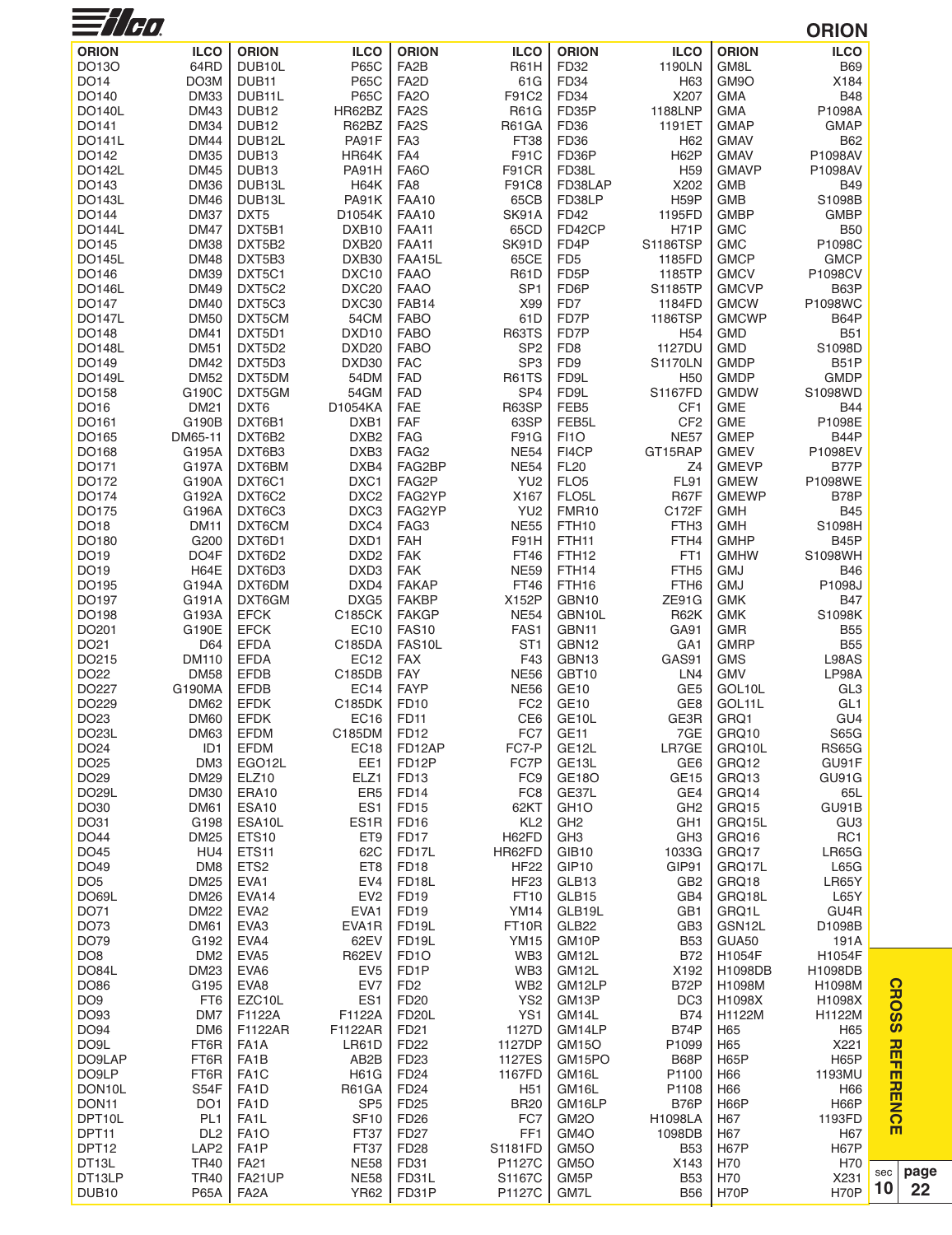| <b>ORION</b>                      |                     |                    |                     |                            |                  |                        |                           |                            | $\frac{1}{2}$ /Ho |
|-----------------------------------|---------------------|--------------------|---------------------|----------------------------|------------------|------------------------|---------------------------|----------------------------|-------------------|
| <b>ORION</b>                      | <b>ILCO</b>         | <b>ORION</b>       | <b>ILCO</b>         | <b>ORION</b>               | <b>ILCO</b>      | <b>ORION</b>           | <b>ILCO</b>               | <b>ORION</b>               | <b>ILCO</b>       |
| H75                               | 1196FD              | 4HF33L             | S62DW               | HO20HP                     | <b>HD75</b>      | HO92P                  | HD92P                     | ILG10                      | IG1R              |
| H75                               | H75                 | <b>HF35</b>        | <b>R62VB</b>        | <b>HO20L</b>               | HD63             | HO93                   | HD93                      | ILG10L                     | IG1               |
| H75P                              | H75P                | HF35L              | 61VW                | HO20LBP                    | HD63             | HO93                   | X189                      | <b>INS10</b>               | D62SA             |
| H998                              | H998                | HF35L              | 62VB                | HO20LHP                    | HD63             | HO93P                  | HD93P                     | <b>ISZ10</b>               | SZ4               |
| <b>H998GA</b>                     | <b>H998GA</b>       | HF35L              | 62VW                | HO20LHP                    | <b>HD74</b>      | <b>HO94</b>            | HD94                      | ISZ <sub>2</sub>           | <b>B57</b>        |
| <b>H998GB</b>                     | <b>H998GB</b>       | HF35L              | L62VB               | HO20LP                     | HD63             | <b>HO94</b>            | X190                      | ISZ2P                      | <b>B57</b>        |
| <b>H998GC</b>                     | <b>H998GC</b>       | <b>HF36</b>        | OP60H               | HO <sub>20</sub> P         | <b>HD58</b>      | HO94AP                 | <b>HD86</b>               | ISZ4                       | SZ3               |
| <b>H998GD</b>                     | <b>H998GD</b>       | HF36L              | R62PE               | HO <sub>20</sub> P         | <b>HD75</b>      | HO94AP                 | <b>HD94</b>               | JA <sub>2</sub>            | JA <sub>2</sub>   |
| <b>H998GE</b>                     | <b>H998GE</b>       | <b>HF37</b>        | <b>R62VN</b>        | HO21                       | <b>HD70</b>      | <b>HO95</b>            | <b>HD95</b>               | JA2                        | X177              |
| <b>H998GF</b>                     | <b>H998GF</b>       | <b>HF38</b>        | <b>HF15</b>         | <b>HO21P</b>               | <b>HD70</b>      | <b>HO95</b>            | X191                      | JA2P                       | X177              |
| <b>H998GG</b>                     | <b>H998GG</b>       | <b>HF38</b>        |                     | HO22                       | <b>HD71</b>      | HO95AP                 | <b>HD89</b>               |                            |                   |
|                                   |                     |                    | HF4                 |                            |                  | HO95AP                 | <b>HD95</b>               | JNH10L<br>JSS10L           | HH1               |
| <b>H998GH</b>                     | <b>H998GH</b>       | HF38L              | HF7                 | <b>HO22P</b>               | <b>HD71</b>      |                        |                           |                            | J <sub>12</sub>   |
| <b>H998GK</b>                     | <b>H998GK</b>       | <b>HF39</b>        | 63W                 | HO <sub>23</sub>           | HD23             | HO96                   | HD <sub>96</sub>          | <b>JUN10</b>               | <b>JN58</b>       |
| <b>H998R</b>                      | <b>H998R</b>        | HF39L              | <b>R63W</b>         | HO <sub>24</sub>           | HD33             | <b>HO96</b>            | X193                      | JUN11                      | JN <sub>2</sub>   |
| <b>H998VA</b>                     | <b>H998VA</b>       | <b>HF40</b>        | HF <sub>6</sub>     | HO <sub>25</sub>           | HD35             | HO96P                  | HD96P                     | JUW1                       | JU4R              |
| <b>H998VB</b>                     | <b>H998VB</b>       | <b>HF40</b>        | HF9                 | <b>HO26</b>                | HD34             | <b>HO97</b>            | <b>HD97</b>               | <b>JUW10</b>               | JU5R              |
| <b>H998VC</b>                     | <b>H998VC</b>       | <b>HF40</b>        | <b>R63K</b>         | <b>HO27</b>                | HD32             | <b>HO97</b>            | X194                      | <b>JUW19</b>               | JU1D              |
| <b>H998VD</b>                     | <b>H998VD</b>       | HF40L              | <b>HF16</b>         | <b>HO28</b>                | HD <sub>30</sub> | HO97P                  | HD97P                     | <b>JUW19</b>               | <b>WA91C</b>      |
| <b>H998VE</b>                     | <b>H998VE</b>       | HF40L              | HF <sub>5</sub>     | HO <sub>29</sub>           | HD4              | <b>HO98</b>            | <b>HD98</b>               | JUW19L                     | BR91C             |
| <b>H998VF</b>                     | <b>H998VF</b>       | <b>HF41</b>        | 62VG                | <b>HO29L</b>               | <b>HD18</b>      | <b>HO98</b>            | X195                      | JUW2                       | JU4               |
| <b>H998VG</b>                     | <b>H998VG</b>       | <b>HF42</b>        | OP60C               | HO30                       | HD <sub>20</sub> | HO98P                  | HD98P                     | JUW3                       | JU3               |
| <b>H998VH</b>                     | <b>H998VH</b>       | <b>HF43</b>        | G63Y                | HO30L                      | <b>HD19</b>      | <b>HO99</b>            | <b>HD99</b>               | JUW4                       | JU3R              |
| <b>H998VK</b>                     | <b>H998VK</b>       | <b>HF44</b>        | 62WB                | HO32                       | 67LD             | HO99                   | X204                      | JUW5                       | JU2               |
| <b>H998YA</b>                     | <b>H998YA</b>       | <b>HF45</b>        | <b>R62WA</b>        | HO34                       | HD31             | HO99P                  | HD99P                     | JUW6                       | JU2R              |
| <b>H998YB</b>                     | <b>H998YB</b>       | HF45L              | AUDS2               | HO35                       | HD29             | HOR11                  | HS <sub>1</sub>           | JUW9                       | JU <sub>5</sub>   |
| <b>H998YC</b>                     | <b>H998YC</b>       | <b>HF47</b>        | 62PE                | HO36                       | 67J              | HRD1                   | X101                      | <b>JWL10</b>               | <b>R62X</b>       |
| <b>H998YD</b>                     | <b>H998YD</b>       | <b>HF47</b>        | HF13                | HO36L                      | <b>HD24</b>      | HRD10L                 | HYD12                     | JWL10L                     | 62X               |
| <b>H998YE</b>                     | <b>H998YE</b>       | HF47L              | <b>HF12</b>         | <b>HO37</b>                | 67K              | HRD10L                 | X226                      | JWL13L                     | JO91C             |
| <b>H998YF</b>                     | <b>H998YF</b>       | HF52P              | HF52P               | HO37L                      | <b>HO61S</b>     | HRD13L                 | HYD13                     | JWL15                      | JU2               |
| <b>H998YG</b>                     | <b>H998YG</b>       | <b>HF54</b>        | <b>B61</b>          | HO37L                      | <b>R67K</b>      | HRD13L                 | X234                      | K1054B                     | K1054B            |
| <b>H998YH</b>                     | <b>H998YH</b>       | <b>HF54</b>        | X168                | HO50                       | <b>HD10</b>      | HRD1L                  | X102                      | K1122D                     | K1122D            |
| <b>H998YK</b>                     | <b>H998YK</b>       | HF54P              | <b>B61</b>          | HO50L                      | <b>HD12</b>      | HRD2L                  | HYD <sub>5</sub>          | <b>KA10</b>                | KA <sub>2</sub>   |
| H998YMK                           | H998YMK             | HF55P              | HF55P               | HO51                       | <b>HD14</b>      | HRD3                   | X100                      | KA10L                      | KA1               |
| <b>HA10</b>                       | BU4                 | <b>HF56</b>        | BMW3                | HO51L                      | <b>HD11</b>      | HRD3L                  | X93                       | <b>KA12</b>                | <b>YH25</b>       |
|                                   |                     |                    |                     |                            |                  |                        |                           |                            |                   |
| HA10L                             | BU4R                | HF56P              | BMW3P               | HO <sub>52</sub>           | <b>HD15</b>      | HRD4                   | X126                      | KA12L                      | <b>YH26</b>       |
| HD12L                             | 1003M               | HF57P              | HF52P               | HO52                       | HD61             | HRD4L                  | X127                      | <b>KA13</b>                | KA5               |
| HED10                             | HN <sub>2</sub>     | HF61L              | <b>B59</b>          | <b>HO52L</b>               | <b>H76G</b>      | HRD <sub>5</sub>       | X96                       | <b>KA14</b>                | X41               |
| HED11                             | HN1                 | HF64P              | S34YS-P             | <b>HO52L</b>               | <b>HD60</b>      | HRD5L                  | HY6R                      | KA14L                      | X34               |
| <b>HF10</b>                       | A62VN               | HF65P              | S58HF-P             | HO53                       | HD68             | HRD6                   | X97                       | <b>KA15</b>                | <b>KA12</b>       |
| <b>HF11</b>                       | G <sub>1</sub>      | HGI11              | HG <sub>3</sub>     | HO53L                      | <b>HD65</b>      | HRD6L                  | X98                       | <b>KA16</b>                | <b>KA14</b>       |
| HF11L                             | R62VA               | HO <sub>1</sub>    | HD <sub>8</sub>     | <b>HO54</b>                | <b>HD67</b>      | HRD7                   | X95                       | <b>KA17</b>                | <b>KA15</b>       |
| <b>HF12</b>                       | L62VA               | HO10               | HO61TR              | HO54L                      | HD66             | HRD7L                  | X94                       | KA17L                      | <b>KA11</b>       |
| HF12L                             | LR62VA              | HO100              | HD100               | <b>HO55</b>                | HD83             | HRD8L                  | <b>HD51</b>               | <b>KA19</b>                | KA13              |
| <b>HF13</b>                       | 63Y                 | HO100              | X205                | <b>HO55P</b>               | HD83P            | HRD9                   | HY9                       | KA1L                       | <b>KA11</b>       |
| <b>HF14</b>                       | 62PD                | <b>HO100P</b>      | <b>HD100P</b>       | <b>HO56</b>                | <b>HD82</b>      | <b>HTV10</b>           | VA <sub>2</sub>           | KA <sub>10</sub>           | <b>KA15</b>       |
| <b>HF14</b>                       | HR62PD              | HO101              | HD101               | <b>HO56L</b>               | X130             | HTV10L                 | 62H                       | KA <sub>2</sub> P          | <b>KA14</b>       |
| HF14L                             | H62PD               | <b>HO101P</b>      | <b>HD101P</b>       | HO56LP                     | X130             | HTV11                  | VA <sub>1</sub>           | KA3P                       | <b>KA14</b>       |
| HF14L                             | R62PD               | <b>HO102P</b>      | <b>HD102P</b>       | HO56P                      | HD82P            | HUN1                   | HY3                       | KA4CP                      | KW14P             |
| <b>HF15</b>                       | H62VP               | HO103              | HD103               | <b>HO58</b>                | HD74             | HUN11                  | <b>HY13</b>               | KA4L                       | KW14R             |
| <b>HF15</b>                       | U62VP               | HO103              | X214                | <b>HO58</b>                | X84              | HUN11                  | X235                      | KA6L                       | KA6               |
| HF15L                             | UR62VP              | <b>HO103P</b>      | <b>HD103P</b>       | <b>HO58L</b>               | <b>HD58</b>      | HUN11P                 | HY13P                     | KA6L                       | X23               |
| <b>HF16</b>                       | <b>HF10</b>         | HO104              | HD104               | HO58LP                     | <b>HD58</b>      | HUN12                  | <b>HY14</b>               | KA6O                       | KA7               |
| HF16L                             | <b>HF11</b>         | HO104              | X215                | HO58LP                     | <b>HD75</b>      | HUN12                  | X236                      | KA6O                       | X24               |
| <b>HF17</b>                       | <b>MB15</b>         | HO10L              | <b>HO61T</b>        | HO58P                      | HD63             | HUN12P                 | HY14P                     | <b>KB10</b>                | 63VN              |
|                                   |                     |                    |                     |                            |                  |                        |                           |                            |                   |
| HF17P                             | MB <sub>15</sub> P  | <b>HO11</b>        | HD <sub>14</sub>    | HO58P                      | HD69             | HUN1P                  | HY3                       | KB10B                      | <b>VW63</b>       |
| <b>HF18</b>                       | <b>MB18</b>         | <b>HO11</b>        | HD <sub>5</sub> R   | HO58P                      | HD74             | HUN2L                  | HY <sub>2</sub>           | <b>KB11</b>                | <b>VW63</b>       |
| HF18P                             | MB18P               | HO11L              | HD <sub>5</sub>     | <b>HO60</b>                | <b>HD85</b>      | HUN2LP                 | HY2P                      | KCDA22                     | <b>DA25</b>       |
| <b>HF19</b>                       | <b>HF21</b>         | HO12               | HD <sub>13</sub>    | <b>HO60</b>                | HD86             | HUN4                   | HY4                       | <b>KF10</b>                | <b>PJM</b>        |
| <b>HF20</b>                       | <b>YM25</b>         | HO12               | <b>HD61</b>         | HO60AP                     | HD85             | HUN4                   | X187                      | <b>KF11</b>                | SM <sub>3</sub>   |
| HF20L                             | <b>YM27</b>         | <b>HO12L</b>       | 67LB                | HO60AP                     | HD86             | HUN4P                  | HY4P                      | KF11L                      | SM4               |
| <b>HF21</b>                       | <b>HF47</b>         | HO <sub>12</sub> L | <b>H76G</b>         | HO60P                      | <b>HD85</b>      | HUN5L                  | HY <sub>5</sub>           | KF12                       | NR63G             |
| <b>HF21</b>                       | <b>HF50</b>         | <b>HO12L</b>       | <b>HD60</b>         | HO60P                      | HD86             | HUN5L                  | X196                      | KF <sub>12</sub> L         | <b>N63G</b>       |
| HF21L                             | <b>HF49</b>         | HO13               | HD7                 | HO64FP                     | X265             | HUN5LP                 | HY5P                      | KF <sub>13</sub>           | KM <sub>5</sub>   |
| <b>HF22</b>                       | <b>HF37</b>         | <b>HO14</b>        | <b>HD45</b>         | HO71                       | HD70U            | HUN6                   | HY <sub>6</sub>           | KF13L                      | KM7               |
| <b>HF23</b>                       | <b>HF41</b>         | <b>HO14L</b>       | <b>HO44</b>         | HO71P                      | HD70UP           | HUN6                   | X216                      | KF <sub>14</sub>           | L3TX              |
| <b>HF24</b>                       | AU15                | <b>HO15</b>        | <b>HD72</b>         | <b>HO88</b>                | HD91             | HUN6P                  | HY6P                      | <b>KF15</b>                | L3XY              |
| <b>HF25</b>                       | OP44                | <b>HO15L</b>       | <b>HD73</b>         | <b>HO88</b>                | X182             | HUN8L                  | <b>HY12</b>               | KF18                       | KM <sub>2</sub>   |
| <b>HF26</b>                       | <b>MB18</b>         | HO15LP             | HD73                | HO88P                      | HD91P            | HUN8L                  | X232                      | <b>KF20</b>                | 63H               |
| HF <sub>26</sub> P                | <b>MB18-P</b>       | HO15LP             | HO41                | HO89                       | HD89             | HUN8LP                 | HY12P                     | <b>KF20</b>                | PJH               |
| <b>HF27</b>                       | <b>HF43</b>         | <b>HO15P</b>       | <b>HD40</b>         | HO89AP                     | HD89             | HWL10                  | HU <sub>2</sub>           | KF20L                      | R63H              |
| <b>HF28</b>                       | <b>MB41</b>         | <b>HO15P</b>       | <b>HD72</b>         | <b>HO90</b>                | HD90             | HWL12                  | HU <sub>3</sub>           | <b>KF21</b>                | KM6               |
| HF28P                             | MB41P               | <b>HO17</b>        | <b>HD49</b>         | <b>HO90</b>                | X181             | IFM10                  | IF <sub>1</sub>           | <b>KF22</b>                | L <sub>1</sub> TL |
|                                   | <b>MB38</b>         | HO <sub>2</sub>    | <b>HD59</b>         | HO90P                      | HD90P            | IFM11                  | IF3S                      | <b>KF23</b>                | L <sub>1</sub> S  |
| <b>HF29</b>                       |                     |                    |                     |                            |                  |                        |                           |                            |                   |
| HF <sub>29</sub> P<br><b>HF30</b> | <b>MB38</b>         | HO <sub>20</sub>   | <b>HD75</b>         | HO91                       | HD88             | IFM12                  | IF3L                      | KF <sub>23</sub> L         | L <sub>1</sub> T  |
|                                   | HF46                | HO <sub>20</sub>   | X138                | HO91P                      | HD88P            | IFM13                  | IF <sub>2</sub>           | KF <sub>24</sub>           | L2EX              |
|                                   |                     |                    |                     |                            |                  |                        |                           |                            |                   |
| <b>HF31</b><br><b>HF32</b>        | <b>R63Y</b><br>OP42 | HO20BP<br>HO20HP   | <b>HD75</b><br>HD58 | <b>HO92</b><br><b>HO92</b> | HD92<br>X183     | IFM13L<br><b>IGS10</b> | IF <sub>2</sub> R<br>IGS1 | <b>KF30</b><br><b>KF30</b> | KM3<br><b>PJM</b> |

**CROSS REFERENCE**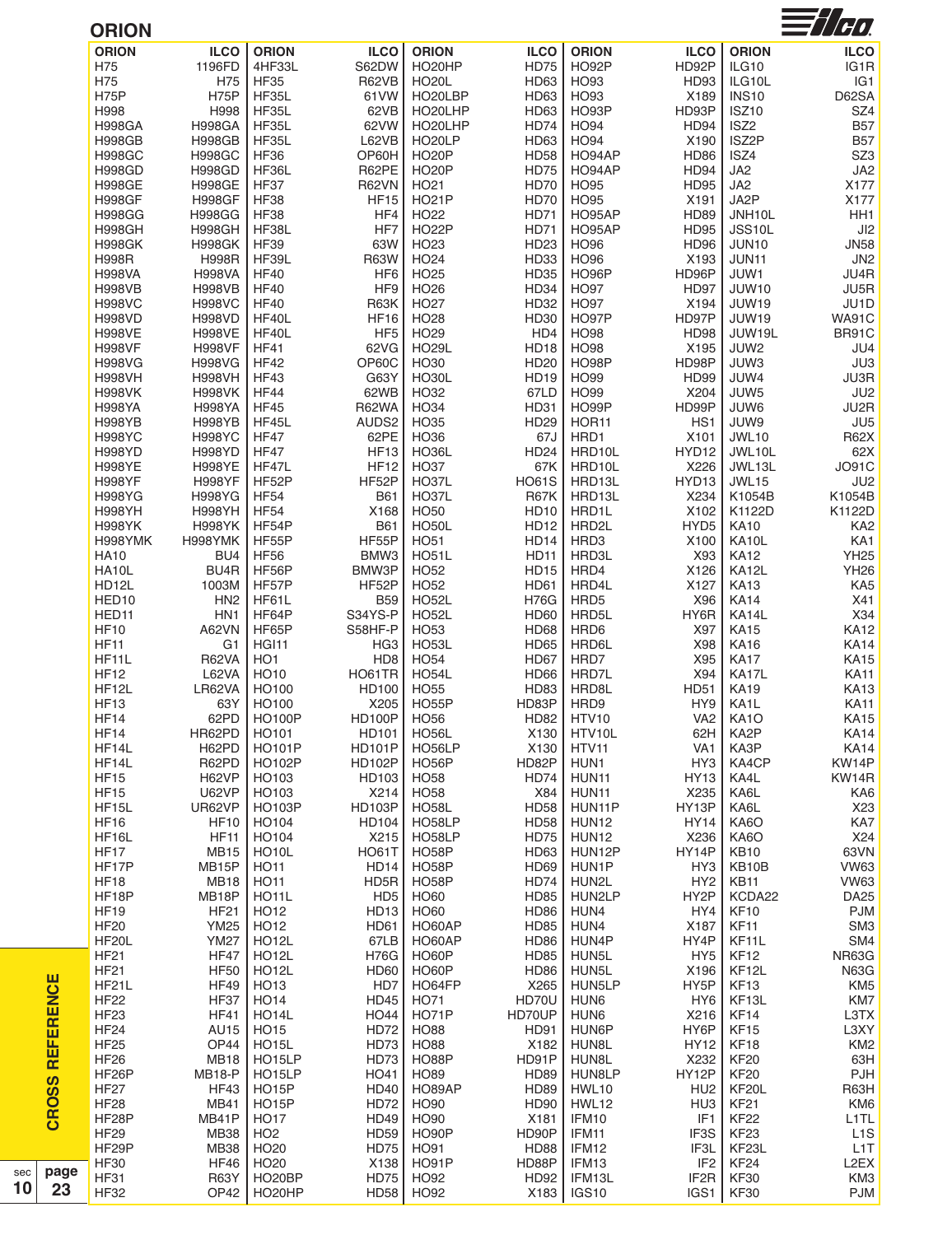| $\equiv$ //H $\alpha$       |                             |                             |                            |                                      |                    |                                   |                                    |                                    | <b>ORION</b>                   |     |
|-----------------------------|-----------------------------|-----------------------------|----------------------------|--------------------------------------|--------------------|-----------------------------------|------------------------------------|------------------------------------|--------------------------------|-----|
| <b>ORION</b>                | <b>ILCO</b>                 | <b>ORION</b>                | <b>ILCO</b>                | <b>ORION</b>                         | <b>ILCO</b>        | <b>ORION</b>                      | <b>ILCO</b>                        | <b>ORION</b>                       | <b>ILCO</b>                    |     |
| KF31                        | <b>N63G</b>                 | <b>LF16O</b>                | LF4                        | LPS24                                | LP31R              | MNT4                              | MG91P                              | NN <sub>24</sub> P                 | <b>NE27</b>                    |     |
| KF31L                       | NR63G                       | LF16P                       | <b>BR19</b>                | LPS24L                               | LP31               | MNT4L                             | MG91S                              | <b>NN25</b>                        | Z3H                            |     |
| <b>KF32</b>                 | KM <sub>2</sub>             | LF16P                       | LF4                        | LPS25                                | LP30               | MNT4P                             | <b>MG91</b>                        | NN <sub>26</sub> H                 | <b>NE34</b>                    |     |
| <b>KF32</b>                 | RC <sub>2</sub>             | <b>LF17O</b>                | <b>LF17</b>                | LPS25L                               | LP30R              | MNT4PL                            | MG91R                              | NN26HAP                            | <b>RN24</b>                    |     |
| KF32L                       | <b>KM10</b>                 | <b>LF17O</b>                | X157                       | LPS29L                               | <b>LP26S</b>       | MNT <sub>5</sub>                  | MG91C                              | NN26HCP                            | <b>RN24</b>                    |     |
| KF8                         | 61PS                        | LF17P                       | <b>LF17</b>                | LPS42L                               | LP <sub>2</sub>    | MNT5L                             | MG91N                              | NN26HDP                            | <b>RN24-P</b>                  |     |
| KF8L                        | <b>PA91</b>                 | <b>LF18</b>                 | L62FD                      | LPS44L                               | <b>LP26</b>        | MON10L                            | MON1                               | NN <sub>26</sub> HP                | RN <sub>24</sub> P             |     |
| KF9                         | 64R                         | <b>LF20O</b>                | WB1                        | LXP90P                               | LXP90P             | MPP10                             | 61B                                | NN26HSP                            | RN <sub>24</sub> P             |     |
| KF9L                        | RK4                         | LF20P                       | WB1                        | LXV90P                               | LXV90P             | MPP11                             | B62B                               | <b>NN26X</b>                       | <b>NE26</b>                    |     |
| KFV10                       | KFV1                        | <b>LF21</b>                 | LF14                       | M64                                  | M64                | MPP12                             | <b>R62B</b>                        | <b>NN27</b>                        | <b>NE20</b>                    |     |
| KI <sub>1</sub> L<br>KI1L   | KK1<br>X233                 | <b>LF23</b><br><b>LF240</b> | LF6<br>62FG                | <b>MA10</b><br><b>MA10</b>           | MZ4<br>X4          | MPP13<br>MPP14                    | 62BA<br>R62BA                      | <b>NN28</b><br><b>NN29</b>         | RE61F<br><b>VO73S</b>          |     |
| KI1LAP                      | KK1P                        | <b>LF240</b>                | CE <sub>3</sub>            | MA10AP                               | MZ3                | MPP <sub>5</sub>                  | PO <sub>1</sub>                    | NN <sub>3</sub>                    | <b>NE36</b>                    |     |
| KI4L                        | X240                        | LF <sub>25</sub> L          | LF16                       | MA10AP                               | MZ4                | MPP <sub>5</sub> L                | PL <sub>2</sub>                    | <b>NN30</b>                        | <b>VO73</b>                    |     |
| KI5LAP                      | KK3-P                       | <b>LF260</b>                | <b>LF10</b>                | MA10L                                | MZ <sub>5</sub>    | MRN12                             | ME <sub>2</sub>                    | NN30P                              | <b>VO73</b>                    |     |
| KVR11                       | KVR91                       | <b>LF270</b>                | <b>LF24</b>                | MA10L                                | MZ8                | MRN3P                             | ME <sub>6</sub>                    | <b>NN31</b>                        | <b>NE40</b>                    |     |
| L1001AH                     | L1001AH                     | LF <sub>2</sub> L           | C209R                      | MA10L                                | X <sub>5</sub>     | MRN4P                             | ME1                                | <b>NN33</b>                        | Y61                            |     |
| L1001EH                     | L1001EH                     | LF <sub>20</sub>            | C209                       | MA10LAP                              | MZ <sub>2</sub>    | MRN5P                             | ME3                                | <b>NN34</b>                        | <b>RT20</b>                    |     |
| L1001GRM                    | L1001GRM                    | <b>LF31</b>                 | <b>LF23</b>                | MA10LAP                              | MZ <sub>5</sub>    | MRN9                              | ME7                                | <b>NN35</b>                        | <b>NE30</b>                    |     |
| L1003AB                     | L1003AB                     | <b>LF320</b>                | <b>LF19</b>                | MA10LP                               | MZ8                | MS <sub>10</sub> L                | DC1                                | <b>NN36</b>                        | <b>NE41</b>                    |     |
| L1010N                      | L1010N                      | LF38L                       | LF8                        | MA10P                                | MZ7                | MS10LP                            | DC1P                               | <b>NN37</b>                        | <b>NE43</b>                    |     |
| L1054B                      | L1054B                      | LF39L                       | <b>LF18</b>                | <b>MA11</b>                          | MZ9                | MS11L                             | DC <sub>3</sub>                    | <b>NN39</b>                        | <b>NE42</b>                    |     |
| L1054G                      | L1054G<br>L1054WB           | LF3O<br>LF40L               | <b>LF20</b>                | <b>MA11</b>                          | X26<br>MZ9P        | MS11LP                            | DC3P<br>TR33P                      | NN4                                | 63Q                            |     |
| L1054WB<br><b>LA11</b>      | GT <sub>3</sub>             | LF44L                       | <b>LF25</b><br><b>LF25</b> | MA11AP<br>MA11L                      | MZ10               | MS11P<br>MS <sub>19</sub> L       | FU <sub>2</sub>                    | <b>NN41</b><br>NN41FP              | <b>NE48</b><br><b>NE48</b>     |     |
| LA <sub>11</sub> L          | GT4                         | <b>LF530</b>                | C209L                      | MA11L                                | X27                | MS3O                              | MIT <sub>3</sub>                   | NN41P                              | <b>NE48</b>                    |     |
| <b>LA12</b>                 | GT1                         | LF6O                        | LF9                        | MA11LAP                              | MZ10P              | MS <sub>3</sub> O                 | X224                               | NN41QP                             | <b>NE48</b>                    |     |
| LA <sub>12</sub> L          | GT <sub>2</sub>             | <b>LG10</b>                 | <b>LS10</b>                | MA11LP                               | MZ <sub>10</sub> P | MS4                               | MIT <sub>2</sub>                   | <b>NN43</b>                        | <b>H61N</b>                    |     |
| LAD3LP                      | LA-2P                       | <b>LG11</b>                 | <b>LS11</b>                | MA11P                                | MZ9P               | MS4                               | X213                               | <b>NN44</b>                        | BO <sub>3</sub>                |     |
| LAS1                        | L6S                         | <b>LG17</b>                 | <b>LS17</b>                | <b>MA12</b>                          | MZ11               | MS <sub>5</sub>                   | MIT <sub>5</sub>                   | <b>NN44</b>                        | BO <sub>6</sub>                |     |
| LAS11                       | KM4                         | <b>LG18</b>                 | <b>LS18</b>                | <b>MA13</b>                          | MZ15               | MS5                               | X229                               | <b>NN44</b>                        | NE <sub>5</sub>                |     |
| LAS <sub>14</sub>           | <b>L4A1</b>                 | <b>LG19</b>                 | <b>LS19</b>                | <b>MA14</b>                          | MZ14               | MS8AP                             | MIT4P                              | <b>NN45</b>                        | RT7                            |     |
| LAS <sub>2</sub>            | L6FM                        | <b>LG22</b>                 | <b>LS22</b>                | <b>MA15</b>                          | X131               | MS8CP                             | MIT <sub>1</sub>                   | <b>NN46</b>                        | 63JA                           |     |
| LAS <sub>20</sub>           | KM <sub>8</sub>             | <b>LG23</b>                 | <b>LS23</b>                | MA16                                 | MZ <sub>13</sub>   | MS8O                              | MIT <sub>1</sub>                   | <b>NN47</b>                        | <b>H61VO</b>                   |     |
| LAS20L                      | KM9                         | <b>LG28</b>                 | <b>LS28</b>                | <b>MA16</b>                          | X131               | MS8O                              | X176                               | <b>NN48</b>                        | H61VM                          |     |
| LAS3<br>LAS3L               | L5CR<br>L5RC                | <b>LG29</b><br><b>LG32</b>  | <b>LS29</b><br><b>LS32</b> | MA16AP<br>MA16AP                     | MZ13<br>MZ13P      | MS8P<br>MST10                     | MIT <sub>1</sub> P<br>1092         | <b>NN49</b><br><b>NN50</b>         | <b>RT16</b><br>VL <sub>6</sub> |     |
| LAS6                        | PN <sub>3</sub>             | LG33                        | <b>LS33</b>                | MA16L                                | MZ13R              | MST3                              | MA3                                | NN50P                              | VL6P                           |     |
| LAS8                        | L4RM                        | <b>LG34</b>                 | <b>LS34</b>                | MA16P                                | MZ13P              | MTR <sub>10</sub>                 | MO <sub>1</sub>                    | <b>NN52</b>                        | <b>RN25</b>                    |     |
| LC10L                       | LC <sub>2</sub>             | <b>LG35</b>                 | <b>LS35</b>                | <b>MA19</b>                          | MZ13               | N1007KMA                          | N1007KMA                           | NN52DP                             | <b>NE36</b>                    |     |
| LC10O                       | LC1                         | <b>LIT10</b>                | LT <sub>3</sub>            | MA19L                                | MZ13R              | <b>N1007KMB</b>                   | <b>N1007KMB</b>                    | NN52DP                             | <b>RN25</b>                    |     |
| <b>LC11O</b>                | S1096G                      | LIT <sub>11</sub>           | LT <sub>1</sub>            | MA22AP                               | MZ16P              | <b>N1007RMA</b>                   | <b>N1007RMA</b>                    | <b>NN56</b>                        | <b>RN31</b>                    |     |
| LC12L                       | LC5R                        | <b>LL10</b>                 | RD4                        | <b>MA23</b>                          | MZ17               | <b>N1007RMB</b>                   | N1007RMB                           | <b>NN57</b>                        | <b>RN30</b>                    |     |
| LC120                       | S1096F                      | <b>LM10</b>                 | LM <sub>2</sub>            | MA23AP                               | MZ17               | N1011P                            | N1011P                             | <b>NN58</b>                        | <b>RN30</b>                    |     |
| LC13O                       | LC4                         | LM3L                        | <b>LA13</b>                | MA23DP                               | MZ19P              | N1011S                            | N1011S                             | <b>NN58</b>                        | X147                           |     |
| LC14<br><b>LC15O</b>        | LC <sub>3</sub>             | LM <sub>3</sub> O           | LA4                        | MA23FP                               | MAZ13EP            | N1069B                            | N1069B                             | NN58AP                             | <b>RN30</b>                    |     |
| LCW10L                      | S1096D<br>1004R             | LMP10<br>LMP11              | LM1<br><b>RT19</b>         | MA23P<br>MA25                        | MZ17P<br>MZ22      | N1179<br><b>N54G</b>              | N1179<br><b>N54G</b>               | NN58BP<br>NN58P                    | <b>RN30</b><br><b>RN30</b>     |     |
| LCW12                       | 24                          | LMP12                       | <b>SM10</b>                | MA26                                 | MZ20               | NH <sub>3</sub>                   | 1098GM                             | NN60X                              | <b>NE33</b>                    |     |
| LCW13                       | $\overline{4}$              | LMP13                       | <b>NE47</b>                | <b>MA26</b>                          | X199               | NH <sub>3</sub>                   | 1098M                              | <b>NN62</b>                        | VL8                            |     |
| LCW13L                      | 4R                          | LMP14                       | <b>NE45</b>                | <b>MA27</b>                          | MZ16               | NLF10                             | NL <sub>2</sub>                    | NN62P                              | VL8P                           |     |
| LCW14                       | LK1                         | <b>LP10O</b>                | 63L                        | <b>MA27</b>                          | X178               | NLF10L                            | NF <sub>1</sub>                    | NN63BP                             | <b>NE48</b>                    |     |
| LCW14L                      | LK <sub>2</sub>             | LP13L                       | 63                         | MA27AP                               | MAZ-6DP            | <b>NN10</b>                       | 63M                                | NN75P                              | RV4P                           |     |
| LCW15L                      | 24B                         | LP <sub>13L</sub>           | 63L                        | MA27AP                               | MZ16P              | <b>NN11</b>                       | RE61XR                             | NN81P                              | <b>RN24</b>                    |     |
| LCW16                       | 24CL                        | LPL10                       | LE1                        | MA27P                                | MZ16P              | NN <sub>11</sub> P                | RE61XR                             | NN9PP                              | <b>RN30</b>                    |     |
| LCW17                       | LK <sub>5</sub>             | LPS10                       | <b>LP24</b>                | <b>MA28</b>                          | MZ25               | <b>NN12</b>                       | <b>NE11</b>                        | <b>NS13</b>                        | DT <sub>3</sub>                |     |
| LCW18<br>LCW19              | LK <sub>8</sub>             | LPS10L                      | LP25                       | <b>MA28</b>                          | X206               | <b>NN13</b>                       | NE <sub>1</sub>                    | NS <sub>13</sub> L<br><b>NS17L</b> | DT <sub>2</sub>                |     |
| LCW20                       | LK7<br>LK4                  | LPS11<br>LPS11L             | LP39<br><b>LP28S</b>       | MA28P<br>MA30                        | MZ25P<br>MZ27      | <b>NN14</b><br><b>NN15</b>        | <b>H63M</b><br>SR61N               | <b>NU10</b>                        | SR <sub>6</sub><br>63VO        |     |
| LCW <sub>21</sub>           | LK <sub>3</sub>             | LPS12                       | LP1R                       | MA30                                 | X222               | <b>NN16</b>                       | <b>MB59</b>                        | <b>NU11</b>                        | <b>HF26</b>                    |     |
| LCW22                       | LK <sub>6</sub>             | LPS12L                      | LP1                        | MA30EP                               | MZ27P              | <b>NN17</b>                       | NE <sub>2</sub>                    | <b>NU12</b>                        | <b>HF29</b>                    |     |
| LCW23                       | 24A                         | LPS13                       | LP23                       | MAC10                                | <b>ME11</b>        | <b>NN17</b>                       | <b>VO62</b>                        | <b>NU13</b>                        | <b>HF18</b>                    |     |
| LCW24                       | <b>DL91</b>                 | LPS13L                      | <b>LP29</b>                | MBL10                                | MB1                | <b>NN18</b>                       | H61VR                              | O1007CA                            | O1007CA                        |     |
| LCW25                       | RD <sub>1</sub>             | LPS14                       | R62QB                      | MCM10                                | MCM <sub>2</sub>   | NN <sub>18</sub> L                | FTA <sub>2</sub> R                 | O1007CB                            | O1007CB                        |     |
| LCW26                       | R <sub>D</sub> <sub>2</sub> | LPS14L                      | <b>LP28</b>                | MCM10L                               | MCM2R              | <b>NN19</b>                       | <b>NE22</b>                        | O1007CE                            | O1007CE                        |     |
| LCW29                       | <b>LK13</b>                 | <b>LPS15</b>                | <b>LP27</b>                | MCM11                                | MM <sub>2</sub>    | NN <sub>2</sub>                   | <b>NE39</b>                        | O1007LA                            | O1007LA                        |     |
| LCW30                       | GR9                         | LPS15L                      | LP6                        | MCM12L                               | MCM1               | <b>NN20</b>                       | <b>V80P</b>                        | O1007LB                            | O1007LB                        |     |
| LCW32                       | 1004                        | <b>LPS16</b>                | LP7                        | <b>MD12</b>                          | 1518               | <b>NN20</b>                       | VO <sub>6</sub>                    | O1007LC                            | O1007LC                        |     |
| LCW32L                      | 1004R                       | LPS16L                      | LP7R                       | MD <sub>3</sub>                      | A1515              | <b>NN21</b>                       | <b>NE13</b>                        | O1007LD                            | O1007LD                        |     |
| LCW35L<br>LEG <sub>10</sub> | <b>LK21</b><br>62LG         | LPS17<br>LPS17L             | LP21<br>LP21R              | MD <sub>4</sub> O<br>MD <sub>8</sub> | 1515<br>1542       | <b>NN22</b><br>NN <sub>22</sub> P | AA <sub>2</sub><br>AA <sub>2</sub> | O1007LDH<br>O1007LDM               | O1007LDH<br>O1007LDM           |     |
| <b>LF110</b>                | LF1                         | LPS20L                      | LP <sub>5</sub>            | MG4                                  | MG91P              | <b>NN23</b>                       | <b>NE31</b>                        | O1007LE                            | O1007LE                        |     |
| <b>LF11Q</b>                | LF1                         | LPS21L                      | LP <sub>2</sub>            | MG4L                                 | <b>MG91S</b>       | NN23BP                            | <b>BL11</b>                        | O1007LF                            | O1007LF                        |     |
| <b>LF120</b>                | LF7                         | LPS21L                      | <b>LPBS</b>                | MG5                                  | MG91C              | NN <sub>23</sub> P                | RE61XR                             | O1007LG                            | O1007LG                        |     |
| LF14LQ                      | LF1                         | LPS22L                      | LPD <sub>2</sub>           | MME                                  | F91EH              | <b>NN24</b>                       | <b>NE18</b>                        | O1007LH                            | O1007LH                        |     |
| LF15                        | HR62DG                      | LPS23                       | LP32R                      | <b>MMF</b>                           | F91FH              | <b>NN24</b>                       | <b>NE27</b>                        | O1007LHM                           | O1007LHM                       | sec |
| <b>LF15</b>                 | LR62DG                      | LPS23L                      | LP32                       | <b>MMH</b>                           | F91HH              | NN <sub>24</sub> P                | <b>NE18</b>                        | O1007LJ                            | O1007LJ                        | 10  |

**page 24**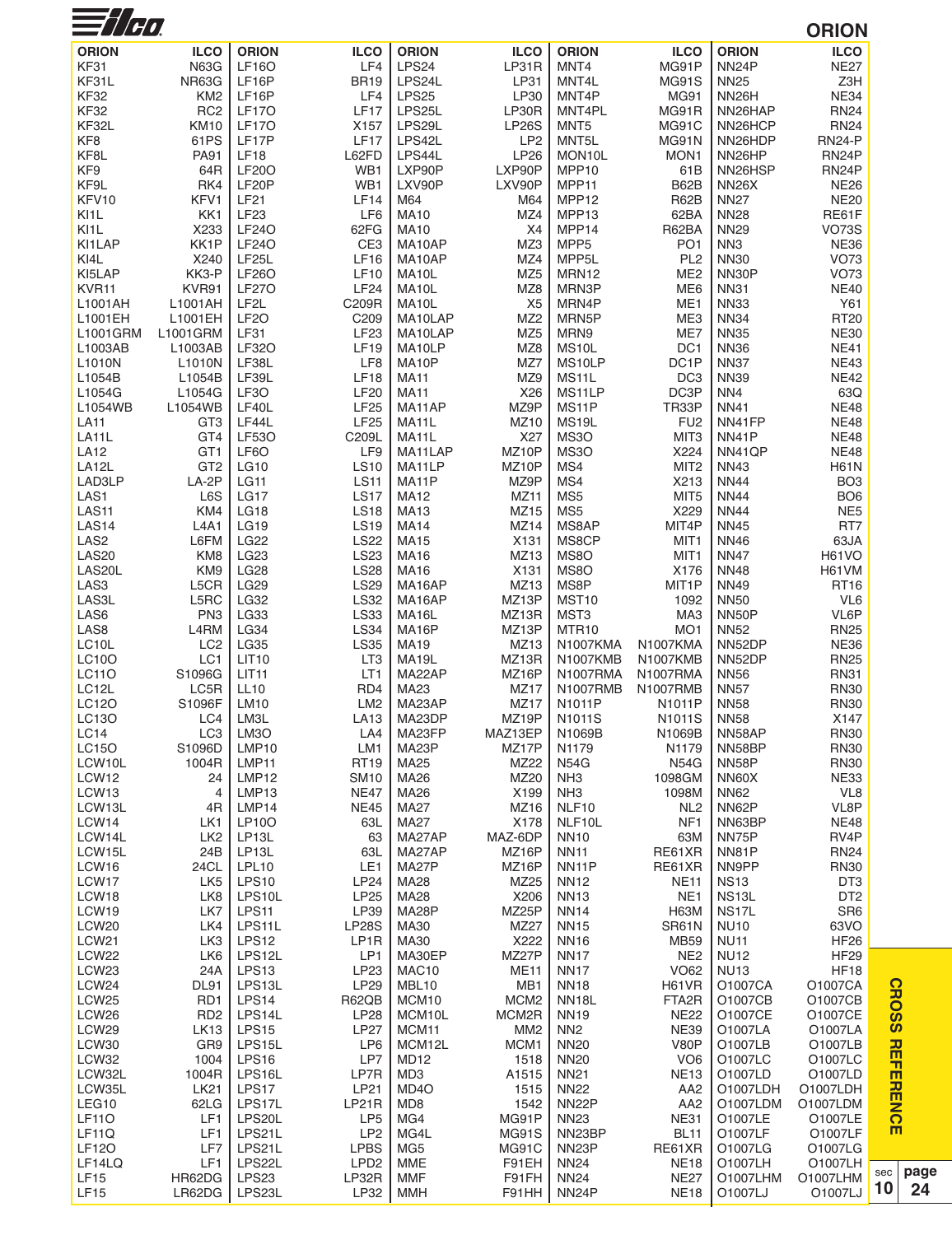| <b>ORION</b><br><b>ILCO</b><br><b>ORION</b><br><b>ILCO</b><br><b>ORION</b><br><b>ILCO</b><br>O1007LK<br>PU3<br>O1007LK<br>PU <sub>3</sub><br><b>RUK12</b><br>67Q<br>O1007LL<br>PO <sub>5</sub><br>O1007LL<br><b>PW10</b><br>RUK12L<br><b>R67Q</b><br>O1007LM<br>O1007LM<br>PW10P<br>PO <sub>5</sub> P<br><b>RUK13</b><br>67N<br>O1007RA<br><b>PW11</b><br>O1007RA<br>PO <sub>6</sub><br>RUK13L<br><b>R67N</b><br>O1007RB<br>PW11P<br>PO <sub>6</sub><br>67U<br>O1007RB<br>RUK14<br>O1007RC<br><b>PW12</b><br>RUK14L<br>RK3<br>O1007RC<br>PO <sub>7</sub><br>O1007RD<br>PO <sub>7</sub><br>O1007RD<br>PW12P<br>RUK16<br><b>RU91C</b><br>O1007RDH<br>R1000V<br>R1000V<br>S1000V<br>S1000V<br>01007RDH<br>R1001EF<br>O1007RDM<br>O1007RDM<br>R1001EF<br>S1042Z<br>S1042Z<br>O1007RE<br>O1007RE<br>R1001EG<br>R1001EG<br>S1042ZM<br>S1042ZM<br>O1007RF<br>S1042ZS<br>O1007RF<br>R1001EN<br>R1001EN<br>S1042ZS<br>O1007RG<br>R1003M<br>S1069G<br>S1069G<br>O1007RG<br>R1003M<br>O1007RH<br>O1007RH<br>R1064E<br>R1064E<br>S1069H<br>S1069H<br>O1007RHM O1007RHM<br>REX10<br>RX <sub>2</sub><br>S1069M<br>S1069M<br>O1007RJ<br>O1007RJ<br>REX11<br>S1096G<br>S1096G<br>RX1<br>01007RK<br>01007RK<br>RGL <sub>10</sub><br>RG1<br>S10LAAP<br>S10LAAP<br>O1007RL<br>O1007RL<br><b>RM10</b><br>H1098NR<br>S10MTK<br>MTK1<br>O1007RM<br><b>RN10</b><br><b>HV61</b><br>S10PE<br>PE <sub>1</sub><br>O1007RM<br>O1014S<br>O1014S<br>S10PEP<br>PE <sub>1</sub><br>RN <sub>10</sub> L<br>HVR61<br>O1122B<br>O1122B<br><b>RN11</b><br>7DC<br>S1176<br>S1176<br>O1122BE<br>R7DC<br>O1122BE<br>RN11L<br>S11ABY<br>AL <sub>1</sub><br>AL1-BLK<br>O1122BER<br><b>RN13</b><br><b>V61S</b><br>S11ABYP<br>01122BER<br>KA5-SI<br>O1122BR<br>O1122BR<br>RN13L<br><b>VR61S</b><br>S12KBA<br>O1122C<br>KE3-SI<br>O1122C<br><b>RN14</b><br><b>H61P</b><br>S12KE<br>OAL3P<br>OA91R<br><b>RN14</b><br>SM <sub>6</sub><br>S13KE<br>S13KE<br>OAL3PL<br><b>OA91</b><br>RN14L<br>HR61P<br>1137B<br>S16CHGT<br>OAL4P<br>OA91P<br>RN <sub>14</sub> L<br>FH4<br>SM7<br>S18FCT<br>OAL5L<br>OA91D<br><b>RN15</b><br>S61JD<br>S1CHGT<br>1136S<br>OAL5P<br>OA91P<br><b>RN16</b><br>61JD<br>S1LPS<br>KS1<br>OLT10<br>ALP9<br>RN16L<br>R61JD<br>S20KBA<br>KAB <sub>2</sub><br>P1789<br>P1789<br><b>RN17</b><br>RN4R<br>S21ABS<br>AB32<br>P1789<br>Y154<br>RN17L<br>RN4<br>S2CHGT<br>L1137<br>P1789P<br>S30FDP<br>S30FDP<br>P1789P<br><b>RN18</b><br>62Z<br>S32FJP<br>P1793<br>S32FJP<br>P1793<br>RN18L<br><b>R62Z</b><br>P1793P<br>Y155P<br><b>RN19</b><br>61P<br>S32YSP<br>S32YSP<br>P1794<br>S33FDP<br>S33FDP<br>P1794<br>RN <sub>19</sub> L<br>R61P<br><b>Y157P</b><br><b>RN21</b><br>S33FJP<br>S33FJP<br>P1794P<br>62UC<br>P1795<br>S34YS-P<br>P1795<br><b>RN21L</b><br><b>R62UC</b><br>S34YSP<br>S3FDP<br>P1795<br>Y159<br><b>RN22</b><br>61PE<br>S3FDP<br>Y159P<br><b>RN22L</b><br>S48HFP<br>P1795P<br>RC <sub>2</sub><br>S48HFP<br>P54F<br><b>P54F</b><br><b>RN23</b><br>S49HFP<br>L62UC<br>S49HFP<br>63P<br><b>PA10</b><br>PZ1<br><b>RN24</b><br>S50HF-P<br>S50HFAP<br><b>PA11</b><br>PZ <sub>2</sub><br><b>RN25</b><br><b>NE15</b><br>S50HFP<br>S50HFP<br>PZ3<br>NE <sub>17</sub><br><b>PA12</b><br><b>RN26</b><br>S53HFP<br>S53HFMP<br>S58HFP<br><b>PA13</b><br>PZ4<br><b>RN27</b><br>62U<br>S58HFP<br><b>PA15</b><br>PZ <sub>2</sub><br>S60HFP<br><b>RN27L</b><br>62R<br>S60HFP<br>FSP <sub>2</sub><br>62RS<br>S66NNP<br>PB1005<br><b>RN29</b><br>S66NNP<br>PJ1<br>PB1021<br>621A<br><b>RN30</b><br>S67NNP<br>S67NNP<br>PC5L<br>PL <sub>2</sub><br><b>RN31</b><br><b>PJ11</b><br>S6BW<br>S6BW<br><b>PH110</b><br>DM4<br><b>RN32</b><br>S7BWP<br>S7BWP<br>LN1 | <b>ORION</b><br>SLC13<br>SLC13<br>SLC13L<br><b>SLE10</b><br>SMG10<br>SMG10L<br>SMG11<br>SMG12<br>SMG13<br>SMG14<br>SMG15<br>SMG17<br>SMG17<br>SMG18<br>SMG18L<br>SMG <sub>20</sub><br>SMG22<br>SMG23L<br><b>SOS10</b><br><b>SOS11</b><br><b>SOS12</b><br><b>SOS13</b><br>SP <sub>11</sub><br><b>SP12</b><br>SP <sub>12</sub><br>SP <sub>12</sub> P<br>SP <sub>12</sub> P<br>SP12UP<br>SP12UP<br><b>SP24</b><br>SP <sub>24</sub><br>SP <sub>24</sub> P<br>SP25AP<br>SPK10<br>SQU <sub>10</sub> | <b>ILCO</b><br>SEL91<br><b>U65F</b><br>SEL91R<br>EX <sub>1</sub><br>SIM <sub>2</sub><br>D1098BM<br><b>S91A</b><br>S91BV<br>S91CV<br>S91K<br>SIM <sub>1</sub><br>SIM <sub>3</sub><br>SIM <sub>8</sub><br><b>SIM10</b><br>SIM9R<br>S91P<br>S91P<br><b>S91R</b><br><b>SOS91</b><br>SO91P<br>SOS1<br><b>R65S</b><br>NE9<br><b>NE19</b><br><b>NE23</b><br><b>NE19</b><br>SP <sub>9</sub><br>F44<br><b>NE23</b><br>IV <sub>1</sub><br>X155<br>IV <sub>1</sub><br>SP25AP<br>VW1CZ | <b>ORION</b><br>SU <sub>21</sub> L<br>SU <sub>21</sub> L<br>SU21LP<br><b>SU22</b><br><b>SU22</b><br>SU <sub>2</sub> 2P<br>SW1<br>SWA10L<br>SWA11<br><b>SWA12</b><br><b>SX1000F</b><br><b>SX1000FR</b><br>T19DA31<br><b>T19FI1C</b><br><b>T19FI4A</b><br>T19HF54<br>T19HF66<br>T19HO107<br>T19HO88<br>T19MA34L<br>T19S32FJ<br>T19SK31L<br>T19SP27A<br>T19TY51A<br>T30H72<br>T30H73<br>T31LXP90<br>T33P1795<br>T41VW25A<br><b>TB10</b><br><b>TB10L</b><br><b>TBP</b><br><b>TH10</b> | <b>ILCO</b><br>SUZ17<br>X186<br>SUZ17P<br>SUZ <sub>15</sub><br>X185<br>SUZ15P<br>SAN1<br>SW <sub>2</sub><br>SW1<br>SW <sub>3</sub><br><b>SX1000F</b><br><b>SX1000FR</b><br>NSN11T2<br>GT10BT5<br>GT15RT2<br><b>HU46T2</b><br><b>HU66T5</b><br>HD107-PT5<br>HD106-PT5<br>MAZ24RT5<br>TBE1T5<br>SK22RT1<br>GT16T2<br>TOY43AT4<br>H72PT<br>H73PT<br><b>TOY40BT4</b><br>Y160-PT<br>HU49AT2<br>DB1<br>DB <sub>2</sub> |
|-----------------------------------------------------------------------------------------------------------------------------------------------------------------------------------------------------------------------------------------------------------------------------------------------------------------------------------------------------------------------------------------------------------------------------------------------------------------------------------------------------------------------------------------------------------------------------------------------------------------------------------------------------------------------------------------------------------------------------------------------------------------------------------------------------------------------------------------------------------------------------------------------------------------------------------------------------------------------------------------------------------------------------------------------------------------------------------------------------------------------------------------------------------------------------------------------------------------------------------------------------------------------------------------------------------------------------------------------------------------------------------------------------------------------------------------------------------------------------------------------------------------------------------------------------------------------------------------------------------------------------------------------------------------------------------------------------------------------------------------------------------------------------------------------------------------------------------------------------------------------------------------------------------------------------------------------------------------------------------------------------------------------------------------------------------------------------------------------------------------------------------------------------------------------------------------------------------------------------------------------------------------------------------------------------------------------------------------------------------------------------------------------------------------------------------------------------------------------------------------------------------------------------------------------------------------------------------------------------------------------------------------------------------------------------------------------------------------------------------------------------------------------------------------------------------------------------------------------------------------------------------------------------------------------------------------------------------------------------------------------------------------------------------------------------------------------------------------------------------------------------------------------------------------------------------------------------------------------------------------------------------------------------------------------------------------------------------------------------------------------------------------------------------------------------------------------------------------------------------------------------------------------------------------------------------------------------------------------------------------------------|-----------------------------------------------------------------------------------------------------------------------------------------------------------------------------------------------------------------------------------------------------------------------------------------------------------------------------------------------------------------------------------------------------------------------------------------------------------------------------------------------|----------------------------------------------------------------------------------------------------------------------------------------------------------------------------------------------------------------------------------------------------------------------------------------------------------------------------------------------------------------------------------------------------------------------------------------------------------------------------|-----------------------------------------------------------------------------------------------------------------------------------------------------------------------------------------------------------------------------------------------------------------------------------------------------------------------------------------------------------------------------------------------------------------------------------------------------------------------------------|------------------------------------------------------------------------------------------------------------------------------------------------------------------------------------------------------------------------------------------------------------------------------------------------------------------------------------------------------------------------------------------------------------------|
|                                                                                                                                                                                                                                                                                                                                                                                                                                                                                                                                                                                                                                                                                                                                                                                                                                                                                                                                                                                                                                                                                                                                                                                                                                                                                                                                                                                                                                                                                                                                                                                                                                                                                                                                                                                                                                                                                                                                                                                                                                                                                                                                                                                                                                                                                                                                                                                                                                                                                                                                                                                                                                                                                                                                                                                                                                                                                                                                                                                                                                                                                                                                                                                                                                                                                                                                                                                                                                                                                                                                                                                                                             |                                                                                                                                                                                                                                                                                                                                                                                                                                                                                               |                                                                                                                                                                                                                                                                                                                                                                                                                                                                            |                                                                                                                                                                                                                                                                                                                                                                                                                                                                                   |                                                                                                                                                                                                                                                                                                                                                                                                                  |
|                                                                                                                                                                                                                                                                                                                                                                                                                                                                                                                                                                                                                                                                                                                                                                                                                                                                                                                                                                                                                                                                                                                                                                                                                                                                                                                                                                                                                                                                                                                                                                                                                                                                                                                                                                                                                                                                                                                                                                                                                                                                                                                                                                                                                                                                                                                                                                                                                                                                                                                                                                                                                                                                                                                                                                                                                                                                                                                                                                                                                                                                                                                                                                                                                                                                                                                                                                                                                                                                                                                                                                                                                             |                                                                                                                                                                                                                                                                                                                                                                                                                                                                                               |                                                                                                                                                                                                                                                                                                                                                                                                                                                                            |                                                                                                                                                                                                                                                                                                                                                                                                                                                                                   |                                                                                                                                                                                                                                                                                                                                                                                                                  |
|                                                                                                                                                                                                                                                                                                                                                                                                                                                                                                                                                                                                                                                                                                                                                                                                                                                                                                                                                                                                                                                                                                                                                                                                                                                                                                                                                                                                                                                                                                                                                                                                                                                                                                                                                                                                                                                                                                                                                                                                                                                                                                                                                                                                                                                                                                                                                                                                                                                                                                                                                                                                                                                                                                                                                                                                                                                                                                                                                                                                                                                                                                                                                                                                                                                                                                                                                                                                                                                                                                                                                                                                                             |                                                                                                                                                                                                                                                                                                                                                                                                                                                                                               |                                                                                                                                                                                                                                                                                                                                                                                                                                                                            |                                                                                                                                                                                                                                                                                                                                                                                                                                                                                   |                                                                                                                                                                                                                                                                                                                                                                                                                  |
|                                                                                                                                                                                                                                                                                                                                                                                                                                                                                                                                                                                                                                                                                                                                                                                                                                                                                                                                                                                                                                                                                                                                                                                                                                                                                                                                                                                                                                                                                                                                                                                                                                                                                                                                                                                                                                                                                                                                                                                                                                                                                                                                                                                                                                                                                                                                                                                                                                                                                                                                                                                                                                                                                                                                                                                                                                                                                                                                                                                                                                                                                                                                                                                                                                                                                                                                                                                                                                                                                                                                                                                                                             |                                                                                                                                                                                                                                                                                                                                                                                                                                                                                               |                                                                                                                                                                                                                                                                                                                                                                                                                                                                            |                                                                                                                                                                                                                                                                                                                                                                                                                                                                                   |                                                                                                                                                                                                                                                                                                                                                                                                                  |
|                                                                                                                                                                                                                                                                                                                                                                                                                                                                                                                                                                                                                                                                                                                                                                                                                                                                                                                                                                                                                                                                                                                                                                                                                                                                                                                                                                                                                                                                                                                                                                                                                                                                                                                                                                                                                                                                                                                                                                                                                                                                                                                                                                                                                                                                                                                                                                                                                                                                                                                                                                                                                                                                                                                                                                                                                                                                                                                                                                                                                                                                                                                                                                                                                                                                                                                                                                                                                                                                                                                                                                                                                             |                                                                                                                                                                                                                                                                                                                                                                                                                                                                                               |                                                                                                                                                                                                                                                                                                                                                                                                                                                                            |                                                                                                                                                                                                                                                                                                                                                                                                                                                                                   |                                                                                                                                                                                                                                                                                                                                                                                                                  |
|                                                                                                                                                                                                                                                                                                                                                                                                                                                                                                                                                                                                                                                                                                                                                                                                                                                                                                                                                                                                                                                                                                                                                                                                                                                                                                                                                                                                                                                                                                                                                                                                                                                                                                                                                                                                                                                                                                                                                                                                                                                                                                                                                                                                                                                                                                                                                                                                                                                                                                                                                                                                                                                                                                                                                                                                                                                                                                                                                                                                                                                                                                                                                                                                                                                                                                                                                                                                                                                                                                                                                                                                                             |                                                                                                                                                                                                                                                                                                                                                                                                                                                                                               |                                                                                                                                                                                                                                                                                                                                                                                                                                                                            |                                                                                                                                                                                                                                                                                                                                                                                                                                                                                   |                                                                                                                                                                                                                                                                                                                                                                                                                  |
|                                                                                                                                                                                                                                                                                                                                                                                                                                                                                                                                                                                                                                                                                                                                                                                                                                                                                                                                                                                                                                                                                                                                                                                                                                                                                                                                                                                                                                                                                                                                                                                                                                                                                                                                                                                                                                                                                                                                                                                                                                                                                                                                                                                                                                                                                                                                                                                                                                                                                                                                                                                                                                                                                                                                                                                                                                                                                                                                                                                                                                                                                                                                                                                                                                                                                                                                                                                                                                                                                                                                                                                                                             |                                                                                                                                                                                                                                                                                                                                                                                                                                                                                               |                                                                                                                                                                                                                                                                                                                                                                                                                                                                            |                                                                                                                                                                                                                                                                                                                                                                                                                                                                                   |                                                                                                                                                                                                                                                                                                                                                                                                                  |
|                                                                                                                                                                                                                                                                                                                                                                                                                                                                                                                                                                                                                                                                                                                                                                                                                                                                                                                                                                                                                                                                                                                                                                                                                                                                                                                                                                                                                                                                                                                                                                                                                                                                                                                                                                                                                                                                                                                                                                                                                                                                                                                                                                                                                                                                                                                                                                                                                                                                                                                                                                                                                                                                                                                                                                                                                                                                                                                                                                                                                                                                                                                                                                                                                                                                                                                                                                                                                                                                                                                                                                                                                             |                                                                                                                                                                                                                                                                                                                                                                                                                                                                                               |                                                                                                                                                                                                                                                                                                                                                                                                                                                                            |                                                                                                                                                                                                                                                                                                                                                                                                                                                                                   |                                                                                                                                                                                                                                                                                                                                                                                                                  |
|                                                                                                                                                                                                                                                                                                                                                                                                                                                                                                                                                                                                                                                                                                                                                                                                                                                                                                                                                                                                                                                                                                                                                                                                                                                                                                                                                                                                                                                                                                                                                                                                                                                                                                                                                                                                                                                                                                                                                                                                                                                                                                                                                                                                                                                                                                                                                                                                                                                                                                                                                                                                                                                                                                                                                                                                                                                                                                                                                                                                                                                                                                                                                                                                                                                                                                                                                                                                                                                                                                                                                                                                                             |                                                                                                                                                                                                                                                                                                                                                                                                                                                                                               |                                                                                                                                                                                                                                                                                                                                                                                                                                                                            |                                                                                                                                                                                                                                                                                                                                                                                                                                                                                   |                                                                                                                                                                                                                                                                                                                                                                                                                  |
|                                                                                                                                                                                                                                                                                                                                                                                                                                                                                                                                                                                                                                                                                                                                                                                                                                                                                                                                                                                                                                                                                                                                                                                                                                                                                                                                                                                                                                                                                                                                                                                                                                                                                                                                                                                                                                                                                                                                                                                                                                                                                                                                                                                                                                                                                                                                                                                                                                                                                                                                                                                                                                                                                                                                                                                                                                                                                                                                                                                                                                                                                                                                                                                                                                                                                                                                                                                                                                                                                                                                                                                                                             |                                                                                                                                                                                                                                                                                                                                                                                                                                                                                               |                                                                                                                                                                                                                                                                                                                                                                                                                                                                            |                                                                                                                                                                                                                                                                                                                                                                                                                                                                                   |                                                                                                                                                                                                                                                                                                                                                                                                                  |
|                                                                                                                                                                                                                                                                                                                                                                                                                                                                                                                                                                                                                                                                                                                                                                                                                                                                                                                                                                                                                                                                                                                                                                                                                                                                                                                                                                                                                                                                                                                                                                                                                                                                                                                                                                                                                                                                                                                                                                                                                                                                                                                                                                                                                                                                                                                                                                                                                                                                                                                                                                                                                                                                                                                                                                                                                                                                                                                                                                                                                                                                                                                                                                                                                                                                                                                                                                                                                                                                                                                                                                                                                             |                                                                                                                                                                                                                                                                                                                                                                                                                                                                                               |                                                                                                                                                                                                                                                                                                                                                                                                                                                                            |                                                                                                                                                                                                                                                                                                                                                                                                                                                                                   |                                                                                                                                                                                                                                                                                                                                                                                                                  |
|                                                                                                                                                                                                                                                                                                                                                                                                                                                                                                                                                                                                                                                                                                                                                                                                                                                                                                                                                                                                                                                                                                                                                                                                                                                                                                                                                                                                                                                                                                                                                                                                                                                                                                                                                                                                                                                                                                                                                                                                                                                                                                                                                                                                                                                                                                                                                                                                                                                                                                                                                                                                                                                                                                                                                                                                                                                                                                                                                                                                                                                                                                                                                                                                                                                                                                                                                                                                                                                                                                                                                                                                                             |                                                                                                                                                                                                                                                                                                                                                                                                                                                                                               |                                                                                                                                                                                                                                                                                                                                                                                                                                                                            |                                                                                                                                                                                                                                                                                                                                                                                                                                                                                   |                                                                                                                                                                                                                                                                                                                                                                                                                  |
|                                                                                                                                                                                                                                                                                                                                                                                                                                                                                                                                                                                                                                                                                                                                                                                                                                                                                                                                                                                                                                                                                                                                                                                                                                                                                                                                                                                                                                                                                                                                                                                                                                                                                                                                                                                                                                                                                                                                                                                                                                                                                                                                                                                                                                                                                                                                                                                                                                                                                                                                                                                                                                                                                                                                                                                                                                                                                                                                                                                                                                                                                                                                                                                                                                                                                                                                                                                                                                                                                                                                                                                                                             |                                                                                                                                                                                                                                                                                                                                                                                                                                                                                               |                                                                                                                                                                                                                                                                                                                                                                                                                                                                            |                                                                                                                                                                                                                                                                                                                                                                                                                                                                                   |                                                                                                                                                                                                                                                                                                                                                                                                                  |
|                                                                                                                                                                                                                                                                                                                                                                                                                                                                                                                                                                                                                                                                                                                                                                                                                                                                                                                                                                                                                                                                                                                                                                                                                                                                                                                                                                                                                                                                                                                                                                                                                                                                                                                                                                                                                                                                                                                                                                                                                                                                                                                                                                                                                                                                                                                                                                                                                                                                                                                                                                                                                                                                                                                                                                                                                                                                                                                                                                                                                                                                                                                                                                                                                                                                                                                                                                                                                                                                                                                                                                                                                             |                                                                                                                                                                                                                                                                                                                                                                                                                                                                                               |                                                                                                                                                                                                                                                                                                                                                                                                                                                                            |                                                                                                                                                                                                                                                                                                                                                                                                                                                                                   |                                                                                                                                                                                                                                                                                                                                                                                                                  |
|                                                                                                                                                                                                                                                                                                                                                                                                                                                                                                                                                                                                                                                                                                                                                                                                                                                                                                                                                                                                                                                                                                                                                                                                                                                                                                                                                                                                                                                                                                                                                                                                                                                                                                                                                                                                                                                                                                                                                                                                                                                                                                                                                                                                                                                                                                                                                                                                                                                                                                                                                                                                                                                                                                                                                                                                                                                                                                                                                                                                                                                                                                                                                                                                                                                                                                                                                                                                                                                                                                                                                                                                                             |                                                                                                                                                                                                                                                                                                                                                                                                                                                                                               |                                                                                                                                                                                                                                                                                                                                                                                                                                                                            |                                                                                                                                                                                                                                                                                                                                                                                                                                                                                   |                                                                                                                                                                                                                                                                                                                                                                                                                  |
|                                                                                                                                                                                                                                                                                                                                                                                                                                                                                                                                                                                                                                                                                                                                                                                                                                                                                                                                                                                                                                                                                                                                                                                                                                                                                                                                                                                                                                                                                                                                                                                                                                                                                                                                                                                                                                                                                                                                                                                                                                                                                                                                                                                                                                                                                                                                                                                                                                                                                                                                                                                                                                                                                                                                                                                                                                                                                                                                                                                                                                                                                                                                                                                                                                                                                                                                                                                                                                                                                                                                                                                                                             |                                                                                                                                                                                                                                                                                                                                                                                                                                                                                               |                                                                                                                                                                                                                                                                                                                                                                                                                                                                            |                                                                                                                                                                                                                                                                                                                                                                                                                                                                                   |                                                                                                                                                                                                                                                                                                                                                                                                                  |
|                                                                                                                                                                                                                                                                                                                                                                                                                                                                                                                                                                                                                                                                                                                                                                                                                                                                                                                                                                                                                                                                                                                                                                                                                                                                                                                                                                                                                                                                                                                                                                                                                                                                                                                                                                                                                                                                                                                                                                                                                                                                                                                                                                                                                                                                                                                                                                                                                                                                                                                                                                                                                                                                                                                                                                                                                                                                                                                                                                                                                                                                                                                                                                                                                                                                                                                                                                                                                                                                                                                                                                                                                             |                                                                                                                                                                                                                                                                                                                                                                                                                                                                                               |                                                                                                                                                                                                                                                                                                                                                                                                                                                                            |                                                                                                                                                                                                                                                                                                                                                                                                                                                                                   |                                                                                                                                                                                                                                                                                                                                                                                                                  |
|                                                                                                                                                                                                                                                                                                                                                                                                                                                                                                                                                                                                                                                                                                                                                                                                                                                                                                                                                                                                                                                                                                                                                                                                                                                                                                                                                                                                                                                                                                                                                                                                                                                                                                                                                                                                                                                                                                                                                                                                                                                                                                                                                                                                                                                                                                                                                                                                                                                                                                                                                                                                                                                                                                                                                                                                                                                                                                                                                                                                                                                                                                                                                                                                                                                                                                                                                                                                                                                                                                                                                                                                                             |                                                                                                                                                                                                                                                                                                                                                                                                                                                                                               |                                                                                                                                                                                                                                                                                                                                                                                                                                                                            |                                                                                                                                                                                                                                                                                                                                                                                                                                                                                   |                                                                                                                                                                                                                                                                                                                                                                                                                  |
|                                                                                                                                                                                                                                                                                                                                                                                                                                                                                                                                                                                                                                                                                                                                                                                                                                                                                                                                                                                                                                                                                                                                                                                                                                                                                                                                                                                                                                                                                                                                                                                                                                                                                                                                                                                                                                                                                                                                                                                                                                                                                                                                                                                                                                                                                                                                                                                                                                                                                                                                                                                                                                                                                                                                                                                                                                                                                                                                                                                                                                                                                                                                                                                                                                                                                                                                                                                                                                                                                                                                                                                                                             |                                                                                                                                                                                                                                                                                                                                                                                                                                                                                               |                                                                                                                                                                                                                                                                                                                                                                                                                                                                            |                                                                                                                                                                                                                                                                                                                                                                                                                                                                                   |                                                                                                                                                                                                                                                                                                                                                                                                                  |
|                                                                                                                                                                                                                                                                                                                                                                                                                                                                                                                                                                                                                                                                                                                                                                                                                                                                                                                                                                                                                                                                                                                                                                                                                                                                                                                                                                                                                                                                                                                                                                                                                                                                                                                                                                                                                                                                                                                                                                                                                                                                                                                                                                                                                                                                                                                                                                                                                                                                                                                                                                                                                                                                                                                                                                                                                                                                                                                                                                                                                                                                                                                                                                                                                                                                                                                                                                                                                                                                                                                                                                                                                             |                                                                                                                                                                                                                                                                                                                                                                                                                                                                                               |                                                                                                                                                                                                                                                                                                                                                                                                                                                                            |                                                                                                                                                                                                                                                                                                                                                                                                                                                                                   |                                                                                                                                                                                                                                                                                                                                                                                                                  |
|                                                                                                                                                                                                                                                                                                                                                                                                                                                                                                                                                                                                                                                                                                                                                                                                                                                                                                                                                                                                                                                                                                                                                                                                                                                                                                                                                                                                                                                                                                                                                                                                                                                                                                                                                                                                                                                                                                                                                                                                                                                                                                                                                                                                                                                                                                                                                                                                                                                                                                                                                                                                                                                                                                                                                                                                                                                                                                                                                                                                                                                                                                                                                                                                                                                                                                                                                                                                                                                                                                                                                                                                                             |                                                                                                                                                                                                                                                                                                                                                                                                                                                                                               |                                                                                                                                                                                                                                                                                                                                                                                                                                                                            |                                                                                                                                                                                                                                                                                                                                                                                                                                                                                   |                                                                                                                                                                                                                                                                                                                                                                                                                  |
|                                                                                                                                                                                                                                                                                                                                                                                                                                                                                                                                                                                                                                                                                                                                                                                                                                                                                                                                                                                                                                                                                                                                                                                                                                                                                                                                                                                                                                                                                                                                                                                                                                                                                                                                                                                                                                                                                                                                                                                                                                                                                                                                                                                                                                                                                                                                                                                                                                                                                                                                                                                                                                                                                                                                                                                                                                                                                                                                                                                                                                                                                                                                                                                                                                                                                                                                                                                                                                                                                                                                                                                                                             |                                                                                                                                                                                                                                                                                                                                                                                                                                                                                               |                                                                                                                                                                                                                                                                                                                                                                                                                                                                            |                                                                                                                                                                                                                                                                                                                                                                                                                                                                                   |                                                                                                                                                                                                                                                                                                                                                                                                                  |
|                                                                                                                                                                                                                                                                                                                                                                                                                                                                                                                                                                                                                                                                                                                                                                                                                                                                                                                                                                                                                                                                                                                                                                                                                                                                                                                                                                                                                                                                                                                                                                                                                                                                                                                                                                                                                                                                                                                                                                                                                                                                                                                                                                                                                                                                                                                                                                                                                                                                                                                                                                                                                                                                                                                                                                                                                                                                                                                                                                                                                                                                                                                                                                                                                                                                                                                                                                                                                                                                                                                                                                                                                             |                                                                                                                                                                                                                                                                                                                                                                                                                                                                                               |                                                                                                                                                                                                                                                                                                                                                                                                                                                                            |                                                                                                                                                                                                                                                                                                                                                                                                                                                                                   |                                                                                                                                                                                                                                                                                                                                                                                                                  |
|                                                                                                                                                                                                                                                                                                                                                                                                                                                                                                                                                                                                                                                                                                                                                                                                                                                                                                                                                                                                                                                                                                                                                                                                                                                                                                                                                                                                                                                                                                                                                                                                                                                                                                                                                                                                                                                                                                                                                                                                                                                                                                                                                                                                                                                                                                                                                                                                                                                                                                                                                                                                                                                                                                                                                                                                                                                                                                                                                                                                                                                                                                                                                                                                                                                                                                                                                                                                                                                                                                                                                                                                                             |                                                                                                                                                                                                                                                                                                                                                                                                                                                                                               |                                                                                                                                                                                                                                                                                                                                                                                                                                                                            |                                                                                                                                                                                                                                                                                                                                                                                                                                                                                   |                                                                                                                                                                                                                                                                                                                                                                                                                  |
|                                                                                                                                                                                                                                                                                                                                                                                                                                                                                                                                                                                                                                                                                                                                                                                                                                                                                                                                                                                                                                                                                                                                                                                                                                                                                                                                                                                                                                                                                                                                                                                                                                                                                                                                                                                                                                                                                                                                                                                                                                                                                                                                                                                                                                                                                                                                                                                                                                                                                                                                                                                                                                                                                                                                                                                                                                                                                                                                                                                                                                                                                                                                                                                                                                                                                                                                                                                                                                                                                                                                                                                                                             |                                                                                                                                                                                                                                                                                                                                                                                                                                                                                               |                                                                                                                                                                                                                                                                                                                                                                                                                                                                            |                                                                                                                                                                                                                                                                                                                                                                                                                                                                                   |                                                                                                                                                                                                                                                                                                                                                                                                                  |
|                                                                                                                                                                                                                                                                                                                                                                                                                                                                                                                                                                                                                                                                                                                                                                                                                                                                                                                                                                                                                                                                                                                                                                                                                                                                                                                                                                                                                                                                                                                                                                                                                                                                                                                                                                                                                                                                                                                                                                                                                                                                                                                                                                                                                                                                                                                                                                                                                                                                                                                                                                                                                                                                                                                                                                                                                                                                                                                                                                                                                                                                                                                                                                                                                                                                                                                                                                                                                                                                                                                                                                                                                             |                                                                                                                                                                                                                                                                                                                                                                                                                                                                                               |                                                                                                                                                                                                                                                                                                                                                                                                                                                                            |                                                                                                                                                                                                                                                                                                                                                                                                                                                                                   |                                                                                                                                                                                                                                                                                                                                                                                                                  |
|                                                                                                                                                                                                                                                                                                                                                                                                                                                                                                                                                                                                                                                                                                                                                                                                                                                                                                                                                                                                                                                                                                                                                                                                                                                                                                                                                                                                                                                                                                                                                                                                                                                                                                                                                                                                                                                                                                                                                                                                                                                                                                                                                                                                                                                                                                                                                                                                                                                                                                                                                                                                                                                                                                                                                                                                                                                                                                                                                                                                                                                                                                                                                                                                                                                                                                                                                                                                                                                                                                                                                                                                                             |                                                                                                                                                                                                                                                                                                                                                                                                                                                                                               |                                                                                                                                                                                                                                                                                                                                                                                                                                                                            |                                                                                                                                                                                                                                                                                                                                                                                                                                                                                   |                                                                                                                                                                                                                                                                                                                                                                                                                  |
|                                                                                                                                                                                                                                                                                                                                                                                                                                                                                                                                                                                                                                                                                                                                                                                                                                                                                                                                                                                                                                                                                                                                                                                                                                                                                                                                                                                                                                                                                                                                                                                                                                                                                                                                                                                                                                                                                                                                                                                                                                                                                                                                                                                                                                                                                                                                                                                                                                                                                                                                                                                                                                                                                                                                                                                                                                                                                                                                                                                                                                                                                                                                                                                                                                                                                                                                                                                                                                                                                                                                                                                                                             |                                                                                                                                                                                                                                                                                                                                                                                                                                                                                               |                                                                                                                                                                                                                                                                                                                                                                                                                                                                            |                                                                                                                                                                                                                                                                                                                                                                                                                                                                                   |                                                                                                                                                                                                                                                                                                                                                                                                                  |
|                                                                                                                                                                                                                                                                                                                                                                                                                                                                                                                                                                                                                                                                                                                                                                                                                                                                                                                                                                                                                                                                                                                                                                                                                                                                                                                                                                                                                                                                                                                                                                                                                                                                                                                                                                                                                                                                                                                                                                                                                                                                                                                                                                                                                                                                                                                                                                                                                                                                                                                                                                                                                                                                                                                                                                                                                                                                                                                                                                                                                                                                                                                                                                                                                                                                                                                                                                                                                                                                                                                                                                                                                             |                                                                                                                                                                                                                                                                                                                                                                                                                                                                                               |                                                                                                                                                                                                                                                                                                                                                                                                                                                                            |                                                                                                                                                                                                                                                                                                                                                                                                                                                                                   |                                                                                                                                                                                                                                                                                                                                                                                                                  |
|                                                                                                                                                                                                                                                                                                                                                                                                                                                                                                                                                                                                                                                                                                                                                                                                                                                                                                                                                                                                                                                                                                                                                                                                                                                                                                                                                                                                                                                                                                                                                                                                                                                                                                                                                                                                                                                                                                                                                                                                                                                                                                                                                                                                                                                                                                                                                                                                                                                                                                                                                                                                                                                                                                                                                                                                                                                                                                                                                                                                                                                                                                                                                                                                                                                                                                                                                                                                                                                                                                                                                                                                                             |                                                                                                                                                                                                                                                                                                                                                                                                                                                                                               |                                                                                                                                                                                                                                                                                                                                                                                                                                                                            |                                                                                                                                                                                                                                                                                                                                                                                                                                                                                   |                                                                                                                                                                                                                                                                                                                                                                                                                  |
|                                                                                                                                                                                                                                                                                                                                                                                                                                                                                                                                                                                                                                                                                                                                                                                                                                                                                                                                                                                                                                                                                                                                                                                                                                                                                                                                                                                                                                                                                                                                                                                                                                                                                                                                                                                                                                                                                                                                                                                                                                                                                                                                                                                                                                                                                                                                                                                                                                                                                                                                                                                                                                                                                                                                                                                                                                                                                                                                                                                                                                                                                                                                                                                                                                                                                                                                                                                                                                                                                                                                                                                                                             |                                                                                                                                                                                                                                                                                                                                                                                                                                                                                               |                                                                                                                                                                                                                                                                                                                                                                                                                                                                            |                                                                                                                                                                                                                                                                                                                                                                                                                                                                                   |                                                                                                                                                                                                                                                                                                                                                                                                                  |
|                                                                                                                                                                                                                                                                                                                                                                                                                                                                                                                                                                                                                                                                                                                                                                                                                                                                                                                                                                                                                                                                                                                                                                                                                                                                                                                                                                                                                                                                                                                                                                                                                                                                                                                                                                                                                                                                                                                                                                                                                                                                                                                                                                                                                                                                                                                                                                                                                                                                                                                                                                                                                                                                                                                                                                                                                                                                                                                                                                                                                                                                                                                                                                                                                                                                                                                                                                                                                                                                                                                                                                                                                             |                                                                                                                                                                                                                                                                                                                                                                                                                                                                                               |                                                                                                                                                                                                                                                                                                                                                                                                                                                                            |                                                                                                                                                                                                                                                                                                                                                                                                                                                                                   |                                                                                                                                                                                                                                                                                                                                                                                                                  |
|                                                                                                                                                                                                                                                                                                                                                                                                                                                                                                                                                                                                                                                                                                                                                                                                                                                                                                                                                                                                                                                                                                                                                                                                                                                                                                                                                                                                                                                                                                                                                                                                                                                                                                                                                                                                                                                                                                                                                                                                                                                                                                                                                                                                                                                                                                                                                                                                                                                                                                                                                                                                                                                                                                                                                                                                                                                                                                                                                                                                                                                                                                                                                                                                                                                                                                                                                                                                                                                                                                                                                                                                                             |                                                                                                                                                                                                                                                                                                                                                                                                                                                                                               |                                                                                                                                                                                                                                                                                                                                                                                                                                                                            |                                                                                                                                                                                                                                                                                                                                                                                                                                                                                   | CE <sub>2</sub>                                                                                                                                                                                                                                                                                                                                                                                                  |
|                                                                                                                                                                                                                                                                                                                                                                                                                                                                                                                                                                                                                                                                                                                                                                                                                                                                                                                                                                                                                                                                                                                                                                                                                                                                                                                                                                                                                                                                                                                                                                                                                                                                                                                                                                                                                                                                                                                                                                                                                                                                                                                                                                                                                                                                                                                                                                                                                                                                                                                                                                                                                                                                                                                                                                                                                                                                                                                                                                                                                                                                                                                                                                                                                                                                                                                                                                                                                                                                                                                                                                                                                             |                                                                                                                                                                                                                                                                                                                                                                                                                                                                                               |                                                                                                                                                                                                                                                                                                                                                                                                                                                                            |                                                                                                                                                                                                                                                                                                                                                                                                                                                                                   | 1148                                                                                                                                                                                                                                                                                                                                                                                                             |
|                                                                                                                                                                                                                                                                                                                                                                                                                                                                                                                                                                                                                                                                                                                                                                                                                                                                                                                                                                                                                                                                                                                                                                                                                                                                                                                                                                                                                                                                                                                                                                                                                                                                                                                                                                                                                                                                                                                                                                                                                                                                                                                                                                                                                                                                                                                                                                                                                                                                                                                                                                                                                                                                                                                                                                                                                                                                                                                                                                                                                                                                                                                                                                                                                                                                                                                                                                                                                                                                                                                                                                                                                             |                                                                                                                                                                                                                                                                                                                                                                                                                                                                                               |                                                                                                                                                                                                                                                                                                                                                                                                                                                                            | <b>TJC</b>                                                                                                                                                                                                                                                                                                                                                                                                                                                                        | BL <sub>2</sub>                                                                                                                                                                                                                                                                                                                                                                                                  |
|                                                                                                                                                                                                                                                                                                                                                                                                                                                                                                                                                                                                                                                                                                                                                                                                                                                                                                                                                                                                                                                                                                                                                                                                                                                                                                                                                                                                                                                                                                                                                                                                                                                                                                                                                                                                                                                                                                                                                                                                                                                                                                                                                                                                                                                                                                                                                                                                                                                                                                                                                                                                                                                                                                                                                                                                                                                                                                                                                                                                                                                                                                                                                                                                                                                                                                                                                                                                                                                                                                                                                                                                                             |                                                                                                                                                                                                                                                                                                                                                                                                                                                                                               | 192                                                                                                                                                                                                                                                                                                                                                                                                                                                                        | TKA10L                                                                                                                                                                                                                                                                                                                                                                                                                                                                            | VL <sub>1</sub>                                                                                                                                                                                                                                                                                                                                                                                                  |
|                                                                                                                                                                                                                                                                                                                                                                                                                                                                                                                                                                                                                                                                                                                                                                                                                                                                                                                                                                                                                                                                                                                                                                                                                                                                                                                                                                                                                                                                                                                                                                                                                                                                                                                                                                                                                                                                                                                                                                                                                                                                                                                                                                                                                                                                                                                                                                                                                                                                                                                                                                                                                                                                                                                                                                                                                                                                                                                                                                                                                                                                                                                                                                                                                                                                                                                                                                                                                                                                                                                                                                                                                             | SQU11                                                                                                                                                                                                                                                                                                                                                                                                                                                                                         | 192B                                                                                                                                                                                                                                                                                                                                                                                                                                                                       | <b>TKA11</b>                                                                                                                                                                                                                                                                                                                                                                                                                                                                      | 66E                                                                                                                                                                                                                                                                                                                                                                                                              |
|                                                                                                                                                                                                                                                                                                                                                                                                                                                                                                                                                                                                                                                                                                                                                                                                                                                                                                                                                                                                                                                                                                                                                                                                                                                                                                                                                                                                                                                                                                                                                                                                                                                                                                                                                                                                                                                                                                                                                                                                                                                                                                                                                                                                                                                                                                                                                                                                                                                                                                                                                                                                                                                                                                                                                                                                                                                                                                                                                                                                                                                                                                                                                                                                                                                                                                                                                                                                                                                                                                                                                                                                                             | SR1000V                                                                                                                                                                                                                                                                                                                                                                                                                                                                                       | SR1000V                                                                                                                                                                                                                                                                                                                                                                                                                                                                    | TKA11L                                                                                                                                                                                                                                                                                                                                                                                                                                                                            | R66E                                                                                                                                                                                                                                                                                                                                                                                                             |
|                                                                                                                                                                                                                                                                                                                                                                                                                                                                                                                                                                                                                                                                                                                                                                                                                                                                                                                                                                                                                                                                                                                                                                                                                                                                                                                                                                                                                                                                                                                                                                                                                                                                                                                                                                                                                                                                                                                                                                                                                                                                                                                                                                                                                                                                                                                                                                                                                                                                                                                                                                                                                                                                                                                                                                                                                                                                                                                                                                                                                                                                                                                                                                                                                                                                                                                                                                                                                                                                                                                                                                                                                             | SRX11                                                                                                                                                                                                                                                                                                                                                                                                                                                                                         | SX <sub>1</sub>                                                                                                                                                                                                                                                                                                                                                                                                                                                            | <b>TKA12</b>                                                                                                                                                                                                                                                                                                                                                                                                                                                                      | <b>ER10</b>                                                                                                                                                                                                                                                                                                                                                                                                      |
|                                                                                                                                                                                                                                                                                                                                                                                                                                                                                                                                                                                                                                                                                                                                                                                                                                                                                                                                                                                                                                                                                                                                                                                                                                                                                                                                                                                                                                                                                                                                                                                                                                                                                                                                                                                                                                                                                                                                                                                                                                                                                                                                                                                                                                                                                                                                                                                                                                                                                                                                                                                                                                                                                                                                                                                                                                                                                                                                                                                                                                                                                                                                                                                                                                                                                                                                                                                                                                                                                                                                                                                                                             | SRX12                                                                                                                                                                                                                                                                                                                                                                                                                                                                                         | SU9L                                                                                                                                                                                                                                                                                                                                                                                                                                                                       | TKA12L                                                                                                                                                                                                                                                                                                                                                                                                                                                                            | ERS3                                                                                                                                                                                                                                                                                                                                                                                                             |
|                                                                                                                                                                                                                                                                                                                                                                                                                                                                                                                                                                                                                                                                                                                                                                                                                                                                                                                                                                                                                                                                                                                                                                                                                                                                                                                                                                                                                                                                                                                                                                                                                                                                                                                                                                                                                                                                                                                                                                                                                                                                                                                                                                                                                                                                                                                                                                                                                                                                                                                                                                                                                                                                                                                                                                                                                                                                                                                                                                                                                                                                                                                                                                                                                                                                                                                                                                                                                                                                                                                                                                                                                             | SRX14                                                                                                                                                                                                                                                                                                                                                                                                                                                                                         | SX <sub>3</sub>                                                                                                                                                                                                                                                                                                                                                                                                                                                            | TKA13                                                                                                                                                                                                                                                                                                                                                                                                                                                                             | ER9                                                                                                                                                                                                                                                                                                                                                                                                              |
|                                                                                                                                                                                                                                                                                                                                                                                                                                                                                                                                                                                                                                                                                                                                                                                                                                                                                                                                                                                                                                                                                                                                                                                                                                                                                                                                                                                                                                                                                                                                                                                                                                                                                                                                                                                                                                                                                                                                                                                                                                                                                                                                                                                                                                                                                                                                                                                                                                                                                                                                                                                                                                                                                                                                                                                                                                                                                                                                                                                                                                                                                                                                                                                                                                                                                                                                                                                                                                                                                                                                                                                                                             | SRX15                                                                                                                                                                                                                                                                                                                                                                                                                                                                                         | SX4                                                                                                                                                                                                                                                                                                                                                                                                                                                                        | TKA13L                                                                                                                                                                                                                                                                                                                                                                                                                                                                            | ERS8                                                                                                                                                                                                                                                                                                                                                                                                             |
|                                                                                                                                                                                                                                                                                                                                                                                                                                                                                                                                                                                                                                                                                                                                                                                                                                                                                                                                                                                                                                                                                                                                                                                                                                                                                                                                                                                                                                                                                                                                                                                                                                                                                                                                                                                                                                                                                                                                                                                                                                                                                                                                                                                                                                                                                                                                                                                                                                                                                                                                                                                                                                                                                                                                                                                                                                                                                                                                                                                                                                                                                                                                                                                                                                                                                                                                                                                                                                                                                                                                                                                                                             | <b>ST10</b>                                                                                                                                                                                                                                                                                                                                                                                                                                                                                   | SE <sub>1</sub> B                                                                                                                                                                                                                                                                                                                                                                                                                                                          | TKA14                                                                                                                                                                                                                                                                                                                                                                                                                                                                             | ERS6                                                                                                                                                                                                                                                                                                                                                                                                             |
|                                                                                                                                                                                                                                                                                                                                                                                                                                                                                                                                                                                                                                                                                                                                                                                                                                                                                                                                                                                                                                                                                                                                                                                                                                                                                                                                                                                                                                                                                                                                                                                                                                                                                                                                                                                                                                                                                                                                                                                                                                                                                                                                                                                                                                                                                                                                                                                                                                                                                                                                                                                                                                                                                                                                                                                                                                                                                                                                                                                                                                                                                                                                                                                                                                                                                                                                                                                                                                                                                                                                                                                                                             | ST10                                                                                                                                                                                                                                                                                                                                                                                                                                                                                          | SE <sub>1</sub> C                                                                                                                                                                                                                                                                                                                                                                                                                                                          | TKA14L                                                                                                                                                                                                                                                                                                                                                                                                                                                                            | ERS5                                                                                                                                                                                                                                                                                                                                                                                                             |
|                                                                                                                                                                                                                                                                                                                                                                                                                                                                                                                                                                                                                                                                                                                                                                                                                                                                                                                                                                                                                                                                                                                                                                                                                                                                                                                                                                                                                                                                                                                                                                                                                                                                                                                                                                                                                                                                                                                                                                                                                                                                                                                                                                                                                                                                                                                                                                                                                                                                                                                                                                                                                                                                                                                                                                                                                                                                                                                                                                                                                                                                                                                                                                                                                                                                                                                                                                                                                                                                                                                                                                                                                             | <b>ST12</b>                                                                                                                                                                                                                                                                                                                                                                                                                                                                                   | F54                                                                                                                                                                                                                                                                                                                                                                                                                                                                        | <b>TO10</b>                                                                                                                                                                                                                                                                                                                                                                                                                                                                       | TO <sub>1</sub>                                                                                                                                                                                                                                                                                                                                                                                                  |
|                                                                                                                                                                                                                                                                                                                                                                                                                                                                                                                                                                                                                                                                                                                                                                                                                                                                                                                                                                                                                                                                                                                                                                                                                                                                                                                                                                                                                                                                                                                                                                                                                                                                                                                                                                                                                                                                                                                                                                                                                                                                                                                                                                                                                                                                                                                                                                                                                                                                                                                                                                                                                                                                                                                                                                                                                                                                                                                                                                                                                                                                                                                                                                                                                                                                                                                                                                                                                                                                                                                                                                                                                             | STB <sub>10</sub>                                                                                                                                                                                                                                                                                                                                                                                                                                                                             | 62FE                                                                                                                                                                                                                                                                                                                                                                                                                                                                       | <b>TO20</b>                                                                                                                                                                                                                                                                                                                                                                                                                                                                       | TO <sub>2</sub>                                                                                                                                                                                                                                                                                                                                                                                                  |
|                                                                                                                                                                                                                                                                                                                                                                                                                                                                                                                                                                                                                                                                                                                                                                                                                                                                                                                                                                                                                                                                                                                                                                                                                                                                                                                                                                                                                                                                                                                                                                                                                                                                                                                                                                                                                                                                                                                                                                                                                                                                                                                                                                                                                                                                                                                                                                                                                                                                                                                                                                                                                                                                                                                                                                                                                                                                                                                                                                                                                                                                                                                                                                                                                                                                                                                                                                                                                                                                                                                                                                                                                             | STB <sub>11</sub>                                                                                                                                                                                                                                                                                                                                                                                                                                                                             | SR4                                                                                                                                                                                                                                                                                                                                                                                                                                                                        | <b>TO30</b>                                                                                                                                                                                                                                                                                                                                                                                                                                                                       | TO <sub>3</sub>                                                                                                                                                                                                                                                                                                                                                                                                  |
|                                                                                                                                                                                                                                                                                                                                                                                                                                                                                                                                                                                                                                                                                                                                                                                                                                                                                                                                                                                                                                                                                                                                                                                                                                                                                                                                                                                                                                                                                                                                                                                                                                                                                                                                                                                                                                                                                                                                                                                                                                                                                                                                                                                                                                                                                                                                                                                                                                                                                                                                                                                                                                                                                                                                                                                                                                                                                                                                                                                                                                                                                                                                                                                                                                                                                                                                                                                                                                                                                                                                                                                                                             | STB <sub>12</sub>                                                                                                                                                                                                                                                                                                                                                                                                                                                                             | SR <sub>1</sub>                                                                                                                                                                                                                                                                                                                                                                                                                                                            | <b>TO40</b>                                                                                                                                                                                                                                                                                                                                                                                                                                                                       | TO <sub>4</sub>                                                                                                                                                                                                                                                                                                                                                                                                  |
|                                                                                                                                                                                                                                                                                                                                                                                                                                                                                                                                                                                                                                                                                                                                                                                                                                                                                                                                                                                                                                                                                                                                                                                                                                                                                                                                                                                                                                                                                                                                                                                                                                                                                                                                                                                                                                                                                                                                                                                                                                                                                                                                                                                                                                                                                                                                                                                                                                                                                                                                                                                                                                                                                                                                                                                                                                                                                                                                                                                                                                                                                                                                                                                                                                                                                                                                                                                                                                                                                                                                                                                                                             | STB12L                                                                                                                                                                                                                                                                                                                                                                                                                                                                                        | SR <sub>2</sub>                                                                                                                                                                                                                                                                                                                                                                                                                                                            | <b>TO50</b>                                                                                                                                                                                                                                                                                                                                                                                                                                                                       | TO <sub>5</sub>                                                                                                                                                                                                                                                                                                                                                                                                  |
|                                                                                                                                                                                                                                                                                                                                                                                                                                                                                                                                                                                                                                                                                                                                                                                                                                                                                                                                                                                                                                                                                                                                                                                                                                                                                                                                                                                                                                                                                                                                                                                                                                                                                                                                                                                                                                                                                                                                                                                                                                                                                                                                                                                                                                                                                                                                                                                                                                                                                                                                                                                                                                                                                                                                                                                                                                                                                                                                                                                                                                                                                                                                                                                                                                                                                                                                                                                                                                                                                                                                                                                                                             | STB <sub>13</sub>                                                                                                                                                                                                                                                                                                                                                                                                                                                                             | SR <sub>5</sub>                                                                                                                                                                                                                                                                                                                                                                                                                                                            | TO <sub>6</sub> O                                                                                                                                                                                                                                                                                                                                                                                                                                                                 | TO <sub>6</sub>                                                                                                                                                                                                                                                                                                                                                                                                  |
|                                                                                                                                                                                                                                                                                                                                                                                                                                                                                                                                                                                                                                                                                                                                                                                                                                                                                                                                                                                                                                                                                                                                                                                                                                                                                                                                                                                                                                                                                                                                                                                                                                                                                                                                                                                                                                                                                                                                                                                                                                                                                                                                                                                                                                                                                                                                                                                                                                                                                                                                                                                                                                                                                                                                                                                                                                                                                                                                                                                                                                                                                                                                                                                                                                                                                                                                                                                                                                                                                                                                                                                                                             | STS10L                                                                                                                                                                                                                                                                                                                                                                                                                                                                                        | SN <sub>1</sub>                                                                                                                                                                                                                                                                                                                                                                                                                                                            | <b>TO70</b>                                                                                                                                                                                                                                                                                                                                                                                                                                                                       | TO7                                                                                                                                                                                                                                                                                                                                                                                                              |
| <b>PH12</b><br>KP <sub>1</sub><br><b>RN34</b><br>PJ <sub>2</sub><br>S8KBA<br>KAB1                                                                                                                                                                                                                                                                                                                                                                                                                                                                                                                                                                                                                                                                                                                                                                                                                                                                                                                                                                                                                                                                                                                                                                                                                                                                                                                                                                                                                                                                                                                                                                                                                                                                                                                                                                                                                                                                                                                                                                                                                                                                                                                                                                                                                                                                                                                                                                                                                                                                                                                                                                                                                                                                                                                                                                                                                                                                                                                                                                                                                                                                                                                                                                                                                                                                                                                                                                                                                                                                                                                                           | STV <sub>10</sub>                                                                                                                                                                                                                                                                                                                                                                                                                                                                             | ST91F                                                                                                                                                                                                                                                                                                                                                                                                                                                                      | TO <sub>8</sub>                                                                                                                                                                                                                                                                                                                                                                                                                                                                   | TO <sub>8</sub>                                                                                                                                                                                                                                                                                                                                                                                                  |
| <b>PH12</b><br>PO <sub>4</sub><br>RN34L<br><b>PJ12</b><br><b>SAN10</b><br>170S                                                                                                                                                                                                                                                                                                                                                                                                                                                                                                                                                                                                                                                                                                                                                                                                                                                                                                                                                                                                                                                                                                                                                                                                                                                                                                                                                                                                                                                                                                                                                                                                                                                                                                                                                                                                                                                                                                                                                                                                                                                                                                                                                                                                                                                                                                                                                                                                                                                                                                                                                                                                                                                                                                                                                                                                                                                                                                                                                                                                                                                                                                                                                                                                                                                                                                                                                                                                                                                                                                                                              | STV10L                                                                                                                                                                                                                                                                                                                                                                                                                                                                                        | ST91V                                                                                                                                                                                                                                                                                                                                                                                                                                                                      | <b>TOK10</b>                                                                                                                                                                                                                                                                                                                                                                                                                                                                      | <b>TO91</b>                                                                                                                                                                                                                                                                                                                                                                                                      |
| <b>PJ20</b><br><b>PJK</b><br><b>RN36</b><br>PJ3<br>70S<br>SAN <sub>11</sub>                                                                                                                                                                                                                                                                                                                                                                                                                                                                                                                                                                                                                                                                                                                                                                                                                                                                                                                                                                                                                                                                                                                                                                                                                                                                                                                                                                                                                                                                                                                                                                                                                                                                                                                                                                                                                                                                                                                                                                                                                                                                                                                                                                                                                                                                                                                                                                                                                                                                                                                                                                                                                                                                                                                                                                                                                                                                                                                                                                                                                                                                                                                                                                                                                                                                                                                                                                                                                                                                                                                                                 | STV <sub>11</sub>                                                                                                                                                                                                                                                                                                                                                                                                                                                                             | SV <sub>3</sub>                                                                                                                                                                                                                                                                                                                                                                                                                                                            | TOK10X                                                                                                                                                                                                                                                                                                                                                                                                                                                                            | <b>TK13</b>                                                                                                                                                                                                                                                                                                                                                                                                      |
| PJ21<br><b>RN36L</b><br>SC1041R<br>PN <sub>1</sub><br><b>PJ13</b><br>SC1041R                                                                                                                                                                                                                                                                                                                                                                                                                                                                                                                                                                                                                                                                                                                                                                                                                                                                                                                                                                                                                                                                                                                                                                                                                                                                                                                                                                                                                                                                                                                                                                                                                                                                                                                                                                                                                                                                                                                                                                                                                                                                                                                                                                                                                                                                                                                                                                                                                                                                                                                                                                                                                                                                                                                                                                                                                                                                                                                                                                                                                                                                                                                                                                                                                                                                                                                                                                                                                                                                                                                                                | STV11L                                                                                                                                                                                                                                                                                                                                                                                                                                                                                        | SV <sub>3</sub>                                                                                                                                                                                                                                                                                                                                                                                                                                                            | TOK10Y                                                                                                                                                                                                                                                                                                                                                                                                                                                                            | <b>TK31</b>                                                                                                                                                                                                                                                                                                                                                                                                      |
| <b>PL10</b><br>SC1041S<br>OM <sub>10</sub><br><b>RN37</b><br>LN <sub>3</sub><br>SC1041S                                                                                                                                                                                                                                                                                                                                                                                                                                                                                                                                                                                                                                                                                                                                                                                                                                                                                                                                                                                                                                                                                                                                                                                                                                                                                                                                                                                                                                                                                                                                                                                                                                                                                                                                                                                                                                                                                                                                                                                                                                                                                                                                                                                                                                                                                                                                                                                                                                                                                                                                                                                                                                                                                                                                                                                                                                                                                                                                                                                                                                                                                                                                                                                                                                                                                                                                                                                                                                                                                                                                     | STV <sub>12</sub>                                                                                                                                                                                                                                                                                                                                                                                                                                                                             | ST91S                                                                                                                                                                                                                                                                                                                                                                                                                                                                      | TOK <sub>11</sub>                                                                                                                                                                                                                                                                                                                                                                                                                                                                 | TK3                                                                                                                                                                                                                                                                                                                                                                                                              |
| <b>PR10</b><br>AU4<br><b>RN38</b><br>61PC<br>SC1247<br>SC1247                                                                                                                                                                                                                                                                                                                                                                                                                                                                                                                                                                                                                                                                                                                                                                                                                                                                                                                                                                                                                                                                                                                                                                                                                                                                                                                                                                                                                                                                                                                                                                                                                                                                                                                                                                                                                                                                                                                                                                                                                                                                                                                                                                                                                                                                                                                                                                                                                                                                                                                                                                                                                                                                                                                                                                                                                                                                                                                                                                                                                                                                                                                                                                                                                                                                                                                                                                                                                                                                                                                                                               | STV <sub>12L</sub>                                                                                                                                                                                                                                                                                                                                                                                                                                                                            | ST91                                                                                                                                                                                                                                                                                                                                                                                                                                                                       | TOK11Y                                                                                                                                                                                                                                                                                                                                                                                                                                                                            | <b>TK32</b>                                                                                                                                                                                                                                                                                                                                                                                                      |
| <b>PR12</b><br>DK91E<br><b>RN40</b><br>SMS8<br>SC1400<br>SC1400                                                                                                                                                                                                                                                                                                                                                                                                                                                                                                                                                                                                                                                                                                                                                                                                                                                                                                                                                                                                                                                                                                                                                                                                                                                                                                                                                                                                                                                                                                                                                                                                                                                                                                                                                                                                                                                                                                                                                                                                                                                                                                                                                                                                                                                                                                                                                                                                                                                                                                                                                                                                                                                                                                                                                                                                                                                                                                                                                                                                                                                                                                                                                                                                                                                                                                                                                                                                                                                                                                                                                             | STW1                                                                                                                                                                                                                                                                                                                                                                                                                                                                                          | 1568                                                                                                                                                                                                                                                                                                                                                                                                                                                                       | <b>TOK12</b>                                                                                                                                                                                                                                                                                                                                                                                                                                                                      | TK1                                                                                                                                                                                                                                                                                                                                                                                                              |
| PR <sub>12</sub> L<br>DK91C<br>RN41L<br>SCL <sub>10</sub><br>SCH <sub>1</sub><br>RI <sub>5</sub>                                                                                                                                                                                                                                                                                                                                                                                                                                                                                                                                                                                                                                                                                                                                                                                                                                                                                                                                                                                                                                                                                                                                                                                                                                                                                                                                                                                                                                                                                                                                                                                                                                                                                                                                                                                                                                                                                                                                                                                                                                                                                                                                                                                                                                                                                                                                                                                                                                                                                                                                                                                                                                                                                                                                                                                                                                                                                                                                                                                                                                                                                                                                                                                                                                                                                                                                                                                                                                                                                                                            | <b>SU10</b>                                                                                                                                                                                                                                                                                                                                                                                                                                                                                   | SUZ <sub>1</sub>                                                                                                                                                                                                                                                                                                                                                                                                                                                           | TOK12X                                                                                                                                                                                                                                                                                                                                                                                                                                                                            | <b>TK15</b>                                                                                                                                                                                                                                                                                                                                                                                                      |
| <b>PR13</b><br>SCR <sub>10</sub><br>STA1<br>LR62VB<br><b>RN53</b><br><b>RN27</b>                                                                                                                                                                                                                                                                                                                                                                                                                                                                                                                                                                                                                                                                                                                                                                                                                                                                                                                                                                                                                                                                                                                                                                                                                                                                                                                                                                                                                                                                                                                                                                                                                                                                                                                                                                                                                                                                                                                                                                                                                                                                                                                                                                                                                                                                                                                                                                                                                                                                                                                                                                                                                                                                                                                                                                                                                                                                                                                                                                                                                                                                                                                                                                                                                                                                                                                                                                                                                                                                                                                                            | <b>SU10</b>                                                                                                                                                                                                                                                                                                                                                                                                                                                                                   | SUZ <sub>6</sub>                                                                                                                                                                                                                                                                                                                                                                                                                                                           | TOK12Y                                                                                                                                                                                                                                                                                                                                                                                                                                                                            | <b>TK33</b>                                                                                                                                                                                                                                                                                                                                                                                                      |
| PR13L<br><b>RN58</b><br>SCR11<br>STA <sub>2</sub><br>L62VB<br>RI <sub>6</sub>                                                                                                                                                                                                                                                                                                                                                                                                                                                                                                                                                                                                                                                                                                                                                                                                                                                                                                                                                                                                                                                                                                                                                                                                                                                                                                                                                                                                                                                                                                                                                                                                                                                                                                                                                                                                                                                                                                                                                                                                                                                                                                                                                                                                                                                                                                                                                                                                                                                                                                                                                                                                                                                                                                                                                                                                                                                                                                                                                                                                                                                                                                                                                                                                                                                                                                                                                                                                                                                                                                                                               | SU <sub>10</sub> L                                                                                                                                                                                                                                                                                                                                                                                                                                                                            | SUZ <sub>2</sub>                                                                                                                                                                                                                                                                                                                                                                                                                                                           | TOK13X                                                                                                                                                                                                                                                                                                                                                                                                                                                                            | <b>TK16</b>                                                                                                                                                                                                                                                                                                                                                                                                      |
| 62SH<br><b>PR15</b><br>A63L<br><b>RR10</b><br>62HB<br>SHA10                                                                                                                                                                                                                                                                                                                                                                                                                                                                                                                                                                                                                                                                                                                                                                                                                                                                                                                                                                                                                                                                                                                                                                                                                                                                                                                                                                                                                                                                                                                                                                                                                                                                                                                                                                                                                                                                                                                                                                                                                                                                                                                                                                                                                                                                                                                                                                                                                                                                                                                                                                                                                                                                                                                                                                                                                                                                                                                                                                                                                                                                                                                                                                                                                                                                                                                                                                                                                                                                                                                                                                 | SU <sub>10</sub> L                                                                                                                                                                                                                                                                                                                                                                                                                                                                            | SUZ7                                                                                                                                                                                                                                                                                                                                                                                                                                                                       | TOK13Y                                                                                                                                                                                                                                                                                                                                                                                                                                                                            | <b>TK34</b>                                                                                                                                                                                                                                                                                                                                                                                                      |
| PRF11<br>PR91L<br>SHA-1<br><b>RR11</b><br>62HA<br>SHG11                                                                                                                                                                                                                                                                                                                                                                                                                                                                                                                                                                                                                                                                                                                                                                                                                                                                                                                                                                                                                                                                                                                                                                                                                                                                                                                                                                                                                                                                                                                                                                                                                                                                                                                                                                                                                                                                                                                                                                                                                                                                                                                                                                                                                                                                                                                                                                                                                                                                                                                                                                                                                                                                                                                                                                                                                                                                                                                                                                                                                                                                                                                                                                                                                                                                                                                                                                                                                                                                                                                                                                     | <b>SU11</b>                                                                                                                                                                                                                                                                                                                                                                                                                                                                                   | SUZ3                                                                                                                                                                                                                                                                                                                                                                                                                                                                       | TOK14X                                                                                                                                                                                                                                                                                                                                                                                                                                                                            | <b>TK17</b>                                                                                                                                                                                                                                                                                                                                                                                                      |
| PRF28F<br>62HC<br>SM <sub>1</sub><br>PR91C<br><b>RR12</b><br><b>SI10</b>                                                                                                                                                                                                                                                                                                                                                                                                                                                                                                                                                                                                                                                                                                                                                                                                                                                                                                                                                                                                                                                                                                                                                                                                                                                                                                                                                                                                                                                                                                                                                                                                                                                                                                                                                                                                                                                                                                                                                                                                                                                                                                                                                                                                                                                                                                                                                                                                                                                                                                                                                                                                                                                                                                                                                                                                                                                                                                                                                                                                                                                                                                                                                                                                                                                                                                                                                                                                                                                                                                                                                    | <b>SU11</b>                                                                                                                                                                                                                                                                                                                                                                                                                                                                                   | SUZ8                                                                                                                                                                                                                                                                                                                                                                                                                                                                       | TOK14Y                                                                                                                                                                                                                                                                                                                                                                                                                                                                            | <b>TK35</b>                                                                                                                                                                                                                                                                                                                                                                                                      |
| PRF3<br>S <sub>9</sub> P<br><b>VC30</b><br><b>RR13</b><br>62JB<br><b>SI11</b>                                                                                                                                                                                                                                                                                                                                                                                                                                                                                                                                                                                                                                                                                                                                                                                                                                                                                                                                                                                                                                                                                                                                                                                                                                                                                                                                                                                                                                                                                                                                                                                                                                                                                                                                                                                                                                                                                                                                                                                                                                                                                                                                                                                                                                                                                                                                                                                                                                                                                                                                                                                                                                                                                                                                                                                                                                                                                                                                                                                                                                                                                                                                                                                                                                                                                                                                                                                                                                                                                                                                               | SU <sub>11</sub> L                                                                                                                                                                                                                                                                                                                                                                                                                                                                            | SUZ4                                                                                                                                                                                                                                                                                                                                                                                                                                                                       | TOK15X                                                                                                                                                                                                                                                                                                                                                                                                                                                                            | <b>TK18</b>                                                                                                                                                                                                                                                                                                                                                                                                      |
| PRF3L<br>SR9P<br><b>RR14</b><br>62HE<br><b>SI12</b><br>VC31                                                                                                                                                                                                                                                                                                                                                                                                                                                                                                                                                                                                                                                                                                                                                                                                                                                                                                                                                                                                                                                                                                                                                                                                                                                                                                                                                                                                                                                                                                                                                                                                                                                                                                                                                                                                                                                                                                                                                                                                                                                                                                                                                                                                                                                                                                                                                                                                                                                                                                                                                                                                                                                                                                                                                                                                                                                                                                                                                                                                                                                                                                                                                                                                                                                                                                                                                                                                                                                                                                                                                                 | SU <sub>11</sub> L                                                                                                                                                                                                                                                                                                                                                                                                                                                                            | SUZ9                                                                                                                                                                                                                                                                                                                                                                                                                                                                       | TOK16X                                                                                                                                                                                                                                                                                                                                                                                                                                                                            | <b>TK19</b>                                                                                                                                                                                                                                                                                                                                                                                                      |
| PRF3PL<br><b>PR91S</b><br>1523<br><b>RR14</b><br>X28<br><b>SIS10</b>                                                                                                                                                                                                                                                                                                                                                                                                                                                                                                                                                                                                                                                                                                                                                                                                                                                                                                                                                                                                                                                                                                                                                                                                                                                                                                                                                                                                                                                                                                                                                                                                                                                                                                                                                                                                                                                                                                                                                                                                                                                                                                                                                                                                                                                                                                                                                                                                                                                                                                                                                                                                                                                                                                                                                                                                                                                                                                                                                                                                                                                                                                                                                                                                                                                                                                                                                                                                                                                                                                                                                        | <b>SU12</b>                                                                                                                                                                                                                                                                                                                                                                                                                                                                                   | SUZ <sub>5</sub>                                                                                                                                                                                                                                                                                                                                                                                                                                                           | TOK16Y                                                                                                                                                                                                                                                                                                                                                                                                                                                                            | <b>TK37</b>                                                                                                                                                                                                                                                                                                                                                                                                      |
| 62HD<br>FB <sub>5</sub><br>PRF4<br>PR91SA<br><b>RR15</b><br><b>SK10O</b>                                                                                                                                                                                                                                                                                                                                                                                                                                                                                                                                                                                                                                                                                                                                                                                                                                                                                                                                                                                                                                                                                                                                                                                                                                                                                                                                                                                                                                                                                                                                                                                                                                                                                                                                                                                                                                                                                                                                                                                                                                                                                                                                                                                                                                                                                                                                                                                                                                                                                                                                                                                                                                                                                                                                                                                                                                                                                                                                                                                                                                                                                                                                                                                                                                                                                                                                                                                                                                                                                                                                                    | <b>SU13</b>                                                                                                                                                                                                                                                                                                                                                                                                                                                                                   | <b>HD57</b>                                                                                                                                                                                                                                                                                                                                                                                                                                                                | TOK17X                                                                                                                                                                                                                                                                                                                                                                                                                                                                            | <b>TK20</b>                                                                                                                                                                                                                                                                                                                                                                                                      |
| PRF4<br>62HF<br>U9P<br>RR16L<br><b>SK13O</b><br>FB <sub>3</sub>                                                                                                                                                                                                                                                                                                                                                                                                                                                                                                                                                                                                                                                                                                                                                                                                                                                                                                                                                                                                                                                                                                                                                                                                                                                                                                                                                                                                                                                                                                                                                                                                                                                                                                                                                                                                                                                                                                                                                                                                                                                                                                                                                                                                                                                                                                                                                                                                                                                                                                                                                                                                                                                                                                                                                                                                                                                                                                                                                                                                                                                                                                                                                                                                                                                                                                                                                                                                                                                                                                                                                             | <b>SU13</b>                                                                                                                                                                                                                                                                                                                                                                                                                                                                                   | SUZ <sub>10</sub>                                                                                                                                                                                                                                                                                                                                                                                                                                                          | TOK17Y                                                                                                                                                                                                                                                                                                                                                                                                                                                                            | <b>TK38</b>                                                                                                                                                                                                                                                                                                                                                                                                      |
| PR91NS<br>65CF<br>PRF4L<br>RR17L<br>62HG<br><b>SK19</b>                                                                                                                                                                                                                                                                                                                                                                                                                                                                                                                                                                                                                                                                                                                                                                                                                                                                                                                                                                                                                                                                                                                                                                                                                                                                                                                                                                                                                                                                                                                                                                                                                                                                                                                                                                                                                                                                                                                                                                                                                                                                                                                                                                                                                                                                                                                                                                                                                                                                                                                                                                                                                                                                                                                                                                                                                                                                                                                                                                                                                                                                                                                                                                                                                                                                                                                                                                                                                                                                                                                                                                     | SU <sub>13</sub> L                                                                                                                                                                                                                                                                                                                                                                                                                                                                            | <b>HD56</b>                                                                                                                                                                                                                                                                                                                                                                                                                                                                | TOK18X                                                                                                                                                                                                                                                                                                                                                                                                                                                                            | <b>TK21</b>                                                                                                                                                                                                                                                                                                                                                                                                      |
| PRF4P<br>PR91<br>FB7<br>RR18L<br>62HG<br><b>SK210</b>                                                                                                                                                                                                                                                                                                                                                                                                                                                                                                                                                                                                                                                                                                                                                                                                                                                                                                                                                                                                                                                                                                                                                                                                                                                                                                                                                                                                                                                                                                                                                                                                                                                                                                                                                                                                                                                                                                                                                                                                                                                                                                                                                                                                                                                                                                                                                                                                                                                                                                                                                                                                                                                                                                                                                                                                                                                                                                                                                                                                                                                                                                                                                                                                                                                                                                                                                                                                                                                                                                                                                                       | SU <sub>13</sub> P                                                                                                                                                                                                                                                                                                                                                                                                                                                                            | <b>HD57</b>                                                                                                                                                                                                                                                                                                                                                                                                                                                                | TOK18Y                                                                                                                                                                                                                                                                                                                                                                                                                                                                            | <b>TK39</b>                                                                                                                                                                                                                                                                                                                                                                                                      |
| PRF4PL<br>PR91MS<br><b>RT11</b><br><b>SK22</b><br>FB7<br>X16                                                                                                                                                                                                                                                                                                                                                                                                                                                                                                                                                                                                                                                                                                                                                                                                                                                                                                                                                                                                                                                                                                                                                                                                                                                                                                                                                                                                                                                                                                                                                                                                                                                                                                                                                                                                                                                                                                                                                                                                                                                                                                                                                                                                                                                                                                                                                                                                                                                                                                                                                                                                                                                                                                                                                                                                                                                                                                                                                                                                                                                                                                                                                                                                                                                                                                                                                                                                                                                                                                                                                                |                                                                                                                                                                                                                                                                                                                                                                                                                                                                                               | SUZ <sub>10</sub>                                                                                                                                                                                                                                                                                                                                                                                                                                                          | TOK1X                                                                                                                                                                                                                                                                                                                                                                                                                                                                             | TK4                                                                                                                                                                                                                                                                                                                                                                                                              |
| <b>SK24</b><br>PRF4SF<br>PR91CS<br>RT11P<br>P1771CR<br>FB1                                                                                                                                                                                                                                                                                                                                                                                                                                                                                                                                                                                                                                                                                                                                                                                                                                                                                                                                                                                                                                                                                                                                                                                                                                                                                                                                                                                                                                                                                                                                                                                                                                                                                                                                                                                                                                                                                                                                                                                                                                                                                                                                                                                                                                                                                                                                                                                                                                                                                                                                                                                                                                                                                                                                                                                                                                                                                                                                                                                                                                                                                                                                                                                                                                                                                                                                                                                                                                                                                                                                                                  | SU <sub>13</sub> P                                                                                                                                                                                                                                                                                                                                                                                                                                                                            | SUZ <sub>11</sub>                                                                                                                                                                                                                                                                                                                                                                                                                                                          | TOK1Y                                                                                                                                                                                                                                                                                                                                                                                                                                                                             | <b>TK22</b>                                                                                                                                                                                                                                                                                                                                                                                                      |
| PRF <sub>5</sub><br>PR91N<br>RT12<br>CE <sub>5</sub><br>SLC10<br>SM <sub>6</sub>                                                                                                                                                                                                                                                                                                                                                                                                                                                                                                                                                                                                                                                                                                                                                                                                                                                                                                                                                                                                                                                                                                                                                                                                                                                                                                                                                                                                                                                                                                                                                                                                                                                                                                                                                                                                                                                                                                                                                                                                                                                                                                                                                                                                                                                                                                                                                                                                                                                                                                                                                                                                                                                                                                                                                                                                                                                                                                                                                                                                                                                                                                                                                                                                                                                                                                                                                                                                                                                                                                                                            | <b>SU14</b>                                                                                                                                                                                                                                                                                                                                                                                                                                                                                   | X87                                                                                                                                                                                                                                                                                                                                                                                                                                                                        | TOK2X                                                                                                                                                                                                                                                                                                                                                                                                                                                                             | TK <sub>5</sub>                                                                                                                                                                                                                                                                                                                                                                                                  |
| PRF5L<br>RT12P<br>PR91A<br>AA3<br>SLC11<br>SES91                                                                                                                                                                                                                                                                                                                                                                                                                                                                                                                                                                                                                                                                                                                                                                                                                                                                                                                                                                                                                                                                                                                                                                                                                                                                                                                                                                                                                                                                                                                                                                                                                                                                                                                                                                                                                                                                                                                                                                                                                                                                                                                                                                                                                                                                                                                                                                                                                                                                                                                                                                                                                                                                                                                                                                                                                                                                                                                                                                                                                                                                                                                                                                                                                                                                                                                                                                                                                                                                                                                                                                            | <b>SU14</b>                                                                                                                                                                                                                                                                                                                                                                                                                                                                                   |                                                                                                                                                                                                                                                                                                                                                                                                                                                                            | TOK2Y                                                                                                                                                                                                                                                                                                                                                                                                                                                                             | <b>TK23</b>                                                                                                                                                                                                                                                                                                                                                                                                      |
| PRF5P<br>SIC <sub>1</sub><br><b>RUK10</b><br>RK1<br>SLC11L<br><b>SR65</b>                                                                                                                                                                                                                                                                                                                                                                                                                                                                                                                                                                                                                                                                                                                                                                                                                                                                                                                                                                                                                                                                                                                                                                                                                                                                                                                                                                                                                                                                                                                                                                                                                                                                                                                                                                                                                                                                                                                                                                                                                                                                                                                                                                                                                                                                                                                                                                                                                                                                                                                                                                                                                                                                                                                                                                                                                                                                                                                                                                                                                                                                                                                                                                                                                                                                                                                                                                                                                                                                                                                                                   | SU <sub>14</sub> P                                                                                                                                                                                                                                                                                                                                                                                                                                                                            | SUZ11                                                                                                                                                                                                                                                                                                                                                                                                                                                                      | TOK3X                                                                                                                                                                                                                                                                                                                                                                                                                                                                             | TK6                                                                                                                                                                                                                                                                                                                                                                                                              |
| PRF5PL<br>PR91M<br>RUK11<br>R67P<br>SLC <sub>12</sub><br>S65F                                                                                                                                                                                                                                                                                                                                                                                                                                                                                                                                                                                                                                                                                                                                                                                                                                                                                                                                                                                                                                                                                                                                                                                                                                                                                                                                                                                                                                                                                                                                                                                                                                                                                                                                                                                                                                                                                                                                                                                                                                                                                                                                                                                                                                                                                                                                                                                                                                                                                                                                                                                                                                                                                                                                                                                                                                                                                                                                                                                                                                                                                                                                                                                                                                                                                                                                                                                                                                                                                                                                                               | SU <sub>20</sub> L                                                                                                                                                                                                                                                                                                                                                                                                                                                                            | SUZ <sub>12</sub>                                                                                                                                                                                                                                                                                                                                                                                                                                                          | TOK3Y                                                                                                                                                                                                                                                                                                                                                                                                                                                                             | <b>TK24</b>                                                                                                                                                                                                                                                                                                                                                                                                      |
| PRV1L<br>PRI1<br>RUK11L<br>67P<br>SLC12L<br>R65F                                                                                                                                                                                                                                                                                                                                                                                                                                                                                                                                                                                                                                                                                                                                                                                                                                                                                                                                                                                                                                                                                                                                                                                                                                                                                                                                                                                                                                                                                                                                                                                                                                                                                                                                                                                                                                                                                                                                                                                                                                                                                                                                                                                                                                                                                                                                                                                                                                                                                                                                                                                                                                                                                                                                                                                                                                                                                                                                                                                                                                                                                                                                                                                                                                                                                                                                                                                                                                                                                                                                                                            | SU <sub>20</sub> L<br>SU <sub>20LP</sub>                                                                                                                                                                                                                                                                                                                                                                                                                                                      | X179                                                                                                                                                                                                                                                                                                                                                                                                                                                                       |                                                                                                                                                                                                                                                                                                                                                                                                                                                                                   | TK7                                                                                                                                                                                                                                                                                                                                                                                                              |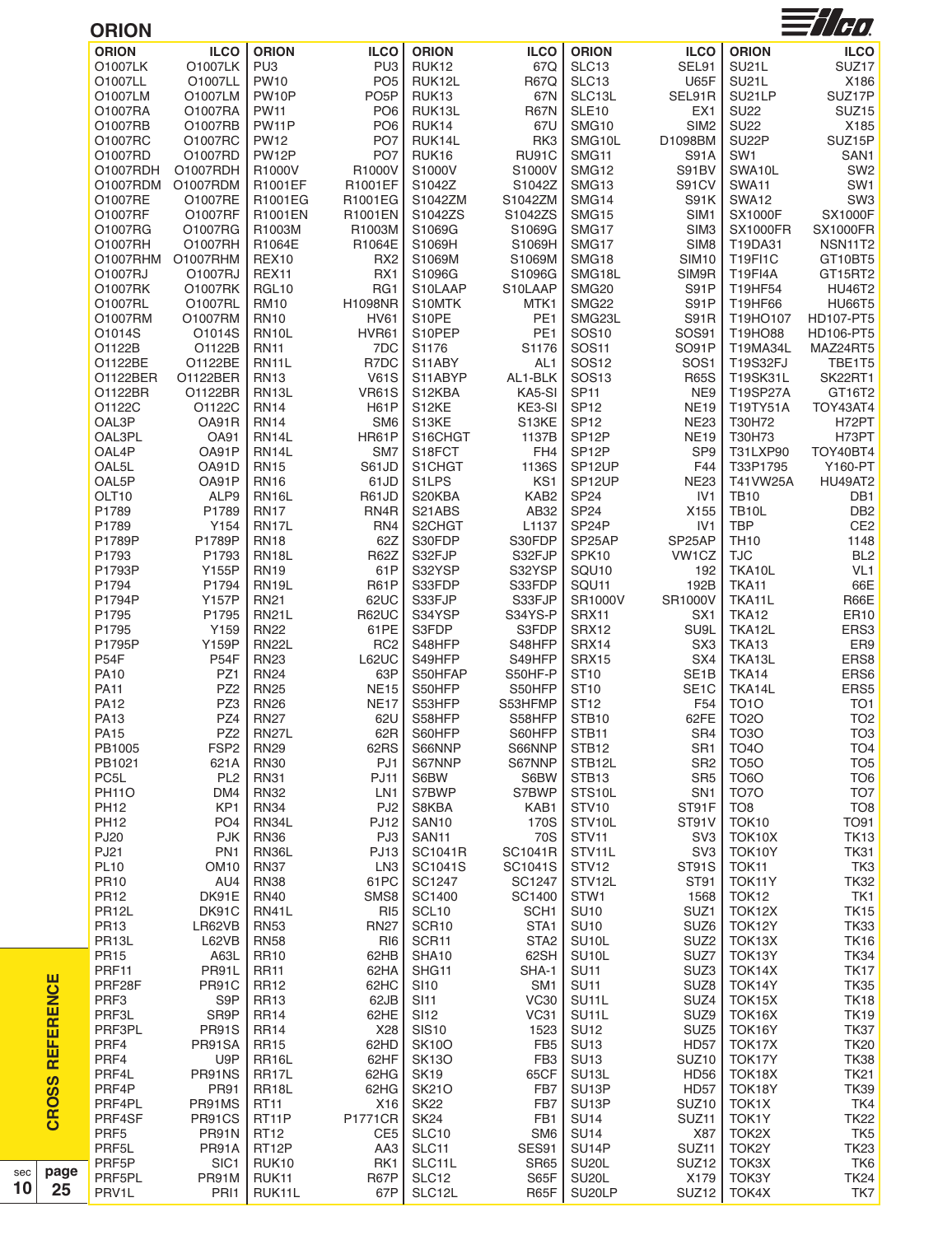| $\equiv$ //H $\bm{\theta}$ |                                    |                                   |                              |                             |                             |                            |                                |                                      | <b>ORION</b>               |
|----------------------------|------------------------------------|-----------------------------------|------------------------------|-----------------------------|-----------------------------|----------------------------|--------------------------------|--------------------------------------|----------------------------|
| <b>ORION</b>               | <b>ILCO</b>                        | <b>ORION</b>                      | <b>ILCO</b>                  | <b>ORION</b>                | <b>ILCO</b>                 | <b>ORION</b>               | <b>ILCO</b>                    | <b>ORION</b>                         | <b>ILCO</b>                |
| TOK4Y                      | <b>TK25</b>                        | <b>TY49</b>                       | X212                         | <b>UN53L</b>                | UN60L                       | <b>VA68</b>                | H62BM                          | WIL13                                | <b>WK26</b>                |
| TOK5X                      | TK8                                | TY49P                             | TR46P                        | <b>UN54</b>                 | <b>UN58L</b>                | <b>VA70</b>                | <b>RN29</b>                    | WIL14                                | WK3                        |
| TOK5Y                      | <b>TK26</b>                        | <b>TY50</b>                       | <b>TR50</b>                  | <b>UN54L</b>                | <b>UN68L</b>                | <b>VA73</b>                | L62KE                          | WIL15                                | <b>WK17</b>                |
| TOK6X                      | TK <sub>9</sub>                    | <b>TY50</b>                       | X220                         | <b>UN55</b>                 | <b>UN53L</b>                | <b>VA75</b>                | <b>NE46</b>                    | WIL15L                               | <b>WK14</b>                |
| <b>TOK6Y</b>               | <b>TK27</b>                        | <b>TY51</b>                       | <b>TR47</b>                  | <b>UN55L</b>                | UN63L                       | <b>VA75</b>                | <b>RN29</b>                    | WIL16                                | <b>WK13</b>                |
| TOK7X                      | <b>TK10</b>                        | <b>TY51</b>                       | X217                         | <b>UN56</b>                 | <b>UN54L</b>                | <b>VA75</b>                | X122                           | WIL17                                | WK3                        |
| <b>TOK7Y</b><br>TRC30      | <b>TK28</b><br>TRI5D               | TY51P<br><b>TY52</b>              | TR47P<br><b>TR48</b>         | <b>UN56L</b><br><b>UN57</b> | UN64L<br><b>UN57L</b>       | VA75P<br><b>VA80</b>       | <b>RN29</b><br>PG <sub>5</sub> | WIL19<br>WIL20                       | WIL1<br><b>WK10</b>        |
| <b>TRL10</b>               | <b>TK41</b>                        | <b>TY52</b>                       | X219                         | <b>UN57L</b>                | UN67L                       | VCO <sub>10</sub>          | VEC <sub>2</sub>               | WIL28                                | <b>WK32</b>                |
| <b>TSA11</b>               | TE <sub>3</sub>                    | <b>TY53</b>                       | <b>TR53</b>                  | <b>UN58</b>                 | <b>UN56L</b>                | VCO <sub>10</sub> L        | VEC1                           | WIL29                                | <b>WK23</b>                |
| <b>TSA20</b>               | TE <sub>1</sub>                    | <b>TY53</b>                       | X223                         | <b>UN58L</b>                | UN66L                       | VGA10                      | VG <sub>2</sub>                | WIL30                                | <b>WK20</b>                |
| TSA20L                     | TE <sub>2</sub>                    | TY53P                             | TR53P                        | <b>UN59</b>                 | <b>UN59L</b>                | <b>VNG10</b>               | VG1                            | WIL31                                | <b>WK29</b>                |
| <b>TSA22</b>               | <b>GR10</b>                        | UCM5S                             | UCM <sub>1</sub>             | <b>UN59L</b>                | UN69L                       | VNG <sub>13</sub>          | VGY1                           | WIL32                                | <b>WK25</b>                |
| <b>TSA22</b>               | TE4                                | UMF10L                            | UM <sub>2</sub>              | <b>UN61</b>                 | 62DB                        | VRO3P                      | VR91CR                         | WIL33                                | <b>WK31</b>                |
| <b>TTM</b>                 | CE8                                | <b>UN10</b>                       | 62DM                         | <b>UN62L</b>                | S33C                        | VRO3PL                     | VR91C                          | WIL34                                | <b>WK28</b>                |
| TTN14<br>TTN <sub>16</sub> | <b>TT91</b><br>TT1                 | UN10L<br>UN <sub>10</sub> L       | R62DH<br>R62DM               | UNL4<br>UNL4L               | <b>WA91W</b><br><b>WA91</b> | VRO4<br>VRO4L              | <b>VR91S</b><br><b>SR191A</b>  | WIL35<br>WIL36                       | <b>WK22</b><br><b>WK19</b> |
| <b>TY10</b>                | TA <sub>2</sub>                    | <b>UN11</b>                       | 62DO                         | UNL5                        | WA91WL                      | VRO4P                      | VR91B                          | WIL37                                | <b>WK27</b>                |
| TY10L                      | <b>TA12</b>                        | <b>UN11</b>                       | <b>BR12</b>                  | UNL5L                       | WA91L                       | VRO4PL                     | VR91BR                         | WIL38                                | <b>WK18</b>                |
| <b>TY11</b>                | TA <sub>5</sub>                    | <b>UN12</b>                       | 1033N                        | URK10                       | UR <sub>3</sub>             | VRO <sub>5</sub>           | <b>VR91</b>                    | WIL39                                | <b>WK21</b>                |
| TY11L                      | TA4                                | <b>UN13</b>                       | U180G                        | URK10L                      | UR3R                        | VRO <sub>5</sub> L         | VR91R                          | WIL4                                 | <b>WK12</b>                |
| <b>TY12</b>                | <b>TA11</b>                        | <b>UN14</b>                       | B62DV                        | URK4PL                      | UR <sub>2</sub>             | VRO <sub>5</sub> P         | VR91AR                         | WIL40                                | <b>WK30</b>                |
| TY12L                      | <b>TA16</b>                        | <b>UN14</b>                       | WA <sub>2</sub>              | VA1                         | VAE1                        | VRO5PL                     | VR91A                          | WIL41                                | <b>WK24</b>                |
| <b>TY13</b>                | TA <sub>8</sub>                    | UN14L                             | BS62DV                       | <b>VA10</b>                 | 61VT/V1S                    | VRO5X                      | VR <sub>1</sub> R              | WIL50                                | <b>WK15</b>                |
| <b>TY13</b>                | TA <sub>9</sub><br>TA <sub>6</sub> | UN <sub>14</sub> L<br><b>UN15</b> | WA1                          | <b>VA11</b><br><b>VA12</b>  | 62KD                        | VRO5XL                     | VR <sub>1</sub>                | WIL50L<br>WIL9                       | <b>WK16</b><br>WK9         |
| TY13L<br><b>TY14</b>       | <b>T61C</b>                        | <b>UN15</b>                       | 62DG<br>H62DG                | VA <sub>12</sub> L          | <b>VC28</b><br>VC34         | <b>VS10</b><br><b>VW10</b> | VS1<br>61VW                    | WLK4                                 | 61K                        |
| <b>TY14A</b>               | <b>TA28</b>                        | <b>UN15L</b>                      | HR62DG                       | <b>VA13</b>                 | <b>VC32</b>                 | <b>VW11</b>                | U61VW                          | WLK4L                                | <b>R61K</b>                |
| TY14LBP                    | <b>T61C</b>                        | <b>UN15L</b>                      | R62DG                        | VA <sub>13</sub> L          | <b>VC33</b>                 | VW11L                      | V61VW                          | WLY4                                 | <b>WA91W</b>               |
| TY14LP                     | DC1-P                              | <b>UN16</b>                       | H62DP                        | <b>VA14</b>                 | H <sub>10</sub> F           | <b>VW12</b>                | FT3F                           | WLY4L                                | <b>WA91</b>                |
| TY14LP                     | <b>T61C-P</b>                      | <b>UN17</b>                       | 62FT                         | <b>VA15</b>                 | H62KB                       | VW <sub>12L</sub>          | FT <sub>3</sub>                | WLY4P                                | WA91PR                     |
| TY14P                      | T61CP                              | <b>UN19</b>                       | 62DP                         | VA16                        | VAT <sub>1</sub>            | <b>VW13</b>                | 61VW                           | WLY4PL                               | <b>WA91P</b>               |
| <b>TY15</b>                | <b>TR28</b>                        | UN <sub>2</sub>                   | 62DX                         | <b>VA17</b>                 | 63PX                        | <b>VW13</b>                | 62DW                           | WLY5                                 | WA91WL                     |
| TY15P                      | TR <sub>28</sub> P                 | <b>UN20</b>                       | B62DP                        | VA17L                       | R63PX                       | <b>VW13</b>                | 62VW                           | WLY5L                                | WA91L                      |
| <b>TY16</b>                | <b>T61F</b><br>P1098V              | <b>UN21</b>                       | 62FS<br><b>F70S</b>          | VA17P<br><b>VA18</b>        | 63PX<br><b>VC24</b>         | <b>VW13</b>                | S62DW                          | WRP10<br>WRP13                       | TS <sub>1</sub><br>WRE2    |
| TY16AP<br><b>TY17</b>      | <b>T61D</b>                        | <b>UN22</b><br><b>UN23</b>        | H62DR                        | <b>VA19</b>                 | <b>VC25</b>                 | <b>VW13</b><br><b>VW14</b> | W62VB<br><b>HF35</b>           | <b>WS10</b>                          | WS <sub>2</sub>            |
| <b>TY18</b>                | <b>TA21</b>                        | <b>UN23L</b>                      | BR18R                        | <b>VA20</b>                 | <b>VC26</b>                 | VW14L                      | <b>VW67</b>                    | WS10L                                | WS4                        |
| <b>TY18</b>                | <b>TA26</b>                        | <b>UN24</b>                       | 62DK                         | VA21                        | <b>VC27</b>                 | VW14LP                     | V27                            | <b>WS11</b>                          | <b>WS11</b>                |
| <b>TY19</b>                | <b>TA19</b>                        | <b>UN25</b>                       | UN <sub>1</sub>              | <b>VA22</b>                 | <b>VC29</b>                 | VW14LP                     | V67                            | <b>WS12</b>                          | WS3                        |
| <b>TY20</b>                | <b>TR26</b>                        | <b>UN26</b>                       | <b>UN16</b>                  | <b>VA23</b>                 | <b>VC22</b>                 | VW14LP                     | <b>VW67</b>                    | <b>WS13</b>                          | WS1                        |
| <b>TY22</b>                | <b>TA25</b>                        | <b>UN27</b>                       | 62DE                         | <b>VA24</b>                 | H7RDH                       | <b>VW15</b>                | <b>VW67S</b>                   | WS1LO                                | <b>SC51</b>                |
| <b>TY23</b>                | TA7                                | <b>UN28</b>                       | BR <sub>9</sub>              | <b>VA25</b>                 | <b>V91E</b>                 | VW15P                      | <b>VW67S</b>                   | <b>WS10</b>                          | <b>SC52</b>                |
| <b>TY24</b>                | <b>TA24</b>                        | <b>UN29</b>                       | MG1                          | <b>VA26</b>                 | <b>VC21</b>                 | <b>VW16</b>                | <b>VW20</b>                    | WS8                                  | <b>WS10</b>                |
| <b>TY25</b><br>TY25BP      | <b>TR25</b><br><b>TA27</b>         | <b>UN29P</b><br><b>UN30</b>       | MG1<br>S62DP                 | <b>VA27</b><br>VA27L        | H7RA<br>H7LA                | <b>VW17</b><br><b>VW18</b> | <b>U62VN</b><br>73VB           | WS9<br>WSI10                         | <b>DA20</b><br>9TK         |
| TY25BP                     | <b>TR25</b>                        | <b>UN31</b>                       | B62DR                        | <b>VA28</b>                 | H7RB                        | VW18BP                     | 73VBP                          | WSL10                                | 1175N                      |
| <b>TY26</b>                | <b>TA15</b>                        | <b>UN32</b>                       | S62DR                        | <b>VA28L</b>                | H7LB                        | VW18HP                     | 73VB-P                         | WSL11                                | 1175N                      |
| <b>TY27</b>                | <b>TA23</b>                        | <b>UN34</b>                       | 62DA                         | <b>VA29</b>                 | H7RC                        | VW18HP                     | 73VBP                          | WT11L                                | WAR3                       |
| <b>TY28</b>                | 1519                               | <b>UN35</b>                       | 62DJ                         | <b>VA29L</b>                | H <sub>7</sub> LC           | VW18P                      | 73VBP                          | <b>WT11O</b>                         | WAR4                       |
| <b>TY28</b>                | <b>MS13</b>                        | <b>UN36</b>                       | UN <sub>5</sub>              | <b>VA30</b>                 | H7RD                        | <b>VW19</b>                | <b>VW71</b>                    | X1000F                               | X1000F                     |
| <b>TY35</b>                | <b>TR33</b>                        | <b>UN37</b>                       | L62DM                        | VA30L                       | H7LD                        | VW <sub>19</sub> P         | <b>VW71</b>                    | X1000FR                              | X1000FR                    |
| <b>TY35</b>                | X137                               | <b>UN38</b>                       | S33P                         | <b>VA31</b>                 | H7RE                        | VW <sub>19</sub> P         | VW71V                          | X1014F                               | X1014F                     |
| TY35LP<br>TY35P            | DC <sub>1-P</sub><br>TR33P         | <b>UN41</b><br>UN41L              | <b>UN51</b><br><b>UN61</b>   | VA31L<br>VA32L              | H7LE<br>H7RE                | <b>VW20</b><br>VW20P       | VW71A<br>VW71A                 | X1053<br>X1054F                      | X1053<br>X1054F            |
| <b>TY36</b>                | <b>TR37</b>                        | <b>UN42</b>                       | <b>UN52</b>                  | <b>VA34</b>                 | H7RF                        | <b>VW22</b>                | V33                            | X1054GA                              | X1054GA                    |
| <b>TY36</b>                | X159                               | <b>UN42L</b>                      | <b>UN62</b>                  | VA34L                       | H7LF                        | VW22P                      | V33                            | X1054GB                              | X1054GB                    |
| TY36P                      | TR <sub>28</sub> P                 | <b>UN43</b>                       | <b>UN50</b>                  | <b>VA35</b>                 | H7LF                        | <b>VW23</b>                | 73VB                           | X1054GC                              | X1054GC                    |
| TY36P                      | <b>TR37</b>                        | <b>UN43L</b>                      | <b>UN60</b>                  | VA35L                       | H7RF                        | <b>VW23</b>                | PA <sub>8</sub>                | X1054GD                              | X1054GD                    |
| <b>TY37</b>                | <b>TR39</b>                        | <b>UN44</b>                       | <b>UN58</b>                  | <b>VA36</b>                 | H7RG                        | <b>VW25</b>                | V37                            | X1054GE                              | X1054GE                    |
| TY37P                      | <b>TR39</b>                        | UN44L                             | <b>UN68</b>                  | VA36L                       | H7LG                        | <b>VW25</b>                | X203                           | X1054GF                              | X1054GF                    |
| <b>TY38</b>                | <b>TR37</b>                        | <b>UN45</b>                       | <b>UN53</b>                  | VA37                        | H7LG                        | <b>VW28</b>                | 73VB                           | X1054K                               | X1054K                     |
| TY38P<br><b>TY39</b>       | <b>TR28-P</b><br><b>TR33</b>       | <b>UN45L</b><br><b>UN46</b>       | <b>UN63</b><br><b>UN54</b>   | VA37L<br><b>VA38</b>        | H7RG<br>H7RH                | WBR10<br>WBR12             | WC1<br>WC <sub>2</sub>         | XPA <sub>1</sub><br>XPA <sub>2</sub> | XPA1<br>XPA <sub>2</sub>   |
| TY39P                      | TR33P                              | <b>UN46L</b>                      | <b>UN64</b>                  | VA38L                       | H7LH                        | WCO10                      | WO1                            | YAL1                                 | 997A                       |
| TY40                       | <b>TR25</b>                        | <b>UN47</b>                       | <b>UN57</b>                  | <b>VA39</b>                 | H7LH                        | WCO11                      | WO <sub>2</sub>                | YAL10                                | 997B                       |
| TY40P                      | <b>TR25</b>                        | UN47L                             | <b>UN67</b>                  | VA39L                       | H7RH                        | WCO12                      | WO <sub>3</sub>                | YAL10                                | 997DB                      |
| <b>TY41</b>                | <b>TR40</b>                        | <b>UN48</b>                       | <b>UN56</b>                  | <b>VA40</b>                 | H7RDH                       | <b>WE10</b>                | VW64T                          | YAL10                                | 997EB                      |
| <b>TY41</b>                | X174                               | UN48L                             | <b>UN66</b>                  | VA40L                       | H7LDH                       | <b>WE11</b>                | 62VE                           | YAL10L                               | <b>R997EB</b>              |
| TY41P                      | TR40P                              | <b>UN49</b>                       | <b>UN59</b>                  | <b>VA42</b>                 | <b>V91N</b>                 | <b>WE11</b>                | W62VE                          | YAL <sub>11</sub>                    | O1122                      |
| TY45                       | <b>TR25</b>                        | UN49L                             | <b>UN69</b>                  | <b>VA43</b>                 | VCA1                        | WEI11                      | A1054WB                        | YAL11L                               | O1122R                     |
| <b>TY46</b>                | <b>TR49</b>                        | <b>UN50</b>                       | 771NH                        | VA43L                       | VCA1R                       | WEI12                      | FL <sub>5</sub> G              | YAL12                                | 997D                       |
| TY46<br><b>TY48</b>        | X218<br><b>TR44</b>                | <b>UN51</b><br><b>UN51L</b>       | <b>UN51L</b><br><b>UN61L</b> | <b>VA45</b><br><b>VA53</b>  | H7LDH<br><b>SM12</b>        | <b>WEI14</b><br>WEI14      | 1054WC<br>N1054WB              | YAL12<br>YAL <sub>12</sub>           | 997E<br>Y200               |
| <b>TY48</b>                | X211                               | <b>UN52</b>                       | <b>UN52L</b>                 | VA55L                       | VC34                        | WEI15                      | A1054WC                        | YAL12L                               | 997ER                      |
| TY48P                      | TR44P                              | <b>UN52L</b>                      | UN62L                        | <b>VA57</b>                 | H62DM                       | WIL10                      | W91C                           | YAL <sub>13</sub>                    | 999                        |
| <b>TY49</b>                | TR46                               | <b>UN53</b>                       | UN50L                        | VA58                        | H62CM                       | WIL <sub>11</sub>          | WK7                            | YAL13A                               | 999GA                      |
|                            |                                    |                                   |                              |                             |                             |                            |                                |                                      |                            |

**CROSS REFERENCE**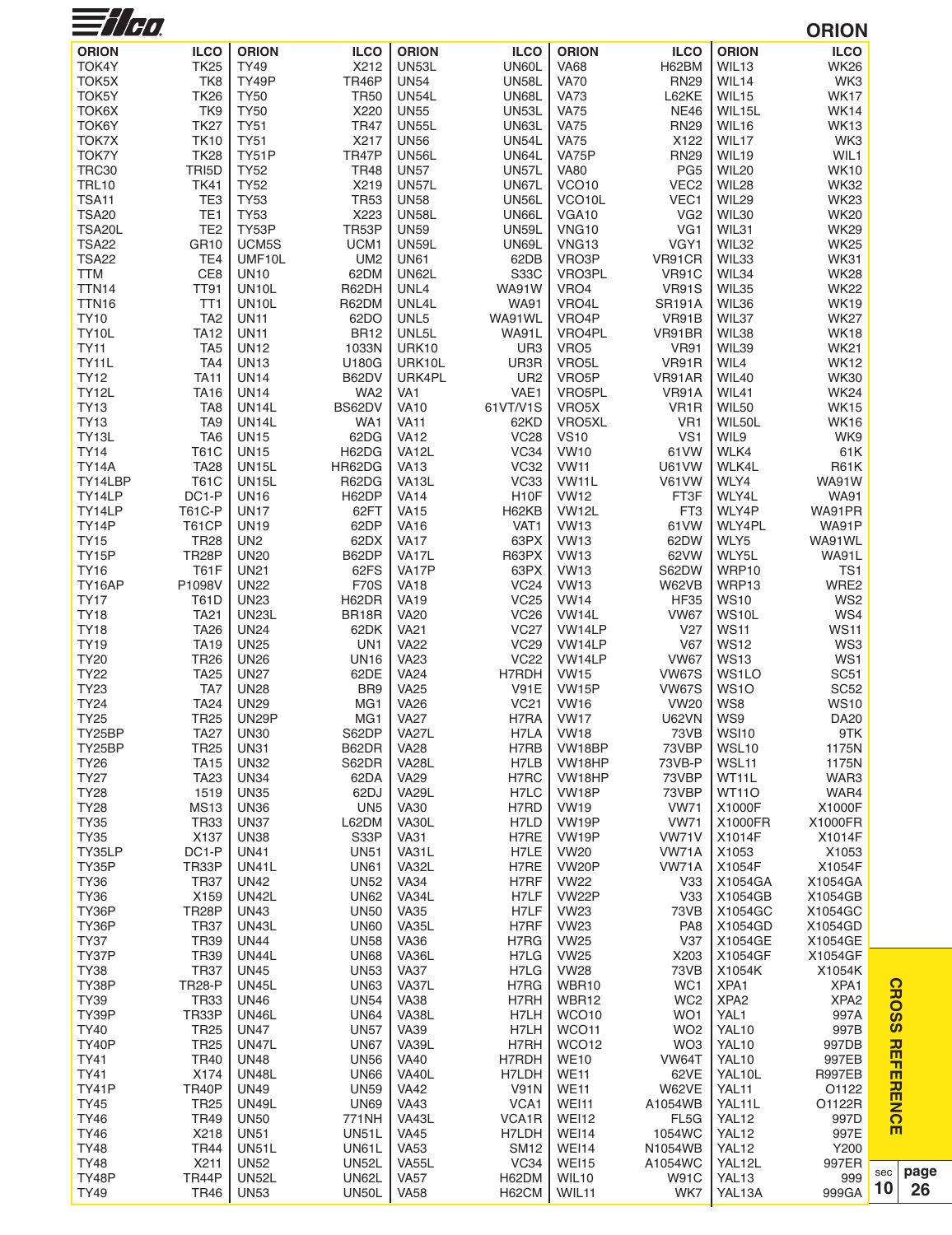|                   | <b>ORION - RUSSWIN</b> |                    |                       |                    |                            |                           |                  |                                | $\frac{1}{2}$ / $\frac{1}{2}$ |
|-------------------|------------------------|--------------------|-----------------------|--------------------|----------------------------|---------------------------|------------------|--------------------------------|-------------------------------|
| <b>ORION</b>      | ICO                    | <b>ORION</b>       | <b>ILCO</b>           | <b>ORION</b>       | <b>ILCO</b>                | <b>ORION</b>              | <b>ILCO</b>      | <b>ORION</b>                   | <b>ILCO</b>                   |
| YAL13AL           | 999VA                  | YAL41F             | 999LF                 | <b>YM33</b>        | <b>YH32</b>                | YS8L                      | MR63E            | ZEI554                         | <b>ZK54</b>                   |
| YAL13B            | 999GB                  | YAL41FL            | R9LF                  | YM33L              | <b>YH30</b>                | YS9                       | R63E             | ZEI555                         | <b>ZK55</b>                   |
| YAL13BL           | 999VB                  | YAL41G             | 999LG                 | <b>YM34</b>        | <b>YM56</b>                | YS9                       | R63KE            | ZEI556                         | <b>ZK56</b>                   |
| YAL13C            | 999GC                  | YAL41H             | 999LH                 | YM34L              | <b>YM34</b>                | YS9L                      | 63E              | <b>ZEI557</b>                  | ZK57                          |
| YAL13CL           | 999VC                  | YAL41K             | 999LK                 | YM34L              | <b>YM55</b>                | YTI11                     | <b>T67E</b>      | <b>ZEI558</b>                  | ZK58                          |
| YAL13D            | 999GD                  | YAL41KL            | R9LK                  | <b>YM35</b>        | YM51X75                    | YTI13                     | <b>T67F</b>      | ZEI559                         | ZK59                          |
| YAL13DL           | 999VD                  | YAL42A             | 998LA                 | YM35L              | Y50                        | <b>YTI21</b>              | <b>T67A</b>      | ZEI560                         | <b>ZK60</b>                   |
| YAL13E            | 999GE                  | YAL42AL            | 998YA                 | YM35L              | <b>YH34</b>                | <b>YTI23</b>              | T67D             | ZEI561                         | <b>ZK61</b>                   |
| YAL13EL           | 999VE                  | YAL42B             | 998LB                 | YM35L              | <b>YM50</b>                | ZD <sub>15</sub>          | X47              | ZEI562                         | ZK62                          |
| YAL13F            | 999GF                  | YAL42BL            | 998YB                 | YM35L              | <b>YM55</b>                | <b>ZEI10</b>              | ZIK1             | ZEI563                         | ZK63                          |
| YAL13G            | 999GG                  | YAL42C             | 998LC                 | <b>YM36</b>        | <b>YH47</b>                | ZEI10L                    | Z91KR            | <b>ZEI564</b>                  | <b>ZK64</b>                   |
| YAL13GL           | 999VG                  | YAL42CL            | 998YC                 | YM36AP             | <b>YH47</b>                | ZEI11                     | ZK1              | ZEI565                         | ZK65                          |
| YAL13H            | 999GH                  | YAL42D             | 998LD                 | YM36L              | <b>YH46</b>                | ZEI12                     | <b>S60</b>       | ZEI566                         | ZK66                          |
| YAL13HL           | 999VH                  | YAL42DL            | 998YD                 | YM36LAP            | <b>YH46</b>                | ZEI12L                    | S60R             | <b>ZEI567</b>                  | ZK67                          |
| YAL13K            | 999GK                  | YAL42E             | 998LE                 | YM36LP             | YH46                       | ZEI15                     | ZE91G            | <b>ZEI568</b>                  | ZK68                          |
| YAL13KL           | 999VK                  | YAL42EL            | 998YE                 | YM36P              | <b>YH47</b>                | ZEI152                    | ZKN1             | ZEI569                         | ZK69                          |
| YAL13L            | 999R                   | YAL42F             | 998LF                 | YM37               | <b>YH49</b>                | <b>ZEI152L</b>            | ZKN1R            | ZEI570                         | <b>ZK70</b>                   |
| YAL13L            | X999R                  | YAL42FL            | 998YF                 | YM37AP             | <b>YH49</b>                | ZEI17                     | CN <sub>5</sub>  | ZEI571                         | <b>ZK71</b>                   |
| YAL14             | 998                    | YAL42G             | 998LG                 | YM37L              | X117                       | ZEI18                     | <b>ZK102</b>     | <b>ZEI572</b>                  | ZK72                          |
| YAL14L            | 998R                   | YAL42GL            | 998YG                 | YM37L              | <b>YH48</b>                | ZEI18L                    | ZK100            | <b>ZEI573</b>                  | ZK73                          |
| YAL15             | 999A                   | YAL42H             | 998LH                 | YM37LAP            | <b>YH48</b>                | ZEI2                      | 60ZD             | <b>ZEI574</b>                  | <b>ZK74</b>                   |
| YAL15             | X999A                  | YAL42HL            | 998YH                 | YM37LP             | <b>YH48</b>                | <b>ZEI22</b>              | ZMK1             | <b>ZEI575</b>                  | ZK75                          |
| YAL15A            | 998GA                  | YAL42K             | 998LK                 | YM37P              | YH46                       | ZEI22L                    | ZMK <sub>2</sub> | <b>ZEI576</b>                  | ZK76                          |
| YAL15AL           | 998VA                  | YAL42KL            | 998YK                 | YM37P              | <b>YH49</b>                | ZEI2L                     | R60ZD            | <b>ZEI577</b>                  | ZK77                          |
| YAL15B            | 998GB                  | YAL43<br>YAL4P     | 999N                  | <b>YM38</b>        | <b>YH51</b>                | ZE1502                    | ZK <sub>2</sub>  | <b>ZEI578</b>                  | ZK78                          |
| YAL15BL           | 998VB<br>998GC         | YAL <sub>5</sub>   | <b>H997EB</b><br>14KH | YM38L<br>YM38LAP   | <b>YH50</b><br><b>YH50</b> | ZE1503<br><b>ZEI504</b>   | ZK3<br>ZK4       | <b>ZEI579</b><br><b>ZEI580</b> | ZK79<br><b>ZK80</b>           |
| YAL15C<br>YAL15CL | 998VC                  | YAL <sub>5</sub>   | H999                  | YM38LP             | <b>YH50</b>                | ZEI505                    | ZK <sub>5</sub>  | ZEI581                         | ZK81                          |
| YAL15D            | 998GD                  | YAL56              | J997M                 | YM38P              | <b>YH51</b>                | ZEI506                    | ZK <sub>6</sub>  | ZEI582                         | <b>ZK82</b>                   |
| YAL15DL           | 998VD                  | YAL56L             | <b>J997MR</b>         | YM40L              | SUZ <sub>12</sub>          | ZEI507                    | ZK7              | ZEI583                         | ZK83                          |
| YAL15E            | 998GE                  | YAL58              | 998GL                 | YM9L               | <b>YH41</b>                | <b>ZEI508</b>             | ZK8              | ZEI584                         | ZK84                          |
| YAL15EL           | 998VE                  | YAL58L             | 998YMK                | YM9O               | <b>YH42</b>                | ZEI509                    | ZK9              | ZEI585                         | ZK85                          |
| YAL15F            | 998GF                  | YAL5L              | H999R                 | <b>YS10</b>        | 62PG                       | ZEI510                    | <b>ZK10</b>      | <b>ZEI586</b>                  | <b>ZK86</b>                   |
| YAL15FL           | 998VF                  | YAL5P              | <b>H997E</b>          | YS10L              | R62PG                      | ZEI511                    | <b>ZK11</b>      | <b>ZEI587</b>                  | ZK87                          |
| YAL15G            | 998GG                  | YAL5PL             | <b>H997ER</b>         | <b>YS11</b>        | R62PF                      | ZEI512                    | <b>ZK12</b>      | <b>ZEI588</b>                  | ZK88                          |
| YAL15GL           | 998VG                  | YAL6               | 14KH                  | YS <sub>11</sub> L | 62PF                       | ZEI513                    | <b>ZK13</b>      | ZEI589                         | <b>ZK89</b>                   |
| YAL15H            | 998GH                  | YAL60              | 998S                  | <b>YS12</b>        | 62PH                       | ZEI514                    | ZK14             | ZEI590                         | <b>ZK90</b>                   |
| YAL15HL           | 998VH                  | YAL83              | 999                   | <b>YS13</b>        | YM6                        | ZEI515                    | ZK15             | ZEI591                         | <b>ZK91</b>                   |
| YAL15K            | 998GK                  | YAL85              | N01122D               | <b>YS14</b>        | YM7                        | ZEI516                    | <b>ZK16</b>      | ZEI592                         | ZK92                          |
| YAL15KL           | 998VK                  | YAL88L             | 9C                    | YS14L              | YM8                        | <b>ZEI517</b>             | ZK17             | ZEI593                         | ZK93                          |
| YAL15L            | X999RA                 | YAL88L             | Y201                  | <b>YS15</b>        | YM9                        | ZEI518                    | <b>ZK18</b>      | <b>ZEI594</b>                  | ZK94                          |
| YAL16             | F1122A                 | YGO1               | YU1                   | <b>YS16</b>        | <b>MB16</b>                | ZEI519                    | <b>ZK19</b>      | <b>ZEI595</b>                  | ZK95                          |
| YAL16             | H1122F                 | YGO1P              | YU1                   | <b>YS16L</b>       | MB16R                      | ZEI520                    | <b>ZK20</b>      | <b>ZEI596</b>                  | ZK96                          |
| YAL16L            | F1122AR                | YM10L              | <b>YH20</b>           | <b>YS16P</b>       |                            | MB <sub>16</sub>   ZEI521 | <b>ZK21</b>      | ZE1597                         | ZK97                          |
| YAL16L            | <b>H1122FR</b>         | YM10L              | <b>YH22</b>           | <b>YS17</b>        | <b>MB17</b>                | <b>ZEI522</b>             | <b>ZK22</b>      | <b>ZEI598</b>                  | ZK98                          |
| YAL16L            | O1122AR                | <b>YM10O</b>       | <b>YH16</b>           | YS17P              | <b>MB17</b>                | ZEI523                    | <b>ZK23</b>      | <b>ZEI599</b>                  | ZK99                          |
| YAL17             | 997GX                  | <b>YM10O</b>       | <b>YH23</b>           | <b>YS19</b>        | <b>YM21</b>                | <b>ZEI524</b>             | <b>ZK24</b>      | ZN <sub>15</sub>               | ZN <sub>1</sub>               |
| YAL17L            | 997GXR                 | <b>YM11O</b>       | YH <sub>9</sub>       | YS <sub>19</sub> A | OP <sub>12</sub>           | ZE1525                    | ZK <sub>25</sub> |                                | <b>PPI</b>                    |
| YAL18             | YL <sub>5</sub>        | YM <sub>12</sub> L | <b>YH40</b>           | YS19AL             | OP37                       | <b>ZEI526</b>             | <b>ZK26</b>      | PPI                            | <b>ILCO</b>                   |
| YAL19             | 997B                   | <b>YM12O</b>       | <b>YH43</b>           | <b>YS19L</b>       | <b>YM22</b>                | <b>ZEI527</b>             | <b>ZK26</b>      | DI-1                           | 1028                          |
| YAL19             | 997EB                  | YM13L              | X33                   | <b>YS20</b>        | <b>YM23</b>                | <b>ZEI527</b>             | <b>ZK27</b>      | $DI-2$                         | 1052A                         |
| YAL19             | YL8                    | <b>YM13O</b>       | X48                   | <b>YS20L</b>       | <b>YM24</b>                | <b>ZEI528</b>             | <b>ZK28</b>      | $LB-2$                         | LB2                           |
| YAL <sub>2</sub>  | <b>O997K</b>           | YM14L              | <b>YH27</b>           | <b>YS21</b>        | OP43                       | ZEI529                    | <b>ZK29</b>      | P-1                            | 1333                          |
| YAL <sub>20</sub> | 999                    | <b>YM14O</b>       | <b>YH28</b>           | <b>YS22</b>        | OP47                       | ZEI530                    | <b>ZK30</b>      | P-175                          | 1028P                         |
| YAL21             | BKZ1                   | YM16L              | <b>YH24</b>           | <b>YS22L</b>       | <b>YM30</b>                | ZEI531                    | <b>ZK31</b>      | <b>P60S</b>                    | 1334                          |
| YAL22             | 1702K                  | <b>YM16O</b>       | <b>YH29</b>           | YS22LP             | <b>YM30</b>                | ZEI532                    | <b>ZK32</b>      | P87                            | 1388                          |
| YAL <sub>23</sub> | X1199G                 | YM17L              | <b>YH38</b>           | YS22P              | <b>YM29</b>                | ZEI533                    | ZK33             | <b>P96S</b>                    | 1396S                         |
| YAL24             | 1764S                  | YM18L              | <b>YH44</b>           | <b>YS23</b>        | SAA1                       | ZEI534                    | ZK34             | SC1-6P-A                       | SY5-NS                        |
| YAL24             | D1759L                 | YM <sub>19</sub> L | <b>YH25</b>           | YS23TP             | SAA1P                      | ZEI535                    | <b>ZK35</b>      | SC1-6P-B                       | SY6-NS                        |
| YAL24             | S1767CH                | <b>YM19O</b>       | <b>YH26</b>           | <b>YS24</b>        | MB39                       | ZEI536                    | ZK36             | SC1-6P-C                       | SY3-NS                        |
| YAL <sub>25</sub> | HR1132                 | YM23L              | <b>YH36</b>           | YS24P              | MB39P                      | <b>ZEI537</b>             | ZK37             | SC1-6P-G                       | SY8-NS                        |
| YAL25L            | H1132                  | YM24L              | <b>YH30</b>           | <b>YS25</b>        | <b>MB40</b>                | <b>ZEI538</b>             | ZK38             | Y766-000                       | 885BL                         |
| YAL <sub>26</sub> | 1041T                  | <b>YM24O</b>       | <b>YH32</b>           | YS25P              | <b>MB40</b>                | ZE1539                    | <b>ZK39</b>      | Y766-C10L                      | 885R                          |
| YAL26L            | 1041TR                 | YM25L              | <b>YM55</b>           | <b>YS26</b>        | DK91H                      | ZEI540                    | <b>ZK40</b>      | Y766-C10R                      | 885                           |
| YAL27             | E1122A                 | YM26L              | YH34                  | <b>YS27</b>        | <b>YM16</b>                | ZEI541                    | <b>ZK41</b>      | Y766-C15L                      | 886                           |
| YAL28             | YL <sub>5</sub>        | <b>YM26O</b>       | YM51-X75              | <b>YS28</b>        | <b>YM13</b>                | ZEI542                    | <b>ZK42</b>      | Y766-D2L                       | 884R                          |
| YAL35             | P1770U                 | YM29               | <b>YH19</b>           | YS31               | HF59R                      | ZEI543                    | ZK43             | Y766-D2R                       | 884                           |
| YAL36             | 999B                   | YM29L              | <b>YH21</b>           | <b>YS33</b>        | <b>FT48</b>                | <b>ZEI544</b>             | <b>ZK44</b>      |                                | <b>RUSSWIN</b>                |
| YAL39             | 999N                   | <b>YM30</b>        | <b>YH37</b>           | YS33P              | FT48                       | <b>ZEI545</b>             | <b>ZK45</b>      | <b>RUSSWIN</b>                 | <b>ILCO</b>                   |
| YAL4              | 999B                   | YM30L              | <b>YH38</b>           | YS35L              | <b>RN32</b>                | <b>ZEI546</b>             | <b>ZK46</b>      | 751                            | 1011GH                        |
| YAL41A            | 999LA                  | YM31L              | <b>YH44</b>           | YS35LP             | RN32P                      | <b>ZEI547</b>             | <b>ZK47</b>      | 5252                           | 1011A                         |
| YAL41AL           | BVA1                   | YM31L              | <b>YM43</b>           | YS <sub>5</sub>    | SV4                        | <b>ZEI548</b>             | <b>ZK48</b>      | 5852                           | 1011                          |
| YAL41AL           | BYA1                   | <b>YM32</b>        | <b>YH35</b>           | YS <sub>6</sub>    | <b>L62VJ</b>               | <b>ZEI549</b>             | <b>ZK49</b>      | 5981                           | 1011P                         |
| YAL41B            | 999LB                  | <b>YM32</b>        | <b>YM49</b>           | YS6L               | LR62VJ                     | ZEI550                    | <b>ZK50</b>      | 5981                           | N1011P                        |
| YAL41C            | 999LC                  | YM32L              | YH36                  | YS7                | 63TW                       | ZEI551                    | ZK <sub>51</sub> | 5982                           | 1011S                         |
| YAL41D            | 999LD                  | YM32L              | <b>YM48</b>           | YS7L               | 63TV                       | ZEI552                    | <b>ZK52</b>      | 5982                           | N1011S                        |
| YAL41E            | 999LE                  | <b>YM33</b>        | <b>YH30</b>           | YS8                | M63E                       | ZEI553                    | <b>ZK53</b>      | 5983                           | N1011T                        |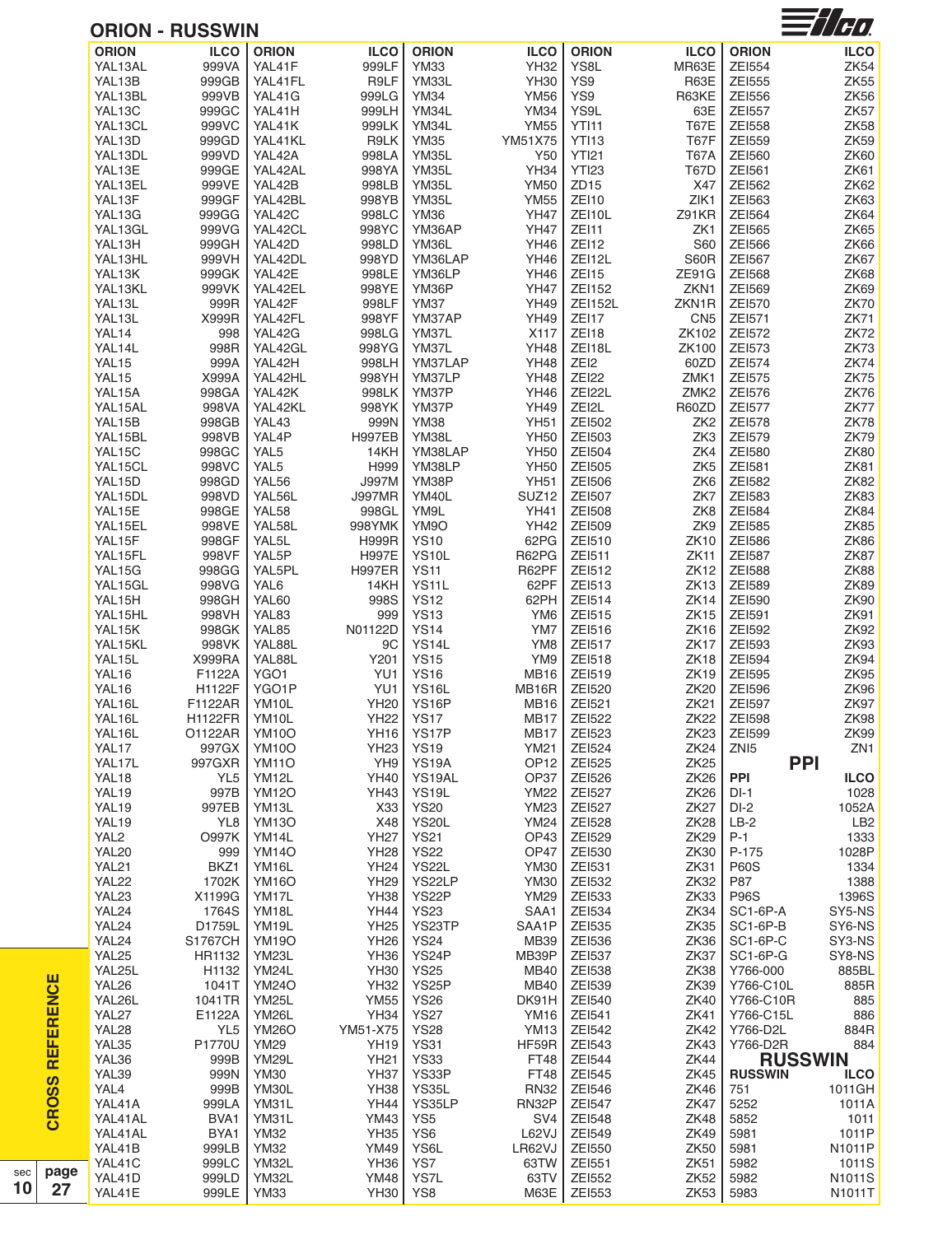| $\equiv t/\sigma$  |                       |                  |                   |                  |                      |                      |                          |                                        | <b>RUSSWIN - SILCA</b> |     |
|--------------------|-----------------------|------------------|-------------------|------------------|----------------------|----------------------|--------------------------|----------------------------------------|------------------------|-----|
| <b>RUSSWIN</b>     |                       |                  |                   | <b>SARGENT</b>   | <b>ILCO</b>          | <b>S &amp; G</b>     | <b>ILCO</b>              | <b>SILCA</b>                           | <b>ILCO</b>            |     |
|                    | <b>ILCO</b><br>A1011P |                  | <b>SAMSONITE</b>  |                  | O1007RDM             | 92                   |                          | AB <sub>2</sub>                        | AB62C                  |     |
| 6961               |                       | <b>SAMSONITE</b> | <b>ILCO</b>       | 6270RDM          |                      |                      | A1124<br>1063E           | AB <sub>3</sub>                        |                        |     |
| 6962               | A1011S                | 181              | 170S1             | 6270RHM          | O1007RHM             | 96                   |                          |                                        | AB62E                  |     |
| 6963               | A1011T                | 170S             | 170S              | 6270RM           | O1007RM              | 9609                 | 1362                     | AB32                                   | AB32                   |     |
| 9612               | A1011M                | 70S              | 70S               | 6270RN           | N1007RMA             | 60G                  | 1068B                    | AB38P                                  | AB38P                  |     |
| 9812               | N1011M                | 80S              | 80S               | 6273CD           | O1007CD              | 87G                  | 1387G                    | AB3R                                   | AB62ER                 |     |
| 5980-10K           | 1011K10               | S181             | S170S1            | 6273CDH          | 01007CDH             | 87H                  | SG4                      | AB4                                    | AB <sub>9</sub>        |     |
| 5980-11K           | 1011K11               | S96              | 170S6             | 6273CDM          | O1007CDM             | 87H                  | 1387                     | AB43                                   | AB43                   |     |
| 5980-12K           | 1011K12               |                  | <b>SARGENT</b>    | 6273CH           | O1007CH              | 89A                  | 1390                     | AB60P                                  | AB60P                  |     |
| 5980-13K           | 1011K13               | <b>SARGENT</b>   | <b>ILCO</b>       | 6273CM           | O1007CM              | 89AG                 | 1390G                    | AB8                                    | AB19                   |     |
| 5980-1K            | 1011K1                | 265B             | 1008              | 6273CN           | O1007CN              | 89G                  | 1389G                    | AB8R                                   | AB20                   |     |
| 5980-2K<br>5980-3K | 1011K2<br>1011K3      | 265D             | O1009             | 6275LA<br>6275LB | O1007LA<br>O1007LB   | 92H<br>96G           | 1063<br>1068E            | AB9<br>ABS2                            | AB62A<br>1635J         |     |
| 5980-4K            | 1011K4                | 265K             | 1010              | 6275LC           | O1007LC              | SY3B                 | 887                      | ABS2                                   | <b>SF11</b>            |     |
| 5980-5K            | 1011K5                | 265R             | 1009              | 6275LE           | O1007LE              |                      | <b>SCHLAGE</b>           | ABS2R                                  | 1635V                  |     |
| 5980-6K            | 1011K6                | 265U             | 1010U             | 6275LF           | O1007LF              | <b>SCHLAGE</b>       | <b>ILCO</b>              | AC <sub>1</sub>                        | UCM1                   |     |
| 5980-7K            | 1011K7                | 265U             | O1010             | 6275LG           | O1007LG              | 1246-6               | SC1246                   | AD <sub>2</sub>                        | ALP7                   |     |
| 5980-8K            | 1011K8                | 265UT            | 1010T             | 6275LJ           | O1007LJ              | 1248-6               | SC1248                   | AF14A                                  | 61H                    |     |
| 5980-9K            | 1011K9                | 270LD            | 1007LD            | 6275LK           | O1007LK              | 1348-6               | SC1348                   | AF14A                                  | <b>YR62</b>            |     |
| 5980-GGM           | 1011PZ                | 270LDH           | 1007LDH           | 6275LL           | O1007LL              | 1467-6               | SC1467                   | AF14B                                  | R61H                   |     |
| 5D12R              | 1011D12               | 270LDM           | 1007LDM           | 6275NB           | O1007NB              | 1468-6               | SC1468                   | AF14B                                  | Y62                    |     |
| 5D1R               | 1011D1                | 270LH            | 1007LH            | 6275RA           | O1007RA              | 35-100C              | 1145                     | AF <sub>1</sub> A                      | AL <sub>4</sub>        |     |
| 5D <sub>2</sub> R  | 1011D2                | 270LHM           | 1007LHM           | 6275RB           | O1007RB              | 35-100CE             | 1145CE                   | AF1A                                   | DR61F                  |     |
| 5D34R              | 1011D34               | 270LM            | 1007LM            | 6275RC           | O1007RC              | 35-100E              | 1145E                    | AF1A                                   | F <sub>24</sub>        |     |
| 5D3R               | 1011D3                | 270LN            | <b>N1007KMB</b>   | 6275RE           | O1007RE              | 35-100EF             | 1145EF                   | AF <sub>1</sub> A                      | F <sub>25</sub>        |     |
| 5D41R              | 1011D41               | 270LN            | O1007KM           | 6275RF           | O1007RF              | 35-100F              | 1145F                    | AF1A                                   | F38                    |     |
| 5D4R               | 1011D4                | 270RD            | 1007RD            | 6275RG           | O1007RG              | 35-100FG             | 1145FG                   | AF1A                                   | <b>R61D</b>            |     |
| 6960-10N           | A1011-10N             | 270RDH           | 1007RDH           | 6275RJ           | O1007RJ              | 35-100G              | 1145G                    | AF1A                                   | <b>R63ST</b>           |     |
| 6960-11N           | A1011-11N             | 270RDM<br>270RHM | 1007RDM           | 6275RK           | 01007RK              | 35-100H              | 1145H                    | AF1A                                   | SE4B                   |     |
| 6960-12N           | A1011-12N             | 270RM            | 1007RHM<br>1007RM | 6275RL           | O1007RL              | 35-100J              | 1145J                    | AF1A                                   | SP <sub>1</sub>        |     |
| 6960-13N           | A1011-13N             | <b>270RN</b>     | <b>N1007RMB</b>   | 6275SA           | L1010N               | 35-100K              | 1145K                    | AF <sub>1</sub> B                      | 61D                    |     |
| 6960-14N           | A1011-14N             | 273CD            | 1007CD            | 6278CA           | O1007CA              | 35-100L              | 1145L                    | AF <sub>1</sub> B                      | F <sub>26</sub>        |     |
| 6960-15N           | A1011-15N             | 273CH            | 1007CH            | 6278CB           | O1007CB              | 35-101C              | 1145A                    | AF <sub>1</sub> B                      | F38                    |     |
| 6960-16N           | A1011-16N             | 273CM            | 1007CM            | 6278CC           | O1007CC              | 35-101CE             | A1145CE                  | AF <sub>1</sub> B                      | F39                    |     |
| 6960-17N           | A1011-17N             | 273CN            | 1007CN            | 6278CE           | O1007CE              | 35-101E              | A1145E                   | AF <sub>1</sub> B                      | R63TS                  |     |
| 6960-18N           | A1011-18N             | 275LA            | 1007LA            | 6278CF           | O1007CF              | 35-101EF             | A1145EF                  | AF <sub>1</sub> B                      | SP <sub>2</sub>        |     |
| 6960-19N           | A1011-19N             | 275LB            | 1007LB            | 6278CG           | O1007CG              | 35-101F              | A1145F                   | AF <sub>1</sub> C                      | 61TS                   |     |
| 6960-1N            | A1011-1N              | 275LC            | 1007LC            | 6278CJ           | O1007CJ              | 35-101FG             | A1145FG                  | AF <sub>1</sub> C                      | 63ST                   |     |
| 6960-20N           | A1011-20N             | 275LE            | 1007LE            | 6278CK           | O1007CK              | 35-101G              | A1145G                   | AF <sub>1</sub> C                      | F <sub>27</sub>        |     |
| 6960-21N           | A1011-21N             | 275LF            | 1007LF            | 6278CL           | O1007CL              | 35-101H              | A1145H                   | AF <sub>1</sub> C                      | F <sub>28</sub>        |     |
| 6960-22N           | A1011-22N             | 275LG            | 1007LG            | 6278CR           | O1007CR              | 35-101J              | A1145J                   | AF <sub>1</sub> C                      | F40                    |     |
| 6960-23N           | A1011-23N             | 275LJ            | 1007LJ            | 7270LD           | L1007LD              | 35-101K              | A1145K                   | AF <sub>1</sub> C                      | SP <sub>3</sub>        |     |
| 6960-24N           | A1011-24N             | 275LK            | 1007LK            | 7270LH           | L1007LH              | 35-101L              | A1145L                   | AF <sub>1</sub> D                      | 63TS                   |     |
| 6960-25N           | A1011-25N             | 275LL            | 1007LL            | 7270LM           | L1007LM              | 35-180               | 1307A                    | AF <sub>1</sub> D                      | F30                    |     |
| 6960-26N           | A1011-26N             | 275RA            | 1007RA            | 7270LN           | 1007KM               | 35-181               | L1307A                   | AF <sub>1</sub> D                      | F37                    |     |
| 6960-27N           | A1011-27N             | 275RB            | 1007RB            | 7270LN           | N1007KMC             | 35-182               | R1307A                   | AF <sub>1</sub> D                      | F41                    |     |
| 6960-28N           | A1011-28N             | 275RC            | 1007RC            | 7273CD           | L1007CD              | 35-200               | 1307W                    | AF <sub>1</sub> D                      | <b>R61TS</b>           |     |
| 6960-2N            | A1011-2N              | 275RE            | 1007RE            | 7273CH           | L1007CH              | 35-201               | L1307W                   | AF <sub>1</sub> D                      | SP <sub>4</sub>        |     |
| 6960-3N            | A1011-3N              | 275RF            | 1007RF            | 7273CM           | L1007CM              | 35-202               | R1307W<br>O1054A         | AF <sub>2</sub> A                      | AB <sub>1</sub> A      |     |
| 6960-4N<br>6960-5N | A1011-4N              | 275RG            | 1007RG            | 7273CN<br>7275LA | <b>L1007CN</b>       | 922B                 |                          | AF <sub>2</sub> A<br>AF <sub>2</sub> A | LR61D<br>R62TS         |     |
|                    | A1011-5N              | 275RJ            | 1007RJ            |                  | L1007LA              |                      | <b>SECURITY</b>          |                                        |                        |     |
| 6960-6N            | A1011-6N              | 275RK            | 1007RK            | 7275LB           | L1007LB              |                      | <b>CORP.</b>             | AF <sub>2</sub> B                      | AB <sub>2</sub> B      |     |
| 6960-7N<br>6960-8N | A1011-7N              | 275RL            | 1007RL            | 7275LC<br>7275LE | L1007LC<br>L1007LE   | <b>SECURITY CORP</b> | <b>ILCO</b>              | AF <sub>2</sub> B<br>AF <sub>2</sub> C | L61D<br>61F            |     |
| 6960-9N            | A1011-8N<br>A1011-9N  | 275SA            | 1010N             | 7275LF           | L1007LF              | <b>KD73-7</b>        | <b>SY11</b>              | AF <sub>2</sub> C                      | AB <sub>3</sub> C      |     |
| 6960-GGM           | A1011PZ               | 278CA            | 1007CA            | 7275LG           | L1007LG              | KD73-L               | SY12                     | AF <sub>2</sub> D                      | AB4D                   |     |
| 6960-GGMR          | A1011PZR              | 278CB            | 1007CB            | 7275LJ           | L1007LJ              | KD76                 | SY <sub>10</sub>         | AF <sub>2</sub> D                      | <b>R61ST</b>           |     |
| 6D12R              | A1011D12              | 278CC            | 1007CC            | 7275LK           | L1007LK              |                      | <b>SEGAL</b>             | AF <sub>2</sub> D                      | SP <sub>5</sub>        |     |
| 6D1R               | A1011D1               | 278CE            | 1007CE            | 7275LL           | L1007LL              | <b>SEGAL</b>         | <b>ILCO</b>              | AF3A                                   | AL <sub>2</sub>        |     |
| 6D <sub>2</sub> R  | A1011D2               | 278CF            | 1007CF            | 7278CA           | L1007CA              | 65                   | O1022AB                  | AF3A                                   | <b>R61G</b>            |     |
| 6D34R              | A1011D34              | 278CG            | 1007CG            | 7278CB           | L1007CB              | 68                   | R1022L                   | AF3B                                   | 61G                    |     |
| 6D3R               | A1011D3               | 278CJ            | 1007CJ            | 7278CC           | L1007CC              | 69                   | 1022AB                   | AF3B                                   | AL <sub>1</sub>        |     |
| 6D41R              | A1011D41              | 278CK            | 1007CK            | 7278CE           | L1007CE              | 79                   | O1022E                   | AF4A                                   | F91C2                  |     |
| 6D4R               | A1011D4               | 278CL            | 1007CL            | 7278CF           | L1007CF              | K <sub>2</sub>       | 1022HR                   | AF4B                                   | F91C                   |     |
| 6H1R               | A1011H1               | 6265B            | 1008A             | 7278CG           | L1007CG              | <b>SEGAL</b>         | <b>ILCO</b>              | AF4C                                   | F91CR                  |     |
| 6H <sub>2</sub> R  | A1011H2               | 6265K            | 1010SA            | 7278CJ           | L1007CJ              | K5                   | O1022                    | AF4D                                   | <b>F91C</b>            |     |
| 6H3R               | A1011H3               | 6265KE           | O1007JA           | 7278CK           | L1007CK              | K <sub>8</sub>       | 1022L                    | AF4D                                   | F91C8                  |     |
| 6H58R              | 1011MK                | 6265R<br>6265U   | 1009A<br>A1010U   | 7278CL           | L1007CL              | K9                   | 1022                     | AF5A                                   | F91E                   |     |
| 752B               | 1012                  | 6265U            |                   | <b>F258BF</b>    | 1010B                |                      | <b>SILCA</b>             | AF5A                                   | F91ES                  |     |
| 752-GGM            | 1011M                 | 6270LD           | O1010A<br>O1007LD |                  | <b>SARGENT &amp;</b> | <b>SILCA</b>         | <b>ILCO</b>              | AF5A                                   | R63SP                  |     |
| 7D <sub>1</sub> R  | B1011D1               | 6270LDH          | 01007LDH          |                  |                      | AB10                 | AB-18                    | AF5B                                   | 63SP                   |     |
| 7D <sub>2</sub> R  | B1011D2               | 6270LDM          | O1007LDM          |                  | <b>GREENLEAF</b>     | AB <sub>10</sub> R   | AB21                     | AF5B                                   | F91F                   |     |
| 7D3R               | B1011D3               | 6270LH           | O1007LH           | <b>S &amp; G</b> | <b>ILCO</b>          | AB14                 | 191AB                    | AF5B                                   | F91FS                  |     |
| 7D4R               | B1011D4               | 6270LHM          | O1007LHM          | 53               | 1028D                | AB15R                | AB16                     | AF5C                                   | F91G                   |     |
| 861B               | 1011B                 | 6270LM           | O1007LM           | 60               | 1063B                | AB16R                | <b>AB11</b>              | AF5C                                   | <b>F91GS</b>           |     |
| 861UB              | X1000KR               | 6270LN           | N1007KMA          | 89<br>90         | 1063D<br>1089C       | AB16R<br>AB17R       | AB <sub>15</sub><br>AB12 | AF5D                                   | F91H                   | sec |
| 861UB              | X1011KR               | 6270RD           | O1007RD           | 91               | 1388L                | AB19                 | AB <sub>23</sub>         | AF5D                                   | F91HS                  | 10  |
|                    |                       | 6270RDH          | <b>O1007RDH</b>   |                  |                      |                      |                          | AF7A                                   | <b>FT37</b>            |     |

**page 28**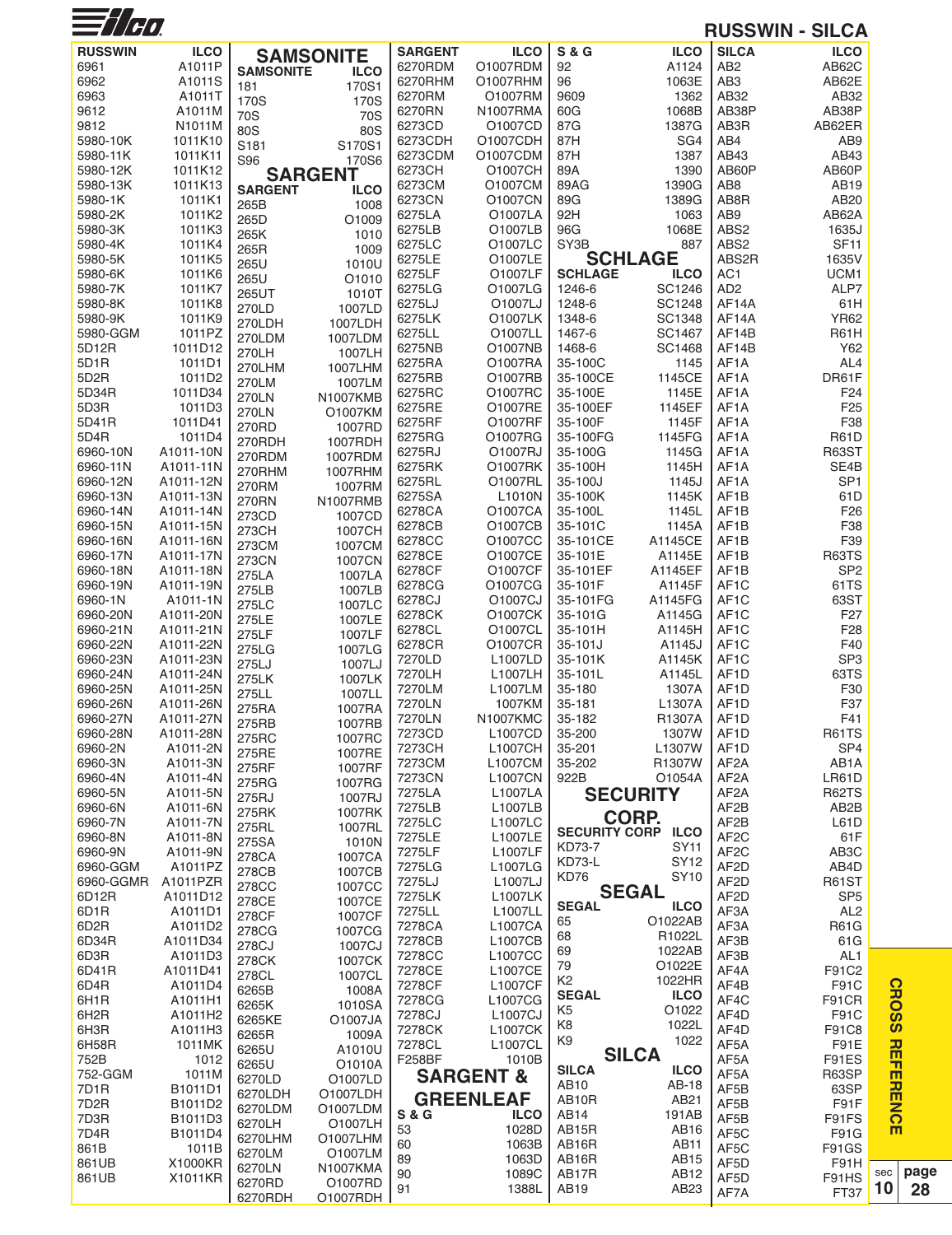| <b>SILCA</b>        |                    |                  |                  |                   |                 |                   |                  |                    | $\equiv$ //H $\eta$ |
|---------------------|--------------------|------------------|------------------|-------------------|-----------------|-------------------|------------------|--------------------|---------------------|
| <b>SILCA</b>        | <b>ILCO</b>        | <b>SILCA</b>     | <b>ILCO</b>      | <b>SILCA</b>      | <b>ILCO</b>     | <b>SILCA</b>      | <b>ILCO</b>      | <b>SILCA</b>       | <b>ILCO</b>         |
| AF7AP               | FT37               | ASS2             | 61W              | ASS8R             | <b>AS78</b>     | BES17             | A1114R           | BO <sub>6</sub>    | 63WG                |
| AF7C                | FT38               | <b>ASS20</b>     | AS46             | ASS9              | 61T             | BES18             | A1114M           | BO <sub>6</sub>    | BO <sub>2</sub>     |
| AG1R                | AG <sub>2</sub>    | ASS20R           | AS44             | ASS98             | SR61W           | BES19             | A1114TB          | BO <sub>6</sub>    | <b>H62VG</b>        |
| AG <sub>2</sub>     | AG1R               | <b>ASS21</b>     | AS37             | ASS9R             | <b>R61T</b>     | BES2              | A1114B           | BO6R               | <b>BO91</b>         |
| AG2R                | AG1                | ASS21R           | AS35             | AT1               | AT <sub>1</sub> | BES20             | B1179-1C         | BO6R               | HR62VG              |
| AG3                 | AU3                | <b>ASS22</b>     | AS38             | AT <sub>1</sub> R | AT <sub>2</sub> | BES21             | B1179-1D         | BO6R               | R63WG               |
| AG3R                | AU4                | ASS22R           | AS36             | AT <sub>2</sub> R | AT <sub>3</sub> | BES3              | A1114C           | BOR1               | R1003M              |
| AG4                 | AU1                | <b>ASS23</b>     | AS39             | AU1               | AA3             | BES4              | A1114D           | BOR1R              | 1003M               |
| AG4R                | AU <sub>2</sub>    | ASS23R           | AS69             | AU1R              | LF13            | BES5              | A1114E           | BRG1R              | K1122D              |
|                     | AG5                | <b>ASS24</b>     | AS40             | AUS1              | AUS1            | BES6              | A1114F           | BRG <sub>2</sub>   | L1098M              |
| AGE1                |                    | ASS24R           |                  |                   | 1025            | BES7              |                  |                    |                     |
| AGE3                | AG1                |                  | <b>AS70</b>      | AW1               |                 |                   | A1114G           | BRG3               | K1122B              |
| AGE4R               | AG4                | <b>ASS25</b>     | AS29             | AW1               | 1025A           | BES8              | A1114H           | BRG4               | K1122C              |
| AK1                 | <b>VW64</b>        | ASS25R           | <b>AS27</b>      | AW1               | 750             | BES9              | A1114J           | BRG5               | K1122N              |
| AK1R                | <b>R63VS</b>       | <b>ASS26</b>     | AS30             | AW1               | 755U            | <b>BH10</b>       | AL <sub>5</sub>  | BRG6               | L1054M              |
| AK1R                | VW64R              | ASS26R           | AS28             | AW10R             | A1179G          | <b>BH10</b>       | KL <sub>1</sub>  | BRM1               | BR <sub>1</sub>     |
| AK <sub>2</sub>     | AD1                | ASS27            | AS49             | AW11R             | A1179H          | <b>BH11</b>       | <b>H76U</b>      | BT <sub>1</sub>    | BU <sub>2</sub>     |
| AK <sub>2</sub>     | AU14               | ASS27R           | <b>AS47</b>      | AW12R             | A1179J          | BH4               | <b>NE10</b>      | BT <sub>1</sub> R  | BU <sub>1</sub>     |
| AK <sub>2</sub>     | <b>AUC</b>         | <b>ASS28</b>     | AS50             | AW13R             | A1179K          | BH4P              | <b>NE10</b>      | BT <sub>2</sub>    | BU8                 |
| AKR1                | AK1                | ASS28R           | AS48             | AW14R             | A1179L          | BH <sub>6</sub>   | BH <sub>1</sub>  | BT <sub>2R</sub>   | BU7                 |
| AKR1                | AN <sub>1</sub>    | <b>ASS29</b>     | AS51             | AW15R             | A1179N          | BH <sub>7</sub>   | BH <sub>3</sub>  | BUR1               | BUR11               |
| AKR2                | AK <sub>2</sub>    | ASS29R           | AS53             | AW16R             | A1179P          | BK1               | DA3              | BUR <sub>11</sub>  | BUR5                |
| AKR2                | AN <sub>3</sub>    | ASS2R            | <b>R61W</b>      | AW17R             | A1179R          | BK1               | KS91C            | <b>BUR16</b>       | BUR13               |
| AKR3                | AN <sub>2</sub>    | ASS3             | A61T             | AW18R             | A1179S          | BK1R              | DA <sub>2</sub>  | BUR17R             | BUR1                |
| AKR4                | AK6                | ASS30            | AS52             | AW19R             | A1179T          | <b>BK3-1</b>      | <b>BKS25</b>     | BUR1R              | <b>BUR12</b>        |
| AKR5                | AK4                | ASS30R           | AS54             | AW <sub>2</sub>   | 1025AR          | <b>BK3-10</b>     | BKS34            | BUR <sub>2</sub>   | BUR7                |
| AKR6                | AN <sub>2</sub>    | <b>ASS31</b>     | 61Q              | AW <sub>2</sub>   | 760             | <b>BK3-11</b>     | BKS35            | BUR2R              | BUR8                |
| ALP1                | ALP4               | ASS31R           | <b>R61Q</b>      | AW20R             | A1179U          | <b>BK3-12</b>     | BKS36            | BUR3R              | BUR3R               |
| ALP15R              | ALP15R             | <b>ASS32</b>     | AS6              | AW21R             | A1179V          | <b>BK3-2</b>      | BKS26            | BUR4               | BUR4                |
| ALP <sub>2</sub>    | ALP5               | ASS32R           | AS8              | AW <sub>5</sub>   | 1179A           | <b>BK3-3</b>      | BKS27            | BUR <sub>6</sub>   | BUR <sub>6</sub>    |
| ALP5R               | A190               | ASS33            | AS <sub>5</sub>  | AW6               | N1179           | <b>BK3-4</b>      | BKS28            | BUR7               | BUR9                |
| ALP7R               | ALP3               | ASS33R           | AS7              | AW7               | 1179            | <b>BK3-5</b>      | BKS29            | BVA1               | BV1                 |
| ALP8R               | ALP <sub>2</sub>   | ASS34            | AS10             | AW8R              | A1179E          | <b>BK3-6</b>      | <b>BKS30</b>     | BVA1R              | BV <sub>2</sub>     |
| AM1                 | <b>DM20</b>        | ASS34R           | AS12             | AW9R              | A1179F          | <b>BK3-7</b>      | BKS31            | BW <sub>1</sub>    | 63VP                |
|                     |                    | <b>ASS35</b>     |                  |                   |                 |                   |                  | BW1                |                     |
| AM2R                | <b>NE56</b>        |                  | AS9              | AY1               | ABL1            | <b>BK3-8</b>      | BKS32            |                    | <b>HF20</b>         |
| AM2R                | X113               | ASS35R           | <b>AS11</b>      | AY1               | AL <sub>1</sub> | <b>BK3-9</b>      | BKS33            | BW <sub>3</sub>    | BM3                 |
| AM2RP               | <b>NE56</b>        | <b>ASS36</b>     | AS34             | AY13              | AY13            | <b>BK5-10</b>     | BKS2             | BW <sub>3</sub>    | NE8                 |
| AMK1                | AK22W              | ASS36R           | AS32             | AZ1               | AZ2R            | <b>BK5-11</b>     | BKS3             | BW4                | BM4                 |
| AML1R               | 1041C              | <b>ASS37</b>     | AS33             | AZ1R              | AZ <sub>2</sub> | <b>BK5-12</b>     | BKS4             | BW4                | WT1                 |
| AML2R               | A1045              | ASS37R           | AS31             | <b>B100-PT</b>    | <b>B100-PT</b>  | <b>BK5-13</b>     | BKS5             | BW4                | WT3                 |
| AML3R               | 1045               | <b>ASS38</b>     | A61W             | B100-PT5          | B100-PT5        | <b>BK5-14</b>     | BKS6             | BW <sub>5</sub>    | BM9                 |
| AN1                 | <b>H61V</b>        | ASS38R           | AR61W            | B103-PT           | B103-PT         | <b>BK5-15</b>     | BKS7             | BW <sub>5</sub>    | KL4                 |
| AR10                | SP <sub>8</sub>    | ASS3R            | AR61T            | B103-PT5          | B103-PT5        | <b>BK5-16</b>     | BKS8             | BW <sub>5</sub>    | <b>VW63</b>         |
| AR4                 | SF9                | <b>ASS40</b>     | A61Q             | B104-PT           | <b>B104-PT</b>  | <b>BK5-17</b>     | BKS9             | BW6                | BMW1                |
| AR6R                | SF7AF              | ASS40R           | AR61Q            | B104-PT5          | B104-PT5        | <b>BK5-18</b>     | BKS10            | BW6P               | BMW1                |
| AR7                 | SF <sub>8</sub>    | ASS42            | AS24             | <b>B97-PT</b>     | <b>B97-PT</b>   | <b>BK5-19</b>     | BKS11            | BW7                | X59                 |
| AR8                 | SP <sub>6</sub>    | ASS42R           | AS <sub>26</sub> | <b>B97-PT5</b>    | <b>B97-PT5</b>  | <b>BK5-20</b>     | BKS12            | BW7AP              | BMW3-P              |
| AR9                 | SP7                | ASS43            | SB7              | B98-PT            | B98-PT          | <b>BK5-21</b>     | BKS13            | BW7P               | BMW2-P              |
| ARC1                | 1130R              | <b>ASS45</b>     | AS84             | <b>B98-PT5</b>    | <b>B98-PT5</b>  | <b>BK5-22</b>     | BKS14            | BW <sub>8</sub>    | <b>HF40</b>         |
| ARC1R               | 1130               | ASS46            | SB <sub>8</sub>  | <b>B99-PT</b>     | B99-PT          | <b>BK5-23</b>     | BKS15            | BY <sub>1</sub>    | BY1                 |
| ARC <sub>2</sub>    | 1131R              | <b>ASS49</b>     | <b>SB10</b>      | <b>B99-PT5</b>    | <b>B99-PT5</b>  | <b>BK5-24</b>     | BKS16            | CA <sub>1</sub>    | CA91S               |
| ARC2R               | 1131               | ASS49P           | <b>SB10</b>      | BA1               | 1098M           | <b>BK5-25</b>     | BKS17            | CA <sub>1</sub>    | CAV91               |
| ASS1                | V61A               | ASS4R            | AS74             | BA <sub>2</sub>   | H1098LA         | <b>BK5-26</b>     | BKS18            | <b>CA10</b>        | AR62K               |
| <b>ASS10</b>        | AS23               | ASS <sub>5</sub> | SB6              | BA <sub>2</sub>   | O1098LA         | <b>BK5-27</b>     | BKS19            | <b>CA11</b>        | UR62K               |
| ASS10R              | AS25               | <b>ASS52</b>     | AS80             | BA <sub>2</sub> R | 01098LA         | <b>BK5-28</b>     | <b>BKS20</b>     | <b>CA14</b>        | ZC <sub>1</sub>     |
| ASS <sub>11</sub>   | AS1                | ASS52R           | AS82             | BA <sub>3</sub>   | X1199B          | <b>BK5-29</b>     | BKS21            | CA <sub>2</sub>    | CA91L               |
|                     |                    |                  |                  |                   |                 | <b>BK5-30</b>     |                  |                    |                     |
| ASS11R              | AS3                | <b>ASS59</b>     | AS90             | BA4               | X1199G          |                   | <b>BKS22</b>     | CA <sub>2</sub> R  | ZE91C               |
| ASS <sub>12</sub>   | AS <sub>2</sub>    | <b>ASS60</b>     | AS89             | BA <sub>5</sub>   | O1122A          | <b>BK5-31</b>     | BKS23            | CA <sub>2</sub> R  | ZE91CR              |
| ASS12R              | AS4                | <b>ASS61</b>     | AS86             | BA <sub>5</sub> R | 1125M           | BK5-32            | BKS24            | CA <sub>3</sub>    | CA91B               |
| ASS <sub>13</sub>   | AS15               | ASS64            | AS71             | BA <sub>5</sub> R | O1122AR         | BL <sub>1</sub>   | <b>BL91</b>      | CA4                | CA91A               |
| ASS136R             | AS <sub>14</sub> L | ASS64R           | AS73             | BA7R              | 1125G           | BL <sub>1</sub> R | BL <sub>2</sub>  | CA <sub>5</sub>    | CA91                |
| ASS13R              | AS13               | ASS65            | AS63             | BA7R              | 1125H           | BLL1              | BEL3             | CA7                | CA91C               |
| ASS <sub>13</sub> R | AS9                | ASS65R           | AS61             | BA8R              | 1098DB          | BLL <sub>2</sub>  | BEL4             | CA7                | CA91D               |
| ASS14               | AS16               | ASS66            | AS65             | BA8R              | ELM1            | BLL3              | BEL5             | CA <sub>9</sub>    | KVR91               |
| ASS149              | 61X                | ASS66R           | <b>AS67</b>      | BA8R              | H1098DB         | BLL4              | BEL6             | CB1                | CB <sub>3</sub>     |
| ASS14R              | AS14               | ASS67            | <b>AS57</b>      | BAB29             | BAB29           | BLL5              | BEL7             | <b>CB10</b>        | 1001DH              |
| ASS14R              | AS9L               | ASS67R           | AS59             | BAL1              | BA1             | BLO1              | BLO <sub>1</sub> | CB11               | R1001EN             |
| <b>ASS15</b>        | AS19               | ASS7             | <b>AS75</b>      | BAL3              | BA <sub>2</sub> | BLO1R             | BO <sub>6</sub>  | CB11R              | 1001EN              |
| ASS15R              | <b>AS17</b>        | ASS73            | <b>AS79</b>      | BAS1              | BAS1            | BLV1R             | 1036             | CB <sub>12</sub>   | A1001MJR            |
| <b>ASS16</b>        | AS20               | ASS73R           | AS81             | <b>BE200</b>      | BE91S           | BLV2R             | 1036S            | CB12R              | <b>B1001EJ</b>      |
| ASS16R              | AS18               | ASS7R            | <b>AS77</b>      | <b>BE201</b>      | BE91C           | BLV3              | 1036G            | CB <sub>13</sub>   | R1000V              |
| ASS17               | AS55               | ASS8             | AS76             | <b>BE202</b>      | <b>BE91</b>     | BMB1R             | BMB1R            | CB13R              | 1000V               |
|                     |                    |                  |                  |                   |                 |                   |                  |                    |                     |
| ASS17R              | AS21               | <b>ASS80</b>     | AS64             | <b>BE203</b>      | BE91L           | BO <sub>2</sub>   | 62VH             | CB <sub>14</sub>   | SR1000V             |
| <b>ASS18</b>        | AS56               | ASS80R           | AS62             | BES1              | A1114A          | BO <sub>2</sub>   | OP91             | CB14R              | S1000V              |
| ASS18R              | AS22               | <b>ASS81</b>     | AS66             | BES10             | A1114K          | BO <sub>4</sub>   | 63F              | CB <sub>18</sub>   | 1001GH              |
| ASS19               | AS45               | ASS81R           | AS68             | BES11             | A1114L          | BO <sub>4</sub>   | BO <sub>4</sub>  | CB20               | <b>CB10</b>         |
| ASS19R              | AS43               | <b>ASS82</b>     | AS58             | BES12             | A1114FM         | BO <sub>5</sub>   | <b>B62G</b>      | CB22R              | L1001GRM            |
| ASS1R               | <b>SB11</b>        | ASS82R           | AS60             | BES16             | A1114Q          | BO <sub>5</sub>   | DK91             | CB <sub>23</sub> R | A1001GRM            |
|                     |                    |                  |                  |                   |                 |                   |                  |                    |                     |

**CROSS REFERENCE CROSS REFERENCE**

s e c **1 0**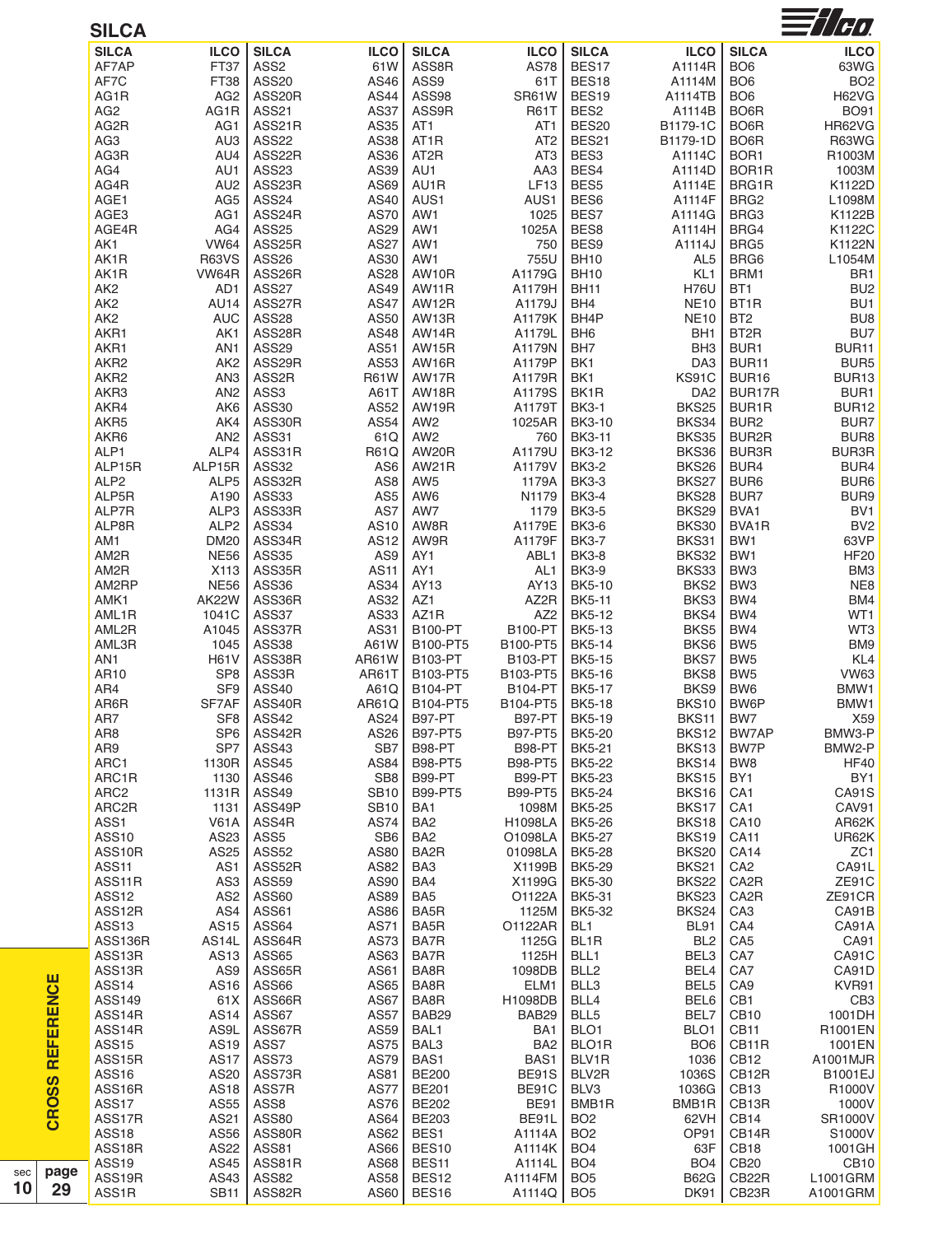| $\equiv$ //H $\alpha$          |                                |                                        |                                    |                                    |                                |                                                |                                      |                            | <b>SILCA</b>                     |
|--------------------------------|--------------------------------|----------------------------------------|------------------------------------|------------------------------------|--------------------------------|------------------------------------------------|--------------------------------------|----------------------------|----------------------------------|
| <b>SILCA</b>                   | <b>ILCO</b>                    | <b>SILCA</b>                           | <b>ILCO</b>                        | <b>SILCA</b>                       | <b>ILCO</b>                    | <b>SILCA</b>                                   | <b>ILCO</b>                          | <b>SILCA</b>               | <b>ILCO</b>                      |
| CB <sub>24</sub> R             | 1001GRM                        | CE14-28                                | <b>CS51</b>                        | CNB <sub>2</sub>                   | 1558                           | DAT14                                          | DT20                                 | DM123-4                    | <b>DM14</b>                      |
| CB <sub>25</sub> R             | L1001EH                        | CE14-35                                | <b>CS52</b>                        | COR1                               | CN <sub>1</sub>                | DAT14                                          | X124                                 | DM123-5                    | <b>DM17</b>                      |
| CB <sub>26</sub> R             | A1001EH                        | CE14-36                                | <b>CS53</b>                        | CR4R                               | CR4R                           | DAT14P                                         | <b>DA28</b>                          | <b>DM14</b>                | D64                              |
| CB <sub>27</sub> R             | 1001EH                         | CE14-37                                | <b>CS54</b>                        | <b>CS10</b>                        | 9CX                            | DAT <sub>15</sub>                              | <b>DA30</b>                          | <b>DM15</b>                | DM <sub>3</sub>                  |
| CB28R<br>CB29                  | L1003AB<br>R1001EG             | CE14-38<br>CE14-45                     | <b>CS55</b><br><b>CS56</b>         | <b>CS12</b><br>CS204               | <b>WA91S</b><br>S9CS           | DAT <sub>15</sub><br>DAT15DP                   | X197<br><b>DA30-P</b>                | <b>DM15</b><br><b>DM16</b> | DO3L<br><b>DM21</b>              |
| CB <sub>29</sub> R             | 1001EG                         | CE14-46                                | <b>CS57</b>                        | <b>CS205</b>                       | CS91B                          | DAT <sub>16</sub>                              | <b>DA28</b>                          | <b>DM17</b>                | <b>DM60</b>                      |
| CB <sub>3</sub>                | CB <sub>2</sub>                | CE14-47                                | <b>CS58</b>                        | <b>CS206</b>                       | 9CS                            | DAT16DP                                        | <b>DA28</b>                          | DM17R                      | <b>DM63</b>                      |
| CB33R                          | A1001AH                        | CE14-48                                | <b>CS59</b>                        | <b>CS207</b>                       | R <sub>9</sub> C <sub>S</sub>  | DAT <sub>1</sub> R                             | DT15                                 | DM <sub>1</sub> R          | DM <sub>5</sub>                  |
| CB33R-A1                       | A1001AH                        | <b>CE15</b>                            | SH91K                              | <b>CS23</b>                        | AB17                           | DAT1R                                          | DT <sub>6</sub>                      | DM <sub>1</sub> R          | FT6R                             |
| CB33R-A2                       | A1001FH                        | CE1R                                   | LR62US                             | <b>CS500</b>                       | <b>CS91</b>                    | DAT <sub>2</sub>                               | DT <sub>5</sub>                      | DM1RAP                     | FT6R                             |
| CB33R-B1<br>CB33R-B2           | A1001BH<br>A1001DH             | CE <sub>2</sub><br>CE22-16             | ST91A<br>BD <sub>6</sub>           | CS501<br>CS <sub>6</sub>           | AB1<br>CS91CR                  | DAT2R<br>DAT3                                  | DT <sub>1</sub><br>D72Z              | DM1RP<br>DM <sub>2</sub>   | FT6R<br>DO3M                     |
| CB33R-C1                       | A1001C                         | CE2R                                   | <b>R62US</b>                       | CS6R                               | CS91C                          | DAT3R                                          | D72D                                 | <b>DM20</b>                | <b>DM58</b>                      |
| CB33R-C1                       | A1001C1                        | <b>CE34</b>                            | <b>CS32</b>                        | CS7                                | CS91E                          | DAT3R                                          | SR <sub>6</sub>                      | <b>DM22</b>                | <b>DM22-SI</b>                   |
| CB33R-C2                       | A1001C2                        | <b>CE35</b>                            | <b>CS30</b>                        | CS7R                               | CS91ER                         | DAT4                                           | DT14                                 | DM22TVP                    | DM22TVP                          |
| CB33R-D1                       | A1001D1                        | <b>CE36</b>                            | <b>CS31</b>                        | CS8                                | AB62FR                         | DAT4                                           | DT <sub>8</sub>                      | <b>DM23</b>                | DO3M                             |
| CB33R-D2<br>CB35               | A1001D2<br>XO1000GR            | CE4<br>CE4                             | CS <sub>2</sub><br>SN <sub>2</sub> | CS8<br>CS8R                        | CS91FR<br>AB62F                | DAT4R<br>DAT4R                                 | DT <sub>13</sub><br>DT7              | <b>DM25</b><br><b>DM26</b> | <b>DM61</b><br><b>DM25</b>       |
| CB35R                          | X01000F                        | CE4                                    | ST91S                              | CS8R                               | CS91F                          | DAT <sub>5</sub>                               | MZ12                                 | DM3                        | ID <sub>1</sub>                  |
| CB36R                          | 1000AB                         | CE4R                                   | ST91                               | CS9                                | AB62G                          | DAT <sub>5</sub>                               | X1                                   | DM39R                      | <b>DM23</b>                      |
| <b>CB37</b>                    | R1001EF                        | CE <sub>5</sub>                        | <b>CS43</b>                        | CS9R                               | AB62GR                         | DAT5BP                                         | MZ12                                 | DM4                        | 64RD                             |
| <b>CB38</b>                    | SX1000FR                       | CE7                                    | <b>CS12</b>                        | CTN1R                              | 1023                           | DAT5P                                          | MZ12                                 | DM44R                      | <b>DM26</b>                      |
| CB38R<br>CB39R                 | <b>SX1000F</b><br>1001EB       | CE7R<br>CE8                            | CS <sub>13</sub><br><b>CS29</b>    | CTR1R<br>CVL1                      | 1560<br>CVL1R                  | DAT6<br>DAT6BP                                 | X <sub>6</sub><br>62DT               | <b>DM46</b><br>DM4R        | <b>DM22</b><br>DO <sub>1</sub> M |
| CB4                            | CB <sub>1</sub>                | CEM1                                   | CE <sub>2</sub>                    | CVL1R                              | CVL1                           | DAT6P                                          | 62DT                                 | DM4R                       | PO <sub>2</sub>                  |
| CB40R                          | L1001AH                        | CEM <sub>2</sub>                       | CE8                                | CX7                                | FSP <sub>2</sub>               | DAT6R                                          | X7                                   | <b>DM50</b>                | <b>DM25</b>                      |
| CB41R                          | 1001AH                         | CEM <sub>3</sub>                       | BL <sub>6</sub>                    | CY <sub>1</sub>                    | 1767CH                         | DAT6RP                                         | 62DU                                 | DM6                        | DO1SR                            |
| CB44R                          | LH1                            | CEN1                                   | CE <sub>1</sub>                    | CY <sub>1</sub>                    | D1707K                         | DAT6RP                                         | DA24                                 | DM65-11                    | DM65-11                          |
| CB45R<br>CB46R                 | 1000<br>R1001EE                | CH <sub>1</sub><br><b>CH10</b>         | 1041G<br>1041Y                     | <b>CY10</b><br>CY11                | 1769CH<br>S1770U               | DAT7<br>DAT7                                   | 62DV<br>X10                          | DM65-14<br>DM65-17         | G195A<br>DM65-17                 |
| CB47                           | 1000F                          | <b>CH11</b>                            | 104AM                              | <b>CY12</b>                        | CU <sub>8</sub>                | DAT7RBP                                        | SJ1                                  | DM65-18                    | G190A                            |
| CB47R                          | 1000FR                         | <b>CH12</b>                            | 101AM                              | CY12R                              | CU7                            | DAT <sub>9</sub>                               | X115                                 | DM65-2                     | G192A                            |
| CB48                           | X1000G                         | CH <sub>13</sub>                       | 102AM                              | CY13                               | <b>CU10</b>                    | DAT9BP                                         | <b>DA23-P</b>                        | DM65-20                    | DM65-20                          |
| CB49<br>CB49R                  | R1000T<br>1000T                | <b>CH14</b><br>CH <sub>15</sub>        | 103AM<br>100AM                     | CY13R<br>CY <sub>14</sub>          | CU <sub>9</sub><br><b>CU12</b> | DAT9P<br>DAT9R                                 | <b>DA23-P</b><br>X114                | DM65-40<br>DM65-41         | G194A<br>G190BA                  |
| <b>CB50</b>                    | R1000V                         | CH <sub>16</sub> T                     | 1136S                              | CY14R                              | 1040U                          | DAT9RP                                         | <b>DA24</b>                          | DM65-42                    | G190CA                           |
| CB50R                          | 1000V                          | CH <sub>17</sub> T                     | L <sub>1137</sub>                  | CY15R                              | P1786                          | DB48R                                          | DN <sub>1</sub>                      | DM65-43                    | G190DA                           |
| <b>CB51</b>                    | 1000X                          | CH <sub>18</sub>                       | 1525                               | CY15RP                             | Y153-P                         | DD <sub>1</sub>                                | D <sub>1</sub> V                     | DM65-44                    | G190EA                           |
| CB52R<br>CB53                  | A1001ABM<br>1001GH             | <b>CH19</b><br>CH <sub>2</sub>         | 1041E<br>1041GA                    | CY16<br>CY16P                      | P1789<br>$Y154-P$              | D <sub>D</sub> <sub>2</sub><br>DD <sub>3</sub> | D <sub>1</sub> T<br>D <sub>1</sub> K | DM65-45<br>DM65-46         | G190FA<br>G190MA                 |
| CB54R                          | 1001                           | CH <sub>20</sub> R                     | 1041TR                             | CY17P                              | MIT <sub>1</sub>               | D <sub>D</sub> 4                               | D <sub>1</sub> A                     | DM65-6                     | G194A                            |
| CB55R                          | S1000V                         | CH <sub>21</sub>                       | 1041X                              | <b>CY18</b>                        | X213                           | DF <sub>2</sub>                                | CA <sub>2</sub>                      | <b>DM65-8</b>              | G191A                            |
| CB57R                          | 1001ABM                        | <b>CH22</b>                            | 1041T                              | CY <sub>19</sub>                   | P1793                          | DF <sub>2</sub>                                | DF <sub>1</sub>                      | DM65-9                     | G193A                            |
| <b>CB59</b><br>CB <sub>6</sub> | S1000X<br>CB7                  | CH <sub>23</sub><br>CH <sub>24</sub> R | C1041J<br>SC1041R                  | CY19P<br>CY <sub>2</sub>           | Y155-P<br>D1759L               | DH4R<br>DH4RP                                  | <b>TR40</b><br><b>TR40</b>           | <b>DM66</b><br><b>DM68</b> | DM8<br>DM7                       |
| <b>CB60</b>                    | S1000XK                        | CH <sub>25</sub> R                     | SC1041S                            | CY <sub>2</sub>                    | S1767DP                        | DL <sub>2</sub>                                | DL <sub>2</sub>                      | <b>DM69</b>                | DM <sub>6</sub>                  |
| CB61R                          | 1001EA                         | CH <sub>26</sub> R                     | S1041JA                            | CY20                               | 1793V                          | DL <sub>3</sub>                                | LAP <sub>2</sub>                     | DM6R                       | DO <sub>1</sub> S                |
| CB62R                          | 1003A                          | <b>CH27</b>                            | C1041T                             | CY21R                              | X1199AR                        | DM1                                            | FT <sub>6</sub>                      | DM7                        | DO4F                             |
| CB63R                          | 1003AB<br>A1001AM              | CH <sub>3</sub>                        | 1041GB                             | CY22                               | P1794                          | <b>DM10</b>                                    | <b>DM31</b>                          | DM7                        | <b>H64E</b>                      |
| CB64R<br>CB65R                 | A1001BM                        | CH <sub>4</sub><br>CH <sub>5</sub>     | 1041GR<br>1041K                    | CY22P<br>CY23                      | Y157-P<br>1794V                | <b>DM10</b><br>DM103                           | HU4<br><b>DM57</b>                   | DM8<br><b>DM86</b>         | <b>DM10</b><br><b>DM33</b>       |
| CB66R                          | L1003A                         | CH <sub>6</sub>                        | 752                                | CY24                               | P1795                          | DM <sub>10R</sub>                              | DM32                                 | DM86R                      | <b>DM43</b>                      |
| CB67R                          | L1003M                         | CH7R                                   | 1042Z                              | CY24BP                             | $Y159-P$                       | <b>DM11</b>                                    | <b>DM11</b>                          | <b>DM87</b>                | <b>DM34</b>                      |
| CB68R<br>CB69                  | S1000T<br>1000XK               | CH <sub>8</sub><br>CH <sub>9</sub> T   | 1041N<br>1137B                     | CY24CP<br>CY3                      | $Y159-P$<br>1701G              | <b>DM110</b><br>DM12-11                        | <b>DM110</b><br>G199                 | DM87R<br><b>DM88</b>       | <b>DM44</b><br><b>DM35</b>       |
| <b>CB71</b>                    | A1011-L1                       | CH <sub>9</sub> T                      | 1137S                              | CY <sub>3</sub>                    | 1766S                          | DM12-14                                        | G195                                 | DM88R                      | <b>DM45</b>                      |
| <b>CB72</b>                    | A1011-L2                       | CHU <sub>6</sub>                       | 1516                               | CY <sub>3</sub>                    | S1767CH                        | DM12-15                                        | G198                                 | <b>DM89</b>                | DM36                             |
| CB73                           | A1011-L3                       | C <sub>14</sub>                        | S62FD                              | CY4                                | P1770U                         | DM12-17                                        | G197                                 | DM89R                      | <b>DM46</b>                      |
| <b>CB74</b>                    | A1011-L4                       | CI <sub>6</sub>                        | CA <sub>3</sub>                    | CY <sub>5</sub>                    | S1768CH                        | DM12-18                                        | G190                                 | DM8R                       | <b>DM27</b>                      |
| CB75<br><b>CB76</b>            | A1011-L12<br>A1011-L34         | CL <sub>1</sub><br>CL <sub>2</sub>     | 1040A<br>R1040C                    | CY <sub>5</sub><br>CY <sub>5</sub> | S1769CH<br>S1770U              | DM12-2<br>DM12-20                              | G192<br>G196                         | DM9<br><b>DM90</b>         | DM <sub>2</sub><br><b>DM37</b>   |
| CB77                           | A1011-L41                      | CL <sub>3</sub>                        | 1040C                              | CY <sub>6</sub>                    | L1098C                         | DM12-25                                        | G200                                 | DM90R                      | <b>DM47</b>                      |
| CB <sub>9</sub>                | CB <sub>12</sub>               | CL <sub>4</sub>                        | R1040E                             | CY7                                | P1770U                         | DM12-40                                        | G194                                 | <b>DM91</b>                | <b>DM38</b>                      |
| CE1                            | L62US                          | CL <sub>5</sub>                        | 1040E                              | CY <sub>8</sub>                    | <b>U1770CH</b>                 | DM12-41                                        | G190B                                | DM91R                      | <b>DM48</b>                      |
| CE10<br><b>CE11</b>            | <b>CS28</b><br>CS <sub>1</sub> | CLU1<br>CLU1R                          | 1573B<br>1573A                     | CY <sub>9</sub><br>DAT1            | 1768CH<br>DT16                 | DM12-42<br>DM12-43                             | G190C<br>G190D                       | <b>DM92</b><br>DM92R       | <b>DM39</b><br><b>DM49</b>       |
| <b>CE12</b>                    | <b>S62US</b>                   | CLU <sub>2</sub>                       | 1573D                              | DAT1                               | DT4                            | DM12-44                                        | G190E                                | <b>DM93</b>                | <b>DM40</b>                      |
| CE <sub>13</sub>               | <b>CS14</b>                    | CLU2R                                  | 1573C                              | DAT <sub>10</sub>                  | 62DT                           | DM12-45                                        | G190F                                | DM93R                      | <b>DM50</b>                      |
| CE13R                          | <b>CS15</b>                    | CLU <sub>3</sub>                       | 1573F                              | DAT12BP                            | <b>DA25-P</b>                  | DM12-46                                        | G190M                                | <b>DM94</b>                | <b>DM41</b>                      |
| CE14-15                        | <b>CS44</b><br><b>CS45</b>     | CLU3R<br>CLU4                          | 1573E                              | DAT12P                             | <b>DA25-P</b>                  | DM12-6                                         | G194                                 | DM94R                      | <b>DM51</b>                      |
| CE14-16<br>CE14-17             | CS46                           | CLU4R                                  | 1581H<br>1581G                     | DAT12R<br>DAT12R                   | <b>B54</b><br>X154             | DM12-8<br>DM12-9                               | G191<br>G193                         | <b>DM95</b><br>DM95R       | <b>DM42</b><br><b>DM52</b>       |
| CE14-18                        | <b>CS47</b>                    | CLU <sub>5</sub>                       | 1589J                              | DAT12RBP                           | <b>B54</b>                     | DM123-1                                        | <b>DM13</b>                          | <b>DO10</b>                | 22PO                             |
| CE14-25                        | <b>CS48</b>                    | CLU5R                                  | 15891                              | DAT <sub>13</sub>                  | X123                           | DM123-10                                       | <b>DM18</b>                          | <b>DO11</b>                | 1054LB                           |
| CE14-26                        | <b>CS49</b>                    | CN <sub>1</sub>                        | C1054B                             | DAT13P                             | <b>DA25-P</b>                  | DM123-2                                        | DM <sub>16</sub>                     | DO12                       | N54B                             |
| CE14-27                        | CS50                           | CNB <sub>1</sub> R                     |                                    | 25   DAT14                         | DA28                           | DM123-3                                        | <b>DM15</b>                          | DO13                       | <b>N54G</b>                      |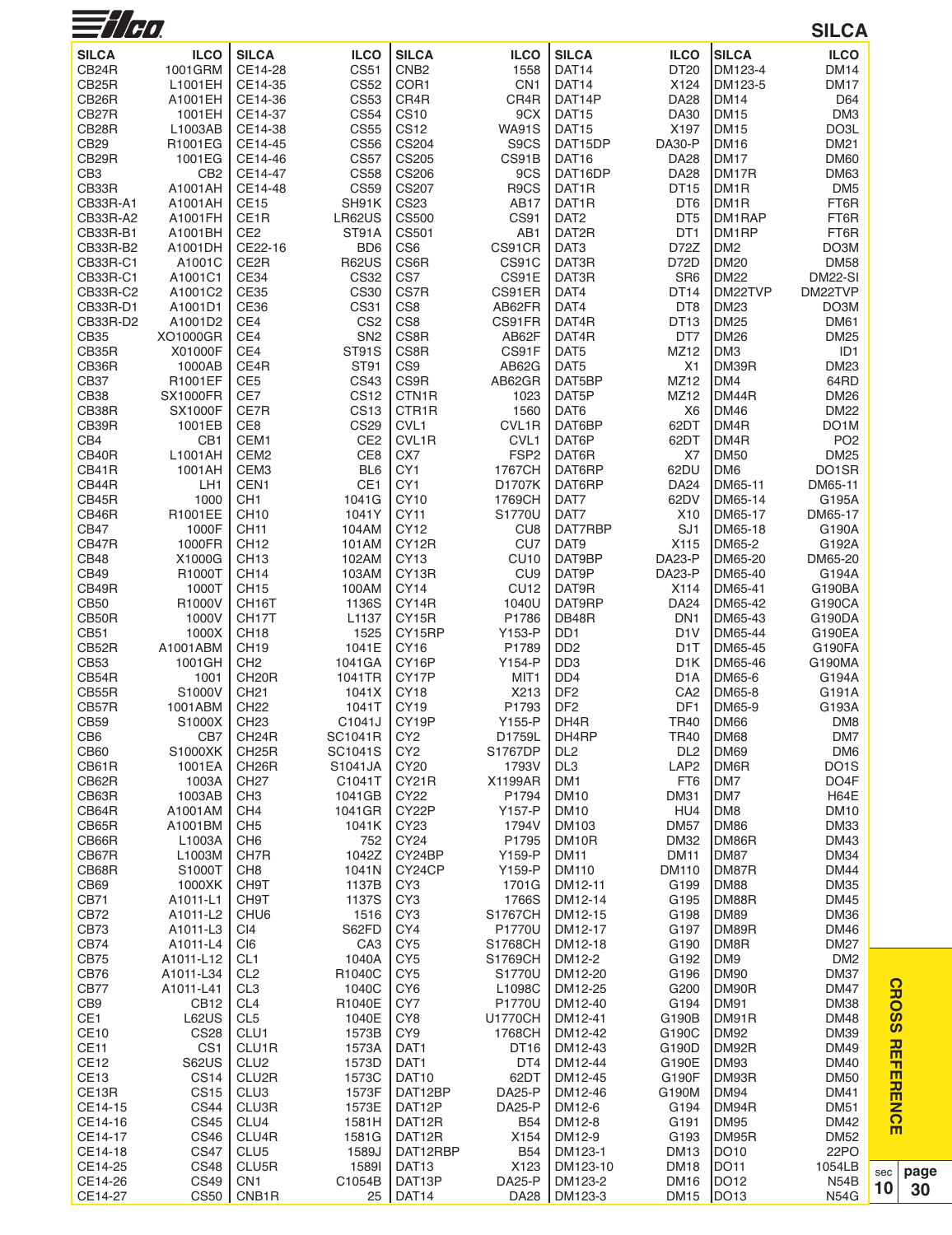| <b>SILCA</b>             |                                     |                             |                                    |                                      |                         |                                    |                           |                               | $\equiv$ //H $\eta$        |
|--------------------------|-------------------------------------|-----------------------------|------------------------------------|--------------------------------------|-------------------------|------------------------------------|---------------------------|-------------------------------|----------------------------|
| <b>SILCA</b>             | <b>ILCO</b>                         | <b>SILCA</b>                | <b>ILCO</b>                        | <b>SILCA</b>                         | <b>ILCO</b>             | <b>SILCA</b>                       | <b>ILCO</b>               | <b>SILCA</b>                  | <b>ILCO</b>                |
| DO <sub>1</sub> R        | <b>S54F</b>                         | ELG <sub>2</sub>            | H1054B                             | FO <sub>27</sub>                     | 1191ET                  | GE1R                               | GE3R                      | GM35R                         | H1098M                     |
| DO <sub>2</sub> R        | DO <sub>6</sub>                     | ELG3R                       | C1096LN                            | FO <sub>27</sub>                     | H <sub>59</sub>         | GE <sub>2</sub>                    | 7GE                       | GM <sub>36</sub>              | H1098X                     |
| DO3R                     | DO <sub>5</sub>                     | ELG4R                       | R1096EN                            | FO <sub>27</sub> P                   | H62-P                   | GE3R                               | LR7GE                     | GM37                          | P1102                      |
| DO <sub>4</sub> R        | H1054F                              | ELG5                        | S1096B                             | <b>FO28R</b>                         | X207                    | GE41                               | GE <sub>15</sub>          | GM37EP                        | <b>B82-P</b>               |
| DO <sub>5</sub> R        | 1054F                               | ELG6R                       | C1096CN                            | FO <sub>29</sub>                     | 1193MU                  | GE4R                               | GE <sub>6</sub>           | GM38                          | 1098XL                     |
| DO <sub>5</sub> R        | L1054F                              | ELG7R                       | 1096C                              | FO29BP                               | H66-P                   | GHE1                               | GH <sub>2</sub>           | GM39                          | P1106                      |
| DO <sub>6</sub>          | L54K                                | ELG8R                       | 1096                               | FO <sub>3</sub>                      | 1127D                   | GHE <sub>2</sub>                   | GH <sub>1</sub>           | GM39EP                        | <b>B86-P</b>               |
| DO7R<br>DO8R             | 54FL                                | ELG9R<br>ER1                | 1096L                              | FO30<br>FO30BP                       | 1193FD<br><b>H67-P</b>  | GHE3                               | GH <sub>3</sub><br>H1098A | <b>GM3BP</b><br><b>GM3DP</b>  | GMB-P                      |
| DO <sub>9</sub> R        | 54FA<br>P54F                        | ERL1                        | ER <sub>5</sub><br>1119            | <b>FO31R</b>                         | X221                    | GM <sub>1</sub><br>GM1             | L1098LA                   | GM4                           | <b>B49-P</b><br>O1098D     |
| DU <sub>1</sub>          | <b>P65A</b>                         | ERL <sub>2</sub>            | 1119S                              | FO31RAP                              | H65-P                   | GM1                                | O1098LA                   | GM4                           | S1098D                     |
| DU <sub>2</sub>          | <b>P65C</b>                         | ES1                         | ES <sub>1</sub>                    | FO32R                                | X221                    | GM <sub>1</sub>                    | P1098A                    | GM4-OR                        | S1098D                     |
| DU2R                     | <b>P65C</b>                         | ES <sub>1</sub> R           | ES1R                               | FO32RAP                              | H65-P                   | GM1-OR                             | H1098A                    | GM40                          | P1109                      |
| DU <sub>3</sub>          | HR62BZ                              | ESP1R                       | 1503                               | FO34                                 | X231                    | GM1-OR                             | P1098A                    | GM40EP                        | <b>B92-P</b>               |
| DU <sub>3</sub>          | PA91E                               | ETA1                        | ET1                                | FO34AP                               | <b>H70-P</b>            | <b>GM10</b>                        | L98AS                     | GM41                          | S1105                      |
| DU <sub>3</sub>          | R62BZ                               | ETA1<br>ETA1                | ET <sub>2</sub>                    | FO35                                 | 1185FD                  | GM <sub>11</sub>                   | <b>B53</b>                | GM4BP<br>GM4DP                | GMD-P<br><b>B51-P</b>      |
| DU3R<br>DU3R             | H62BZ<br>PA91F                      | EV <sub>2</sub>             | ET9<br>EV4                         | FO36BP<br>FO37R                      | 1188LN-P<br>S1181FD     | GM11<br>GM11P                      | X143<br><b>B53</b>        | GM <sub>5</sub>               | P1098E                     |
| DU <sub>4</sub>          | 1164K                               | EV <sub>3</sub>             | EVA1                               | FO38RT3                              | <b>H72-PT</b>           | GM12R                              | X145                      | <b>GM5-OR</b>                 | P1098E                     |
| DU <sub>4</sub>          | <b>P64H</b>                         | EV3R                        | EVA1R                              | FO39                                 | 1195FD                  | GM12RP                             | <b>B55</b>                | <b>GM5CP</b>                  | <b>B44-P</b>               |
| DU <sub>4</sub>          | PA91H                               | EV4                         | 62EV                               | FO39CP                               | <b>H71-P</b>            | GM13R                              | X146                      | GM <sub>6</sub>               | S1098H                     |
| DU4R                     | <b>H64K</b>                         | EV4R                        | R62EV                              | FO <sub>4</sub>                      | 1127DP                  | GM14R                              | P1098AV                   | <b>GM6-OR</b>                 | S1098H                     |
| DU4R                     | <b>P64K</b>                         | EV <sub>5</sub>             | EV <sub>5</sub>                    | FO <sub>4</sub>                      | 1127FR                  | GM14RP                             | P1098AV                   | GM6DP                         | <b>B45-P</b>               |
| DU4R<br>DV <sub>1</sub>  | <b>PA91K</b><br>DAV <sub>10</sub>   | EV6R<br>EZ1                 | EV7                                | FO <sub>40</sub> R<br>FO40RBP        | 1196FD                  | GM15                               | <b>B61</b>                | GM7<br>GM7-OR                 | P1098J                     |
| DWO4RAP                  | DWO4RAP                             | FA <sub>2</sub> AP          | ES <sub>1</sub><br><b>NE58</b>     | FO <sub>5</sub>                      | <b>H75-P</b><br>1127ES  | GM15<br>GM15P                      | MIT <sub>1</sub><br>MIT1  | GM7CP                         | P1098J<br>GMJ-P            |
| DWO4RT5                  | DWO4RT5                             | FAB <sub>2</sub>            | X99                                | FO <sub>5</sub>                      | S1127FL                 | GM16R                              | S1098WD                   | <b>GM7CP</b>                  | P1098J                     |
| DWO5AP                   | DWO5AP                              | FB1                         | 65CB                               | FO <sub>5</sub>                      | <b>S1127FR</b>          | GM17R                              | P1098WC                   | GM8                           | S1098K                     |
| DWO5RAP                  | DWO5RAP                             | FB1                         | SK91A                              | FO <sub>5</sub>                      | S1127LC                 | GM17RP                             | <b>B64-P</b>              | GM8-OR                        | S1098K                     |
| DWO5RT5                  | DWO5RT5                             | FB <sub>2</sub>             | 65CD                               | FO <sub>5</sub>                      | <b>S1127MU</b>          | GM18R                              | <b>B69</b>                | GM8DP                         | GMK-P                      |
| DWO5T5                   | DWO5T5                              | FB <sub>2</sub>             | SK91D                              | FO <sub>6</sub>                      | 1167FD                  | GM18R                              | X180                      | GM8DP                         | S1098K                     |
| DX1<br>DX1               | A1054KD                             | FB6R<br>FEB <sub>2</sub>    | 65CE                               | FO <sub>6</sub>                      | 1170LN<br>1181FD        | <b>GM19</b><br>GM <sub>19</sub>    | <b>B65</b>                | GM9<br>GN <sub>1</sub>        | LP98A                      |
| DX10R                    | D1054K<br>DXC3                      | FEB2R                       | CF <sub>1</sub><br>CF <sub>2</sub> | FO <sub>6</sub><br>FO <sub>6</sub>   | 1766LN                  | <b>GM19</b>                        | SUZ <sub>15</sub><br>X184 | GO <sub>1R</sub>              | 1033G<br>GL <sub>3</sub>   |
| DX11R                    | DXD1                                | FH <sub>1</sub>             | FTH <sub>3</sub>                   | FO6-OR                               | 1167FD                  | GM19P                              | <b>B65</b>                | GO <sub>1</sub> R             | S62TG                      |
| DX12R                    | DXD <sub>2</sub>                    | FH <sub>2</sub>             | FTH4                               | FO <sub>7</sub>                      | X20                     | GM19P                              | SUZ <sub>15</sub>         | GO <sub>2R</sub>              | GL <sub>1</sub>            |
| DX13R                    | DXD3                                | FH <sub>3</sub>             | FT <sub>1</sub>                    | FO <sub>8</sub>                      | <b>BR20</b>             | GM1AP                              | GMA-P                     | GP1                           | GIP91                      |
| DX14R                    | DXB4                                | FH <sub>6</sub>             | FTH <sub>5</sub>                   | FO <sub>9</sub>                      | CE <sub>6</sub>         | GM <sub>1</sub> CP                 | <b>B48-P</b>              | IGS4R                         | D1098B                     |
| <b>DX15R</b>             | DXC4                                | FH <sub>7</sub>             | FTH <sub>6</sub>                   | FOT <sub>1</sub>                     | 62KT                    | GM <sub>2</sub>                    | H1098C                    | GT <sub>10</sub>              | <b>NE57</b>                |
| DX16R<br>DX17R           | DXD4<br>DXG5                        | FID1<br>FL <sub>1</sub>     | C172F<br>Z4                        | FOT <sub>1</sub><br>FOT <sub>2</sub> | FT4<br>FT <sub>5</sub>  | GM <sub>2</sub><br>GM <sub>2</sub> | L1098C<br>P1098C          | GT10BT5<br>GT <sub>12</sub> A | GT10BT5<br>GT <sub>3</sub> |
| DX18R                    | 54GM                                | FN <sub>2</sub>             | 1054WC                             | FOT <sub>2</sub>                     | KL <sub>2</sub>         | GM2-OR                             | P1098C                    | GT <sub>12</sub> A            | LN <sub>2</sub>            |
| DX19R                    | 54CM                                | FN <sub>3</sub>             | A1054WC                            | FOT <sub>2</sub>                     | <b>VW77</b>             | <b>GM20</b>                        | X143                      | GT <sub>12B</sub>             | GT4                        |
| DX20R                    | 54DM FN4                            |                             | A1054WD                            | FOT <sub>3</sub>                     | FT7                     | GM20P                              |                           | B53 GT13A                     | GT1                        |
| DX21R                    | 54B1 FN6                            |                             | 1054WD FOT3                        |                                      | H62FD                   | GM21R                              | P1098CV GT13A             |                               | LN1                        |
| DX21R                    | DXB <sub>10</sub> FNA <sub>1</sub>  |                             |                                    | 1552 FOT3R                           |                         | FT7R GM21RP                        |                           | <b>B63-P GT13A</b>            | WA1                        |
| DX22R                    | DXB30 FO10                          |                             |                                    | X86 FOT3R                            | HR62FD                  | GM22R                              |                           | B72 GT13A                     | WA3                        |
| DX23R<br>DX24R           | DXC <sub>20</sub>                   | DXC10 FO10AP<br>FO10P       |                                    | FC7-P FOT3R<br>FC7-P FOT3R           | V32 l<br>X53            | GM22R<br>GM22RP                    |                           | X192 GT13B<br>B72 GT15RAP     | GT <sub>2</sub><br>GT15RAP |
| DX25R                    | DXC30 FO11                          |                             |                                    | FC9 FOT4                             | FT9                     | GM23P                              |                           | DC3 GT15RBT2                  | GT15RBT2                   |
| DX26R                    | DXD10 FO11X                         |                             |                                    | FC9 FOT4                             | HF22                    | GM24R                              |                           | B74 GT15RT2                   | GT15RT2                    |
| DX27R                    | $DXD20$ FO12                        |                             |                                    | FC8 FOT4R                            | FT9R                    | GM24R                              |                           | X198 GT16AP                   | SP25A-P                    |
| DX28R                    | DXD30 FO13                          |                             |                                    | FC7 FOT4R                            |                         | HF23 GM24RP                        |                           | <b>B74-P IGT16T2</b>          | GT16T2                     |
| DX29R                    | D <sub>1098</sub> X                 | FO14R                       | S1167FD FOT5                       |                                      |                         | FT10   GM25R                       |                           | K1994 GT2AP                   | S10LAA-P                   |
| DX3<br>DX4R              | $D1054KA$ FO14R<br>DXB <sub>1</sub> | FO14R                       | $S1170LN$ FOT5<br>S1181FD FOT5R    |                                      | YM14<br>FT10R           | GM25R<br>GM25R                     | P1100 GT4<br>P1108        | GT5                           | LN4<br><b>NE54</b>         |
| DX5R                     |                                     | DXB2 FO14R                  | $S1766LN$ FOT5R                    |                                      | YM <sub>15</sub>        | GM25RP                             | <b>B76-P</b>              | IGT5                          | X167                       |
| DX6R                     |                                     | DXB20 FO14R-OR              | S1167FD FOT6                       |                                      |                         | X22   GM25RP                       | <b>B88-P</b>              | <b>IGT5BP</b>                 | <b>NE54</b>                |
| DX7R                     |                                     | DXB3 FO14RP                 | S1186TS-P FOT6R                    |                                      | X21                     | GM26R                              | P1098EV                   | GT5P                          | YU <sub>2</sub>            |
| DX8R                     | $DXC1$ FO15                         |                             | 1127DU FOT6R                       |                                      | YS1                     | GM26RP                             | <b>B77-P</b>              | GT5YP                         | X167                       |
| DX9R                     | $DXC2$ FO16                         |                             | FF <sub>1</sub>                    | FRT1                                 | L1054G                  | GM27R                              | P1098WE GT5YP             |                               | YU <sub>2</sub>            |
| EF3R                     |                                     | $EC12$ FO17P                | P1127C FRT2R                       |                                      |                         | ML54G   GM27RP                     | <b>B78-P</b>              | GT6R                          | FT46                       |
| EF4R                     |                                     | $EC14$ FO17R                | S1167C                             | FRT3R                                | M54G                    | GM28R                              | S1098WH GT6R              |                               | <b>NE59</b>                |
| EF5R<br>EF6R             |                                     | $EC16$ FO18<br>EC18 FO18-OR | 1184FD FS1<br>1184FD FS1R          |                                      | FAS1<br>ST <sub>1</sub> | GM29<br>GM29P                      | P1099<br><b>B68-P</b>     | <b>IGT6R</b><br>GT6RAP        | X152<br><b>FT46</b>        |
| EG1                      |                                     | 1014F FO18P                 | 1186TS-P FT4C                      |                                      | FH4                     | GM2AP                              |                           | GMC-P GT6RBP                  | X152-P                     |
| EG1                      | X1014F FO19P                        |                             | S3FD-P FT500                       |                                      | FCT45                   | GM2CP                              |                           | B50-P GT6RGP                  | <b>NE54</b>                |
| EG <sub>2</sub>          | 01014P FO20P                        |                             | S33FD-P                            | GAS1R                                | 1098GX                  | GM3                                | O1098B GT8                |                               | <b>NE55</b>                |
| EG2R                     | 01014S FO21P                        |                             | S30FD-P                            | GB1                                  | GA91                    | GM3                                | S1098B GYA                |                               | 999GA                      |
| EG3R                     |                                     | 1014 FO22R                  | X202                               | GB <sub>2</sub>                      | GA1                     | GM3-OR                             | S1098B                    | GYA                           | Y1GA                       |
| EG4R                     |                                     | 01014J FO22RBP              | X202                               | GB <sub>2</sub>                      | GAS91                   | GM30                               | X225                      | GYA6                          | 998GA                      |
| EG5R                     | 01014JS FO22RP                      |                             | $H59-PI$                           | GB5                                  | ZE91G                   | GM30AP                             | <b>B80-P</b>              | IGYA7                         | <b>H998GA</b>              |
| EG <sub>6</sub><br>EGO1R |                                     | 01014P FO22RP<br>EE1 FO24   | 1186TS GD2                         | $MZ16$ GB5R                          | R62K<br>191A            | GM31<br>GM31P                      | P1101 GYB<br>B84-P GYB6   |                               | 999GB<br>998GB             |
| EL <sub>1</sub>          | ELZ1 FO26                           |                             | 1190LN GE1                         |                                      |                         | GE5   GM32R                        | 1098GM GYB7               |                               | <b>H998GB</b>              |
| ELG10                    | S1096G FO26-OR                      |                             | 1184FD GE17                        |                                      |                         | GE2   GM33R                        | 1098L GYC                 |                               | 999GC                      |
| ELG1R                    | L1096CN FO26T3                      |                             |                                    | $H73-PT$ GE17R                       |                         | GE4   GM34R                        | H1098DB GYC6              |                               | 998GC                      |
|                          |                                     |                             |                                    |                                      |                         |                                    |                           |                               |                            |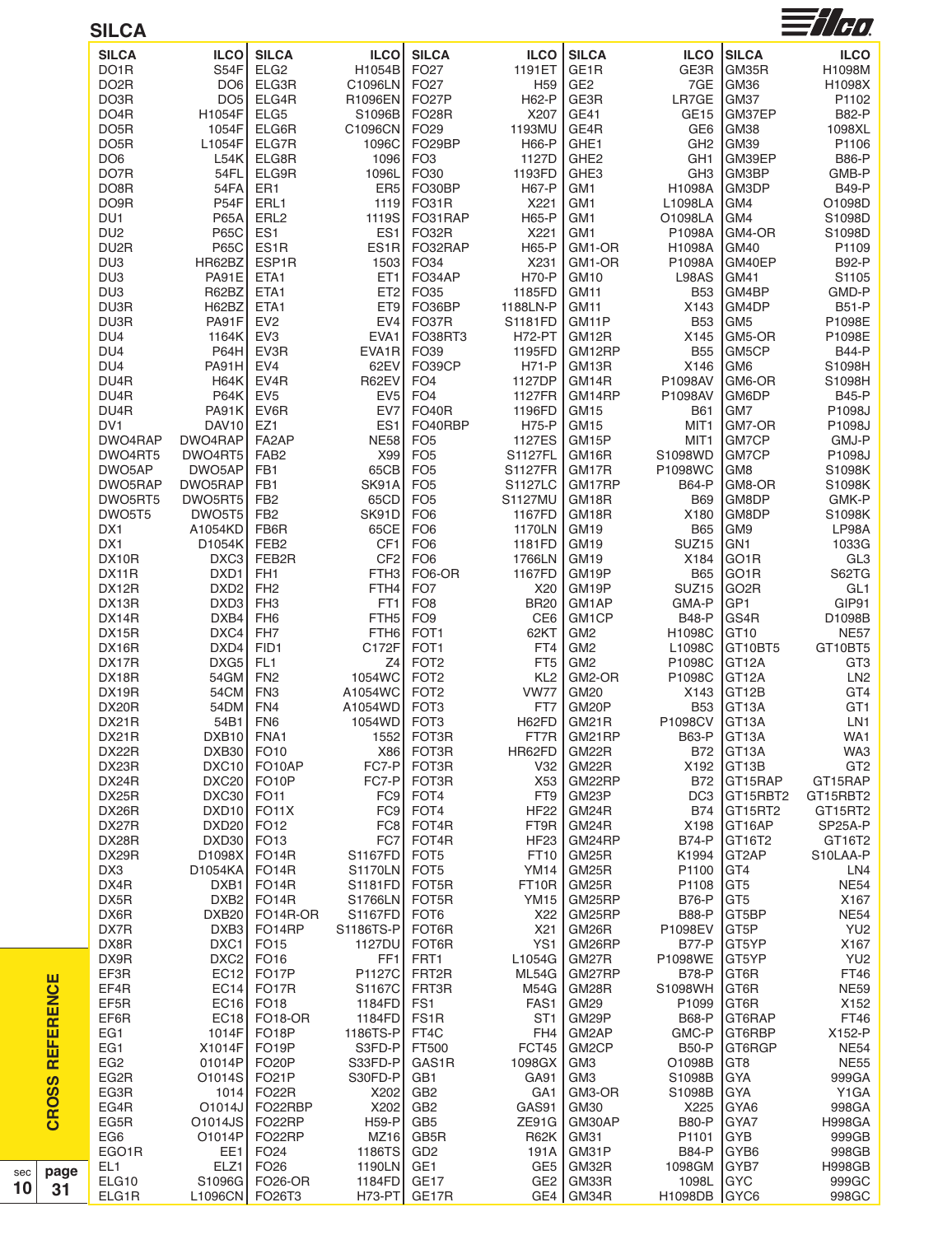| <b>SILCA</b><br><b>SILCA</b><br><b>SILCA</b><br><b>SILCA</b><br><b>ILCO</b><br><b>SILCA</b><br><b>ILCO</b><br><b>ILCO</b><br><b>ILCO</b><br><b>ILCO</b><br>GYC7<br><b>HO61S</b><br><b>HD89</b><br>HF4<br>HU33<br><b>HF38</b><br><b>H998GC</b><br>HON2R<br>HON46RAP<br><b>HU12</b><br><b>HU34</b><br>GYD<br>999GD<br>HON2R<br><b>R67K</b><br>HON46RAP<br><b>HD95</b><br><b>HU12</b><br><b>MB13</b><br><b>MB18</b><br>HF <sub>3</sub><br>HU34P<br><b>MB18-P</b><br>GYD <sub>6</sub><br>998GD<br>HON <sub>3</sub><br>HO61TR<br>HON47<br>X181<br>HU12R<br>GYD7<br><b>H998GD</b><br>HON31<br><b>HD58</b><br>HON47P<br><b>HD83-P</b><br>HU12R<br>HF7<br><b>HU35</b><br><b>HF43</b><br><b>GYE</b><br>999GE<br>X138<br>HON31<br>HON47P<br>HD90-P<br>HU12R<br><b>MB14</b><br><b>HU36</b><br>MB41<br>998GE<br><b>HD58</b><br>HON48<br>63W<br>HU36<br>X82<br>GYE <sub>6</sub><br>HON31AP<br><b>HD86</b><br><b>HU13</b><br><b>HD75</b><br><b>MB41-P</b><br>GYE7<br><b>H998GE</b><br>HON31AP<br>HON48<br><b>HD94</b><br>HU13R<br><b>R63W</b><br>HU36P<br>GYF<br>999GF<br>HON31AP<br>HON31AP<br>HON48<br>X190<br><b>HU14</b><br>HF <sub>6</sub><br><b>HU37</b><br><b>MB38</b><br>GYF <sub>6</sub><br>998GF<br>HON31BP<br><b>HD75</b><br>HON48AP<br><b>HU14</b><br>HF9<br>HU37P<br><b>MB38</b><br>HD86<br><b>HU38</b><br><b>HF46</b><br>GYF7<br><b>H998GF</b><br>HON31BP<br>HON31BP<br>HON48AP<br>HD94<br><b>HU14</b><br><b>MB11</b><br>HON49<br>HU39P<br>S48HF-P<br>GYG<br>999GG<br>HON31P<br><b>HD58</b><br>HD70U<br><b>HU14</b><br><b>R63K</b><br>998GG<br><b>HD75</b><br>HU4<br>GYG6<br>HON31P<br>HON49<br>X71<br><b>HU14</b><br>R63TK<br>A62VN<br>HD70U-P<br>HU40P<br>GYG7<br><b>H998GG</b><br>HON31P<br>HON31P<br>HON49P<br>HU14R<br>63K<br>S49HF-P<br>GYH<br>999GH<br>HON31R<br>X84<br>HON4R<br>HD <sub>5</sub><br>HU14R<br><b>HF16</b><br>HU41AP<br>S50HF-P<br>HD63<br>HON <sub>5</sub><br>HF <sub>5</sub><br>HU41P<br>GYH <sub>6</sub><br>998GH<br>HON31RAP<br>HD <sub>13</sub><br>HU14R<br>S50HF-P<br>GYH7<br><b>H998GH</b><br>HON31RAP<br><b>HD74</b><br>HON <sub>5</sub><br>HU14R<br><b>MB12</b><br>HU42P<br><b>HF52-P</b><br>HD61<br>HON31RAP HON31RAP<br><b>GYK</b><br>999GK<br><b>HON50</b><br><b>HD42</b><br><b>HU15</b><br>OP60H<br><b>HU43</b><br><b>HF56</b><br>HU43P<br>HU43P<br><b>GYK</b><br>Y1GK<br>HON31RBP<br>HD63<br><b>HON50</b><br><b>HD59</b><br>HU15R<br>DK91S<br>998GK<br>HON31RBP HON31RBP<br>R62PE<br><b>HU43T2</b><br><b>HU43T2</b><br>GYK6<br>HON51R<br>X193<br>HU15R<br>HU44AP<br>GYK7<br><b>H998GK</b><br>HON31RP<br>HD63<br>HON51RP<br>HD96-P<br><b>HU16</b><br>OP42<br>S53HF-P<br>HON31RP<br>GYP7<br>H998<br>HON31RP<br>HON52R<br>HD95<br><b>HU17</b><br>62WB<br>HU45P<br><b>HF55-P</b><br><b>HU46</b><br>GYP7R<br><b>H998R</b><br>HON32<br><b>HD70</b><br>HON52R<br>X194<br><b>HU17</b><br>AUBS3<br><b>HF59</b><br>H74-PT<br>HON32P<br><b>HD70</b><br>HON52RP<br><b>HU46</b><br><b>H74-PT</b><br>HD97<br>HU <sub>18</sub><br>AUCS <sub>1</sub><br>X168<br>HON32P<br><b>H82-PT</b><br><b>H82-PT</b><br>HON32P<br>HON <sub>53</sub><br><b>HD84</b><br><b>HU18</b><br><b>R62WA</b><br>HU46P<br>X168<br><b>H86-PT</b><br><b>H86-PT</b><br>HON33<br><b>HD71</b><br>HON <sub>53</sub><br>X183<br>HU18R<br>62WA<br><b>HU46T2</b><br><b>HU46T2</b><br><b>HD71</b><br><b>HU47</b><br>HAW1<br>1597<br>HON33P<br>HON <sub>53</sub><br>X208<br>HU18R<br>AUDS2<br>73VB<br><b>HU49</b><br>HAW <sub>2</sub><br>1598<br>HON34<br><b>HD68</b><br>HON53AP<br><b>HD101-P</b><br><b>HU19</b><br>62DP<br>V35<br>1098GX<br>62PD<br><b>HU49</b><br>H <sub>D</sub> 1<br>HON34R<br><b>HD65</b><br>HON53P<br><b>HD84-P</b><br><b>HU19</b><br>V37<br>HD107-PT5<br>HR62DP<br><b>HU49</b><br>HD107-PT5<br>HON35<br><b>HD67</b><br>HON53P<br>HD92-P<br><b>HU19</b><br>X203<br>HD <sub>2</sub> R<br>HON35R<br><b>HD66</b><br>HON54<br><b>HU19</b><br>OP <sub>1</sub> D<br>HU49AT2<br><b>HU49AT2</b><br>1003M<br>HD102<br>V35-P<br>HD <sub>3</sub><br>1512<br>HON37<br>HD83<br>HON <sub>54</sub><br><b>HD85</b><br><b>HU19</b><br>OP60H<br>HU49BP<br>HD4R<br>1561<br>HON37<br><b>HD84</b><br>HON54<br>X189<br>HU19R<br>H62DP<br>HU49CP<br>V35<br><b>HD83-P</b><br>HON54<br>X209<br>OP61<br>HU49CP<br>$V35-P$<br>HD5R<br>1562<br>HON37P<br>HU19R<br>HU49P<br><b>V37-P</b><br>HD6R<br>1563<br>HON37P<br><b>HD84-P</b><br>HON54AP<br><b>HD102-P</b><br>HU19R<br>R62DP<br><b>HU49T1</b><br>HD7R<br>1564<br>HON38<br><b>HD82</b><br>HON54P<br><b>HD102-P</b><br>HU1R<br>S62DW<br><b>HU49T1</b><br>X129<br>HEN1<br>HN <sub>2</sub><br>HON38<br>HON54P<br><b>HD85</b><br>HU <sub>2</sub><br>BO <sub>5</sub><br>HU <sub>5</sub><br>HF <sub>1</sub><br>LR62VB<br>HU <sub>5</sub><br><b>HF14</b><br>HG <sub>2</sub><br>HG <sub>3</sub><br>HON38P<br><b>HD82-P</b><br>HON54P<br>HD93<br>HU <sub>2</sub><br>HU <sub>5</sub><br>HM <sub>1</sub><br>BU4<br>HON38R<br>X130<br>HON55R<br>X195<br>HU <sub>2</sub><br>R62VB<br><b>MB10</b><br>BU <sub>4</sub> R<br>HON38RP<br>X130<br>HON55R<br>X214<br><b>HU20</b><br>H62VP<br>HU <sub>5</sub><br><b>R62VN</b><br>HM1R<br>HO <sub>2</sub> R<br>HS <sub>1</sub><br>HON39<br>HD63<br>HON55RDP<br>HD98-P<br><b>HU20</b><br>O79JB<br><b>HU50</b><br>BMW3<br>HOL1R<br>1170B<br>HON39<br><b>HD74</b><br>HON56R<br>X204<br><b>HU20</b><br>OP <sub>19</sub><br><b>HU50</b><br>X144<br><b>U62VP</b><br>HON <sub>1</sub><br>67J<br>HON39P<br>HD63<br>HON56REP<br><b>HD99-P</b><br><b>HU20</b><br>HU50AP<br>BMW3-P<br>HU55P<br>HON10<br>HD <sub>8</sub><br>HON39P<br><b>HD69</b><br>HON57R<br><b>HD100</b><br>HU20R<br><b>HF21</b><br>S34YS-P<br>HON <sub>11</sub><br><b>HD10</b><br>HON39P<br><b>HD74</b><br>X205<br>HU20R<br>O79JE<br>HU56RP<br>S60HF-P<br>HON57R<br><b>HD100-P</b><br>OP1EE<br><b>HD12</b><br>HON39P<br>HON39P<br>HU20R<br>HU58AP<br>S7BW-P<br>HON11R<br>HON57RP<br>HON <sub>12</sub><br><b>HD14</b><br>HON39R<br><b>HD58</b><br>HON58R<br>X214<br>HU20R<br>UR62VP<br><b>HU59</b><br>S6BW<br><b>HD75</b><br>HD103-P<br>HON12R<br>67LC<br>HON39R<br>HON58RDP<br><b>HU21</b><br><b>HF10</b><br>HU <sub>6</sub><br>G <sub>1</sub><br>VW1<br><b>HD11</b><br>HON39RP<br><b>HD58</b><br>HD106-PT5<br><b>HU21</b><br>O79JC<br>HU <sub>6</sub><br>HON12R<br>HON58RT5<br><b>HD75</b><br><b>B59</b><br>HON <sub>13</sub><br><b>HD15</b><br>HON39RP<br>HON59R<br>X215<br><b>HU21</b><br>OP <sub>11</sub><br>HU60R<br>HU60R<br>HON13R<br><b>HD11</b><br>HON39RP<br>HON39RP<br>HON5R<br>67LB<br>HU21R<br><b>HF11</b><br>X162<br>S34YS-P<br>HON14<br>HD7<br>HON3R<br><b>HO61T</b><br>HON5R<br><b>H76G</b><br>HU21R<br>O79JD<br>HU61AP<br>HU64P<br>HON <sub>15</sub><br><b>HD31</b><br>HON4<br><b>HD14</b><br>HON5R<br><b>HD60</b><br><b>HU21R</b><br>OP1DD<br>S34YS-P<br>HON4<br>HON <sub>16</sub><br>HD <sub>29</sub><br>HD5R<br>HON61RBP<br>HON61RBP<br>HU22<br><b>MB15</b><br>HU65AP<br>S58HF-P<br>HON <sub>17</sub><br>HD <sub>23</sub><br>HON40<br><b>HD85</b><br>HON63FP<br>X265<br>HU22P<br><b>MB15-P</b><br>HU66AT6<br>HU66AT6<br>HON <sub>18</sub><br>HD33<br>HON40<br><b>HD86</b><br>HON64BP<br>HON64BP<br><b>HU23</b><br><b>MB18</b><br><b>HU66T5</b><br><b>HU66T5</b><br><b>HU66T6</b><br>HON <sub>19</sub><br><b>HD35</b><br>HON40AP<br><b>HD85</b><br>HON64RBP HON64RBP<br>HU23P<br><b>MB18-P</b><br><b>HU66T6</b><br>HON1R<br>HD24<br>HON40AP<br><b>HD86</b><br><b>HO03-PT</b><br><b>HU24</b><br>OP <sub>9</sub><br>HU6R<br><b>R62VA</b><br><b>HON66T14</b><br>HON1R<br><b>HO61P</b><br>HON40P<br><b>HD85</b><br><b>HON66T27</b><br><b>HD113-PT</b><br><b>HU25</b><br>OP <sub>14</sub><br>HU6R<br>Z2<br><b>YM25</b><br>HU7<br>G <sub>2</sub> L<br>HON1R<br><b>HO61Q</b><br>HON40P<br><b>HD86</b><br>HON66T5<br><b>HO01T5</b><br><b>HU25</b><br>L62VA<br>HON <sub>2</sub><br><b>OP35</b><br>HU7<br>67K<br>HON41<br>HON41<br>HON7<br>HD4<br>HU25R<br>HON <sub>20</sub><br>HD34<br>HON42AP<br>HON42AP<br>HON7R<br><b>HD18</b><br><b>HU25R</b><br><b>YM27</b><br>HU7R<br>LR62VA<br>HON21<br><b>HD32</b><br>HON43R<br>HON <sub>8</sub><br><b>HD20</b><br><b>HU26</b><br><b>HF47</b><br>HU7R<br>ZM91<br>HD88<br>X172<br>HD19<br><b>HU26</b><br><b>HF50</b><br>HU9<br><b>HON22</b><br>HD30<br>HON43R<br>HON8R<br>63Y<br>HU9<br>HON <sub>23</sub><br><b>HD45</b><br>HON43RP<br><b>HD88-P</b><br>HOV01T5<br>HOV01T5<br><b>HU26</b><br>OP <sub>13</sub><br>BM1<br>HU9<br><b>HF13</b><br>HON23R<br>X44<br>HON44R<br><b>HD89</b><br>HRC1<br>HU26R<br><b>HF49</b><br>1014C<br>HON <sub>24</sub><br>HD40<br>HON44R<br>X173<br>HRD1R<br>1536R<br>HU26R<br>OP36<br>HW1<br>HU <sub>3</sub><br>HON24<br>HON24<br>HON44RAP<br>HRD <sub>2</sub><br>62VG<br>HW <sub>2</sub><br>1041E<br>HD89<br>1529<br>HU27<br>HON24<br>X57<br>HON45R<br><b>HD88</b><br>VA <sub>2</sub><br><b>HU29</b><br>HF37<br>HY1<br>HRD3<br>HT <sub>1</sub><br>HON24P<br>HD40<br>HON45R<br>HT1R<br>62H<br><b>HU29</b><br>NS <sub>6</sub><br>HY1<br>X100<br>HD91<br>HON24P<br><b>HD72</b><br>HON45R<br><b>HD98</b><br>HT <sub>2</sub><br>VA <sub>1</sub><br>HU2R<br>61 VW<br>HY10R<br>X226<br><b>HU10</b><br>HO41<br>HON45R<br>X182<br>FT <sub>1</sub><br>HU2R<br>62VB<br>HY11R<br>X234<br>HON24R<br>X58<br>X93<br>HON24R<br>HON45RP<br><b>HD88-P</b><br><b>HU10</b><br>G63Y<br>HU2R<br>62VW<br>HY1R<br>HON24RP<br>HD73<br>HON45RP<br><b>HD91-P</b><br><b>HU10</b><br>R63TY<br>HU2R<br>L62VB<br>HY <sub>2</sub><br>X126<br>HO41<br>HON45RP<br><b>HD98-P</b><br><b>HU11</b><br>FT <sub>1</sub> L<br>HU <sub>3</sub><br>A62VN<br>HY2R<br>X127<br>HON24RP<br>HON24RP<br>HON46R<br><b>HD89</b><br><b>HU11</b><br><b>HU30</b><br>BM <sub>5</sub><br>HY3<br>HON24RP<br><b>HF12</b><br>X101<br>HON26<br>HON46R<br><b>HU11</b><br><b>R63Y</b><br><b>HU30</b><br><b>HF41</b><br>HY3R<br>X102<br>HD49<br>HD <sub>95</sub><br>HON <sub>27</sub><br>67LD   HON46R<br>X191<br>$ $ HU12<br>HF15   HU32<br>AU15<br>HY4<br>X125 | $\equiv$ //H) |  |  |  |  | <b>SILCA</b> |
|--------------------------------------------------------------------------------------------------------------------------------------------------------------------------------------------------------------------------------------------------------------------------------------------------------------------------------------------------------------------------------------------------------------------------------------------------------------------------------------------------------------------------------------------------------------------------------------------------------------------------------------------------------------------------------------------------------------------------------------------------------------------------------------------------------------------------------------------------------------------------------------------------------------------------------------------------------------------------------------------------------------------------------------------------------------------------------------------------------------------------------------------------------------------------------------------------------------------------------------------------------------------------------------------------------------------------------------------------------------------------------------------------------------------------------------------------------------------------------------------------------------------------------------------------------------------------------------------------------------------------------------------------------------------------------------------------------------------------------------------------------------------------------------------------------------------------------------------------------------------------------------------------------------------------------------------------------------------------------------------------------------------------------------------------------------------------------------------------------------------------------------------------------------------------------------------------------------------------------------------------------------------------------------------------------------------------------------------------------------------------------------------------------------------------------------------------------------------------------------------------------------------------------------------------------------------------------------------------------------------------------------------------------------------------------------------------------------------------------------------------------------------------------------------------------------------------------------------------------------------------------------------------------------------------------------------------------------------------------------------------------------------------------------------------------------------------------------------------------------------------------------------------------------------------------------------------------------------------------------------------------------------------------------------------------------------------------------------------------------------------------------------------------------------------------------------------------------------------------------------------------------------------------------------------------------------------------------------------------------------------------------------------------------------------------------------------------------------------------------------------------------------------------------------------------------------------------------------------------------------------------------------------------------------------------------------------------------------------------------------------------------------------------------------------------------------------------------------------------------------------------------------------------------------------------------------------------------------------------------------------------------------------------------------------------------------------------------------------------------------------------------------------------------------------------------------------------------------------------------------------------------------------------------------------------------------------------------------------------------------------------------------------------------------------------------------------------------------------------------------------------------------------------------------------------------------------------------------------------------------------------------------------------------------------------------------------------------------------------------------------------------------------------------------------------------------------------------------------------------------------------------------------------------------------------------------------------------------------------------------------------------------------------------------------------------------------------------------------------------------------------------------------------------------------------------------------------------------------------------------------------------------------------------------------------------------------------------------------------------------------------------------------------------------------------------------------------------------------------------------------------------------------------------------------------------------------------------------------------------------------------------------------------------------------------------------------------------------------------------------------------------------------------------------------------------------------------------------------------------------------------------------------------------------------------------------------------------------------------------------------------------------------------------------------------------------------------------------------------------------------------------------------------------------------------------------------------------------------------------------------------------------------------------------------------------------------------------------------------------------------------------------------------------------------------------------------------------------------------------------------------------------------------------------------------------------------------------------------------------------------------------------------------------------------------------------------------------------------------------------------------------------------------------------------------------------------------------------------------------------------------------------------------------------------------------------------------------------------------------------------------------------------------------------------------------------------------------------------------------------------------------------------------------------------------------------------------------------------------------------------------------------------------------------------------------------------------------------------------------------------------------------------------------------------------------------------------------------------------------------------------------------------------------------------------------------------------------------------------------------------------------------------------------------------------------------------------------------------------------------------------------------------------------------------------------------------------------------------------------------------------------------------------------------------------------------------------------------------------------------------------------------------------------------------------------------------------------------------------------------------------------------------------------------------------------------------------------------------------------------------------------------------------------------------------------------------------------------------------------------------------------------------------------------------------------------------------------------------------------------------------------------------------------------------------------------------------------------------------------------------------------------------------------------------------------------------------------------------------------------------------------------------------------------------------------------------------------------------------------------------------------------------------------------------------------------------------------------------------------------------------------------------------------------------------------------------------------------------------------------------------------------------------------------------------------------------------------------------------------------------------------------------------------------------------------------------------------------------------------------------------------------------------------------------------------------------------------------------------------------------------------------------------------------------|---------------|--|--|--|--|--------------|
|                                                                                                                                                                                                                                                                                                                                                                                                                                                                                                                                                                                                                                                                                                                                                                                                                                                                                                                                                                                                                                                                                                                                                                                                                                                                                                                                                                                                                                                                                                                                                                                                                                                                                                                                                                                                                                                                                                                                                                                                                                                                                                                                                                                                                                                                                                                                                                                                                                                                                                                                                                                                                                                                                                                                                                                                                                                                                                                                                                                                                                                                                                                                                                                                                                                                                                                                                                                                                                                                                                                                                                                                                                                                                                                                                                                                                                                                                                                                                                                                                                                                                                                                                                                                                                                                                                                                                                                                                                                                                                                                                                                                                                                                                                                                                                                                                                                                                                                                                                                                                                                                                                                                                                                                                                                                                                                                                                                                                                                                                                                                                                                                                                                                                                                                                                                                                                                                                                                                                                                                                                                                                                                                                                                                                                                                                                                                                                                                                                                                                                                                                                                                                                                                                                                                                                                                                                                                                                                                                                                                                                                                                                                                                                                                                                                                                                                                                                                                                                                                                                                                                                                                                                                                                                                                                                                                                                                                                                                                                                                                                                                                                                                                                                                                                                                                                                                                                                                                                                                                                                                                                                                                                                                                                                                                                                                                                                                                                                                                                                                                                                                                                                                                                                                                                                                                                                                                                                                                                                                                                                                                                                                                                                                                                                                                                                                                  |               |  |  |  |  |              |
|                                                                                                                                                                                                                                                                                                                                                                                                                                                                                                                                                                                                                                                                                                                                                                                                                                                                                                                                                                                                                                                                                                                                                                                                                                                                                                                                                                                                                                                                                                                                                                                                                                                                                                                                                                                                                                                                                                                                                                                                                                                                                                                                                                                                                                                                                                                                                                                                                                                                                                                                                                                                                                                                                                                                                                                                                                                                                                                                                                                                                                                                                                                                                                                                                                                                                                                                                                                                                                                                                                                                                                                                                                                                                                                                                                                                                                                                                                                                                                                                                                                                                                                                                                                                                                                                                                                                                                                                                                                                                                                                                                                                                                                                                                                                                                                                                                                                                                                                                                                                                                                                                                                                                                                                                                                                                                                                                                                                                                                                                                                                                                                                                                                                                                                                                                                                                                                                                                                                                                                                                                                                                                                                                                                                                                                                                                                                                                                                                                                                                                                                                                                                                                                                                                                                                                                                                                                                                                                                                                                                                                                                                                                                                                                                                                                                                                                                                                                                                                                                                                                                                                                                                                                                                                                                                                                                                                                                                                                                                                                                                                                                                                                                                                                                                                                                                                                                                                                                                                                                                                                                                                                                                                                                                                                                                                                                                                                                                                                                                                                                                                                                                                                                                                                                                                                                                                                                                                                                                                                                                                                                                                                                                                                                                                                                                                                                  |               |  |  |  |  |              |
|                                                                                                                                                                                                                                                                                                                                                                                                                                                                                                                                                                                                                                                                                                                                                                                                                                                                                                                                                                                                                                                                                                                                                                                                                                                                                                                                                                                                                                                                                                                                                                                                                                                                                                                                                                                                                                                                                                                                                                                                                                                                                                                                                                                                                                                                                                                                                                                                                                                                                                                                                                                                                                                                                                                                                                                                                                                                                                                                                                                                                                                                                                                                                                                                                                                                                                                                                                                                                                                                                                                                                                                                                                                                                                                                                                                                                                                                                                                                                                                                                                                                                                                                                                                                                                                                                                                                                                                                                                                                                                                                                                                                                                                                                                                                                                                                                                                                                                                                                                                                                                                                                                                                                                                                                                                                                                                                                                                                                                                                                                                                                                                                                                                                                                                                                                                                                                                                                                                                                                                                                                                                                                                                                                                                                                                                                                                                                                                                                                                                                                                                                                                                                                                                                                                                                                                                                                                                                                                                                                                                                                                                                                                                                                                                                                                                                                                                                                                                                                                                                                                                                                                                                                                                                                                                                                                                                                                                                                                                                                                                                                                                                                                                                                                                                                                                                                                                                                                                                                                                                                                                                                                                                                                                                                                                                                                                                                                                                                                                                                                                                                                                                                                                                                                                                                                                                                                                                                                                                                                                                                                                                                                                                                                                                                                                                                                                  |               |  |  |  |  |              |
|                                                                                                                                                                                                                                                                                                                                                                                                                                                                                                                                                                                                                                                                                                                                                                                                                                                                                                                                                                                                                                                                                                                                                                                                                                                                                                                                                                                                                                                                                                                                                                                                                                                                                                                                                                                                                                                                                                                                                                                                                                                                                                                                                                                                                                                                                                                                                                                                                                                                                                                                                                                                                                                                                                                                                                                                                                                                                                                                                                                                                                                                                                                                                                                                                                                                                                                                                                                                                                                                                                                                                                                                                                                                                                                                                                                                                                                                                                                                                                                                                                                                                                                                                                                                                                                                                                                                                                                                                                                                                                                                                                                                                                                                                                                                                                                                                                                                                                                                                                                                                                                                                                                                                                                                                                                                                                                                                                                                                                                                                                                                                                                                                                                                                                                                                                                                                                                                                                                                                                                                                                                                                                                                                                                                                                                                                                                                                                                                                                                                                                                                                                                                                                                                                                                                                                                                                                                                                                                                                                                                                                                                                                                                                                                                                                                                                                                                                                                                                                                                                                                                                                                                                                                                                                                                                                                                                                                                                                                                                                                                                                                                                                                                                                                                                                                                                                                                                                                                                                                                                                                                                                                                                                                                                                                                                                                                                                                                                                                                                                                                                                                                                                                                                                                                                                                                                                                                                                                                                                                                                                                                                                                                                                                                                                                                                                                                  |               |  |  |  |  |              |
|                                                                                                                                                                                                                                                                                                                                                                                                                                                                                                                                                                                                                                                                                                                                                                                                                                                                                                                                                                                                                                                                                                                                                                                                                                                                                                                                                                                                                                                                                                                                                                                                                                                                                                                                                                                                                                                                                                                                                                                                                                                                                                                                                                                                                                                                                                                                                                                                                                                                                                                                                                                                                                                                                                                                                                                                                                                                                                                                                                                                                                                                                                                                                                                                                                                                                                                                                                                                                                                                                                                                                                                                                                                                                                                                                                                                                                                                                                                                                                                                                                                                                                                                                                                                                                                                                                                                                                                                                                                                                                                                                                                                                                                                                                                                                                                                                                                                                                                                                                                                                                                                                                                                                                                                                                                                                                                                                                                                                                                                                                                                                                                                                                                                                                                                                                                                                                                                                                                                                                                                                                                                                                                                                                                                                                                                                                                                                                                                                                                                                                                                                                                                                                                                                                                                                                                                                                                                                                                                                                                                                                                                                                                                                                                                                                                                                                                                                                                                                                                                                                                                                                                                                                                                                                                                                                                                                                                                                                                                                                                                                                                                                                                                                                                                                                                                                                                                                                                                                                                                                                                                                                                                                                                                                                                                                                                                                                                                                                                                                                                                                                                                                                                                                                                                                                                                                                                                                                                                                                                                                                                                                                                                                                                                                                                                                                                                  |               |  |  |  |  |              |
|                                                                                                                                                                                                                                                                                                                                                                                                                                                                                                                                                                                                                                                                                                                                                                                                                                                                                                                                                                                                                                                                                                                                                                                                                                                                                                                                                                                                                                                                                                                                                                                                                                                                                                                                                                                                                                                                                                                                                                                                                                                                                                                                                                                                                                                                                                                                                                                                                                                                                                                                                                                                                                                                                                                                                                                                                                                                                                                                                                                                                                                                                                                                                                                                                                                                                                                                                                                                                                                                                                                                                                                                                                                                                                                                                                                                                                                                                                                                                                                                                                                                                                                                                                                                                                                                                                                                                                                                                                                                                                                                                                                                                                                                                                                                                                                                                                                                                                                                                                                                                                                                                                                                                                                                                                                                                                                                                                                                                                                                                                                                                                                                                                                                                                                                                                                                                                                                                                                                                                                                                                                                                                                                                                                                                                                                                                                                                                                                                                                                                                                                                                                                                                                                                                                                                                                                                                                                                                                                                                                                                                                                                                                                                                                                                                                                                                                                                                                                                                                                                                                                                                                                                                                                                                                                                                                                                                                                                                                                                                                                                                                                                                                                                                                                                                                                                                                                                                                                                                                                                                                                                                                                                                                                                                                                                                                                                                                                                                                                                                                                                                                                                                                                                                                                                                                                                                                                                                                                                                                                                                                                                                                                                                                                                                                                                                                                  |               |  |  |  |  |              |
|                                                                                                                                                                                                                                                                                                                                                                                                                                                                                                                                                                                                                                                                                                                                                                                                                                                                                                                                                                                                                                                                                                                                                                                                                                                                                                                                                                                                                                                                                                                                                                                                                                                                                                                                                                                                                                                                                                                                                                                                                                                                                                                                                                                                                                                                                                                                                                                                                                                                                                                                                                                                                                                                                                                                                                                                                                                                                                                                                                                                                                                                                                                                                                                                                                                                                                                                                                                                                                                                                                                                                                                                                                                                                                                                                                                                                                                                                                                                                                                                                                                                                                                                                                                                                                                                                                                                                                                                                                                                                                                                                                                                                                                                                                                                                                                                                                                                                                                                                                                                                                                                                                                                                                                                                                                                                                                                                                                                                                                                                                                                                                                                                                                                                                                                                                                                                                                                                                                                                                                                                                                                                                                                                                                                                                                                                                                                                                                                                                                                                                                                                                                                                                                                                                                                                                                                                                                                                                                                                                                                                                                                                                                                                                                                                                                                                                                                                                                                                                                                                                                                                                                                                                                                                                                                                                                                                                                                                                                                                                                                                                                                                                                                                                                                                                                                                                                                                                                                                                                                                                                                                                                                                                                                                                                                                                                                                                                                                                                                                                                                                                                                                                                                                                                                                                                                                                                                                                                                                                                                                                                                                                                                                                                                                                                                                                                                  |               |  |  |  |  |              |
|                                                                                                                                                                                                                                                                                                                                                                                                                                                                                                                                                                                                                                                                                                                                                                                                                                                                                                                                                                                                                                                                                                                                                                                                                                                                                                                                                                                                                                                                                                                                                                                                                                                                                                                                                                                                                                                                                                                                                                                                                                                                                                                                                                                                                                                                                                                                                                                                                                                                                                                                                                                                                                                                                                                                                                                                                                                                                                                                                                                                                                                                                                                                                                                                                                                                                                                                                                                                                                                                                                                                                                                                                                                                                                                                                                                                                                                                                                                                                                                                                                                                                                                                                                                                                                                                                                                                                                                                                                                                                                                                                                                                                                                                                                                                                                                                                                                                                                                                                                                                                                                                                                                                                                                                                                                                                                                                                                                                                                                                                                                                                                                                                                                                                                                                                                                                                                                                                                                                                                                                                                                                                                                                                                                                                                                                                                                                                                                                                                                                                                                                                                                                                                                                                                                                                                                                                                                                                                                                                                                                                                                                                                                                                                                                                                                                                                                                                                                                                                                                                                                                                                                                                                                                                                                                                                                                                                                                                                                                                                                                                                                                                                                                                                                                                                                                                                                                                                                                                                                                                                                                                                                                                                                                                                                                                                                                                                                                                                                                                                                                                                                                                                                                                                                                                                                                                                                                                                                                                                                                                                                                                                                                                                                                                                                                                                                                  |               |  |  |  |  |              |
|                                                                                                                                                                                                                                                                                                                                                                                                                                                                                                                                                                                                                                                                                                                                                                                                                                                                                                                                                                                                                                                                                                                                                                                                                                                                                                                                                                                                                                                                                                                                                                                                                                                                                                                                                                                                                                                                                                                                                                                                                                                                                                                                                                                                                                                                                                                                                                                                                                                                                                                                                                                                                                                                                                                                                                                                                                                                                                                                                                                                                                                                                                                                                                                                                                                                                                                                                                                                                                                                                                                                                                                                                                                                                                                                                                                                                                                                                                                                                                                                                                                                                                                                                                                                                                                                                                                                                                                                                                                                                                                                                                                                                                                                                                                                                                                                                                                                                                                                                                                                                                                                                                                                                                                                                                                                                                                                                                                                                                                                                                                                                                                                                                                                                                                                                                                                                                                                                                                                                                                                                                                                                                                                                                                                                                                                                                                                                                                                                                                                                                                                                                                                                                                                                                                                                                                                                                                                                                                                                                                                                                                                                                                                                                                                                                                                                                                                                                                                                                                                                                                                                                                                                                                                                                                                                                                                                                                                                                                                                                                                                                                                                                                                                                                                                                                                                                                                                                                                                                                                                                                                                                                                                                                                                                                                                                                                                                                                                                                                                                                                                                                                                                                                                                                                                                                                                                                                                                                                                                                                                                                                                                                                                                                                                                                                                                                                  |               |  |  |  |  |              |
|                                                                                                                                                                                                                                                                                                                                                                                                                                                                                                                                                                                                                                                                                                                                                                                                                                                                                                                                                                                                                                                                                                                                                                                                                                                                                                                                                                                                                                                                                                                                                                                                                                                                                                                                                                                                                                                                                                                                                                                                                                                                                                                                                                                                                                                                                                                                                                                                                                                                                                                                                                                                                                                                                                                                                                                                                                                                                                                                                                                                                                                                                                                                                                                                                                                                                                                                                                                                                                                                                                                                                                                                                                                                                                                                                                                                                                                                                                                                                                                                                                                                                                                                                                                                                                                                                                                                                                                                                                                                                                                                                                                                                                                                                                                                                                                                                                                                                                                                                                                                                                                                                                                                                                                                                                                                                                                                                                                                                                                                                                                                                                                                                                                                                                                                                                                                                                                                                                                                                                                                                                                                                                                                                                                                                                                                                                                                                                                                                                                                                                                                                                                                                                                                                                                                                                                                                                                                                                                                                                                                                                                                                                                                                                                                                                                                                                                                                                                                                                                                                                                                                                                                                                                                                                                                                                                                                                                                                                                                                                                                                                                                                                                                                                                                                                                                                                                                                                                                                                                                                                                                                                                                                                                                                                                                                                                                                                                                                                                                                                                                                                                                                                                                                                                                                                                                                                                                                                                                                                                                                                                                                                                                                                                                                                                                                                                                  |               |  |  |  |  |              |
|                                                                                                                                                                                                                                                                                                                                                                                                                                                                                                                                                                                                                                                                                                                                                                                                                                                                                                                                                                                                                                                                                                                                                                                                                                                                                                                                                                                                                                                                                                                                                                                                                                                                                                                                                                                                                                                                                                                                                                                                                                                                                                                                                                                                                                                                                                                                                                                                                                                                                                                                                                                                                                                                                                                                                                                                                                                                                                                                                                                                                                                                                                                                                                                                                                                                                                                                                                                                                                                                                                                                                                                                                                                                                                                                                                                                                                                                                                                                                                                                                                                                                                                                                                                                                                                                                                                                                                                                                                                                                                                                                                                                                                                                                                                                                                                                                                                                                                                                                                                                                                                                                                                                                                                                                                                                                                                                                                                                                                                                                                                                                                                                                                                                                                                                                                                                                                                                                                                                                                                                                                                                                                                                                                                                                                                                                                                                                                                                                                                                                                                                                                                                                                                                                                                                                                                                                                                                                                                                                                                                                                                                                                                                                                                                                                                                                                                                                                                                                                                                                                                                                                                                                                                                                                                                                                                                                                                                                                                                                                                                                                                                                                                                                                                                                                                                                                                                                                                                                                                                                                                                                                                                                                                                                                                                                                                                                                                                                                                                                                                                                                                                                                                                                                                                                                                                                                                                                                                                                                                                                                                                                                                                                                                                                                                                                                                                  |               |  |  |  |  |              |
|                                                                                                                                                                                                                                                                                                                                                                                                                                                                                                                                                                                                                                                                                                                                                                                                                                                                                                                                                                                                                                                                                                                                                                                                                                                                                                                                                                                                                                                                                                                                                                                                                                                                                                                                                                                                                                                                                                                                                                                                                                                                                                                                                                                                                                                                                                                                                                                                                                                                                                                                                                                                                                                                                                                                                                                                                                                                                                                                                                                                                                                                                                                                                                                                                                                                                                                                                                                                                                                                                                                                                                                                                                                                                                                                                                                                                                                                                                                                                                                                                                                                                                                                                                                                                                                                                                                                                                                                                                                                                                                                                                                                                                                                                                                                                                                                                                                                                                                                                                                                                                                                                                                                                                                                                                                                                                                                                                                                                                                                                                                                                                                                                                                                                                                                                                                                                                                                                                                                                                                                                                                                                                                                                                                                                                                                                                                                                                                                                                                                                                                                                                                                                                                                                                                                                                                                                                                                                                                                                                                                                                                                                                                                                                                                                                                                                                                                                                                                                                                                                                                                                                                                                                                                                                                                                                                                                                                                                                                                                                                                                                                                                                                                                                                                                                                                                                                                                                                                                                                                                                                                                                                                                                                                                                                                                                                                                                                                                                                                                                                                                                                                                                                                                                                                                                                                                                                                                                                                                                                                                                                                                                                                                                                                                                                                                                                                  |               |  |  |  |  |              |
|                                                                                                                                                                                                                                                                                                                                                                                                                                                                                                                                                                                                                                                                                                                                                                                                                                                                                                                                                                                                                                                                                                                                                                                                                                                                                                                                                                                                                                                                                                                                                                                                                                                                                                                                                                                                                                                                                                                                                                                                                                                                                                                                                                                                                                                                                                                                                                                                                                                                                                                                                                                                                                                                                                                                                                                                                                                                                                                                                                                                                                                                                                                                                                                                                                                                                                                                                                                                                                                                                                                                                                                                                                                                                                                                                                                                                                                                                                                                                                                                                                                                                                                                                                                                                                                                                                                                                                                                                                                                                                                                                                                                                                                                                                                                                                                                                                                                                                                                                                                                                                                                                                                                                                                                                                                                                                                                                                                                                                                                                                                                                                                                                                                                                                                                                                                                                                                                                                                                                                                                                                                                                                                                                                                                                                                                                                                                                                                                                                                                                                                                                                                                                                                                                                                                                                                                                                                                                                                                                                                                                                                                                                                                                                                                                                                                                                                                                                                                                                                                                                                                                                                                                                                                                                                                                                                                                                                                                                                                                                                                                                                                                                                                                                                                                                                                                                                                                                                                                                                                                                                                                                                                                                                                                                                                                                                                                                                                                                                                                                                                                                                                                                                                                                                                                                                                                                                                                                                                                                                                                                                                                                                                                                                                                                                                                                                                  |               |  |  |  |  |              |
|                                                                                                                                                                                                                                                                                                                                                                                                                                                                                                                                                                                                                                                                                                                                                                                                                                                                                                                                                                                                                                                                                                                                                                                                                                                                                                                                                                                                                                                                                                                                                                                                                                                                                                                                                                                                                                                                                                                                                                                                                                                                                                                                                                                                                                                                                                                                                                                                                                                                                                                                                                                                                                                                                                                                                                                                                                                                                                                                                                                                                                                                                                                                                                                                                                                                                                                                                                                                                                                                                                                                                                                                                                                                                                                                                                                                                                                                                                                                                                                                                                                                                                                                                                                                                                                                                                                                                                                                                                                                                                                                                                                                                                                                                                                                                                                                                                                                                                                                                                                                                                                                                                                                                                                                                                                                                                                                                                                                                                                                                                                                                                                                                                                                                                                                                                                                                                                                                                                                                                                                                                                                                                                                                                                                                                                                                                                                                                                                                                                                                                                                                                                                                                                                                                                                                                                                                                                                                                                                                                                                                                                                                                                                                                                                                                                                                                                                                                                                                                                                                                                                                                                                                                                                                                                                                                                                                                                                                                                                                                                                                                                                                                                                                                                                                                                                                                                                                                                                                                                                                                                                                                                                                                                                                                                                                                                                                                                                                                                                                                                                                                                                                                                                                                                                                                                                                                                                                                                                                                                                                                                                                                                                                                                                                                                                                                                                  |               |  |  |  |  |              |
|                                                                                                                                                                                                                                                                                                                                                                                                                                                                                                                                                                                                                                                                                                                                                                                                                                                                                                                                                                                                                                                                                                                                                                                                                                                                                                                                                                                                                                                                                                                                                                                                                                                                                                                                                                                                                                                                                                                                                                                                                                                                                                                                                                                                                                                                                                                                                                                                                                                                                                                                                                                                                                                                                                                                                                                                                                                                                                                                                                                                                                                                                                                                                                                                                                                                                                                                                                                                                                                                                                                                                                                                                                                                                                                                                                                                                                                                                                                                                                                                                                                                                                                                                                                                                                                                                                                                                                                                                                                                                                                                                                                                                                                                                                                                                                                                                                                                                                                                                                                                                                                                                                                                                                                                                                                                                                                                                                                                                                                                                                                                                                                                                                                                                                                                                                                                                                                                                                                                                                                                                                                                                                                                                                                                                                                                                                                                                                                                                                                                                                                                                                                                                                                                                                                                                                                                                                                                                                                                                                                                                                                                                                                                                                                                                                                                                                                                                                                                                                                                                                                                                                                                                                                                                                                                                                                                                                                                                                                                                                                                                                                                                                                                                                                                                                                                                                                                                                                                                                                                                                                                                                                                                                                                                                                                                                                                                                                                                                                                                                                                                                                                                                                                                                                                                                                                                                                                                                                                                                                                                                                                                                                                                                                                                                                                                                                                  |               |  |  |  |  |              |
|                                                                                                                                                                                                                                                                                                                                                                                                                                                                                                                                                                                                                                                                                                                                                                                                                                                                                                                                                                                                                                                                                                                                                                                                                                                                                                                                                                                                                                                                                                                                                                                                                                                                                                                                                                                                                                                                                                                                                                                                                                                                                                                                                                                                                                                                                                                                                                                                                                                                                                                                                                                                                                                                                                                                                                                                                                                                                                                                                                                                                                                                                                                                                                                                                                                                                                                                                                                                                                                                                                                                                                                                                                                                                                                                                                                                                                                                                                                                                                                                                                                                                                                                                                                                                                                                                                                                                                                                                                                                                                                                                                                                                                                                                                                                                                                                                                                                                                                                                                                                                                                                                                                                                                                                                                                                                                                                                                                                                                                                                                                                                                                                                                                                                                                                                                                                                                                                                                                                                                                                                                                                                                                                                                                                                                                                                                                                                                                                                                                                                                                                                                                                                                                                                                                                                                                                                                                                                                                                                                                                                                                                                                                                                                                                                                                                                                                                                                                                                                                                                                                                                                                                                                                                                                                                                                                                                                                                                                                                                                                                                                                                                                                                                                                                                                                                                                                                                                                                                                                                                                                                                                                                                                                                                                                                                                                                                                                                                                                                                                                                                                                                                                                                                                                                                                                                                                                                                                                                                                                                                                                                                                                                                                                                                                                                                                                                  |               |  |  |  |  |              |
|                                                                                                                                                                                                                                                                                                                                                                                                                                                                                                                                                                                                                                                                                                                                                                                                                                                                                                                                                                                                                                                                                                                                                                                                                                                                                                                                                                                                                                                                                                                                                                                                                                                                                                                                                                                                                                                                                                                                                                                                                                                                                                                                                                                                                                                                                                                                                                                                                                                                                                                                                                                                                                                                                                                                                                                                                                                                                                                                                                                                                                                                                                                                                                                                                                                                                                                                                                                                                                                                                                                                                                                                                                                                                                                                                                                                                                                                                                                                                                                                                                                                                                                                                                                                                                                                                                                                                                                                                                                                                                                                                                                                                                                                                                                                                                                                                                                                                                                                                                                                                                                                                                                                                                                                                                                                                                                                                                                                                                                                                                                                                                                                                                                                                                                                                                                                                                                                                                                                                                                                                                                                                                                                                                                                                                                                                                                                                                                                                                                                                                                                                                                                                                                                                                                                                                                                                                                                                                                                                                                                                                                                                                                                                                                                                                                                                                                                                                                                                                                                                                                                                                                                                                                                                                                                                                                                                                                                                                                                                                                                                                                                                                                                                                                                                                                                                                                                                                                                                                                                                                                                                                                                                                                                                                                                                                                                                                                                                                                                                                                                                                                                                                                                                                                                                                                                                                                                                                                                                                                                                                                                                                                                                                                                                                                                                                                                  |               |  |  |  |  |              |
|                                                                                                                                                                                                                                                                                                                                                                                                                                                                                                                                                                                                                                                                                                                                                                                                                                                                                                                                                                                                                                                                                                                                                                                                                                                                                                                                                                                                                                                                                                                                                                                                                                                                                                                                                                                                                                                                                                                                                                                                                                                                                                                                                                                                                                                                                                                                                                                                                                                                                                                                                                                                                                                                                                                                                                                                                                                                                                                                                                                                                                                                                                                                                                                                                                                                                                                                                                                                                                                                                                                                                                                                                                                                                                                                                                                                                                                                                                                                                                                                                                                                                                                                                                                                                                                                                                                                                                                                                                                                                                                                                                                                                                                                                                                                                                                                                                                                                                                                                                                                                                                                                                                                                                                                                                                                                                                                                                                                                                                                                                                                                                                                                                                                                                                                                                                                                                                                                                                                                                                                                                                                                                                                                                                                                                                                                                                                                                                                                                                                                                                                                                                                                                                                                                                                                                                                                                                                                                                                                                                                                                                                                                                                                                                                                                                                                                                                                                                                                                                                                                                                                                                                                                                                                                                                                                                                                                                                                                                                                                                                                                                                                                                                                                                                                                                                                                                                                                                                                                                                                                                                                                                                                                                                                                                                                                                                                                                                                                                                                                                                                                                                                                                                                                                                                                                                                                                                                                                                                                                                                                                                                                                                                                                                                                                                                                                                  |               |  |  |  |  |              |
|                                                                                                                                                                                                                                                                                                                                                                                                                                                                                                                                                                                                                                                                                                                                                                                                                                                                                                                                                                                                                                                                                                                                                                                                                                                                                                                                                                                                                                                                                                                                                                                                                                                                                                                                                                                                                                                                                                                                                                                                                                                                                                                                                                                                                                                                                                                                                                                                                                                                                                                                                                                                                                                                                                                                                                                                                                                                                                                                                                                                                                                                                                                                                                                                                                                                                                                                                                                                                                                                                                                                                                                                                                                                                                                                                                                                                                                                                                                                                                                                                                                                                                                                                                                                                                                                                                                                                                                                                                                                                                                                                                                                                                                                                                                                                                                                                                                                                                                                                                                                                                                                                                                                                                                                                                                                                                                                                                                                                                                                                                                                                                                                                                                                                                                                                                                                                                                                                                                                                                                                                                                                                                                                                                                                                                                                                                                                                                                                                                                                                                                                                                                                                                                                                                                                                                                                                                                                                                                                                                                                                                                                                                                                                                                                                                                                                                                                                                                                                                                                                                                                                                                                                                                                                                                                                                                                                                                                                                                                                                                                                                                                                                                                                                                                                                                                                                                                                                                                                                                                                                                                                                                                                                                                                                                                                                                                                                                                                                                                                                                                                                                                                                                                                                                                                                                                                                                                                                                                                                                                                                                                                                                                                                                                                                                                                                                                  |               |  |  |  |  |              |
|                                                                                                                                                                                                                                                                                                                                                                                                                                                                                                                                                                                                                                                                                                                                                                                                                                                                                                                                                                                                                                                                                                                                                                                                                                                                                                                                                                                                                                                                                                                                                                                                                                                                                                                                                                                                                                                                                                                                                                                                                                                                                                                                                                                                                                                                                                                                                                                                                                                                                                                                                                                                                                                                                                                                                                                                                                                                                                                                                                                                                                                                                                                                                                                                                                                                                                                                                                                                                                                                                                                                                                                                                                                                                                                                                                                                                                                                                                                                                                                                                                                                                                                                                                                                                                                                                                                                                                                                                                                                                                                                                                                                                                                                                                                                                                                                                                                                                                                                                                                                                                                                                                                                                                                                                                                                                                                                                                                                                                                                                                                                                                                                                                                                                                                                                                                                                                                                                                                                                                                                                                                                                                                                                                                                                                                                                                                                                                                                                                                                                                                                                                                                                                                                                                                                                                                                                                                                                                                                                                                                                                                                                                                                                                                                                                                                                                                                                                                                                                                                                                                                                                                                                                                                                                                                                                                                                                                                                                                                                                                                                                                                                                                                                                                                                                                                                                                                                                                                                                                                                                                                                                                                                                                                                                                                                                                                                                                                                                                                                                                                                                                                                                                                                                                                                                                                                                                                                                                                                                                                                                                                                                                                                                                                                                                                                                                                  |               |  |  |  |  |              |
|                                                                                                                                                                                                                                                                                                                                                                                                                                                                                                                                                                                                                                                                                                                                                                                                                                                                                                                                                                                                                                                                                                                                                                                                                                                                                                                                                                                                                                                                                                                                                                                                                                                                                                                                                                                                                                                                                                                                                                                                                                                                                                                                                                                                                                                                                                                                                                                                                                                                                                                                                                                                                                                                                                                                                                                                                                                                                                                                                                                                                                                                                                                                                                                                                                                                                                                                                                                                                                                                                                                                                                                                                                                                                                                                                                                                                                                                                                                                                                                                                                                                                                                                                                                                                                                                                                                                                                                                                                                                                                                                                                                                                                                                                                                                                                                                                                                                                                                                                                                                                                                                                                                                                                                                                                                                                                                                                                                                                                                                                                                                                                                                                                                                                                                                                                                                                                                                                                                                                                                                                                                                                                                                                                                                                                                                                                                                                                                                                                                                                                                                                                                                                                                                                                                                                                                                                                                                                                                                                                                                                                                                                                                                                                                                                                                                                                                                                                                                                                                                                                                                                                                                                                                                                                                                                                                                                                                                                                                                                                                                                                                                                                                                                                                                                                                                                                                                                                                                                                                                                                                                                                                                                                                                                                                                                                                                                                                                                                                                                                                                                                                                                                                                                                                                                                                                                                                                                                                                                                                                                                                                                                                                                                                                                                                                                                                                  |               |  |  |  |  |              |
|                                                                                                                                                                                                                                                                                                                                                                                                                                                                                                                                                                                                                                                                                                                                                                                                                                                                                                                                                                                                                                                                                                                                                                                                                                                                                                                                                                                                                                                                                                                                                                                                                                                                                                                                                                                                                                                                                                                                                                                                                                                                                                                                                                                                                                                                                                                                                                                                                                                                                                                                                                                                                                                                                                                                                                                                                                                                                                                                                                                                                                                                                                                                                                                                                                                                                                                                                                                                                                                                                                                                                                                                                                                                                                                                                                                                                                                                                                                                                                                                                                                                                                                                                                                                                                                                                                                                                                                                                                                                                                                                                                                                                                                                                                                                                                                                                                                                                                                                                                                                                                                                                                                                                                                                                                                                                                                                                                                                                                                                                                                                                                                                                                                                                                                                                                                                                                                                                                                                                                                                                                                                                                                                                                                                                                                                                                                                                                                                                                                                                                                                                                                                                                                                                                                                                                                                                                                                                                                                                                                                                                                                                                                                                                                                                                                                                                                                                                                                                                                                                                                                                                                                                                                                                                                                                                                                                                                                                                                                                                                                                                                                                                                                                                                                                                                                                                                                                                                                                                                                                                                                                                                                                                                                                                                                                                                                                                                                                                                                                                                                                                                                                                                                                                                                                                                                                                                                                                                                                                                                                                                                                                                                                                                                                                                                                                                                  |               |  |  |  |  |              |
|                                                                                                                                                                                                                                                                                                                                                                                                                                                                                                                                                                                                                                                                                                                                                                                                                                                                                                                                                                                                                                                                                                                                                                                                                                                                                                                                                                                                                                                                                                                                                                                                                                                                                                                                                                                                                                                                                                                                                                                                                                                                                                                                                                                                                                                                                                                                                                                                                                                                                                                                                                                                                                                                                                                                                                                                                                                                                                                                                                                                                                                                                                                                                                                                                                                                                                                                                                                                                                                                                                                                                                                                                                                                                                                                                                                                                                                                                                                                                                                                                                                                                                                                                                                                                                                                                                                                                                                                                                                                                                                                                                                                                                                                                                                                                                                                                                                                                                                                                                                                                                                                                                                                                                                                                                                                                                                                                                                                                                                                                                                                                                                                                                                                                                                                                                                                                                                                                                                                                                                                                                                                                                                                                                                                                                                                                                                                                                                                                                                                                                                                                                                                                                                                                                                                                                                                                                                                                                                                                                                                                                                                                                                                                                                                                                                                                                                                                                                                                                                                                                                                                                                                                                                                                                                                                                                                                                                                                                                                                                                                                                                                                                                                                                                                                                                                                                                                                                                                                                                                                                                                                                                                                                                                                                                                                                                                                                                                                                                                                                                                                                                                                                                                                                                                                                                                                                                                                                                                                                                                                                                                                                                                                                                                                                                                                                                                  |               |  |  |  |  |              |
|                                                                                                                                                                                                                                                                                                                                                                                                                                                                                                                                                                                                                                                                                                                                                                                                                                                                                                                                                                                                                                                                                                                                                                                                                                                                                                                                                                                                                                                                                                                                                                                                                                                                                                                                                                                                                                                                                                                                                                                                                                                                                                                                                                                                                                                                                                                                                                                                                                                                                                                                                                                                                                                                                                                                                                                                                                                                                                                                                                                                                                                                                                                                                                                                                                                                                                                                                                                                                                                                                                                                                                                                                                                                                                                                                                                                                                                                                                                                                                                                                                                                                                                                                                                                                                                                                                                                                                                                                                                                                                                                                                                                                                                                                                                                                                                                                                                                                                                                                                                                                                                                                                                                                                                                                                                                                                                                                                                                                                                                                                                                                                                                                                                                                                                                                                                                                                                                                                                                                                                                                                                                                                                                                                                                                                                                                                                                                                                                                                                                                                                                                                                                                                                                                                                                                                                                                                                                                                                                                                                                                                                                                                                                                                                                                                                                                                                                                                                                                                                                                                                                                                                                                                                                                                                                                                                                                                                                                                                                                                                                                                                                                                                                                                                                                                                                                                                                                                                                                                                                                                                                                                                                                                                                                                                                                                                                                                                                                                                                                                                                                                                                                                                                                                                                                                                                                                                                                                                                                                                                                                                                                                                                                                                                                                                                                                                                  |               |  |  |  |  |              |
|                                                                                                                                                                                                                                                                                                                                                                                                                                                                                                                                                                                                                                                                                                                                                                                                                                                                                                                                                                                                                                                                                                                                                                                                                                                                                                                                                                                                                                                                                                                                                                                                                                                                                                                                                                                                                                                                                                                                                                                                                                                                                                                                                                                                                                                                                                                                                                                                                                                                                                                                                                                                                                                                                                                                                                                                                                                                                                                                                                                                                                                                                                                                                                                                                                                                                                                                                                                                                                                                                                                                                                                                                                                                                                                                                                                                                                                                                                                                                                                                                                                                                                                                                                                                                                                                                                                                                                                                                                                                                                                                                                                                                                                                                                                                                                                                                                                                                                                                                                                                                                                                                                                                                                                                                                                                                                                                                                                                                                                                                                                                                                                                                                                                                                                                                                                                                                                                                                                                                                                                                                                                                                                                                                                                                                                                                                                                                                                                                                                                                                                                                                                                                                                                                                                                                                                                                                                                                                                                                                                                                                                                                                                                                                                                                                                                                                                                                                                                                                                                                                                                                                                                                                                                                                                                                                                                                                                                                                                                                                                                                                                                                                                                                                                                                                                                                                                                                                                                                                                                                                                                                                                                                                                                                                                                                                                                                                                                                                                                                                                                                                                                                                                                                                                                                                                                                                                                                                                                                                                                                                                                                                                                                                                                                                                                                                                                  |               |  |  |  |  |              |
|                                                                                                                                                                                                                                                                                                                                                                                                                                                                                                                                                                                                                                                                                                                                                                                                                                                                                                                                                                                                                                                                                                                                                                                                                                                                                                                                                                                                                                                                                                                                                                                                                                                                                                                                                                                                                                                                                                                                                                                                                                                                                                                                                                                                                                                                                                                                                                                                                                                                                                                                                                                                                                                                                                                                                                                                                                                                                                                                                                                                                                                                                                                                                                                                                                                                                                                                                                                                                                                                                                                                                                                                                                                                                                                                                                                                                                                                                                                                                                                                                                                                                                                                                                                                                                                                                                                                                                                                                                                                                                                                                                                                                                                                                                                                                                                                                                                                                                                                                                                                                                                                                                                                                                                                                                                                                                                                                                                                                                                                                                                                                                                                                                                                                                                                                                                                                                                                                                                                                                                                                                                                                                                                                                                                                                                                                                                                                                                                                                                                                                                                                                                                                                                                                                                                                                                                                                                                                                                                                                                                                                                                                                                                                                                                                                                                                                                                                                                                                                                                                                                                                                                                                                                                                                                                                                                                                                                                                                                                                                                                                                                                                                                                                                                                                                                                                                                                                                                                                                                                                                                                                                                                                                                                                                                                                                                                                                                                                                                                                                                                                                                                                                                                                                                                                                                                                                                                                                                                                                                                                                                                                                                                                                                                                                                                                                                                  |               |  |  |  |  |              |
|                                                                                                                                                                                                                                                                                                                                                                                                                                                                                                                                                                                                                                                                                                                                                                                                                                                                                                                                                                                                                                                                                                                                                                                                                                                                                                                                                                                                                                                                                                                                                                                                                                                                                                                                                                                                                                                                                                                                                                                                                                                                                                                                                                                                                                                                                                                                                                                                                                                                                                                                                                                                                                                                                                                                                                                                                                                                                                                                                                                                                                                                                                                                                                                                                                                                                                                                                                                                                                                                                                                                                                                                                                                                                                                                                                                                                                                                                                                                                                                                                                                                                                                                                                                                                                                                                                                                                                                                                                                                                                                                                                                                                                                                                                                                                                                                                                                                                                                                                                                                                                                                                                                                                                                                                                                                                                                                                                                                                                                                                                                                                                                                                                                                                                                                                                                                                                                                                                                                                                                                                                                                                                                                                                                                                                                                                                                                                                                                                                                                                                                                                                                                                                                                                                                                                                                                                                                                                                                                                                                                                                                                                                                                                                                                                                                                                                                                                                                                                                                                                                                                                                                                                                                                                                                                                                                                                                                                                                                                                                                                                                                                                                                                                                                                                                                                                                                                                                                                                                                                                                                                                                                                                                                                                                                                                                                                                                                                                                                                                                                                                                                                                                                                                                                                                                                                                                                                                                                                                                                                                                                                                                                                                                                                                                                                                                                                  |               |  |  |  |  |              |
|                                                                                                                                                                                                                                                                                                                                                                                                                                                                                                                                                                                                                                                                                                                                                                                                                                                                                                                                                                                                                                                                                                                                                                                                                                                                                                                                                                                                                                                                                                                                                                                                                                                                                                                                                                                                                                                                                                                                                                                                                                                                                                                                                                                                                                                                                                                                                                                                                                                                                                                                                                                                                                                                                                                                                                                                                                                                                                                                                                                                                                                                                                                                                                                                                                                                                                                                                                                                                                                                                                                                                                                                                                                                                                                                                                                                                                                                                                                                                                                                                                                                                                                                                                                                                                                                                                                                                                                                                                                                                                                                                                                                                                                                                                                                                                                                                                                                                                                                                                                                                                                                                                                                                                                                                                                                                                                                                                                                                                                                                                                                                                                                                                                                                                                                                                                                                                                                                                                                                                                                                                                                                                                                                                                                                                                                                                                                                                                                                                                                                                                                                                                                                                                                                                                                                                                                                                                                                                                                                                                                                                                                                                                                                                                                                                                                                                                                                                                                                                                                                                                                                                                                                                                                                                                                                                                                                                                                                                                                                                                                                                                                                                                                                                                                                                                                                                                                                                                                                                                                                                                                                                                                                                                                                                                                                                                                                                                                                                                                                                                                                                                                                                                                                                                                                                                                                                                                                                                                                                                                                                                                                                                                                                                                                                                                                                                                  |               |  |  |  |  |              |
|                                                                                                                                                                                                                                                                                                                                                                                                                                                                                                                                                                                                                                                                                                                                                                                                                                                                                                                                                                                                                                                                                                                                                                                                                                                                                                                                                                                                                                                                                                                                                                                                                                                                                                                                                                                                                                                                                                                                                                                                                                                                                                                                                                                                                                                                                                                                                                                                                                                                                                                                                                                                                                                                                                                                                                                                                                                                                                                                                                                                                                                                                                                                                                                                                                                                                                                                                                                                                                                                                                                                                                                                                                                                                                                                                                                                                                                                                                                                                                                                                                                                                                                                                                                                                                                                                                                                                                                                                                                                                                                                                                                                                                                                                                                                                                                                                                                                                                                                                                                                                                                                                                                                                                                                                                                                                                                                                                                                                                                                                                                                                                                                                                                                                                                                                                                                                                                                                                                                                                                                                                                                                                                                                                                                                                                                                                                                                                                                                                                                                                                                                                                                                                                                                                                                                                                                                                                                                                                                                                                                                                                                                                                                                                                                                                                                                                                                                                                                                                                                                                                                                                                                                                                                                                                                                                                                                                                                                                                                                                                                                                                                                                                                                                                                                                                                                                                                                                                                                                                                                                                                                                                                                                                                                                                                                                                                                                                                                                                                                                                                                                                                                                                                                                                                                                                                                                                                                                                                                                                                                                                                                                                                                                                                                                                                                                                                  |               |  |  |  |  |              |
|                                                                                                                                                                                                                                                                                                                                                                                                                                                                                                                                                                                                                                                                                                                                                                                                                                                                                                                                                                                                                                                                                                                                                                                                                                                                                                                                                                                                                                                                                                                                                                                                                                                                                                                                                                                                                                                                                                                                                                                                                                                                                                                                                                                                                                                                                                                                                                                                                                                                                                                                                                                                                                                                                                                                                                                                                                                                                                                                                                                                                                                                                                                                                                                                                                                                                                                                                                                                                                                                                                                                                                                                                                                                                                                                                                                                                                                                                                                                                                                                                                                                                                                                                                                                                                                                                                                                                                                                                                                                                                                                                                                                                                                                                                                                                                                                                                                                                                                                                                                                                                                                                                                                                                                                                                                                                                                                                                                                                                                                                                                                                                                                                                                                                                                                                                                                                                                                                                                                                                                                                                                                                                                                                                                                                                                                                                                                                                                                                                                                                                                                                                                                                                                                                                                                                                                                                                                                                                                                                                                                                                                                                                                                                                                                                                                                                                                                                                                                                                                                                                                                                                                                                                                                                                                                                                                                                                                                                                                                                                                                                                                                                                                                                                                                                                                                                                                                                                                                                                                                                                                                                                                                                                                                                                                                                                                                                                                                                                                                                                                                                                                                                                                                                                                                                                                                                                                                                                                                                                                                                                                                                                                                                                                                                                                                                                                                  |               |  |  |  |  |              |
|                                                                                                                                                                                                                                                                                                                                                                                                                                                                                                                                                                                                                                                                                                                                                                                                                                                                                                                                                                                                                                                                                                                                                                                                                                                                                                                                                                                                                                                                                                                                                                                                                                                                                                                                                                                                                                                                                                                                                                                                                                                                                                                                                                                                                                                                                                                                                                                                                                                                                                                                                                                                                                                                                                                                                                                                                                                                                                                                                                                                                                                                                                                                                                                                                                                                                                                                                                                                                                                                                                                                                                                                                                                                                                                                                                                                                                                                                                                                                                                                                                                                                                                                                                                                                                                                                                                                                                                                                                                                                                                                                                                                                                                                                                                                                                                                                                                                                                                                                                                                                                                                                                                                                                                                                                                                                                                                                                                                                                                                                                                                                                                                                                                                                                                                                                                                                                                                                                                                                                                                                                                                                                                                                                                                                                                                                                                                                                                                                                                                                                                                                                                                                                                                                                                                                                                                                                                                                                                                                                                                                                                                                                                                                                                                                                                                                                                                                                                                                                                                                                                                                                                                                                                                                                                                                                                                                                                                                                                                                                                                                                                                                                                                                                                                                                                                                                                                                                                                                                                                                                                                                                                                                                                                                                                                                                                                                                                                                                                                                                                                                                                                                                                                                                                                                                                                                                                                                                                                                                                                                                                                                                                                                                                                                                                                                                                                  |               |  |  |  |  |              |
|                                                                                                                                                                                                                                                                                                                                                                                                                                                                                                                                                                                                                                                                                                                                                                                                                                                                                                                                                                                                                                                                                                                                                                                                                                                                                                                                                                                                                                                                                                                                                                                                                                                                                                                                                                                                                                                                                                                                                                                                                                                                                                                                                                                                                                                                                                                                                                                                                                                                                                                                                                                                                                                                                                                                                                                                                                                                                                                                                                                                                                                                                                                                                                                                                                                                                                                                                                                                                                                                                                                                                                                                                                                                                                                                                                                                                                                                                                                                                                                                                                                                                                                                                                                                                                                                                                                                                                                                                                                                                                                                                                                                                                                                                                                                                                                                                                                                                                                                                                                                                                                                                                                                                                                                                                                                                                                                                                                                                                                                                                                                                                                                                                                                                                                                                                                                                                                                                                                                                                                                                                                                                                                                                                                                                                                                                                                                                                                                                                                                                                                                                                                                                                                                                                                                                                                                                                                                                                                                                                                                                                                                                                                                                                                                                                                                                                                                                                                                                                                                                                                                                                                                                                                                                                                                                                                                                                                                                                                                                                                                                                                                                                                                                                                                                                                                                                                                                                                                                                                                                                                                                                                                                                                                                                                                                                                                                                                                                                                                                                                                                                                                                                                                                                                                                                                                                                                                                                                                                                                                                                                                                                                                                                                                                                                                                                                                  |               |  |  |  |  |              |
|                                                                                                                                                                                                                                                                                                                                                                                                                                                                                                                                                                                                                                                                                                                                                                                                                                                                                                                                                                                                                                                                                                                                                                                                                                                                                                                                                                                                                                                                                                                                                                                                                                                                                                                                                                                                                                                                                                                                                                                                                                                                                                                                                                                                                                                                                                                                                                                                                                                                                                                                                                                                                                                                                                                                                                                                                                                                                                                                                                                                                                                                                                                                                                                                                                                                                                                                                                                                                                                                                                                                                                                                                                                                                                                                                                                                                                                                                                                                                                                                                                                                                                                                                                                                                                                                                                                                                                                                                                                                                                                                                                                                                                                                                                                                                                                                                                                                                                                                                                                                                                                                                                                                                                                                                                                                                                                                                                                                                                                                                                                                                                                                                                                                                                                                                                                                                                                                                                                                                                                                                                                                                                                                                                                                                                                                                                                                                                                                                                                                                                                                                                                                                                                                                                                                                                                                                                                                                                                                                                                                                                                                                                                                                                                                                                                                                                                                                                                                                                                                                                                                                                                                                                                                                                                                                                                                                                                                                                                                                                                                                                                                                                                                                                                                                                                                                                                                                                                                                                                                                                                                                                                                                                                                                                                                                                                                                                                                                                                                                                                                                                                                                                                                                                                                                                                                                                                                                                                                                                                                                                                                                                                                                                                                                                                                                                                                  |               |  |  |  |  |              |
|                                                                                                                                                                                                                                                                                                                                                                                                                                                                                                                                                                                                                                                                                                                                                                                                                                                                                                                                                                                                                                                                                                                                                                                                                                                                                                                                                                                                                                                                                                                                                                                                                                                                                                                                                                                                                                                                                                                                                                                                                                                                                                                                                                                                                                                                                                                                                                                                                                                                                                                                                                                                                                                                                                                                                                                                                                                                                                                                                                                                                                                                                                                                                                                                                                                                                                                                                                                                                                                                                                                                                                                                                                                                                                                                                                                                                                                                                                                                                                                                                                                                                                                                                                                                                                                                                                                                                                                                                                                                                                                                                                                                                                                                                                                                                                                                                                                                                                                                                                                                                                                                                                                                                                                                                                                                                                                                                                                                                                                                                                                                                                                                                                                                                                                                                                                                                                                                                                                                                                                                                                                                                                                                                                                                                                                                                                                                                                                                                                                                                                                                                                                                                                                                                                                                                                                                                                                                                                                                                                                                                                                                                                                                                                                                                                                                                                                                                                                                                                                                                                                                                                                                                                                                                                                                                                                                                                                                                                                                                                                                                                                                                                                                                                                                                                                                                                                                                                                                                                                                                                                                                                                                                                                                                                                                                                                                                                                                                                                                                                                                                                                                                                                                                                                                                                                                                                                                                                                                                                                                                                                                                                                                                                                                                                                                                                                                  |               |  |  |  |  |              |
|                                                                                                                                                                                                                                                                                                                                                                                                                                                                                                                                                                                                                                                                                                                                                                                                                                                                                                                                                                                                                                                                                                                                                                                                                                                                                                                                                                                                                                                                                                                                                                                                                                                                                                                                                                                                                                                                                                                                                                                                                                                                                                                                                                                                                                                                                                                                                                                                                                                                                                                                                                                                                                                                                                                                                                                                                                                                                                                                                                                                                                                                                                                                                                                                                                                                                                                                                                                                                                                                                                                                                                                                                                                                                                                                                                                                                                                                                                                                                                                                                                                                                                                                                                                                                                                                                                                                                                                                                                                                                                                                                                                                                                                                                                                                                                                                                                                                                                                                                                                                                                                                                                                                                                                                                                                                                                                                                                                                                                                                                                                                                                                                                                                                                                                                                                                                                                                                                                                                                                                                                                                                                                                                                                                                                                                                                                                                                                                                                                                                                                                                                                                                                                                                                                                                                                                                                                                                                                                                                                                                                                                                                                                                                                                                                                                                                                                                                                                                                                                                                                                                                                                                                                                                                                                                                                                                                                                                                                                                                                                                                                                                                                                                                                                                                                                                                                                                                                                                                                                                                                                                                                                                                                                                                                                                                                                                                                                                                                                                                                                                                                                                                                                                                                                                                                                                                                                                                                                                                                                                                                                                                                                                                                                                                                                                                                                                  |               |  |  |  |  |              |
|                                                                                                                                                                                                                                                                                                                                                                                                                                                                                                                                                                                                                                                                                                                                                                                                                                                                                                                                                                                                                                                                                                                                                                                                                                                                                                                                                                                                                                                                                                                                                                                                                                                                                                                                                                                                                                                                                                                                                                                                                                                                                                                                                                                                                                                                                                                                                                                                                                                                                                                                                                                                                                                                                                                                                                                                                                                                                                                                                                                                                                                                                                                                                                                                                                                                                                                                                                                                                                                                                                                                                                                                                                                                                                                                                                                                                                                                                                                                                                                                                                                                                                                                                                                                                                                                                                                                                                                                                                                                                                                                                                                                                                                                                                                                                                                                                                                                                                                                                                                                                                                                                                                                                                                                                                                                                                                                                                                                                                                                                                                                                                                                                                                                                                                                                                                                                                                                                                                                                                                                                                                                                                                                                                                                                                                                                                                                                                                                                                                                                                                                                                                                                                                                                                                                                                                                                                                                                                                                                                                                                                                                                                                                                                                                                                                                                                                                                                                                                                                                                                                                                                                                                                                                                                                                                                                                                                                                                                                                                                                                                                                                                                                                                                                                                                                                                                                                                                                                                                                                                                                                                                                                                                                                                                                                                                                                                                                                                                                                                                                                                                                                                                                                                                                                                                                                                                                                                                                                                                                                                                                                                                                                                                                                                                                                                                                                  |               |  |  |  |  |              |
|                                                                                                                                                                                                                                                                                                                                                                                                                                                                                                                                                                                                                                                                                                                                                                                                                                                                                                                                                                                                                                                                                                                                                                                                                                                                                                                                                                                                                                                                                                                                                                                                                                                                                                                                                                                                                                                                                                                                                                                                                                                                                                                                                                                                                                                                                                                                                                                                                                                                                                                                                                                                                                                                                                                                                                                                                                                                                                                                                                                                                                                                                                                                                                                                                                                                                                                                                                                                                                                                                                                                                                                                                                                                                                                                                                                                                                                                                                                                                                                                                                                                                                                                                                                                                                                                                                                                                                                                                                                                                                                                                                                                                                                                                                                                                                                                                                                                                                                                                                                                                                                                                                                                                                                                                                                                                                                                                                                                                                                                                                                                                                                                                                                                                                                                                                                                                                                                                                                                                                                                                                                                                                                                                                                                                                                                                                                                                                                                                                                                                                                                                                                                                                                                                                                                                                                                                                                                                                                                                                                                                                                                                                                                                                                                                                                                                                                                                                                                                                                                                                                                                                                                                                                                                                                                                                                                                                                                                                                                                                                                                                                                                                                                                                                                                                                                                                                                                                                                                                                                                                                                                                                                                                                                                                                                                                                                                                                                                                                                                                                                                                                                                                                                                                                                                                                                                                                                                                                                                                                                                                                                                                                                                                                                                                                                                                                                  |               |  |  |  |  |              |
|                                                                                                                                                                                                                                                                                                                                                                                                                                                                                                                                                                                                                                                                                                                                                                                                                                                                                                                                                                                                                                                                                                                                                                                                                                                                                                                                                                                                                                                                                                                                                                                                                                                                                                                                                                                                                                                                                                                                                                                                                                                                                                                                                                                                                                                                                                                                                                                                                                                                                                                                                                                                                                                                                                                                                                                                                                                                                                                                                                                                                                                                                                                                                                                                                                                                                                                                                                                                                                                                                                                                                                                                                                                                                                                                                                                                                                                                                                                                                                                                                                                                                                                                                                                                                                                                                                                                                                                                                                                                                                                                                                                                                                                                                                                                                                                                                                                                                                                                                                                                                                                                                                                                                                                                                                                                                                                                                                                                                                                                                                                                                                                                                                                                                                                                                                                                                                                                                                                                                                                                                                                                                                                                                                                                                                                                                                                                                                                                                                                                                                                                                                                                                                                                                                                                                                                                                                                                                                                                                                                                                                                                                                                                                                                                                                                                                                                                                                                                                                                                                                                                                                                                                                                                                                                                                                                                                                                                                                                                                                                                                                                                                                                                                                                                                                                                                                                                                                                                                                                                                                                                                                                                                                                                                                                                                                                                                                                                                                                                                                                                                                                                                                                                                                                                                                                                                                                                                                                                                                                                                                                                                                                                                                                                                                                                                                                                  |               |  |  |  |  |              |
|                                                                                                                                                                                                                                                                                                                                                                                                                                                                                                                                                                                                                                                                                                                                                                                                                                                                                                                                                                                                                                                                                                                                                                                                                                                                                                                                                                                                                                                                                                                                                                                                                                                                                                                                                                                                                                                                                                                                                                                                                                                                                                                                                                                                                                                                                                                                                                                                                                                                                                                                                                                                                                                                                                                                                                                                                                                                                                                                                                                                                                                                                                                                                                                                                                                                                                                                                                                                                                                                                                                                                                                                                                                                                                                                                                                                                                                                                                                                                                                                                                                                                                                                                                                                                                                                                                                                                                                                                                                                                                                                                                                                                                                                                                                                                                                                                                                                                                                                                                                                                                                                                                                                                                                                                                                                                                                                                                                                                                                                                                                                                                                                                                                                                                                                                                                                                                                                                                                                                                                                                                                                                                                                                                                                                                                                                                                                                                                                                                                                                                                                                                                                                                                                                                                                                                                                                                                                                                                                                                                                                                                                                                                                                                                                                                                                                                                                                                                                                                                                                                                                                                                                                                                                                                                                                                                                                                                                                                                                                                                                                                                                                                                                                                                                                                                                                                                                                                                                                                                                                                                                                                                                                                                                                                                                                                                                                                                                                                                                                                                                                                                                                                                                                                                                                                                                                                                                                                                                                                                                                                                                                                                                                                                                                                                                                                                                  |               |  |  |  |  |              |
|                                                                                                                                                                                                                                                                                                                                                                                                                                                                                                                                                                                                                                                                                                                                                                                                                                                                                                                                                                                                                                                                                                                                                                                                                                                                                                                                                                                                                                                                                                                                                                                                                                                                                                                                                                                                                                                                                                                                                                                                                                                                                                                                                                                                                                                                                                                                                                                                                                                                                                                                                                                                                                                                                                                                                                                                                                                                                                                                                                                                                                                                                                                                                                                                                                                                                                                                                                                                                                                                                                                                                                                                                                                                                                                                                                                                                                                                                                                                                                                                                                                                                                                                                                                                                                                                                                                                                                                                                                                                                                                                                                                                                                                                                                                                                                                                                                                                                                                                                                                                                                                                                                                                                                                                                                                                                                                                                                                                                                                                                                                                                                                                                                                                                                                                                                                                                                                                                                                                                                                                                                                                                                                                                                                                                                                                                                                                                                                                                                                                                                                                                                                                                                                                                                                                                                                                                                                                                                                                                                                                                                                                                                                                                                                                                                                                                                                                                                                                                                                                                                                                                                                                                                                                                                                                                                                                                                                                                                                                                                                                                                                                                                                                                                                                                                                                                                                                                                                                                                                                                                                                                                                                                                                                                                                                                                                                                                                                                                                                                                                                                                                                                                                                                                                                                                                                                                                                                                                                                                                                                                                                                                                                                                                                                                                                                                                                  |               |  |  |  |  |              |
|                                                                                                                                                                                                                                                                                                                                                                                                                                                                                                                                                                                                                                                                                                                                                                                                                                                                                                                                                                                                                                                                                                                                                                                                                                                                                                                                                                                                                                                                                                                                                                                                                                                                                                                                                                                                                                                                                                                                                                                                                                                                                                                                                                                                                                                                                                                                                                                                                                                                                                                                                                                                                                                                                                                                                                                                                                                                                                                                                                                                                                                                                                                                                                                                                                                                                                                                                                                                                                                                                                                                                                                                                                                                                                                                                                                                                                                                                                                                                                                                                                                                                                                                                                                                                                                                                                                                                                                                                                                                                                                                                                                                                                                                                                                                                                                                                                                                                                                                                                                                                                                                                                                                                                                                                                                                                                                                                                                                                                                                                                                                                                                                                                                                                                                                                                                                                                                                                                                                                                                                                                                                                                                                                                                                                                                                                                                                                                                                                                                                                                                                                                                                                                                                                                                                                                                                                                                                                                                                                                                                                                                                                                                                                                                                                                                                                                                                                                                                                                                                                                                                                                                                                                                                                                                                                                                                                                                                                                                                                                                                                                                                                                                                                                                                                                                                                                                                                                                                                                                                                                                                                                                                                                                                                                                                                                                                                                                                                                                                                                                                                                                                                                                                                                                                                                                                                                                                                                                                                                                                                                                                                                                                                                                                                                                                                                                                  |               |  |  |  |  |              |
|                                                                                                                                                                                                                                                                                                                                                                                                                                                                                                                                                                                                                                                                                                                                                                                                                                                                                                                                                                                                                                                                                                                                                                                                                                                                                                                                                                                                                                                                                                                                                                                                                                                                                                                                                                                                                                                                                                                                                                                                                                                                                                                                                                                                                                                                                                                                                                                                                                                                                                                                                                                                                                                                                                                                                                                                                                                                                                                                                                                                                                                                                                                                                                                                                                                                                                                                                                                                                                                                                                                                                                                                                                                                                                                                                                                                                                                                                                                                                                                                                                                                                                                                                                                                                                                                                                                                                                                                                                                                                                                                                                                                                                                                                                                                                                                                                                                                                                                                                                                                                                                                                                                                                                                                                                                                                                                                                                                                                                                                                                                                                                                                                                                                                                                                                                                                                                                                                                                                                                                                                                                                                                                                                                                                                                                                                                                                                                                                                                                                                                                                                                                                                                                                                                                                                                                                                                                                                                                                                                                                                                                                                                                                                                                                                                                                                                                                                                                                                                                                                                                                                                                                                                                                                                                                                                                                                                                                                                                                                                                                                                                                                                                                                                                                                                                                                                                                                                                                                                                                                                                                                                                                                                                                                                                                                                                                                                                                                                                                                                                                                                                                                                                                                                                                                                                                                                                                                                                                                                                                                                                                                                                                                                                                                                                                                                                                  |               |  |  |  |  |              |
|                                                                                                                                                                                                                                                                                                                                                                                                                                                                                                                                                                                                                                                                                                                                                                                                                                                                                                                                                                                                                                                                                                                                                                                                                                                                                                                                                                                                                                                                                                                                                                                                                                                                                                                                                                                                                                                                                                                                                                                                                                                                                                                                                                                                                                                                                                                                                                                                                                                                                                                                                                                                                                                                                                                                                                                                                                                                                                                                                                                                                                                                                                                                                                                                                                                                                                                                                                                                                                                                                                                                                                                                                                                                                                                                                                                                                                                                                                                                                                                                                                                                                                                                                                                                                                                                                                                                                                                                                                                                                                                                                                                                                                                                                                                                                                                                                                                                                                                                                                                                                                                                                                                                                                                                                                                                                                                                                                                                                                                                                                                                                                                                                                                                                                                                                                                                                                                                                                                                                                                                                                                                                                                                                                                                                                                                                                                                                                                                                                                                                                                                                                                                                                                                                                                                                                                                                                                                                                                                                                                                                                                                                                                                                                                                                                                                                                                                                                                                                                                                                                                                                                                                                                                                                                                                                                                                                                                                                                                                                                                                                                                                                                                                                                                                                                                                                                                                                                                                                                                                                                                                                                                                                                                                                                                                                                                                                                                                                                                                                                                                                                                                                                                                                                                                                                                                                                                                                                                                                                                                                                                                                                                                                                                                                                                                                                                                  |               |  |  |  |  |              |
|                                                                                                                                                                                                                                                                                                                                                                                                                                                                                                                                                                                                                                                                                                                                                                                                                                                                                                                                                                                                                                                                                                                                                                                                                                                                                                                                                                                                                                                                                                                                                                                                                                                                                                                                                                                                                                                                                                                                                                                                                                                                                                                                                                                                                                                                                                                                                                                                                                                                                                                                                                                                                                                                                                                                                                                                                                                                                                                                                                                                                                                                                                                                                                                                                                                                                                                                                                                                                                                                                                                                                                                                                                                                                                                                                                                                                                                                                                                                                                                                                                                                                                                                                                                                                                                                                                                                                                                                                                                                                                                                                                                                                                                                                                                                                                                                                                                                                                                                                                                                                                                                                                                                                                                                                                                                                                                                                                                                                                                                                                                                                                                                                                                                                                                                                                                                                                                                                                                                                                                                                                                                                                                                                                                                                                                                                                                                                                                                                                                                                                                                                                                                                                                                                                                                                                                                                                                                                                                                                                                                                                                                                                                                                                                                                                                                                                                                                                                                                                                                                                                                                                                                                                                                                                                                                                                                                                                                                                                                                                                                                                                                                                                                                                                                                                                                                                                                                                                                                                                                                                                                                                                                                                                                                                                                                                                                                                                                                                                                                                                                                                                                                                                                                                                                                                                                                                                                                                                                                                                                                                                                                                                                                                                                                                                                                                                                  |               |  |  |  |  |              |
|                                                                                                                                                                                                                                                                                                                                                                                                                                                                                                                                                                                                                                                                                                                                                                                                                                                                                                                                                                                                                                                                                                                                                                                                                                                                                                                                                                                                                                                                                                                                                                                                                                                                                                                                                                                                                                                                                                                                                                                                                                                                                                                                                                                                                                                                                                                                                                                                                                                                                                                                                                                                                                                                                                                                                                                                                                                                                                                                                                                                                                                                                                                                                                                                                                                                                                                                                                                                                                                                                                                                                                                                                                                                                                                                                                                                                                                                                                                                                                                                                                                                                                                                                                                                                                                                                                                                                                                                                                                                                                                                                                                                                                                                                                                                                                                                                                                                                                                                                                                                                                                                                                                                                                                                                                                                                                                                                                                                                                                                                                                                                                                                                                                                                                                                                                                                                                                                                                                                                                                                                                                                                                                                                                                                                                                                                                                                                                                                                                                                                                                                                                                                                                                                                                                                                                                                                                                                                                                                                                                                                                                                                                                                                                                                                                                                                                                                                                                                                                                                                                                                                                                                                                                                                                                                                                                                                                                                                                                                                                                                                                                                                                                                                                                                                                                                                                                                                                                                                                                                                                                                                                                                                                                                                                                                                                                                                                                                                                                                                                                                                                                                                                                                                                                                                                                                                                                                                                                                                                                                                                                                                                                                                                                                                                                                                                                                  |               |  |  |  |  |              |
|                                                                                                                                                                                                                                                                                                                                                                                                                                                                                                                                                                                                                                                                                                                                                                                                                                                                                                                                                                                                                                                                                                                                                                                                                                                                                                                                                                                                                                                                                                                                                                                                                                                                                                                                                                                                                                                                                                                                                                                                                                                                                                                                                                                                                                                                                                                                                                                                                                                                                                                                                                                                                                                                                                                                                                                                                                                                                                                                                                                                                                                                                                                                                                                                                                                                                                                                                                                                                                                                                                                                                                                                                                                                                                                                                                                                                                                                                                                                                                                                                                                                                                                                                                                                                                                                                                                                                                                                                                                                                                                                                                                                                                                                                                                                                                                                                                                                                                                                                                                                                                                                                                                                                                                                                                                                                                                                                                                                                                                                                                                                                                                                                                                                                                                                                                                                                                                                                                                                                                                                                                                                                                                                                                                                                                                                                                                                                                                                                                                                                                                                                                                                                                                                                                                                                                                                                                                                                                                                                                                                                                                                                                                                                                                                                                                                                                                                                                                                                                                                                                                                                                                                                                                                                                                                                                                                                                                                                                                                                                                                                                                                                                                                                                                                                                                                                                                                                                                                                                                                                                                                                                                                                                                                                                                                                                                                                                                                                                                                                                                                                                                                                                                                                                                                                                                                                                                                                                                                                                                                                                                                                                                                                                                                                                                                                                                                  |               |  |  |  |  |              |
|                                                                                                                                                                                                                                                                                                                                                                                                                                                                                                                                                                                                                                                                                                                                                                                                                                                                                                                                                                                                                                                                                                                                                                                                                                                                                                                                                                                                                                                                                                                                                                                                                                                                                                                                                                                                                                                                                                                                                                                                                                                                                                                                                                                                                                                                                                                                                                                                                                                                                                                                                                                                                                                                                                                                                                                                                                                                                                                                                                                                                                                                                                                                                                                                                                                                                                                                                                                                                                                                                                                                                                                                                                                                                                                                                                                                                                                                                                                                                                                                                                                                                                                                                                                                                                                                                                                                                                                                                                                                                                                                                                                                                                                                                                                                                                                                                                                                                                                                                                                                                                                                                                                                                                                                                                                                                                                                                                                                                                                                                                                                                                                                                                                                                                                                                                                                                                                                                                                                                                                                                                                                                                                                                                                                                                                                                                                                                                                                                                                                                                                                                                                                                                                                                                                                                                                                                                                                                                                                                                                                                                                                                                                                                                                                                                                                                                                                                                                                                                                                                                                                                                                                                                                                                                                                                                                                                                                                                                                                                                                                                                                                                                                                                                                                                                                                                                                                                                                                                                                                                                                                                                                                                                                                                                                                                                                                                                                                                                                                                                                                                                                                                                                                                                                                                                                                                                                                                                                                                                                                                                                                                                                                                                                                                                                                                                                                  |               |  |  |  |  |              |
|                                                                                                                                                                                                                                                                                                                                                                                                                                                                                                                                                                                                                                                                                                                                                                                                                                                                                                                                                                                                                                                                                                                                                                                                                                                                                                                                                                                                                                                                                                                                                                                                                                                                                                                                                                                                                                                                                                                                                                                                                                                                                                                                                                                                                                                                                                                                                                                                                                                                                                                                                                                                                                                                                                                                                                                                                                                                                                                                                                                                                                                                                                                                                                                                                                                                                                                                                                                                                                                                                                                                                                                                                                                                                                                                                                                                                                                                                                                                                                                                                                                                                                                                                                                                                                                                                                                                                                                                                                                                                                                                                                                                                                                                                                                                                                                                                                                                                                                                                                                                                                                                                                                                                                                                                                                                                                                                                                                                                                                                                                                                                                                                                                                                                                                                                                                                                                                                                                                                                                                                                                                                                                                                                                                                                                                                                                                                                                                                                                                                                                                                                                                                                                                                                                                                                                                                                                                                                                                                                                                                                                                                                                                                                                                                                                                                                                                                                                                                                                                                                                                                                                                                                                                                                                                                                                                                                                                                                                                                                                                                                                                                                                                                                                                                                                                                                                                                                                                                                                                                                                                                                                                                                                                                                                                                                                                                                                                                                                                                                                                                                                                                                                                                                                                                                                                                                                                                                                                                                                                                                                                                                                                                                                                                                                                                                                                                  |               |  |  |  |  |              |
|                                                                                                                                                                                                                                                                                                                                                                                                                                                                                                                                                                                                                                                                                                                                                                                                                                                                                                                                                                                                                                                                                                                                                                                                                                                                                                                                                                                                                                                                                                                                                                                                                                                                                                                                                                                                                                                                                                                                                                                                                                                                                                                                                                                                                                                                                                                                                                                                                                                                                                                                                                                                                                                                                                                                                                                                                                                                                                                                                                                                                                                                                                                                                                                                                                                                                                                                                                                                                                                                                                                                                                                                                                                                                                                                                                                                                                                                                                                                                                                                                                                                                                                                                                                                                                                                                                                                                                                                                                                                                                                                                                                                                                                                                                                                                                                                                                                                                                                                                                                                                                                                                                                                                                                                                                                                                                                                                                                                                                                                                                                                                                                                                                                                                                                                                                                                                                                                                                                                                                                                                                                                                                                                                                                                                                                                                                                                                                                                                                                                                                                                                                                                                                                                                                                                                                                                                                                                                                                                                                                                                                                                                                                                                                                                                                                                                                                                                                                                                                                                                                                                                                                                                                                                                                                                                                                                                                                                                                                                                                                                                                                                                                                                                                                                                                                                                                                                                                                                                                                                                                                                                                                                                                                                                                                                                                                                                                                                                                                                                                                                                                                                                                                                                                                                                                                                                                                                                                                                                                                                                                                                                                                                                                                                                                                                                                                                  |               |  |  |  |  |              |
|                                                                                                                                                                                                                                                                                                                                                                                                                                                                                                                                                                                                                                                                                                                                                                                                                                                                                                                                                                                                                                                                                                                                                                                                                                                                                                                                                                                                                                                                                                                                                                                                                                                                                                                                                                                                                                                                                                                                                                                                                                                                                                                                                                                                                                                                                                                                                                                                                                                                                                                                                                                                                                                                                                                                                                                                                                                                                                                                                                                                                                                                                                                                                                                                                                                                                                                                                                                                                                                                                                                                                                                                                                                                                                                                                                                                                                                                                                                                                                                                                                                                                                                                                                                                                                                                                                                                                                                                                                                                                                                                                                                                                                                                                                                                                                                                                                                                                                                                                                                                                                                                                                                                                                                                                                                                                                                                                                                                                                                                                                                                                                                                                                                                                                                                                                                                                                                                                                                                                                                                                                                                                                                                                                                                                                                                                                                                                                                                                                                                                                                                                                                                                                                                                                                                                                                                                                                                                                                                                                                                                                                                                                                                                                                                                                                                                                                                                                                                                                                                                                                                                                                                                                                                                                                                                                                                                                                                                                                                                                                                                                                                                                                                                                                                                                                                                                                                                                                                                                                                                                                                                                                                                                                                                                                                                                                                                                                                                                                                                                                                                                                                                                                                                                                                                                                                                                                                                                                                                                                                                                                                                                                                                                                                                                                                                                                                  |               |  |  |  |  |              |
|                                                                                                                                                                                                                                                                                                                                                                                                                                                                                                                                                                                                                                                                                                                                                                                                                                                                                                                                                                                                                                                                                                                                                                                                                                                                                                                                                                                                                                                                                                                                                                                                                                                                                                                                                                                                                                                                                                                                                                                                                                                                                                                                                                                                                                                                                                                                                                                                                                                                                                                                                                                                                                                                                                                                                                                                                                                                                                                                                                                                                                                                                                                                                                                                                                                                                                                                                                                                                                                                                                                                                                                                                                                                                                                                                                                                                                                                                                                                                                                                                                                                                                                                                                                                                                                                                                                                                                                                                                                                                                                                                                                                                                                                                                                                                                                                                                                                                                                                                                                                                                                                                                                                                                                                                                                                                                                                                                                                                                                                                                                                                                                                                                                                                                                                                                                                                                                                                                                                                                                                                                                                                                                                                                                                                                                                                                                                                                                                                                                                                                                                                                                                                                                                                                                                                                                                                                                                                                                                                                                                                                                                                                                                                                                                                                                                                                                                                                                                                                                                                                                                                                                                                                                                                                                                                                                                                                                                                                                                                                                                                                                                                                                                                                                                                                                                                                                                                                                                                                                                                                                                                                                                                                                                                                                                                                                                                                                                                                                                                                                                                                                                                                                                                                                                                                                                                                                                                                                                                                                                                                                                                                                                                                                                                                                                                                                                  |               |  |  |  |  |              |
|                                                                                                                                                                                                                                                                                                                                                                                                                                                                                                                                                                                                                                                                                                                                                                                                                                                                                                                                                                                                                                                                                                                                                                                                                                                                                                                                                                                                                                                                                                                                                                                                                                                                                                                                                                                                                                                                                                                                                                                                                                                                                                                                                                                                                                                                                                                                                                                                                                                                                                                                                                                                                                                                                                                                                                                                                                                                                                                                                                                                                                                                                                                                                                                                                                                                                                                                                                                                                                                                                                                                                                                                                                                                                                                                                                                                                                                                                                                                                                                                                                                                                                                                                                                                                                                                                                                                                                                                                                                                                                                                                                                                                                                                                                                                                                                                                                                                                                                                                                                                                                                                                                                                                                                                                                                                                                                                                                                                                                                                                                                                                                                                                                                                                                                                                                                                                                                                                                                                                                                                                                                                                                                                                                                                                                                                                                                                                                                                                                                                                                                                                                                                                                                                                                                                                                                                                                                                                                                                                                                                                                                                                                                                                                                                                                                                                                                                                                                                                                                                                                                                                                                                                                                                                                                                                                                                                                                                                                                                                                                                                                                                                                                                                                                                                                                                                                                                                                                                                                                                                                                                                                                                                                                                                                                                                                                                                                                                                                                                                                                                                                                                                                                                                                                                                                                                                                                                                                                                                                                                                                                                                                                                                                                                                                                                                                                                  |               |  |  |  |  |              |
|                                                                                                                                                                                                                                                                                                                                                                                                                                                                                                                                                                                                                                                                                                                                                                                                                                                                                                                                                                                                                                                                                                                                                                                                                                                                                                                                                                                                                                                                                                                                                                                                                                                                                                                                                                                                                                                                                                                                                                                                                                                                                                                                                                                                                                                                                                                                                                                                                                                                                                                                                                                                                                                                                                                                                                                                                                                                                                                                                                                                                                                                                                                                                                                                                                                                                                                                                                                                                                                                                                                                                                                                                                                                                                                                                                                                                                                                                                                                                                                                                                                                                                                                                                                                                                                                                                                                                                                                                                                                                                                                                                                                                                                                                                                                                                                                                                                                                                                                                                                                                                                                                                                                                                                                                                                                                                                                                                                                                                                                                                                                                                                                                                                                                                                                                                                                                                                                                                                                                                                                                                                                                                                                                                                                                                                                                                                                                                                                                                                                                                                                                                                                                                                                                                                                                                                                                                                                                                                                                                                                                                                                                                                                                                                                                                                                                                                                                                                                                                                                                                                                                                                                                                                                                                                                                                                                                                                                                                                                                                                                                                                                                                                                                                                                                                                                                                                                                                                                                                                                                                                                                                                                                                                                                                                                                                                                                                                                                                                                                                                                                                                                                                                                                                                                                                                                                                                                                                                                                                                                                                                                                                                                                                                                                                                                                                                                  |               |  |  |  |  |              |
|                                                                                                                                                                                                                                                                                                                                                                                                                                                                                                                                                                                                                                                                                                                                                                                                                                                                                                                                                                                                                                                                                                                                                                                                                                                                                                                                                                                                                                                                                                                                                                                                                                                                                                                                                                                                                                                                                                                                                                                                                                                                                                                                                                                                                                                                                                                                                                                                                                                                                                                                                                                                                                                                                                                                                                                                                                                                                                                                                                                                                                                                                                                                                                                                                                                                                                                                                                                                                                                                                                                                                                                                                                                                                                                                                                                                                                                                                                                                                                                                                                                                                                                                                                                                                                                                                                                                                                                                                                                                                                                                                                                                                                                                                                                                                                                                                                                                                                                                                                                                                                                                                                                                                                                                                                                                                                                                                                                                                                                                                                                                                                                                                                                                                                                                                                                                                                                                                                                                                                                                                                                                                                                                                                                                                                                                                                                                                                                                                                                                                                                                                                                                                                                                                                                                                                                                                                                                                                                                                                                                                                                                                                                                                                                                                                                                                                                                                                                                                                                                                                                                                                                                                                                                                                                                                                                                                                                                                                                                                                                                                                                                                                                                                                                                                                                                                                                                                                                                                                                                                                                                                                                                                                                                                                                                                                                                                                                                                                                                                                                                                                                                                                                                                                                                                                                                                                                                                                                                                                                                                                                                                                                                                                                                                                                                                                                                  |               |  |  |  |  |              |
|                                                                                                                                                                                                                                                                                                                                                                                                                                                                                                                                                                                                                                                                                                                                                                                                                                                                                                                                                                                                                                                                                                                                                                                                                                                                                                                                                                                                                                                                                                                                                                                                                                                                                                                                                                                                                                                                                                                                                                                                                                                                                                                                                                                                                                                                                                                                                                                                                                                                                                                                                                                                                                                                                                                                                                                                                                                                                                                                                                                                                                                                                                                                                                                                                                                                                                                                                                                                                                                                                                                                                                                                                                                                                                                                                                                                                                                                                                                                                                                                                                                                                                                                                                                                                                                                                                                                                                                                                                                                                                                                                                                                                                                                                                                                                                                                                                                                                                                                                                                                                                                                                                                                                                                                                                                                                                                                                                                                                                                                                                                                                                                                                                                                                                                                                                                                                                                                                                                                                                                                                                                                                                                                                                                                                                                                                                                                                                                                                                                                                                                                                                                                                                                                                                                                                                                                                                                                                                                                                                                                                                                                                                                                                                                                                                                                                                                                                                                                                                                                                                                                                                                                                                                                                                                                                                                                                                                                                                                                                                                                                                                                                                                                                                                                                                                                                                                                                                                                                                                                                                                                                                                                                                                                                                                                                                                                                                                                                                                                                                                                                                                                                                                                                                                                                                                                                                                                                                                                                                                                                                                                                                                                                                                                                                                                                                                                  |               |  |  |  |  |              |
|                                                                                                                                                                                                                                                                                                                                                                                                                                                                                                                                                                                                                                                                                                                                                                                                                                                                                                                                                                                                                                                                                                                                                                                                                                                                                                                                                                                                                                                                                                                                                                                                                                                                                                                                                                                                                                                                                                                                                                                                                                                                                                                                                                                                                                                                                                                                                                                                                                                                                                                                                                                                                                                                                                                                                                                                                                                                                                                                                                                                                                                                                                                                                                                                                                                                                                                                                                                                                                                                                                                                                                                                                                                                                                                                                                                                                                                                                                                                                                                                                                                                                                                                                                                                                                                                                                                                                                                                                                                                                                                                                                                                                                                                                                                                                                                                                                                                                                                                                                                                                                                                                                                                                                                                                                                                                                                                                                                                                                                                                                                                                                                                                                                                                                                                                                                                                                                                                                                                                                                                                                                                                                                                                                                                                                                                                                                                                                                                                                                                                                                                                                                                                                                                                                                                                                                                                                                                                                                                                                                                                                                                                                                                                                                                                                                                                                                                                                                                                                                                                                                                                                                                                                                                                                                                                                                                                                                                                                                                                                                                                                                                                                                                                                                                                                                                                                                                                                                                                                                                                                                                                                                                                                                                                                                                                                                                                                                                                                                                                                                                                                                                                                                                                                                                                                                                                                                                                                                                                                                                                                                                                                                                                                                                                                                                                                                                  |               |  |  |  |  |              |
|                                                                                                                                                                                                                                                                                                                                                                                                                                                                                                                                                                                                                                                                                                                                                                                                                                                                                                                                                                                                                                                                                                                                                                                                                                                                                                                                                                                                                                                                                                                                                                                                                                                                                                                                                                                                                                                                                                                                                                                                                                                                                                                                                                                                                                                                                                                                                                                                                                                                                                                                                                                                                                                                                                                                                                                                                                                                                                                                                                                                                                                                                                                                                                                                                                                                                                                                                                                                                                                                                                                                                                                                                                                                                                                                                                                                                                                                                                                                                                                                                                                                                                                                                                                                                                                                                                                                                                                                                                                                                                                                                                                                                                                                                                                                                                                                                                                                                                                                                                                                                                                                                                                                                                                                                                                                                                                                                                                                                                                                                                                                                                                                                                                                                                                                                                                                                                                                                                                                                                                                                                                                                                                                                                                                                                                                                                                                                                                                                                                                                                                                                                                                                                                                                                                                                                                                                                                                                                                                                                                                                                                                                                                                                                                                                                                                                                                                                                                                                                                                                                                                                                                                                                                                                                                                                                                                                                                                                                                                                                                                                                                                                                                                                                                                                                                                                                                                                                                                                                                                                                                                                                                                                                                                                                                                                                                                                                                                                                                                                                                                                                                                                                                                                                                                                                                                                                                                                                                                                                                                                                                                                                                                                                                                                                                                                                                                  |               |  |  |  |  |              |
|                                                                                                                                                                                                                                                                                                                                                                                                                                                                                                                                                                                                                                                                                                                                                                                                                                                                                                                                                                                                                                                                                                                                                                                                                                                                                                                                                                                                                                                                                                                                                                                                                                                                                                                                                                                                                                                                                                                                                                                                                                                                                                                                                                                                                                                                                                                                                                                                                                                                                                                                                                                                                                                                                                                                                                                                                                                                                                                                                                                                                                                                                                                                                                                                                                                                                                                                                                                                                                                                                                                                                                                                                                                                                                                                                                                                                                                                                                                                                                                                                                                                                                                                                                                                                                                                                                                                                                                                                                                                                                                                                                                                                                                                                                                                                                                                                                                                                                                                                                                                                                                                                                                                                                                                                                                                                                                                                                                                                                                                                                                                                                                                                                                                                                                                                                                                                                                                                                                                                                                                                                                                                                                                                                                                                                                                                                                                                                                                                                                                                                                                                                                                                                                                                                                                                                                                                                                                                                                                                                                                                                                                                                                                                                                                                                                                                                                                                                                                                                                                                                                                                                                                                                                                                                                                                                                                                                                                                                                                                                                                                                                                                                                                                                                                                                                                                                                                                                                                                                                                                                                                                                                                                                                                                                                                                                                                                                                                                                                                                                                                                                                                                                                                                                                                                                                                                                                                                                                                                                                                                                                                                                                                                                                                                                                                                                                                  |               |  |  |  |  |              |
|                                                                                                                                                                                                                                                                                                                                                                                                                                                                                                                                                                                                                                                                                                                                                                                                                                                                                                                                                                                                                                                                                                                                                                                                                                                                                                                                                                                                                                                                                                                                                                                                                                                                                                                                                                                                                                                                                                                                                                                                                                                                                                                                                                                                                                                                                                                                                                                                                                                                                                                                                                                                                                                                                                                                                                                                                                                                                                                                                                                                                                                                                                                                                                                                                                                                                                                                                                                                                                                                                                                                                                                                                                                                                                                                                                                                                                                                                                                                                                                                                                                                                                                                                                                                                                                                                                                                                                                                                                                                                                                                                                                                                                                                                                                                                                                                                                                                                                                                                                                                                                                                                                                                                                                                                                                                                                                                                                                                                                                                                                                                                                                                                                                                                                                                                                                                                                                                                                                                                                                                                                                                                                                                                                                                                                                                                                                                                                                                                                                                                                                                                                                                                                                                                                                                                                                                                                                                                                                                                                                                                                                                                                                                                                                                                                                                                                                                                                                                                                                                                                                                                                                                                                                                                                                                                                                                                                                                                                                                                                                                                                                                                                                                                                                                                                                                                                                                                                                                                                                                                                                                                                                                                                                                                                                                                                                                                                                                                                                                                                                                                                                                                                                                                                                                                                                                                                                                                                                                                                                                                                                                                                                                                                                                                                                                                                                                  |               |  |  |  |  |              |
|                                                                                                                                                                                                                                                                                                                                                                                                                                                                                                                                                                                                                                                                                                                                                                                                                                                                                                                                                                                                                                                                                                                                                                                                                                                                                                                                                                                                                                                                                                                                                                                                                                                                                                                                                                                                                                                                                                                                                                                                                                                                                                                                                                                                                                                                                                                                                                                                                                                                                                                                                                                                                                                                                                                                                                                                                                                                                                                                                                                                                                                                                                                                                                                                                                                                                                                                                                                                                                                                                                                                                                                                                                                                                                                                                                                                                                                                                                                                                                                                                                                                                                                                                                                                                                                                                                                                                                                                                                                                                                                                                                                                                                                                                                                                                                                                                                                                                                                                                                                                                                                                                                                                                                                                                                                                                                                                                                                                                                                                                                                                                                                                                                                                                                                                                                                                                                                                                                                                                                                                                                                                                                                                                                                                                                                                                                                                                                                                                                                                                                                                                                                                                                                                                                                                                                                                                                                                                                                                                                                                                                                                                                                                                                                                                                                                                                                                                                                                                                                                                                                                                                                                                                                                                                                                                                                                                                                                                                                                                                                                                                                                                                                                                                                                                                                                                                                                                                                                                                                                                                                                                                                                                                                                                                                                                                                                                                                                                                                                                                                                                                                                                                                                                                                                                                                                                                                                                                                                                                                                                                                                                                                                                                                                                                                                                                                                  |               |  |  |  |  |              |
|                                                                                                                                                                                                                                                                                                                                                                                                                                                                                                                                                                                                                                                                                                                                                                                                                                                                                                                                                                                                                                                                                                                                                                                                                                                                                                                                                                                                                                                                                                                                                                                                                                                                                                                                                                                                                                                                                                                                                                                                                                                                                                                                                                                                                                                                                                                                                                                                                                                                                                                                                                                                                                                                                                                                                                                                                                                                                                                                                                                                                                                                                                                                                                                                                                                                                                                                                                                                                                                                                                                                                                                                                                                                                                                                                                                                                                                                                                                                                                                                                                                                                                                                                                                                                                                                                                                                                                                                                                                                                                                                                                                                                                                                                                                                                                                                                                                                                                                                                                                                                                                                                                                                                                                                                                                                                                                                                                                                                                                                                                                                                                                                                                                                                                                                                                                                                                                                                                                                                                                                                                                                                                                                                                                                                                                                                                                                                                                                                                                                                                                                                                                                                                                                                                                                                                                                                                                                                                                                                                                                                                                                                                                                                                                                                                                                                                                                                                                                                                                                                                                                                                                                                                                                                                                                                                                                                                                                                                                                                                                                                                                                                                                                                                                                                                                                                                                                                                                                                                                                                                                                                                                                                                                                                                                                                                                                                                                                                                                                                                                                                                                                                                                                                                                                                                                                                                                                                                                                                                                                                                                                                                                                                                                                                                                                                                                                  |               |  |  |  |  |              |
|                                                                                                                                                                                                                                                                                                                                                                                                                                                                                                                                                                                                                                                                                                                                                                                                                                                                                                                                                                                                                                                                                                                                                                                                                                                                                                                                                                                                                                                                                                                                                                                                                                                                                                                                                                                                                                                                                                                                                                                                                                                                                                                                                                                                                                                                                                                                                                                                                                                                                                                                                                                                                                                                                                                                                                                                                                                                                                                                                                                                                                                                                                                                                                                                                                                                                                                                                                                                                                                                                                                                                                                                                                                                                                                                                                                                                                                                                                                                                                                                                                                                                                                                                                                                                                                                                                                                                                                                                                                                                                                                                                                                                                                                                                                                                                                                                                                                                                                                                                                                                                                                                                                                                                                                                                                                                                                                                                                                                                                                                                                                                                                                                                                                                                                                                                                                                                                                                                                                                                                                                                                                                                                                                                                                                                                                                                                                                                                                                                                                                                                                                                                                                                                                                                                                                                                                                                                                                                                                                                                                                                                                                                                                                                                                                                                                                                                                                                                                                                                                                                                                                                                                                                                                                                                                                                                                                                                                                                                                                                                                                                                                                                                                                                                                                                                                                                                                                                                                                                                                                                                                                                                                                                                                                                                                                                                                                                                                                                                                                                                                                                                                                                                                                                                                                                                                                                                                                                                                                                                                                                                                                                                                                                                                                                                                                                                                  |               |  |  |  |  |              |
|                                                                                                                                                                                                                                                                                                                                                                                                                                                                                                                                                                                                                                                                                                                                                                                                                                                                                                                                                                                                                                                                                                                                                                                                                                                                                                                                                                                                                                                                                                                                                                                                                                                                                                                                                                                                                                                                                                                                                                                                                                                                                                                                                                                                                                                                                                                                                                                                                                                                                                                                                                                                                                                                                                                                                                                                                                                                                                                                                                                                                                                                                                                                                                                                                                                                                                                                                                                                                                                                                                                                                                                                                                                                                                                                                                                                                                                                                                                                                                                                                                                                                                                                                                                                                                                                                                                                                                                                                                                                                                                                                                                                                                                                                                                                                                                                                                                                                                                                                                                                                                                                                                                                                                                                                                                                                                                                                                                                                                                                                                                                                                                                                                                                                                                                                                                                                                                                                                                                                                                                                                                                                                                                                                                                                                                                                                                                                                                                                                                                                                                                                                                                                                                                                                                                                                                                                                                                                                                                                                                                                                                                                                                                                                                                                                                                                                                                                                                                                                                                                                                                                                                                                                                                                                                                                                                                                                                                                                                                                                                                                                                                                                                                                                                                                                                                                                                                                                                                                                                                                                                                                                                                                                                                                                                                                                                                                                                                                                                                                                                                                                                                                                                                                                                                                                                                                                                                                                                                                                                                                                                                                                                                                                                                                                                                                                                                  |               |  |  |  |  |              |
|                                                                                                                                                                                                                                                                                                                                                                                                                                                                                                                                                                                                                                                                                                                                                                                                                                                                                                                                                                                                                                                                                                                                                                                                                                                                                                                                                                                                                                                                                                                                                                                                                                                                                                                                                                                                                                                                                                                                                                                                                                                                                                                                                                                                                                                                                                                                                                                                                                                                                                                                                                                                                                                                                                                                                                                                                                                                                                                                                                                                                                                                                                                                                                                                                                                                                                                                                                                                                                                                                                                                                                                                                                                                                                                                                                                                                                                                                                                                                                                                                                                                                                                                                                                                                                                                                                                                                                                                                                                                                                                                                                                                                                                                                                                                                                                                                                                                                                                                                                                                                                                                                                                                                                                                                                                                                                                                                                                                                                                                                                                                                                                                                                                                                                                                                                                                                                                                                                                                                                                                                                                                                                                                                                                                                                                                                                                                                                                                                                                                                                                                                                                                                                                                                                                                                                                                                                                                                                                                                                                                                                                                                                                                                                                                                                                                                                                                                                                                                                                                                                                                                                                                                                                                                                                                                                                                                                                                                                                                                                                                                                                                                                                                                                                                                                                                                                                                                                                                                                                                                                                                                                                                                                                                                                                                                                                                                                                                                                                                                                                                                                                                                                                                                                                                                                                                                                                                                                                                                                                                                                                                                                                                                                                                                                                                                                                                  |               |  |  |  |  |              |
|                                                                                                                                                                                                                                                                                                                                                                                                                                                                                                                                                                                                                                                                                                                                                                                                                                                                                                                                                                                                                                                                                                                                                                                                                                                                                                                                                                                                                                                                                                                                                                                                                                                                                                                                                                                                                                                                                                                                                                                                                                                                                                                                                                                                                                                                                                                                                                                                                                                                                                                                                                                                                                                                                                                                                                                                                                                                                                                                                                                                                                                                                                                                                                                                                                                                                                                                                                                                                                                                                                                                                                                                                                                                                                                                                                                                                                                                                                                                                                                                                                                                                                                                                                                                                                                                                                                                                                                                                                                                                                                                                                                                                                                                                                                                                                                                                                                                                                                                                                                                                                                                                                                                                                                                                                                                                                                                                                                                                                                                                                                                                                                                                                                                                                                                                                                                                                                                                                                                                                                                                                                                                                                                                                                                                                                                                                                                                                                                                                                                                                                                                                                                                                                                                                                                                                                                                                                                                                                                                                                                                                                                                                                                                                                                                                                                                                                                                                                                                                                                                                                                                                                                                                                                                                                                                                                                                                                                                                                                                                                                                                                                                                                                                                                                                                                                                                                                                                                                                                                                                                                                                                                                                                                                                                                                                                                                                                                                                                                                                                                                                                                                                                                                                                                                                                                                                                                                                                                                                                                                                                                                                                                                                                                                                                                                                                                                  |               |  |  |  |  |              |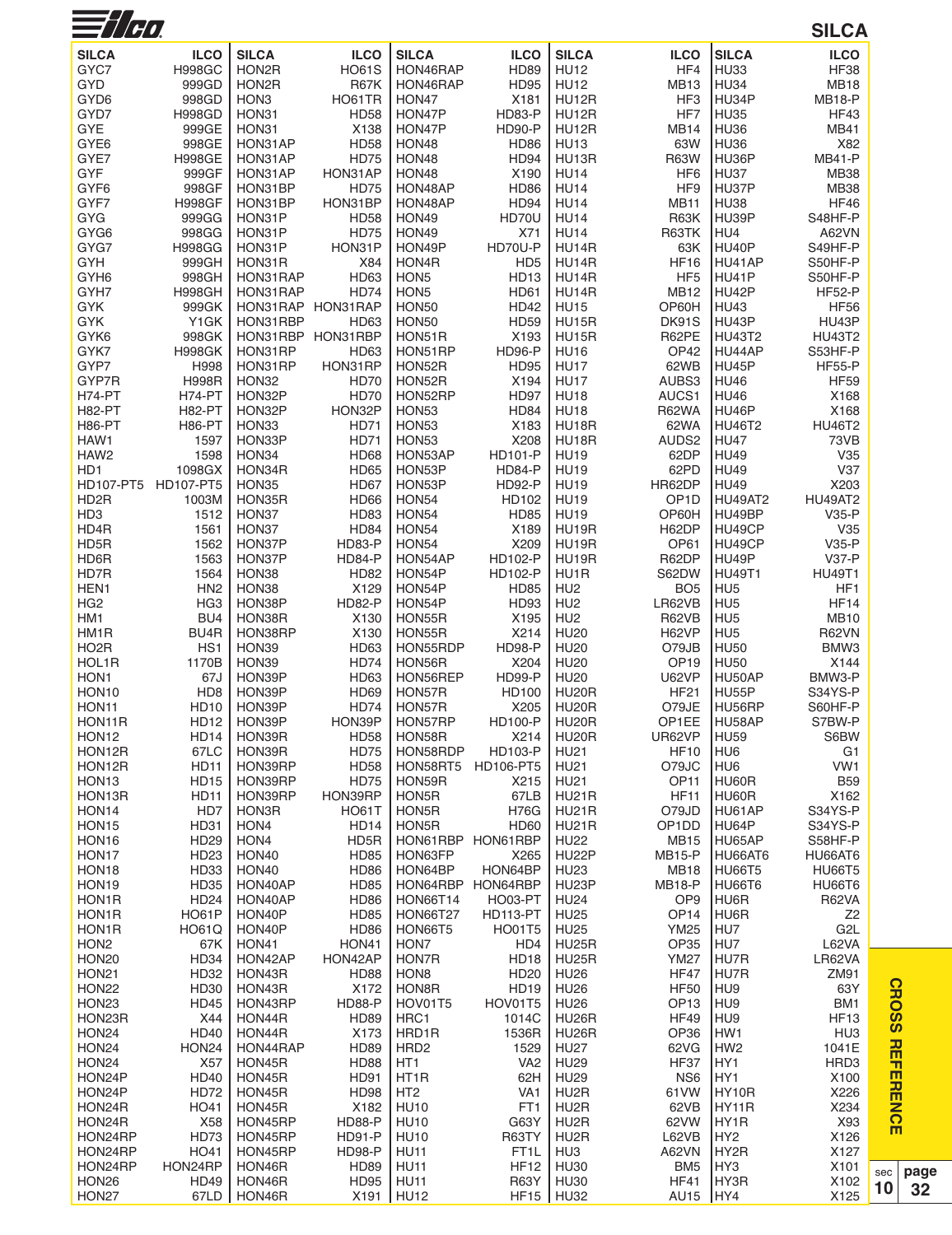| <b>SILCA</b>            |                       |                           |                     |                           |                     |                              |                                |                                     | $\equiv t/\tau$           |
|-------------------------|-----------------------|---------------------------|---------------------|---------------------------|---------------------|------------------------------|--------------------------------|-------------------------------------|---------------------------|
| <b>SILCA</b>            | <b>ILCO</b>           | <b>SILCA</b>              | <b>ILCO</b>         | <b>SILCA</b>              | <b>ILCO</b>         | <b>SILCA</b>                 | <b>ILCO</b>                    | <b>SILCA</b>                        | <b>ILCO</b>               |
| HY4R                    | HYD <sub>5</sub>      | JOW6                      | JU2                 | KS1                       | 1063KW-BR           | <b>LF26</b>                  | LF9                            | LW12R                               | 24B-AUS                   |
| HY <sub>5</sub>         | X95                   | JS1                       | J <sub>2R</sub>     | KS1                       | 1176                | LF27                         | C209                           | LW <sub>13</sub>                    | 24CL                      |
| HY5R                    | X94<br>X96            | JS <sub>1</sub> R<br>JS3  | J <sub>12</sub>     | KS1                       | S1176<br>S1176      | LF <sub>27</sub> R<br>LF28R  | C209R                          | LW <sub>14</sub>                    | 24A                       |
| HY <sub>6</sub><br>HY6R | HY6R                  | JS3R                      | JI1R<br>JI1         | KS1FT<br>KS <sub>2</sub>  | A1176               | LF3                          | LF8<br>LF4                     | LW <sub>15</sub><br>LW16            | <b>DL91</b><br>RD1        |
| HY7                     | X97                   | JU1                       | <b>JN58</b>         | KW1                       | KA <sub>2</sub>     | LF <sub>3</sub>              | <b>R81F</b>                    | LW17                                | RD <sub>2</sub>           |
| HY7R                    | X98                   | JU <sub>2</sub>           | JN <sub>2</sub>     | KW1                       | YH <sub>6</sub>     | LF31R                        | LF18                           | LW <sub>18</sub>                    | GR9                       |
| HY8R                    | HD51                  | JW1                       | JU1D                | <b>KW11</b>               | <b>KA13</b>         | <b>LF35</b>                  | WB <sub>2</sub>                | LW <sub>1</sub> R                   | 1004R                     |
| HY9                     | HY9                   | JW1                       | <b>WA91C</b>        | <b>KW12</b>               | X103                | <b>LF35</b>                  | WB3                            | LW <sub>20</sub>                    | 1004                      |
| HYN1                    | X161                  | JW1R                      | BR91C               | KW12P                     | <b>KA14</b>         | LF35P                        | WB <sub>2</sub>                | LW <sub>20R</sub>                   | 1004R                     |
| HYN10                   | X235                  | JW4                       | JU4R                | <b>KW13</b>               | X103                | LF37                         | C209L                          | LW <sub>21</sub> R                  | <b>LK21</b>               |
| HYN10BP                 | <b>HY13-P</b>         | JW4R                      | JU4                 | KW13P                     | <b>KA14</b>         | LF39                         | C <sub>218</sub>               | LW <sub>23</sub>                    | 1004A                     |
| HYN11<br>HYN11CP        | X236<br><b>HY14-P</b> | JW <sub>5</sub><br>JW5R   | JU3<br>JU3R         | KW14P<br>KW14R            | KW14P<br>KW14R      | LF3P<br>LF3P                 | <b>BR19</b><br>LF4             | LW <sub>25</sub><br>LW <sub>3</sub> | A1015M<br>24              |
| HYN1P                   | X161                  | JW6                       | JU <sub>2</sub>     | KW1R                      | KA1                 | LF4                          | <b>LF19</b>                    | LW4                                 | $\overline{4}$            |
| HYN2R                   | X160                  | JW6R                      | JU2R                | KW <sub>3</sub>           | <b>KA12</b>         | LF4                          | LF <sub>5</sub>                | LW4R                                | 4R                        |
| HYN2RP                  | HY2-P                 | JW7                       | JU <sub>5</sub>     | KW4                       | <b>YH25</b>         | LF43R                        | <b>LF25</b>                    | LW <sub>5</sub>                     | LK1                       |
| HYN4                    | X187                  | JW7R                      | JU5R                | KW4R                      | <b>YH26</b>         | LF <sub>5</sub>              | CE3                            | LW <sub>5R</sub>                    | LK <sub>2</sub>           |
| HYN4P                   | HY4-P                 | KA <sub>1</sub>           | KAB1                | KW <sub>5</sub>           | KA <sub>5</sub>     | LF <sub>5</sub>              | L62FD                          | LW6                                 | LK <sub>5</sub>           |
| HYN5R                   | X196                  | KA <sub>2</sub>           | KAB <sub>2</sub>    | KW6                       | X41                 | LF6R                         | LF1                            | LW7                                 | LK8                       |
| HYN5RP                  | HY5-P                 | KA <sub>5</sub>           | KA5-SI              | KW6R                      | X34                 | LF9R                         | WB1                            | LW8                                 | LK7                       |
| HYN <sub>6</sub>        | X216                  | KE3                       | KE3-SI              | KW7                       | <b>KA14</b>         | LF9RP                        | WB1                            | LW9                                 | LK4                       |
| HYN6P<br>HYN7R          | HY6-P                 | KE4                       | S <sub>13</sub> KE  | KW <sub>8</sub>           | <b>KA15</b>         | LH <sub>1</sub>              | LE <sub>1</sub>                | <b>LYA</b>                          | 999LA                     |
| HYN7RAP                 | X232<br><b>HY12-P</b> | KEI1R<br>KEI2R            | 1079B<br>1079       | KW8R<br>KW <sub>9</sub>   | <b>KA11</b><br>X106 | LK <sub>1</sub> R<br>LL1     | 1180S<br>RD4                   | <b>LYA</b><br>LYA6                  | Y1LA<br>998LA             |
| IDS1R                   | IS <sub>1</sub>       | KEY1                      | 1635K               | KW9                       | X90                 | LMP1                         | LM1                            | <b>LYB</b>                          | 999LB                     |
| IF <sub>1</sub>         | IF <sub>1</sub> R     | KEY1R                     | 1635L               | KW9R                      | X105                | LMP1                         | <b>RT17</b>                    | LYB <sub>6</sub>                    | 998LB                     |
| IF <sub>2</sub>         | IF3S                  | KF1                       | KFV1                | KW9R                      | X91                 | LMP <sub>2</sub>             | <b>RT19</b>                    | ILYC                                | 999LC                     |
| IF <sub>3</sub>         | IF3L                  | KI <sub>1</sub>           | 61PS                | LA <sub>1</sub>           | LM <sub>2</sub>     | LMP3                         | LM3                            | LYC <sub>6</sub>                    | 998LC                     |
| IF4                     | IF <sub>2</sub>       | KI <sub>1</sub>           | S91S                | LA <sub>2</sub>           | <b>LA91S</b>        | LMP4                         | <b>NE47</b>                    | <b>LYD</b>                          | 999LD                     |
| IF4R                    | IF <sub>2</sub> R     | KI <sub>1</sub>           | <b>S91W</b>         | LA <sub>3</sub>           | LA4                 | LMP <sub>5</sub>             | <b>NE45</b>                    | LYD6                                | 998LD                     |
| IL1                     | IG1R                  | <b>KI10</b>               | KM <sub>2</sub>     | LA3R                      | <b>LA13</b>         | <b>LP11</b>                  | KS1                            | <b>ILYE</b>                         | 999LE                     |
| IL1R<br>ILC1            | IG <sub>1</sub>       | <b>KI10</b>               | RC <sub>2</sub>     | LA4<br>LAP1               | LA <sub>3</sub>     | <b>LP12</b>                  | <b>LP27</b><br>LP <sub>6</sub> | LYE <sub>6</sub><br>LYF             | 998LE<br>999LF            |
| ILC10                   | X1054K<br>K1054B      | KI10R<br>KI10R            | <b>KM10</b><br>SM9C | LAP1                      | 63L<br>DK91F        | LP12R<br>LP <sub>13</sub>    | LP1R                           | LYF <sub>6</sub>                    | 998LF                     |
| ILC11                   | L1054B                | KI11                      | 64R                 | LAP <sub>2</sub>          | LAP <sub>2</sub>    | LP13R                        | LP1                            | LYG                                 | 999LG                     |
| ILC12                   | 1054K                 | KI11                      | RK4R                | LAP3                      | LAP1                | <b>LP14</b>                  | LP32R                          | ILYG6                               | 998LG                     |
| ILC13R                  | X1054GF               | KI11R                     | RK4                 | LAP4R                     | 63                  | LP14R                        | LP32                           | <b>I</b> LYH                        | 999LH                     |
| ILC <sub>2</sub>        | 1054MT                | KI12                      | 63H                 | LAP4R                     | 63L                 | LP <sub>15</sub>             | LP31R                          | LYH <sub>6</sub>                    | 998LH                     |
| ILC <sub>2</sub>        | X1053                 | <b>KI12</b>               | <b>PJH</b>          | LB10                      | <b>LS10</b>         | LP15R                        | <b>LP31</b>                    | <b>LYK</b>                          | 999LK                     |
| ILC <sub>3</sub>        | 1054FN                | KI12R                     | <b>PJE</b>          | LB <sub>11</sub>          | <b>LS11</b>         | <b>LP16</b>                  | LP30                           | <b>LYK</b>                          | K1LK                      |
| ILC4R                   | X1054F                | KI12R                     | <b>R63H</b>         | <b>LB18</b>               | <b>LS18</b>         | LP16R                        | LP30R                          | LYK6                                | 998LK                     |
| ILC5                    | 1054TW                | <b>KI13</b>               | KM <sub>6</sub>     | <b>LB19</b>               |                     | $LS19$ LP17R                 | LP <sub>5</sub>                | MAZ1                                | X4                        |
| ILC6<br>ILC7            | 1054UN<br>1054DL KI14 | <b>KI13</b>               | L <sub>1</sub> TL   | PJP LB22<br>LB23          |                     | LS22   LP18R<br>$LS23$ LP18R | LP <sub>2</sub>                | MAZ12BP<br>LPBS MAZ13               | <b>MZ16-P</b><br>MZ17     |
| ILC8                    |                       | 1054 KI15                 |                     | $L1S$ $LB29$              |                     | $LS29$ LP19R                 |                                | LPDS MAZ13                          | X188                      |
| ILC9                    | 1054LB KI15R          |                           |                     | $L1T$ LB32                | $LS32$ $LP2$        |                              |                                | $LP29R$ MAZ13                       | X201                      |
| IN <sub>1</sub>         | 1041H KI16            |                           |                     | $L2EX$ LB33               |                     | LS33   LP20R                 |                                | LP26S MAZ13AP                       | MZ17                      |
| <b>IN10</b>             | 1043E KI1R            |                           |                     | PA91 LB34                 |                     | $LS34$ LP2R                  |                                | LP29 MAZ13BP                        | MZ17                      |
| <b>IN11</b>             | 1043G KI3             |                           |                     | KM3 LB35                  | $LS35$ $LP3$        |                              |                                | LP7 MAZ13DP                         | MZ19                      |
| IN <sub>2</sub>         | S <sub>1042</sub> Z   | KI3                       |                     | PJM LC1                   |                     | $LC1$ LP36R                  |                                | LP2 MAZ13DP                         | MZ19-P                    |
| IN <sub>3</sub>         | S1042ZS KI4           |                           | NR63G               | LC1R                      |                     | $LC2$ LP38R                  |                                | LP26 MAZ13EP                        | MAZ13EP                   |
| IN4<br>IN <sub>5</sub>  | S1042ZM KI4R<br>1041W |                           | $N63G$ LC2          |                           | S1096G   LP3R       |                              |                                | LP7R MAZ14                          | MZ20                      |
| IN7                     | 1043B KI5R            | KI5                       | KM5                 | LC2R<br>KM7 LC3           |                     | $LC8$   $LP5$<br>$LC5$ $LP7$ |                                | $LP24$ MAZ14<br>$LP39$ MAZ15        | X199<br>MZ22              |
| IN8                     | 1043C                 | KI6                       | L3TX                | LC3R                      |                     | $LC5R$ LP7R                  |                                | LP28S MAZ15                         | X200                      |
| IN9                     | 1043D KI7             |                           | L3XY                | LC4                       | $LC4$ LP8           |                              |                                | R62QB MAZ17                         | X178                      |
| INS1                    | D62SA KI8             |                           |                     | PG4 LC5                   |                     | LC3 LP8R                     |                                | LP28 MAZ17AP                        | <b>MZ16-P</b>             |
| INS1                    | INS <sub>1</sub>      | KI8R                      | PA <sub>1</sub>     | LC6                       | S1096D   LP9        |                              |                                | LP21W MAZ17BP                       | MZ16-P                    |
| IS <sub>1</sub>         |                       | IGS1 KI8R                 | S91WR LEG1          |                           |                     | $62LG$ LP9R                  | $LP21R$ MAZ19                  |                                     | MZ25                      |
| ISP <sub>2</sub>        | 63SPI                 | KI9                       | $LSG$ LF1           |                           | HR62DG   LP9R       |                              |                                | LP6 MAZ19                           | X206                      |
| ISP <sub>2</sub>        | $ISP2$ KI9            |                           |                     | $SM3$ LF1                 | LR62DG   LR1R       |                              |                                | X1014L  MAZ19FP                     | <b>MZ25-P</b>             |
| ISP3                    |                       | <b>B57 KI9R</b>           | $LR63G$ $LF10$      |                           | X157   LS1          |                              |                                | KM8 MAZ1BP                          | MZ3                       |
| ISP3P                   |                       | <b>B57 KI9R</b>           |                     | $SM4$ LF10P               | $LF17$ LS11         |                              |                                | L4RM MAZ1BP                         | MZ4                       |
| ISU1<br>ISU3            |                       | SZ4 KIA1R<br>X158 KIA1RAP |                     | X233 LF11<br>$KK1-P$ LF12 | S1771CR   LS14      | $LF14$ $LS13$                |                                | L6S MAZ1P<br>L6FM MAZ1R             | MZ7<br>X5                 |
| ISU3P                   |                       | B57 KIA2R                 |                     | X240 LF13                 |                     | $LF6$   LS15                 |                                | PN3 MAZ1RBP                         | MZ <sub>2</sub>           |
| ISU4                    |                       | SZ3 KIA3R                 |                     | X253 LF15R                |                     | $LF16$ LS1R                  |                                | KM9 MAZ1RBP                         | MZ <sub>5</sub>           |
| ISU <sub>5</sub>        |                       | X275 KIA3RAP              | KK3-P LF17          |                           | $LF10$ LS8          |                              |                                | L5CR MAZ1RP                         | MZ8                       |
| JC1                     |                       | 1046 KIA5                 |                     | X269 LF19                 |                     | $LF24$ LS8R                  | L5RC                           | MAZ <sub>2</sub>                    | MZ9                       |
| JC2R                    |                       | 1046A KN1R                | 1557                | LF <sub>2</sub>           |                     | $LF7$ LS9                    |                                | L4A1 $MAZ2$                         | X26                       |
| JG1R                    | HH <sub>1</sub>       | KN <sub>2</sub>           |                     | 1565 LF20                 |                     | LF23   LSA1                  |                                | 1522 MAZ20R                         | X222                      |
| JOW1                    | JUR62X                | KO <sub>1</sub>           |                     | 63VN LF21R                | $WB3$ $LT1$         |                              |                                | LT1 MAZ20RGP                        | <b>MZ27-P</b>             |
| JOW1                    | R62X KO1              |                           |                     | VW63 LF21R                | $X169$ LT2          |                              |                                |                                     | LT3 MAZ24REH MAZ24R-EKB   |
| JOW1R                   |                       | JO1 KO1L                  |                     | VW63 LF21RCP              | WB3   LW1           |                              |                                |                                     | 1004N MAZ24REH2 MAZ24R-EK |
| JOW1R                   |                       | JO91 KO3                  |                     | VW63 LF24                 |                     | LF20   LW10                  |                                |                                     | LK3 MAZ24RT5 MAZ24RT5     |
| JOW4R                   | JO91C KS1             |                           | 1063KW LF25         |                           | LF20S   LW11        |                              |                                | LK6 MAZ25R                          | X249                      |

**CROSS REFERENCE**

**CROSS REFERENCE** 

**p a g e 3 3**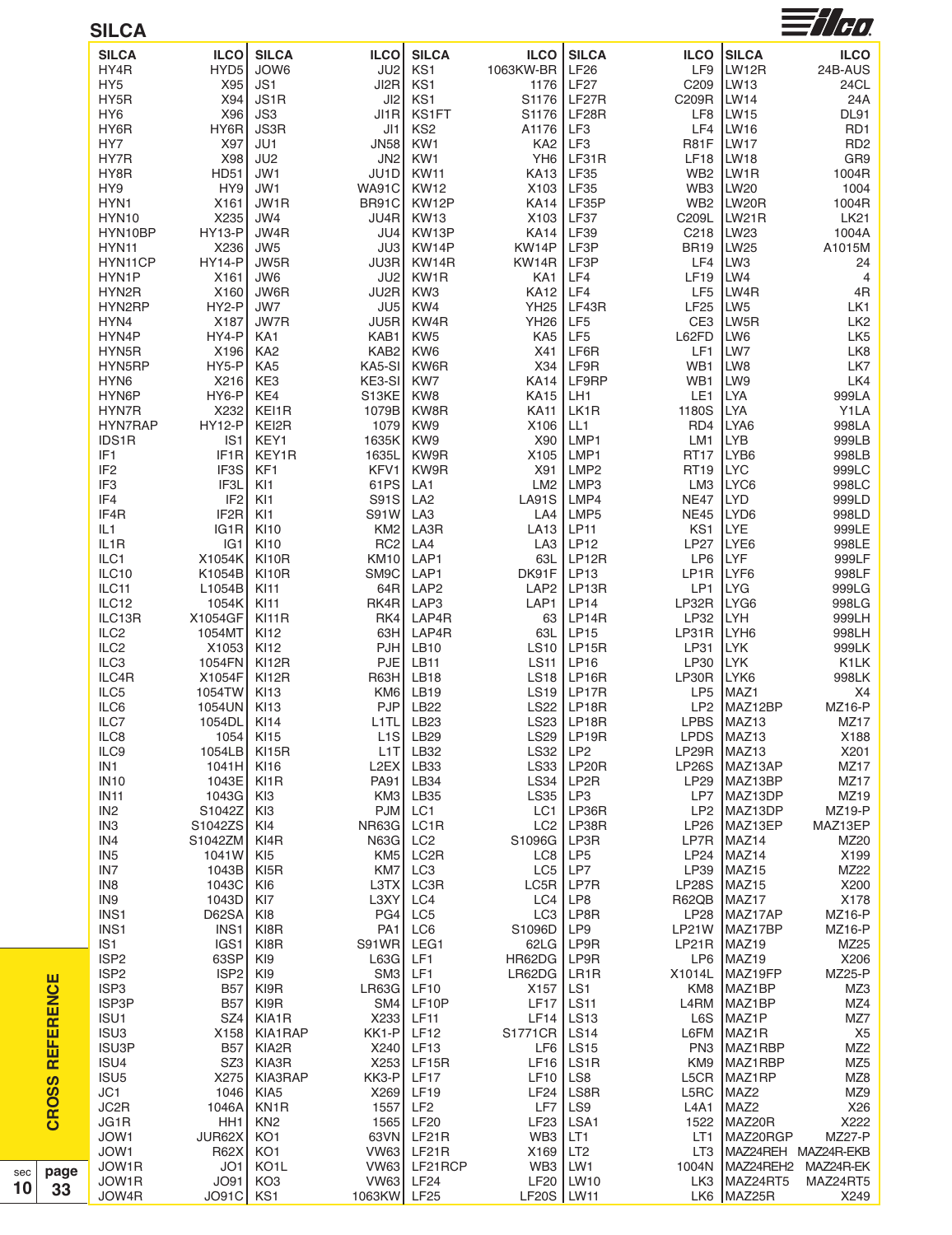| $\equiv$ // $\epsilon$  |                          |                                       |                                    |                            |                                     |                                        |                                     |                                      | <b>SILCA</b>                       |
|-------------------------|--------------------------|---------------------------------------|------------------------------------|----------------------------|-------------------------------------|----------------------------------------|-------------------------------------|--------------------------------------|------------------------------------|
| <b>SILCA</b>            | <b>ILCO</b>              | <b>SILCA</b>                          | <b>ILCO</b>                        | <b>SILCA</b>               | <b>ILCO</b>                         | <b>SILCA</b>                           | <b>ILCO</b>                         | <b>SILCA</b>                         | <b>ILCO</b>                        |
| MAZ2P                   | MZ9-P                    | <b>MS12</b>                           | MA3                                | NE21P                      | <b>NE27</b>                         | NE9B                                   | FTA <sub>2</sub> R                  | PR <sub>2</sub>                      | DK91E                              |
| MAZ2R                   | MZ10                     | MS <sub>13</sub> R                    | 1092H                              | <b>NE22</b>                | Z3H                                 | NF <sub>1</sub>                        | NF <sub>2</sub>                     | PR <sub>2R</sub>                     | DK91C                              |
| MAZ2R                   | X27                      | <b>MS14</b>                           | 1092VR                             | <b>NE23</b>                | <b>NE26</b>                         | NF <sub>1</sub> R                      | NF <sub>1</sub>                     | PR <sub>3</sub>                      | DK91B                              |
| MAZ2RP                  | <b>MZ10-P</b>            | <b>MS15</b>                           | <b>MD1054K</b>                     | <b>NE23</b>                | <b>NE34</b>                         | NH <sub>2</sub>                        | 1098GM                              | PR3R                                 | DK91J                              |
| MAZ3                    | MZ <sub>11</sub>         | <b>MS16</b>                           | 1092VA                             | <b>NE23</b>                | X116                                | NH <sub>2</sub>                        | H1098M                              | PR <sub>5</sub>                      | A63L                               |
| MAZ3                    | X36                      | <b>MS17</b>                           | 1092-7000                          | NE23AP                     | <b>RN24</b>                         | NI01T                                  | NI01T                               | PW1P                                 | PO <sub>5-P</sub>                  |
| MAZ4<br>MAZ5            | MZ15<br>MZ14             | <b>MS18</b><br>MS <sub>2</sub>        | 1092-6000<br>1092                  | NE23BP<br>NE23DP           | RN <sub>24</sub> P<br><b>RN24-P</b> | NI02T<br>NS <sub>1</sub>               | NI02T<br>63VO                       | PW <sub>2</sub><br>PW <sub>2</sub> P | PO <sub>6</sub><br>PO <sub>6</sub> |
| MAZ5                    | X60                      | MS3                                   | 1092N                              | NE23EP                     | <b>RN24</b>                         | NS <sub>1</sub>                        | <b>P91N</b>                         | PW <sub>3</sub>                      | PO <sub>7</sub>                    |
| MAZ6                    | X131                     | MS3R                                  | 1092NR                             | NE23P                      | <b>RN24</b>                         | NS <sub>3</sub>                        | <b>BM11</b>                         | PW3P                                 | PO <sub>7</sub>                    |
| MAZ7                    | X131                     | MS4R                                  | 1092VM                             | <b>NE24</b>                | <b>NE20</b>                         | NS <sub>3</sub>                        | <b>HF26</b>                         | PZ1                                  | PZ1                                |
| MAZ7AP                  | <b>MZ13-P</b>            | MS <sub>6</sub>                       | 1092D                              | <b>NE25</b>                | <b>NE22</b>                         | NS4                                    | <b>HF29</b>                         | PZ <sub>2</sub>                      | PZ <sub>2</sub>                    |
| MAZ7BP                  | MZ <sub>13</sub>         | MS7                                   | 1092B                              | <b>NE25</b>                | X12                                 | NS4                                    | NS4                                 | RB1                                  | 1098NR                             |
| MAZ7BP                  | <b>MZ13-P</b>            | MS8                                   | 1092J                              | <b>NE26</b>                | X30                                 | NSN <sub>11</sub>                      | X210                                | RB1                                  | H1098NR                            |
| MAZ7R<br>MAZ9           | MZ13R<br>MZ13            | MS9R                                  | 1092V                              | <b>NE27</b><br><b>NE27</b> | <b>VO73</b>                         | NSN <sub>11</sub>                      | X243<br><b>DA31-P</b>               | RB1<br>RB <sub>2</sub>               | H1098X                             |
| MAZ9R                   | MZ13R                    | MTK1<br>MTK2P                         | MTK1<br>MTK2P                      | NE27P                      | X29<br><b>VO73</b>                  | NSN11BP<br>NSN11BP                     | <b>DA38-P</b>                       | RB <sub>2</sub>                      | <b>RN27</b><br>X150                |
| MB1                     | MB1                      | MTR <sub>1</sub>                      | MR <sub>1</sub>                    | <b>NE28</b>                | <b>NE40</b>                         | NSN11T2                                | NSN11T2                             | RB2-OR                               | 1584                               |
| MC <sub>1</sub> R       | MCM <sub>1</sub>         | MTR <sub>2</sub>                      | MR <sub>2</sub>                    | NE3                        | 63M                                 | NSN <sub>12</sub>                      | DA32                                | RB2-OR                               | 1970AM                             |
| MC <sub>2</sub>         | MCM <sub>2</sub>         | MTR <sub>3</sub>                      | M64                                | NE3                        | <b>RE61N</b>                        | NSN <sub>12</sub>                      | X227                                | RB <sub>3</sub>                      | S1970AM                            |
| MC <sub>2</sub> R       | MCM2R                    | NAS1                                  | 1177N                              | NE3                        | RT <sub>3</sub>                     | NSN12BP                                | <b>DA32-P</b>                       | RB3-OR                               | S1970AM                            |
| MC <sub>3</sub>         | MCM3                     | NCR1                                  | X1000FR                            | <b>NE31</b>                | Y16                                 | NSN <sub>13</sub>                      | <b>DA33</b>                         | RC <sub>2</sub>                      | CNA <sub>2</sub>                   |
| MD10R                   | 1517                     | NCR <sub>10</sub>                     | 1069LC                             | <b>NE32</b>                | <b>NE29</b>                         | NSN <sub>13</sub>                      | X228                                | RD <sub>2</sub>                      | C219                               |
| MD4                     | A1515                    | NCR11R                                | N1069B                             | <b>NE33S</b>               | <b>NE33</b>                         | NSN <sub>14</sub>                      | X237                                | RG1                                  | RG1                                |
| MD <sub>6</sub><br>MD7  | 1542<br>1515             | NCR12<br>NCR <sub>13</sub>            | S1069G<br>S1069H                   | <b>NE34</b><br><b>NE35</b> | <b>NE30</b><br><b>NE41</b>          | NSN14CP<br>NSN14EH                     | <b>DA34-P</b><br>NSN14-EKB          | RIC1<br>RIQ1                         | RC1<br>GU4                         |
| MD9R                    | A1517                    | NCR14                                 | S1069M                             | <b>NE36</b>                | <b>NE43</b>                         | NSN14EH <sub>2</sub>                   | NSN <sub>14-EK</sub>                | RIQ1R                                | GU4R                               |
| MEC1                    | <b>ME11</b>              | NCR <sub>15</sub>                     | 1028NR                             | <b>NE37</b>                | <b>NE42</b>                         | <b>NSN14T14</b>                        | NI04T                               | RIQ <sub>2</sub>                     | GU91F                              |
| MER1                    | ME <sub>2</sub>          | NCR16R                                | 1069B                              | <b>NE38</b>                | <b>NE48</b>                         | <b>NSN15</b>                           | X238                                | RIQ3                                 | GU91G                              |
| MER27                   | ME7                      | NCR17                                 | 1069C                              | NE38AP                     | <b>NE48</b>                         | NSN16R                                 | X242                                | RIQ4                                 | GU91B                              |
| MER4                    | ME3                      | NCR18                                 | 1069E                              | NE38CP                     | <b>NE48</b>                         | NSN16RBP                               | DA37-P                              | RIQ4R                                | GU <sub>3</sub>                    |
| MER <sub>5</sub>        | ME1                      | NCR19                                 | 1069G                              | NE38P                      | <b>NE48</b>                         | NSN <sub>19</sub>                      | X251                                | RIQ4R                                | GU91                               |
| MER6                    | ME <sub>6</sub>          | NCR1R                                 | X1000F                             | NE4                        | RT <sub>3</sub>                     | NSN4                                   | DT <sub>3</sub>                     | RIQ <sub>5</sub>                     | <b>S65G</b>                        |
| MET <sub>1</sub><br>MG1 | MO <sub>1</sub><br>MG91C | NCR <sub>2</sub><br>NCR <sub>20</sub> | 1069<br>1069-5Y                    | <b>NE40</b><br><b>NE40</b> | VL6<br>X80                          | NSN4R<br>NSN8R                         | DT <sub>2</sub><br>SR <sub>6</sub>  | RIQ <sub>5</sub> R<br>RIQ7           | <b>RS65G</b><br><b>LR65G</b>       |
| MG1R                    | MG91N                    | NCR <sub>21</sub>                     | 1069-5X                            | NE40P                      | VL6-P                               | NSN9P                                  | INF90                               | RIQ7R                                | L65G                               |
| MG <sub>2</sub>         | MG91P                    | NCR <sub>22</sub>                     | 1069-5Z                            | <b>NE42</b>                | <b>NE36</b>                         | NW <sub>1</sub>                        | R1064D                              | RIQ8                                 | LR65Y                              |
| MG <sub>2</sub> R       | <b>MG91S</b>             | NCR <sub>23</sub>                     | 1065D                              | <b>NE42</b>                | <b>RN25</b>                         | NW <sub>2</sub> R                      | 1064D                               | RIQ8R                                | <b>L65Y</b>                        |
| MIT11R                  | X224                     | NCR <sub>3</sub>                      | 1069G                              | <b>NE42</b>                | X92                                 | OAL <sub>1</sub>                       | OA91R                               | RO <sub>1</sub>                      | 62Z                                |
|                         | MIT11REH MIT11R-EKB      | NCR4                                  | R1064E                             | NE42AP                     | <b>NE36</b>                         | OAL1R                                  | <b>OA91</b>                         | RO <sub>1</sub>                      | C <sub>2</sub>                     |
|                         | MIT11REH2 MIT11R-EK      | NCR <sub>5</sub>                      | 1069                               | NE42AP                     | <b>RN25</b>                         | OAL <sub>2</sub>                       | OA91P                               | RO <sub>10</sub>                     | C <sub>3</sub>                     |
| MIT11RT19<br>MIT12R     | MIT14-PT<br>X229         | NCR6<br>NCR7                          | 1069N<br>1069LB                    | <b>NE43</b><br><b>NE49</b> | PN <sub>2</sub><br><b>NE36</b>      | OAL <sub>3</sub><br>OAL4R              | OA91S<br>OA91D                      | <b>RO10</b><br><b>RO10</b>           | L62UC<br>SMS8                      |
| MIT15AP                 | MIT15AP                  | NCR8                                  | 1069FL                             | NE <sub>5</sub>            | N <sub>2</sub> M                    | OLT <sub>1</sub>                       | ALP9                                | <b>RO11</b>                          | 62U                                |
| MIT <sub>1</sub> R      | DC <sub>1</sub>          | NCR9                                  | 1069M                              | NE <sub>5</sub>            | SR61N                               | OP <sub>1</sub>                        | 1171P                               | <b>RO11</b>                          | SM <sub>1</sub>                    |
| MIT <sub>1</sub> R      | SZ <sub>5</sub>          | NE <sub>1</sub>                       | 62BM                               | <b>NE51</b>                | X140                                | PB1                                    | PE <sub>1</sub>                     | <b>RO11R</b>                         | 62R                                |
| MIT <sub>1</sub> R      | X54                      | NE <sub>1</sub>                       | NE <sub>1</sub>                    | NE51AP                     | VL8-P                               | PB <sub>1</sub> P                      | PE <sub>1</sub>                     | <b>RO11R</b>                         | SM <sub>2</sub>                    |
| MIT <sub>2</sub>        | <b>TR33</b>              | NE <sub>1</sub>                       | Z91                                | NE51P                      | VL8-P                               | PC <sub>1</sub>                        | PO <sub>1</sub>                     | <b>RO12</b>                          | 63P                                |
| MIT <sub>2</sub> P      | <b>TR33-P</b>            | <b>NE10</b>                           | <b>NE44</b>                        | NE52DP                     | <b>NE48</b>                         | PC <sub>1</sub> R                      | PL <sub>2</sub>                     | <b>RO14</b>                          | 62RS                               |
| MIT2R                   | DC <sub>3</sub>          | <b>NE10</b>                           | <b>V80P</b>                        | <b>NE55</b>                | X147                                | PD <sub>1</sub>                        | PU <sub>3</sub>                     | <b>RO14</b>                          | SM <sub>5</sub>                    |
| MIT2R<br>MIT2RP         | X121<br>DC3-P            | <b>NE10</b><br><b>NE11</b>            | VO <sub>6</sub><br>BM <sub>2</sub> | NE55AP<br>NE55DP           | <b>RN30</b><br><b>RN30</b>          | PE <sub>1</sub> R<br>PE <sub>2</sub> R | 1016<br>1016N                       | <b>RO15</b><br><b>RO15</b>           | <b>H61P</b><br>SM <sub>6</sub>     |
| MIT8                    | X176                     | <b>NE11</b>                           | <b>H61N</b>                        | NE55FP                     | <b>RN30</b>                         | <b>PF070</b>                           | <b>PR91</b>                         | <b>RO15R</b>                         | HR61P                              |
| MIT8-PT                 | MIT8-PT                  | <b>NE13</b>                           | <b>H61VO</b>                       | NE55P                      | <b>RN30</b>                         | PF071                                  | PR91MS                              | <b>RO15R</b>                         | SM7                                |
| MIT8AP                  | MIT4-P                   | <b>NE14</b>                           | H61VM                              | <b>NE57</b>                | <b>RN30</b>                         | PF072                                  | SIC <sub>1</sub>                    | RO <sub>1</sub> R                    | C <sub>1</sub>                     |
| MIT8EH                  | MIT8-EK                  | <b>NE15</b>                           | BO <sub>3</sub>                    | <b>NE57</b>                | X147                                | PF073                                  | PR91M                               | RO <sub>1</sub> R                    | <b>R62Z</b>                        |
| MIT8EH2                 | MIT8-EKB                 | <b>NE15</b>                           | BO <sub>6</sub>                    | NE6                        | NE9                                 | <b>PF092S</b>                          | PR91C                               | RO <sub>2</sub>                      | 61P                                |
| MIT8P                   | MIT1-P                   | <b>NE15</b>                           | NE <sub>5</sub>                    | NE <sub>6</sub>            | RE61XR                              | PF208                                  | PR91SA                              | <b>RO20</b>                          | 7DC                                |
| MIT8T19                 | MIT12-PT<br>MIT9-PT      | <b>NE16</b><br><b>NE16</b>            | <b>NE14</b><br>RT7                 | <b>NE63</b><br><b>NE63</b> | <b>RN31</b><br>X171                 | PF209<br>PF210                         | PR91NS<br>PR91N                     | <b>RO20</b><br><b>RO20R</b>          | PG <sub>2</sub><br>C91             |
| MIT9-PT<br>MIT9R        | FU <sub>2</sub>          | <b>NE17</b>                           | <b>NE13</b>                        | <b>NE64</b>                | X170                                | PF211                                  | PR91A                               | <b>RO20R</b>                         | R7DC                               |
| MIW <sub>2</sub>        | MIW <sub>2</sub>         | <b>NE17</b>                           | RT <sub>6</sub>                    | NE64DP                     | <b>NE48</b>                         | PF212                                  | PR91SA                              | RO21                                 | <b>HV61</b>                        |
| MLM1                    | MLM1                     | <b>NE18</b>                           | <b>NE16</b>                        | NE66P                      | S66NN-P                             | PF213                                  | PR91NS                              | <b>RO21R</b>                         | <b>HVR61</b>                       |
| MM1                     | F91EH                    | <b>NE18</b>                           | <b>RT16</b>                        | NE67AP                     | S67NN-P                             | PF214                                  | PR91L                               | <b>RO22</b>                          | PJ1                                |
| MM <sub>1</sub> R       | F91FH                    | <b>NE19</b>                           | X51                                | NE6NP                      | <b>NE11</b>                         | PF <sub>2</sub> S                      | PR91CS                              | RO <sub>22</sub> R                   | <b>PJ11</b>                        |
| MM <sub>2</sub>         | F91GH                    | NE19AP                                | AA <sub>2</sub>                    | NE6P                       | RE61XR                              | PF4R                                   | <b>PR91S</b>                        | <b>RO23</b>                          | LN1                                |
| MM <sub>2</sub> R       | F91HH                    | NE <sub>19</sub> P                    | AA <sub>2</sub>                    | NE7                        | <b>H63M</b>                         | PHL1R                                  | A1                                  | <b>RO24</b>                          | PJ <sub>2</sub>                    |
| MN <sub>6</sub><br>MN6R | MG91<br>MG91R            | NE <sub>2</sub><br>NE <sub>2</sub>    | 63JA<br>MB <sub>9</sub>            | NE7<br>NE71R               | MB <sub>6</sub><br>NE71R            | PJ <sub>2</sub><br>PK1                 | PN <sub>1</sub><br>OM <sub>10</sub> | <b>RO24R</b><br><b>RO26</b>          | <b>PJ12</b><br>PJ3                 |
| MON1R                   | MON <sub>1</sub>         | <b>NE20</b>                           | <b>BL11</b>                        | NE71RDP                    | NE71RDP                             | POR <sub>1</sub>                       | 64K                                 | <b>RO27</b>                          | LN <sub>3</sub>                    |
| MP101                   | 61B                      | <b>NE20</b>                           | <b>NE31</b>                        | NE75EP                     | RV4-P                               | POR <sub>1</sub>                       | PO <sub>3</sub>                     | <b>RO28</b>                          | RT <sub>8</sub>                    |
| MP102                   | <b>B62B</b>              | <b>NE20</b>                           | RE61XR                             | NE8                        | <b>H63M</b>                         | POR <sub>2</sub>                       | DM4                                 | <b>RO29</b>                          | NE17                               |
| MP103                   | <b>R62B</b>              | NE20AP                                | <b>BL11</b>                        | NE8                        | <b>MB59</b>                         | POR <sub>2</sub>                       | VW1CZ                               | RO <sub>2</sub> R                    | <b>R61P</b>                        |
| MP104                   | 62BA                     | NE20P                                 | RE61XR                             | NE9                        | NE <sub>2</sub>                     | POR <sub>5</sub>                       | KP <sub>1</sub>                     | RO <sub>2</sub> R                    | S91                                |
| MP105                   | R62BA                    | <b>NE21</b>                           | <b>NE18</b>                        | NE9                        | VO62                                | POR <sub>5</sub>                       | PO <sub>4</sub>                     | RO31                                 | 61PC                               |
| MS <sub>1</sub>         | 1092                     | <b>NE21</b>                           | <b>RT10</b>                        | NE9A                       | H61VR                               | PR <sub>1</sub>                        | AU4                                 | RO31                                 | <b>S91M</b>                        |
| <b>MS10</b>             | 1092DS                   | NE21P                                 | NE <sub>18</sub>                   | NE9A                       | VW <sub>1</sub> A   PR <sub>1</sub> |                                        | DK91A                               | <b>RO33</b>                          | SMS8                               |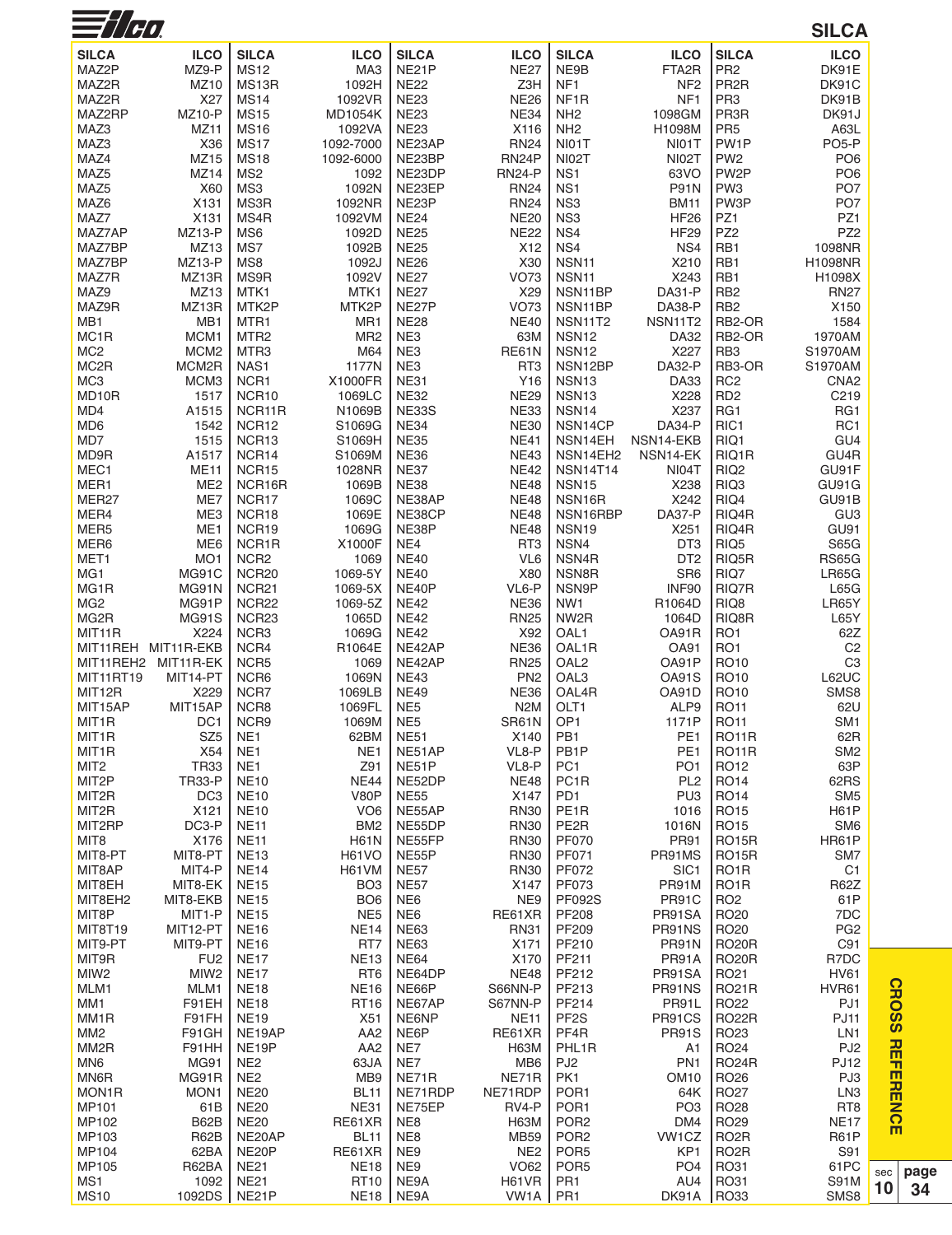| <b>SILCA</b>                         |                                  |                                    |                              |                          |                            |                                        |                                                 |                                    | $\equiv$ //H $\eta$                |
|--------------------------------------|----------------------------------|------------------------------------|------------------------------|--------------------------|----------------------------|----------------------------------------|-------------------------------------------------|------------------------------------|------------------------------------|
| <b>SILCA</b>                         | <b>ILCO</b>                      | <b>SILCA</b>                       | <b>ILCO</b>                  | <b>SILCA</b>             | <b>ILCO</b>                | <b>SILCA</b>                           | <b>ILCO</b>                                     | <b>SILCA</b>                       | <b>ILCO</b>                        |
| RO34                                 | R <sub>I5</sub>                  | RW <sub>3</sub>                    | A1011PZ                      | SAR31R                   | O1007LL                    | SH <sub>9</sub>                        | 1145F                                           | STR <sub>1</sub>                   | SR <sub>3</sub>                    |
| RO <sub>4</sub>                      | <b>V61S</b>                      | RW30R                              | 1011D1                       | SAR32                    | O1007RM                    | SHW1                                   | 62SH                                            | STR <sub>2</sub>                   | SR4                                |
| RO <sub>4</sub> R                    | <b>VR61S</b>                     | RW31R                              | 1011D <sub>2</sub>           | SAR32R                   | O1007LM                    | SIL <sub>1</sub> R                     | SIL <sub>1</sub> R                              | STR <sub>3</sub>                   | SR <sub>5</sub>                    |
| RO <sub>5</sub>                      | 62UC                             | RW32R                              | 1011D3                       | SAR33                    | O1007RDH                   | SIP1                                   | NE9                                             | STR <sub>4</sub>                   | SR <sub>1</sub>                    |
| RO <sub>5</sub>                      | C91CV                            | RW33R                              | 1011D4                       | SAR33R                   | O1007LDH                   | SIP <sub>11</sub>                      | FT43                                            | STR <sub>4</sub> R                 | SR <sub>2</sub>                    |
| RO <sub>5</sub>                      | C91D                             | RW34R                              | 1011D12                      | SAR34                    | O1007RDM                   | SIP <sub>14</sub>                      | IV <sub>1</sub>                                 | SV <sub>1</sub>                    | ST91F                              |
| <b>RO50</b>                          | RIG                              | RW35R                              | 1011D34                      | SAR34R                   | O1007LDM                   | SIP14P                                 | IV <sub>1</sub>                                 | SV <sub>1</sub> R                  | ST91V                              |
| RO <sub>5</sub> R                    | C91PL                            | RW36R                              | 1011D41                      | SAR35                    | O1007RHM                   | SIP <sub>2</sub>                       | F44                                             | SV <sub>2R</sub>                   | SV <sub>3</sub>                    |
| RO <sub>5</sub> R                    | C91R                             | <b>RW37</b>                        | 1011PZ                       | SAR35R                   | O1007LHM                   | SIP <sub>2</sub>                       | X109                                            | SW <sub>1</sub> R                  | SW <sub>2</sub>                    |
| RO <sub>5</sub> R<br>RO <sub>6</sub> | <b>R62UC</b><br>61PE             | RW38R<br><b>RW39</b>               | 1012<br>1011GH               | SAR36R<br>SAR37          | 1009<br>O1010              | SIP2AP<br>SIP2AP                       | F44<br><b>NE23</b>                              | SW <sub>2</sub><br>SW <sub>3</sub> | SW <sub>1</sub><br>SW <sub>3</sub> |
| RO7                                  | RN <sub>2</sub>                  | RW3R                               | A1011PZR                     | SAR38R                   | 01007CE                    | SIP <sub>2</sub> P                     | <b>NE19</b>                                     | SWL <sub>1</sub>                   | 1568                               |
| RO <sub>8</sub>                      | 61JD                             | RW4                                | A1011-3N                     | SAR39R                   | O1007CA                    | SIP <sub>2</sub> P                     | SP <sub>9</sub>                                 | SX <sub>1</sub>                    | C <sub>6</sub>                     |
| RO <sub>8</sub> R                    | R61JD                            | RW4                                | A1011PC                      | SAR3R                    | N1007KMA                   | SIP <sub>3</sub>                       | <b>NE13</b>                                     | SX <sub>1</sub>                    | SM <sub>2</sub>                    |
| RO <sub>9</sub>                      | RN4R                             | RW40R                              | 1011M                        | SAR40                    | 1010                       | SK <sub>1</sub>                        | FB <sub>5</sub>                                 | SX <sub>3</sub>                    | C17                                |
| RO <sub>9</sub>                      | <b>VA91</b>                      | RW41R                              | A1011M                       | SAR42                    | O1009                      | <b>SK11</b>                            | FB7                                             | SX3                                | <b>VC30</b>                        |
| RO <sub>9</sub> R                    | RN4                              | RW42R                              | A1011S                       | SAR <sub>5</sub>         | 1007RA                     | <b>SK14</b>                            | FB1                                             | SX4                                | VC31                               |
| RR1                                  | 62HB                             | RW43R                              | N1011M                       | SAR5R                    | 1007LA                     | SK <sub>2</sub>                        | FB4                                             | SY1                                | 1120D                              |
| RR <sub>10</sub> R                   | 62HG                             | RW5R                               | A1011D41                     | SAR6                     | 1007RB                     | SK22RT1                                | SK22RT1                                         | SY <sub>2</sub> R                  | 1120F                              |
| RR <sub>2</sub>                      | 62HA                             | RW6R                               | 1011D1                       | SAR6R                    | 1007LB                     | SK <sub>3</sub>                        | FB <sub>3</sub>                                 | SZ <sub>1</sub>                    | SUZ <sub>2</sub>                   |
| RR <sub>2</sub>                      | BR4                              | RW7R                               | 1011                         | SAR7                     | 1007RC                     | SK9                                    | FB <sub>6</sub>                                 | SZ <sub>10R</sub>                  | SUZ <sub>12</sub>                  |
| RR <sub>3</sub>                      | 62HC                             | RW8R                               | 1001P                        | SAR7R                    | 1007LC                     | SL <sub>1</sub>                        | 1022                                            | SZ <sub>10R</sub>                  | X179                               |
| RR4                                  | 62JB                             | RW8R                               | 1011P                        | SAR <sub>8</sub>         | 1007RD                     | SL <sub>2</sub>                        | O1022                                           | SZ10RP                             | SUZ <sub>12</sub>                  |
| RR <sub>5</sub>                      | X28                              | RW9R                               | A1011P                       | SAR8R                    | 1007LD                     | SM <sub>1</sub>                        | SIM <sub>2</sub>                                | SZ10RP                             | SZ10RP                             |
| RR <sub>6</sub>                      | 62HD                             | RX <sub>1</sub>                    | RX <sub>2</sub>              | SAR9                     | 1007RE                     | <b>SM11</b>                            | S91P                                            | SZ <sub>11</sub> R                 | SUZ17                              |
| RR7R<br>RR8R                         | 62HF<br>62HG                     | RX <sub>2</sub><br>SA <sub>1</sub> | RX1<br>170S                  | SAR9R<br>SC <sub>1</sub> | 1007LE<br>SC <sub>1</sub>  | SM <sub>14R</sub><br>SM <sub>1</sub> R | <b>S91R</b><br>D1098BM3                         | SZ11R<br>SZ11RP                    | X186<br>SUZ17-P                    |
| RT <sub>1</sub>                      | X16                              | SA <sub>2</sub>                    | 70S                          | SC <sub>2</sub>          | STA <sub>2</sub>           | SM <sub>1</sub> R                      | SM <sub>1</sub> R                               | <b>SZ12</b>                        | SUZ <sub>15</sub>                  |
| RT <sub>1</sub> P                    | <b>P1771CR</b>                   | SAN <sub>1</sub> R                 | SN <sub>1</sub>              | SCY <sub>1</sub>         | SY4                        | SM <sub>2</sub>                        | <b>S91A</b>                                     | SZ12                               | X185                               |
| RT <sub>2</sub>                      | CE5                              | SAR1                               | 1010N                        | SCY1R                    | SY <sub>1</sub>            | SM <sub>3</sub>                        | S91BV                                           | SZ12P                              | SUZ15-P                            |
| RT <sub>2</sub>                      | <b>LF15</b>                      | SAR10                              | 1007RF                       | SCY <sub>2</sub>         | SY <sub>2</sub>            | SM4                                    | S91CV                                           | SZ <sub>1</sub> R                  | SUZ1                               |
| RT <sub>2</sub>                      | X50                              | SAR1031                            | 1028D                        | SCY2R                    | SY7                        | SM <sub>5</sub>                        | S91K                                            | SZ <sub>2</sub>                    | SUZ3                               |
| RT <sub>2</sub> P                    | AA3                              | SAR1032                            | 1068E                        | SCY <sub>3</sub>         | SY <sub>6</sub>            | SM <sub>6</sub>                        | SIM <sub>1</sub>                                | SZ2R                               | SUZ4                               |
| RU1                                  | RK1                              | SAR10R                             | 1007LF                       | SCY3R                    | SY <sub>3</sub>            | SM <sub>8</sub>                        | SIM <sub>8</sub>                                | SZ3                                | SUZ <sub>5</sub>                   |
| RU <sub>2</sub>                      | <b>R67P</b>                      | SAR11                              | 1007RG                       | SCY4                     | SY <sub>8</sub>            | SM9R                                   | SIM9R                                           | SZ4                                | <b>HD57</b>                        |
| RU <sub>2</sub> R                    | 67P                              | SAR11R                             | 1007LG                       | SCY4R                    | SY <sub>5</sub>            | SNW <sub>2</sub>                       | S2-AUS                                          | SZ4                                | SUZ <sub>10</sub>                  |
| RU <sub>3</sub>                      | 67Q                              | SAR <sub>12</sub>                  | 1007RH                       | SCY5R                    | SY9                        | SNW <sub>3</sub>                       | S4-AUS                                          | SZ4P                               | <b>HD57</b>                        |
| RU3R                                 | R67Q                             | SAR12R                             | 1007LH                       | SCY <sub>6</sub>         | 1559                       | SO <sub>4</sub>                        | SOS91                                           | SZ4P                               | SUZ <sub>10</sub>                  |
| RU4                                  | 67N                              | SAR <sub>13</sub>                  | 1007RJ                       | SD <sub>1</sub>          | EX <sub>1</sub>            | SO <sub>5</sub>                        | SO91P                                           | SZ4P                               | SZ4P                               |
| RU4R                                 | <b>R67N</b>                      | SAR13R                             | 1007LJ                       | SE <sub>1</sub>          | SM <sub>6</sub>            | SO <sub>6</sub>                        | SOS <sub>1</sub>                                | SZ4R                               | <b>HD56</b>                        |
| RU <sub>5</sub><br>RU5R              | 67U<br>RK3                       | SAR14<br>SAR14R                    | 1007RK<br>1007LK             | SE <sub>3</sub><br>SE3R  | SES91<br><b>SR65</b>       | SO <sub>7</sub><br>SOL8A1              | <b>R65S</b><br>BD <sub>1</sub> A                | SZ4R<br>SZ4RP                      | SZ4R<br>SZ4RP                      |
| RU7                                  | RU91C                            | SAR <sub>15</sub>                  | 1007RL                       | SE <sub>5</sub>          | SE91L                      | SOL8A2                                 | BD <sub>2</sub> A                               | SZ5                                | X87                                |
| RW10R                                | N1011P                           | SAR15R                             | 1007LL                       | SE7                      | SEL91                      | SOL8A3                                 | BD3A                                            | SZ5P                               | SZ5P                               |
| <b>RW11</b>                          | A1011-1N SAR16                   |                                    | 1007RM                       | SE7R                     |                            | SEL91R   SOL8A4                        |                                                 | BD4A SZ8RP                         | SZ8RP                              |
| <b>RW11</b>                          | A1011PD SAR16R                   |                                    | 1007LM SEA1                  |                          |                            | SE1B SOL8A5                            | BD5A SZ9                                        |                                    | SZ9                                |
| <b>RW12</b>                          | A1011-2N SAR17                   |                                    | N1007RMB SEA1                |                          |                            | SE1C   SOL8B1                          | BD <sub>1</sub> B SZ9P                          |                                    | SZ9P                               |
| <b>RW12</b>                          | A1011PK SAR17R                   |                                    | N1007KMB SEA3                |                          |                            | F54 SOL8B2                             | BD2B TB1                                        |                                    | DB1                                |
| RW13R                                |                                  |                                    | 1007RDH SF3                  |                          |                            | X64 SOL8B3                             | BD3B                                            | TB <sub>1R</sub>                   | DB <sub>2</sub>                    |
| <b>RW14</b>                          | A1011-4N SAR18R                  |                                    | 1007LDH SF4                  |                          |                            | X79 SOL8B4                             | BD4B                                            | TBE <sub>1P</sub>                  | S32FJ-P                            |
| <b>RW14</b>                          | A1011PE SAR19                    |                                    | 1007RDM SF5                  |                          |                            | SP8 SOL8B5                             |                                                 | BD5B  TBE1T5                       | TBE1T5                             |
| <b>RW15</b>                          | A1011-5N SAR19R                  |                                    | 1007LDM SG808                |                          |                            | SHA-1 SOL8C1                           |                                                 | BD1C  TBE2P                        | S33FJ-P                            |
| <b>RW15</b>                          | A1011PB SAR2                     |                                    | $L1010N$ SH1                 |                          |                            | 1307A SOL8C2                           | BD <sub>2</sub> C   TE <sub>1</sub>             |                                    | TE <sub>1</sub>                    |
| <b>RW16</b>                          | A1011-6N SAR20                   |                                    | 1007RHM SH10                 |                          |                            | A1145E SOL8C3                          | BD3C                                            | TE <sub>1R</sub>                   | TE <sub>2</sub>                    |
| <b>RW16</b>                          | A1011PF SAR20R                   |                                    | 1007LHM SH11                 |                          |                            | 1145E   SOL8C4                         | BD4C                                            | TE <sub>2</sub>                    | TE4                                |
| <b>RW17</b>                          | A1011-7N SAR21                   |                                    | O1007RA SH12                 |                          |                            | 1145G   SOL8C5                         | BD5C   TE3<br>BD <sub>1</sub> D TH <sub>1</sub> |                                    | TE3<br>1148                        |
| <b>RW17</b><br><b>RW18</b>           | A1011PG SAR21R<br>A1011-8N SAR22 |                                    | O1007LA SH13<br>O1007RB SH14 |                          |                            | 1145H SOL8D1<br>1145J   SOL8D2         | BD2D                                            | TK1                                | 66E                                |
| <b>RW18</b>                          | A1011PH SAR22R                   |                                    | O1007LB SH15                 |                          |                            | 1145K   SOL8D3                         | BD3D                                            | TK <sub>1</sub> R                  | R66E                               |
| <b>RW19</b>                          | A1011-9N SAR23                   |                                    | O1007RC SH16                 |                          |                            | 1145L   SOL8D4                         | BD4D                                            | TK <sub>2</sub>                    | ER10                               |
| <b>RW19</b>                          | A1011PJ SAR23R                   |                                    | O1007LC SH17                 |                          |                            | 1145CE SOL8D5                          | BD5D                                            | TK2R                               | ERS3                               |
| RW1R                                 | A1011D3 SAR24                    |                                    | 01007RD SH18                 |                          | 1145FG SP1                 |                                        | VW1CZ TK3                                       |                                    | ERS6                               |
| <b>RW20</b>                          | A1011-10N SAR24R                 |                                    | O1007LD SH19                 |                          | A1145G SPU1R               |                                        | SPU1R TK3R                                      |                                    | ERS5                               |
| <b>RW20</b>                          | A1011PL SAR25                    |                                    | 01007RE SH2                  |                          | 1307W                      | SQ1                                    |                                                 | 192 TK4                            | ER9                                |
| <b>RW21</b>                          | A1011-11N SAR25R                 |                                    | 01007LE SH20                 |                          | A1145H                     | SQ <sub>2</sub>                        | 1192B TK4R                                      |                                    | ERS8                               |
| RW21                                 | A1011PM SAR26                    |                                    | O1007RF                      | <b>SH21</b>              | A1145J                     | SQ <sub>2</sub>                        |                                                 | 192B TK5R                          | VL <sub>1</sub>                    |
| <b>RW22</b>                          | A1011-12N SAR26R                 |                                    | O1007LF SH22                 |                          | A1145K SR1                 |                                        | SU9 TL6                                         |                                    | TRI5D                              |
| <b>RW22</b>                          | A1011PN SAR27                    |                                    | 01007RG SH23                 |                          | A1145CE SR2                |                                        | SU9S   TN3                                      |                                    | TT <sub>1</sub>                    |
| <b>RW23</b>                          | A1011-13N SAR27R                 |                                    | O1007LG SH24                 |                          | A1145FG SR2                |                                        |                                                 | $SX1$ TN5                          | <b>TT91</b>                        |
| <b>RW23</b>                          | A1011PR SAR28                    |                                    | 01007RH SH27                 |                          | SC1247                     | SR4                                    | SU9L                                            | TO <sub>1</sub>                    | TO91                               |
| RW24R                                |                                  | A1011S SAR28R                      | $O1007LH$ SH3                |                          | 1145   SR7                 |                                        |                                                 | SX3   TO <sub>10</sub>             | <b>TK41</b>                        |
| <b>RW25</b>                          | 1011PZ SAR29                     |                                    | 01007RJ SH4                  |                          | A1145L SR8                 |                                        | SX4                                             | ITO <sub>3</sub>                   | TK3                                |
| RW26R                                |                                  | A1011D2 SAR29R                     | O1007LJ SH5                  |                          |                            | 1145A   SRN1R                          |                                                 | 50 TO4                             | TK1                                |
| RW27R<br>RW28R                       | A1011D4 SAR3<br>A1011D12 SAR30   |                                    | N1007RMA SH5<br>O1007RK SH6  |                          | A1145C SS10<br>A1145EF ST1 |                                        |                                                 | 1523 TO8X1<br>SCH1  TO8X10         | TK4<br><b>TK13</b>                 |
| RW29R                                | A1011D34 SAR30R                  |                                    | 01007LK SH7                  |                          | A1145F STR1                |                                        |                                                 | 62FE TO8X12                        | <b>TK15</b>                        |
| RW2R                                 | A1011D1 SAR31                    |                                    | 01007RL SH8                  |                          | 1145EF STR1                |                                        |                                                 | BR17   TO8X13                      | <b>TK16</b>                        |
|                                      |                                  |                                    |                              |                          |                            |                                        |                                                 |                                    |                                    |

**CROSS REFERENCE**

**CROSS REFERENCE** 

**p a g e 3 5**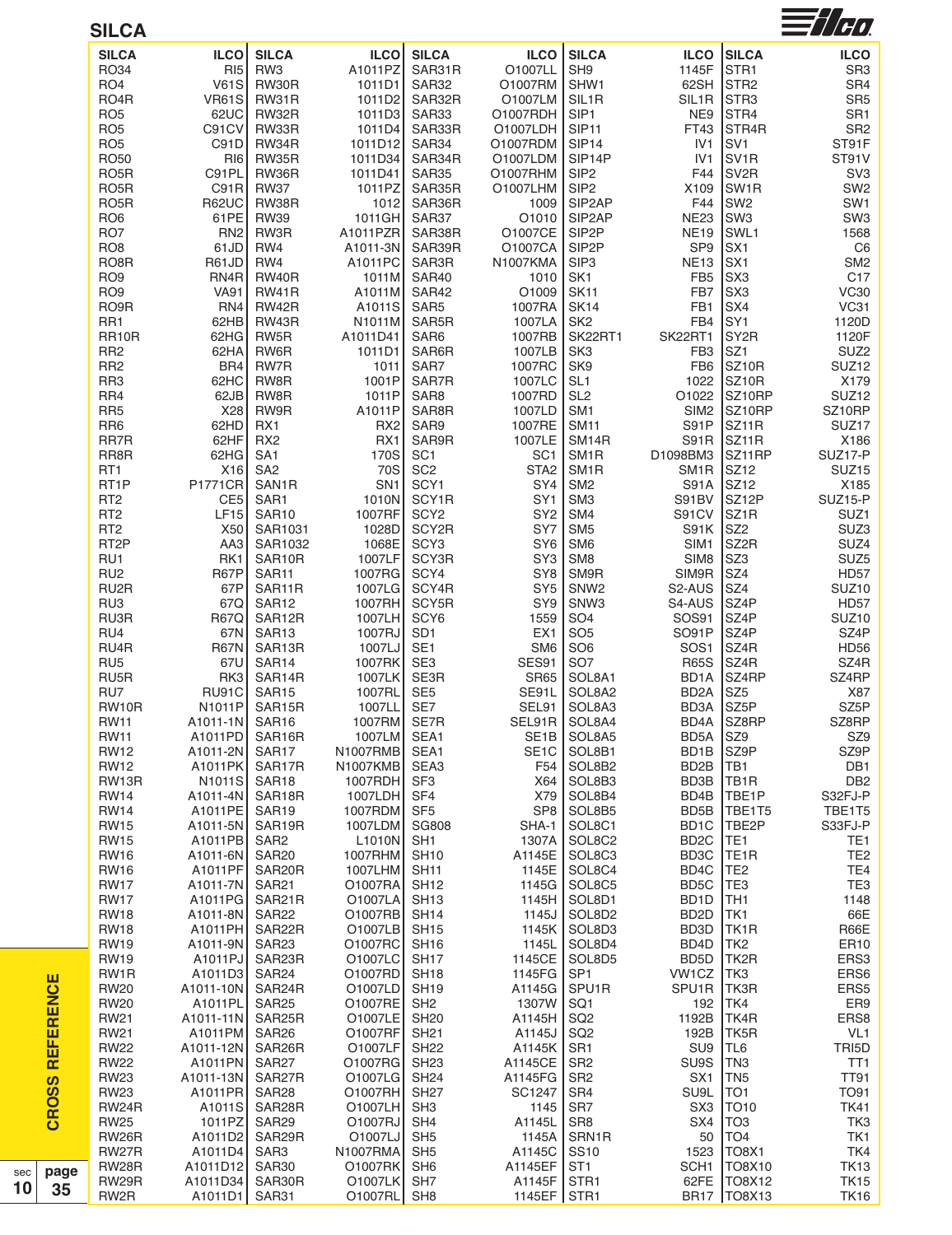| $\equiv$ //H)           |                            |                           |                         |                               |                            |                                        |                   |                         | <b>SILCA</b>         |     |
|-------------------------|----------------------------|---------------------------|-------------------------|-------------------------------|----------------------------|----------------------------------------|-------------------|-------------------------|----------------------|-----|
| <b>SILCA</b>            | <b>ILCO</b>                | <b>SILCA</b>              | <b>ILCO</b>             | <b>SILCA</b>                  | <b>ILCO</b>                | <b>SILCA</b>                           | <b>ILCO</b>       | <b>SILCA</b>            | <b>ILCO</b>          |     |
| <b>TO8X14</b>           | <b>TK17</b>                | TOY41R                    | X211                    | <b>UNI25</b>                  | 62DJ                       | VAC18                                  | H7RD              | VO <sub>3</sub>         | 62VW                 |     |
| <b>TO8X15</b>           | <b>TK18</b>                |                           | TOY41RAT4 TOY41RAT4     | <b>UNI27</b>                  | UN <sub>5</sub>            | VAC18R                                 | H7LD              | VO <sub>3</sub>         | S62DW                |     |
| TO8X16                  | <b>TK19</b>                | TOY41RP                   | <b>TR44-P</b>           | <b>UNI28</b>                  | 1033                       | VAC19                                  | V91LE             | VO <sub>3</sub>         | W62VB                |     |
| <b>TO8X17</b>           | <b>TK20</b>                | <b>TOY42</b>              | X212                    | <b>UNI28</b>                  | U180G                      | VAC19N                                 | H7RE              | VO <sub>4</sub>         | <b>HF35</b>          |     |
| <b>TO8X18</b>           | <b>TK21</b>                | TOY42P                    | <b>TR46-P</b>           | <b>UNI29</b>                  | L62DM                      | VAC <sub>2</sub>                       | H <sub>10</sub> F | VO <sub>4</sub>         | <b>VW77</b>          |     |
| <b>TO8X2</b>            | TK <sub>5</sub>            | TOY43                     | X217                    | UNI2R                         | HR62DG                     | VAC <sub>20</sub>                      | V91LF             | VO <sub>4</sub> R       | V27                  |     |
| TO8X3                   | TK6                        | TOY43AT4                  | TOY43AT4                | UNI2R                         | R62DG                      | VAC20N                                 | H7RF              | VO <sub>4</sub> R       | <b>VW67</b>          |     |
| TO8X4                   | TK7                        | TOY43EH                   | TOY43-EKB               | UNI2R                         | S91RM                      | VAC20RN                                | H7LF              | VO <sub>4</sub> RP      | V27                  |     |
| <b>TO8X5</b>            | TK8                        | TOY43EH2                  | <b>TOY43-EK2</b>        | UNI3                          | 1033N                      | VAC <sub>21</sub>                      | V91LG             | VO <sub>4</sub> RP      | V67                  |     |
| <b>TO8X7</b>            | <b>TK10</b>                | TOY43P                    | <b>TR47-P</b>           | UNI3                          | 33NO                       | VAC21N                                 | H7RG              | VO <sub>4</sub> RP      | <b>VW67</b>          |     |
| <b>TO9Y1</b>            | <b>TK22</b>                | TOY44                     | X220                    | <b>UNI30</b>                  | S33P                       | VAC21RN                                | H7LG              | VO <sub>5</sub>         | <b>VW67S</b>         |     |
| TO9Y10                  | <b>TK31</b>                | TOY45R                    | X219                    | <b>UNI33</b>                  | <b>UN51</b>                | VAC <sub>22</sub>                      | V91LH             | VO <sub>5</sub> P       | <b>VW67S</b>         |     |
| <b>TO9Y11</b>           | <b>TK32</b>                | TOY46R                    | X223                    | UNI33R                        | <b>UN61</b>                | VAC22N                                 | H7RH              | VO6                     | HR62VK               |     |
| TO9Y12                  | <b>TK33</b>                | TOY46RP                   | <b>TR53-P</b>           | <b>UNI34</b>                  | <b>UN52</b>                | VAC22RN                                | H7LH              | VO <sub>6</sub>         | <b>U61VW</b>         |     |
| <b>TO9Y13</b>           | <b>TK34</b>                | TOY48EH                   | TOY48-EKB               | UNI34R                        | <b>UN52</b>                | VAC <sub>23</sub>                      | H7RDH             | VO <sub>6</sub> R       | H62VK                |     |
| <b>TO9Y14</b>           | <b>TK35</b>                | TOY48EH2                  | TOY48-EK2               | <b>UNI35</b>                  | <b>UN50</b><br><b>UN60</b> | VAC23R                                 | H7LDH             | VO6R<br>VO <sub>7</sub> | V61VW<br><b>VW20</b> |     |
| TO9Y16<br><b>TO9Y17</b> | <b>TK37</b><br><b>TK38</b> | TOY4BP<br>TOY4R           | <b>T61C-P</b><br>1771CT | <b>UNI35R</b><br><b>UNI36</b> | <b>UN58</b>                | VAC <sub>24</sub><br>VAC <sub>24</sub> | C7<br><b>VC24</b> | VO <sub>8</sub>         | 62VS                 |     |
| <b>TO9Y18</b>           | <b>TK39</b>                | TOY4RBP                   | DC1-P                   | UNI36R                        | <b>UN68</b>                | VAC <sub>25</sub>                      | <b>VC28</b>       | VO <sub>8</sub>         | A81N                 |     |
| <b>TO9Y2</b>            | <b>TK23</b>                | TOY4RBP                   | <b>T61C-P</b>           | <b>UNI37</b>                  | <b>UN53</b>                | VAC25R                                 | VC34              | VO8                     | <b>U62VN</b>         |     |
| TO9Y3                   | <b>TK24</b>                | TOY4RCP                   | <b>T61C</b>             | UNI37R                        | <b>UN63</b>                | VAC <sub>26</sub>                      | <b>VC25</b>       | VO <sub>9</sub>         | 73VB                 |     |
| TO9Y4                   | <b>TK25</b>                | TOY <sub>5</sub>          | P1098V                  | <b>UNI38</b>                  | <b>UN54</b>                | VAC27                                  | C <sub>8</sub>    | VO <sub>9</sub>         | X <sub>9</sub>       |     |
| TO9Y5                   | <b>TK26</b>                | TOY <sub>5</sub>          | <b>T61F</b>             | UNI38R                        | <b>UN64</b>                | VAC27                                  | <b>VC26</b>       | VO9AP                   | 73VB-P               |     |
| TO9Y6                   | <b>TK27</b>                | TOY <sub>5</sub>          | <b>T80H</b>             | <b>UNI39</b>                  | <b>UN57</b>                | VAC <sub>28</sub>                      | C <sub>16</sub>   | VO9BP                   | 73VB-P               |     |
| TO9Y7                   | <b>TK28</b>                | TOY57-PT                  | TOY57-PT                | UNI39R                        | <b>UN67</b>                | VAC <sub>28</sub>                      | <b>VC27</b>       | VO <sub>9</sub> P       | 73VB-P               |     |
| TOY1                    | TA <sub>2</sub>            | TOY5P                     | P1098V                  | UNI4                          | 62DM                       | VAC <sub>29</sub>                      | <b>V91N</b>       | <b>VYA</b>              | 999VA                |     |
| <b>TOY10</b>            | <b>TA11</b>                | TOY <sub>6</sub>          | <b>T61D</b>             | UNI4                          | <b>BR11</b>                | VAC <sub>3</sub>                       | H62KB             | <b>VYA</b>              | BVA1                 |     |
| TOY10R                  | TA16                       | TOY7                      | <b>TA19</b>             | <b>UNI40</b>                  | <b>UN56</b>                | VAC30                                  | VCA1              | VYA6                    | 998VA                |     |
| TOY <sub>11</sub>       | <b>TR28</b>                | TOY <sub>8</sub>          | <b>TR26</b>             | <b>UNI40R</b>                 | <b>UN66</b>                | VAC30R                                 | VCA1R             | <b>VYB</b>              | 999VB                |     |
| <b>TOY11</b>            | X37                        | TOY <sub>9</sub>          | X46                     | <b>UNI41</b>                  | <b>UN59</b>                | VAC32                                  | H7LDH             | VYB6                    | 998VB                |     |
| TOY11BP                 | <b>TR28-P</b>              | TR <sub>1</sub>           | TO <sub>1</sub>         | <b>UNI41R</b>                 | <b>UN69</b>                | VAC33                                  | <b>VC32</b>       | <b>VYC</b>              | 999VC                |     |
| <b>TOY12</b>            | <b>TA21</b>                | <b>TR11R</b>              | <b>TR11R</b>            | <b>UNI42</b>                  | MG <sub>1</sub>            | VAC33R                                 | VC33              | VYC6                    | 998VC                |     |
| <b>TOY12</b>            | <b>TA26</b>                | <b>TR14</b>               | TO <sub>4</sub>         | <b>UNI44</b>                  | <b>UN51L</b>               | VAC35                                  | <b>RT18</b>       | <b>VYD</b>              | 999VD                |     |
| TOY <sub>13</sub>       | <b>TA25</b>                | <b>TR15</b>               | TO <sub>3</sub>         | <b>UNI44R</b>                 | UN61L                      | VAC35                                  | <b>VC29</b>       | VYD6                    | 998VD                |     |
| TOY <sub>13</sub>       | TOY <sub>13</sub>          | TR <sub>2</sub>           | TO <sub>2</sub>         | <b>UNI45</b>                  | <b>UN52L</b>               | VAC47                                  | H62BM             | VYE                     | 999VE                |     |
| <b>TOY14</b>            | <b>TR18</b>                | TR <sub>3</sub>           | TO <sub>5</sub>         | <b>UNI45R</b>                 | <b>UN62L</b>               | VAC <sub>5</sub>                       | VAT1              | VYE6                    | 998VE                |     |
| TOY15                   | <b>TA15</b>                | TR4                       | TO <sub>6</sub>         | <b>UNI46</b>                  | UN50L                      | VAC57                                  | H62CM             | VYF <sub>6</sub>        | 998VF                |     |
| TOY <sub>16</sub>       | <b>TA23</b>                | TR8                       | TO <sub>8</sub>         | <b>UNI46R</b>                 | UN60L                      | VAC58                                  | H62DM             | <b>VYG</b>              | 999VG                |     |
| TOY <sub>17</sub>       | <b>TA24</b>                | TTL <sub>1</sub>          | A1176T                  | <b>UNI47</b>                  | <b>UN58L</b>               | VAC59                                  | <b>NE46</b>       | VYG6                    | 998VG                |     |
| TOY <sub>18</sub>       | <b>TR25</b>                | TTL <sub>2</sub>          | A1176ST                 | <b>UNI47R</b>                 | <b>UN68L</b>               | VAC59                                  | <b>RN29</b>       | <b>VYH</b>              | 999VH                |     |
| TOY18P                  | <b>TA27</b>                | TY1                       | 1141GE                  | <b>UNI48</b>                  | <b>UN53L</b>               | VAC59                                  | X122              | VYH <sub>6</sub>        | 998VH                |     |
| TOY18P                  | <b>TR25</b>                | TY <sub>2</sub>           | 1141                    | <b>UNI48R</b>                 | UN63L                      | VAC59P                                 | <b>RN29</b>       | VYK6                    | 998VK                |     |
| <b>TOY19</b>            | 1519                       | TY3                       | H1122M                  | <b>UNI49</b>                  | <b>UN54L</b>               | VAC <sub>6</sub>                       | H7RDH             | WA1                     | WA91WL               |     |
| TOY <sub>19</sub>       | <b>MS13</b>                | UC <sub>2</sub>           | UCM1                    | <b>UNI49R</b>                 | UN64L                      | VAC62                                  | PG <sub>5</sub>   | WA1R                    | WA91L                |     |
| TOY1R                   | <b>TA12</b>                | <b>UL050</b>              | WA91WL                  | UNI4R                         | R62DH                      | VAC62                                  | X148              | WA2                     | <b>WA91W</b>         |     |
| TOY <sub>2</sub>        | TA <sub>5</sub>            | <b>UL051</b>              | WA91L                   | UNI4R                         | R62DM                      | VAC <sub>8</sub>                       | <b>V91E</b>       | WA2R                    | <b>WA91</b>          |     |
| TOY26                   | X159                       | <b>UL052</b>              | <b>WA91W</b>            | UNI <sub>5</sub>              | 62DO                       | VC <sub>1</sub>                        | VEC <sub>2</sub>  | WA4                     | WA91PR               |     |
| TOY26P                  | <b>TR28-P</b><br>X137      | <b>UL053</b>              | <b>WA91</b>             | UN <sub>15</sub>              | <b>BR12</b>                | VC <sub>1</sub> R<br>VE <sub>1</sub>   | VEC1<br>VE4       | WA4R<br>WAS1            | AW91P                |     |
| TOY27R<br>TOY27RP       | <b>TR33-P</b>              | UM <sub>1</sub> R<br>UNI1 | UM <sub>2</sub><br>62DH | <b>UNI50</b><br><b>UNI50R</b> | <b>UN59L</b><br>UN69L      | VEG1                                   | VG <sub>2</sub>   | WAS13RAP                | DA20<br>X177         |     |
| TOY28                   | <b>TR37</b>                | UNI1                      | <b>BR10</b>             | <b>UNI51</b>                  | <b>UN56L</b>               | VG1                                    | VG <sub>1</sub>   | WAS13RP                 | JA2                  |     |
| TOY28P                  | <b>TR28-P</b>              | UNI1                      | BR <sub>3</sub>         | <b>UNI51R</b>                 | UN66L                      | <b>VI080</b>                           | <b>VR91</b>       | WAS2                    | WS <sub>2</sub>      |     |
| TOY29R                  | <b>TR33</b>                | UNI10                     | 62DP                    | <b>UNI52</b>                  | UN57L                      | <b>VI081</b>                           | VR91R             | WAS2R                   | WS4                  |     |
| TOY29RP                 | <b>TR33-P</b>              | <b>UNI11</b>              | B62DP                   | <b>UNI52R</b>                 | UN67L                      | <b>VI082</b>                           | <b>VR91S</b>      | WAS3                    | WS3                  |     |
| TOY2R                   | TA4                        | UNI11A                    | 62FS                    | <b>UNI53</b>                  | 62DB                       | <b>VI083</b>                           | <b>SR191A</b>     | WAS3R                   | WS1                  |     |
| TOY3                    | <b>T61A</b>                | UNI11A                    | <b>F70T</b>             | <b>UNI56R</b>                 | S33C                       | <b>VI084</b>                           | VR91B             | WAS4                    | DO <sub>5</sub>      |     |
| TOY <sub>3</sub>        | <b>TA14</b>                | <b>UNI12</b>              | S62DP                   | UNI6                          | 62DN                       | <b>VI085</b>                           | VR91BR            | WAS4                    | DO <sub>7</sub>      |     |
| <b>TOY30</b>            | <b>TR39</b>                | <b>UNI13</b>              | <b>BR16</b>             | UNI6                          | BR <sub>9</sub>            | <b>VI086</b>                           | VR91AR            | WAS4                    | <b>WS10</b>          |     |
| <b>TOY30</b>            | X151                       | <b>UNI13</b>              | <b>F70S</b>             | UNI6                          | <b>UN16</b>                | <b>VI087</b>                           | VR91A             | WAS4                    | WS5                  |     |
| TOY30P                  | <b>TR39</b>                | <b>UNI14</b>              | 62DM                    | UNI7                          | H62DP                      | <b>VI088</b>                           | VR91CR            | WAS5                    | <b>WS11</b>          |     |
| TOY32R                  | <b>TR25</b>                | <b>UNI14</b>              | B62DR                   | UN <sub>18</sub>              | 62FT                       | <b>VI089</b>                           | VR91C             | WB <sub>2</sub>         | NL <sub>1</sub>      |     |
| TOY32RP                 | <b>TR25</b>                | <b>UNI15</b>              | S62DR                   | UR1                           | UR <sub>3</sub>            | VI1                                    | VR <sub>1</sub> R | WB <sub>2</sub>         | WAR4                 |     |
| TOY34R                  | <b>T61C</b>                | <b>UNI16</b>              | <b>BR18</b>             | UR1R                          | UR3R                       | VI1R                                   | VR <sub>1</sub>   | WB <sub>2R</sub>        | WAR3                 |     |
| TOY34R                  | <b>TA28</b>                | <b>UNI16</b>              | H62DR                   | UR <sub>2</sub> R             | UR <sub>2</sub>            | VO <sub>1</sub>                        | VW71A             | WC1                     | WO <sub>1</sub>      |     |
| TOY35R                  | <b>TR25</b>                | UNI16R                    | BR18R                   | VAC1                          | VAE1                       | <b>VO10</b>                            | <b>VW71</b>       | WC <sub>2</sub>         | WO <sub>2</sub>      |     |
| TOY38R                  | X174                       | <b>UNI17</b>              | 62DK                    | <b>VAC10</b>                  | <b>VC21</b>                | VO <sub>10</sub> P                     | <b>VW71</b>       | WC3                     | WO <sub>3</sub>      |     |
| TOY38RP                 | <b>TR40-P</b>              | <b>UNI17</b>              | BR8                     | <b>VAC102T1</b>               | <b>VAC102T1</b>            | VO <sub>10</sub> P                     | VW71V             | WEI1                    | 1054WB               |     |
| TOY39R                  | <b>TA21</b>                | <b>UNI18</b>              | UN <sub>1</sub>         | VAC11                         | V <sub>1</sub> S           | <b>VO11</b>                            | VW71A             | WEI1                    | N1054WB              |     |
| TOY39R                  | <b>TR49</b>                | <b>UNI19</b>              | <b>BR20</b>             | VAC12                         | 63PX                       | VO <sub>11</sub> P                     | VW71A             | <b>WEI10</b>            | X1054WA              |     |
| TOY3R                   | MS <sub>2</sub>            | <b>UNI19</b>              | CE4                     | VAC12                         | <b>V91P</b>                | <b>VO<sub>13</sub></b>                 | V33               | WEI2                    | A1054WB              |     |
| TOY3R                   | <b>T61B</b>                | <b>UNI19</b>              | MG <sub>1</sub>         | VAC12P                        | 63PX                       | <b>VO<sub>13</sub></b>                 | X110              | WEI4                    | A1054WC              |     |
| TOY3R                   | TA <sub>1</sub>            | <b>UNI19P</b>             | MG1                     | VAC14                         | <b>VC22</b>                | VO <sub>13</sub> P                     | V33               | WEI5                    | 1054WC               |     |
| TOY4                    | <b>T61C</b>                | UNI <sub>2</sub>          | 62DG                    | VAC15                         | H7RA                       | VO <sub>2</sub>                        | FT3F              | WEI5                    | N1054WB              |     |
| TOY4                    | T61G                       | <b>UNI20</b>              | <b>UN16</b>             | VAC15R                        | H7LA                       | VO <sub>2</sub>                        | VW63A             | WEL1                    | 1123                 |     |
| TOY40AP                 | LXV90-P                    | <b>UNI23</b>              | 62DA                    | VAC16                         | H7RB                       | VO <sub>2</sub> R                      | FT <sub>3</sub>   | WH1                     | 1071                 | sec |
| TOY40BT4                | TOY40BT4                   | <b>UNI24</b>              | 62DE                    | VAC16R                        | H7LB                       | VO <sub>3</sub>                        | 61 VW             | WH <sub>2</sub>         | 1071A                | 10  |
| TOY40P                  | LXP90-P                    | UNI24                     |                         | <b>BR14   VAC17</b>           | H7RC   VO3                 |                                        | 62DW              | WH <sub>3</sub>         | 1071B                |     |

**10 page 36**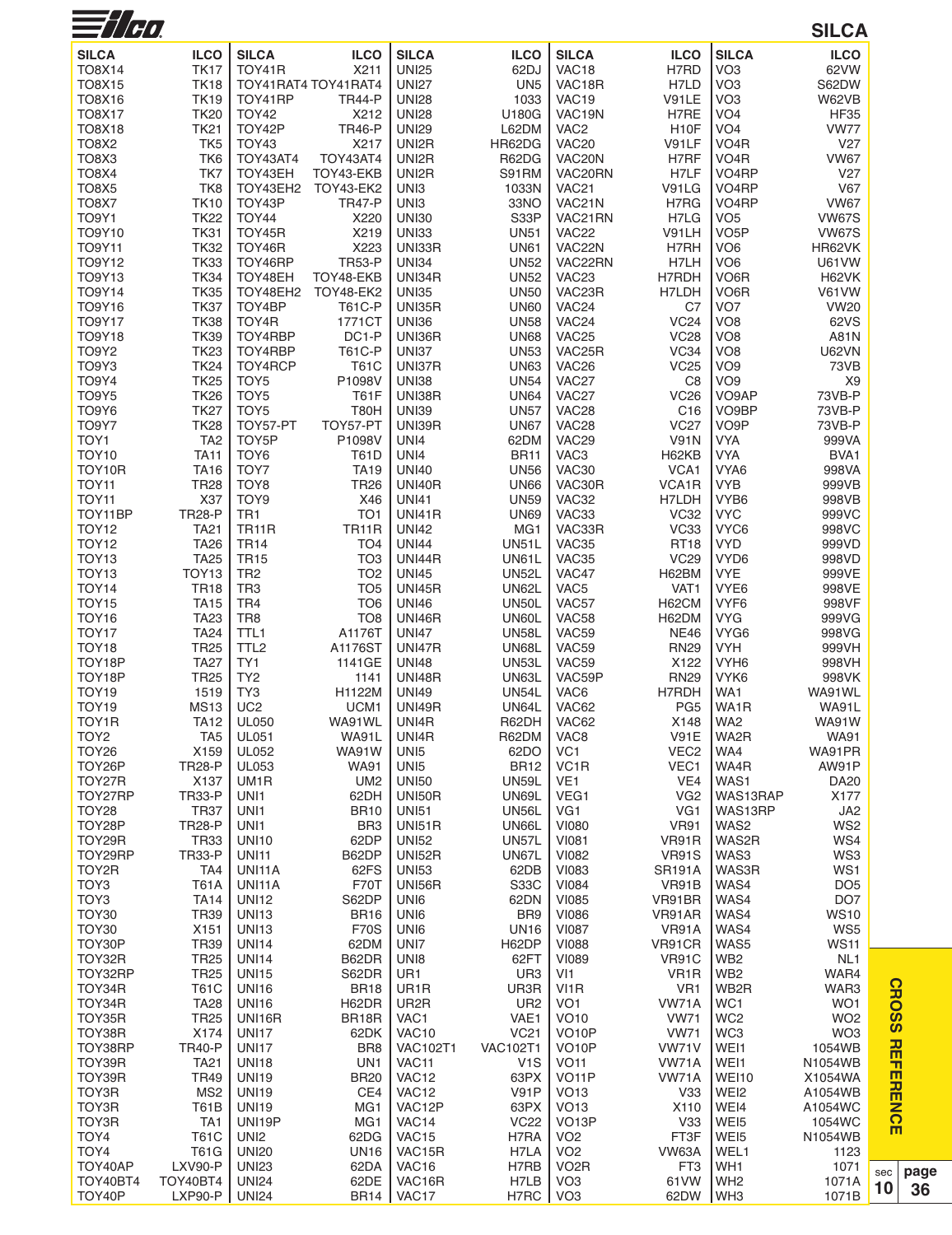| <b>SILCA</b>                |                                |                            |                          |                                   |                            |                                   |                            |                                  | $\equiv$ //H $\eta$      |
|-----------------------------|--------------------------------|----------------------------|--------------------------|-----------------------------------|----------------------------|-----------------------------------|----------------------------|----------------------------------|--------------------------|
| <b>SILCA</b>                | <b>ILCO</b>                    | <b>SILCA</b>               | <b>ILCO</b>              | <b>SILCA</b>                      | <b>ILCO</b>                | <b>SILCA</b>                      | <b>ILCO</b>                | <b>SILCA</b>                     | <b>ILCO</b>              |
| WH4R                        | 1071BM                         | <b>YA17</b>                | F1122A                   | <b>YH15</b>                       | X63                        | YH4R                              | X33                        | YM <sub>5</sub> R                | YM <sub>5</sub>          |
| WH5R                        | 1071D                          | <b>YA17</b>                | H1122F                   | <b>YH15</b>                       | <b>YM44</b>                | YH <sub>5</sub>                   | <b>YH28</b>                | YM <sub>6</sub>                  | 62PG                     |
| WH6R                        | 1071E                          | YA17R                      | F1122AR                  | YH15R                             | X76                        | YH <sub>5</sub> R                 | <b>YH27</b>                | YM <sub>6</sub>                  | OP32                     |
| WH7R                        | 1071M                          | YA17R                      | <b>H1122FR</b>           | YH15R                             | <b>YM52</b>                | YH7                               | <b>YH29</b>                | YM6R                             | OP31                     |
| WI <sub>2</sub>             | VW64T                          | YA17R                      | O1122AR                  | <b>YH16</b>                       | <b>YM56</b>                | YH7R                              | <b>YH24</b>                | YM6R                             | R62PG                    |
| WI3<br>WI3                  | VW <sub>3</sub><br>W62VE       | <b>YA18</b><br><b>YA19</b> | C1041P<br>E1122A         | YH16R<br><b>YH17</b>              | <b>YM55</b><br><b>YH33</b> | YH <sub>8</sub><br>YH8R           | <b>YH37</b><br><b>YH38</b> | YM7<br>YM7                       | OP61B<br>R62PF           |
| WI3                         | WT <sub>2</sub>                | YA1E                       | 999                      | YH17R                             | <b>YH34</b>                | YH9                               | <b>YH45</b>                | YM7R                             | 62FP                     |
| WK1                         | <b>W91C</b>                    | YA <sub>1</sub> R          | 999R                     | YH <sub>1</sub> R                 | <b>YH20</b>                | YH9R                              | <b>YH44</b>                | YM7R                             | OP61A                    |
| <b>WK10</b>                 | WIL1                           | YA1R                       | X999R                    | YH <sub>1</sub> R                 | <b>YH22</b>                | YM1                               | DK91H                      | YM8                              | 62PH                     |
| <b>WK11</b>                 | <b>WK10</b>                    | YA <sub>2</sub>            | 998                      | YH <sub>2</sub>                   | YH9                        | <b>YM10</b>                       | OP7                        | YM8                              | OP <sub>5</sub>          |
| WK <sub>2</sub>             | WK7                            | YA <sub>2</sub>            | 998GL                    | <b>YH20</b>                       | <b>YH26</b>                | <b>YM10</b>                       | YM7                        | YM8                              | YM <sub>6</sub>          |
| <b>WK25</b>                 | <b>WK15</b>                    | <b>YA20</b>                | YL <sub>5</sub>          | YH <sub>20</sub> R                | <b>YH25</b>                | YM10R                             | OP7R                       | YM9                              | OP <sub>6</sub>          |
| <b>WK25R</b><br><b>WK26</b> | <b>WK16</b><br><b>WK12</b>     | YA226<br><b>YA227</b>      | 14KH<br><b>H999R</b>     | <b>YH21</b><br><b>YH21</b>        | <b>YH37</b><br><b>YM47</b> | YM <sub>10</sub> R<br><b>YM11</b> | YM8<br>OP <sub>10</sub>    | YYA<br><b>YYA</b>                | BVA1<br>BYA1             |
| <b>WK27</b>                 | <b>WK32</b>                    | <b>YA28</b>                | 1764P                    | YH <sub>21</sub> R                | X77                        | <b>YM11</b>                       | YM9                        | YYA6                             | 998YA                    |
| <b>WK28</b>                 | <b>WK23</b>                    | <b>YA28</b>                | 1769CH                   | YH <sub>21</sub> R                | <b>YM53</b>                | <b>YM12</b>                       | <b>MB16</b>                | YYA7                             | <b>H998YA</b>            |
| <b>WK29</b>                 | <b>WK20</b>                    | <b>YA28</b>                | 1770CH                   | <b>YH22</b>                       | <b>YH45</b>                | YM12P                             | <b>MB16</b>                | YYB6                             | 998YB                    |
| WK3                         | WK3                            | <b>YA28</b>                | P1770U                   | <b>YH22</b>                       | <b>YM54</b>                | YM12R                             | MB16R                      | YYB7                             | <b>H998YB</b>            |
| <b>WK30</b>                 | <b>WK29</b>                    | <b>YA28-OR</b>             | P1770U                   | YH <sub>22</sub> R                | <b>YH44</b>                | <b>YM13</b>                       | <b>YM16</b>                | YYC6                             | 998YB                    |
| <b>WK31</b>                 | <b>WK25</b>                    | <b>YA29</b>                | 999B                     | YH <sub>22</sub> R                | <b>YM43</b>                | <b>YM15</b>                       | <b>MB17</b>                | YYC7                             | <b>H998YC</b>            |
| <b>WK32</b>                 | <b>WK19</b>                    | YA2R                       | 998R                     | <b>YH23</b>                       | <b>YH35</b>                | YM15P                             | MB17                       | YYD6                             | 998YD                    |
| <b>WK33</b><br><b>WK34</b>  | <b>WK18</b><br><b>WK22</b>     | YA3<br>YA3                 | 997D<br>997E             | <b>YH23</b><br>YH <sub>23</sub> R | <b>YM49</b><br><b>YH36</b> | <b>YM16</b><br><b>YM16</b>        | OP <sub>19</sub><br>OP45   | YYD7<br>YYE <sub>6</sub>         | <b>H998YD</b><br>998YE   |
| <b>WK35</b>                 | <b>WK24</b>                    | YA3                        | KS91P                    | YH <sub>23</sub> R                | <b>YM48</b>                | <b>YM16</b>                       | <b>YM21</b>                | YYE7                             | <b>H998YE</b>            |
| <b>WK36</b>                 | <b>WK27</b>                    | YA3                        | Y200                     | <b>YH24</b>                       | X63                        | YM16D                             | OP <sub>12</sub>           | <b>YYF</b>                       | R9LF                     |
| <b>WK37</b>                 | <b>WK21</b>                    | YA3                        | YL9                      | YH <sub>24</sub> R                | X76                        | YM16DR                            | OP37                       | YYF <sub>6</sub>                 | 998YF                    |
| <b>WK38</b>                 | <b>WK28</b>                    | <b>YA30</b>                | YL <sub>6</sub>          | <b>YH25</b>                       | <b>YM56</b>                | YM16R                             | OP46                       | YYF7                             | <b>H998YF</b>            |
| <b>WK39</b>                 | <b>WK30</b>                    | <b>YA31</b>                | 14KH                     | YH <sub>25</sub> R                | <b>YM34</b>                | YM16R                             | <b>YM22</b>                | YYG6                             | 998YG                    |
| WK <sub>5</sub>             | <b>WK26</b>                    | <b>YA32</b>                | 997A                     | YH <sub>25</sub> R                | <b>YM55</b>                | YM17                              | OP39                       | YYG7                             | <b>H998YG</b>            |
| WK6                         | <b>WK17</b>                    | <b>YA32</b>                | <b>O997E</b>             | <b>YH26</b>                       | <b>YH33</b>                | <b>YM17</b>                       | OP48                       | YYH <sub>6</sub>                 | 998YH                    |
| WK6R                        | <b>WK14</b>                    | <b>YA34</b>                | 999N                     | <b>YH26</b>                       | <b>YH51</b>                | <b>YM17</b>                       | <b>YM23</b>                | YYH7                             | <b>H998YH</b>            |
| WK7<br>WR1                  | <b>WK13</b><br>TS <sub>1</sub> | <b>YA35</b><br><b>YA36</b> | 999N<br>999              | <b>YH26</b><br><b>YH26</b>        | <b>YM51</b><br><b>YM56</b> | YM17R<br>YM17R                    | <b>OP38</b><br><b>YM24</b> | <b>YYK</b><br>YYK6               | R9LK<br>998YK            |
| WR4                         | WRE2                           | YA36R                      | 999R                     | YH <sub>26</sub> R                | Y50                        | <b>YM18</b>                       | OP91G                      | YYK7                             | <b>H998YK</b>            |
| WS1                         | 1175N                          | YA3R                       | 997ER                    | YH <sub>26</sub> R                | <b>YH34</b>                | <b>YM19</b>                       | <b>YM13</b>                | ZD <sub>2</sub>                  | X47                      |
| WS <sub>2</sub>             | 1175N                          | YA3R                       | DA1                      | YH <sub>26</sub> R                | <b>YM50</b>                | YM <sub>2</sub>                   | OP60Y                      | ZE <sub>1</sub>                  | ZE91C                    |
| WS3                         | 1175                           | YA3R                       | Y204                     | YH <sub>26</sub> R                | <b>YM55</b>                | <b>YM20</b>                       | OP43                       | ZE <sub>1</sub>                  | ZKN1                     |
| WST3                        | WST3                           | YA4                        | 01122                    | <b>YH27</b>                       | <b>YH42</b>                | <b>YM20</b>                       | <b>YM28</b>                | ZE10                             | ZK <sub>2</sub>          |
| <b>WT10</b>                 | V35                            | YA4R                       | O1122R                   | YH <sub>27</sub> R                | <b>YH41</b>                | <b>YM21</b>                       | <b>YM29</b>                | ZE <sub>10R</sub>                | ZK1                      |
| <b>WT10</b><br>WT10P        | X139<br>$V35-P$                | YA <sub>5</sub><br>YA5R    | 999A<br>Y <sub>2</sub> R | <b>YH28</b><br>YH28AP             | X119<br><b>YH47</b>        | YM21P<br>YM21R                    | <b>YM29</b><br>OP47        | ZE12<br>ZE <sub>13</sub>         | CN <sub>5</sub><br>ZK102 |
| WT4                         | PA <sub>5</sub>                | <b>YA65</b>                | N01122D                  | YH28BP                            | YH28BP                     | <b>YM21R</b>                      | <b>YM30</b>                | ZE13R                            | ZK100                    |
| WT5                         | AU12                           | <b>YA66</b>                | 01122BER                 | YH <sub>28</sub> P                |                            | YH28P   YM21RP                    |                            | YM30 ZE1R                        | ZE91CR                   |
| WT5                         |                                | WT5 YA66R                  | O1122BE                  | YH28R                             | X120                       | <b>YM22</b>                       |                            | $X52$ ZE1R                       | ZKN1R                    |
| WT6                         |                                | PA6 YA68                   | O1122CI                  | YH28RAP                           | YH46                       | YM22AP                            | SAA1-P ZE1R                |                                  | ZKN <sub>2</sub>         |
| WT7                         | PA8                            | <b>YA69</b>                |                          | O1122BR YH28RBP                   | YH28RBP                    | YM22P                             | SAA1-P                     | ZE <sub>2</sub>                  | ZE91G                    |
| WT7                         | X88                            | YA69R                      | O1122B                   | YH28RP                            | YH28RP                     | <b>YM23</b>                       | MB39 ZE3                   |                                  | ZIK1                     |
| WT7AP                       | 73VB-PI                        | YA7                        | <b>H997E</b>             | <b>YH29</b><br>YH29AP             | X118                       | <b>YM23</b><br>YM23P              |                            | X83 ZE31-1<br>MB39-P ZE31-10     | 60Z1<br>60Z10            |
| WT7AP<br>WT7AP              | PA8-P<br>X881                  | <b>YA70</b><br>YA70R       | 998GL                    | 998YMK YH29BP                     | <b>YH49</b><br>YH29BP      | <b>YM24</b>                       |                            | MB40 ZE31-100A                   | <b>ZK70</b>              |
| WT7BP                       | PA8-P                          | <b>YA72</b>                | 998S                     | YH29P                             | YH <sub>29</sub> P         | YM24P                             |                            | MB40 ZE31-100B                   | <b>ZK71</b>              |
| WT7P                        | PA8-PI                         | YA74                       |                          | R1132 YH29P                       | YH49                       | <b>YM28</b>                       |                            | HF59R ZE31-100C                  | ZK72                     |
| WT9                         | 73VB                           | YA74R                      | 1132                     | YH29R                             | X117                       | YM <sub>3</sub>                   |                            | DK4 ZE31-101                     | ZK73                     |
| WT9                         | PA8                            | <b>YA78</b>                | L1122A                   | YH29RAP                           | <b>YH48</b>                | YM3                               |                            | R63E ZE31-102                    | <b>ZK74</b>              |
| XOM1                        | 138                            | YA79R                      |                          | 1098M YH29RBP                     | YH29RBP                    | YM <sub>3</sub>                   |                            | R63KE ZE31-103                   | ZK75                     |
| XPZ1                        | XPA <sub>1</sub>               | YA7R                       | H997ER                   | YH29RP                            | YH29RP                     | YM30P                             |                            | S32YS-P ZE31-104                 | <b>ZK76</b>              |
| XPZ <sub>2</sub><br>Y160-PT | XPA2<br>Y160-PT                | YA8<br>YA8                 | 997B<br>997DB            | YH29RP<br>YH3                     | YH48<br><b>YH19</b>        | <b>YM30T5</b><br>YM31             |                            | YM30T5 ZE31-105<br>X166 ZE31-106 | ZK77                     |
| Y162-PT                     | Y162-PT                        | YA8                        | 997EB                    | YH3                               | <b>YH39</b>                | YM31AP                            |                            | FT48 ZE31-107                    | ZK78<br>ZK79             |
| Y164-PT                     | Y164-PT                        | YA8                        | YL8                      | YH3                               | <b>YH43</b>                | YM32R                             |                            | RN32 ZE31-108                    | <b>ZK80</b>              |
| YA1                         | 9991                           | YA80R                      | L1122B                   | <b>YH30</b>                       | <b>YH51</b>                | YM32R                             |                            | X175 ZE31-109                    | ZK81                     |
| YA1                         | X999                           | YA81R                      | O1122BE                  | YH30BP                            | YH30BP                     | YM32RP                            |                            | RN32-P ZE31-11                   | 60Z11                    |
| <b>YA10</b>                 | 1767CH                         | <b>YA82</b>                | 997X                     | YH30P                             | YH30P                      | YM3R                              |                            | 63E ZE31-110                     | ZK82                     |
| <b>YA10</b>                 | D1707K                         | YA83                       |                          | 1554 YH30P                        | <b>YH51</b>                | YM3R                              |                            | MB8 ZE31-111                     | ZK83                     |
| <b>YA11</b>                 | S1767CH YA88                   |                            |                          | YA88 YH30R                        | <b>YH50</b>                | YM3R                              |                            | YM1 ZE31-112                     | ZK84                     |
| <b>YA12</b>                 | D1759L YA8E                    |                            |                          | 997B YH30RAP                      | <b>YH50</b>                | YM4                               |                            | M63E ZE31-113                    | <b>ZK85</b>              |
| <b>YA12</b><br><b>YA13</b>  | S1767DP YA8E<br>H997EB YA8E    |                            | 997EB                    | YH30RBP<br>YL8 YH30RP             | YH30RBP<br>YH30RP          | YM4<br>YM4                        |                            | MB2 ZE31-114<br>YM3 ZE31-115     | ZK86<br>ZK87             |
| <b>YA14</b>                 | HR1132                         | YA8R                       | <b>R997EB</b>            | YH30RP                            | <b>YH50</b>                | YM4R                              |                            | MB3 ZE31-116                     | ZK88                     |
| YA14R                       |                                | 1132 YA9                   | BKZ1                     | YH31RAP                           | YH31RAP                    | YM4R                              |                            | MR63E ZE31-117                   | <b>ZK89</b>              |
| YA14R                       |                                | H1132 YG1R                 |                          | $X153$ YH31RBP                    | YH31RBP                    | YM4R                              |                            | YM4   ZE31-118                   | <b>ZK90</b>              |
| <b>YA15</b>                 |                                | YL5 YG1RP                  |                          | YU1 YH33R                         | SUZ <sub>12</sub>          | YM <sub>5</sub>                   |                            | 63C ZE31-119                     | ZK91                     |
| <b>YA16</b>                 | 997GX YH1                      |                            |                          | YH16 YH35R                        | X248                       | YM <sub>5</sub>                   |                            | 63TV ZE31-12                     | 60Z12                    |
| YA16L                       | 997G YH1                       |                            | <b>YH23</b>              | YH3R                              | <b>YH21</b>                | YM <sub>5</sub>                   |                            | 63TW ZE31-120                    | <b>ZK92</b>              |
| YA16R                       | 997GXR YH14                    |                            |                          | YH35 YH3R                         | YH40   YM5                 |                                   |                            | MB19 ZE31-121                    | ZK93                     |
| YA16RL                      |                                | 997GR YH14R                | YH36 YH4                 |                                   |                            | X48   YM5R                        |                            | 63TV ZE31-122                    | ZK94                     |

**CROSS REFERENCE**

**CROSS REFERENCE** 

**p a g e 3 7**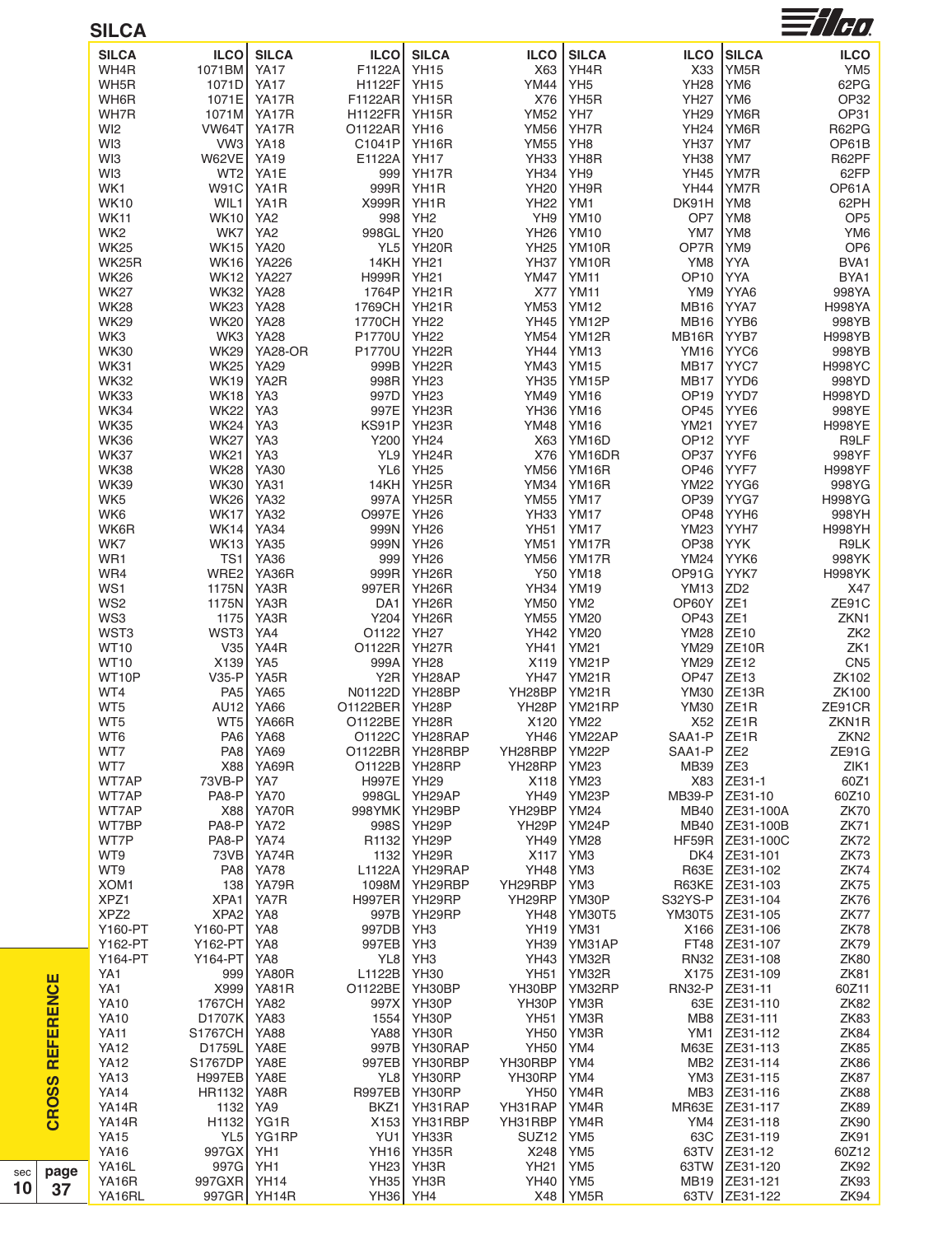| $\nexists$ /Ho       |                         |                          |                            |                           |                      |                                      |                           |                                    | <b>SILCA - STAR</b>          |
|----------------------|-------------------------|--------------------------|----------------------------|---------------------------|----------------------|--------------------------------------|---------------------------|------------------------------------|------------------------------|
| <b>SILCA</b>         | <b>ILCO</b>             | <b>SILCA</b>             | <b>ILCO</b>                | <b>STAR</b>               | <b>ILCO</b>          | <b>STAR</b>                          | <b>ILCO</b>               | <b>STAR</b>                        | <b>ILCO</b>                  |
| ZE31-123             | <b>ZK95</b>             | ZE31-92                  | <b>ZK60</b>                | 5HU1                      | 1020                 | 5WR1                                 | X1054WA                   | 7IL <sub>2</sub>                   | 1004KL                       |
| ZE31-124             | <b>ZK96</b>             | ZE31-93                  | <b>ZK61</b>                | 5IL1                      | 1054F                | 5WR2                                 | 1054WB                    | 7LO1                               | 1004AL                       |
| ZE31-125<br>ZE31-126 | ZK97<br><b>ZK98</b>     | ZE31-94<br>ZE31-95       | <b>ZK62</b><br><b>ZK63</b> | 5IL11<br>5IL <sub>2</sub> | 1054MT<br>1054K      | 5WR2N<br>5YA1                        | L1054WB<br>999            | 7RU2<br><b>7RU7</b>                | 1011PAA<br>B1011D1           |
| ZE31-127             | <b>ZK99</b>             | ZE31-96                  | <b>ZK64</b>                | 5IL3                      | 1054                 | 5YA11                                | 996M                      | 7RU8                               | B1011D41                     |
| ZE31-13              | 60Z13                   | ZE31-97                  | <b>ZK65</b>                | 5IL4                      | X1054K               | 5YA13                                | 999R                      | 7SA3                               | N1007KMC                     |
| ZE31-14              | 60Z14                   | ZE31-98                  | <b>ZK66</b>                | 5IL6                      | 1004M                | 5YA1E                                | 999N                      | 7YA8                               | A998GST                      |
| ZE31-16              | 60Z16                   | ZE31-98A                 | ZK67                       | 5IL7                      | X1054F               | 5YA2                                 | C999                      | AD <sub>1</sub>                    | PA <sub>6</sub>              |
| ZE31-17<br>ZE31-18   | 60Z17<br>60Z18          | ZE31-98B<br>ZE31-98C     | ZK68<br>ZK69               | 5IL8<br>5IL9              | X1054JA<br>1054FN    | 5YA6<br>6AL1                         | 997E<br>ALP4              | AR1<br>BN <sub>1</sub>             | 755<br>K1122D                |
| ZE31-19              | 60Z19                   | ZE3R                     | Z91KR                      | 5JU2                      | 1046                 | 6AM1                                 | A1045                     | CB1                                | 1573A                        |
| ZE31-2               | 60Z2                    | ZE4                      | ZK1                        | 5KE1                      | 1079B                | 6AR2                                 | 1179A                     | CB <sub>10</sub>                   | 1589J                        |
| ZE31-3               | 60Z3                    | ZE <sub>5</sub>          | Z91K                       | 5KE <sub>2</sub>          | 1079                 | 6AR3                                 | A1019M                    | CB <sub>11</sub>                   | 1590K                        |
| ZE31-4<br>ZE31-40A   | 60Z4<br>ZK <sub>2</sub> | ZE5R<br>ZE <sub>6</sub>  | Z91KR<br>ZMK <sub>2</sub>  | 5KW1<br>5LO1              | 1176<br>1004         | 6BE1<br>6BE2                         | A1114A<br>A1114M          | <b>CB12</b><br>CB <sub>2</sub>     | 1591L<br>1573B               |
| ZE31-40B             | ZK3                     | ZE6R                     | ZMK1                       | 5MA3                      | 1092V                | 6CH <sub>2</sub>                     | A1015M                    | CB <sub>3</sub>                    | 1573C                        |
| ZE31-40C             | ZK4                     | ZN <sub>1</sub>          | ZN <sub>1</sub>            | 5MA4                      | 1092VM               | 6CH4                                 | A1015MR                   | CB4                                | 1573D                        |
| ZE31-41              | ZK <sub>5</sub>         |                          | <b>STAR</b>                | 5MA5                      | 1092N                | 6CO1                                 | 1001EG                    | CB <sub>5</sub>                    | 1573E                        |
| ZE31-42              | ZK <sub>6</sub>         | <b>STAR</b>              | <b>ILCO</b>                | 5MA6                      | 1092H                | 6CO10                                | X1000F                    | C <sub>B6</sub>                    | 1573F                        |
| ZE31-43<br>ZE31-44   | ZK7<br>ZK8              | 4EA1<br>4EA4             | 1014K<br>1014DX            | 5MA7<br>5NA1              | 1092D<br>1177N       | 6CO11<br>6CO12                       | A1001EH<br>A1001ABM       | CB7<br>CB8                         | 1581G<br>1581H               |
| ZE31-45              | ZK9                     | 4ER1                     | 1119S                      | 5NW1                      | 1017B                | 6CO14                                | 1000FR                    | CB <sub>9</sub>                    | 15891                        |
| ZE31-46              | <b>ZK10</b>             | 4MA2                     | 1092B                      | 5NW3                      | 1017                 | 6CO14                                | X1000FR                   | CG <sub>1</sub>                    | 1041G                        |
| ZE31-47              | <b>ZK11</b>             | 4MA7                     | 1092DS                     | 5PE1                      | 1016N                | 6CO16                                | A1001CDM                  | CG <sub>2</sub>                    | 1041GR                       |
| ZE31-48              | <b>ZK12</b>             | 4RO <sub>2</sub>         | 1064                       | 5PE <sub>2</sub>          | 1016                 | 6CO <sub>2</sub>                     | 1001EA<br>1000AB          | CG <sub>3</sub>                    | 100AM                        |
| ZE31-49<br>ZE31-5    | ZK13<br>60Z5            | 4YA1<br>4YA15            | 999B<br>S7JA               | 5PO1<br>5PO <sub>2</sub>  | 1034<br>1034H        | 6CO <sub>3</sub><br>6CO <sub>5</sub> | R1001EG                   | CG <sub>6</sub><br>CHR93           | 1041GA<br>P1793              |
| ZE31-50              | ZK14                    | 4YA6                     | 997X                       | 5PR1                      | SC1176               | 6CO <sub>6</sub>                     | 1000F                     | CHR94                              | P1794                        |
| ZE31-51              | <b>ZK15</b>             | 5AM1                     | 1045                       | 5RE1                      | 1019                 | 6DE1                                 | A1054KD                   | CHR95                              | P1795                        |
| ZE31-52              | ZK16                    | 5AR2                     | 1179                       | 5RE2                      | 1019D                | 6DE3                                 | D1054KA                   | CO <sub>7</sub>                    | S1000V                       |
| ZE31-53<br>ZE31-54   | ZK17<br>ZK18            | 5AU1<br>5AU2             | 1003M<br>1069LB            | 5RO4<br>5RO4N             | R1064D<br>R1064E     | 6EA2<br>6EL4                         | 1014A<br>L1096CN          | CP <sub>1</sub><br>CP <sub>2</sub> | X <sub>20</sub><br>X21       |
| ZE31-55              | <b>ZK19</b>             | 5BE1                     | 1114                       | 5RP <sub>2</sub>          | X <sub>12</sub>      | 6IL <sub>2</sub>                     | X1054KF                   | CP <sub>3</sub>                    | X22                          |
| ZE31-56              | <b>ZK20</b>             | 5BO1                     | R1003M                     | 5RP3                      | X116                 | 6JU2                                 | 1046A                     | CP4                                | X86                          |
| ZE31-57              | ZK21                    | 5CG4                     | 1041Y                      | 5RS1                      | 1140G                | 6KW1                                 | A1176                     | DA <sub>3</sub>                    | X7                           |
| ZE31-58              | <b>ZK22</b>             | 5CG5                     | 1041E                      | 5RU1                      | 1011                 | 6LO1                                 | 1004A                     | <b>DA31</b>                        | X210                         |
| ZE31-59<br>ZE31-6    | ZK23<br>60Z6            | 5CG7<br>5CH <sub>1</sub> | C1041C<br>1015C            | 5RU2<br>5RU3              | 1011P<br>X1000KR     | 6MA8<br>6NW1                         | 1092J<br>1017BA           | <b>DA34</b><br>DA4                 | X237<br>X6                   |
| ZE31-60              | <b>ZK24</b>             | 5CH <sub>2</sub>         | 1015M                      | 5RU4                      | 1011M                | 6NW <sub>2</sub>                     | O1017ML                   | DA <sub>5</sub>                    | X123                         |
| ZE31-61              | <b>ZK25</b>             | 5CH <sub>3</sub>         | 1015                       | 5RU5                      | 1011PZ               | 6RE1                                 | 1019A                     | DA6                                | <b>DA23</b>                  |
| ZE31-62              | <b>ZK26</b>             | 5CL1                     | 1023                       | 5RU6                      | 1012                 | 6RU <sub>2</sub>                     | A1011P                    | DA7                                | X114                         |
| ZE31-63<br>ZE31-64   | ZK27<br><b>ZK28</b>     | 5CO1<br>5CO11            | 1001EN<br>1001EH           | 5RU7<br>5RU8              | 1011D1<br>1011D41    | 6RU5<br>6RU7                         | A1011PZ<br>A1011D1        | DE <sub>2</sub><br>EA <sub>3</sub> | D1098X<br>1014J              |
| ZE31-65              | ZK29                    | 5CO12                    | 1001ABM                    | 5RU9                      | N1011M               | 6RU8                                 | A1011D41                  | EA <sub>5</sub>                    | 1014JS                       |
| ZE31-66              | ZK30J                   | 5CO13                    | 1001GH                     | 5SA1                      | O <sub>1010</sub>    | 6RU9                                 | A1011M                    | EA6                                | O1014S                       |
| ZE31-67              | ZK31                    | 5CO <sub>2</sub>         | 1001EB                     | 5SA1                      | 1010U                | 6SA3                                 | N1007KMA                  | FT <sub>2</sub>                    | FT38                         |
| ZE31-68<br>ZE31-68A  | ZK32<br>ZK33            | <b>5CO3</b><br>5CO4      | 1000<br>1001               | 5SA10<br>5SA <sub>2</sub> | 1007LC<br>1009       | 6SA6<br>6SA7                         | N1007RMA<br>L1010N        | FT <sub>3</sub><br>GM64C           | FT37<br>P1098WC              |
| ZE31-68B             | ZK34                    | 5CO <sub>5</sub>         | R1001EN                    | 5SA3                      | <b>N1007KMB</b>      | 6SA-LA                               | S <sub>22</sub>           | GM67D                              | S1098WD                      |
| ZE31-68C             | <b>ZK35</b>             | <b>5CO6</b>              | 1000G                      | 5SA4                      | 1007                 | 6SE1                                 | 1022AB                    | GM68                               | P1099                        |
| ZE31-7               | 60Z7                    | <b>5CO8</b>              | X1001KC                    | 5SA5                      | 1010                 | 6SE <sub>2</sub>                     | O1022AB                   | GM78E                              | P1098WE                      |
| ZE31-70A<br>ZE31-70B | ZK36<br><b>ZK37</b>     | 5CO <sub>9</sub><br>5DA1 | R1001EF<br><b>DA20</b>     | 5SA6<br><b>5SA7</b>       | N1007RMB<br>1010N    | 6SE4<br>6SE5                         | 1022H                     | GM79H                              | S1098WH<br>P <sub>1106</sub> |
| ZE31-70C             | ZK38                    | 5DA2                     | X1                         | 5SA9                      | 1007LB               | 6SH <sub>1</sub>                     | R1022L<br>1145A           | GM86<br>GM89                       | P1107                        |
| ZE31-71              | ZK39                    | 5DE1                     | 1054KD                     | 5SA-LA                    | S22 1/2              | 6SH3                                 | A1145L                    | HBR1                               | H1098M                       |
| ZE31-72              | <b>ZK40</b>             | 5DE3                     | D1054K                     | 5SE1                      | 1022                 | 6SH4                                 | A1145E                    | HBR10J                             | P1098J                       |
| ZE31-73<br>ZE31-74   | ZK41                    | 5DO1                     | L1054F                     | 5SE <sub>2</sub>          | O1022                | 6SH <sub>5</sub>                     | A1145F                    | HBR11                              | 1970AM                       |
| ZE31-75              | ZK42<br>ZK43            | 5DO <sub>3</sub><br>5DO4 | L54K<br><b>P54F</b>        | 5SH1<br>5SH <sub>3</sub>  | 1145<br>1145L        | 6SH7<br>6VL1                         | A1145G<br>VO <sub>6</sub> | HBR12A<br>HBR14C                   | P1098A<br>P1098C             |
| ZE31-76              | ZK44                    | 5EA1                     | 1014F                      | 5SH4                      | 1145E                | 6WR2                                 | A1054WB                   | HBR15A                             | P1098AV                      |
| ZE31-77              | ZK45                    | 5EA1                     | X1014F                     | 5SH <sub>5</sub>          | 1145F                | 6YA1                                 | 999A                      | HBR15C                             | P1098CV                      |
| ZE31-78              | <b>ZK46</b>             | 5EA2                     | 1014                       | 5SH7                      | 1145G                | 6YA12                                | 998GA                     | HBR15E                             | P1098EV                      |
| ZE31-79<br>ZE31-8    | <b>ZK47</b><br>60Z8     | 5EL1<br>5EL <sub>2</sub> | 1096L<br>1096              | <b>5SN1</b><br>5SQ1       | 1177<br>192          | 6YA14<br>6YA3                        | 998YMK<br>998             | HBR <sub>2</sub><br>HBR3           | H1098LA<br>H1098NR           |
| ZE31-80              | <b>ZK48</b>             | 5EL3                     | C1096LN                    | 5TA1                      | 1141                 | 6YA6                                 | <b>O997E</b>              | HBR <sub>5</sub>                   | H1098A                       |
| ZE31-81              | <b>ZK49</b>             | 5EL4                     | C1096CN                    | 5TA <sub>2</sub>          | 1141E                | 6YA7                                 | 998R                      | HBR7                               | H1098C                       |
| ZE31-82              | <b>ZK50</b>             | 5ER1                     | 1119                       | 5TA4                      | 1141GE               | 6YA8                                 | 998GST                    | HBR9E                              | P1098E                       |
| ZE31-83              | <b>ZK51</b>             | 5ES1                     | 1503                       | 5TA <sub>5</sub>          | 1141F                | 6YA9                                 | <b>J997M</b>              | HD103                              | X214                         |
| ZE31-84<br>ZE31-85   | ZK52<br>ZK53            | 5EX99<br>5FR1            | EX <sub>1</sub><br>1073K   | <b>5UN1</b><br>5VR1       | 1033N<br><b>VR91</b> | 7BE2W<br>7CH <sub>2</sub>            | A1114FM<br>L1015M         | HFD1<br>HFD10                      | 1127<br>1167FD               |
| ZE31-86              | ZK54                    | 5FT1                     | F44                        | 5VR <sub>2</sub>          | VR91R                | 7CH4                                 | L1015MR                   | HFD11                              | 1185FD                       |
| ZE31-87              | <b>ZK55</b>             | 5HD1                     | 1125                       | 5VR3                      | VR91AR               | <b>7CO1</b>                          | 1001EL                    | HFD12L                             | 1184FD                       |
| ZE31-88              | <b>ZK56</b>             | 5HL1                     | HL3                        | 5VR4                      | VR91B                | 7CO11                                | L1001EH                   | HFD <sub>2</sub>                   | 1125K                        |
| ZE31-89<br>ZE31-9    | <b>ZK57</b><br>60Z9     | 5HO1<br>5HO <sub>1</sub> | 1170<br>1170B              | 5WE1<br>5W11              | 1123<br>1071         | 7CO12<br>7CO16                       | L1001ABM<br>L1001CDM      | HFD <sub>3</sub><br>HFD4           | 1127D<br>1127DP              |
| ZE31-90              | ZK58                    | 5HR1                     | 1014C                      | \5WK1                     | 1175                 | <b>\7CO2</b>                         | 1001E                     | HFD <sub>5</sub>                   | 1127MP                       |
| ZE31-91              | ZK59                    | 5HR <sub>2</sub>         | TE3                        | 5WK1                      |                      | 1175N 7CO5                           | R1001EL HFD6              |                                    | 1127DU                       |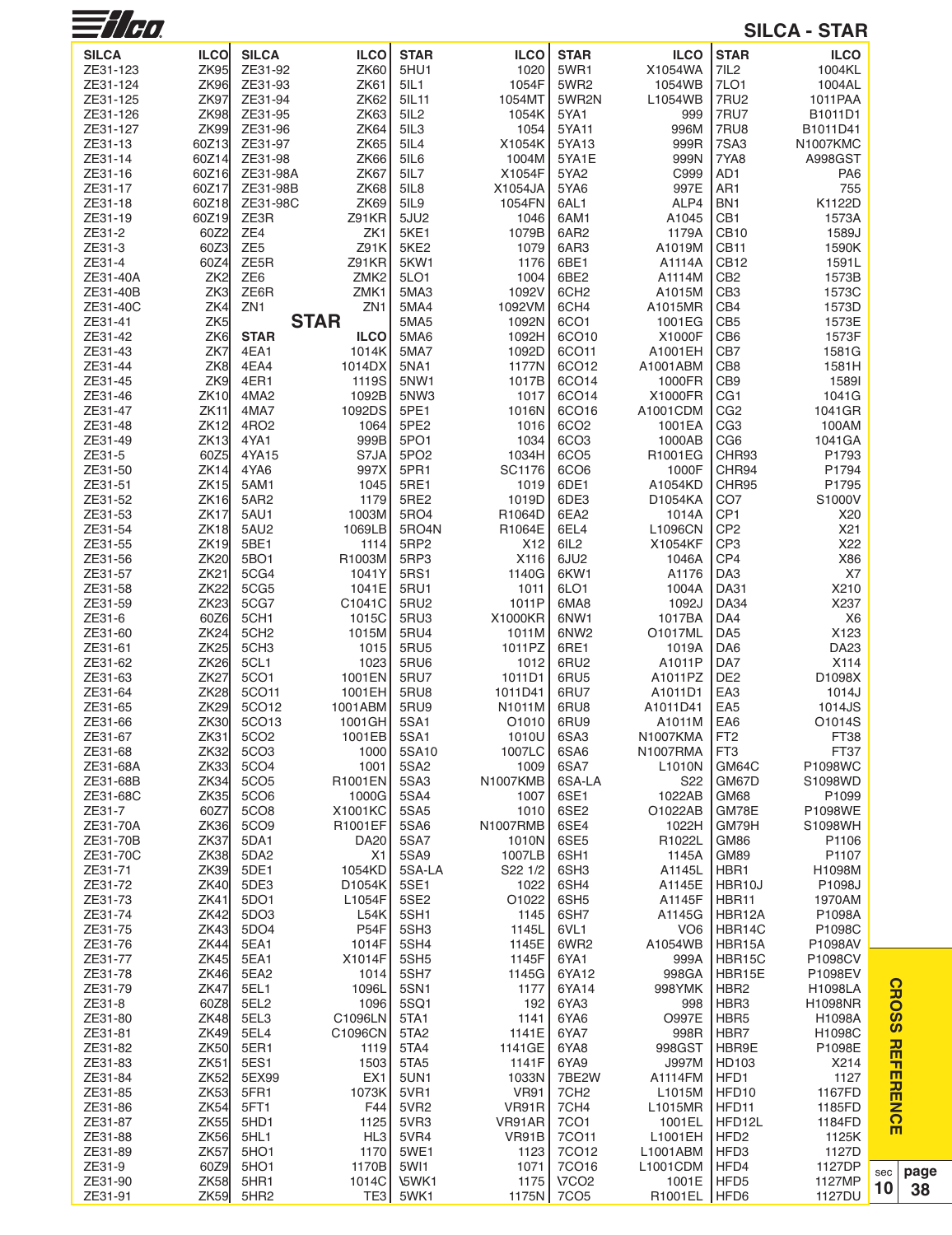|                                     | <b>STAR - TAYLOR</b>  |                                    |                                 |               |                        |                      |                |                | $\equiv$ //H $\eta$  |
|-------------------------------------|-----------------------|------------------------------------|---------------------------------|---------------|------------------------|----------------------|----------------|----------------|----------------------|
| <b>STAR</b>                         | <b>ILCO</b>           | <b>STAR</b>                        | <b>ILCO</b>                     | <b>TAYLOR</b> | <b>ILCO</b>            | <b>TAYLOR</b>        | <b>ILCO</b>    | <b>TAYLOR</b>  | <b>ILCO</b>          |
| HFD62                               | 1191ET                | SH <sub>2</sub>                    | 1307A                           | 66            | 1015C                  | 111JL                | 1141JL         | 12VM           | 998R                 |
| HFD67                               | 1193FD                | SH <sub>6</sub>                    | 1307W                           | 68            | 1016                   | 111K                 | 1141F          | <b>133S</b>    | 1123S                |
| HFD7<br>HFD70                       | 1125H<br>X231         | SL <sub>1</sub><br>SM <sub>1</sub> | 1120D<br>70S                    | 71<br>72      | 1071<br>1017           | 111L<br><b>111TS</b> | 1141<br>1141H  | 135A<br>135D   | 1179A<br>755         |
| HFD8                                | 1127T                 | SP <sub>1</sub>                    | X143                            | 75            | 1019                   | 111W                 | 1141W          | 135E           | A1179E               |
| HFD9                                | 1127FD                | T146                               | 1270D                           | 77            | 1047CR                 | 119S                 | 1119S          | 135F           | A1179F               |
| HN <sub>1</sub>                     | X51                   | T <sub>23</sub>                    | 1270C                           | 78            | 1068                   | 120D                 | 1120D          | 135G           | A1179G               |
| HN2-3                               | <b>HD70</b>           | T <sub>26</sub>                    | 1242L<br>H1122M                 | 79            | 1079                   | 120F                 | 1120F          | 135H           | A1179H               |
| HN4<br>HN <sub>5</sub>              | X44<br>X84            | TA <sub>3</sub><br>TO <sub>1</sub> | <b>T61C</b>                     | 80<br>92      | 1080<br>1092           | 120G<br>120H         | 1120H<br>1120G | 135J<br>135K   | A1179J<br>A1179K     |
| HN <sub>6</sub>                     | X129                  | TO <sub>2</sub>                    | <b>TR26</b>                     | 96            | 1096                   | 121B                 | 1021B          | 135L           | A1179L               |
| <b>HN90</b>                         | X181                  | TO <sub>3</sub>                    | X145                            | 102           | 1022                   | 121BA                | 1021BA         | 135M           | 760                  |
| <b>HN95</b>                         | X191                  | TO <sub>3</sub>                    | X37                             | 111           | 1141A                  | 123A                 | 1023A          | 135N           | A1179N               |
| <b>HN98</b><br>HPL1                 | X195<br>X1199G        | <b>TO37</b><br>TO <sub>4</sub>     | X159<br>X174                    | 118<br>119    | 1118<br>1119           | 125G<br>125H         | 1125G<br>1125H | 135P<br>135R   | A1179P<br>A1179R     |
| HPL2                                | X1199B                | <b>TO47</b>                        | X217                            | 123           | 1023                   | 127DP                | 1127DP         | 135S           | A1179S               |
| HPL3                                | X1199J                | UN <sub>2</sub>                    | 62DP                            | 125           | 1125                   | <b>127ES</b>         | 1127ES         | 135T           | A1179T               |
| HPL6                                | 1706K                 | UN <sub>3</sub>                    | 62FS                            | 127           | 1127                   | 128L                 | 1127T          | 135U           | A1179U               |
| HPL68                               | 1768CH                | UN4                                | MG1                             | 132           | 1132                   | 12GA                 | 998GA          | 135V           | A1179V               |
| HPL73<br>HPL89                      | 1769CH<br>P1789       | VW <sub>1</sub><br>VW <sub>2</sub> | 62VW<br><b>VW67</b>             | 133<br>135    | 1123<br>1179           | 12GB<br>12GC         | 998GB<br>998GC | 137A<br>137B   | L1137<br>1137B       |
| HY <sub>5</sub>                     | X196                  | VW <sub>3</sub>                    | <b>VW71</b>                     | 136           | 757                    | 12GD                 | 998GD          | 137S           | 1136S                |
| HYA4                                | X1199A                | VW4                                | X <sub>9</sub>                  | 137           | 1137S                  | 12GE                 | 998GE          | 13GM           | 998A                 |
| HYA <sub>5</sub>                    | X1199AR               | VW <sub>5</sub>                    | VW71A                           | 138           | 138                    | 12GF                 | 998GF          | 140B           | 1140G                |
| IL10UN                              | 1054UN                | <b>YA10</b>                        | 1132                            | 140           | 1140                   | 12GG                 | 998GG          | 145A           | 1145A                |
| IL <sub>5</sub><br>IS <sub>1</sub>  | L1054B<br>1041H       | YJ1<br>YJ2                         | O1122A<br>O1122AR               | 143<br>145    | 1143<br>1145           | 12GH<br>12GK         | 998GH<br>998GK | 145CE<br>145E  | A1145CE<br>A1145E    |
| IS <sub>2</sub>                     | 1043B                 | YJ3                                | O1122                           | 147           | SC1247                 | 12GM                 | 998            | 145EF          | A1145EF              |
| IS <sub>3</sub>                     | 1043D                 | YJ4                                | O1122B                          | 170           | 1170B                  | 12GST                | 998GST         | 145ES          | 1145E                |
| JU1                                 | 1041C                 | YJ5                                | 01122R                          | 171           | 1171                   | 12LA                 | 998LA          | 145F           | A1145F               |
| <b>KWT</b>                          | A1176ST               |                                    | <b>STRATTEC</b><br><b>ILCO</b>  | 172           | 1171B                  | 12LB<br>12LC         | 998LB          | 145FG          | A1145FG              |
| LC015<br>LC07                       | 1000T<br>1000V        | <b>STRATTEC</b><br>598333          | H82M-PT                         | 175<br>181    | 1175<br>170S1          | 12LD                 | 998LC<br>998LD | 145FS<br>145G  | 1145F<br>A1145G      |
| LDC1                                | X54                   | 692246                             | <b>HD106-PT</b>                 | 182           | D1098X                 | 12LE                 | 998LE          | 145GS          | 1145G                |
| LTO <sub>1</sub>                    | X137                  | 692352                             | Y164-PT                         | 183           | D1098B                 | 12LF                 | 998LF          | 145H           | A1145H               |
| LU1                                 | P1098V                | 692353                             | Y165-PT                         | 184           | 62TA                   | 12LG                 | 998LG          | 145HS          | 1145H                |
| LU1<br>LYJ1                         | <b>T61F</b><br>L1122A | 692383<br>692562                   | <b>B115-PT</b><br>MIT16A-PT     | 501<br>502    | 3B<br>2B               | 12LH<br>12LK         | 998LH<br>998LK | 145J<br>145JS  | A1145J<br>1145J      |
| M6000                               | 1092-6000             | 692931                             | B111-GCPT                       | 502           | 49B                    | 12LM                 | 998GL          | 145K           | A1145K               |
| M7000                               | 1092-7000             | 5907552                            | <b>HO03-PT</b>                  | 503           | 7B                     | 12PA                 | 998PA          | 145KS          | 1145K                |
| MA1                                 | 1092                  | 5907793                            | MIT12-PT                        | 504           | 504                    | 12PB                 | 998PB          | 145L           | A1145L               |
| MI1<br>MZ1                          | X176<br>X26           | 5909874<br>5910834                 | Y170-PT<br>TOY44D-PT            | 505<br>506    | B <sub>6</sub><br>506  | 12PC<br>12PD         | 998PC<br>998PD | 145LS<br>14A   | 1145L<br>999A        |
| MZ13                                | X131                  | 5912114                            | <b>B112-PT</b>                  | 507           | 5B                     | 12PE                 | 998PE          | 14EN           | 999T                 |
| MZ <sub>2</sub>                     | X27                   | 5912557                            | MIT17A-PT                       | 508           | 9B                     | 12PF                 | 998PF          | 14GA           | 999GA                |
| MZ3                                 |                       | X36 7003526                        | NI04T                           | 509           | 17B                    | 12PG                 | 998PG          | 14GB           | 999GB                |
| MZ4                                 | X4                    | 7011685                            | <b>B114R-PT</b>                 | 511           | 19B                    | 12PH                 | 998PH          | 14GC           | 999GC                |
| MZ <sub>5</sub><br>OBR <sub>1</sub> | X5<br>1098M           | 7011685                            | <b>B111-PT</b><br><b>TAYLOR</b> | 520<br>521    | 90 <sub>B</sub><br>91B | 12PK<br>12SA         | 998PK<br>998SA | 14GD<br>14GE   | 999GD<br>999GE       |
| OBR10K                              | S1098K                | <b>TAYLOR</b>                      | <b>ILCO</b>                     | 525           | 14B                    | 12SB                 | 998SB          | 14GF           | 999GF                |
| OBR11                               | S1970AM               | 14                                 | 999                             | 530           | 8B                     | 12SC                 | 998SC          | 14G            | 999GG                |
| OBR12B                              | S1098B                | 20                                 | 1000                            | 533           | 68M                    | 12SD                 | 998SD          | 14GH           | 999GH                |
| OBR <sub>14</sub> D                 | S1098D                | 23                                 | 1001                            | 536           | 66B                    | 12SE                 | 998SE          | 14GK           | 999GK                |
| OBR1DB<br>OBR <sub>2</sub>          | 1098DB<br>O1098LA     | 26.5<br>31                         | VA <sub>2</sub><br>1131         | 539<br>544    | 1B<br>73M              | 12SF<br><b>12SG</b>  | 998SF<br>998SG | 14GM<br>14H    | 998S<br><b>H999R</b> |
| OBR <sub>3</sub>                    | 1098NR                | 35                                 | 1004                            | 548           | 54M                    | 12SH                 | 998SH          | 14K            | 14K                  |
| OBR4                                | L1098LA               | 38                                 | 1006                            | 549           | 14CM                   | 12SK                 | 998SK          | 14KH           | 14KH                 |
| OBR <sub>5</sub>                    | O1098B 40             |                                    | 1040                            | 550           | 71B                    | 12SM                 | 998SMK         | 14KR           | 14KR                 |
| OBR7                                | O1098D                | 41                                 | C1041R                          | 553           | B <sub>5</sub> A       | 12TA                 | 998TA          | 14R            | 999R                 |
| OBR9H<br>OFD <sub>10</sub>          | S1098H<br>S1167FD     | 42<br>43                           | 1042B<br>1007                   | 574<br>628    | 178SB<br>628           | 12TB<br>12TC         | 998TB<br>998TC | 14YM<br>170A   | C999<br>A1170B       |
| OFD <sub>2</sub>                    | 1125M                 | 44                                 | 1042A                           | 637           | 21B                    | 12TD                 | 998TD          | 170CB          | 1170BD               |
| OFD4                                | 1127ES                | 45                                 | 1041W                           | 640           | 22M                    | 12TE                 | 998TE          | 170M           | 1170M                |
| OFD <sub>6</sub>                    | M1127A                | 46                                 | 1008                            | 642           | 22BB                   | 12TF                 | 998TF          | 171P           | 1171P                |
| OFD <sub>9</sub>                    | S1127FD               | 47                                 | L1042B                          | 643           | 23B                    | 12TG                 | 998TG          | 174B           | 1069L                |
| OPL1<br>OPL <sub>2</sub>            | XO1199G<br>XO1199B    | 48<br>50                           | A1008<br>1010                   | 644<br>646    | 23M<br>84B             | 12TH<br>12TK         | 998TH<br>998TK | 174BA<br>174BN | 1069LB<br>1069LA     |
| OPL4                                | D1759L                | 52                                 | 1010B                           | 651           | 27B                    | 12TM                 | 998TMK         | 174D           | 1064D                |
| OPL <sub>5</sub>                    | 1759P                 | 53                                 | S1010B                          | 652           | 34B                    | 12VA                 | 998VA          | 174E           | 1069-5X              |
| OPL68                               | S1768CH               | 54                                 | 1054                            | 669           | 669                    | 12VB                 | 998VB          | 174F           | 1069FN               |
| OPL8<br>RO <sub>1</sub>             | 1766S<br>1069         | 55<br>56                           | 1011<br>1012                    | 102AB<br>102E | 1022AB<br>O1022E       | 12VC<br>12VD         | 998VC<br>998VD | 174H<br>174HM  | 1069-5Y<br>1069-5Z   |
| RO <sub>3</sub>                     | 1069FL                | 60                                 | 1013                            | 111A          | TY1                    | 12VE                 | 998VE          | 174J           | 1069N                |
| RO <sub>5</sub>                     | 1069G                 | 61                                 | 1014                            | 111B          | 1141K 12VF             |                      | 998VF          | 174K           | 1069G                |
| RO <sub>6</sub>                     | 1069N                 | 62                                 | 1069                            | 111E          | 1141E 12VG             |                      | 998VG          | 174KM          | 1069M                |
| RP <sub>1</sub>                     | RE61N                 | 63                                 |                                 | 63 111 GE     | 1141GE   12VH          |                      | 998VH 174P     |                | N1069B               |
| SAT91                               | P1108 64              |                                    |                                 | 1064 111GS    | 1141GS   12VK          |                      | 998VK 174S     |                | 1069T                |

 $\mathbf{c}$ **R O** <u>ທ</u>  $\boldsymbol{\varOmega}$ **R E F E R E N C E**

**page 39**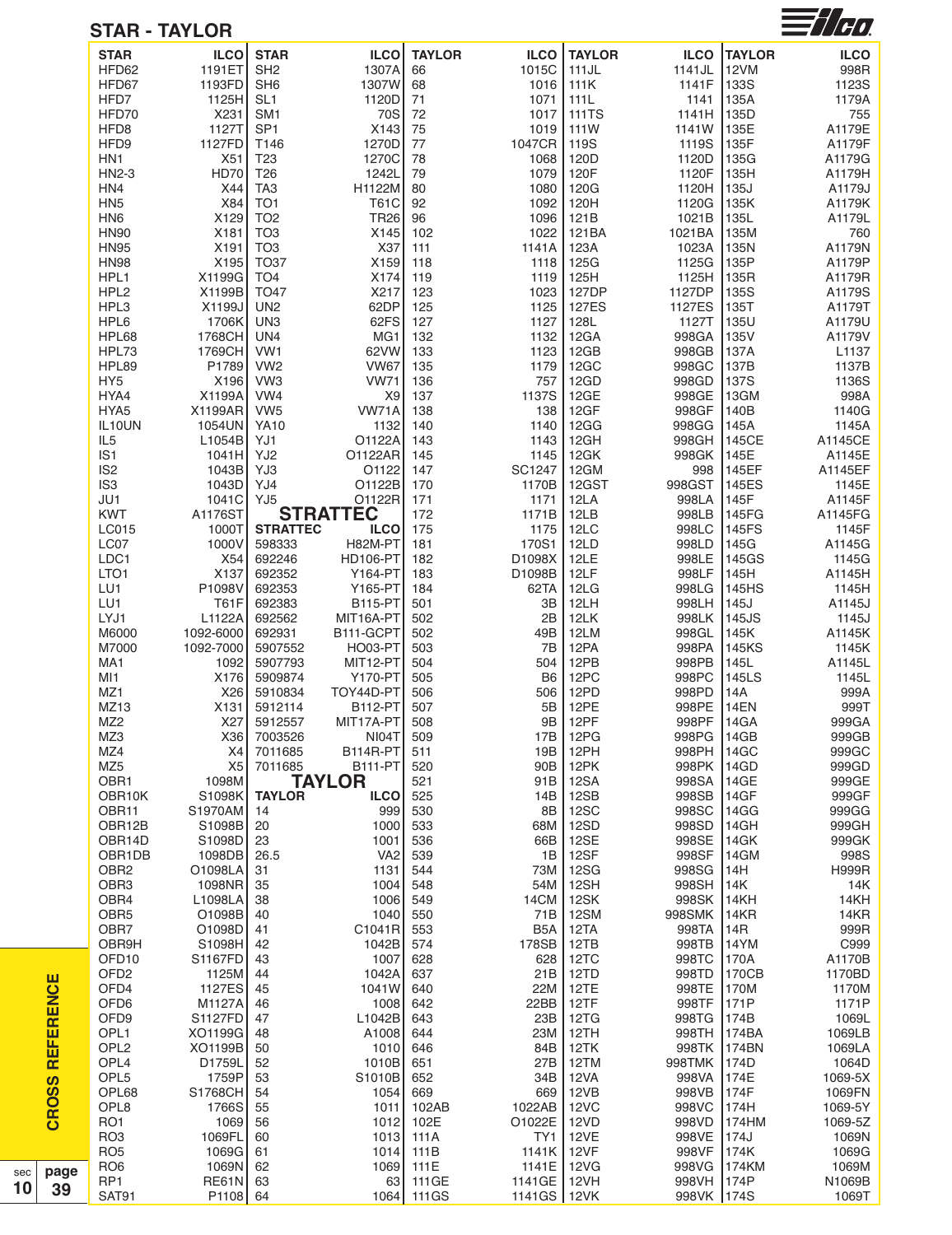| $\equiv$ //H) |                  |                         |                   |                |                   |                  |                           |               | <b>TAYLOR</b>           |     |
|---------------|------------------|-------------------------|-------------------|----------------|-------------------|------------------|---------------------------|---------------|-------------------------|-----|
| <b>TAYLOR</b> | <b>ILCO</b>      | <b>TAYLOR</b>           | <b>ILCO</b>       | <b>TAYLOR</b>  | <b>ILCO</b>       | <b>TAYLOR</b>    | <b>ILCO</b>               | <b>TAYLOR</b> | <b>ILCO</b>             |     |
| 175W          | 1175N            | 23R34                   | L1003CD           | 44A            | 1041WC            | 57-15N           | A1011-15N                 | 62DHR         | R62DM                   |     |
| 180E          | EX <sub>1</sub>  | 23R4                    | L1003D            | 47S            | L1042A            | 57-16N           | A1011-16N                 | 62DJ          | 62DK                    |     |
| 183M          | D1098BM          | 24WL                    | 1001WL            | 48A            | A1008A            | 57-17N           | A1011-17N                 | 62DK          | 62DO                    |     |
| 183T          | TE1              | 26E                     | VA <sub>1</sub>   | 48KMR          | N1007RMB          | 57-18N           | A1011-18N                 | 62DL          | 62DP                    |     |
| 184B          | 62TC             | 28N                     | 1028NN            | 48M            | 1009M             | 57-19N           | A1011-19N                 | 62DM          | 62DH                    |     |
| 184C          | L62TC            | 307A                    | 1307A             | 49CA           | 1007CA            | $57-1D$          | 1011D1                    | 62DN          | 62DN                    |     |
| 184G          | GL <sub>1</sub>  | 307W                    | 1307W             | 49CB           | 1007CB            | $57-1H$          | A1011H1                   | 62E           | 1069E                   |     |
| 184GS         | GL <sub>3</sub>  | 31R                     | 1131R             | 49CC           | 1007CC            | 57-1N            | A1011-1N                  | 62F           | 1069FNA                 |     |
| 184K          | 184K             | 35A                     | 1004A             | 49CD           | 1007CD            | 57-20N           | A1011-20N                 | 62H           | 1069HN                  |     |
| 185V          | 185V             | 35AL                    | 1004AL            | 49CE           | 1007CE            | 57-21N           | A1011-21N                 | 62HA          | 62HA                    |     |
| <b>185VS</b>  | VR91AR<br>VR91B  | 35K<br>35M              | 1004K             | 49CF<br>49CG   | 1007CF<br>1007CG  | 57-22N<br>57-23N | A1011-22N                 | 62HB          | 62HB                    |     |
| 191B<br>191C  | VR91CR           | 35N                     | 1004M<br>1004N    | 49CH           | 1007CH            | 57-24N           | A1011-23N<br>A1011-24N    | 62HO<br>62K   | 62JB<br><b>N63G</b>     |     |
| 20A           | 1000A            | 35RA                    | 1004AR            | 49CJ           | 1007CJ            | 57-25N           | A1011-25N                 | 62KE          | VAE1                    |     |
| 20AB          | 1000AB           | 40A                     | 1040A             | 49CK           | 1007CK            | 57-26N           | A1011-26N                 | 62KR          | SM4                     |     |
| 20BP          | 1000P            | 40 <sub>B</sub>         | 1040B             | 49CL           | 1007CL            | 57-27N           | A1011-27N                 | 62L           | 62L                     |     |
| 20BPS         | S1001JB          | 40C                     | 1040C             | 49CM           | 1007CM            | 57-2D            | 1011D2                    | 62LG          | 62LG                    |     |
| 20F           | 1000F            | 40E                     | 1040E             | 49CN           | 1007CN            | 57-2H            | A1011H2                   | 62R           | <b>R62Z</b>             |     |
| 20FR          | 1000FR           | 40F                     | OM <sub>10</sub>  | 49D            | 1049D             | 57-2N            | A1011-2N                  | 62RS          | 62RS                    |     |
| 20FX          | 1000FX           | 41 <sub>B</sub>         | 1041B             | 49KM           | N1007KMB          | 57-34D           | 1011D34                   | 62S           | 62Z                     |     |
| 20G           | 1000G            | 41 <sub>C</sub>         | 1041C             | 49S            | 1049E             | 57-3D            | 1011D3                    | 62T           | 62R                     |     |
| 20H           | 1000H            | 41CM                    | 1041CE            | 501C           | 79B               | 57-3H            | A1011H3                   | 62VA          | 62VA                    |     |
| 20HL          | 1000HL           | 41CO                    | 1041CK<br>1041DB  | 50A            | 1010A             | 57-3N            | A1011-3N                  | 62VB          | 62VW                    |     |
| 20K<br>20KC   | 1000K<br>1000KC  | 41DB<br>41DC            | 1041DC            | 50M<br>51S     | 1010M<br>1010N    | 57-41D<br>57-4D  | 1011D41<br>1011D4         | 62VC<br>62VE  | 62VC<br>62VE            |     |
| 20KS          | S1000X           | 41 <sub>DE</sub>        | 1041DH            | 51SA           | L1010N            | 57-4N            | A1011-4N                  | 62VG          | 62VG                    |     |
| 20KT          | 1000X            | 41DF                    | 1041DV            | 54B1           | DXB <sub>10</sub> | 57-5H            | A1011H5                   | 62VM          | 61N                     |     |
| 20T           | 1000T            | 41DH                    | 1041DE            | 54B2           | DXB <sub>20</sub> | 57-5N            | A1011-5N                  | 62VO          | 62VO                    |     |
| 20TS          | S1000T           | 41F                     | SC1041R           | 54B3           | DXB30             | 57-6H            | A1011H6                   | 63B           | 63BG                    |     |
| 20V           | 1000V            | 41FM                    | 1041FM            | 54C1           | DXC10             | 57-6N            | A1011-6N                  | 63C           | 61NC                    |     |
| <b>20VS</b>   | S1000V           | 41G                     | 1041G             | 54C2           | DXC <sub>20</sub> | 57-7H            | A1011H7                   | 63E           | 63E                     |     |
| 20WX          | 1000XK           | 41GA                    | 1041GA            | 54C3           | DXC30             | 57-7N            | A1011-7N                  | 63G           | <b>H62VG</b>            |     |
| 21A           | 1001EA           | 41GB                    | 1041GB            | 54D1           | DXD <sub>10</sub> | 57-8H            | A1011H8                   | 63GK          | SB <sub>3</sub>         |     |
| 21 C R        | 1001CR           | 41GR                    | 1041GR            | 54D2           | DXD <sub>20</sub> | 57-8N            | A1011-8N                  | 63H           | <b>R62VN</b>            |     |
| 21E<br>21EB   | 1001E<br>1001EB  | 41H<br>41HN             | 1041H<br>1041HM   | 54D3<br>54DR   | DXD30<br>D1054K   | 57-9N<br>57M     | A1011-9N<br>1011PZ        | 63J<br>63JA   | 63J<br>63JA             |     |
| 21EG          | 1001EG           | 41J                     | 1043B             | 54F            | 1054F             | 57MA             | A1011PZ                   | 63K           | 63K                     |     |
| 21EL          | 1001EL           | 41K                     | 1041K             | 54FN           | 1054FN            | 57MK             | 1011GJ                    | 63L           | 63LL                    |     |
| <b>21EN</b>   | 1001EN           | 41KA                    | 1043D             | 54K            | 1054K             | 57P              | N1011P                    | 63N           | <b>RE61N</b>            |     |
| 21R1          | S1003A           | 41L                     | S1042Z            | 54KD           | 1054KD            | 57PA             | A1011P                    | 63P           | <b>V61S</b>             |     |
| 21R12         | S1003AB          | 41LB                    | 1043E             | <b>54KE</b>    | A1054KD           | 57R              | 1011GH                    | 63R           | 61G                     |     |
| 21R14         | S1003M           | 41LS                    | S1042ZS           | 54KL           | 1004KL            | 57SA             | A1011S                    | 63S           | <b>R63TS</b>            |     |
| 21R2          | S1003B           | 41LSM                   | S1042ZM           | 54KS           | 1176              | 57T              | N1011T                    | 63ST          | 63ST                    |     |
| 21R3          | S1003C           | 41N                     | 1041N             | 54KT           | 1176D             | 57TA             | A1011T                    | 63T           | 7DC                     |     |
| 21R34         | S1003CD          | 41NL                    | C1041DN           | 54LB           | 1054LB            | 58A              | SY <sub>1</sub>           | 63V           | 63V                     |     |
| 21R4          | S1003D           | 41P                     | 1041P             | 54MT           | 1054MT            | 58AA             | SY5-NS                    | 63W           | 63W                     |     |
| 22A1<br>22A2  | 1001AH<br>1001FH | 41PB<br>41 <sub>R</sub> | 1043ED<br>1041T   | 54P<br>54TW    | 1054P<br>1054TW   | 58B<br>58BA      | SY <sub>2</sub><br>SY6-NS | 63Y<br>64AL   | G63Y<br>64AL            |     |
| 22AM          | 1001AM           | 41RB                    | 1041E             | 54WA           | A1054WB           | 58C              | SY7                       | 64F           | LA6                     |     |
| 22B           | R1003M           | 41X                     | 1041X             | 54WAA          | L1054WB           | 58CA             | SY3-NS                    | 64K           | 64KK                    |     |
| 22B1          | 1001BH           | 41Y                     | 1041Y             | 54WB           | 1054WB            | 58D              | SY4                       | 64L           | <b>LA10</b>             |     |
| 22B2          | 1001DH           | 42Z                     | 1042Z             | 54WC           | N1054WB           | 58DA             | SY8-NS                    | 64LA          | <b>LA12</b>             |     |
| 22BM          | 1001BM           | 43A                     | A1007             | 55-10K         | 1011K10           | 58MK             | 1011MK                    | 64LB          | LA11                    |     |
| 22C1          | 1001C1           | 43LA                    | 1007LA            | 55-11K         | 1011K11           | 5JA              | S7JA                      | 64P           | 64P                     |     |
| 22C2          | 1001C2           | 43LB                    | 1007LB            | 55-12K         | 1011K12           | 60BF             | 1013BF                    | 64R           | 64R                     |     |
| 22CL          | X1000GR          | 43LC                    | 1007LC            | 55-13K         | 1011K13           | 60C              | 1060C                     | 64S           | 64S                     |     |
| 22CM<br>22D1  | 1001CM<br>1001D1 | 43LD<br>43LDH           | 1007LD<br>1007LDH | 55-1K<br>55-2K | 1011K1<br>1011K2  | 60DL<br>60F      | 1013DL<br>1013F           | 65B<br>65CA   | SB <sub>5</sub><br>65CA |     |
| 22D2          | 1001D2           | 43LDM                   | 1007LDM           | 55-3K          | 1011K3            | 61A              | 1014A                     | 65DL          | S62DP                   |     |
| 22DM          | 1001DM           | 43LE                    | 1007LE            | 55-4K          | 1011K4            | 61D              | 1014D                     | 65F           | 65FA                    |     |
| 22GM          | 1001ABM          | 43LF                    | 1007LF            | 55-5K          | 1011K5            | 61DA             | 1014DA                    | 65G           | 65G                     |     |
| 22HM          | 1001CDM          | 43LG                    | 1007LG            | 55-6K          | 1011K6            | 61DB             | 1014DB                    | 65K           | 65K                     |     |
| 22R1          | 1003A            | 43LH                    | 1007LH            | 55-7K          | 1011K7            | 61DR             | 1014DR                    | 65M           | 65M                     |     |
| 22R12         | 1003AB           | 43LHM                   | 1007LHM           | 55-8K          | 1011K8            | 61DS             | 1014DS                    | 65TA          | 65TA                    |     |
| 22R14         | 1003M            | 43LJ                    | 1007LJ            | 55-9K          | 1011K9            | 61DX             | 1014DX                    | 65V           | <b>V61A</b>             |     |
| 22R2          | 1003B            | 43LK                    | 1007LK            | 55A            | 1011A             | 61F              | 1014F                     | 66A           | A1015C                  |     |
| 22R3          | 1003C            | 43LL                    | 1007LL            | 55B            | 1011B             | 61J              | 1014J                     | 67M           | 1015M                   |     |
| 22R34<br>22R4 | 1003CD<br>1003D  | 43LM<br>43RA            | 1007LM<br>1007RA  | 55M<br>55P     | 1011M<br>1011P    | 61JS<br>61K      | 1014JS<br>1014K           | 68N<br>68NB   | 1016N<br>1016NB         |     |
| <b>22VL</b>   | XO1000GR         | 43RB                    | 1007RB            | 55PAA          | 1011PAA           | 61N              | O1014S                    | 6PA           | 997PA                   |     |
| 22Z2          | 1001EH           | 43RC                    | 1007RC            | 55S            | 1011S             | 62A              | 61NA                      | 71A           | 1071A                   |     |
| 23K           | 1001K            | 43RE                    | 1007RE            | 56DM           | 1012DM            | 62B              | 62DB                      | 71B           | 1071B                   |     |
| 23R1          | L1003A           | 43RF                    | 1007RF            | 57-10N         | A1011-10N         | 62DC             | 62DC                      | 72A           | 1017A                   |     |
| 23R12         | L1003AB          | 43RG                    | 1007RG            | 57-11N         | A1011-11N         | 62DE             | 62DE                      | 72S           | 1017B                   |     |
| 23R14         | L1003M           | 43RJ                    | 1007RJ            | 57-12D         | 1011D12           | 62DF             | 62DF                      | <b>72SA</b>   | 1017BA                  | sec |
| 23R2          | L1003B           | 43RK                    | 1007RK            | 57-12N         | A1011-12N         | 62DG             | 62DG                      | 73BM          | 1074BM                  | 10  |
| 23R3          | L1003C           | 43RL                    | 1007RL            | 57-13N         | A1011-13N         | 62DH             | 62DM                      | 73C           | <b>SLA16</b>            |     |

> **page 40**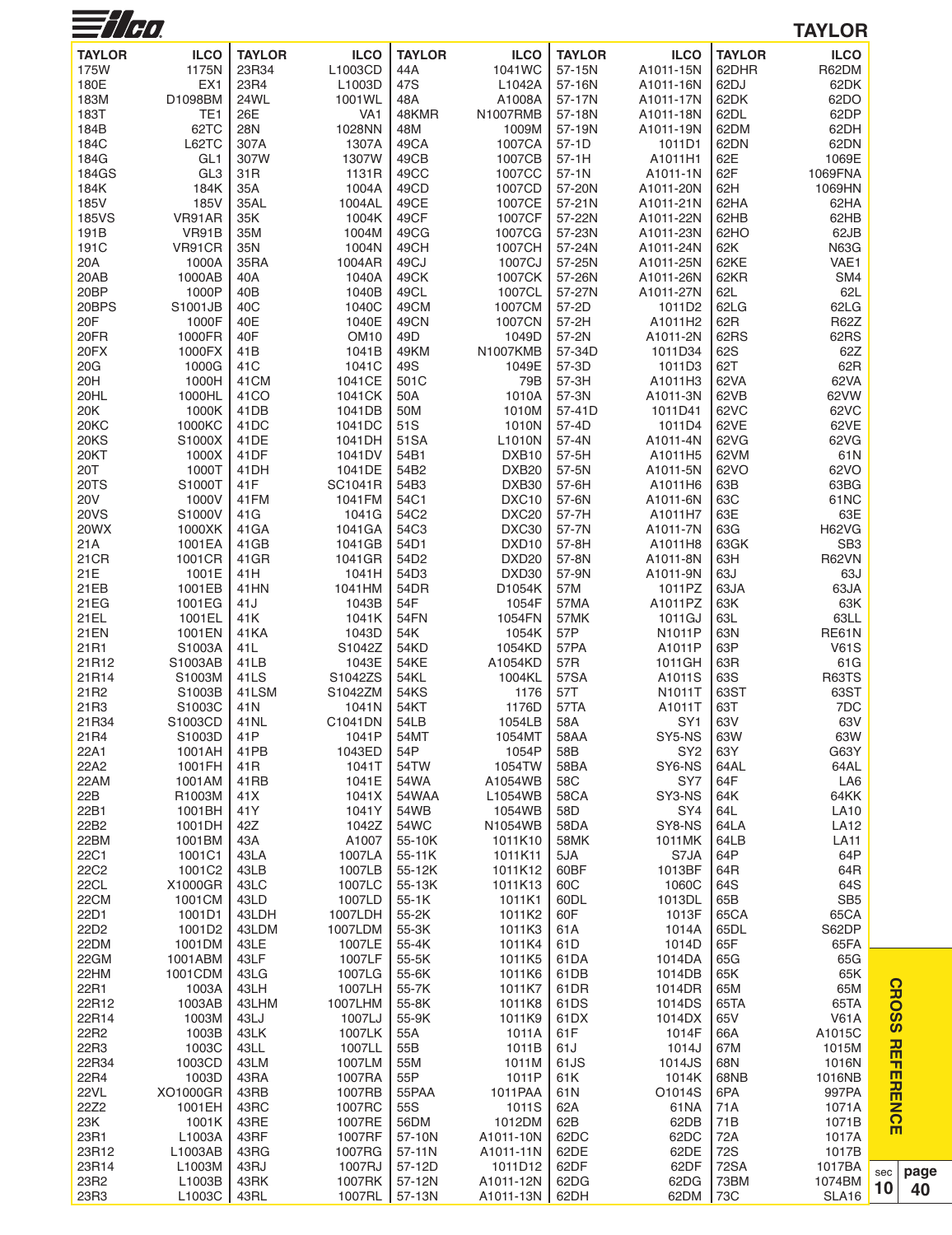| <b>TAYLOR</b>           | <b>ILCO</b>                          | <b>TAYLOR</b>                 | <b>ILCO</b>             | <b>TAYLOR</b>                            | <b>ILCO</b>                                         | <b>TAYLOR</b>              | <b>ILCO</b>                    | <b>TAYLOR</b>          | <b>ILCO</b>                                    |
|-------------------------|--------------------------------------|-------------------------------|-------------------------|------------------------------------------|-----------------------------------------------------|----------------------------|--------------------------------|------------------------|------------------------------------------------|
| 73D                     | SLA <sub>17</sub>                    | A22A1                         | A1001AH                 | A72BL                                    | A1017BL                                             | C42D                       | C1041L                         | F54RA                  | A1054WR                                        |
| 73E                     | 1074E                                | A22A2                         | A1001FH                 | A72NL                                    | O1017NX                                             | C42E                       | C1041N                         | <b>F66A</b>            | F38                                            |
| 73EM                    | S1073DF                              | A22AM                         | A1001AM                 | A72VL                                    | O1017VX                                             | C42F                       | <b>SC1041YR</b>                | <b>F66C</b>            | F66C                                           |
| 73F                     | 1074F                                | A22B1                         | A1001BH                 | A72WL                                    | O1017WX                                             | C42G                       | SC1041S                        | <b>F66D</b>            | F41                                            |
| 73N                     | 1074N                                | A22B2                         | A1001DH                 | A73B                                     | A1074B                                              | C42H                       | C1041JB                        | F68B                   | GT <sub>2</sub>                                |
| 75A<br>75D              | 1019A<br>1019D                       | A22BM<br>A22C1                | A1001BM<br>A1001C1      | A73E<br>A73F                             | A1074E<br>A1074F                                    | C42K<br>C42L               | <b>SC1041SR</b><br>C1041P      | <b>F68C</b><br>F68XR   | F68C<br><b>UN16</b>                            |
| 765D                    | 1028                                 | A22C2                         | A1001C2                 | A73G                                     | A1074G                                              | C66F                       | 62UC                           | IF68YT                 | 62FT                                           |
| 77A                     | 1047CL                               | A22CM                         | A1001CM                 | A75M                                     | A1019M                                              | C66G                       | <b>R62UC</b>                   | F69E                   | R63SP                                          |
| 79HK                    | 1079B                                | A22D1                         | A1001D1                 | A80M                                     | KL <sub>1</sub>                                     | C80X                       | L62UC                          | F69F                   | 63SP                                           |
| 7DA                     | 997DA                                | A22D2                         | A1001D2                 | A81L                                     | PO <sub>7</sub>                                     | C81H                       | VC26                           | F69G                   | F91G                                           |
| 7E<br>7EB               | 997E<br>997EB                        | A22DM<br>A22GM                | A1001DM<br>A1001ABM     | A81M<br>A81N                             | PO <sub>5</sub><br>A81N                             | D127M<br>D13GA             | 1127DU<br><b>H998GA</b>        | F69H<br>F70S           | F91H<br><b>F70S</b>                            |
| 7ER                     | 997ER                                | A22HM                         | A1001CDM                | A81P                                     | WT5                                                 | D13GB                      | <b>H998GB</b>                  | F70T                   | B62DR                                          |
| 7JA                     | 997JA                                | A22Z2                         | A1001EH                 | A81R                                     | PA <sub>5</sub>                                     | D <sub>13</sub> GC         | <b>H998GC</b>                  | F72V                   | F91C8                                          |
| 7JB                     | 997JB                                | A43LA                         | L1007LA                 | A81S                                     | PA <sub>6</sub>                                     | D <sub>13</sub> GD         | <b>H998GD</b>                  | F72W                   | F91CR                                          |
| 7JC                     | 997JC                                | A43LB                         | L1007LB                 | A96C                                     | L1096CN                                             | D13GE                      | <b>H998GE</b>                  | F72X                   | F91C                                           |
| 7JD                     | 997JD                                | A43LC                         | L1007LC                 | B <sub>21</sub> EF                       | R1001EE                                             | D13GF                      | <b>H998GF</b>                  | F72Y                   | F91C2                                          |
| 7JE<br>7JF              | 997JE<br>997JF                       | A43LD<br>A43LE                | L1007LD<br>L1007LE      | B <sub>21</sub> EG<br>B <sub>21</sub> EH | 1001MA<br>1001MB                                    | D13GG<br>D13GH             | <b>H998GG</b><br><b>H998GH</b> | F74T<br>F76M           | NE9<br><b>F76M</b>                             |
| 7JG                     | 997JG                                | A43LF                         | L1007LF                 | B <sub>21</sub> EM                       | R1001EM                                             | D13GK                      | <b>H998GK</b>                  | F76N                   | FT6                                            |
| 7JH                     | 997JH                                | A43LG                         | L1007LG                 | B <sub>21</sub> EP                       | R1001EK                                             | D180X                      | 64D                            | F79-1                  | FT37                                           |
| 7JM                     | J997M                                | A43LH                         | L1007LH                 | B21FK                                    | A1001MJ                                             | D54F                       | L1054F                         | <b>F79-3</b>           | FT38                                           |
| 7NX                     | O1122                                | A43LJ                         | L1007LJ                 | B <sub>21</sub> HP                       | A1001HP                                             | D66J                       | XD <sub>63</sub>               | F79E<br>IF81E          | SR <sub>3</sub>                                |
| 7X<br>92B               | 997X<br>1092B                        | A43LK<br>A43LL                | L1007LK<br>L1007LL      | <b>B22A1</b><br><b>B22A2</b>             | L1001AH<br>L1001FH                                  | <b>D66T</b><br><b>D67N</b> | 63H<br>R62PE                   | F81K                   | FT6R<br><b>BR20</b>                            |
| 92C                     | 1092C                                | A43LM                         | L1007LM                 | B22AM                                    | L1001AM                                             | D67P                       | <b>R61N</b>                    | G190                   | G190                                           |
| 92D                     | 1092DD                               | A49CA                         | L1007CA                 | <b>B22B1</b>                             | L1001BH                                             | D68A                       | DH1                            | G190A                  | G190A                                          |
| 92E                     | 1092E                                | A49CB                         | L1007CB                 | B22B2                                    | L1001DH                                             | D71Z                       | DT <sub>3</sub>                | G190B                  | G190B                                          |
| 92F                     | 1092DS                               | A49CC                         | L1007CC                 | B22BM                                    | L1001BM                                             | D72D                       | D72D                           | G190BA                 | G190BA                                         |
| 92G<br>92H              | 1092D<br>1092J                       | A49CD<br>A49CE                | L1007CD<br>L1007CE      | <b>B22C1</b><br><b>B22C2</b>             | L1001C1<br>L1001C2                                  | D72P<br>D72R               | HR62VK<br>L62VB                | G190C<br><b>G190CA</b> | G190C<br>G190CA                                |
| 92N                     | 1092N                                | A49CF                         | L1007CF                 | B22CM                                    | L1001CM                                             | <b>D72S</b>                | H62VK                          | G190D                  | G190D                                          |
| <b>92NR</b>             | 1092NR                               | A49CG                         | L1007CG                 | <b>B22D1</b>                             | L1001D1                                             | D72T                       | LR62VB                         | G190DA                 | G190DA                                         |
| 92T                     | 1092H                                | A49CH                         | L <sub>1007</sub> CH    | <b>B22D2</b>                             | L1001D2                                             | <b>D72U</b>                | OP60C                          | G190E                  | G190E                                          |
| 92V                     | 1092VA                               | A49CJ                         | L1007CJ                 | B22DM                                    | L1001DM                                             | D72Z                       | D72Z                           | <b>G190EA</b>          | G190EA                                         |
| 92VR<br>96C             | 1092VR<br>1096C                      | A49CK<br>A49CL                | L1007CK<br>L1007CL      | B22GM<br>B22HM                           | L1001ABM<br>L1001CDM                                | D73A<br>D73V               | DT8<br>DT <sub>5</sub>         | <b>G190F</b><br>G190FA | G190F<br>G190FA                                |
| 96D                     | LC <sub>3</sub>                      | A49CM                         | L1007CM                 | B57-12D                                  | B1011D12                                            | D73W                       | DT4                            | <b>G190M</b>           | G190M                                          |
| 96E                     | LC4                                  | A49CN                         | L1007CN                 | B57-1D                                   | B1011D1                                             | D74E                       | DT <sub>6</sub>                | G190MA                 | G190MA                                         |
| 96F                     | LC5                                  | A49KM                         | <b>N1007KMC</b>         | B57-2D                                   | B1011D2                                             | D74F                       | DT <sub>1</sub>                | G191                   | G191                                           |
| 96FL                    | S1096FL                              | A54-B1                        | DXB1                    | B57-34D                                  | B1011D34                                            | D76F                       | DT7                            | G191A<br>IG192         | G191A                                          |
| 96FM<br>96FR            | S1096FM                              | A54-B2<br>$LC5R$ A54-B3       |                         | DXB2 B57-3D<br>DXB3 B57-41D              | B <sub>1011</sub> D <sub>3</sub><br>B1011D41   D79W | <b>D79V</b>                | DT <sub>9</sub>                | DT10 G192A             | G192<br>G192A                                  |
| 96FS                    | 1096FS                               | A54-BM                        | DXB4                    | <b>B57-4D</b>                            | B1011D4                                             | D79X                       | DT11 G193                      |                        | G193                                           |
| 96G                     | S1096G A54-C1                        |                               | DXC1                    | <b>B66C</b>                              | H61G   D79Y                                         |                            |                                | DT12 G193A             | G193A                                          |
| 96L                     | 1096L                                | A54-C2                        | DXC2                    | B66D                                     | SP <sub>5</sub>                                     | D80D                       | DT13 G194                      |                        | G194                                           |
| 96LN                    | C1096LN A54-C3                       |                               | DXC3                    | B69D                                     | NE5                                                 | D80E                       |                                | DT14 G194A             | G194A                                          |
| 96P<br>98DB             | S <sub>1096</sub> P<br>1098DB A54-D1 | A54-CM                        | DXC4<br>DXD1            | B69K<br>B71F                             | <b>SR61N</b><br>VW1CZ                               | D80F<br>D80G               | DT15 G195                      | DT16 G195A             | G195<br>G195A                                  |
| 98L                     | 1098Ll                               | A54-D2                        | DXD <sub>2</sub>        | B73T                                     | HF20                                                | D80K                       | <b>DA20</b>                    | G196                   | G196                                           |
| 98M                     |                                      | 1098M A54-D3                  | DXD3 B76L               |                                          | X62VK                                               | E14                        | 999N                           | <b>G196A</b>           | G196A                                          |
| 98X                     |                                      | 1098X A54-DM                  | DXD4                    | <b>B77U</b>                              |                                                     | <b>WT3   E54C</b>          | 1154C G197                     |                        | G197                                           |
| 98XL                    | 1098NR A54DR                         |                               | D1054KA                 | B79K                                     |                                                     | SR1   F41A                 | 101AM                          | <b>G198</b>            | G198                                           |
| 99A<br>99B              | S1970AM                              | 1970AM A54-GM<br>A57-12D      | DXG5<br>A1011D12        | B79L<br>B80N                             | HF18   F41C                                         | SR2   F41B                 | 102AM<br>103AM G200            | G199                   | G199<br>G200                                   |
| A114A                   |                                      | FL1 A57-1D                    | A1011D1                 | B80NR                                    | BMW <sub>1</sub>                                    | <b>F41E</b>                | 104AM                          | <b>G67J</b>            | BU1                                            |
| A114B                   |                                      | FL2 A57-2D                    | A1011D2 B96K            |                                          | EB1096K   F41M                                      |                            | 100AM                          | H <sub>111</sub>       | H1122M                                         |
| A114C                   |                                      | FL5 A57-34D                   | A1011D34                | C115                                     | 1181C                                               | F54                        | 1054WC                         | H191X                  | HG <sub>1</sub>                                |
| A114D                   |                                      | FL3 A57-3D                    | A1011D3 C180Y           |                                          | CS91E                                               | <b>F54A</b>                | A1054WC H191Z                  |                        | HG <sub>2</sub>                                |
| A114E                   |                                      | FL4 A57-41D                   | A1011D41                | C184E                                    | <b>R62CA</b>                                        | F54F                       | 1054WF  H199M                  |                        | <b>H199N</b>                                   |
| A114F<br>A114G          |                                      | FL6 A57-4D<br><b>FL7</b> A67L | A1011D4 C199P<br>A1015L | C199S                                    | 1764P  <br>1764S                                    | F54FA<br><b>F54G</b>       | A1054WF H200<br>1054WD         | H54B                   | GP1125<br>H1054B                               |
| A114H                   |                                      | <b>FL8</b> A67M               | A1015M C21EF            |                                          | R <sub>1001</sub> EF                                | F54GA                      | A1054WD                        | <b>H54S</b>            | H1054S                                         |
| A114J                   |                                      | FL9 A67MA                     | L1015M C21EM            |                                          | R1001CEM   F54H                                     |                            | 1054WH                         | H69T                   | SR67K                                          |
| A114M                   |                                      | FL10 A67N                     | A1015N C21FM            |                                          | 1001ES                                              | F54HA                      | A1054WH                        | H69TR                  | S67K                                           |
| <b>A170CB</b>           | A1170CB   A67P                       |                               | A1015P                  | C21HN                                    | 1001GB   F54J                                       |                            | 1054WJ  H69U                   |                        | <b>H67K</b>                                    |
| A170CC                  | A1170C                               | A67Q                          | A1015Q                  | C39A                                     | CH <sub>3</sub>                                     | F54JA                      | A1054WJ H69UR                  |                        | UR67K                                          |
| A170CD<br><b>A170CF</b> | A1170D<br>1170CJ                     | A67R<br>A67S                  | A1015R C39B<br>A1015S   | C39C                                     |                                                     | CH4   F54K<br>CH5   F54KA  | 1054WK H69V<br>A1054WK H69W    |                        | HD <sub>3</sub><br>H <sub>D</sub> <sub>2</sub> |
| A190                    | A190                                 | A67T                          | A1015T                  | C39D                                     |                                                     | CH6   F54L                 | 1054WL                         | H69X                   | HD1                                            |
| A191                    | AG2                                  | A67U                          | A1015U                  | C39E                                     | CH <sub>7</sub>                                     | F54LA                      | A1054WL                        | H70H                   | <b>R67K</b>                                    |
| A192                    |                                      | A192 A67V                     | A1015V                  | C39G                                     | CH8                                                 | <b>F54N</b>                | 1054WN                         | H70J                   | <b>HD24</b>                                    |
| A21EF                   | A1001MF                              | A67W                          | A1015W                  | C41RB                                    | 1096EN   F54NA                                      |                            | A1054WN                        | H70K                   | 67J                                            |
| A21EH<br>A21EJ          | A1001MB A67X<br>1001EJ  A67Y         |                               | A1015X<br>A1015Y        | C42A<br>C42B                             | C1041A   F54P<br>1041TR   F54PA                     |                            | 1054WP<br>A1054WP              | H70V<br>H70W           | HO61D<br><b>HO61E</b>                          |
| A21HN                   | 1001GA A68V                          |                               |                         | <b>BIL1</b> C42C                         | C1041J   F54R                                       |                            | 1054WR H70X                    |                        | <b>H70X</b>                                    |

 $\mathbf{c}$ **R O** <u>ທ</u>  $\boldsymbol{\varOmega}$ **R E F E R E N**

sec **10**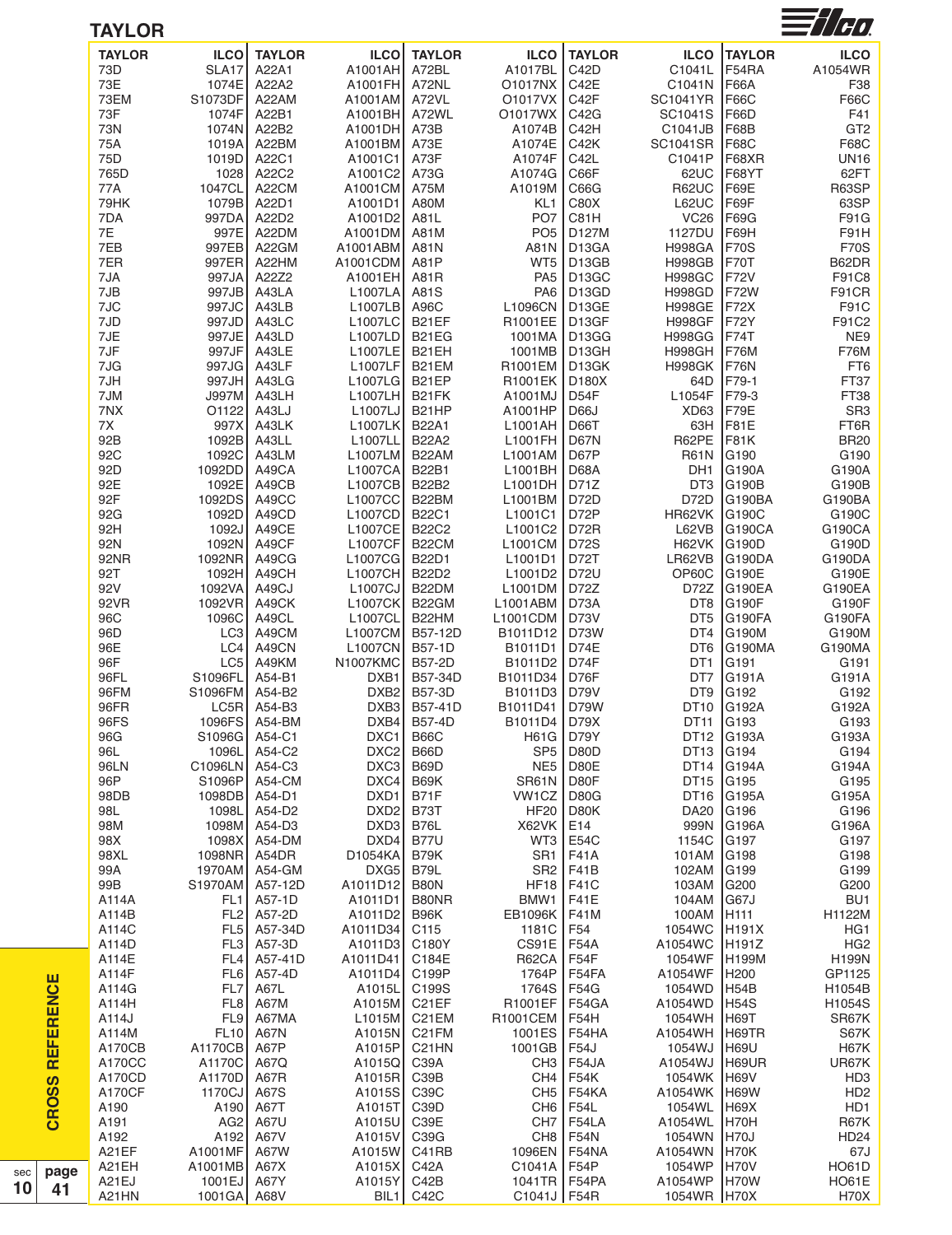| $\equiv$ //HI              |                                            |                            |                           |                            |                            |                             |                            |                        | <b>TAYLOR</b>                      |
|----------------------------|--------------------------------------------|----------------------------|---------------------------|----------------------------|----------------------------|-----------------------------|----------------------------|------------------------|------------------------------------|
| <b>TAYLOR</b>              | <b>ILCO</b>                                | <b>TAYLOR</b>              | <b>ILCO</b>               | <b>TAYLOR</b>              | <b>ILCO</b>                | <b>TAYLOR</b>               | <b>ILCO</b>                | <b>TAYLOR</b>          | <b>ILCO</b>                        |
| <b>H70Z</b>                | <b>H70Z</b>                                | L20KC                      | X1001KC                   | O43LF                      | O1007LF                    | P <sub>27</sub>             | 1167FD                     | RB21FM                 | R1001ET                            |
| <b>H71L</b>                | <b>HD25</b>                                | L <sub>53</sub>            | 1004L                     | O43LG                      | O1007LG                    | <b>P27E</b>                 | 1181FD                     | RC21FM                 | R1001ES                            |
| <b>H71T</b>                | 67H                                        | L54B                       | L1054B                    | O43LH                      | O1007LH                    | P <sub>27FD</sub>           | 1127FD                     | RM63E                  | MR63E                              |
| H72G                       | <b>H72G</b>                                | L54G                       | L1054G                    | O43LHM                     | O1007LHM                   | <b>P64E</b>                 | R62BZ                      | RO102                  | 1022HR                             |
| H72H                       | H72H                                       | L54J                       | K1054B                    | O43LJ<br>O43LK             | O1007LJ                    | <b>P64H</b>                 | <b>P64H</b>                | <b>RO102A</b>          | 1022H                              |
| <b>H73Z</b><br><b>H74L</b> | <b>H73Z</b><br><b>E67K</b>                 | L54K<br>L54L               | K1122B<br>K1122C          | O43LL                      | O1007LK<br>O1007LL         | <b>P65A</b><br><b>P65C</b>  | <b>P65A</b><br><b>P65C</b> | RO7NX<br><b>RS180V</b> | 01122AR<br>SW <sub>4</sub> R       |
| <b>H74M</b>                | <b>HD22</b>                                | <b>L54M</b>                | L1054M                    | O43LM                      | O1007LM                    | <b>P66E</b>                 | P66E                       | <b>S145CE</b>          | 1145CE                             |
| <b>H76G</b>                | <b>H76G</b>                                | <b>L54N</b>                | K1122N                    | O43RA                      | O1007RA                    | <b>P67F</b>                 | 63P                        | S145EF                 | 1145EF                             |
| H76H                       | HD <sub>13</sub>                           | L54P                       | K1122D                    | O43RB                      | O1007RB                    | <b>P68Z</b>                 | 64K                        | <b>S145FG</b>          | 1145FG                             |
| <b>H76J</b>                | <b>HD14</b>                                | L56K                       | X1011KR                   | O43RC                      | O1007RC                    | <b>P69A</b>                 | DM4                        | S174                   | 1069S                              |
| H76K                       | <b>HD11</b>                                | L67A                       | GT1                       | O43RE                      | O1007RE                    | P69B                        | 62VB                       | S174K                  | S1069G                             |
| <b>H76V</b><br>H76VR       | <b>HD17</b><br>H <sub>D</sub> <sub>9</sub> | <b>L67V</b><br>L69L        | LR62VA<br>LA <sub>5</sub> | O43RF<br>O43RG             | O1007RF<br>O1007RG         | <b>P69C</b><br><b>P69Y</b>  | U63H<br>DM <sub>2</sub>    | S174L<br>S174M         | N1069J<br>1069SM                   |
| <b>H76W</b>                | <b>HD12</b>                                | L70L                       | <b>LA14</b>               | O43RJ                      | O1007RJ                    | <b>P70C</b>                 | 63VO                       | S174S                  | S1069T                             |
| H76WR                      | <b>HD10</b>                                | L70M                       | LA4                       | O43RK                      | 01007RK                    | P72                         | DM <sub>3</sub>            | S179U                  | SW <sub>3</sub>                    |
| <b>H76X</b>                | <b>H76X</b>                                | <b>L70N</b>                | <b>LA13</b>               | O43RL                      | O1007RL                    | <b>P73U</b>                 | 63PX                       | S180L                  | ME <sub>1</sub>                    |
| <b>H76Y</b>                | HD4                                        | <b>LF13</b>                | <b>LF13</b>               | O48                        | O1009                      | P73X                        | <b>H64E</b>                | S180U                  | SW <sub>1</sub>                    |
| H76YR                      | <b>HD18</b>                                | LM1                        | LM <sub>1</sub>           | O48KMR<br>O49CA            | N1007RMA                   | <b>P79A</b><br>P79B         | KP <sub>1</sub><br>P79B    | <b>S180UR</b>          | <b>S180UR</b>                      |
| H76Z<br>H76ZR              | <b>HD16</b><br>H <sub>D</sub> <sub>6</sub> | LM <sub>2</sub><br>LO7NX   | <b>RT19</b><br>L1122A     | O49CB                      | O1007CA<br>O1007CB         | <b>P91A</b>                 | P1098A                     | S180V<br>S180W         | SW4<br>S180W                       |
| <b>H77E</b>                | <b>HD20</b>                                | <b>LR191A</b>              | VR91R                     | O49CC                      | O1007CC                    | <b>P91C</b>                 | P1098C                     | S180Z                  | SW <sub>2</sub>                    |
| H77ER                      | <b>HD19</b>                                | M174                       | 1064M                     | O49CD                      | O1007CD                    | R <sub>102</sub>            | 1022L                      | S181                   | S170S1                             |
| H77P                       | H77P                                       | <b>M63B</b>                | M63BG                     | O49CE                      | O1007CE                    | R102A                       | R1022L                     | S <sub>19</sub>        | S1770U                             |
| H77PR                      | H77PR                                      | <b>M63E</b>                | <b>M63E</b>               | O49CF                      | O1007CF                    | <b>R174B</b>                | R1069L                     | S191A                  | <b>VR91S</b>                       |
| H77R                       | <b>U67K</b>                                | <b>M67K</b>                | <b>H63M</b>               | O49CG                      | O1007CG                    | <b>R174D</b>                | R1064D                     | S199L                  | 1766S                              |
| H77RR<br>H78H              | U67KR<br>HD <sub>5</sub>                   | M67L<br>M68                | HR62VG<br><b>MB59</b>     | O49CH<br>O49CJ             | O1007CH<br>O1007CJ         | R185V<br><b>R185VS</b>      | R185V<br>VR91A             | S27<br><b>S27E</b>     | S1167FD<br>S1181FD                 |
| H78HR                      | HD5R                                       | <b>M68E</b>                | 63C                       | O49CK                      | 01007CK                    | R191B                       | VR91BR                     | S27FD                  | S1127FD                            |
| H78KR                      | H78KR                                      | M68F                       | YM <sub>1</sub>           | O49CL                      | O1007CL                    | R191C                       | <b>VR91C</b>               | S42                    | S42                                |
| <b>H79C</b>                | <b>HD42</b>                                | <b>M68G</b>                | YM4                       | O49CM                      | O1007CM                    | R <sub>20</sub> HL          | <b>R1000HL</b>             | <b>S50</b>             | 70S                                |
| H79CR                      | HD43                                       | M68H                       | 63TV                      | O49CN                      | <b>O1007CN</b>             | <b>R20T</b>                 | R1000T                     | S51                    | 170S                               |
| <b>H79M</b>                | <b>H79M</b>                                | M68J                       | YM <sub>3</sub>           | O49CR                      | O1007CR                    | <b>R20TS</b>                | SR1000T                    | S54E                   | SY9                                |
| H79MR<br>H7F               | H79MR<br>H1122F                            | <b>M68T</b><br>M70R        | RE61XR<br>HF <sub>1</sub> | O49KM<br>O49NB             | N1007KMA<br>O1007NB        | <b>R20V</b><br><b>R21EG</b> | R1000V<br>R1001EG          | <b>S64S</b><br>S66L    | BR <sub>6</sub><br>AS41            |
| H7FR                       | <b>H1122FR</b>                             | M72F                       | M72F                      | O50                        | 1010U                      | R <sub>21</sub> EL          | R1001EL                    | <b>S67C</b>            | <b>R61P</b>                        |
| H7W                        | H1122W                                     | M73J                       | <b>HF14</b>               | <b>O50A</b>                | A1010U                     | R <sub>21</sub> EN          | R1001EN                    | S67D                   | 61P                                |
| H80                        | HD <sub>8</sub>                            | M73K                       | HF <sub>3</sub>           | O54                        | O1054                      | <b>R40C</b>                 | R1040C                     | S67E                   | 61PC                               |
| H80-1                      | <b>HD29</b>                                | M73L                       | <b>HF15</b>               | O63                        | FV <sub>1</sub>            | <b>R40E</b>                 | R1040E                     | <b>S67G</b>            | S65CA                              |
| H80-2<br>H80-3             | HD23<br>HD30                               | <b>M73M</b><br>M73N        | <b>HF16</b><br>HF9        | <b>O67S</b><br><b>O67T</b> | 62PE<br>L62VJ              | R41DC<br>R41DF              | R1041DC<br>R1041DV         | S68SK<br><b>S70U</b>   | SB <sub>2</sub><br>SB <sub>1</sub> |
| H80-4                      | HD31                                       | <b>M79S</b>                | <b>MB18</b>               | O71V                       | <b>L62VN</b>               | R41F                        | <b>SC1041TR</b>            | <b>S71B</b>            | 62FS                               |
| H80-5                      | HD32                                       | M79T                       | <b>MB15</b>               | O72A                       | 62PG                       | R61DA                       | A1014DR                    | <b>S71W</b>            | 63L                                |
| H80-6                      | HD33                                       | <b>M79U</b>                | <b>MB16</b>               | O72BL                      | 1017BL                     | <b>R62P</b>                 | SM7                        | S71X                   | SB4                                |
| H80-7                      | HD34                                       | M79UR                      | MB16R                     | O72NL                      | O1017NL                    | R62VB                       | R62VB                      | <b>S71Y</b>            | <b>U62VA</b>                       |
| H80-8                      | <b>HD35</b>                                | <b>M81G</b>                | MG <sub>1</sub>           | O72WL                      | O1017WL                    | <b>R62Y</b>                 | 61H                        | <b>S72J</b>            | 61PS                               |
| <b>H80A</b><br>H98DB       | HD7<br>H1098DB                             | M81X<br>N <sub>102</sub>   | <b>MB17</b><br>1177N      | O73E<br>O73F               | 62PF<br>62PD               | <b>R63E</b><br><b>R63K</b>  | <b>R63E</b><br><b>R63K</b> | S73<br><b>S74G</b>     | <b>SLA15</b><br>SUZ1               |
| <b>H98L</b>                | H1098L                                     | <b>N174D</b>               | R1064E                    | O73G                       | R62PD                      | R63R                        | R61G                       | S74H                   | SUZ <sub>2</sub>                   |
| H98LA                      | <b>H1098LA</b>                             | N <sub>20</sub>            | 1083                      | O73H                       | R62PF                      | <b>R63S</b>                 | <b>R63ST</b>               | <b>S74J</b>            | SUZ4                               |
| <b>H98M</b>                | H1098M                                     | <b>N20C</b>                | 1083C                     | O73R                       | R62PG                      | <b>R63ST</b>                | 63TS                       | <b>S74K</b>            | SUZ3                               |
| <b>H98X</b>                | H1098X                                     | <b>N20H</b>                | 1083H                     | O76P                       | 62PH                       | <b>R63V</b>                 | <b>R63V</b>                | <b>S76S</b>            | <b>NE19</b>                        |
| H98XL<br><b>HF38</b>       | H1098NR<br><b>HF38</b>                     | <b>N20J</b><br><b>N20K</b> | 1083J<br>1083K            | <b>O76R</b><br>O77J        | OP <sub>11</sub><br>UR62VP | <b>R63W</b><br><b>R63Y</b>  | <b>R63W</b><br>63Y         | S77Y<br>S7AH           | SZ <sub>1</sub><br>1122D           |
| <b>HF43</b>                | <b>HF43</b>                                | <b>N20L</b>                | 1083L                     | <b>O77S</b>                | YM <sub>6</sub>            | R64F                        | LA7                        | S80L                   | 61PE                               |
| HH <sub>1</sub>            | HH <sub>1</sub>                            | N20M                       | 1083M                     | O77T                       | YM7                        | <b>R64T</b>                 | BR7                        | S91B                   | S1098B                             |
| HN1                        | HN <sub>1</sub>                            | <b>N20N</b>                | 1083N                     | O79F                       | YM8                        | R65F                        | R65FA                      | <b>S91D</b>            | S1098D                             |
| HRO7NX                     | <b>H1122AR</b>                             | <b>N20P</b>                | 1083P                     | O79G                       | YM9                        | <b>R65G</b>                 | <b>R65G</b>                | S96                    | 170S6                              |
| J41                        | 1046                                       | <b>N20R</b>                | 1083R                     | O79JB                      | O79JB                      | <b>R67M</b>                 | A1015MR                    | S96B                   | S1096B                             |
| <b>J41A</b><br><b>J66M</b> | 1046A<br><b>J66M</b>                       | <b>N20S</b><br><b>N20T</b> | 1083S<br>1083T            | O79JC<br>O79JD             | O79JC<br>O79JD             | <b>R67Q</b><br><b>R67R</b>  | A1015QR<br>A1015RR         | <b>SA47</b><br>T100    | 1047<br><b>SLA12</b>               |
| <b>J81J</b>                | KL <sub>2</sub>                            | <b>NE13</b>                | <b>NE13</b>               | O79JE                      | O79JE                      | <b>R67S</b>                 | A1015SR                    | T101                   | <b>SLA13</b>                       |
| K22                        | 1001GH                                     | <b>NE15</b>                | <b>NE15</b>               | O7B                        | O1122B                     | <b>R67T</b>                 | A1015TR                    | T104                   | 1233M                              |
| K22MK                      | 1001MK                                     | <b>NE26</b>                | <b>NE26</b>               | O7BR                       | O1122BR                    | <b>R67U</b>                 | A1015UR                    | T104A                  | 633MH                              |
| K77L                       | K77L                                       | NE7                        | NE7                       | O7C                        | O1122C                     | <b>R67V</b>                 | A1015VR                    | T105                   | T105                               |
| <b>K81D</b><br>K924        | LF7<br>K924                                | O102<br>O102A              | O1022<br>O1022AB          | O7E<br>O7G                 | <b>O997E</b><br>O997G      | <b>R67W</b><br><b>R67Y</b>  | A1015WR<br>A1015YR         | T107<br>T108           | T107<br>N1286R                     |
| K926                       | K926                                       | O <sub>1</sub> S           | O <sub>1</sub> S          | O7NV                       | O1122NV                    | <b>R68W</b>                 | HR62DG                     | T109                   | 1286B                              |
| L <sub>191</sub>           | <b>LF10</b>                                | O <sub>20</sub> F          | XO1000F                   | O7NX                       | O1122A                     | <b>R79N</b>                 | H61SB                      | T111                   | 1286                               |
| L191A                      | <b>VR91</b>                                | <b>O20G</b>                | O1000GX                   | <b>O98B</b>                | O1098B                     | R7NX                        | O1122R                     | T112                   | 687W                               |
| L191B                      | LF6                                        | O43LA                      | O1007LA                   | <b>O98D</b>                | O1098D                     | R80B                        | <b>R80B</b>                | T113                   | 1239                               |
| L192                       | LF <sub>5</sub>                            | O43LB                      | O1007LB                   | O98H                       | S1098H                     | <b>R80C</b>                 | <b>NE14</b>                | T114                   | 632M                               |
| L192M<br>L193              | L192M<br>LF14                              | O43LC<br>O43LD             | O1007LC<br>O1007LD        | O98K<br>O98LA              | S1098K<br>O1098LA          | <b>R81F</b><br>RA21HN       | <b>R81F</b><br>R1001GA     | T115<br>T115L          | 621A<br>1221AL                     |
| L194                       | L194                                       | O43LDH                     | O1007LDH                  | P102                       | SC1176                     | <b>RA22A1</b>               | 1001A1                     | T116                   | 1215B                              |
| L199K                      | D1707K                                     | O43LDM                     | O1007LDM                  | P <sub>19</sub>            | 1768CH                     | <b>RA22A2</b>               | 1001A2                     | T120                   | 1427                               |
| L199M                      | 1705K                                      | O43LE                      | O1007LE   P19A            |                            |                            | P1770U   RB21FK             | A1001MJR                   | T <sub>121</sub>       | N1286                              |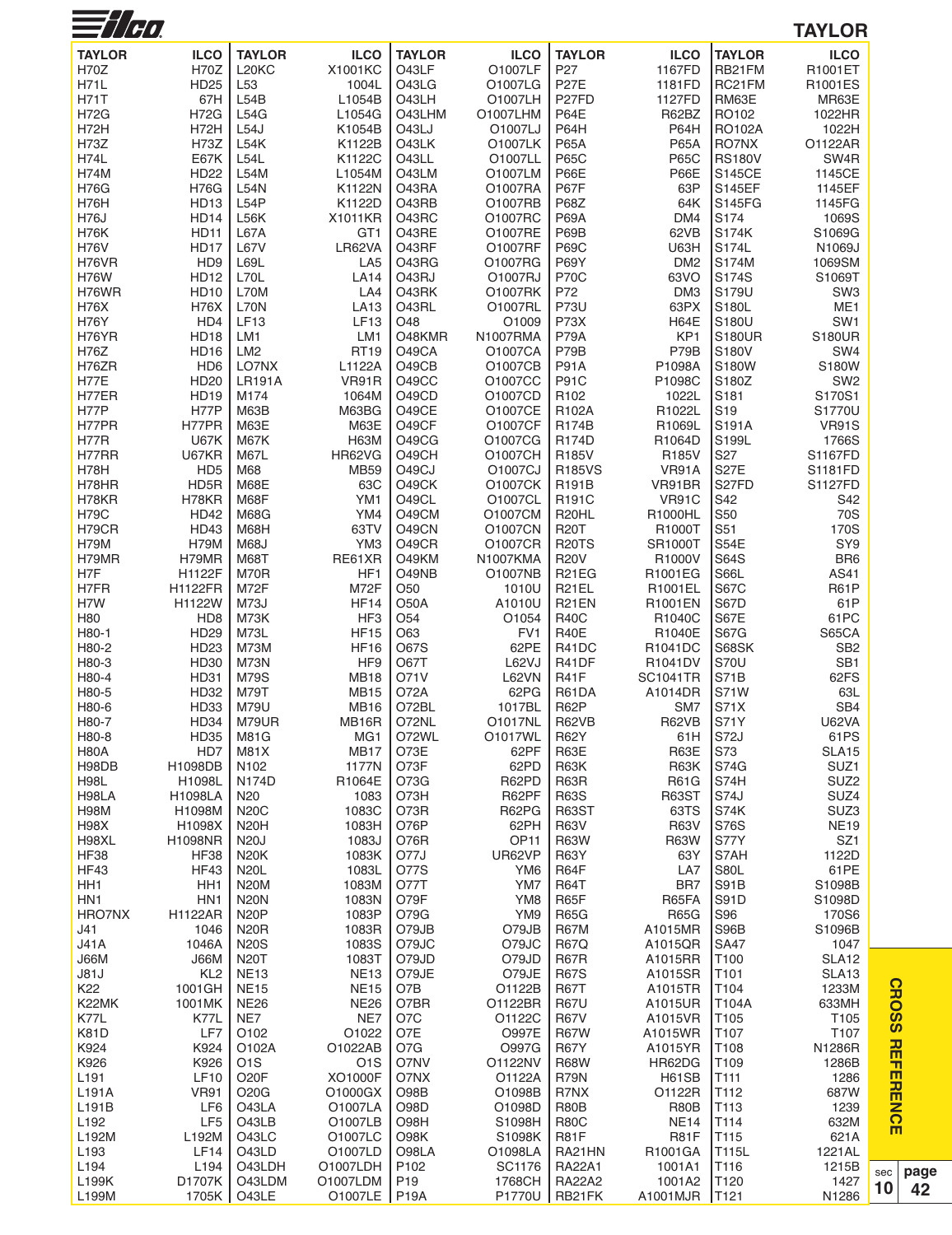| <b>TAYLOR - YALE</b>          |                        |                            |                            |                  |                         |                     |                  |                       | $\equiv t/\sigma$             |
|-------------------------------|------------------------|----------------------------|----------------------------|------------------|-------------------------|---------------------|------------------|-----------------------|-------------------------------|
| <b>TAYLOR</b>                 | <b>ILCO</b>            | <b>TAYLOR</b>              | <b>ILCO</b>                | <b>TAYLOR</b>    | <b>ILCO</b>             | <b>TAYLOR</b>       | <b>ILCO</b>      | <b>TAYLOR</b>         | <b>ILCO</b>                   |
| T122                          | 1286BR                 | T77                        | T77                        | X108             | X108                    | X35                 | X35              | X98J                  | P1098J                        |
| T123                          | 1286C                  | T77ZL                      | H62DP                      | X109             | X109                    | X36                 | X36              | X99                   | X99                           |
| T124                          | T124                   | <b>T78L</b>                | TA8                        | X11              | X11                     | X37                 | X37              | <b>XL16</b>           | 1180S                         |
| T126<br>T127                  | 616<br>T127            | <b>T78M</b><br>T79P        | <b>TR18</b><br><b>HF23</b> | X110<br>X111     | X110<br>X111            | X38<br>X39          | X38<br>X39       | <b>XL17</b><br>XO199G | 1182<br>XO1199G               |
| T129                          | 666                    | T79PR                      | <b>HF22</b>                | X112             | X112                    | X4                  | X4               | XO199L                | 1701G                         |
| T131                          | T131                   | <b>T79R</b>                | HR62FD                     | X113             | X113                    | X40                 | X40              | XO199R                | 1759P                         |
| T132                          | 1225G                  | T80                        | T80                        | X114             | X114                    | X41                 | X41              | Y174A                 | 1069YM                        |
| T139                          | T139                   | <b>T80J</b>                | T80J                       | X115             | DA23                    | X42                 | X42              | Y68M                  | YH1                           |
| T141                          | 687Y                   | <b>T80S</b>                | T61D                       | X116             | X116                    | X43                 | X43              | <b>Y68N</b>           | YH <sub>2</sub>               |
| T142                          | 687X                   | <b>T80U</b>                | T61E                       | X117             | X117                    | X44                 | X44              | Y68P                  | <b>YH12</b>                   |
| T146                          | 1270D                  | <b>T80V</b>                | T61F                       | X118             | X118                    | X45                 | X45              | Y71H                  | <b>Y71H</b>                   |
| T147                          | 1147                   | <b>T80W</b>                | SR4                        | X119             | X119                    | X46                 | X46              | Y71J                  | <b>YH10</b>                   |
| T148<br>T153                  | 1148<br>T153           | <b>T81A</b><br><b>T81B</b> | <b>TR25</b><br><b>TR26</b> | X12<br>X120      | X12<br>X120             | X48<br>X49          | X48<br>X49       | Y71N<br>Y71P          | YH4<br>YH <sub>3</sub>        |
| <b>T180K</b>                  | TK1                    | T83                        | 1416                       | X121             | X121                    | X <sub>5</sub>      | X <sub>5</sub>   | Y73C                  | <b>YH14</b>                   |
| T <sub>21</sub>               | O1225N                 | T84                        | 816A                       | X122             | X122                    | X50                 | X50              | Y73D                  | <b>YH17</b>                   |
| T22                           | 1417                   | T86                        | T86                        | X123             | X123                    | X51                 | X51              | Y73Y                  | <b>YH13</b>                   |
| T <sub>23</sub>               | 1270C                  | <b>T88</b>                 | T88                        | X124             | X124                    | X52                 | X52              | Y76B                  | <b>Y76B</b>                   |
| T <sub>25</sub>               | 1225PL                 | T89                        | T89                        | X125             | X125                    | X53                 | X53              | <b>Y76C</b>           | <b>Y76C</b>                   |
| T <sub>26</sub>               | 1242L                  | T92                        | T92                        | X126             | X126                    | X54                 | X54              | Y77B                  | Y77B                          |
| <b>T26S</b>                   | 1033A                  | <b>T93L</b>                | 1270                       | X127             | X127                    | X54F                | X1054F           | Y77F                  | YH <sub>6</sub>               |
| T <sub>27</sub>               | 1303                   | T95                        | T95                        | X129             | X129                    | <b>X54K</b>         | X1054K           | <b>Y77G</b>           | YH9                           |
| T <sub>28</sub><br>T30        | T <sub>28</sub><br>611 | T96<br>T97                 | T96<br>T97                 | X13<br>X130      | X <sub>13</sub><br>X130 | <b>X54W</b><br>X55  | X1054WA<br>X55   | Y77K<br>Y80T          | YH7<br><b>YH20</b>            |
| T31                           | 1332S                  | <b>TS149</b>               | <b>TS149</b>               | X131             | X131                    | X56                 | X56              | Y80TR                 | <b>YH16</b>                   |
| T32                           | O1215                  | <b>TS150</b>               | <b>TS150</b>               | X132             | X132                    | X57                 | X57              | Z180N                 | ZKN1                          |
| T <sub>33</sub>               | 1286E                  | U180F                      | 1033N                      | X133             | X133                    | X58                 | X58              | Z185                  | S60                           |
| T34                           | 1214                   | U180G                      | U180G                      | X134             | X134                    | X59                 | X59              | Z185B                 | 60HA                          |
| T35                           | R1286E                 | <b>U92A</b>                | 1092V                      | X135             | X135                    | X <sub>6</sub>      | X6               | Z185C                 | 60HB                          |
| <b>T37L</b>                   | <b>T37L</b>            | <b>V20S</b>                | S1000XK                    | X136             | X136                    | X60                 | X60              | Z185D                 | 60Z7                          |
| <b>T38</b>                    | 1222L                  | V41                        | 1043V                      | X137             | X137                    | X61                 | X61              | Z185E                 | 60ZD                          |
| T39                           | T39                    | <b>V66P</b>                | U62VB                      | X138             | X138                    | X61F                | X1014F           | Z186A                 | 60UA                          |
| T40<br>T41                    | T40<br>T41             | <b>V67</b><br><b>V68D</b>  | <b>U62VN</b><br>61 VW      | X139<br>X14      | X139<br>X999            | X61FR<br>X62        | 1014C<br>X62     | Z186B<br>Z186C        | 60Z3<br>R60ZD                 |
| T42                           | 1221L                  | <b>V68K</b>                | W62VE                      | X140             | X140                    | X63                 | X63              | Z186D                 | 60UF                          |
| <b>T42A</b>                   | O1221L                 | <b>V68L</b>                | V61VW                      | X141             | X141                    | X64                 | X64              | Z186E                 | 60UG                          |
| T44                           | T44                    | V68LR                      | <b>U61VW</b>               | X142             | X142                    | X65                 | X65              |                       | <b>WEISER</b>                 |
| T45                           | T45                    | <b>V69N</b>                | <b>VW63</b>                | X143             | X143                    | X66                 | X66              | <b>WEISER</b>         | <b>ILCO</b>                   |
| T46                           | T46                    | V69P                       | VW63A                      | X144             | X144                    | X67                 | X67              | 1555                  | 1054WB                        |
| T49                           | 149                    | <b>V70A</b>                | VL <sub>1</sub>            | X145             | X145                    | X68                 | X68              | 1555                  | N1054WB                       |
| <b>T50</b>                    | T50                    | V70D                       | <b>HF17</b>                | X146             | X146                    | X69                 | X69              | 1559                  | A1054WB                       |
| <b>T51A</b>                   | 1225BL                 | <b>V70E</b>                |                            | 63VR X147        | X147                    | X7                  | X7               | 1563                  | L1054WB                       |
| <b>T53</b><br>T <sub>54</sub> | 1213A V71E<br>610BL    | <b>V72B</b>                | S62DW X148<br><b>VW64</b>  | <b>X14S</b>      | X148   X70<br>999B      | <b>X71</b>          | X70<br>X71       | <b>WELCH</b>          | <b>WELCH</b>                  |
| <b>T54A</b>                   | 610B                   | <b>V72E</b>                | V72E                       | X14SS            | SX9B                    | X72                 | X72              | W9803/3K              | <b>ILCO</b><br>1123S          |
| T <sub>55</sub>               | 1224L                  | <b>V72L</b>                | VW64T                      | X150             | X150                    | <b>X73</b>          | X73              | W9805/5K              | 1123                          |
| <b>T55A</b>                   | 1224                   | <b>V72N</b>                | <b>V72N</b>                | X151             | X151                    | X74                 | X74              | W9806/6K              | 1123A                         |
| <b>T55B</b>                   | 1224F                  | <b>V76T</b>                | H62DR                      | X152             | X152                    | X75                 | X75              |                       | <b>WESLOCK</b>                |
| T57                           | 2714                   | <b>V77</b>                 | VO <sub>6</sub>            | X153             | X153                    | X76                 | X76              | <b>WELOCK</b>         | <b>ILCO</b>                   |
| <b>T60</b>                    | <b>T60</b>             | <b>V77M</b>                | BR9                        | X154             | X154                    | <b>X77</b>          | X77              | 4425                  | 1175                          |
| T61                           | O1223                  | <b>V77V</b>                | <b>VW77</b>                | X <sub>155</sub> | X155                    | X78                 | X78              | 12344                 | 1175N                         |
| <b>T61L</b>                   | O1223L                 | <b>V78G</b>                | VW67S                      | X <sub>157</sub> | X157                    | X79                 | X79              |                       | <b>WILSON-</b>                |
| T62DL<br><b>T62L</b>          | B62DP<br>1225          | <b>V78J</b><br>V78JK       | <b>VW67</b><br>V27         | X16<br>X17       | X16<br>X17              | X8<br>X80           | X8<br>X80        |                       | <b>BOHANNON</b>               |
| T63                           | 1412                   | <b>V79D</b>                | <b>VO62</b>                | X18              | X18                     | X81                 | X81              | <b>WIL-BOHAN</b>      | <b>ILCO</b>                   |
| T64                           | T64                    | V80P                       | V80P                       | X19              | X19                     | X82                 | X82              | 19                    | <b>WB19</b>                   |
| T66                           | 672                    | <b>V81V</b>                | <b>VW71A</b>               | X199G            | X1199G                  | X83                 | X83              | 20A                   | 1071B                         |
| <b>T66U</b>                   | TP <sub>1</sub>        | <b>V81W</b>                | <b>VW71</b>                | X <sub>2</sub>   | X <sub>2</sub>          | X84                 | X84              | 20B                   | 1071BD                        |
| <b>T66V</b>                   | TP <sub>2</sub>        | VR <sub>1</sub>            | VR <sub>1</sub>            | X20              | X20                     | X85                 | X85              | 20C                   | 1071BE                        |
| <b>T66W</b>                   | TP3                    | VR <sub>1</sub> R          | VR <sub>1</sub> R          | X20F             | X1000F                  | X86                 | X86              | 20M                   | 1071BM                        |
|                               | TP <sub>6</sub>        | <b>W180M</b>               | 62RG                       | X20FR            | X1000FR                 | X87                 | X87              | 21A                   | 1071                          |
|                               | TP <sub>5</sub>        | <b>W77D</b>                | WS5                        | X21              | X21                     | X88                 | X88              | 21B<br> 21C           | 1071D<br>1071E                |
| <b>T66X</b>                   |                        |                            |                            | X22              | X22                     | <b>X89</b>          | X89              | 21M                   | 1071M                         |
| <b>T66Z</b>                   | TP4                    | <b>W90</b>                 | W67                        |                  |                         |                     |                  |                       |                               |
| <b>T66Y</b><br>T69R           | TA6                    | WA1                        | WA1                        | X23              | X23                     | X <sub>9</sub>      | X <sub>9</sub>   |                       |                               |
| <b>T70</b>                    | T70                    | WA2                        | WA <sub>2</sub>            | X24              | X24                     | X90                 | X90              | 22A                   | 1071A                         |
| T72                           | T72                    | <b>WS11</b>                | <b>WS11</b>                | X25              | X25                     | <b>X91</b>          | X91              | <b>XL LOCK</b>        | <b>XL LOCK</b><br><b>ILCO</b> |
| <b>T72C</b>                   | 62FE                   | X1                         | X1                         | X26              | X26                     | X92                 | X92              | XL7                   | 1180S                         |
| T73<br>T74                    | <b>T73</b><br>T74      | X10<br>X100                | X10<br>X100                | X27<br>X28       | X27<br>X28              | X93<br>X94          | X93<br>X94       | XL <sub>5</sub>       | 1182                          |
| <b>T74U</b>                   | TA <sub>5</sub>        | X101                       | X101                       | X29              | X29                     | X95                 | X95              |                       | <b>YALE</b>                   |
| <b>T74V</b>                   | <b>TA16</b>            | X102                       | X102                       | X3               | X <sub>3</sub>          | X96                 | X96              | YALE                  | <b>ILCO</b>                   |
| <b>T74W</b>                   | <b>TA11</b>            | X103                       | X103                       | X30              | X30                     | X97                 | X97              | 87                    | 2N                            |
| <b>T74X</b>                   | <b>TA12</b>            | X104                       | X104                       | X31              | X31                     | X98                 | X98              | 88                    | $\overline{1}$                |
| <b>T74Y</b><br>T74Z           | TA <sub>2</sub>        | X105<br>TA4 X106           | X105<br>X106 X33           | X32              | X32<br>X33              | X98A<br><b>X98C</b> | H1098A<br>H1098C | 88<br>4551            | 1 <sub>N</sub><br>O1122B      |

**CROSS REFERENCE**